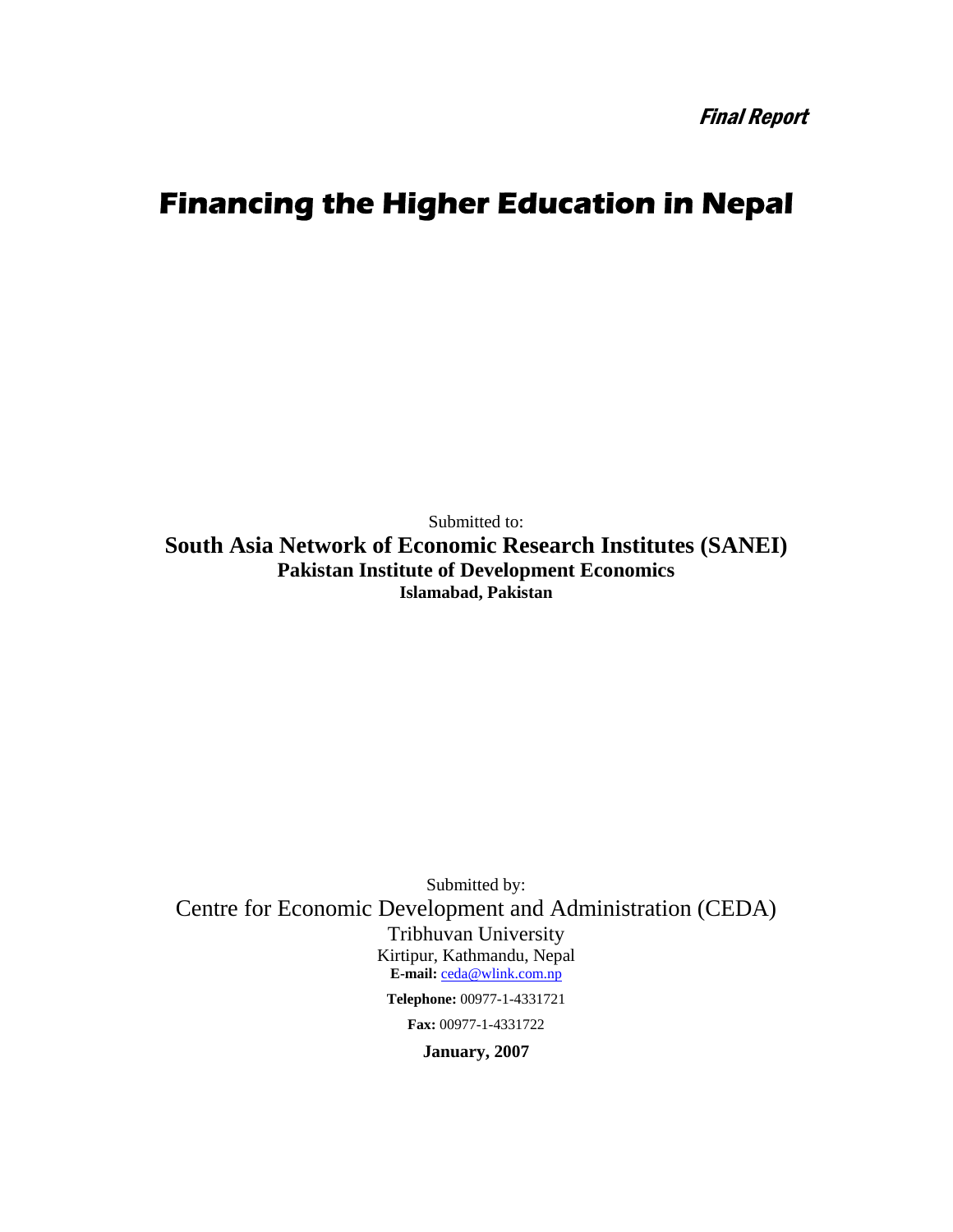# STUDY TEAM

Mr. Tritha Bahadur Manandhar: Education Expert Mr. Krishna Man Manandhar: Statistician Mrs. Shakila Singh: Research Associate Mr. Indra Kumar Shrestha: Research Associate Ms. Subhechchha Shrestha: Data Analyst / Computer

Dr. Durga Lal Shrestha : Team Leader Cum Economist Programmer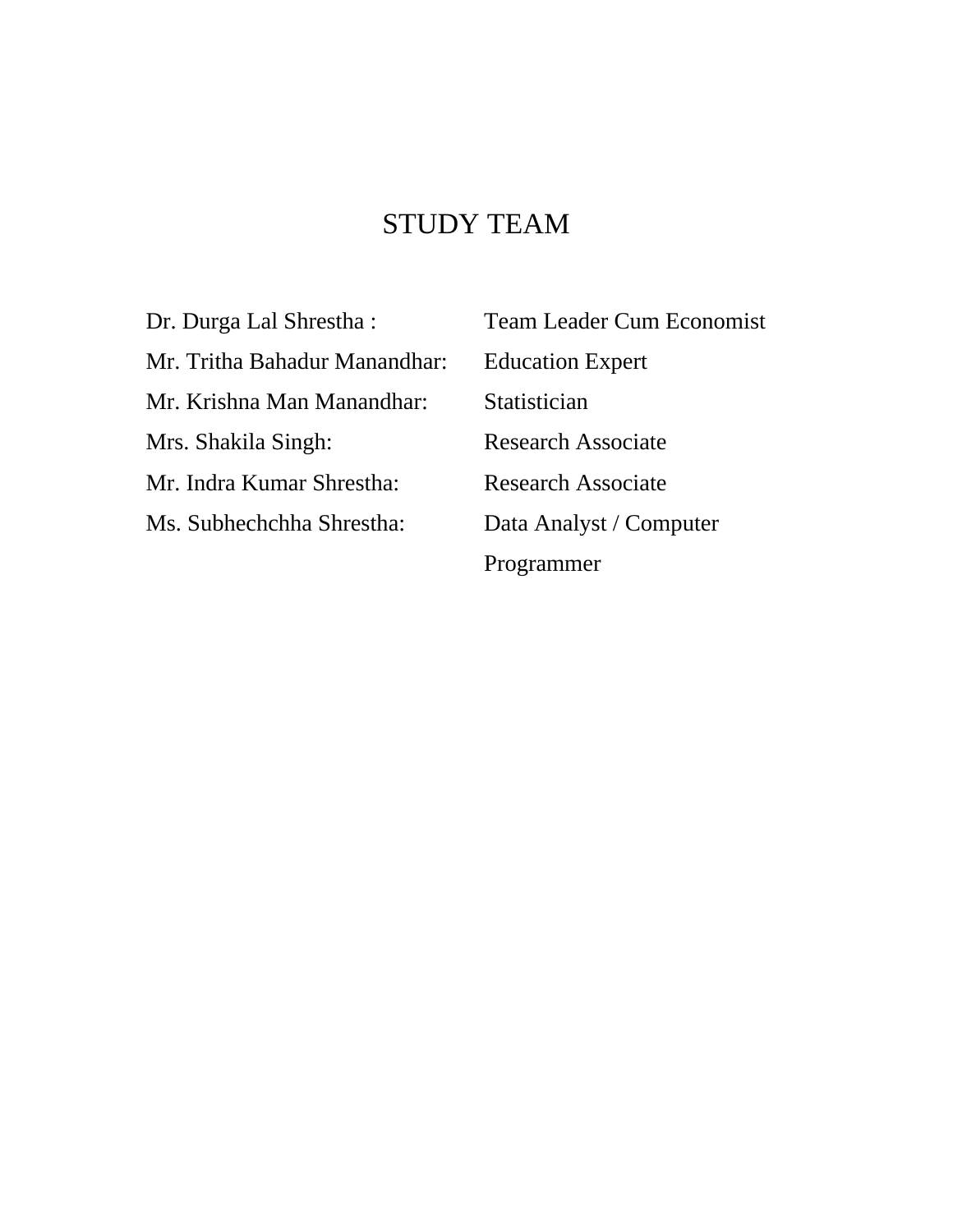## Acknowledgement

To meet increasing rate of demand for higher education six universities and two specialized institutions at the university level have already been established and four other universities including two additional regional universities are in the process of opening. The faster development of higher education needs a lot of funds. The state funded universities namely TU and NSU are acutely facing the problem of cost recovery with highly influenced by the political intervention. The cost recovery position of other universities is also not at the satisfactory level. In this situation, the government of least developed countries like Nepal alone cannot meet the financial needs for higher education at the cost of other sectors' development. Ultimately, the private sector has to finance the higher education. Besides, the present day demand is the social inclusion in higher education i.e., increasing access for women, dalits, indigenous and backward people to the higher education. That's why; higher education has now been treated as both social as well as economic goods and both public and private partnership is required for financing the higher education.

Furthermore, the study team is grateful to South Asia Network of Economic Research Institutes (SANEI), Pakistan Institute of Development Economics, Islamabad, Pakistan for entrusting us and financing this study. The study team is also grateful to Dr. Ramesh Chitrakar, Executive Director of Centre for Economic Development and Administration (CEDA) for providing us opportunity to be involved in this study. Mrs. Laxmi Singh, Mr. Nayan Lamichhane, Mrs. Chitrakar, Mrs. Nilu Shrestha, Mrs. Subarna Shreshta and other CEDA staff deserve appreciations for full administrative support to the study team. Finally, I would like to thank all members of the study team, without their painful and hard work the study cannot be completed in this form.

Dr. Durga Lal Shrestha Team Leader cum Economist January 30, 2008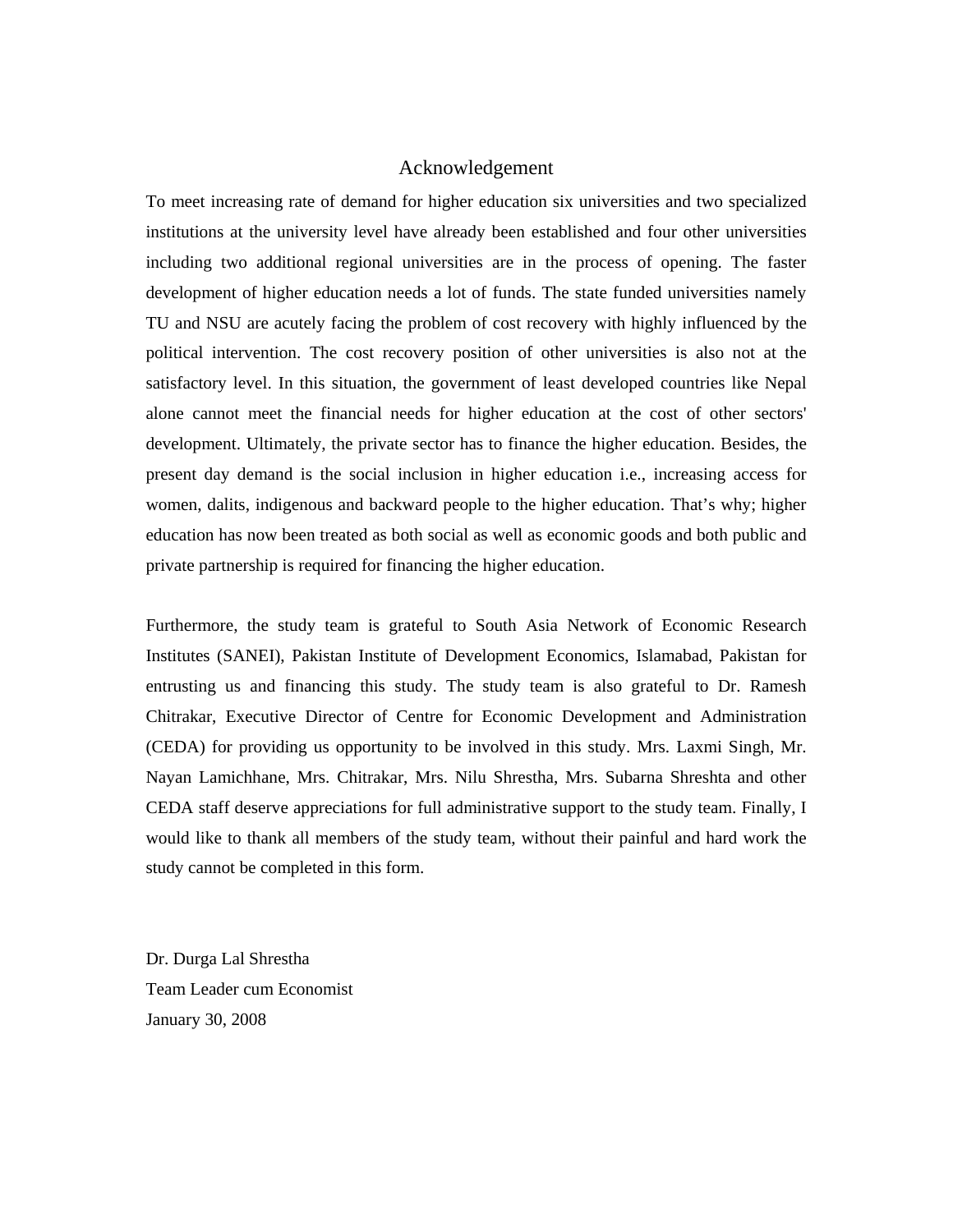# Contents

| 1.               |        |                                                                               |  |
|------------------|--------|-------------------------------------------------------------------------------|--|
|                  | 1.1.   |                                                                               |  |
|                  | 1.2.   |                                                                               |  |
|                  | 1.3.   |                                                                               |  |
|                  | 1.4.   |                                                                               |  |
| 2.               |        |                                                                               |  |
|                  | 2.1.   |                                                                               |  |
|                  |        | 2.1.1.                                                                        |  |
|                  | 2.1.2. |                                                                               |  |
|                  |        | 2.1.3.                                                                        |  |
|                  | 2.2.   |                                                                               |  |
|                  | 2.2.1. |                                                                               |  |
|                  | 2.2.2. |                                                                               |  |
|                  | 2.2.3. |                                                                               |  |
|                  | 2.2.4. |                                                                               |  |
|                  | 2.2.5. | Generalizations about higher education trends in South Asia 21                |  |
|                  |        |                                                                               |  |
|                  | 2.3.1. |                                                                               |  |
|                  | 2.3.2. |                                                                               |  |
|                  | 2.3.3. |                                                                               |  |
|                  | 2.3.4. |                                                                               |  |
|                  | 2.3.5. | Education Policy under the Three Year Interim Plan (2007/08 to 2009/10)25     |  |
| 3.               |        |                                                                               |  |
|                  | 3.1.   |                                                                               |  |
|                  | 3.2.   |                                                                               |  |
|                  | 3.3.   |                                                                               |  |
|                  | 3.4.   |                                                                               |  |
|                  | 3.5.   |                                                                               |  |
|                  | 3.6.   |                                                                               |  |
|                  | 3.7.   | Implementation of the Reform Measures on Higher Education 47                  |  |
| $\overline{4}$ . |        |                                                                               |  |
|                  | 4.1.   |                                                                               |  |
|                  | 4.2.   |                                                                               |  |
|                  | 4.3.   |                                                                               |  |
| 5.               |        |                                                                               |  |
|                  | 5.1.   |                                                                               |  |
|                  | 5.2.   | Allocation of the Government Expenditure on Education for Different Levels of |  |
|                  |        |                                                                               |  |
|                  | 5.3.   |                                                                               |  |
|                  | 5.4.   | UGC Allocations for different Universities in Budget for 2005/06 55           |  |
|                  | 5.5.   |                                                                               |  |
|                  | 5.5.1. |                                                                               |  |
|                  | 5.5.2. |                                                                               |  |
|                  | 5.6.   |                                                                               |  |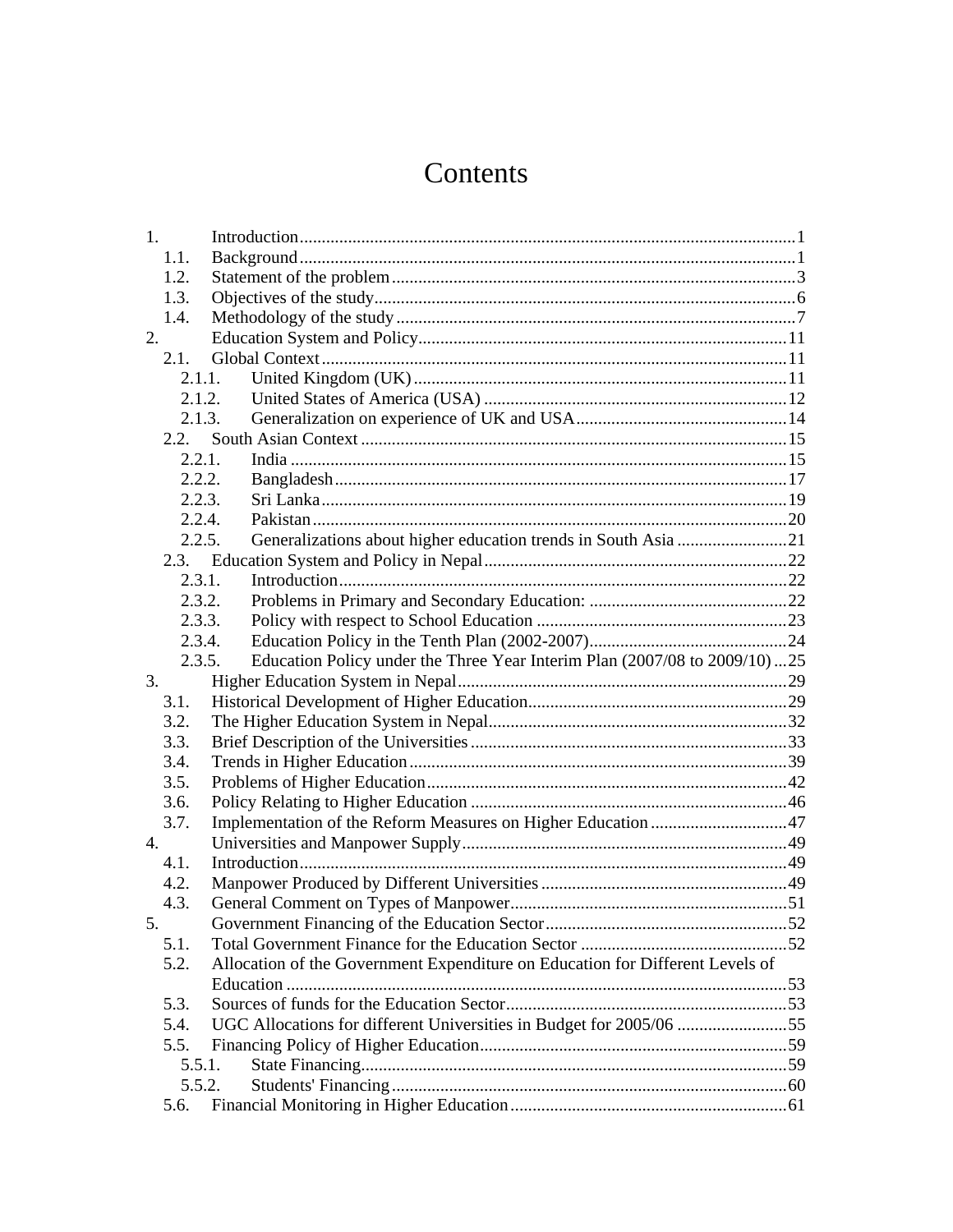| 5.6.1.   |                                                                               |  |
|----------|-------------------------------------------------------------------------------|--|
| 5.6.2.   |                                                                               |  |
| 6.       |                                                                               |  |
| 6.1.     |                                                                               |  |
| 6.1.1.   | Annual Total Expenditure of Tribhuvan University and Its Institutes/Faculties |  |
|          | 65                                                                            |  |
| 6.1.2.   |                                                                               |  |
| 6.1.3.   |                                                                               |  |
| 9.1.2.1. |                                                                               |  |
| 9.1.2.1. |                                                                               |  |
| 9.1.2.1. |                                                                               |  |
| 9.1.2.1. |                                                                               |  |
| 9.1.2.1. |                                                                               |  |
| 9.1.2.1. |                                                                               |  |
| 6.2.     |                                                                               |  |
| 6.2.1.   |                                                                               |  |
| 6.2.2.   | Financial Structure of Campuses of Nepal Sanskrit University by               |  |
|          |                                                                               |  |
|          |                                                                               |  |
| 6.3.1.   |                                                                               |  |
|          |                                                                               |  |
| 6.4.1.   |                                                                               |  |
| 7.       |                                                                               |  |
| 7.1.     |                                                                               |  |
| 7.2.     |                                                                               |  |
|          |                                                                               |  |
| 8.       |                                                                               |  |
| 8.1.     |                                                                               |  |
| 8.2.     |                                                                               |  |
| 8.2.1.   |                                                                               |  |
| 8.2.2.   | Curriculum, Teaching Material and Class-room Environment94                    |  |
| 8.2.3.   |                                                                               |  |
| 8.2.4.   |                                                                               |  |
| 8.2.5.   |                                                                               |  |
| 8.2.6.   |                                                                               |  |
| 8.2.7.   |                                                                               |  |
| 8.2.8.   |                                                                               |  |
| 8.2.9.   |                                                                               |  |
| 8.3.     |                                                                               |  |
| 8.3.1.   |                                                                               |  |
| 8.3.2.   |                                                                               |  |
| 8.3.3.   |                                                                               |  |
| 8.3.4.   |                                                                               |  |
| 8.3.5.   |                                                                               |  |
| 8.3.6.   |                                                                               |  |
| 8.4.     |                                                                               |  |
| 8.4.1.   |                                                                               |  |
| 8.4.2.   |                                                                               |  |
| 8.4.3.   |                                                                               |  |
| 8.4.4.   |                                                                               |  |
|          |                                                                               |  |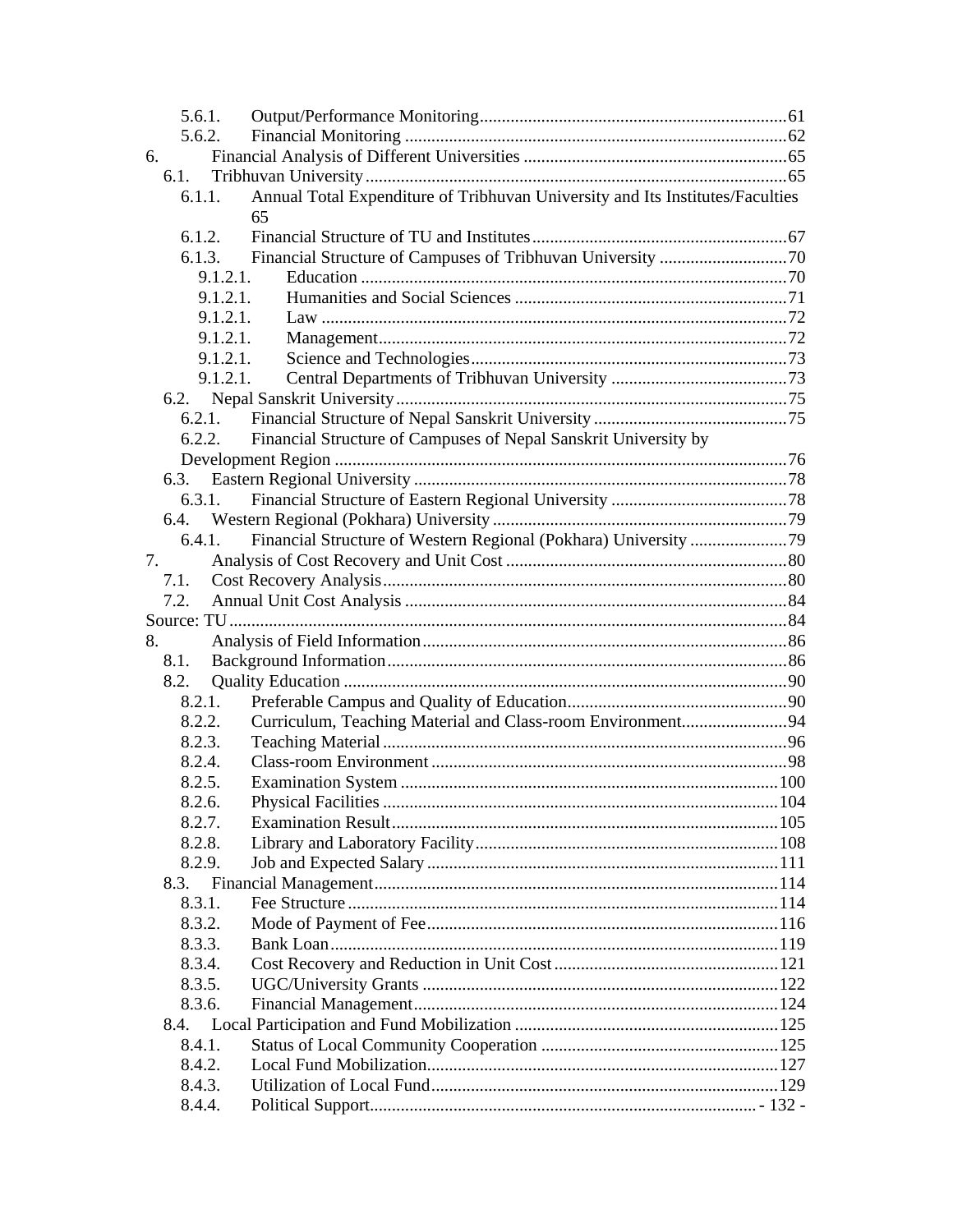| 9. |  |
|----|--|
|    |  |
|    |  |
|    |  |
|    |  |
|    |  |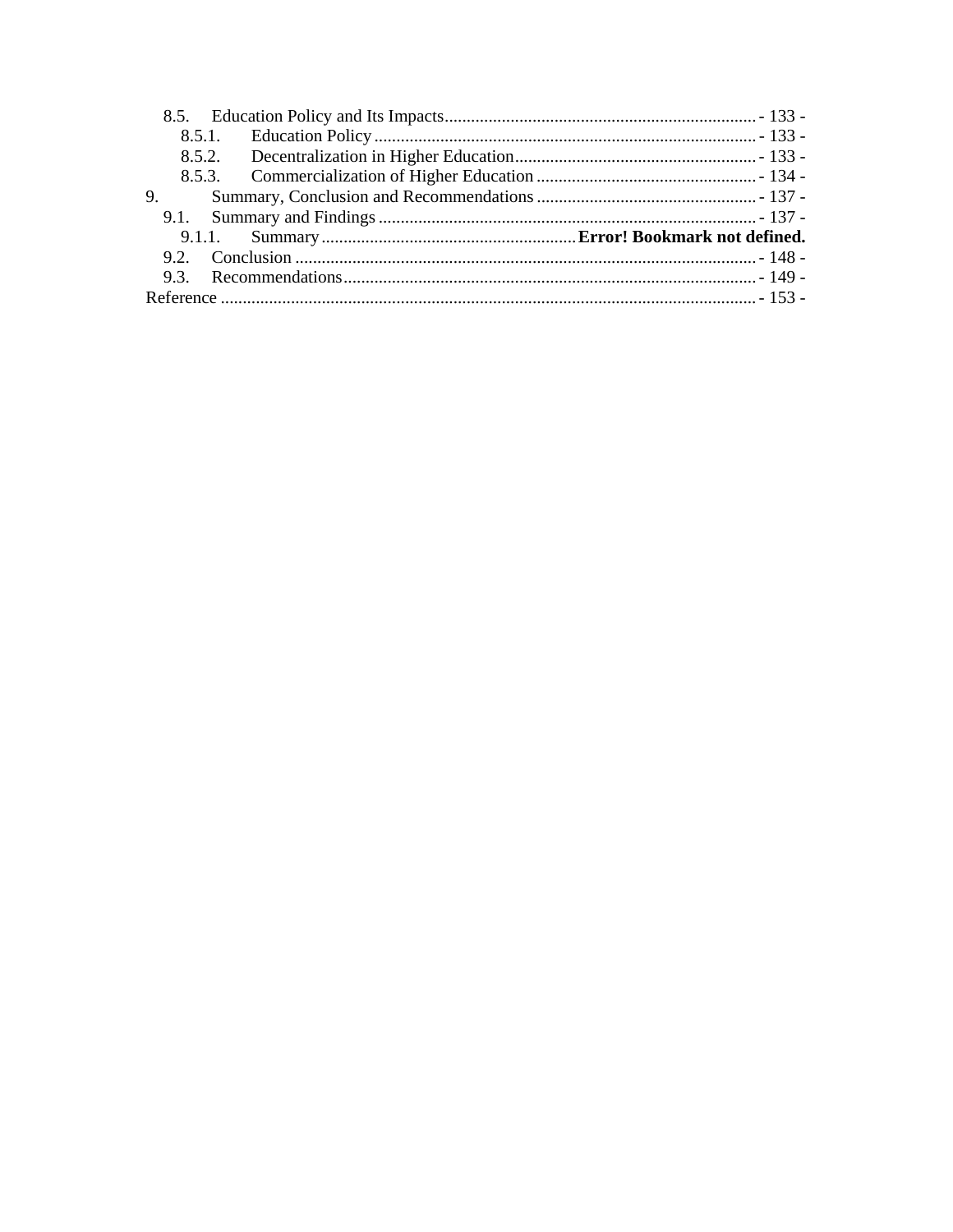# **1. Introduction**

## *1.1.Background*

The history of higher education development in the country is very short but it has been very fast since the establishment of Democracy in 1950s. Prior to the establishment of the Tribhuvan University (TU), some classes were conducted in Kathmandu under the prescribed courses of Patna University. The University conducted examinations with their own question papers and conferred Degree to succeeded students. The TU was established at Kathmandu in 1959. Since then, the TU has taken the sole responsibility of providing higher education in the country. The implementation of multi-university approach has been gradually reducing the overall responsibility of TU providing higher education in the country. However, the TU is, even at present, producing more than 90 percent of the total output of all Universities operating in the country.

Recognizing the growing demand for higher education; the extremely low fees in the campuses under TU; and various academic and administration problems faced by it, the National Education Commission Report, 1992 stressed the need of establishing new Universities in the light of growing demand and also recommended the establishment of University Grants Commission (UGC) in order to allocate financial resources to these Universities.

Education has, at present, been accepted as one of the major determinants for all round development of a country. The quality of education has to be enhanced to produce able, productive, disciplined and socially responsible citizens, and also to create a workforce capable enough to face the challenges of the  $21<sup>st</sup>$  century. In addition to that the education must be accessible to all. That's why; the concepts of 'education for all' and 'education for development' have become the popular slogans in the country. Educated human resources can generate employment for them and for others simultaneously and they, consequently, help to reduce the level of poverty in the country. The first slogan is for primary education and the second is for secondary and higher education. The promotion of higher education in a pragmatic way would lead to a sustained and rapid development of a society or a nation. Empirical evidence indicates the high positive correlation between the educational status and the pace of economic development.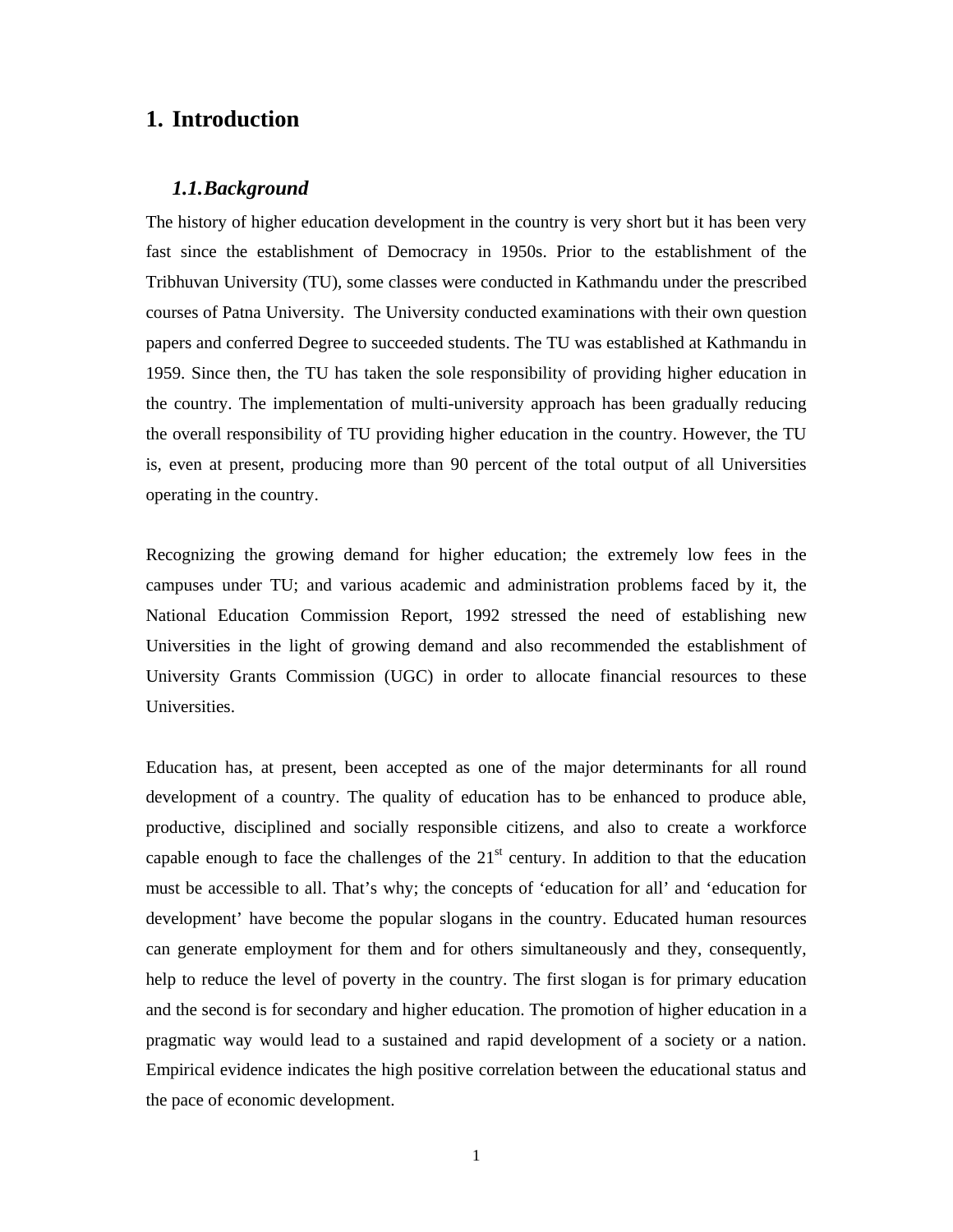Accordingly, the long term vision for the Tenth Plan (2002-2007) has been set that the higher education will be made effective and modern so as to produce excellent specialists and academic human resources to various disciplines. One of the objectives of education sector in the Tenth Plan is to utilize education as an effective means of economic and social development to eradicate poverty by means of developing human resources that can compete at the international level for all round development of the country and support the national economy. Accordingly, the government has targeted to develop Open University and Universities at the regional level to raise the gross enrolment rate to 6 percent and it also targeted to provide scholarships and loans to the poor and intelligent students. The Plan has also stated that the TU, too big university in the context of efficient management, is required to break up into regional Universities to develop qualitative, participatory and competitive higher education in different disciplines to enhance its efficiency and progress. In this context, Pokhara University and Eastern University in the form of regional Universities were developed. As mentioned in the Tenth Plan, a policy of accrediting the affiliated educational institutions of the TU to other regional Universities will be adopted to develop the institutional structure of higher education at the regional level in a realistic way. For this, institutional development will be made on cost sharing basis with concerned stakeholders and communities. But this policy has, at present, not yet working due to the strong protest of teachers and staff against the act of affiliating educational institutions of the TU to corresponding regional Universities. These regional Universities are not operating as per the mandate given. They are functioning as the competitive Universities affiliating campuses in places beyond their assigned regions.

Two objectives of the Three Years Interim Plan in relation to the higher education are: a) applying the concept of One Development Region - One University<sup>1</sup> and b) establish a Science and Technology University. Recently, four commissions have been formed to formalize four additional universities, namely, two mid-western and far-western regional universities, one agricultural and Forestry University and one national Open University.

-

<sup>&</sup>lt;sup>1</sup> Out of 5 development regions, 3 development regions namely, Eastern Development Region, Central Development Region and Western Development Region have universities in their own regions. Remaining 2 development regions do not have university in their respective regions. That's why; in the Interim Plan, regional universities have been encouraged to establish in Mid Western Development Region (MWDR) and Far Western Development Region (FWDR).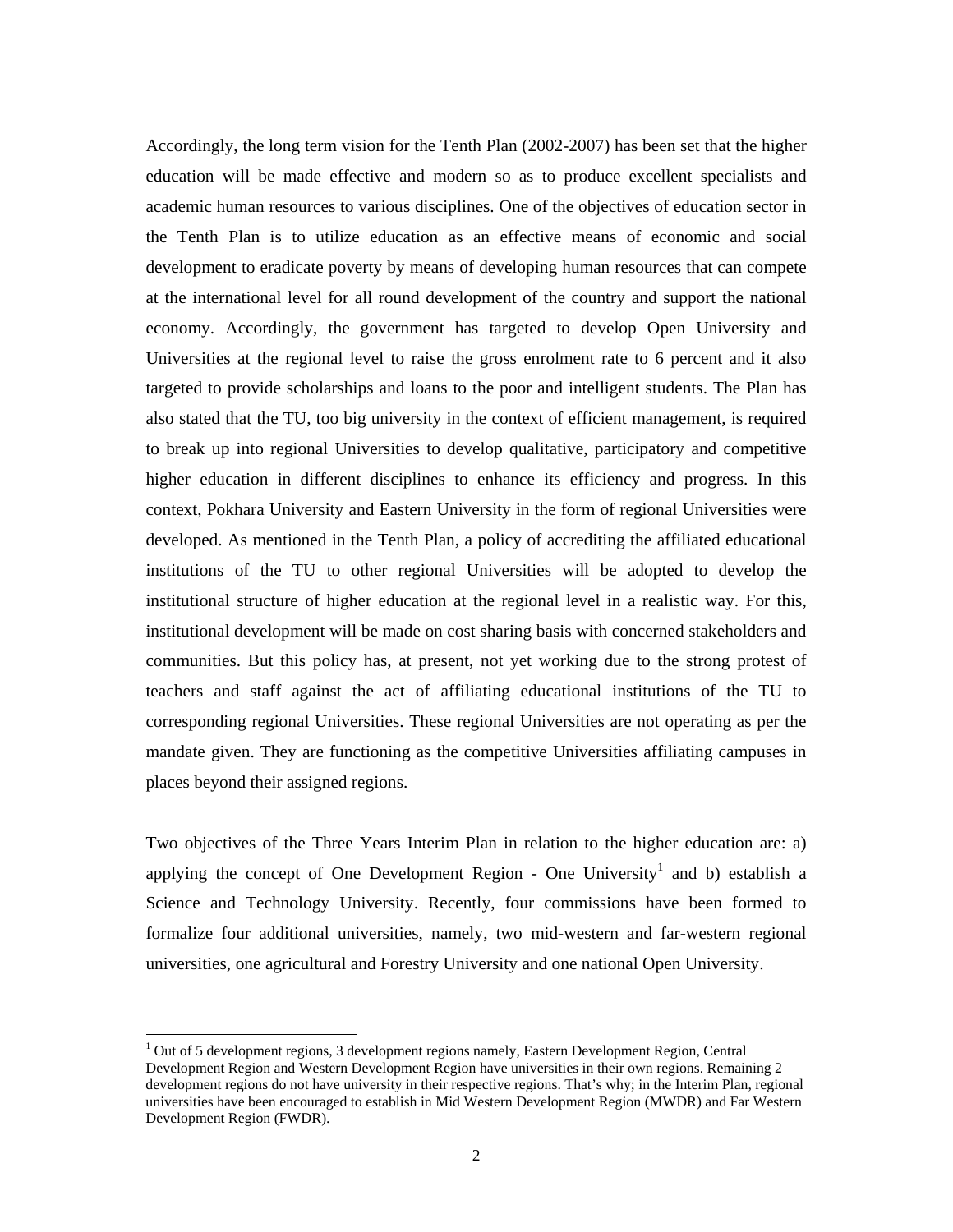To achieve the above mentioned target the government is adopting the strategy that the emphasis will be laid on its opportunity, quality and diversification by following the principle of cost recovery in higher education. Nepal Government will also implement the system of reducing the share of the government in financing the education as the level of education increases and it will implement the system of block grant instead of existing grant system based on the number of teachers.

By the fiscal year 2004/05, there are 5 Universities in operation, namely, the Tribhuvan University (TU), Nepal Sanskrit University (NSU), Kathmandu University (KU), Eastern Regional University (EU) and the Pokhara University (PU). Among them, the TU and MSU are entirely financed by the government. Besides, Lumbini Buddhist University (LBU) has recently been established but it has not yet been operated. B.P. Koirala Institute of Health Sciences (BPKIHS) has been operating at the university level and producing medical doctors with its own curriculum and teaching hospital at Dharan in the Eastern Development Region. Another similar type of institute namely National Academy for the Medical Sciences (NAMS) was also established at Bir Hospital, the oldest hospital in Kathmandu. At present Pre-basic B.Sc. Nursing class have been conducting. Previously it was affiliated to the Tribhuvan University.

In 2005/06 the total number of campuses operated under the five Universities was 564, out of which, 85 percent were the affiliated campuses. They are more than five times of the total number of constituent (university owned) campuses of all five Universities. The 70 percent of the total number of campuses were TU owned and its affiliated campuses. Thus, among the five Universities, the TU is the largest university in the country based on the number of campuses. In 2005/06 the total number of student enrollments in constituent and affiliated campuses of five Universities is 253,040, out of which the TU's constituent campuses and its affiliated campuses alone provided enrollment to 91 percent (i.e., 230,617) of the total students for technical and non-technical education in the country. None of other Universities has crossed the 3 percent coverage in students' enrollment except 3.5 percent in EU. (UGC).

# *1.2. Statement of the problem*

The urge for human resource development – the demand for specific manpower or skill formation, the increasing social demand, and social justice- would entail the enlargement of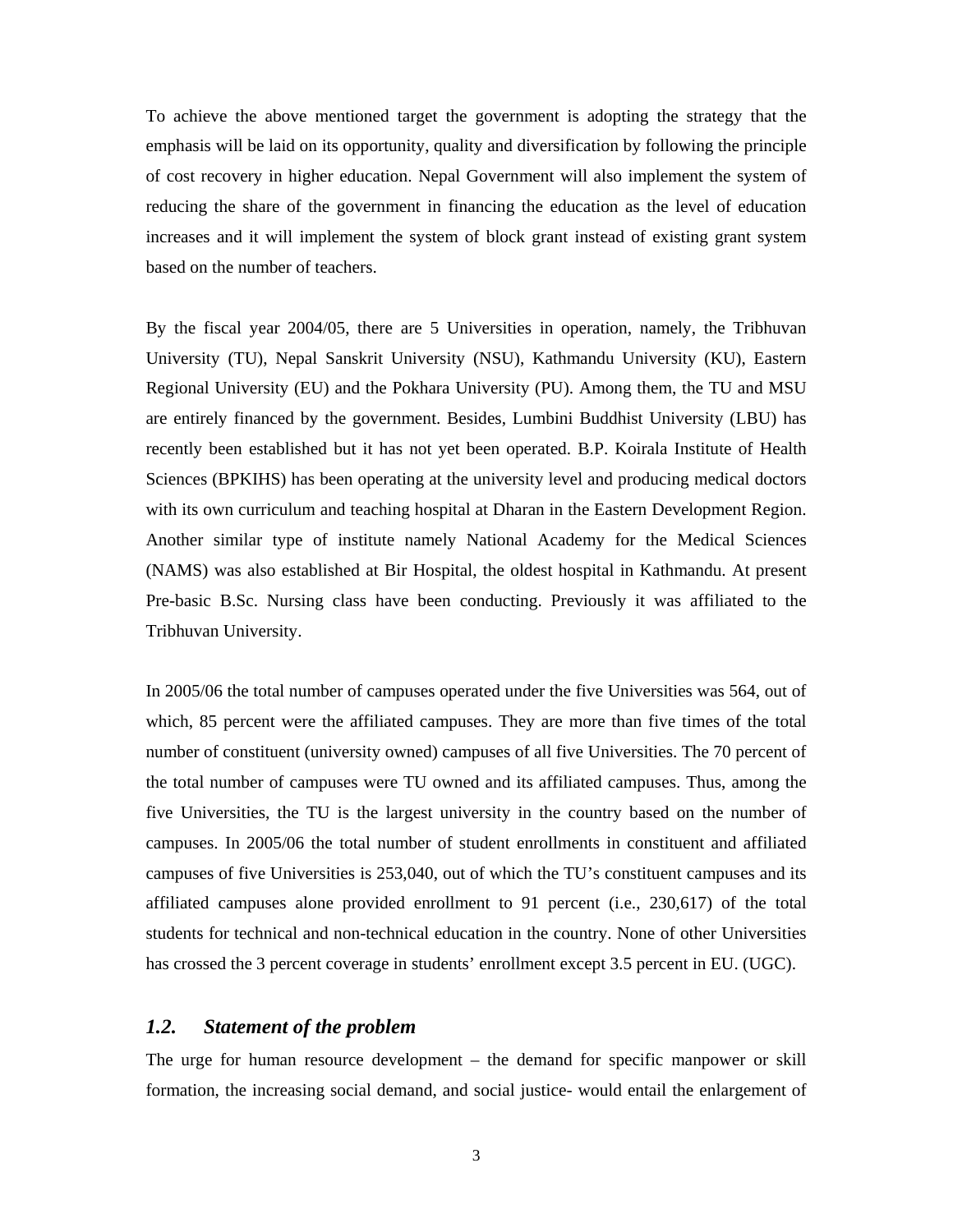absorptive capacity in the higher education system. It would lead to an obvious requirement for the provision of additional financing for higher education. However, the tendency in the past was to opt for expedient strategy of charging low user charges due to an easy access to government financing. Besides, the intense competition for financing of other activities like the promotion of the lower level education and literacy, basic health and poverty alleviation resulted in intra- and inter-sectoral reallocation of financing and thus drained away the finance from the higher education, leading to the leveling of the growth in public spending in it. Thus, the financial constraint has emerged as a severe constraint in the higher education. On the other, the enrollment in higher education has increased rapidly over the years, which have put tremendous pressure on limited finance and facilities.

That's why; the higher education policy, as mentioned in the Tenth Plan, has been formulated in such a way that the all sorts of educational institutions including Universities, colleges/campuses should operate following the principle of cost recovery. The government is trying to grant the autonomy gradually to the TU also for operating constituent colleges /campuses of TU at the basis of cost recovery principle. But, the TU's income covers only 17 % of the total budget requirements in  $2000/01^2$ . The share of internal income to the total budget is in declining trend since 1997/98. This shows that the TU can hardly operate at the cost recovery basis except in some technical institutions. Thus, the TU's budget depends heavily on the government grants. Foreign grant is almost negligible till now. Now the serious question may arise how the TU can operate its functions at the cost recovery approach.

The unit cost<sup>3</sup> of higher education is generally high. The government finances much of the expenses of the higher education. As expected, the unit expenditure on higher education at various departments/campuses/institutes of TU varies widely; the lowest unit expenditure was Rs. 2,449 per student on management and the highest Rs. 178,627 per student on medicine in 1999/00. The second (Rs. 80,267) and third (Rs. 67,280) highest unit costs are of agriculture and engineering<sup>4</sup>.

-

<sup>2</sup> Tribhuvan University, Annual Report., 2003/04

<sup>&</sup>lt;sup>3</sup> One of the research findings of the World Bank /UNDP study shows that Small campuses tend to have higher unit costs. Unitary campuses, except those offering science and education, tend to have relatively less unit costs compared to multidisciplinary campuses. Campuses offering courses of different levels of the same faculty tend to have less unit cost than those which offer multi-level courses of various faculties.

<sup>4</sup> Tribhuvan University, Annual Report, 1999/00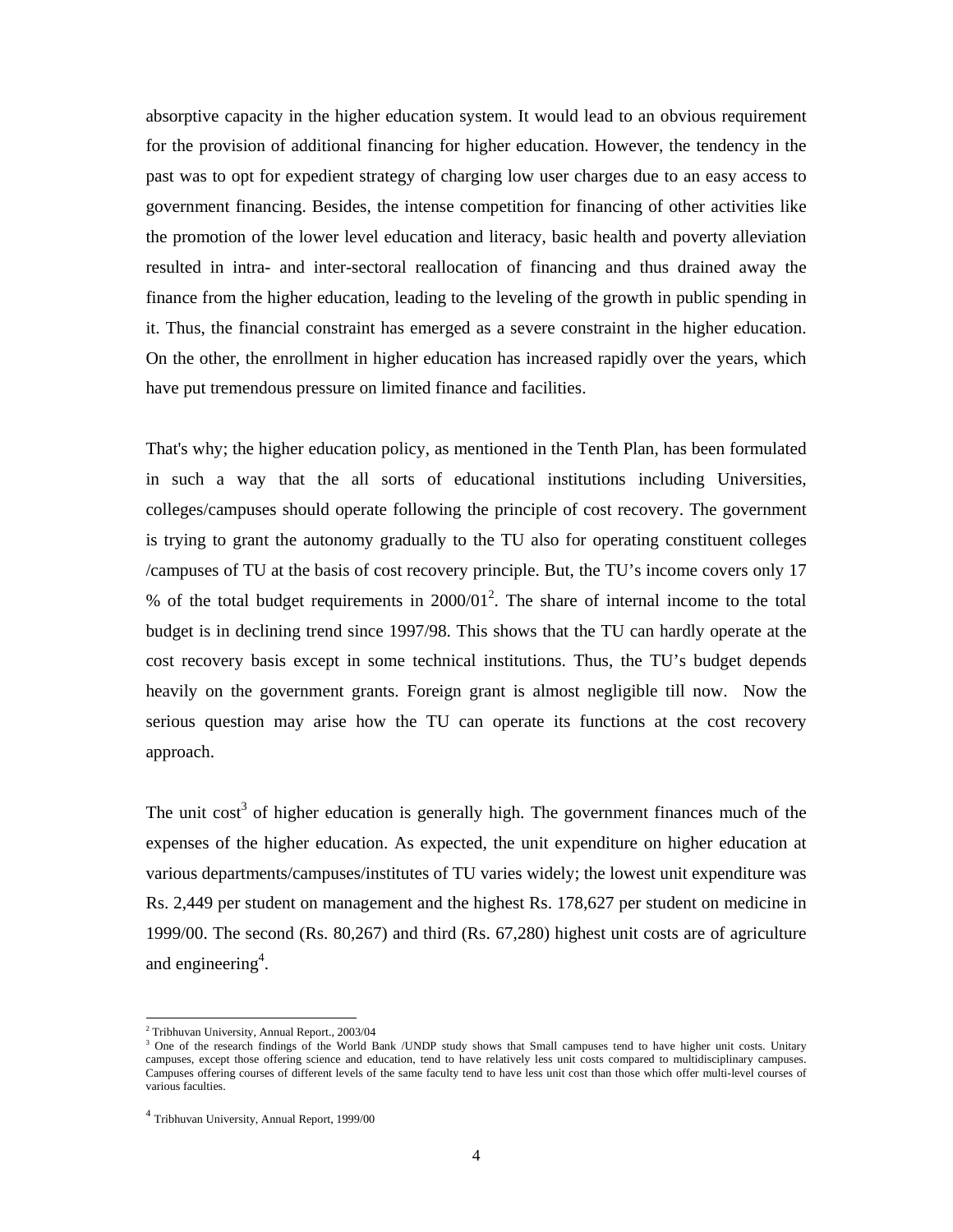Previously, there was no problem of budget constraints for TU because all expenses were met by the government itself. But after the emergence of multi-Universities system, the government has given the responsibility of distributing the government grants to all Universities including TU to the University Grant Commission (UGC).

According to TU research division, the total budget grants through UGC to different Universities are increasing in the nominal term. But, it is declining in percentage term. It has reached to Rs.1.6 billion, out of which the TU alone obtained nearly 88 percent in 2004/05. It was 91 percent in 2002/03. The percentage shares for Nepal Sanskrit, Eastern Regional, Pokhara and Kathmandu Universities in the same fiscal year were 7 percent, 3 percent, 2 percent and 0.5 percent respectively. The average annual budget grant per student enrollment in 2002/03 was the highest (i.e., Rs 28,061) for Nepal Sanskrit University and the lowest (i.e., Rs.1,768) for Kathmandu University. It was Rs. 8,105 for Tribhuvan University, which was even less than Rs. 9,359 for Eastern Regional University. The TU, charging remarkably very low tuition fees, is getting budget grants low in comparison to Nepal Sanskrit University (full state financed) and Eastern University (regional university). Thus, the grant distributed for TU is not justifiable on the one hand and on the other hand, it is gradually declining.

All these things point the need for TU to revise its current fee structure for meeting the costs of service delivery. But, the job of increasing fees in TU is very complex in spite of targeting to make the higher education run on a cost recovery basis by the government. This makes the higher education unaffordable for poor students, for whom alternative measure has to be developed. Therefore, the decentralization of higher education with strict monitoring and evaluation system may be the right strategy if the expanded programs on scholarship and credit facility can follow this strategy of the government by minimizing the possibility of misuse of these facilities.

At present, the UGC is working to look into the ways of providing autonomy to the TU in terms of retaining its earnings and providing additional economic incentives to its teachers on the basis of certain parameters. The role of UGC is limited to the act of providing grants to different Universities at the ad hoc basis. Criteria have to be set for determining the grants to different Universities and educational institutes.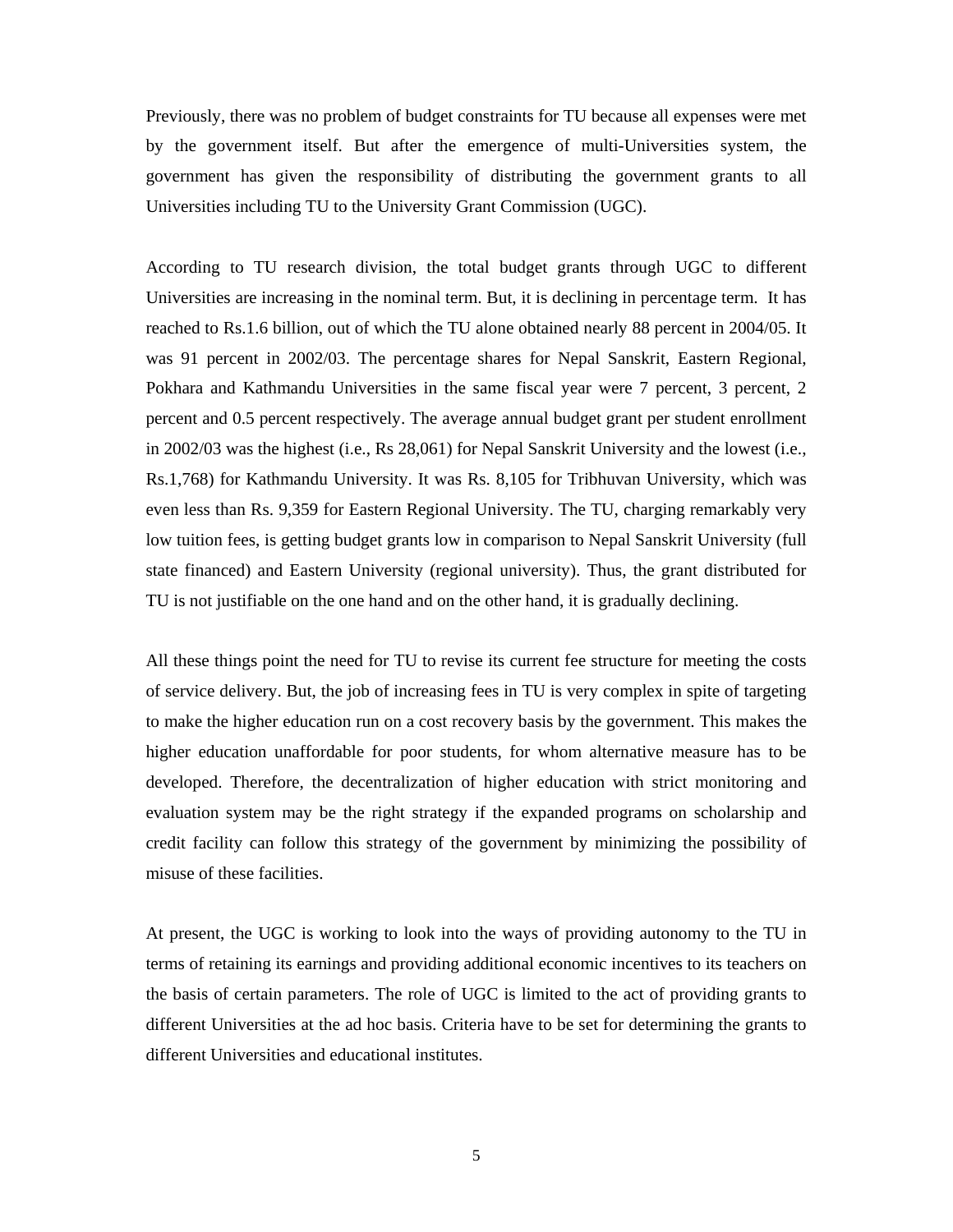Thus, financing of higher education in Nepal is the main problem today. The TU itself generates only limited sources of income, which is quite inadequate to finance its operational expenses because of the low level of educational user charges. This has obviously resulted in a low cost recovery. But other Universities, managed privately, are getting sufficient internal revenue through charging higher fees and also getting grants from the UGC. In fact, these Universities are in good financial condition at the cost of TU because most of the teachers are hired at the part time basis from the TU teachers. These Universities, except KU and BPKIHS, are providing only affiliation to campuses and conducting final examinations. They do not have even full time teachers and adequate physical infrastructures. Therefore, the level of cost recovery in these Universities may not be worse as that of TU.

The country is, at present, passing through the political instability with minimum economic growth. That's why; the country is facing financial crisis. High expectation of state financing to the higher education may not reasonable at the present context. Revenue oriented and poverty reduction oriented public investment is required for the better economic growth. However, aspirations of the people's demand for higher education cannot be neglected. Besides, the exploration of the other sources of income like endowments and donations from various sources has not been adequately made. It, thus, entails an in-depth analysis of the financing of higher education in the country.

## *1.3. Objectives of the study*

The broad objective of the study is to evaluate the financing of higher education (including domestic as well as foreign sources) in Nepal. The specific objectives of the study are as follows:

- to assess the existing financing structure of higher education;
- to analyze the internal revenue and expenditure patterns of Universities;
- to examine the level of cost recovery achieved by these Universities;
- to evaluate the level of efficiency in financial resources mobilization;
- to assess the level of adequacy of state financing in higher education;
- to find out the alternative sources of financing higher education; and
- to derive the policy implications of financing higher education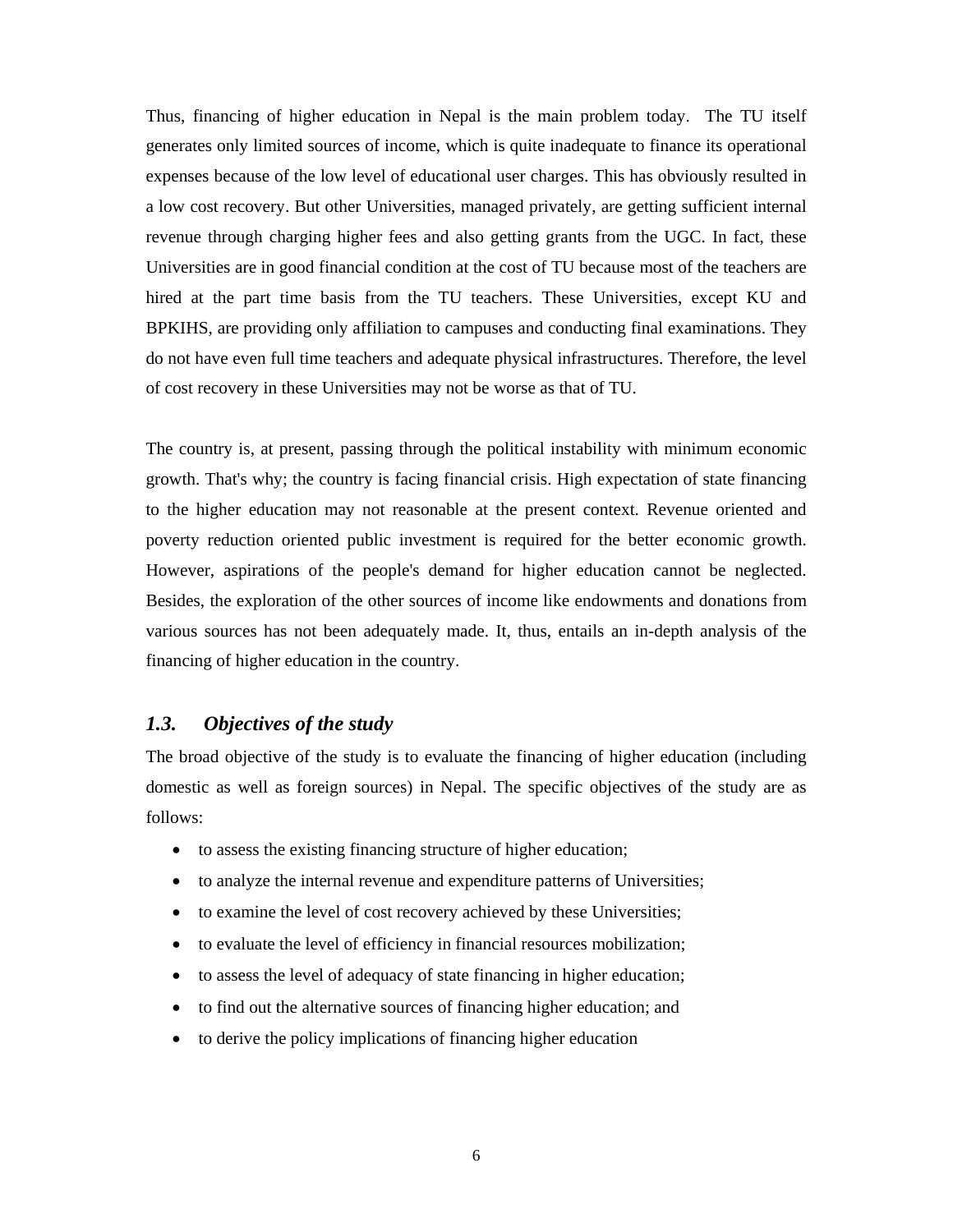## *1.4. Methodology of the study*

Sources of information

#### *Quantitative information*

The study was based on both primary and secondary sources of information. The primary data was collected from the field survey. The secondary data was collected from published and unpublished documents relating to financing higher education. These documents were reviewed to get the policy perspectives on higher education. Reports of various commissions on higher education, the Tenth plan documents were reviewed. The information on the existing structure of financing of higher education was obtained from campuses of these Universities. The information obtained were the budgeting procedures, budgetary allocations and resource utilization, sources and uses of funds, mechanisms of financing, unit cost by Universities, institutes/ faculties.

#### *Qualitative information*

In addition, feedbacks were obtained from higher authorities of different campuses, Universities, UGC, etc. This information was gathered through field visits. Besides, qualitative information regarding the financing modality, fee structure, alternative sources of financing, education policy and its impact and others was obtained through interviews of students and selected chiefs of institutes/ campuses of these Universities and UGC.

#### *Field Survey Design*

The TU has 60 constituent campuses and 288 affiliated community-managed and privately managed campuses in 2004/05. Similarly, the MSU has 12 its own campuses and 16 affiliated community managed campuses. EU has 3 its own campuses and 73 affiliated privately managed campuses in the same year. Likewise, The PU and KU have 27 and 17 own and affiliated campuses respectively. The BPKIHS does not have affiliated campus. The number of campuses in different Universities is presented in the Table No.1.1.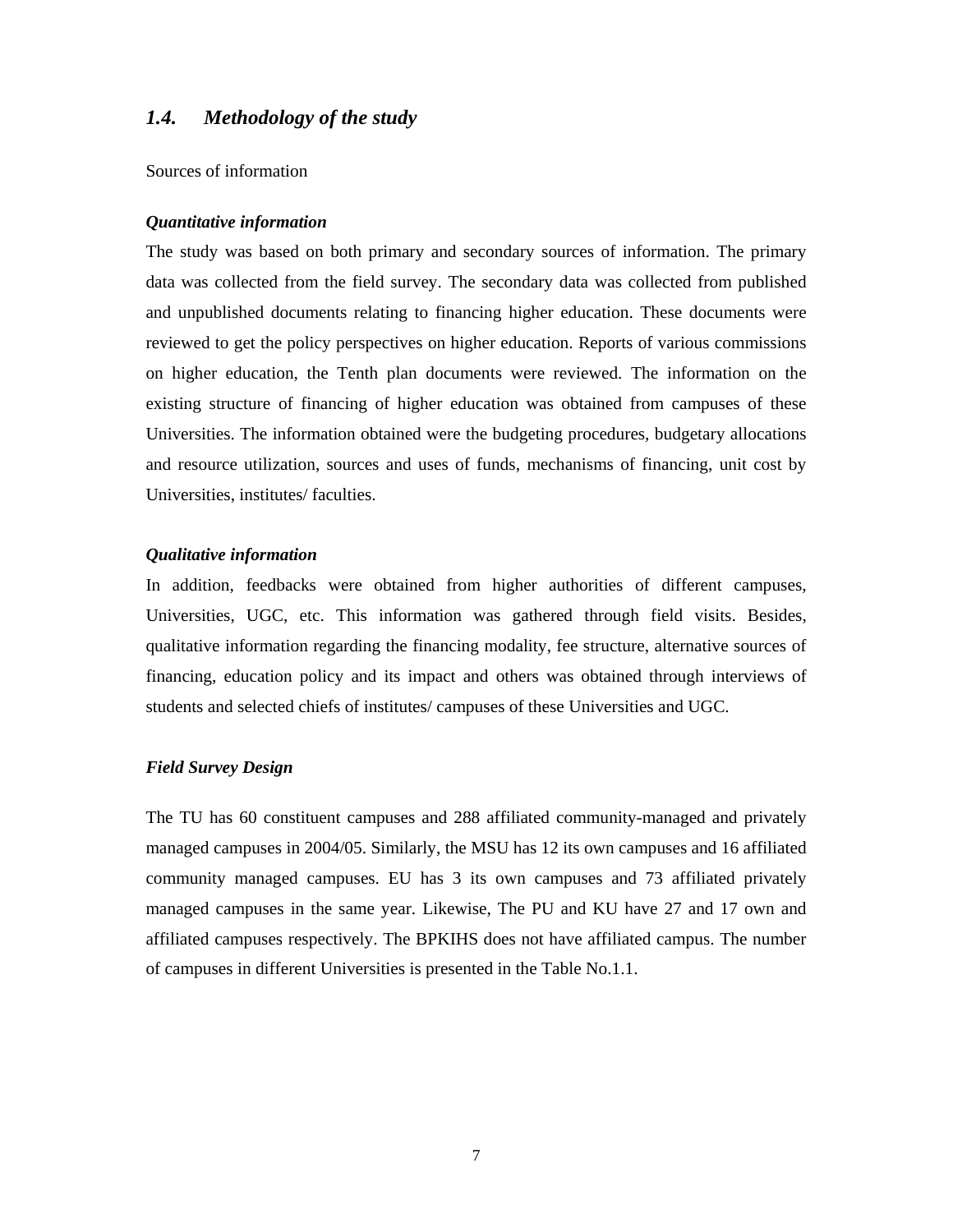| <b>Universities</b> | <b>Own Campuses</b> | <b>Affiliated</b> | <b>Total</b>       | Percentage |
|---------------------|---------------------|-------------------|--------------------|------------|
| TU                  | 60                  | 288               | 348                | 70.2       |
| <b>NSU</b>          | ר ו<br>∸            | 16                | 28                 | 5.0        |
| KU                  |                     |                   |                    | 3.4        |
| EU                  |                     | 73                | π,<br>76           | 15.3       |
| PU                  |                     | 24                | $\mathcal{L}$<br>∠ | 5.4        |
| Total               | 84                  | 412               | 496                | 100.0      |
| Percentage          | 16.9                | 83.1              | 100.0              |            |

## **Table 1.1: Number of Campuses in Different Universities**

*Source: UGC, 2004/05* 

The sample size has been designed based on the proportionality basis and presented below:

### **Table1.2: Number of Sample Campuses**

| <b>Universities</b> | <b>Own Campuses</b> | <b>Affiliated</b> | <b>Total</b> | Percentage |
|---------------------|---------------------|-------------------|--------------|------------|
| TU                  |                     | . .               | 21           | 70.2       |
| <b>NSU</b>          |                     |                   |              | 5.6        |
| KU                  |                     |                   |              | 3.4        |
| EU                  |                     |                   |              | 15.3       |
| PU                  |                     |                   |              | 5.4        |
| Total               |                     | 25                | 30           | 100.0      |
| Percentage          | 16.9                | 83.1              | 100.0        |            |

The Field survey had used both structured questionnaire survey method and interview method for collecting quantitative and qualitative information from students and key informants, mainly Campus Chiefs/Account Officers of sample campuses. Campus chief and accountant officers of each sample campuses were interviewed. Likewise, 10 students from each sample campuses were interviewed with structured questionnaires. The sample campuses were selected in such a way that the sample covered all the faculties/institutions available in the selected campuses. Besides, the sample was made representative of Eastern, Central and Western regions of the country. The formats of structured questionnaires for institution head and account officer and for students were presented in Annex I and II

## *Field Survey*

The sample size was designed based on the number of own and affiliated campuses of all Universities using the proportionality approach and the number of sample campuses are presented below:

| <b>Universities</b> | <b>Own Campuses</b> | <b>Affiliated</b> | <b>Total</b> | Percentage |  |  |
|---------------------|---------------------|-------------------|--------------|------------|--|--|
| TU                  |                     |                   | ∠⊥           | 70.2       |  |  |
| <b>NSU</b>          |                     |                   |              | 5.6        |  |  |
| KU                  |                     |                   |              | 3.4        |  |  |
| EU                  |                     |                   |              | 15.3       |  |  |
| PU                  |                     |                   |              | 5.4        |  |  |
| Total               |                     | 25                | 30           | 100.0      |  |  |
| Percentage          | 16.9                | 83.1              | 100.C        |            |  |  |

**Table1.3: Number of Sample Campuses**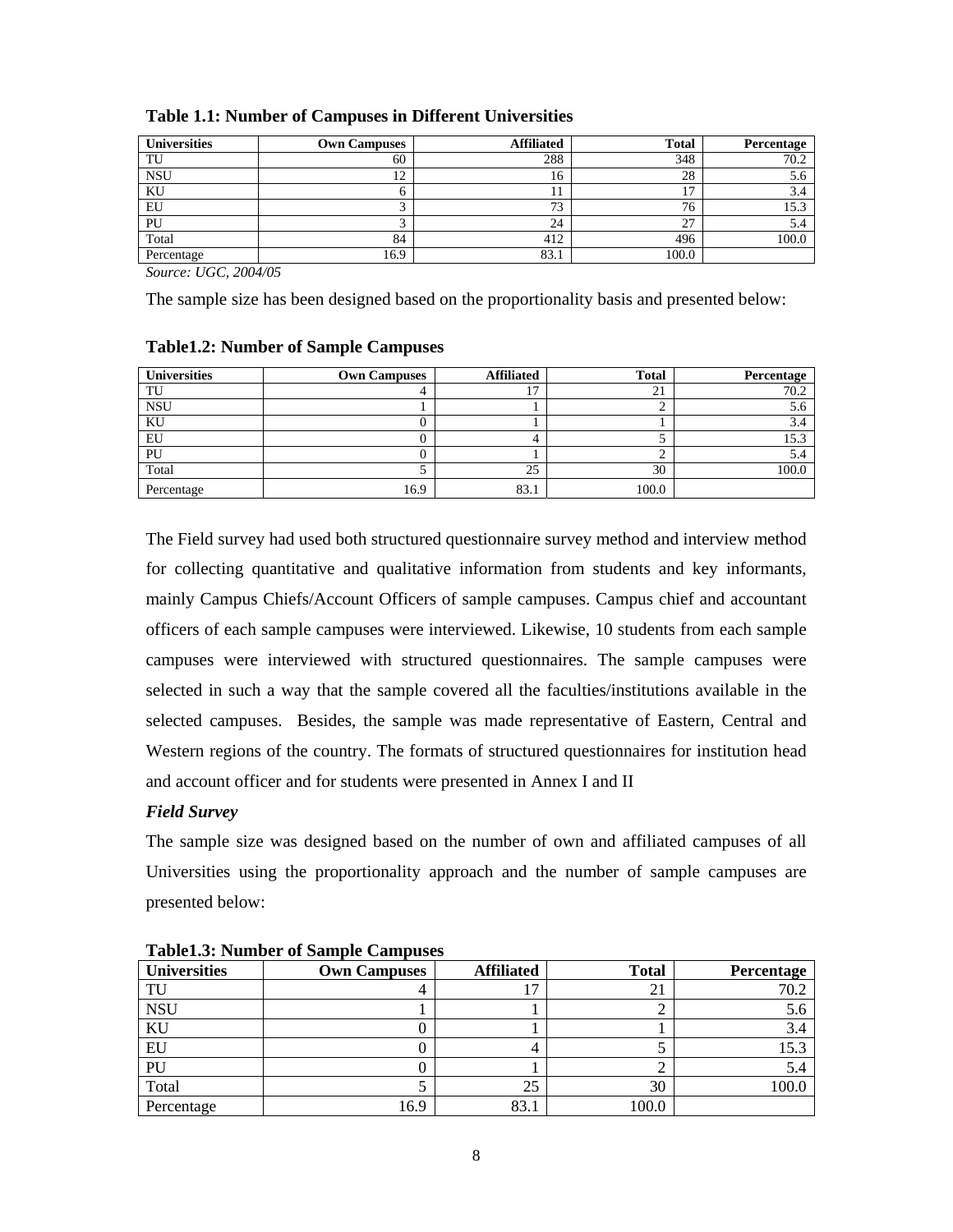Both structured questionnaire survey method and direct personal interview method field survey were used for collecting quantitative and qualitative information from students and key informants, mainly Campus Chiefs/Account Officers of sample campuses. Campus chief and accountant officers of each sample campuses were interviewed. Likewise, 10 students from each sample campuses were interviewed using the structured questionnaires. The sample campuses were selected in such a way that the sample covers all the faculties/institutions available in the selected campuses. Besides, the sample was chosen making representative of Eastern, Central and Western regions of the country.

| <b>Universities</b> | <b>Types of Campuses</b> | <b>EDR</b>     | <b>CDR</b>     | <b>WDR</b>     | <b>MWDR</b> | <b>FWDR</b> | <b>Total</b> |
|---------------------|--------------------------|----------------|----------------|----------------|-------------|-------------|--------------|
| TU                  | Own                      |                | 2              |                | $\Omega$    | $\Omega$    | 4            |
|                     | Affiliated               | 3              | 10             | 3              | 1           |             | 17           |
| <b>NSU</b>          | Own                      | $\overline{0}$ | $\overline{0}$ |                | 1           | $\theta$    | 2            |
|                     | Affiliated               | $\theta$       | 1              | $\theta$       |             | $\Omega$    |              |
| KU                  | Own                      |                | 1              | -              |             | -           |              |
|                     | Affiliated               |                |                | $\Omega$       | $\theta$    |             |              |
| EU                  | Own                      |                |                |                | -           |             |              |
|                     | Affiliated               |                | 2              | $\Omega$       | -           | -           | 3            |
| PU                  | Own                      |                |                |                |             |             |              |
|                     | Affiliated               |                | 1              |                |             | $\Omega$    |              |
| Total               | Own                      | $\overline{c}$ | 3              | 3              | 1           | $\Omega$    | 5            |
|                     | Affiliated               | 4              | 14             | $\overline{4}$ | 1           |             | 25           |
|                     | Total                    | 6              | 17             | 7              | 2           |             | 30           |

**Table1.4: Number of Campuses by Regions** 

Thirty one campuses from 4 development regions (EDR, CDR, WDR, and MWDR) covering both plain Terai and Hill regions were visited to collect the primary data using the structured questionnaires against the planned 30 campuses from 5 development regions. Campuses of FWDR were closed due to the political strikes during the field survey and planned one campus from this region was unable to include in the survey and that was compensated by taking one more campus from the MWDR From these 31 campuses, 61 respondents from campus authority (Campus Chiefs/Account Officers) were interviewed taking one Campus Chief and one Chief Accountant from each campus but one Campus Chief was unable to meet for interview. Similarly, 323 students from 31 campuses were interviewed against the planned 300 students taking 10 students from each campus. The number of respondents including students and Campus Chiefs/Chief Accounts interviewed are presented in the following Table No. 1.5.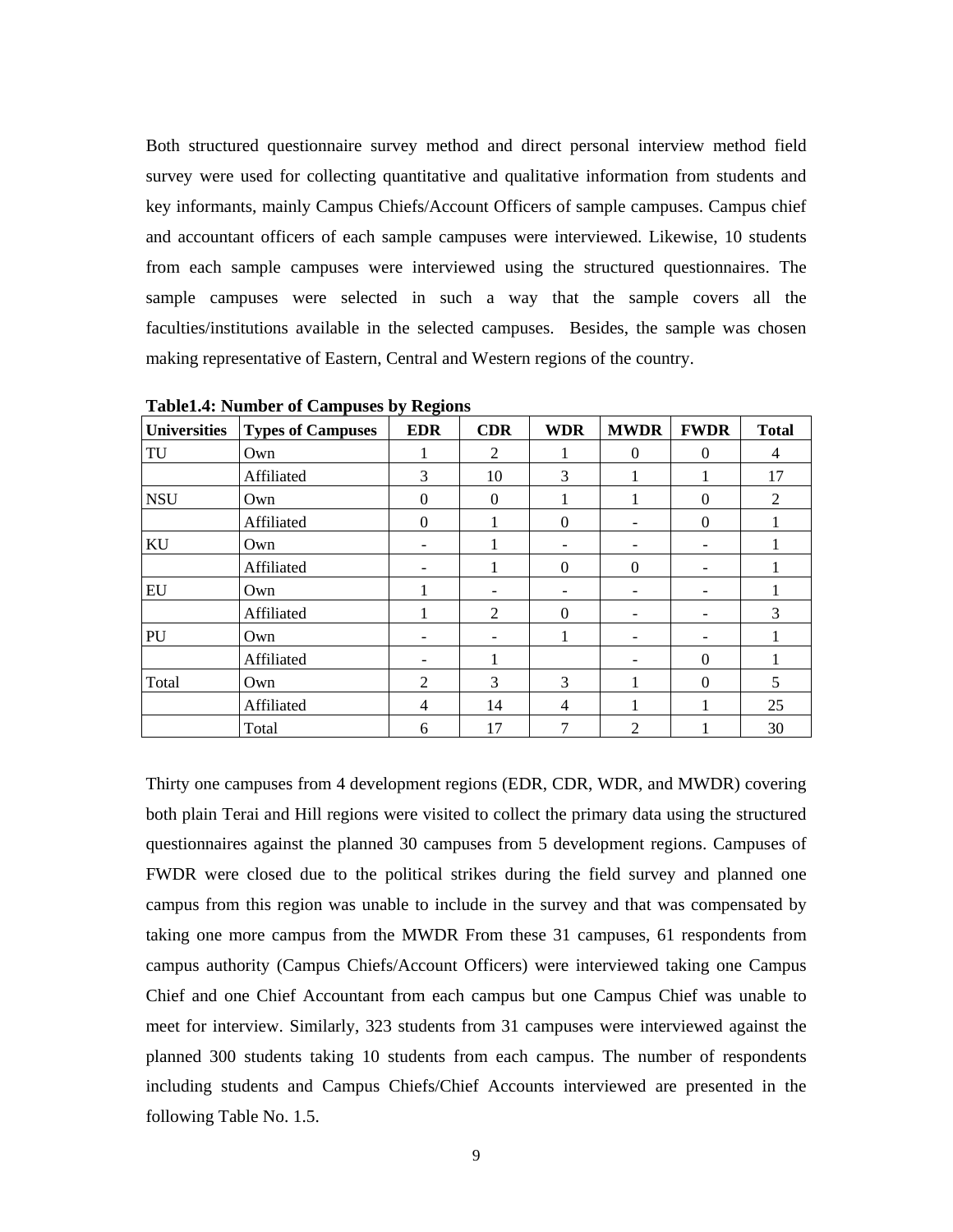|            | Number of                    |                 | Percent                      |                 |  |
|------------|------------------------------|-----------------|------------------------------|-----------------|--|
|            | <b>Campus Chiefs/Account</b> | <b>Students</b> | <b>Campus Chiefs/Account</b> | <b>Students</b> |  |
| <b>Sex</b> | Officers                     |                 | <b>Officers</b>              |                 |  |
| Male       | 56                           | 213             | 91.8                         | 65.9            |  |
| Female     |                              | 110             | 8.2                          | 34.1            |  |
| Total      | 01                           | 323             | 100.0                        |                 |  |

**Table1.5: Number of Respondents (Students and Campus Chiefs/ Chief Accountants) by sex**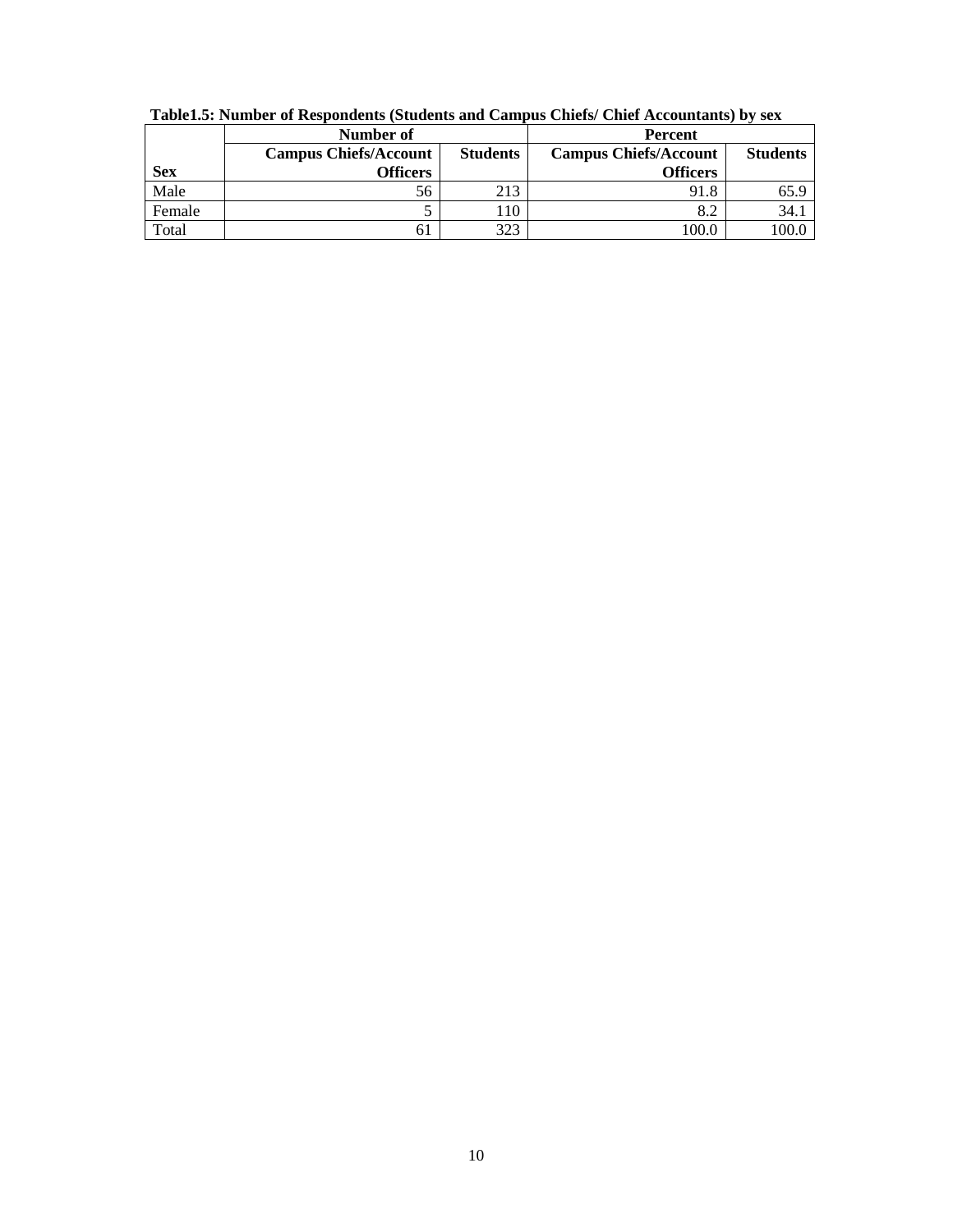# **2. Education System and Policy**

## *2.1.Global Context*

In order to assess the education system and policy of the county, it would be better to have a brief review of education system in Global and South Asian context especially in U.K and USA since both countries are the leading in the field of education. That's why; a brief review of education system of these countries has been presented here to represent the global context of education system especially higher education.

#### *2.2.1 United Kingdom (UK)*

The UK comprises of England, Scotland, Wales, and Northern Ireland. Primary Education comprises of an 'Infant' stage (5 to 7 years of age), and Junior stage (8 to 12 years of age). Generally, primary education constitutes study period of 6 to 7 years. Secondary education consists of 5 years study period. Secondary schools with emphasis on academic studies are called Grammar Schools. There is a system of Independent or private schools which are attended by the elite. The government has a scheme called "Assisted Place Scheme" under which the government provides financial support for some poor students to attend the private schools.

UK has a long tradition of formal higher education. The Universities of Oxford and Cambridge are world famous for their high standards. Each of these Universities has a number of colleges where the students study as well as reside. In 1967, there were 44 Universities. Since then many Universities have been established in U.K. There are a number of provincial Universities. These are popularly called Redbrick Universities. The Universities of Durham, New Castle, Mauchestor and Bristol come in this category.

Since 1987, 13 City colleges and Polytechnics have been established. These colleges generally teach Technology subjects. These are centrally funded and controlled institutions. Further, several Business Schools have been established alongside major Universities. These schools award high degrees of their own in Management.

One important development in UK higher education system is the establishment of Open University in 1971 at Mitton Keynes. This university awards degrees (up to Ph.D.) in various subjects by enrolling students who study at their own pace.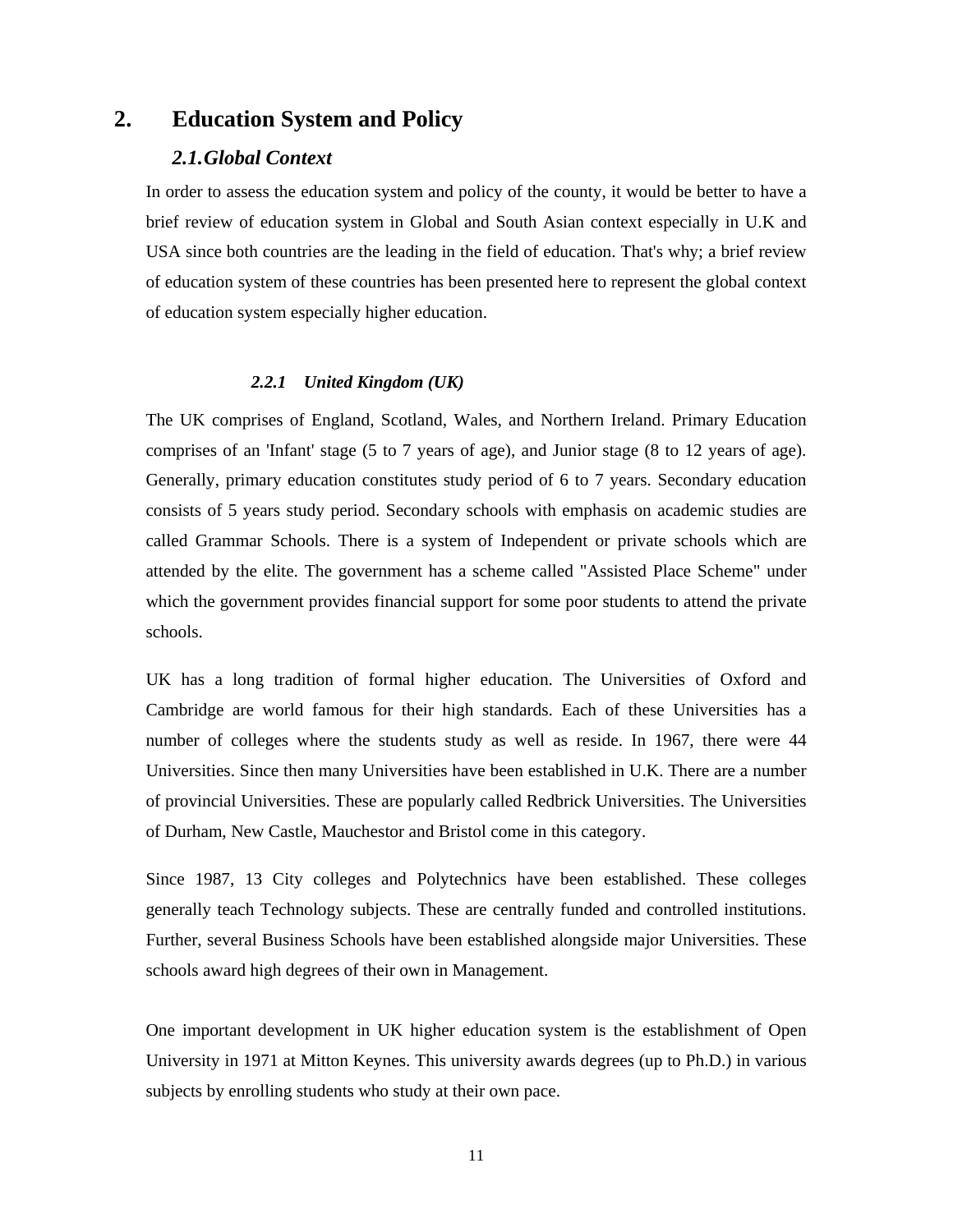#### *Financing*

In UK, the public schools are managed mainly by the Local Educational Authority (LEA). The LEAs get government grants called "Revenue Support Grants"; the LEAs finance the schools with the use of the grant funds. An estimate of the involvement of government finance in Education and Science has been made for the year 1990. The estimate puts the percent of government budget on Education and Science at 14%. Most (70%) of government expenditure for school education was for payment of teacher salary.

The central government provides funds for all higher education institutions. The Polytechnics and Colleges of higher education get grants from Polytechnics and College Funding Council. The Universities get grants through the University Grants Committee (UGC). The public and private Universities get grants without any difference (for operating and capital expenditure). Universities have other sources of income besides grants from the UGC. These are grants from LEAs, Endowments, Student-Fees, and Gifts from donors.

### *2.2.2 United States of America (USA)*

The USA is a very large country with 49 states. As is known to everybody, USA is a highly developed country. The expansion of technological education and inflow of educated immigrants from abroad have contributed for high level of development of this country.

The systems of Primary and Secondary Education vary somewhat in different states of the country. In general, primary education starts at age 6 and ends at age 11. As regards secondary education, some states have system of lower and upper secondary levels. Many states have a unified secondary level (called High School). Completion of 12th grade is regarded as successful completion of high school education. In 1989, about 74% of 17 year old population had completed the high school education.

Higher Education is composed of mainly three types of institutions (attended after completion of high school education):

- a. Junior or Community college
- b. Vocational/technical institutions
- c. Colleges and Universities

Junior Colleges as well as vocational/technical institutions usually offer 2 to 3 years study programmes, and award Certificate/Diploma. There is a system of transfer from these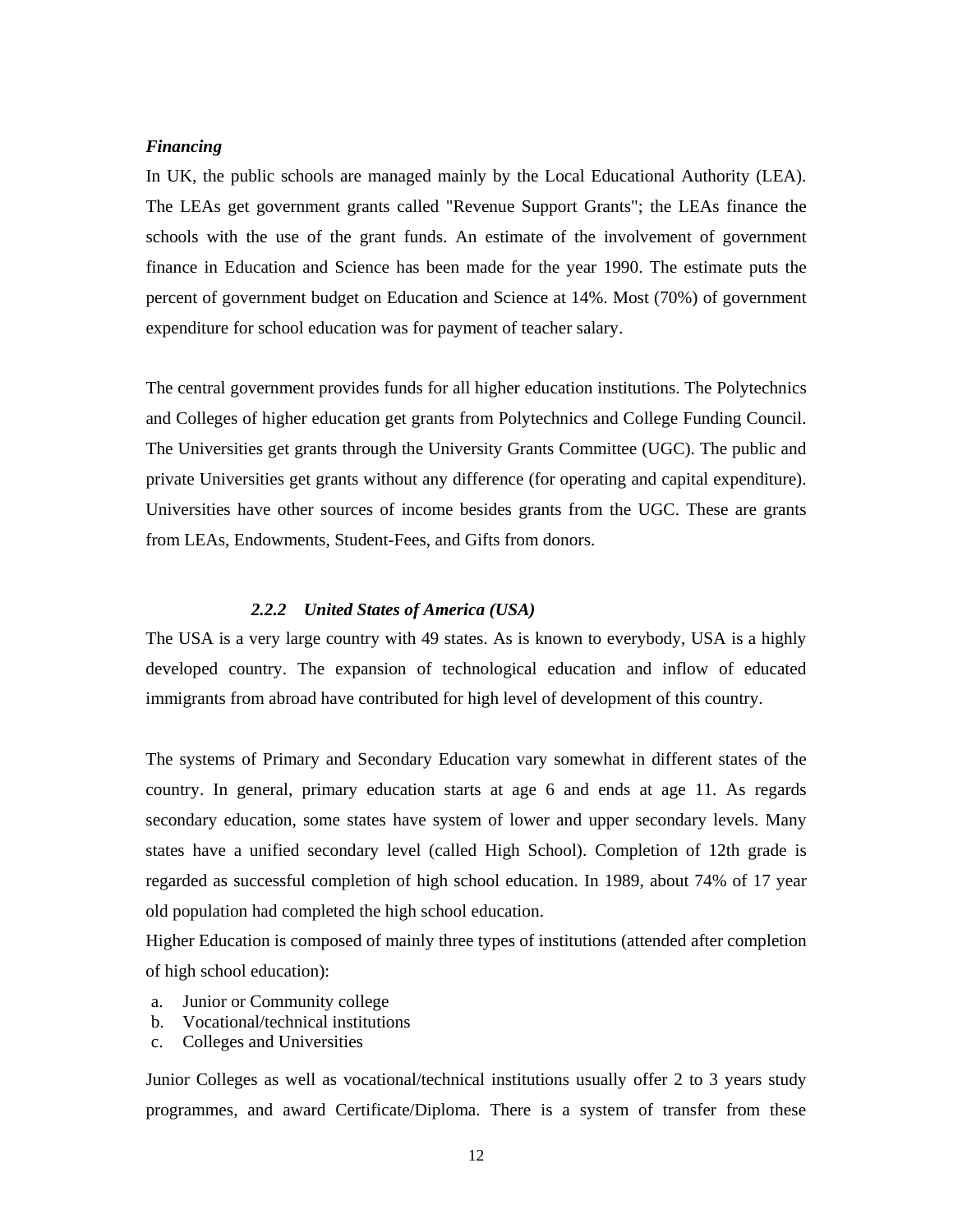institutions to colleges which offer 4 year study courses for those who want to do so. The 4 years colleges and Universities provide 4 years Bachelor Degree.

There are great numbers of higher education institutions of various types in each state. Harvard College (Later University) was the first institution of higher education in the USA. The Land Grant College Act (passed towards the end of 19th century) provided for grants of land property for institutions of higher education. This led to expansion of higher education system all over the country. Higher Education expanded significantly after the Second World War. The government provided facilities for the war veterans to study in colleges and training institutions.

Close collaboration between the Universities and the industry contributed to expansion of technological education in the USA. Such collaboration is an important feature of higher education in the country. At present, the types of Universities in the USA are as follows:

- a. Institutions supported by the Federal Government
- b. State Universities funded by the State Government
- c. Private Colleges and Universities
- d. Institutes of Technology
- e. Institutions supported mainly by private donors, and philanthropists, foundations
- f. Institutions supported by religious organizations.

#### *Financing*

USA is known as a country with high per student expenditure (Public resources). In mid-1990's, the expenditure per student was estimated to be \$ 6,000 per year.

The main financing authority with regard to school education is the Local School District. The school district raises the funds from property taxes in the school district of area. Richer school districts are able to collect larger amounts of money per student than the poorer school districts. This creates a gap in resources between richer school districts and poorer school districts. The Federal Government makes an effort to equalize the educational opportunity under the Elementary and Secondary Education Act of 1965. Under this Act, Federal funds are provided (to poorer school districts) to compensate for the educational funding deficits. Such grants are called Equalization grants.

For funding purposes, the institutions of higher education can be grouped as follows:

a. Institutions supported and controlled by the Federal Government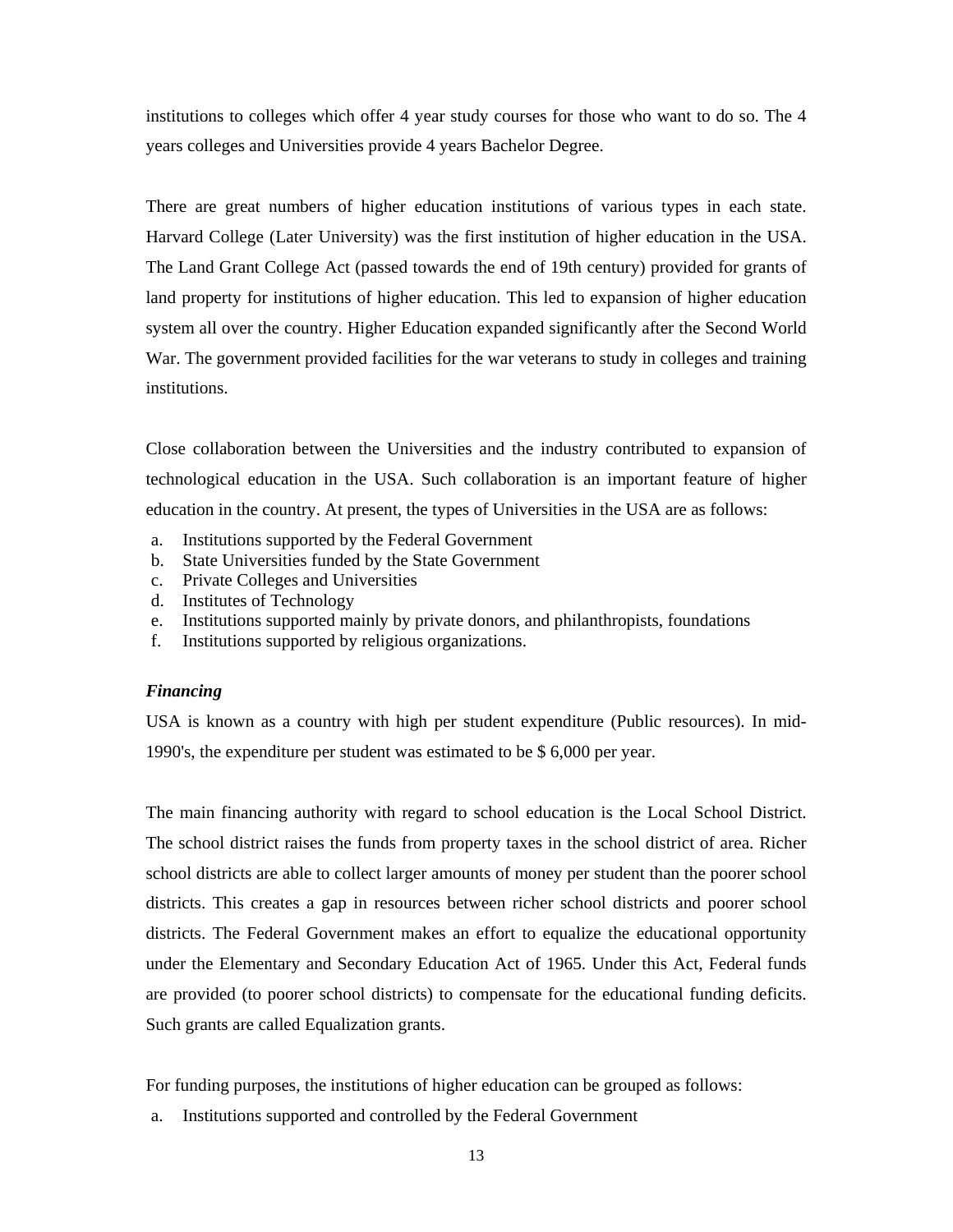- b. Institutions supported and controlled by state government, and public corporations (including municipal corporation)
- c. Institutions supported and controlled by private and religions bodies.

All the above institutions get some grants from the government. The private and religions institutions have to abide by government regulations and standards to be eligible for government grants. Major funding source of the Federal and State supported and controlled institutions is the government (Federal, or State). All institutions (Federal, State and Private) collect fees from the students. The private institutions charge higher fees than the state supported institutions. In general, the sources of funds of the institutions/Universities are:

- Federal, State Grants
- **Endowments**
- Tuition Fees
- Public contributions
- Investments
- Payments for contracted projects and research done for industry.
- Payments for research done for industry.

## *2.2.3 Generalization on experience of UK and USA*

From the above discussion on the education financing modalities it can be generalized with the following points on the basis of experience gained by UK and USA.

- Government provided support in the from of grants of land to the Universities (in USA)
- State provided support to economically weak students to join high quality private Universities/institutes (UK)
- State Universities (supported by government) provided higher education for the general public (USA) at lower fee rates.
- Open university system created open opportunities for higher education for all (UK)
- **Local authorities were given the responsibility of running and funding schools (in UK).**
- Specialized institutes of technology were set up (in USA).
- Local property tax is the main source of funds for school education (USA).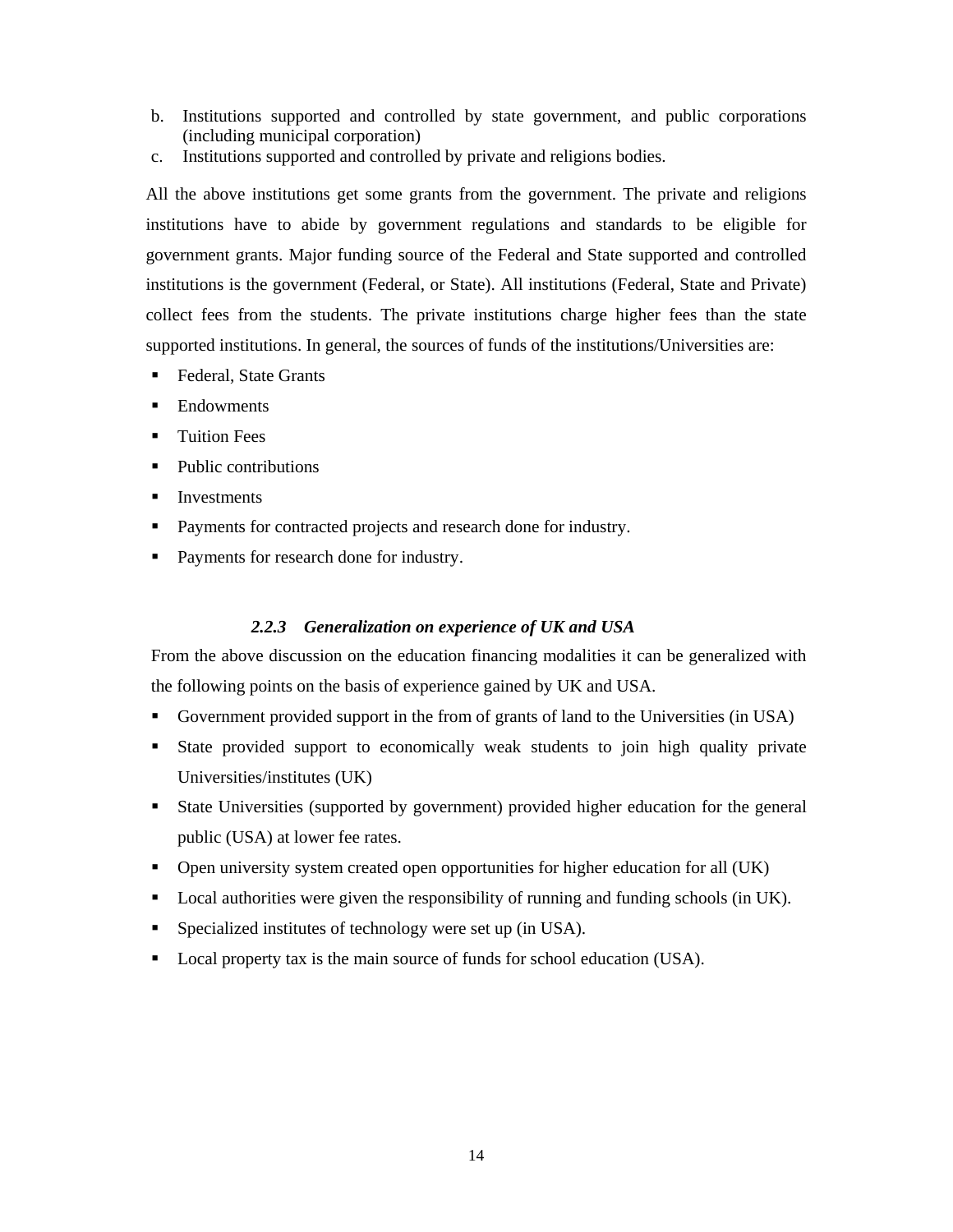## *2.2. South Asian Context*

Nepal is one of the South Asian countries. The experiences gained by South Asian countries will be more beneficial for Nepal. That's why; the review of education system and financing modalities of some South Asian countries has been done in this chapter.

#### *2.2.1 India*

India is a vast country (the largest in the South Asian countries) with over one billion population. There is federal system of government. India has a 10+2+3 pattern of formal education, which was adopted in the Education Policy of 1968. The first 10 years of study provide general education for all students. The Plus Two stage, also known as the higher secondary provides for differentiation between academic and vocational streams, and marks the end of school education. At the Plus Three (+3) stage which involves college education, the student goes for higher studies in his chosen field or subject of study.

Wide disparities in facilities and standards of various types of institutions have been observed. There are government and municipal schools, which are observed to be les equipped and poorly supervised. There, at the other extreme, are the "Public Schools" (which include the privately managed schools), that provide better standards and charge very high fees. There are also a number of Central schools, mainly for the children of central government employees. Besides, there are large of private schools run by religious organizations.

Majority of the students study in the government supported public schools. In 1990, there were 350,700 primary schools, 143,747 upper primary schools, and 70,633 secondary schools. Priority is given on expansion of primary education in the country in line with 'Education for All' goals. The issue of raising the quality of education in government supported schools is a major concern.

There are numerous types of higher education institutions in the country. General higher education is provided in Universities and colleges. All Central Universities and a few others are mainly residential. Technical and professional courses require study of 3 to 5 years for a first degree course and two to three years study for post graduate degree. The entrance requirements to general study courses are not very demanding. But admission to medical and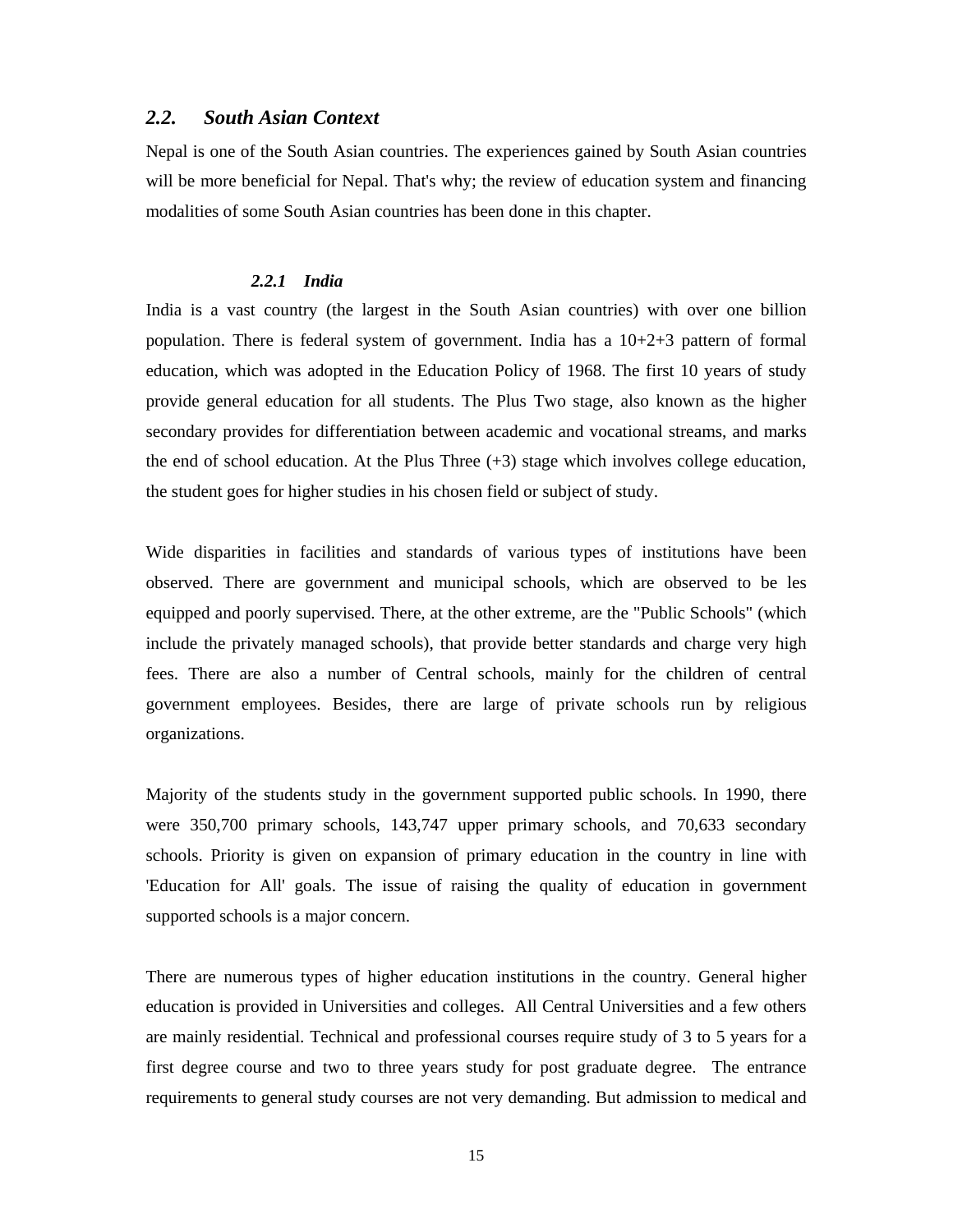engineering courses is very competitive. Universities in India are those institutions established by the Acts of Parliament to provide higher education.

There are following types of higher education institutions in India:

**State Universities**: These may be Affiliating Universities or Unitary Universities; The Affiliating Universities recognize external colleges providing instruction in their courses of study. The affiliated colleges are spread over a large area. The unitary Universities are those which are usually located in a single centre, and where most of the teaching is conducted by teachers appointed by the university.

**Agricultural University:** This University deals with agricultural education, research and extension (such as Panta Nagar Agriculture University in U.P)

**Central Universities (CU)**: Delhi University, Banaras Hindu University, Aligarh Muslim University, Viswo Bharati, J.N. University, North Eastern Hill University (Shillung), and Hyderabad University, Punjab University (Chandigarh) Pondichery University, Nagaland University (Lumami), Tezpur University, Assam University, Mizoram University, Manlana Azad Urdu University and Jamia Islamia are the Universities of this category.

**Indian Institutes of Management (IIM):** Institutions of Higher learning, which award degrees (MBA) in management, but not fully regarded as Universities.

**Indian Institutes of Technology (IIT):** Institutions, which provide high standard education in technology and award degrees/diplomas.

**Private Universities**: These Universities provide higher education (generally charging high fees), and award degrees.

**Colleges run by Religious, Philanthropic Societies**: There colleges are very popular in South India. They are affiliated with major South Indian Universities**.** 

**Indira Gandhi National Open University (IGOU):** This University provides degrees and diplomas up-to Masters Level in various disciplines under distance education system. It uses open learning systems, also utilizes frequent class room teaching sessions organized regularly in various towns and cities.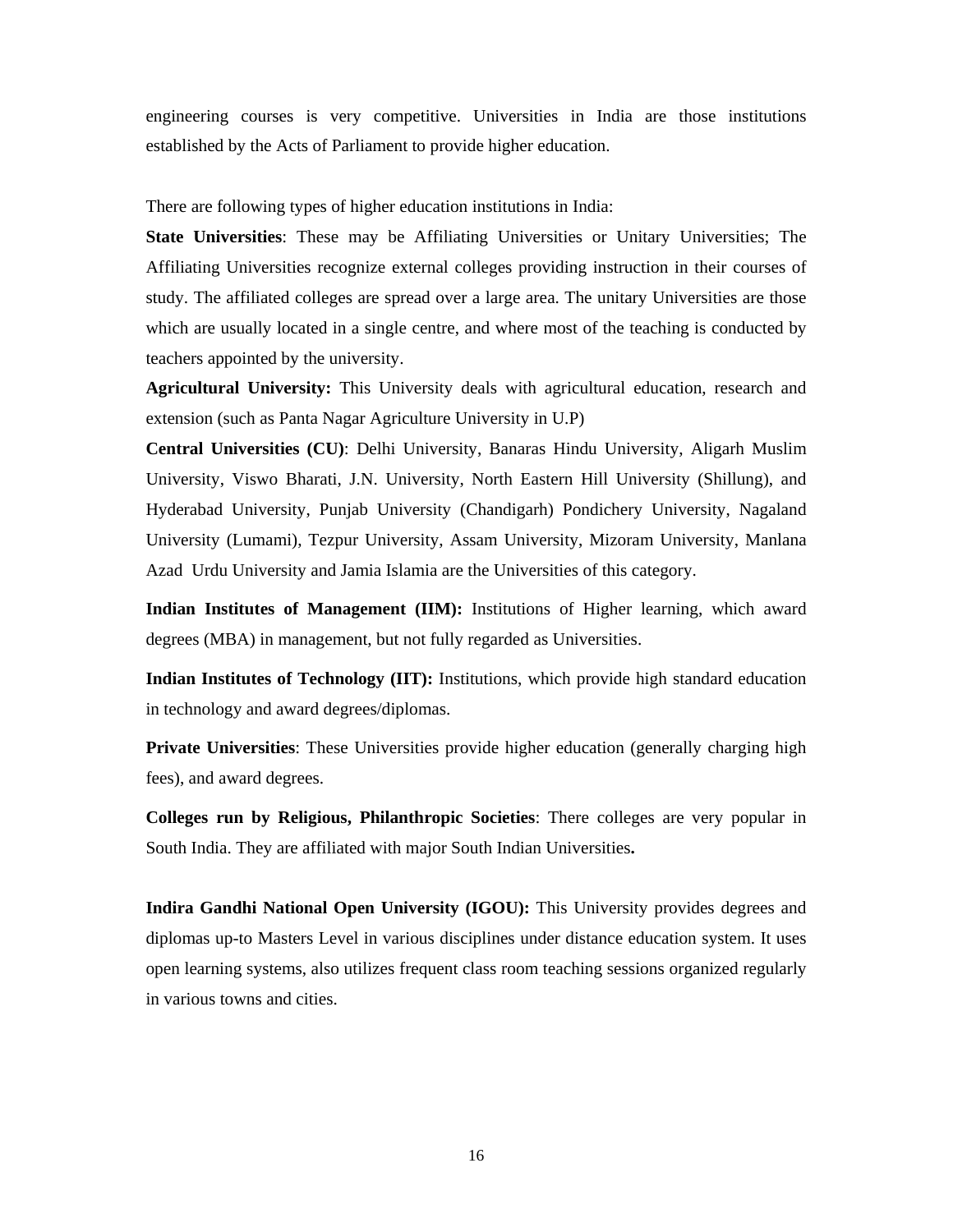#### **Financing**

Education is financed in India by Central government, state governments, local authorities and a variety of private sources. The education budgets of the central government as well as the state governments are divided into two categories: a) development expenditure and b) maintenance expenditure. Over the years, there has been a remarkable increase in expenditure on education both as percentage of GNP (to about 3.8% in 1990) and as percentage of government expenditure (to about 20% in 1990). Although the proportion of government expenditure on education has been increasing, the burden of private costs is quite substantial. The private costs comprise of fees expenses for textbooks, stationary, school dress and other costs. Fees are seen to be very low in schools run by the government and local authorities.

The government of India established University Grants Commission (UGC) in 1956. The UGC discharges the constitutional mandate of coordination, determination and maintenance of standards of teaching, examination, and research in the field of higher education. The UGC has no funds of its own. It receives development and maintenance grants funds from the government. The UGC allocates and disburses development and maintenance grants to all Central Universities, colleges affiliated to Delhi University and Banaras Hindu University and same of the institutions, which have been accorded the status of "Deemed University". The Universities and institutions under private management and those run by Religious Societies charge very high fees. Fees are main source of funds for these Universities.

#### *2.2.2 Bangladesh*

Bangladesh is a land of broad rivers, small water ways, and the low lying land in between. It has a population of over 100 millions. School Education has three stages - Primary stage (5 years cycle), Secondary (3 years junior secondary, and 2 years secondary cycle), and two years of higher secondary level. One of the principal objectives of school education is to make the 5 years of primary education for all universal. The primary education has been made free and compulsory for all children aged 6 to 10 years of age. Education is free for all girls up to grade 8 (that is up to junior secondary level). The government provides 70% of salary of school teachers and other school employees. Each school has a School Management Committee for management and supervision of the school. Higher secondary education (grades 11 and 12) is regarded as part of school education. However, intermediate colleges offer courses of higher secondary level. Further, there are many degree colleges which combine teaching of grades 11 and 12 with bachelor and higher level courses.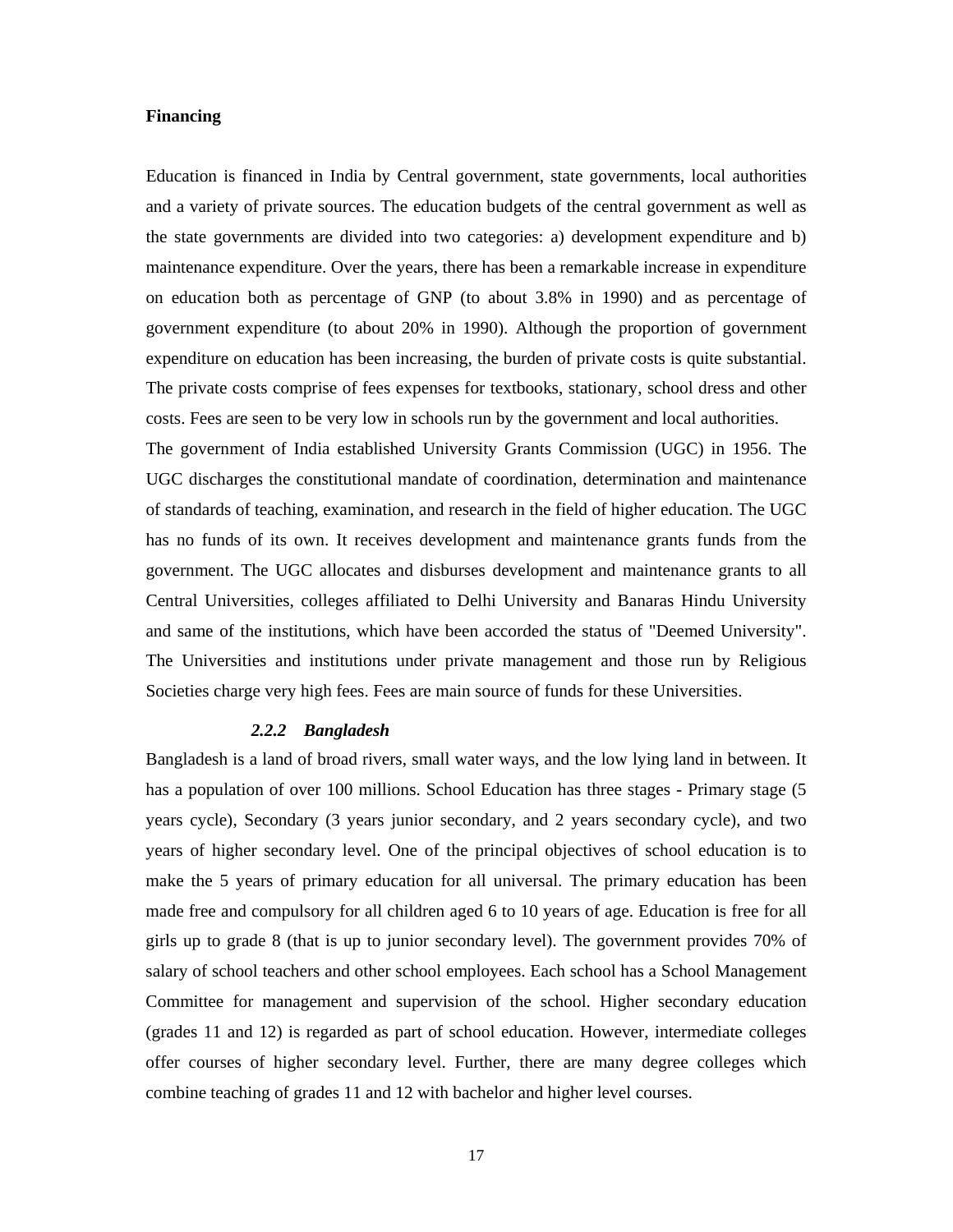Higher education studies are offered for students, who have completed the higher secondary level. Generally, a student has to study for 4 years to get first degree (Bachelor degree) in general education. In major technological subjects (Engineering, Agriculture) the study period for first degree is 5 years. There are large numbers of government and nongovernmental colleges, which are affiliated with one of the major Universities - Universities of Dhaka, Raj Shahi, Chittangong for academic affaires and examinations purposes.

Recently, the Bangladesh government established a national university to give affiliation to degree colleges. This has freed major Universities from their burden of providing affiliation to growing number of colleges, and provided them opportunity to engage more on academic matters.

There is an Open University, which provides B.Ed. degrees through distance teaching including Radio/TV programmes and short practice courses).

#### **Financing**

Primary education is free (and compulsory) in the public schools. In 1989, the public expenditure on education as percentage of GNP was 1.9%. Further in 1990/91, primary education received 41.2% of the Education Budget. Junior Secondary education (grade 6-8 grades) is freely provided for the girl students. Fees are charged for boy students at secondary level (Junior Secondary and Secondary). Fees are also charged for higher secondary education (grades 11 and 12).

The Universities in Bangladesh are fully self governing institutions, each established by an Act of the Legislature. They enjoy full autonomy in academic affairs. All Universities are heavily dependent on government grants; about 95% of their expenditure is met by the government as block grants (an estimate made for mid 1980's in an UNESCO study).

The University Grants Commission (UGC)) was established in 1973. The main work of the UGC is to coordinate the activities of the Universities particularly in the areas of staff development and training. The UGC is also charged with the task of assessing the financial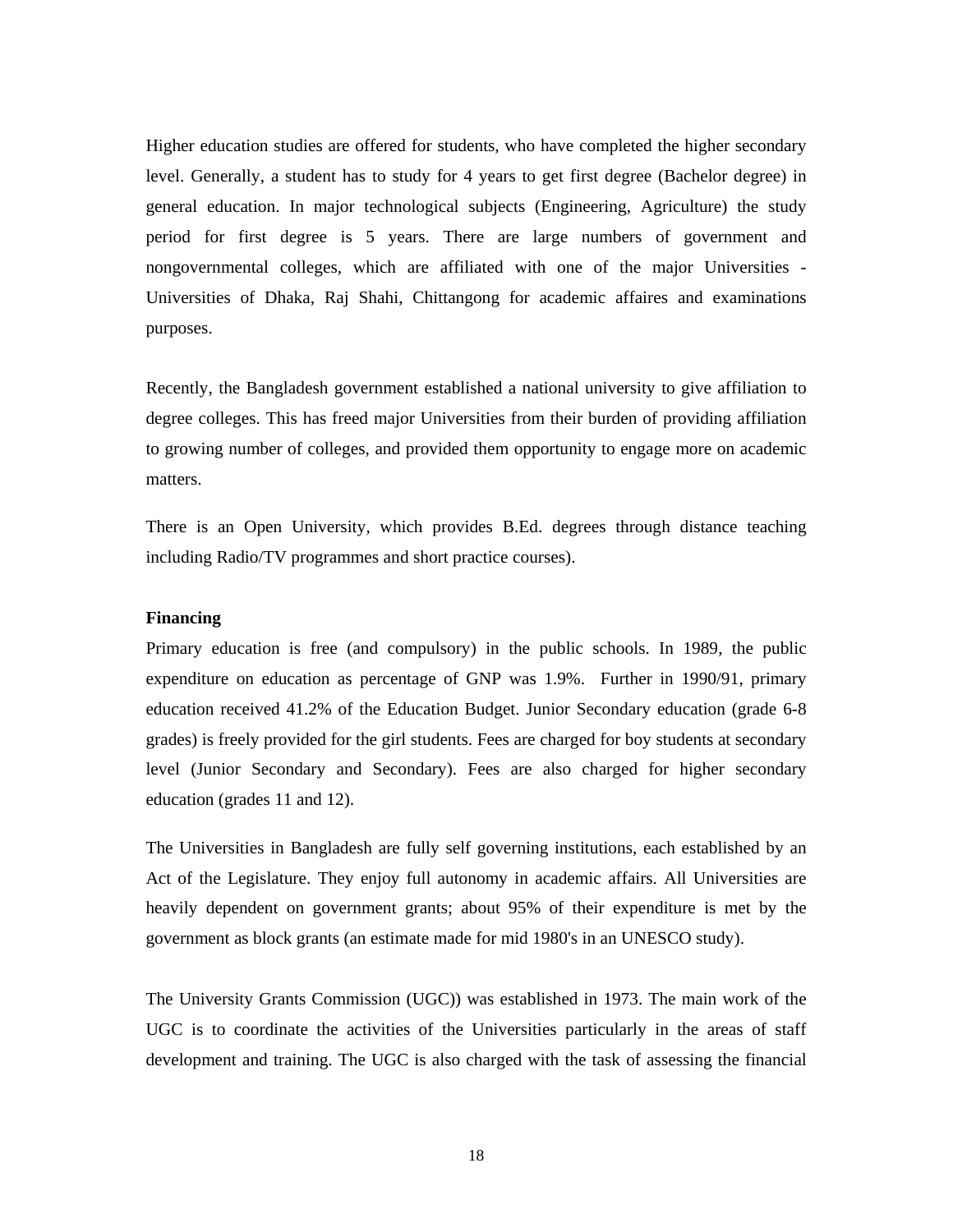needs of the Universities. The government grants to the Universities are channelled through the UGC.

# *2.2.3 Sri Lanka*

Sri Lanka is a pear-shaped island country located in the South-eastern tip of the Indian Subcontinent. It has a population of about 20 millions. School Education in Sri Lanka consists of 5 years of Primary, 3 years of Junior Secondary, and 3 years of Senior Secondary. At the completion of Senior Secondary level, a student can enter collegiate level, which consists of three years of study. The types of schools in Sri Lanka are as follows:

- Government schools
- Non-government schools/Private School
- **Perivena institutions (attached to Buddhist temples)**
- Approved/Certified schools
- **International Schools (Preparing for GCE examination)**
- Special Schools
- National Schools (large prestigious schools)
- **Estate Schools**

One outstanding feature of school education in Sri Lanka is that there is no male-female gap in terms of access or success in school education.

Higher education has grown rapidly in Sri Lanka since 1940's. In 1989, there were eight Universities with enrolment of about 30,000 students. There is also an Open University offering a variety of academic and professional courses through distance education (Correspondence, Radio and TV programmes). The main Universities of Sri Lanka are as follows:

- University of Colombo;
- University of Jaffna
- University of Kelaniya
- University of Muratuwa
- University of Jayawardenapura
- University of Peradiniya

# *Financing*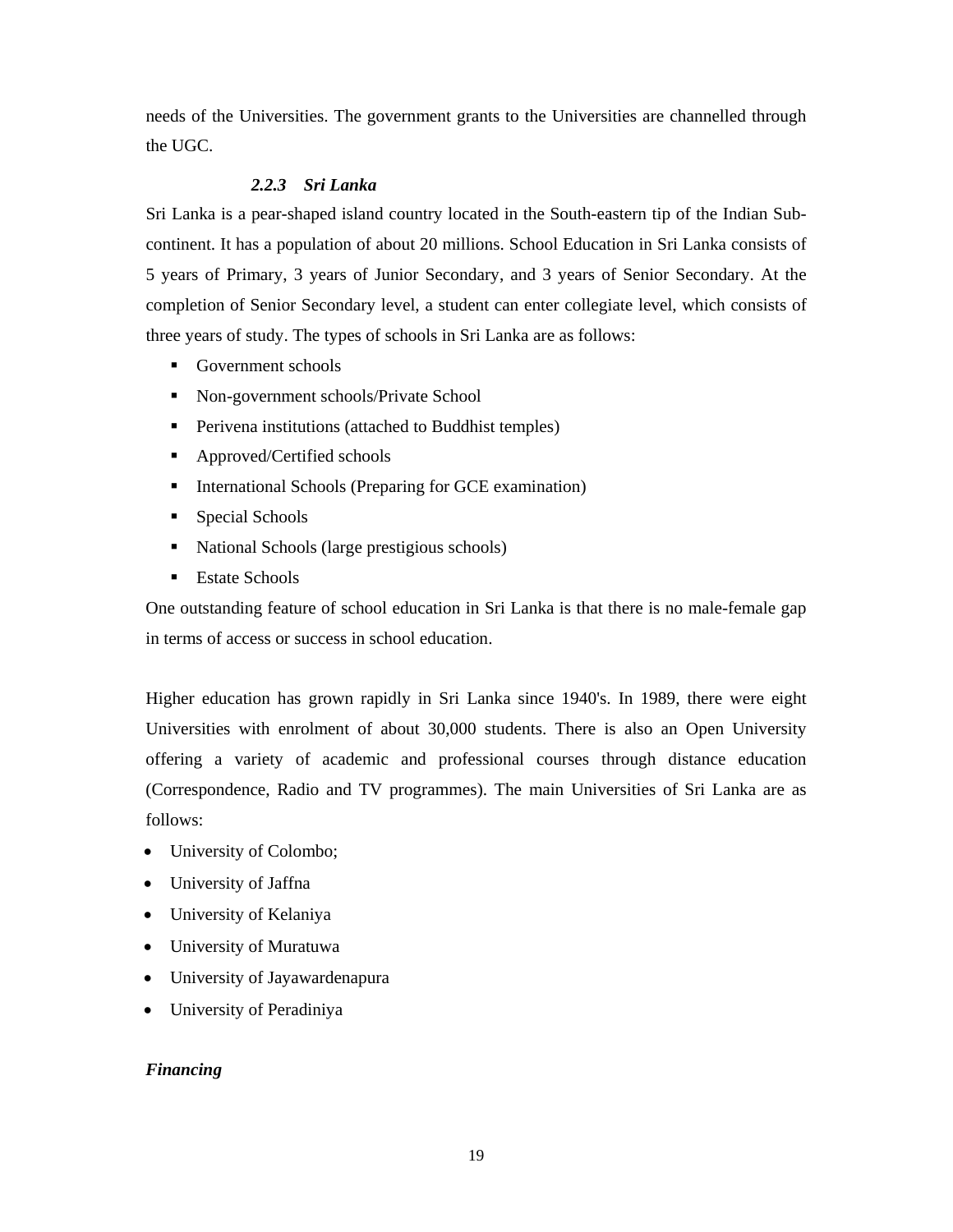Formal school education is free at all levels in all state and state aided institutions (except in the fee levying private institutions). The essential textbooks are provided free to all students up to the Senior Secondary level (year 11/grade 11). A scheme to provide free mid-day meal to all students has been in operation since 1989. In late 1980's the government education expenditure as percentage of GNP was around 3%. In 1990, 93% of Government Education Budget was allocated for the first and second level education and 7% for tertiary education.

Since the formal school system is almost entirely a state system. The operational and capital expenses are met by the state (except in the fee charging private institutions). The state supported schools are allowed to levy a facilities fee from the students to cover the cost of extra curricular activities such as sports. School development societies and alumni association sometimes assist in providing facilities for schools. Even though education is free from grade 1 to the first degree level in the Universities, students from poor (low income) families need financial assistance to sustain them in their studies. There are several support schemes to help the students in need of financial assistance. The  $5<sup>th</sup>$  year (grade 5) scholarship test (conducted by the Ministry of Education) is an example of the support scheme. Higher education students can apply for bank loans and compete for scholarships.

Students can study free of tuition fees in state supported Universities up to first degree. They can also explore bank loans. There is a University Grants Commission to distribute the government grants to the Universities.

### *2.2.4 Pakistan*

Pakistan comprises of four provinces: the Punjab, Sind, the North West Frontier province, and Baluchintam, besides the federal capital Islamabad and the federally administered areas. The formal education system has a multi-stage structure. Primary education is of five years duration, and enrols children aged 5 to 9 years. Universalization of primary education is a major goal of the government. This has not yet been achieved. There is a three year middle school stage, and a two year higher secondary education stage.

Higher education is provided by Universities and institutions in general, technical and professional fields. Generally 4 years study after higher secondary education is required for Engineering and Agricultural fields. In Medicine, 5 years study after higher secondary is required for MBBS degree and 2 years study is required after Bachelor degree to get master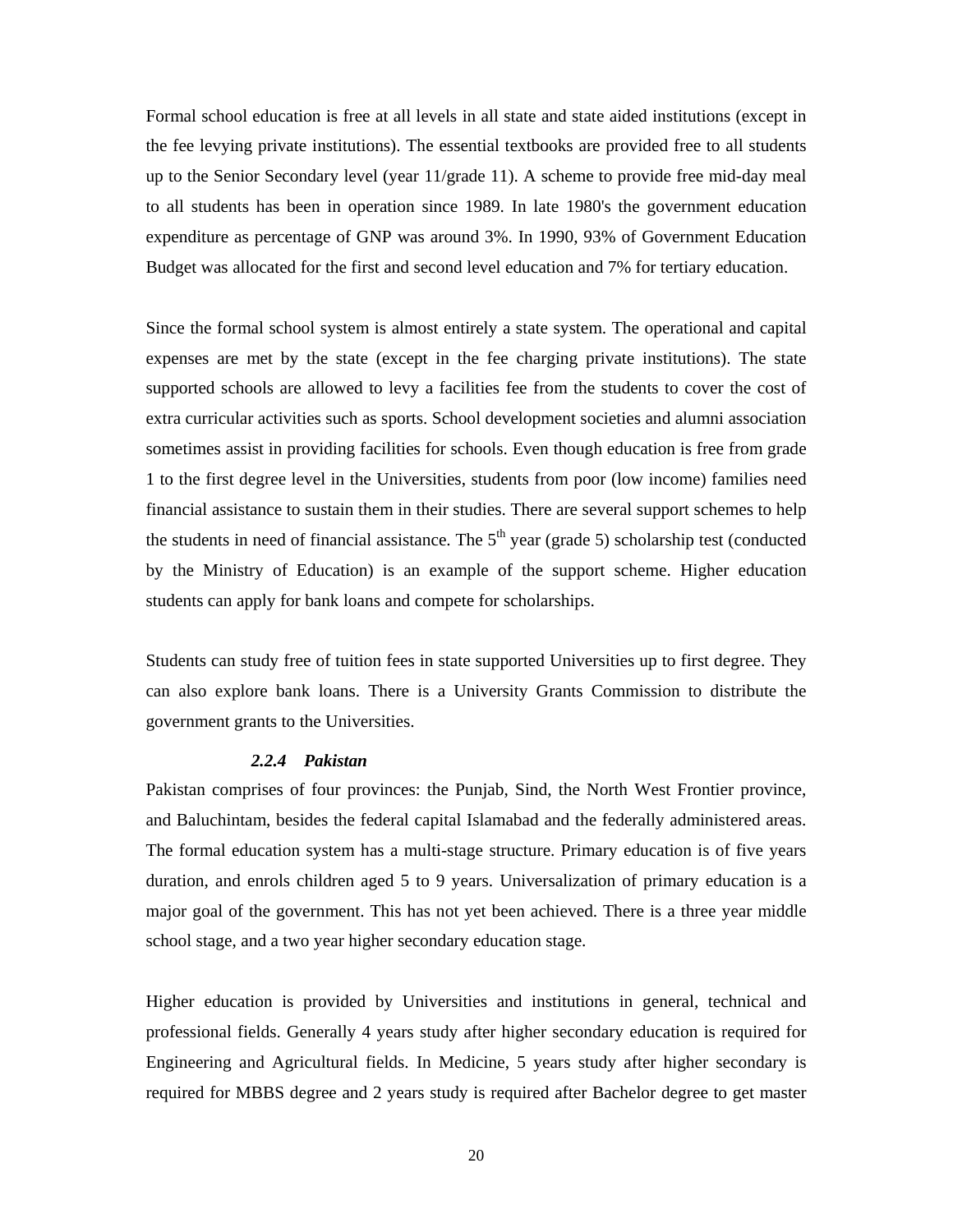degree. In 1991, there were 22 Universities 99 professional colleges, and 426 Arts and Science colleges in Pakistan. The Ilama Iqbal Open University has established under the Open University Act of 1974.

#### **Financing**

The federal government provides funds for capital expenditure of the schools and the provincial government provides matching funds for recurrent expenditure. There is a system of generating funds for education by imposing extra tax on imports. The system is called Iqra surcharge; it is charged on all imports (at rate of 5% surcharge). The revenues from Iqra were intended to be used for the Education Sector. Now the revenues are used for other sectors also.

The Universities are autonomous bodies supervised and controlled by their own syndicates, which are appointed by the Governors of the provinces. Government grants are made available to the Universities through the University Grants Commission. There are a number of private sector institutions of professional studies (higher education) in the country. The Lahore school of management is an example of it.

#### *2.2.5 Generalizations about higher education trends in South Asia*

The higher education system in South Asian Countries (SAARC countries) has the following features:

- a. Rapid growth in number of Universities, colleges, and specialized higher education institutions
- b. Development of institutions with higher standard such as Institutes of Management, Institute of technology (in each country) having powers to grant degrees like Bachelor, Masters Degrees)
- c. Promotion and operation of Open University (such Indira Gandhi National Open University) and starting of distance education courses by several Universities.
- d. Rapid growth of private sector institutions of higher learning (Universities, colleges, specialized institutions), which generally charge high fees and generally offer high quality teaching.
- e. Growing dependence of the Universities on income from fees (besides the grants from UGC)
- f. Efforts to decentralize campus/college administration, and grant the colleges more authority with a view to improve quality and to improve financial sustainability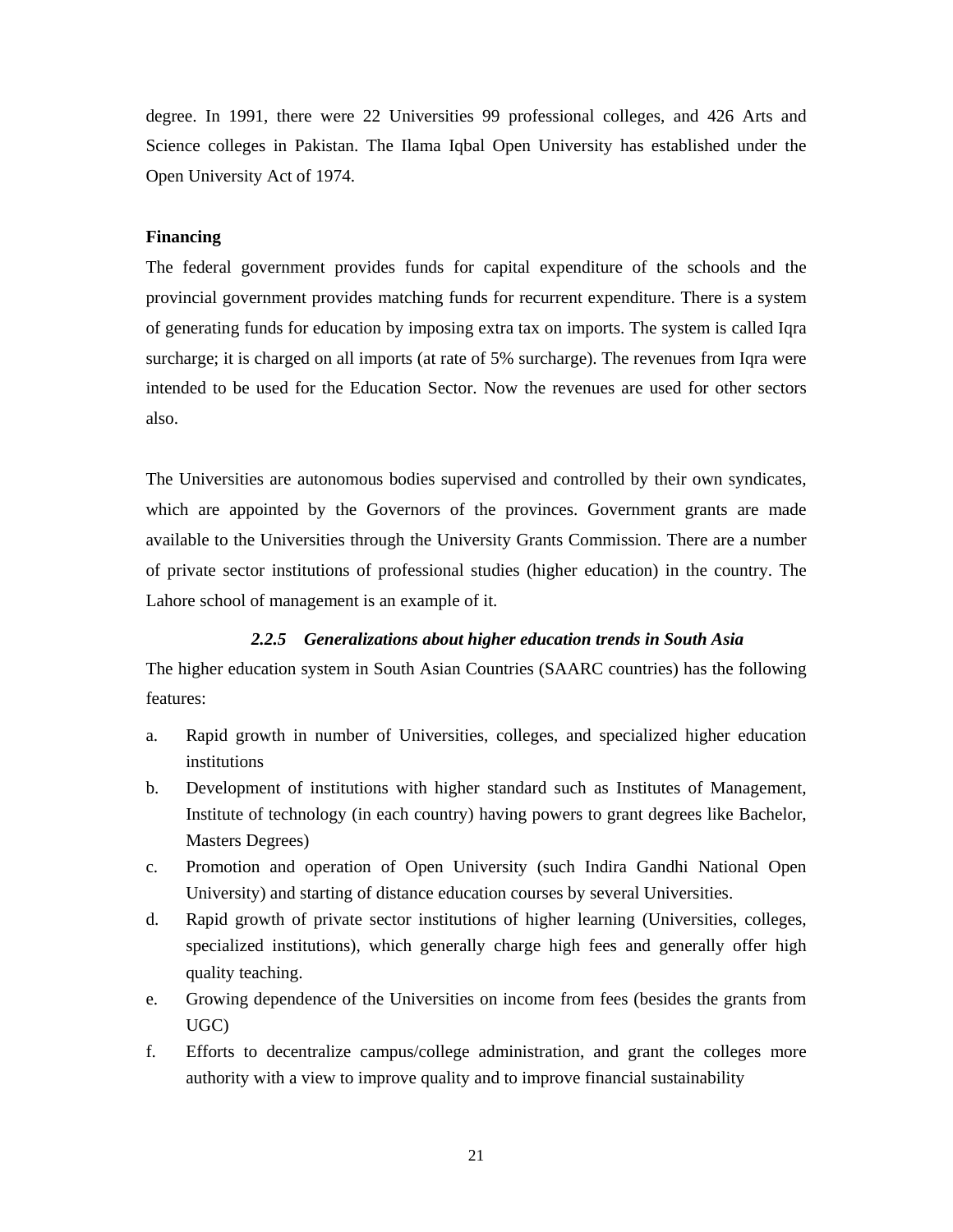- g. Emphasis in policy on making university education supportive of economic growth and relevant to the changing labour market.
- h. Emphasis on providing access to the under privileged families/students particularly the girls, and economically poorer groups.

# *2.3. Education System and Policy in Nepal*

### *2.2.6 Introduction*

The country's education system comprises of primary level of five years, lower secondary level of three years, and secondary level of two years. Statements made in government plan documents (The Tenth Plan, 2002-2007) indicate government intention to integrate the Higher Secondary Education (Two years of education, after School Leaving Certificate examination) into the school system. At present, the two years of post SLC education is provided in higher secondary schools under the Higher Secondary Education Board and in Proficiency Certificate level courses of the various Universities in the country.

The School level education is provided by community schools (government managed, and community run/managed) and private schools (called institutional schools). About 4.5 million students are enrolled in primary schools, and about 2 million students are enrolled in lower secondary and secondary schools together. Private Schools account for about 6% of primary school enrolment, and about 10% of lower secondary and secondary level enrolment. The private schools are major providers of school education in the urban areas.

#### *2.2.7 Problems in Primary and Secondary Education:*

Problems faced in the primary and secondary education in Nepal are presented as follow:

- a. Dropout and repetition rates at primary level are still high,
- b. Examination failure rates in SLC are very high; about 60% or more students fail in this examination every year. The SLC results of 2006 examination are better with about 55% of the attendants in examination passing the examination.
- c. The quality of education in public schools (both primary and secondary) is observed to be low (in-terms of achievement levels),
- d. Educational management has not been decentralized sufficiently (for quality education) due to lack of local participation, though much powers have now been given to the school management committees.
- e. The internal conflict/insurgency has badly affected programs of all sectors including the educations sector.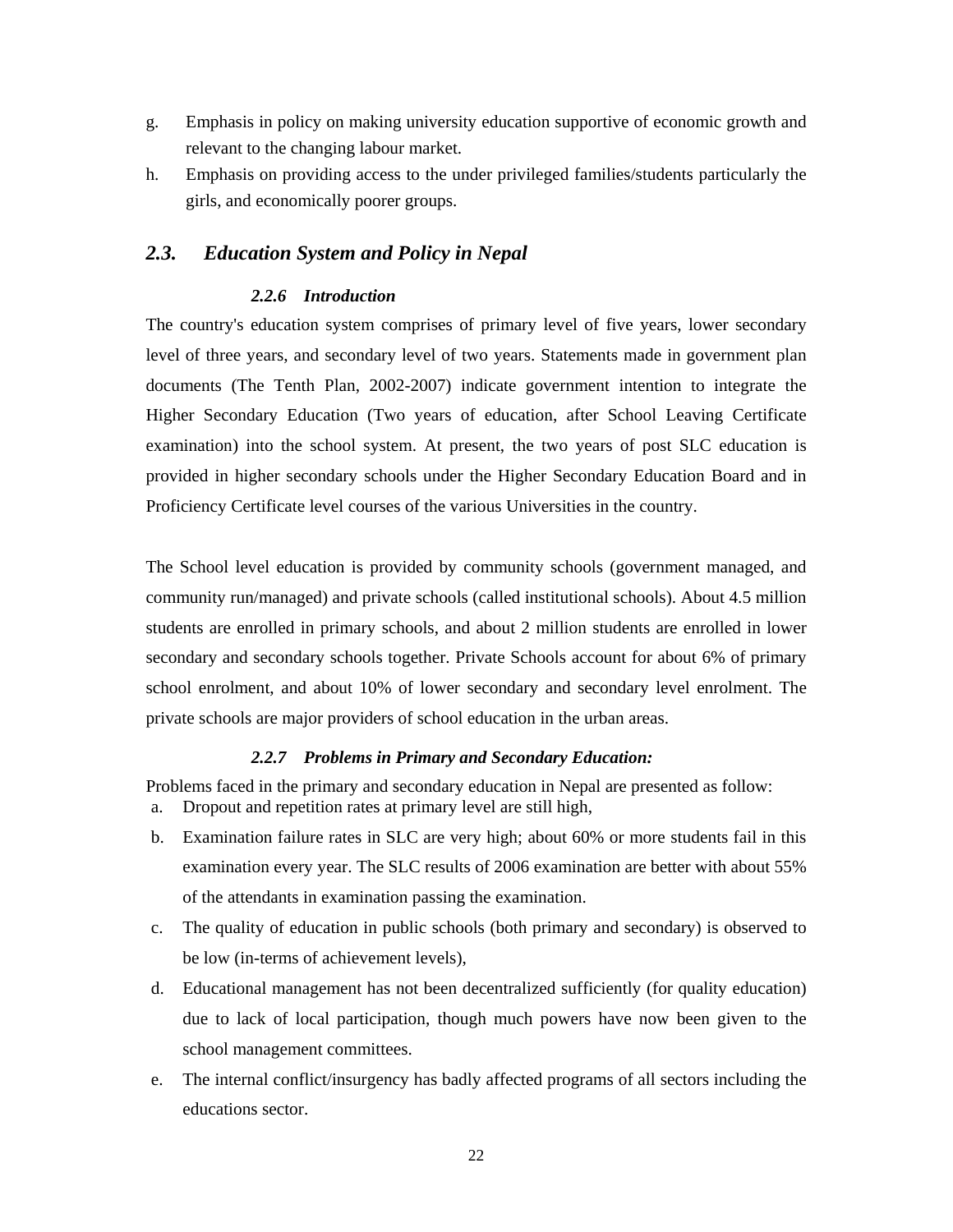The status of school education at present (Dec. 2006) is as follows: Primary Education:

| NET enrolment rate                       | 87.4% |
|------------------------------------------|-------|
| Percentage of girls in total enrolment : | 48%   |
| Percentage of female teachers            | 30%   |
| <b>Lower Secondary Education:</b>        |       |
| Gross enrolment rate                     | 71.5% |
| Percentage of girl students              | 46.6% |
| <b>Secondary Education:</b>              |       |
| Gross enrolment rate                     | 56.7% |
| Percentage of girl students              | 46.6% |

The above data on primary education indicate that much progress has been attained in enrolling the primary school age children (6-10 years) in the primary schools. Yet, about 13% of the children of primary school age are still out of school. Most of those out of school children are from marginalized and economically disadvantaged groups.

The participation of girls in education at primary, lower secondary and secondary levels are quite appreciable. The ideal percentage of girls in total enrolment at each level is 50%. So far, over 46% of enrolment is accounted for by girl students. The gross enrolment rates at lower secondary and secondary levels are increasing steadily. The growth in primary enrolments in recent years is bound to cause an increase in demand for secondary, and higher education in course of 5 to 10 years.

#### *2.2.8 Policy with respect to School Education*

Currently, the policy with respect to school education is as follows:

- a. Increasing access to pre-primary education (early childhood education, and pre-primary education).
- b. Improving the quality of primary education, and universalize primary education.
- c. Increasing access to lower secondary and secondary education, and also raise quality of education.
- d. Increasing access to education for the girls and students with special needs.
- e. Provide technical and vocational training for middle level manpower production.
- f. Improving school management by giving more powers to school management committee.
- g. Promoting decentralized education management system.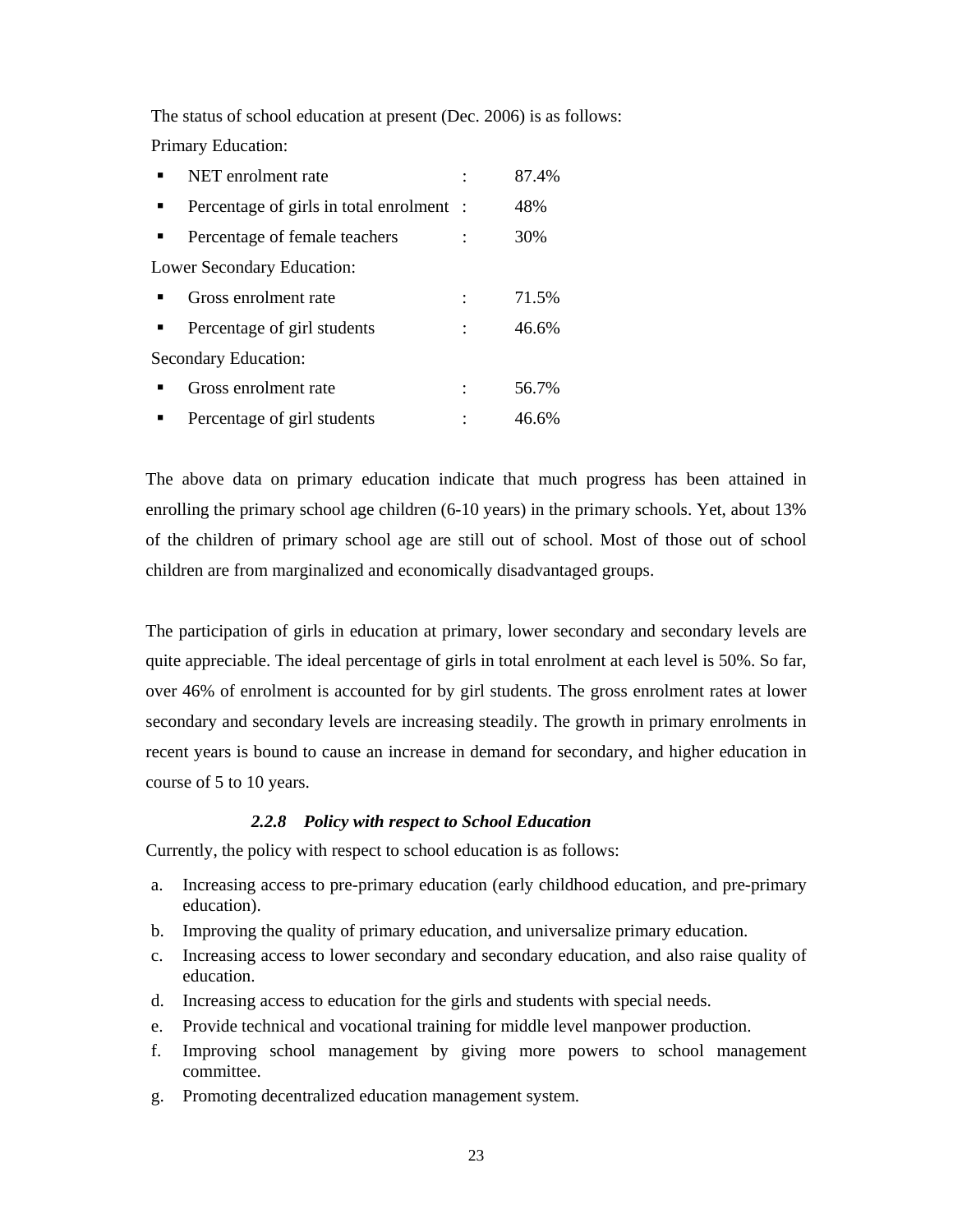- h. Promoting access to education for disadvantaged groups, marginalized groups, minorities and people with disabilities in order to attain goals of "Education for All" programme.
- i. Promoting literacy and non-formal education.

## *2.2.9 Education Policy in the Tenth Plan (2002-2007)*

Education sectoral targets in the Tenth Plan are:

- a. Raising Net Enrolment Rate (Primary level) to 90%
- b. Raising Gross Enrolment Rate (Secondary Level) to65%
- c. Providing full time vocational training to 7,100 persons, and short term training to 23,553 persons,
- d. Developing integrated curriculum for 1-12 grades.

The Tenth Plan targets are to attain 90% NER for primary education, 70% literacy for 6 years+ population and 63% for 15 years+ population, and female literacy of 55%. The Plan also intends to accomplish the following goals of education:

- Upgrading standard of life of people, especially people from disadvantaged population and females through literacy, income generation and life related nonformal education programmes.
- Developing and expanding quality education and universalizing quality primary education.
- Supplying basic and middle level manpower for the country.
- Developing human resources at per with international standard so as to assist in poverty reduction and all round development of the country.
- Developing and refining the definition of quality education and making educational institutions accountable for quality.
- Providing equal access to education to females and students with special needs.

## Policies relating to education

To achieve the goals, the Tenth plan formulated the following major policies of education are:

- **Literacy and non-formal education**: increase literacy rate focusing on women, disadvantaged groups and Dalit.
- **Decentralization**: Hand over school management to local community including the recruitment of teachers.
- **Pre-primary and primary education**: Conduct one year pre-primary education in all community schools; make primary education compulsory to achieve the goals of Education for All by 2015.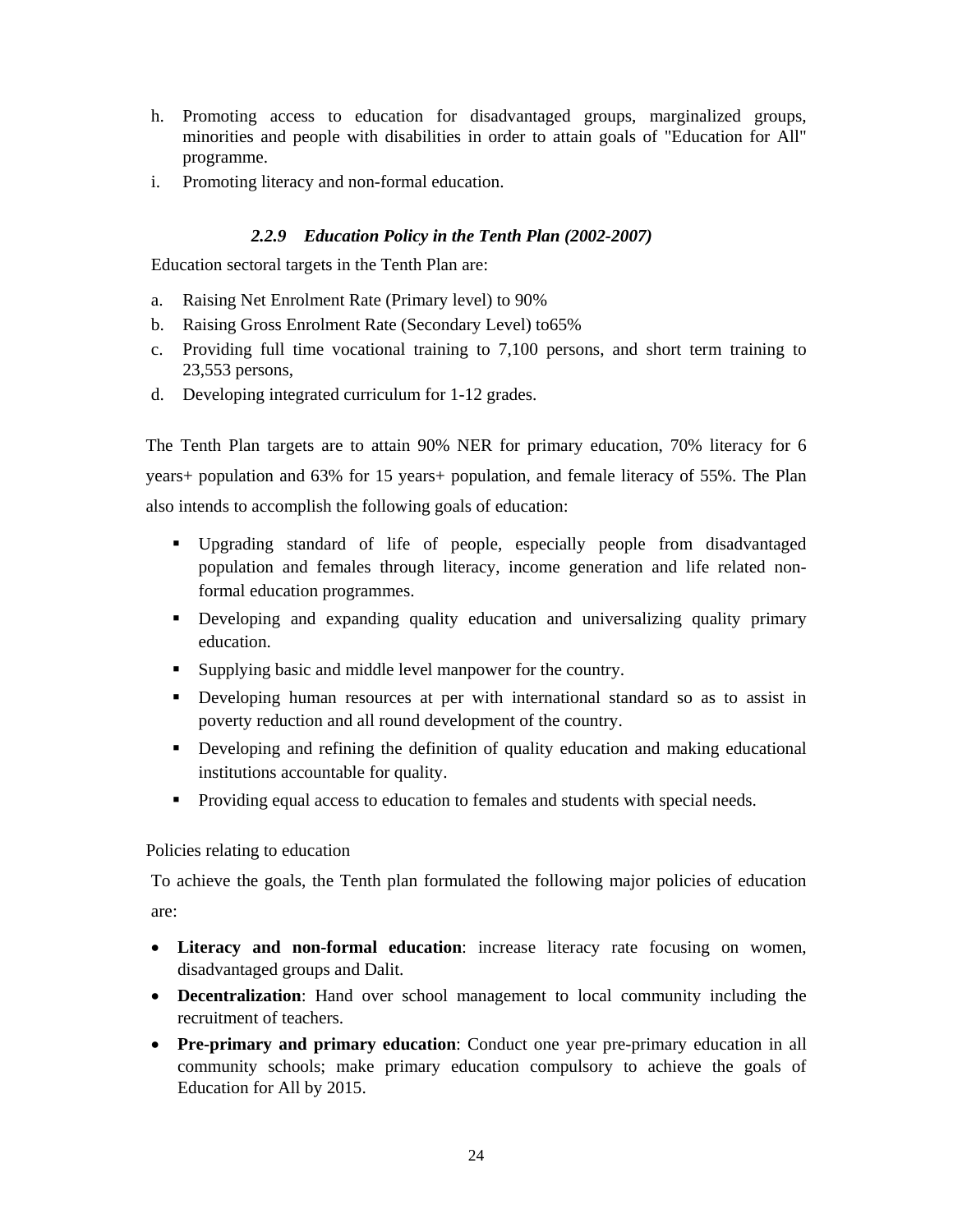- **Technical and vocational education**: Extend annex programs in 75 districts to increase access to technical and vocational training.
- **Secondary education**: Integrate higher secondary education as the end point of secondary education by phasing out proficiency certificate level from university programs; conduct grade  $11<sup>th</sup>$  examination at school level and grade  $12<sup>th</sup>$  examination at national level; establish one higher secondary school in each electoral region.
- **Higher education:** Reduce government assistance by adopting cost-recovery approach in higher education; integrate TU campuses with other Universities in different regions; establish Open University.
- **Quality education**: Adopt mandatory training of teachers and teacher licensing policy; increase access to training; develop quality norms; introduce computer literacy at all levels of education, regulate private sector.
- **Women education**: prepare gender index and implement gender auditing system.
- **Special needs education**: Introduce inclusive education at all levels.

## *Strategies*

- Making non-formal education life related.
- Encouraging people to participate in school/education management.
- Decentralizing educational management to local community.
- Emphasizing on quality primary education for all.
- Making technical and vocational education effective.
- Increasing access to education at all levels.
- Implementing cost-recovery approach in higher education and emphasizing on quality and diversity.
- Prioritizing teacher development for quality education.
- Introducing inclusive and integrated education system.

# *2.2.10 Education Policy under the Three Year Interim Plan (2007/08 to 2009/10)*

The Tenth Plan period ended in July 2007. The country would have a new elected government after a new constitution is drafted. The Three Year Plan will guide development works until the new elected government is in place. The Three Year Plan contains statements on Educational Policy. The policy aims at raising literacy of all people gradually and providing quality and employment oriented education. The policy is mentioned here.

## *Access and Quality*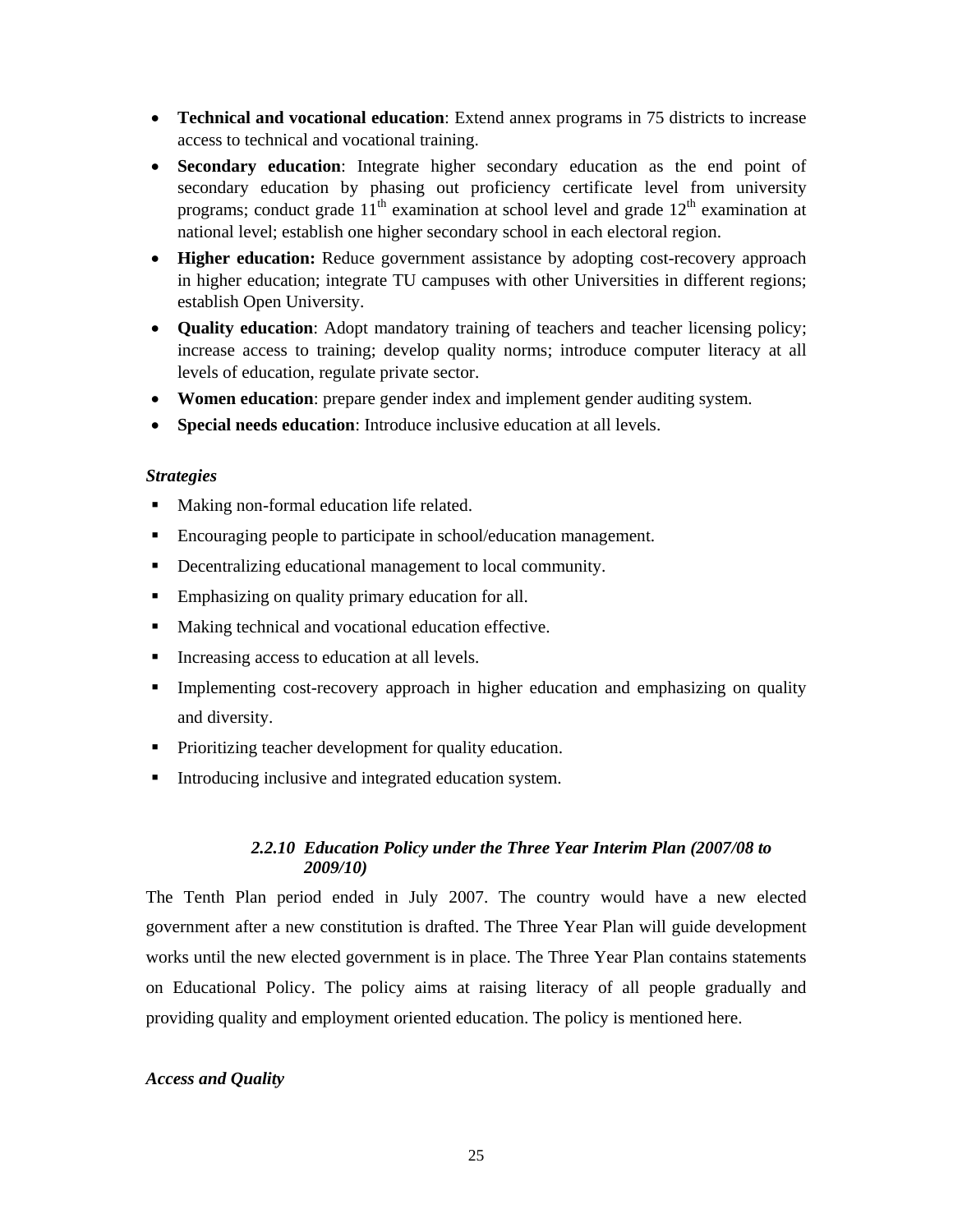- Education opportunities will be expanded for the Girls, Women, Dalits, Ethnic and Janagati groups, Madhesi people, conflict affected groups, and disabled persons.
- Structural reforms will be made at all levels of education (primary to higher education).
- Emphasis will be placed on raising the quality of education at all levels.
- The role of local bodies and their contribution will be enhanced for promoting quality as well as improving access.
- The facilities for early childhood development (ECD), and pre-primary education will be enhanced.
- Participation of girls/women in education will be enhanced.
- The goal of establishing one school in each village will be pursued.

# *Free Education*

■ Each citizen will have right to get free education up to secondary level.

## *Literacy*

 Literacy programme will be launched as a movement (campaign). Coordination will be established among the concerned organizations. A system of engaging facilitators will be established. The focus of literacy programme (to be launched as a campaign) will be on educationally disadvantaged communities such as Dalits, Ethnic Janajati, Muslims, disabled, and conflict affected people. The literacy programme will be carried out in close coordination with the NGOs, local bodies, schools and private sector organizations.

# *Change in School Structure*

- Grade 12 will be regarded as the final/end grade of school education. Accordingly, the provision of teachers, teacher training, and facilities will be made. The emphasis throughout will be on raising the quality of education.
- Promotional/incentive facilities like provision of scholarships will be provided for the identified groups of students at all levels of school education.

# *Technical and Vocational Training*

• The management of the technical and vocational training system will be improved and the facilities for technical and vocational training will be expanded.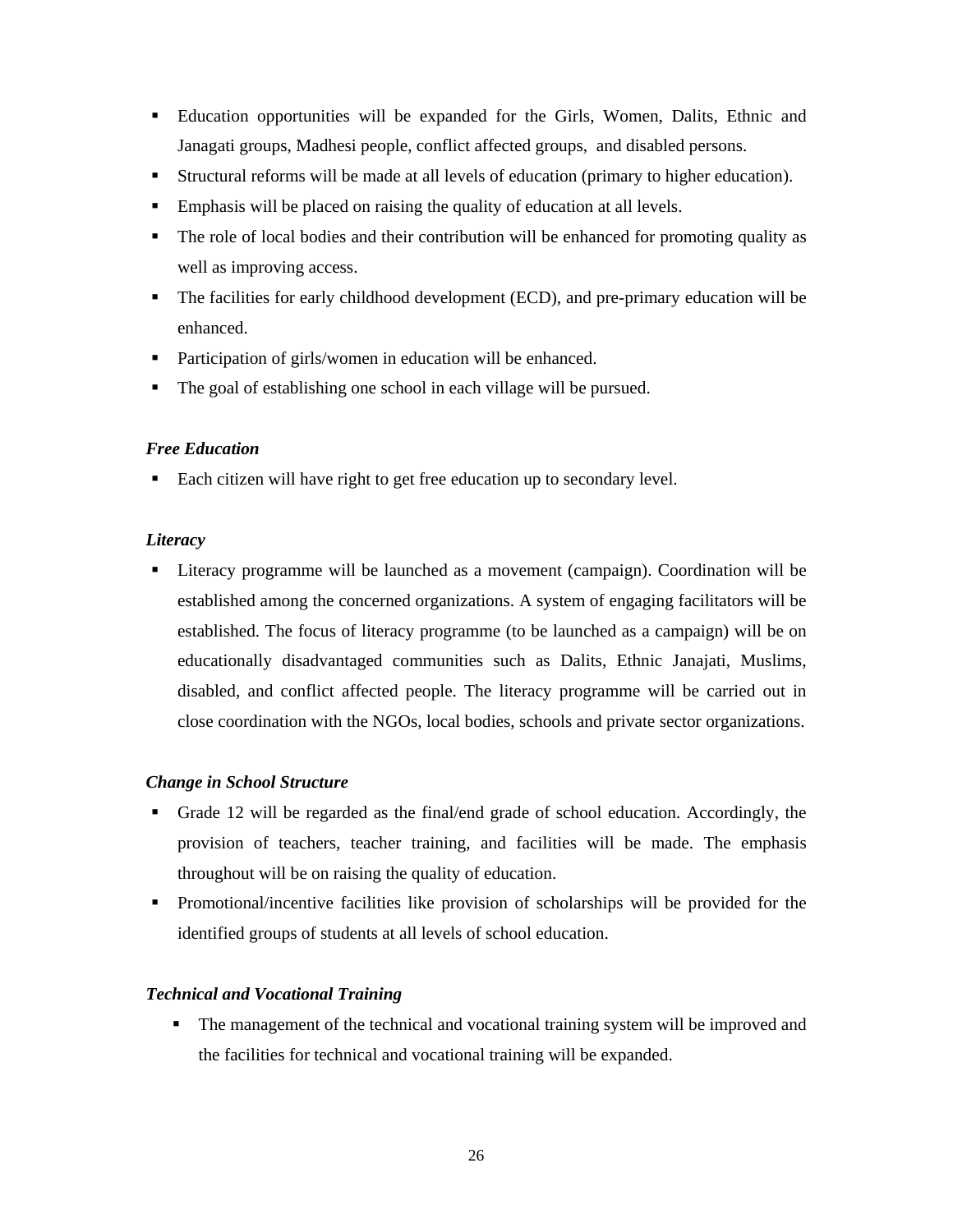For expansion of technical and vocational training, facilities will be expanded from the school level to higher education level (including the establishment of a technological university).

# *Higher Education*

- An Open University will be established to increase access to higher education opportunities.
- Scholarship facilities and student loans on easy terms will be arranged for students in higher education (for disadvantaged groups, gender groups, and disadvantaged areas).
- Initiative will be taken for establishing a Science Technology University.

# *Public–Private Partnership*

- School management systems with use of public–private partnership and partnership with local bodies and communities will be promoted...
- Recognizing the role of the private sector in educational development, a policy of providing the private institutions will facilities, concessions, and protection will be taken further, a policy of monitoring these institutions will be adopted
- The private institutions will be required to provide scholarship to a specified percent of the students in a competitive and transparent manner.

# *Use of Mother Tongue*

- Students will be provided opportunities to get education in their mother tongue.
- A policy of providing bilingual education will be adopted.

# *Religious Schools*

The Madrashas, Gumba Schools, and the Ashram Schools will be integrated with the mainstream education system.

Remarks on the Education Policy (Interim Plan) with respect to higher education

- The policy of providing free schooling up to secondary level will mean that the government will have to devote larger proportion of education budget on school education than at present. It is possible that the proportion budget for other sub sectors including higher education will remain constant, or decline.
- The policy of restructuring of school education (policy of making grade 12 as end point of school education) means that Tribhuvan University will eventually have to transfer its certificate level teaching to higher secondary schools (sooner than later).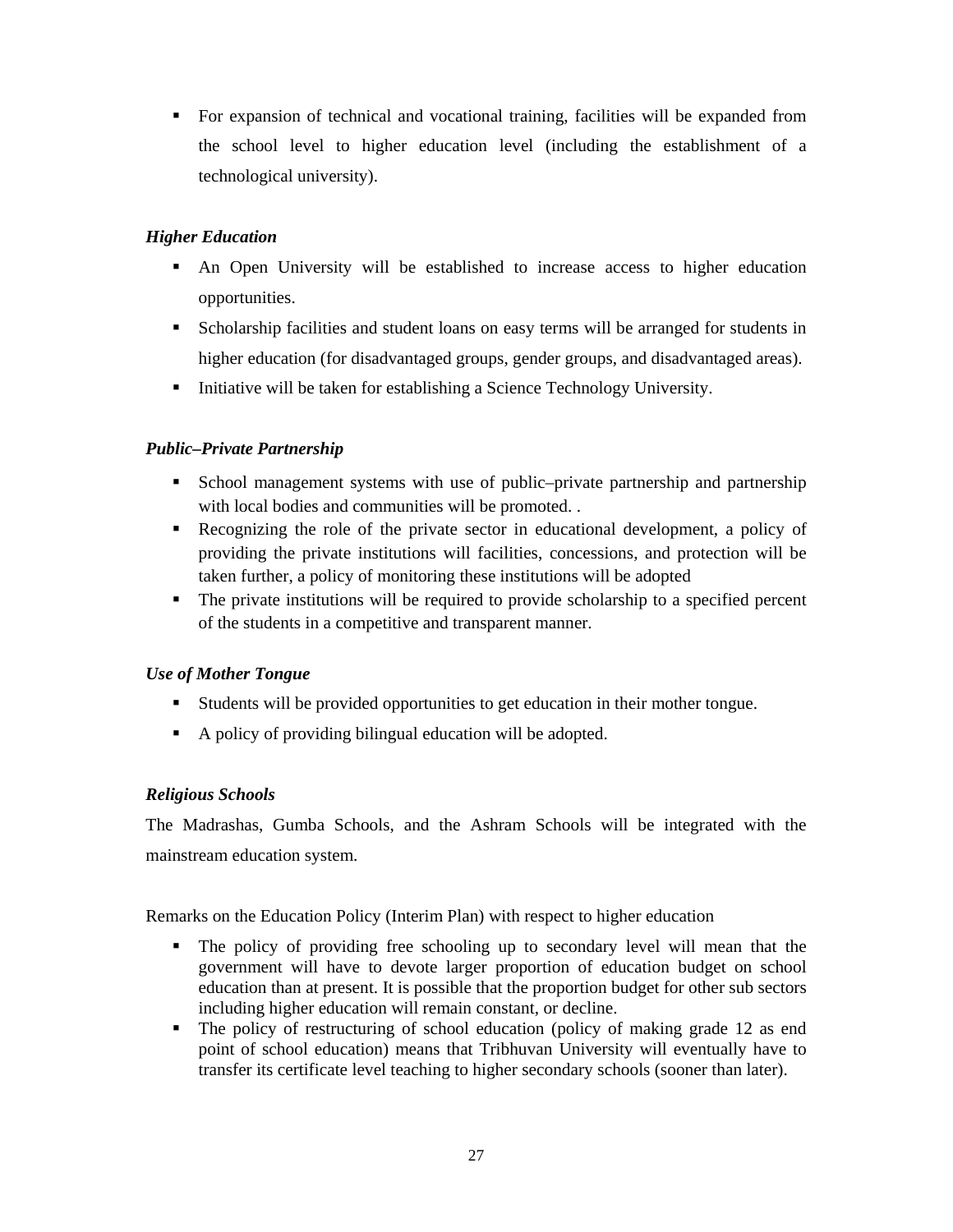- The policy of establishing an Open University has been mentioned earlier several times (in government policy documents). So far nothing substantial has been done in establishing this University.
- The policy of establishing Science and Technology University is new; and it requires careful planning (scope, finance, courses, location etc.)
- The principle of providing student loans at higher education level has been mentioned in the policy. Much work needs to be done in this area (regarding the conditions of the loan and repayment process).
- The policy mentions the idea of monitoring of private sector institutions. This is very essential; the monitoring of quality, monitoring of fees charged and monitoring of access for the disadvantaged people are the important areas of monitoring. Regular monitoring should be conducted by the University Grants Commissions.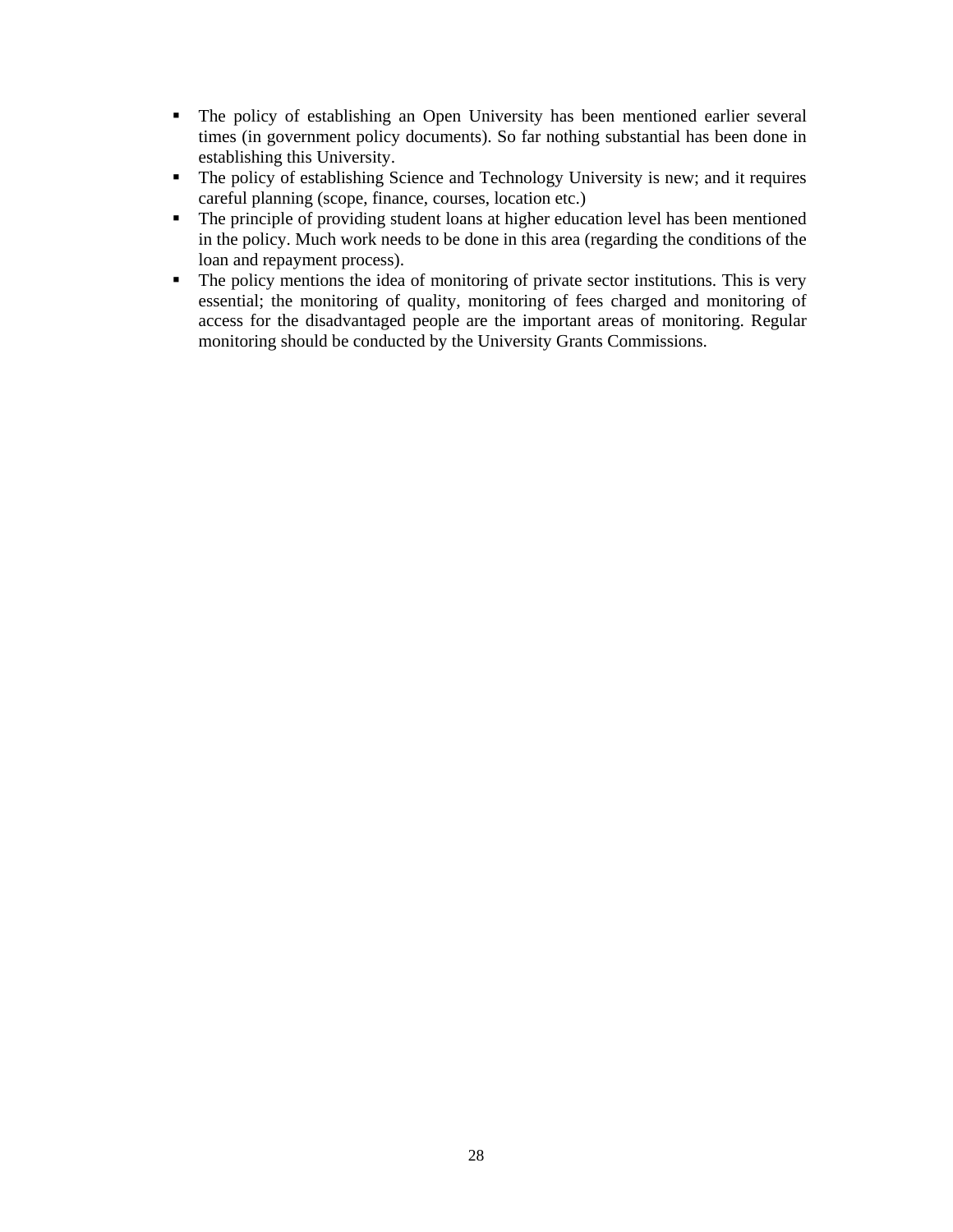# **3. Higher Education System in Nepal**

## *3.1.Historical Development of Higher Education*

**Early Period:** Modern higher education began to be provided in the country with the establishment of the first institution of higher education, Tri Chandra College in 1919 (first affiliated with Calcutta University, then with Patna University of India). Favourable environment for expansion of higher education was created with the political change in 1951, when the Rana rule was overthrown. Higher Education (in T.C. College) was available for those who passed SLC examination. The fees were quite low. There was access for all, who sought to get admission. Students who did Bachelor level study had to go to India for Master level study.

**Establishment of Tribhuvan University:** Tribhuvan University was established in 1959. The University started teaching post graduate courses at Tripuresowr, Kathmandu. The University moved to Kirtipur, now the main centre of higher education in the country. The higher education study courses were provided in general areas. Later, a Science area was also included in post graduate studies. The establishment of Tribhuvan University facilitated the entry of more and more students in post graduate studies. It also provided an opportunity to redesign the higher education curricula, which was previously based on curricula of Indian Universities.

**The National Education System Plan (NESP):** The NESP (1971-76) was launched with a view to bring about comprehensive change in the field of education. The NESP brought about academic and organizational changes in the field of higher education. The existing institutions providing general and technical Education (at post secondary level) were brought under Tribhuvan University. Technical education campuses were organized under Institutes and General education campuses were organized under Faculties. Initially all institutes were granted the status of institutes. Later only institutions of technical education were called Institutes; other disciplines were organized under Faculties. Thus, there were Institutes in areas of Engineering, Medicine, Agriculture, Forestry, and Science and Technology. The Faculties were that of Humanities and Social Science, Management, Law and Education. Besides there were Research Centres namely, CEDA, CERID, RECAST and CENAS for different fields of studies. One important development after the implementation of NESP was the community colleges, colleges established by local community people were brought under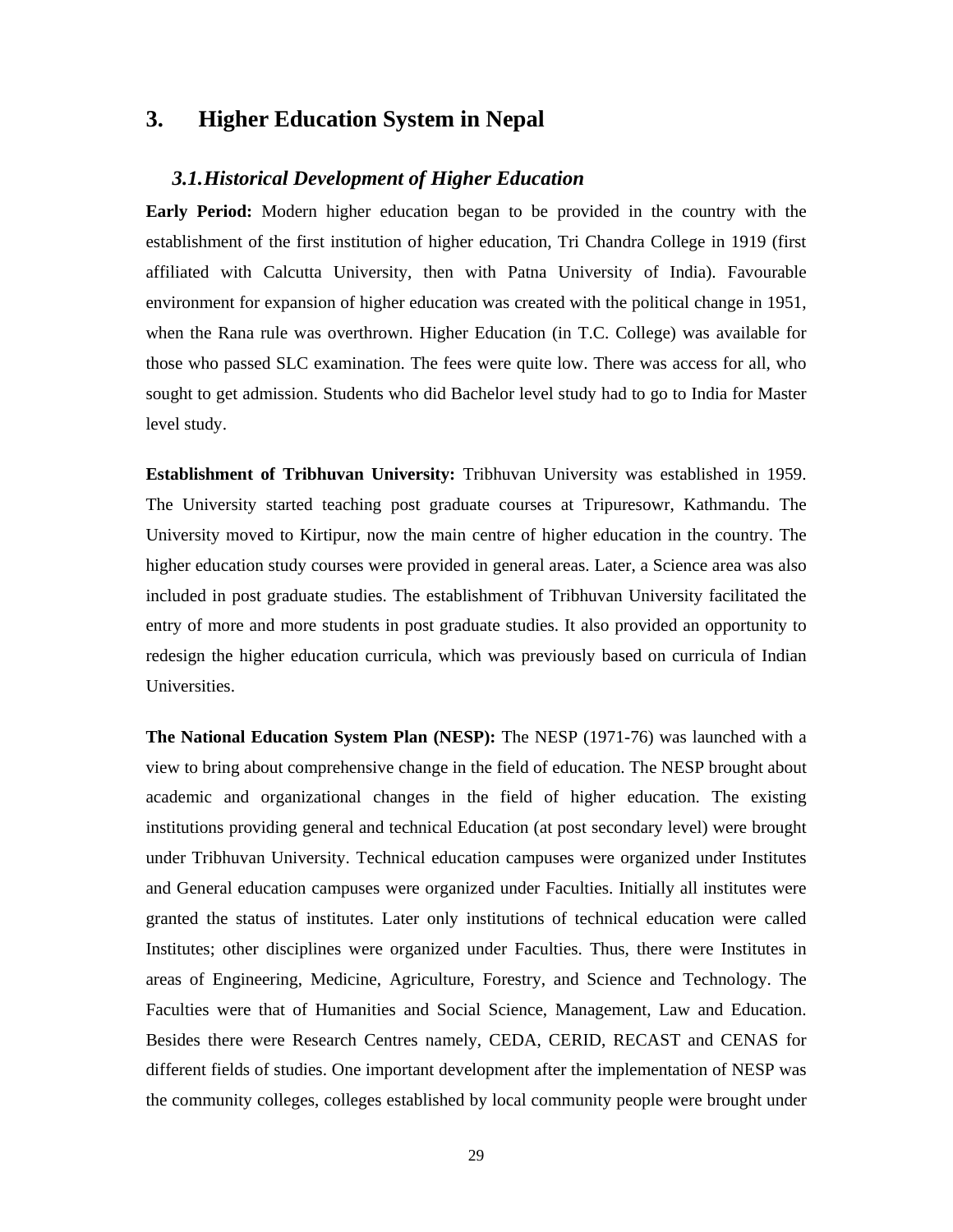Tribhuvan University. The teachers in those colleges were provided salaries equal to that of teachers in T.U. Colleges/Campuses. Their service conditions improved significantly after these colleges were brought under the T.U**.** 

**Private Sector Provision:** The enrolment in the Tribhuvan University campuses grew rapidly, and the campuses could no longer provide seats for all. Thus by 1980, the T.U. began providing affiliation to private campuses. The attraction of private sector institutions has increased as teaching in the public colleges/campuses (under Tribhuvan University) has been much disturbed by frequent political disturbances.

**Education Commissions 1983 and 1992**: In 1983, a Royal Commission on Higher Education was appointed. As part of implementation of the recommendations of the Commission, a separate University was established for Sanskrit Studies (Nepal Sanskrit University). At present, it is named as Nepal Sanskrit University (NSU) This measure opened up the possibility of creating new Universities. In 1992, National Education Commission was appointed. Main Recommendations of the Education Commission of 1992 are:

- Formation of University Grants Commission to provide grants for higher education and maintain standard of education and consistency.
- Adoption of policy of establishing multiple Universities for decentralizing Tribhuvan University, and establishing 4 Universities, one each for Easter, Central, Western, Mid-western, and Far-western Region.
- Establishment of an Open University to provide distance learning programme to expand higher education this university should allow private student to sit in examination.
- Phasing out of certificate level (Intermediate level) programme from the university.
- More internal autonomy should be provided to the Faculty and Research Centres in order to use research profession in academic and creative works
- Maximum authority should be decentralized to Department, Faculty, Institute, College, School and Research Centres.

The government gradually implemented the recommendations of the Commission. Formation of the UGC, introduction of three year Bachelor Programme (after high secondary education) in general studies are among the measures taken after 1992. Two noteworthy developments are as follows: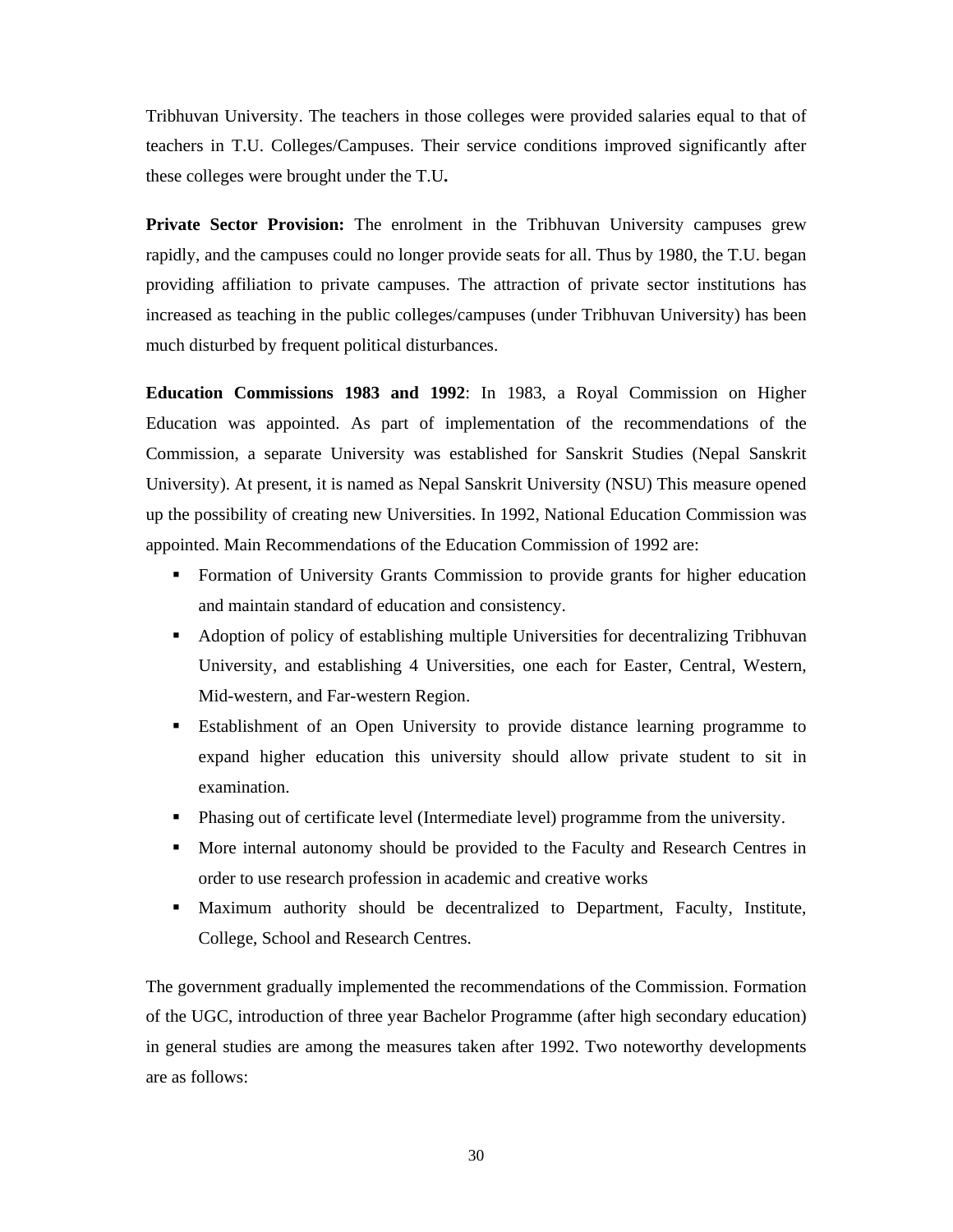- **Emergence of Private University**: In 1992, Kathmandu University was established in the private sector. The University has its base in Dhulikhel (Kavre District) and has been providing Bachelor and Masters Degree courses in various subjects. The establishment of Kathmandu University paved the way for expansion of private sector provision of higher education in the country and also the general public acceptance of high fees in higher education.
- **Establishment of Regional University**: The Eastern Regional University (Purbanchal University) was established in 1994. Later in 1997 the Western Regional University (Pokhara University) was established. The objective of establishing these regional Universities was to decentralize higher education management. The expectation was that the T.U. Campuses in the respective regions would be affiliated with the Regional Universities. This expectation has not been met as yet.

Recent Developments in Higher Education are:

- **Specialized Institution of Medicine**: In 1993, a specialized University level institution was established with the Indian government assistance in Dharan, (East Nepal). The institution, the B.P. Koirala Institute of Health Sciences, has been providing high quality MBBS courses, and Post Graduate Courses in Medicine. Similarly, National Academy for Medical Sciences (NAMS) was also established at Bir Hospital (the oldest hospital) in Kathmandu few years back.
- **Establishment of a Buddhist University (at Lumbini)**. This University is presently developing its academic and research programmes.
- **Expansion of private sector colleges and campuses mainly associated with Purbanchal University and Pokhara University**. These new colleges are generally high fee charging institutions. These institutions claim to provide high quality instruction. Several private colleges provide higher education in Medicine and Engineering.
- The **present trend in government budgetary allocation** shows that the proportion devoted for higher education is gradually declining as the government's priority is on primary education now. The Education Sector Budget for 2006/07 is Rs. 23,005 million, which is 16% of the total National Budget for that year. Out of the total Education Budget, Rs. 2,437 millions has been allocated for Higher Education Sub-sector. The proportion of Education Budget for Higher Education is 10.6% which is slightly higher than in previous year's budget.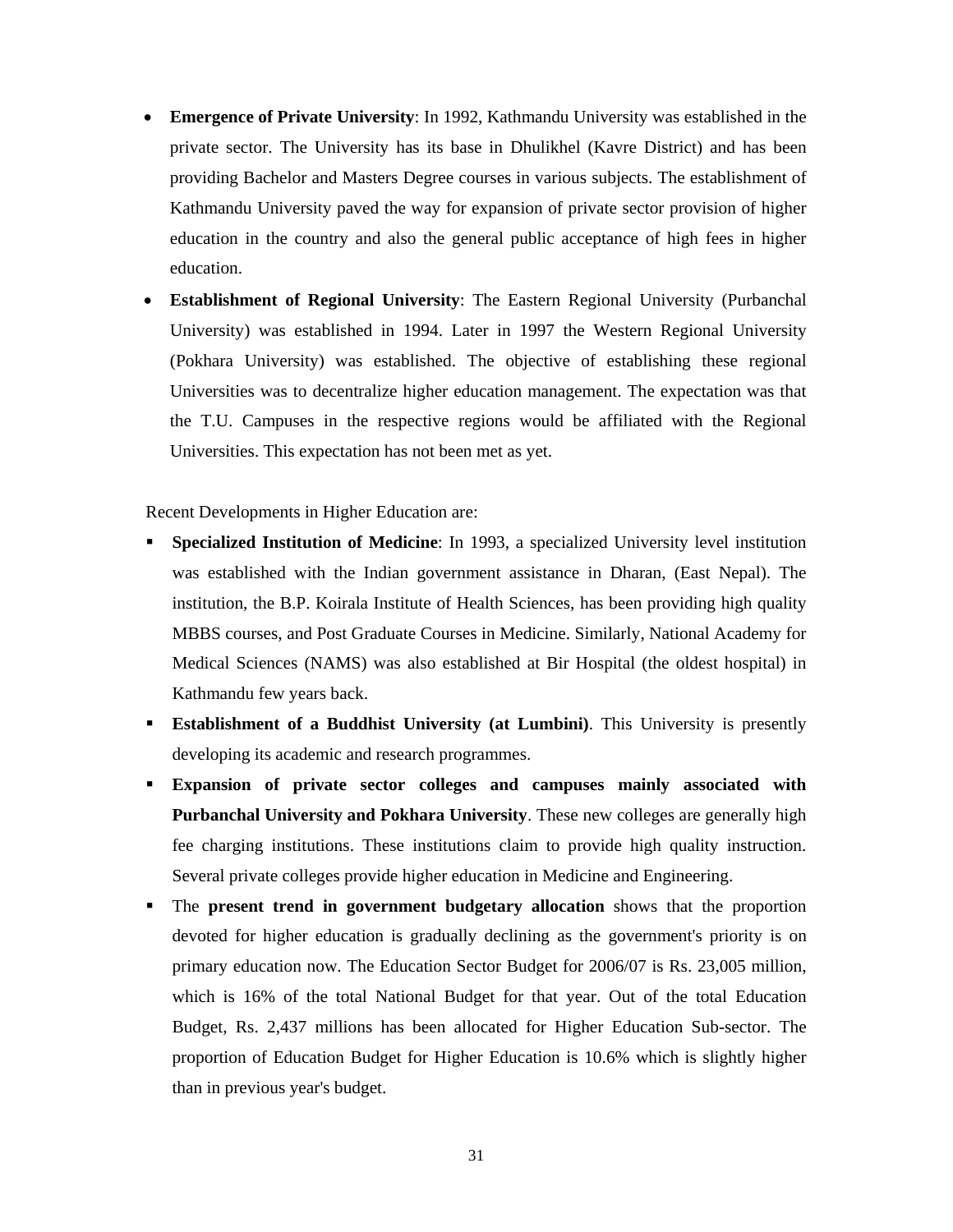**Thousands of Nepalese students are going abroad (mainly to USA and Australia) for higher education** (most of them after completion of higher secondary education). The trend of going abroad for education has been intensified by extensive disturbances in the education institutions in recent years and by prospects of getting jobs abroad. The Nepalese students who have capacity to pay are increasingly getting attracted to foreign institutions. This trend poses a threat to Tribhuvan University and other Universities in their efforts to mobilize additional resources through student fees. Currently more and more students with capacity to pay are moving abroad.

## *3.2.The Higher Education System in Nepal*

The higher education system of the country comprises of five Universities, two institutions of medical education (of university level). Recently, another university, the University of Buddhist studies has also been established. The total enrolment in constituent campuses of the five Universities in 2005/06 is as follows:

| <b>University</b> | <b>No. Of Constituent</b> | <b>Enrolment in Constituent Campuses</b> |
|-------------------|---------------------------|------------------------------------------|
|                   | <b>Campuses</b>           |                                          |
| Tribhuvan         | 60                        | 153,126                                  |
| Nepal Sanskrit    | 12                        | 1,584                                    |
| Kathmandu         | 6                         | 2,476                                    |
| Purbanchal        |                           | 272                                      |
| Pokhara           |                           | 408                                      |
| Total             | 83                        | 157,866                                  |

**Table 3.1: Enrolment in Universities, 2005/06** 

Source:UGC

The above Table No. 3.1 shows that 97 percent of enrolment in the constituent campuses of the five Universities is in Tribhuvan University These Universities have large number of affiliated campuses, with an estimated 85 to 100 thousand students. The number of affiliated campuses of different Universities is presented in the following Table 3.2.

## **Table 3.2: The number of affiliated campuses of different Universities in 2005/06**

| <b>University</b>                        | <b>No. of affiliated Campuses</b> |
|------------------------------------------|-----------------------------------|
| Tribhuvan University                     | 348                               |
| Nepal Sankrit University                 | 16                                |
| Kathmandu University                     |                                   |
| Eastern Regional (Purbanchal) University | 73                                |
| Pokhara University                       | 23                                |
| Total                                    | 47 <sup>°</sup>                   |
| Source: UGC                              |                                   |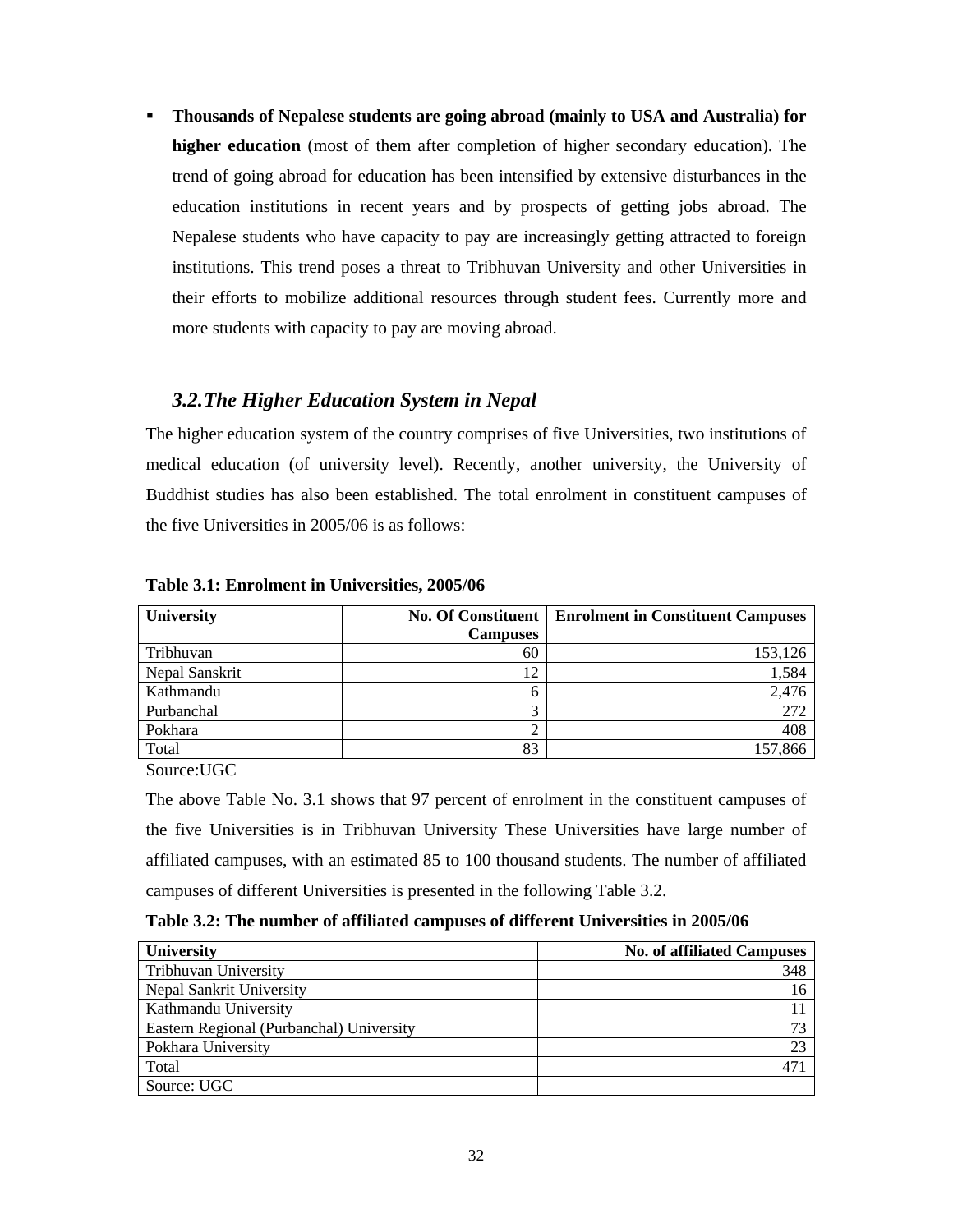## *3.3.Brief Description of the Universities*

### *Tribhuvan University:*

The University is the largest of the five Universities. It has five Institutes (Engineering, Agriculture and Animal Science, Medicine, Forestry and Science and Technology), and four Faculties (Humanities and Social Sciences, Management, Education and Law). The university has 60 constituent campuses (directly managed and operated by the University) and 348 affiliated campuses. Data on enrolment of constituent campuses for 2005/06 indicate that there were 1,53,116 students enrolled in these institutes and faculties of this university. The distribution of enrolment by institutes and faculties in 2005/06 (UGC Annual Report, 2005/06) is as follows:

| <b>Institutes</b>              |        | <b>Faculties</b>                    |        |
|--------------------------------|--------|-------------------------------------|--------|
| Engineering                    |        | 4,573 Humanities and Social Science | 56.129 |
| Agriculture and Animal Science | 677    | Management                          | 41.992 |
| Medicine                       | 1.570  | Education                           | 33.159 |
| Forestry                       | 373    | Law                                 | 1.224  |
| Science, and Technology        | 13.419 |                                     |        |

Total 132,504 20,612 Total 132,504

**Table No. 3.3: Distribution of Enrolment in Constituent Campuses of T.U. in 2005/06** 

*Source: UGC Annual Report, 2005/06* 

It is seen from the above table that 86.5% of TU enrolment was in the Faculties of general studies and about 13.5% in the Institutes of Technical Education. Information on distribution of TU Enrolment (constituent campuses by levels) is available for 2004/05. This is given below. It is seen that 40% of T.U. enrolment (constituent campuses) was at certificate level in 2004/05. The rest 60 percent are in Bachelor and Post graduate (Master) level.

**Table 3.4: Distribution of TU Enrolment by Level, 2004/05** 

| <b>Institute/Faculty</b>    | Certificate Level | <b>Bachelor</b> | <b>Post Graduate</b> | Total   | $\frac{6}{9}$ |
|-----------------------------|-------------------|-----------------|----------------------|---------|---------------|
| <b>Technical Institutes</b> | 8.127             | 8,671           | 1.981                | 18.779  | 14.2          |
| <b>General Faculties</b>    | 44.732            | 50,041          | 18.610               | 113.383 | 85.8          |
| Total                       | 52.859            | 58.712          | 20.591               | 132.162 | 100           |
| Percent                     | 40.0              | 44.4            | 15.6                 | 100     |               |

*Source: MOES, Nepal in Educational Figures, 2006.* 

The growth of T.U. enrolment from 2000/01 to 2004/05 in presented in Table 3.5, 3.6 and 3.7.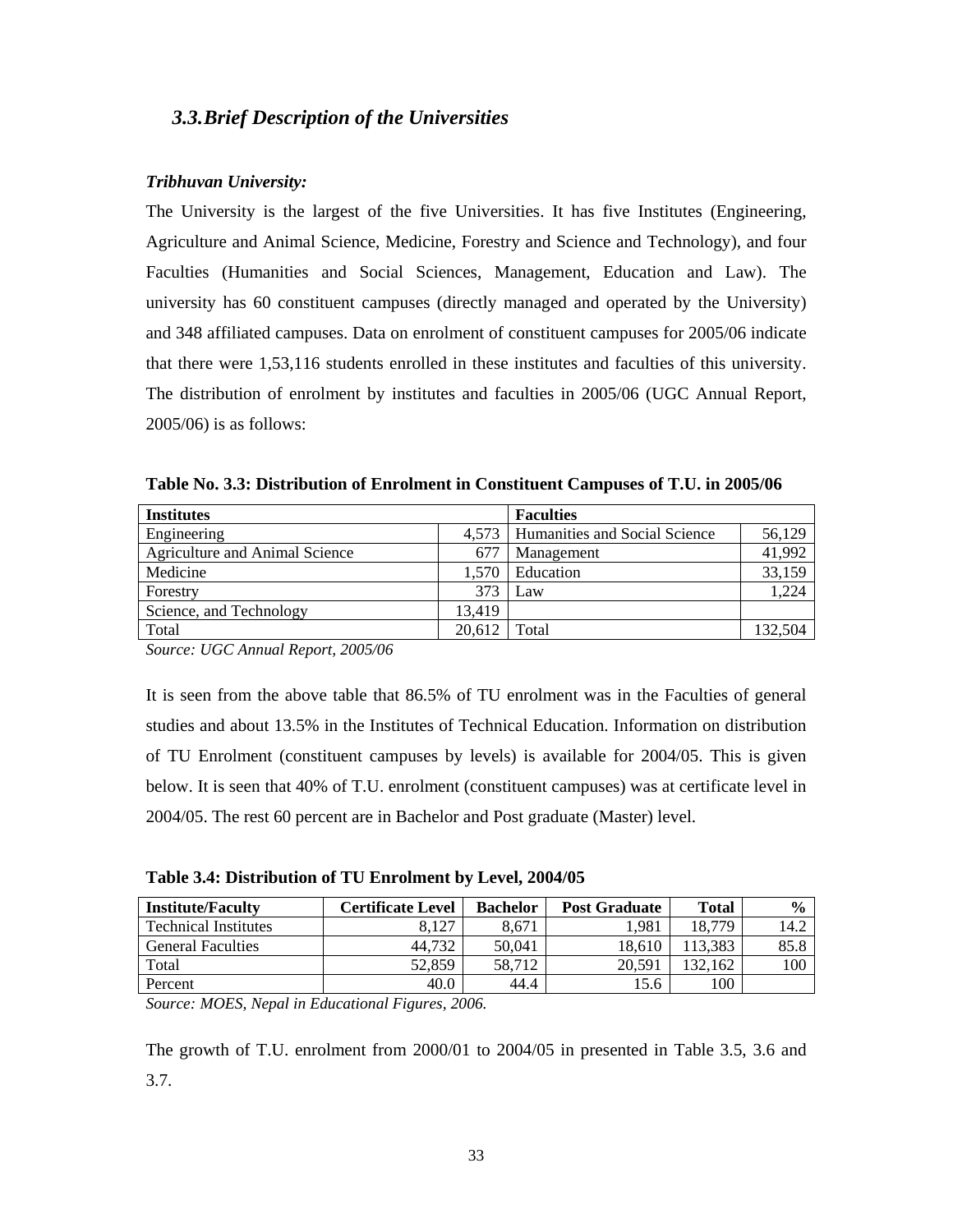## **Enrolment in Tribhuvan University (Certificate Level)**

Overall, there has been a decline in Certificate level enrolment in the Institute/Faculties of Tribhuvan University (except in Education Faculty) during the period 2000/01 and 2004/05. The total Certificate level enrolment declined from 65,902 in 2000/01 to 52,859 in 2004/05, a decline of about 20% (Table 3.5).

| Institute/Faculty                 | 2000/01 | 2001/02 | 2002/03 | 2004/05 |
|-----------------------------------|---------|---------|---------|---------|
| <b>Technical Institute</b>        |         |         |         |         |
| 1. Engineering                    | 2182    | 2414    | 2437    | 2058    |
| 2. Medicine                       | 822     | 839     | 838     | 715     |
| 3. Forestry                       | 176     | 157     | 168     | 161     |
| 4. Agriculture and Animal Science | 99      | 101     | 46      |         |
| 5. Science and Technology         | 6539    | 6362    | 5611    | 5193    |
| General                           |         |         |         |         |
| 6. Humanities and Social Science  | 33176   | 29898   | 28875   | 24694   |
| 7. Management                     | 16173   | 12814   | 12727   | 10635   |
| 8. Education                      | 6735    | 7758    | 7902    | 9403    |
| $9.$ Law                          |         |         |         |         |
| 10. Sanskrit                      |         |         |         |         |
| Total                             | 65902   | 60343   | 58604   | 52859   |

Table 3.5: Certificate Level Enrolments in Constituent Campuses of Tribhuvan University

*Source: MoES, Nepal in Educational Figures, 2006.*

The decline is partly due to the policy of the government (and Tribhuvan University) not to allow the establishment of new Certificate level campuses. The policy is to gradually phase out the Certificate level programmes. The Higher Secondary Schools were expected to provide the Plus two level programmes.

The other reason for the decline in the total enrolment at the certificate level is the growth of private campuses and college offering Science, Education and Commerce (management) Education at Certificate and Plus Two Level.

## **Enrolment in Tribhuvan University (Bachelor Level)**

The Bachelor level programmes are important programmes of the Tribhuvan University. The Bachelor programme is recognized to be one key responsibility of the University. During the period 2000/01 and 2004/05, there was a decline in General Faculties enrolment, and increase in the Technical Institute enrolment. Overall the enrolment in Technical and General Education in 2004/05 was lower by 11%. This decline is due mainly to decline in general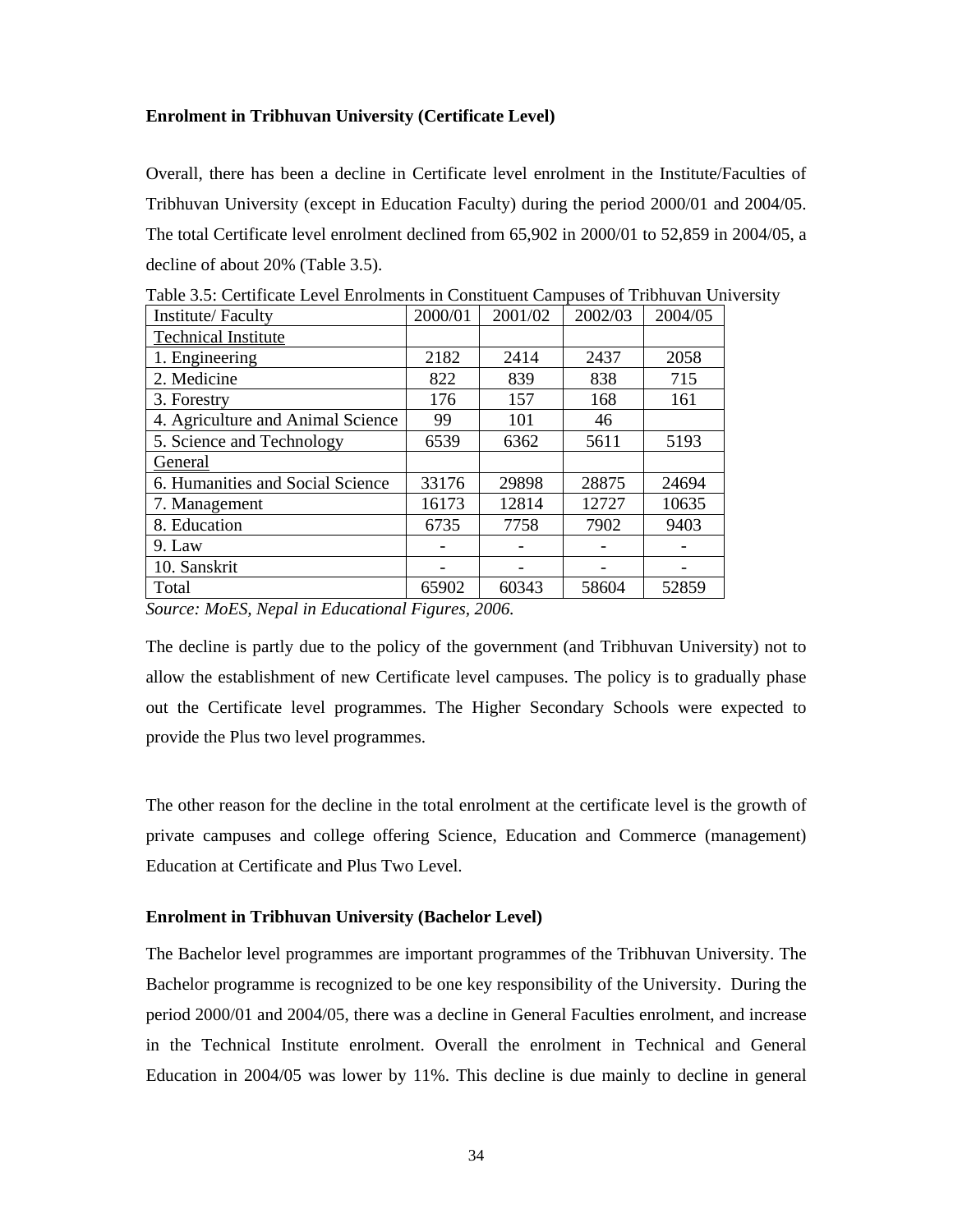Faculty enrolment (Particularly Law Faculty and Humanities and Social Science faculty) (Table 3.6).

| Institute/Faculty                 | Year    |         |         |         |
|-----------------------------------|---------|---------|---------|---------|
|                                   | 2000/01 | 2001/02 | 2002/03 | 2004/05 |
| <b>Technical Institute</b>        |         |         |         |         |
| 1. Engineering                    | 1318    | 1487    | 1612    | 1749    |
| 2. Medicine                       | 574     | 616     | 606     | 609     |
| 3. Forestry                       | 229     | 189     | 176     | 240     |
| 4. Agriculture and Animal Science | 564     | 536     | 444     | 522     |
| 5. Science and Technology         | 4921    | 4693    | 4526    | 5551    |
| Sub-total                         | 7606    | 7521    | 7364    | 8671    |
| General                           |         |         |         |         |
| 6. Humanities and Social Science  | 22191   | 23011   | 22248   | 18031   |
| 7. Management                     | 19429   | 19072   | 18897   | 18155   |
| 8. Education                      | 13280   | 13308   | 12368   | 13127   |
| 9. Law                            | 3740    | 1921    | 1281    | 728     |
| Sub-total                         | 58640   | 57315   | 54794   | 50041   |
| Total                             | 66246   | 64836   | 62158   | 58712   |

Table 3.6: Bachelor Level Enrolments in Tribhuvan University

*Source: MoES, Nepal in Educational Figures, 2006.*

## **Masters Level Enrolment in Constituent Campuses of Tribhuvan University**

Over 200 students are currently (2004/05) enrolled in Medicine and Engineering Master level programmes. In Science/Technology over 1300 students are enrolled.

Master degree enrolments exceed over 7000 in case of Humanities and Social Science and Management courses. The popularity of Master level course in management is particularly noted, as it in is a recent development (Table 3.7).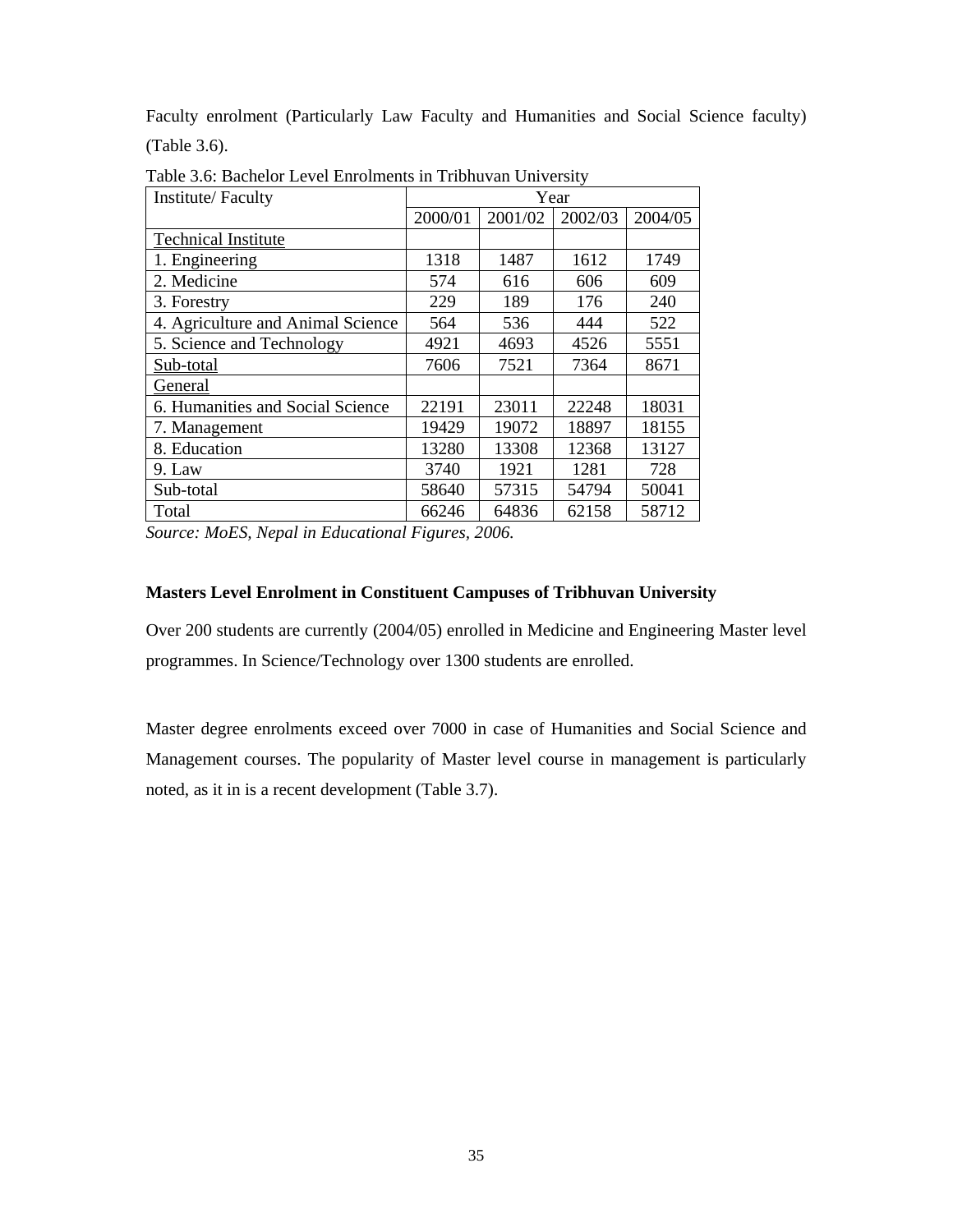| Institute/Faculty                 | Year    |         |         |         |
|-----------------------------------|---------|---------|---------|---------|
|                                   | 2000/01 | 2001/02 | 2002/03 | 2004/05 |
| <b>Technical Institute</b>        |         |         |         |         |
| 1. Engineering                    | 110     | 173     | 227     | 229     |
| 2. Medicine                       | 209     | 293     | 223     | 219     |
| 3. Forestry                       |         | 14      | 14      | 36      |
| 4. Agriculture and Animal Science | 82      | 81      | 72      | 105     |
| 5. Science and Technology         | 1159    | 1210    | 1296    | 1392    |
| Sub-total                         | 1560    | 1771    | 1832    | 1981    |
| General                           |         |         |         |         |
| 6. Humanities and Social Science  | 6586    | 6896    | 7980    | 7966    |
| 7. Management                     | 3671    | 5547    | 5515    | 7698    |
| 8. Education                      | 1857    | 1735    | 2089    | 2856    |
| 9. Law                            | 96      | 92      | 97      | 90      |
| Sub-total                         | 12210   | 14270   | 15681   | 18610   |
| Total                             | 13770   | 16040   | 17513   | 20591   |

Table 3.7: Master Level Enrolment in T.U. 2000/01 to 2004/05

*Source: MoES, Nepal in Educational Figures, 2006.* 

### *Nepal Sanskrit University*

Like Tribhuvan University, it is a fully state supported university teaching Sanskrit language, Ayurved, and Education (Teaching). In 2005/06, it had 1,584 students in its 12 constituent campuses with 1,250 students. It awards Uttarmadyama, Shastri and Acharya degrees. Enrolment by level of study for 2004/05 is presented in Table 3.8.

Table 3.8: Nepal Sanskrit University, 2004/05

| Field of Study                                 | Certificate   Bachelor |      | <b>Masters</b> |  |
|------------------------------------------------|------------------------|------|----------------|--|
| Education (Teaching)                           | 2058                   | 1749 | 229            |  |
| Sanskrit                                       |                        | 188  |                |  |
| Total                                          | 2058                   | 1937 | 229            |  |
| Source: MoES, Nepal in Education Figures, 2006 |                        |      |                |  |

*Kathmandu University (KU)* 

This private sector university with its main campus in Dhulikhel (Kavre District) has six schools: Sciences, Engineering, Management, Medical Science, Education and Arts. Education and Management courses are conducted in Lalitpur. Science, Medicine and Engineering courses are run in Dhulikhel. In 2005/06, it had 2,476 students in campuses under the six schools. It has provided affiliations to a number of colleges, which include five medical colleges. Status of enrolment in KU for 2004/05 is presented in Table 3.9.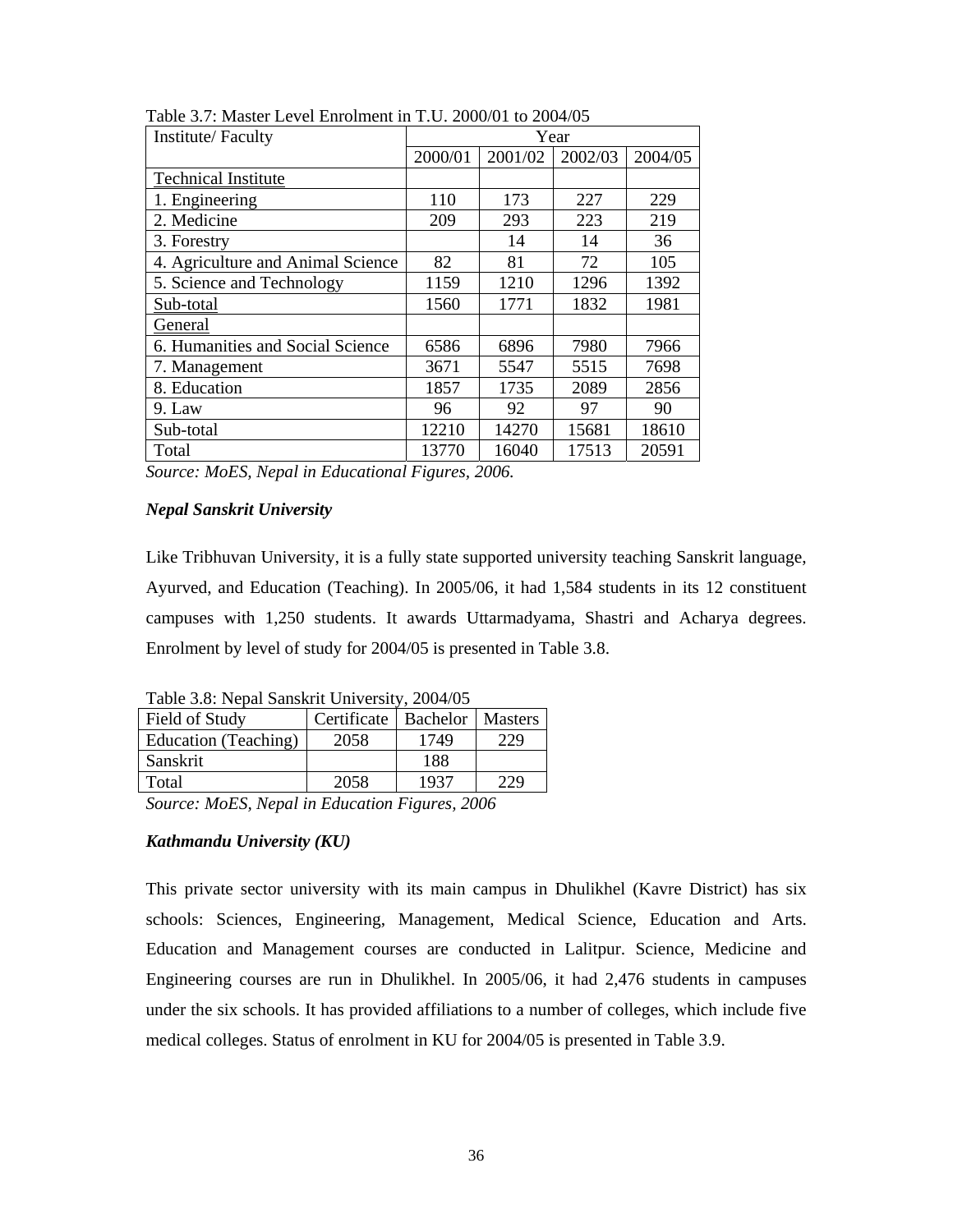| 1. School of Medical Science               |     |
|--------------------------------------------|-----|
| Level                                      | No. |
| <b>Proficiency Certificate</b>             | 291 |
| <b>Bachelors</b>                           | 146 |
| <b>Masters</b>                             | 205 |
| Total                                      | 642 |
| 2. School of Management                    |     |
| <b>MBA</b>                                 | 158 |
| 3. School of Science and Technology        |     |
| Proficiency Certificate                    | 449 |
| <b>Bachelors</b>                           | 385 |
| <b>Masters</b>                             | 29  |
| Total                                      | 863 |
| 4. School of Engineering                   |     |
| <b>Bachelors</b>                           | 508 |
| <b>Masters</b>                             | 15  |
| Total                                      | 523 |
| 5. School of Education                     |     |
| <b>Masters</b>                             | 129 |
| 6. School of Humanities and Social Science |     |
| <b>Bachelors</b>                           | 127 |
| <b>Masters</b>                             | 16  |
| Total                                      | 143 |

Table 3.9: Enrolment in Kathmandu University 2004/05

*Source: MoES, Nepal in Education Figures, 2006* 

## *Eastern Regional (Purbanchal) University*

This university was set up following the recommendation of the National Education Commission 1992. One of the recommendations of the Commission was to set up regional Universities by bringing campuses of the different regions (presented operated under the Tribhuvan University) under the Regional Universities. The Eastern Regional (Purbanchal) University currently has six faculties (Science, Management, Humanities and Social Sciences, Engineering, Medicine and Education). It has 3 constituent campuses students in its constituent campuses. The University is functioning mainly as an affiliating University. Student enrolments in the university in 2004/05 are given in Table 3.10 and 3.11.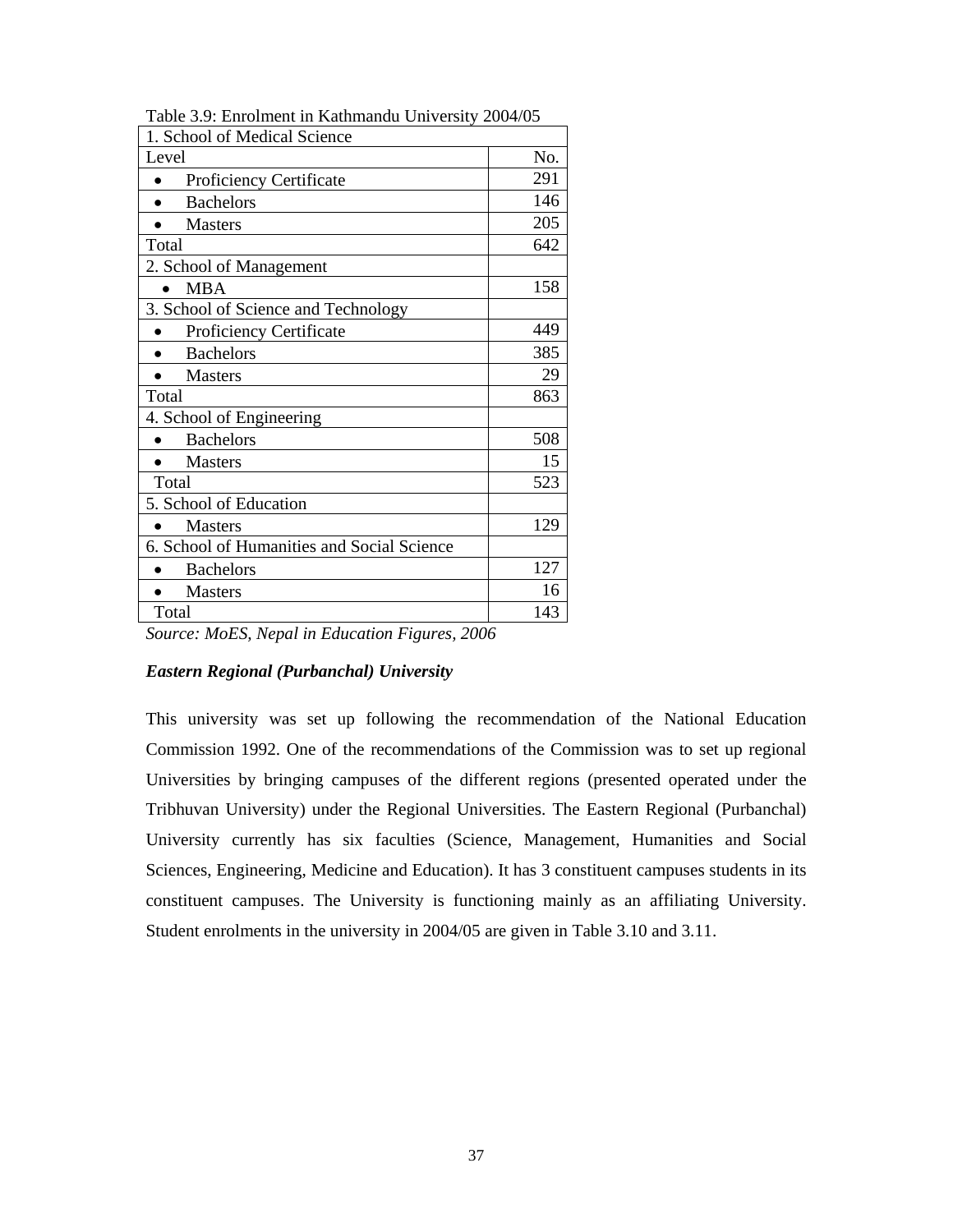| <b>Bachelor</b> | Master |
|-----------------|--------|
|                 |        |
|                 |        |
|                 |        |
| 135             |        |
| 278             |        |
|                 |        |

Table 3.10: Enrolment in Constituent Campuses of Eastern Regional University (EU), 2004/05

*Source: MoES, Nepal in Education Figures, 2006* 

| Table 3.11: Enrolment in Affiliated Campuses of Eastern Regional University (EU), 2004/05 |
|-------------------------------------------------------------------------------------------|
|-------------------------------------------------------------------------------------------|

| Faculty                     | <b>Bachelor</b> | Master |
|-----------------------------|-----------------|--------|
| Engineering                 | 1,257           |        |
| Medicine                    | 422             |        |
| Agriculture                 | 123             | 10     |
| Science and Technology      | 617             | 49     |
| Humanities & Social Science | 609             | 234    |
| Management                  | 1,770           | 311    |
| Education                   | 1,640           | 222    |
| Law                         | 103             | 92     |
| Total                       | 6,541           | 918    |

*Source: MoES, Nepal in Education Figures, 2006* 

## *Pokhara University(PU)*

This University is located in Pokhara and is designed to serve the Western Regional of the country. It has 2 constituent and 23 affiliated colleges. The enrolment in constituent campuses is 408, and that in affiliated campuses is 5,207 in 2005/06. The subjects taught in constituent campuses are Medicine, Management and Humanities and Social Science. Students' enrolment in the University (constituent campuses and affiliated campuses) is given in Tables 3.12 and 3.13.

Table 3.12: Enrolment in Constituent Campuses of Pokhara University

| Faculty                      | Bachelor | Master |
|------------------------------|----------|--------|
| Medicine                     | 136      |        |
| Humanities & Social Sciences | 27       |        |
| Management                   | 93       | 29     |
| Total                        | 256      | 79     |

*Source: MoES, Nepal in Education Figures, 2006* 

Table 3.13: Enrolment in Affiliated Campuses of Pokhara University

| Faculty                      | <b>Bachelor</b> | Master |
|------------------------------|-----------------|--------|
| Engineering                  | 1984            | 33     |
| Science and Technology       | 186             |        |
| Humanities & Social Sciences | 74              |        |
| Management                   | 2010            | フフ     |
| Total                        |                 | ר ו'   |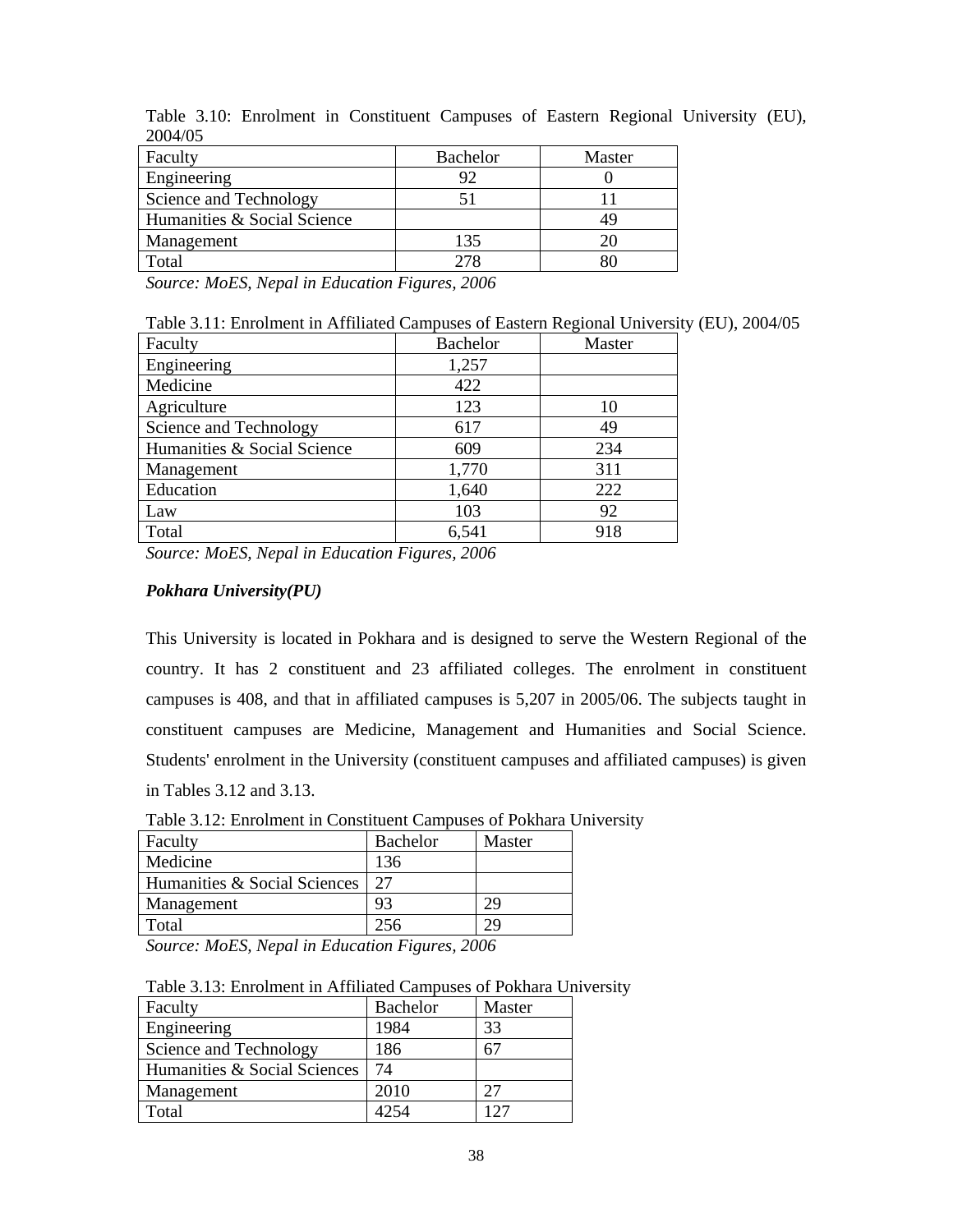#### *B.P. Koirala Institute of Health Sciences*

The Institute was established in 1993 with the objective of providing medical education of world standards. It provides course on MBBS, and B.SC in Nursing, Bachelor of Dental Surgery, and Post Graduate programmes on several medical and clinical areas. The programmes of the institute are accredited by Medical Council of India and Sri Lanka besides that of Nepal. Students' enrolment in the Institute in the year 2004/05 is presented in Table 3.14.

Courses 2004/05  $MBBS$  315 BDS (Dental, Bachelor) 200 B.Sc. Nursing 155  $MD/MS/PG$  152 M.Sc. (PG) 18 OT and AS  $\vert$  20  $B.Sc. MIT$  18 Certificate of Nursing | 120 Total 898

Table 3.14: Enrolment in B.P.K. Institute of Health Science, 2004/05

*Source: M.A. Aryal, Higher and Higher Secondary Education in Nepal, 2005.* 

### *3.4.Trends in Higher Education*

Some of the notable trends in higher education during the past three decades are as follows:

- a) Predominance of Tribhuvan University in higher education provision (campuses and enrolment). The total enrolment in constituent campuses of the University accounts for about 95% of total higher education enrolment (in all Universities) of the country. This predominance is due to the geographical spread of T.U. Campuses, and the very low fees charged. Also the new Universities have been established only some years ago. The large size of the University enrolment (constituent campus and affiliated campuses) has caused management problems. The Regional University concept has been introduced with a view to decentralize higher education system.
- b) Continuation of intermediate (Proficiency Certificate) level in the Universities, despite government policy to shift such level to higher secondary education. About 40% of enrolment in Tribhuvan University constituent campuses is at the certificate level. Kathmandu University, and Nepal Sanskrit University also have certificate programmes. With the development of system of Higher Secondary Education the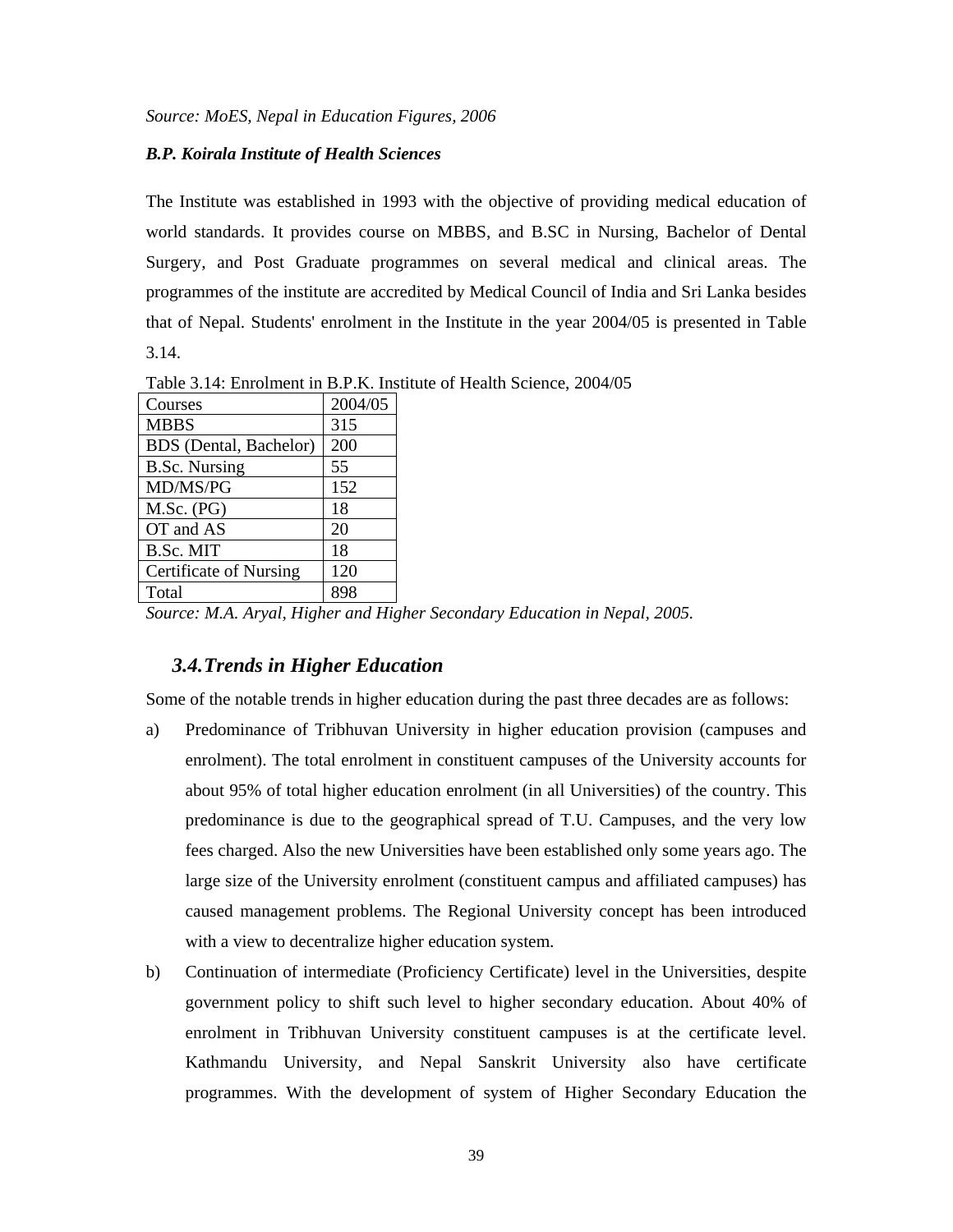government has intended to phase out the certificate level programmes from the Universities. This has not happened so far, though more and more SLC pass students are joining the higher secondary schools. The continuation of the certificate level programme (Two years of study after SLC) in the Tribhuvan University is mainly due to low fees charged in the TU campuses.

- c) Growing numbers of private colleges, particularly those affiliated with Eastern Regional University and Pokhara University. There has been a rapid increase in private sector involvement in the provision of higher education. Most of the new private campuses have sought affiliation with Eastern Regional University and Pokhara University, which are now functioning mainly as affiliating Universities. The private campuses attached to these new Universities charge very high tuition fees.
- d) Diversification of courses offered by the Universities. There has been a rapid growth in number of colleges offering Medicinal Education (MBBS) and Engineering Course (B.E.), particularly in the Central Region. With the change in the employment market (creating demand for professional people in new disciplines/areas), the private colleges are offering new courses (in Engineering, Medicine, Management, Environment etc.). The colleges of Engineering are increasing in number particularly in Kathmandu.
- e) High Social demand for higher education is reflected in parents' willingness to pay high fees for professional degree courses, and also for sending their children abroad. The parental demand for quality higher education and also quality school level education is increasing particularly in urban areas. This is indicated by the readiness of percents/facilities to spend large amount of money in fees for study programmes in private campuses/colleges.
- f) Low efficiency levels in higher education is particularly in campuses providing general education. This is indicated by irregular attendance of the students, and high failure rates in examinations. The examination failure rates are high in higher education institutions, particularly those operating under Tribhuban University. An example is given here of pass rates in T.U. Examination of 2004.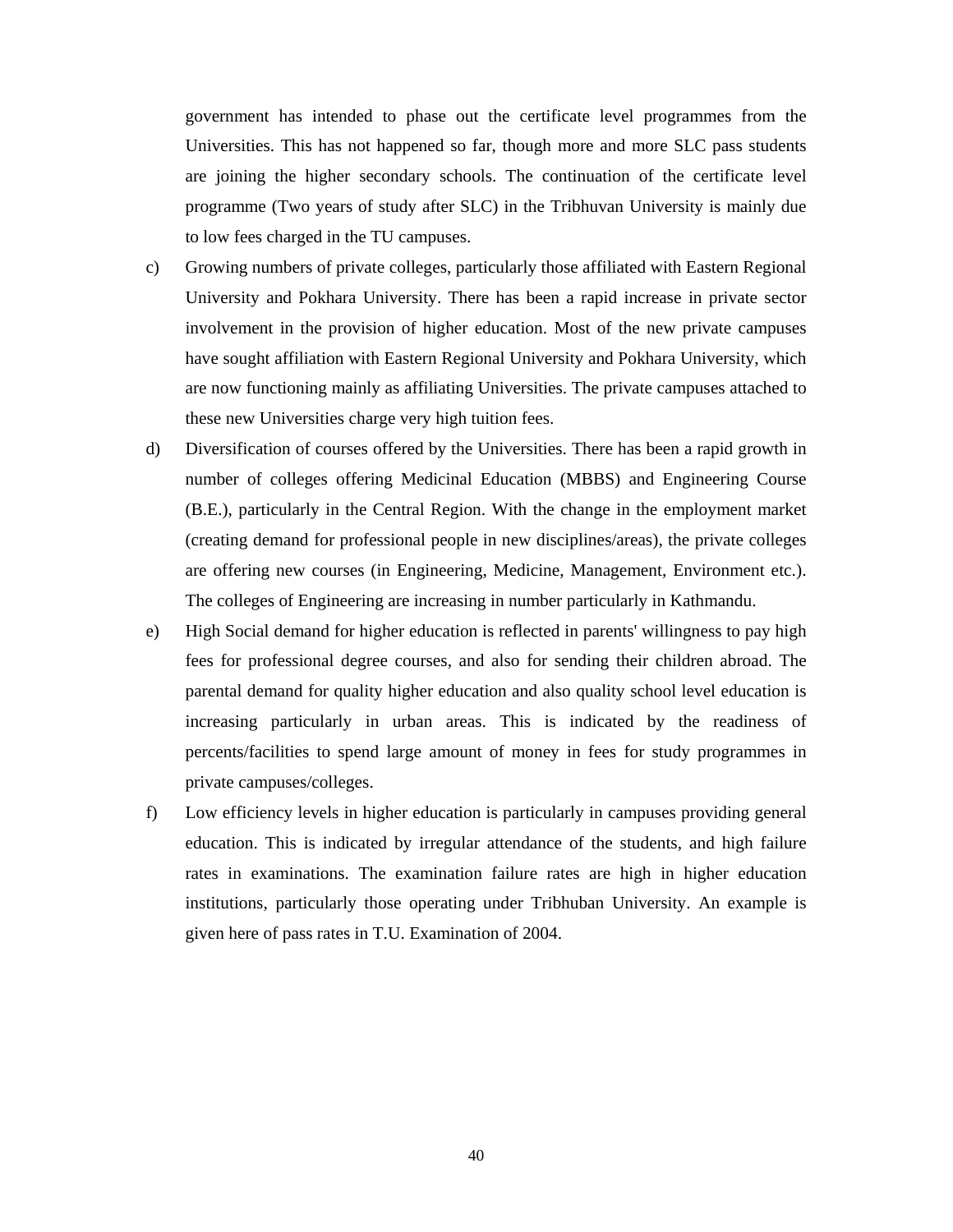|                      | Appeared | <b>Passed</b> | % Passed |
|----------------------|----------|---------------|----------|
| <b>Technical</b>     |          |               |          |
| Certificate          | 49,222   | 17,735        | 36.0     |
| Bachelor             | 36,634   | 14,853        | 38.0     |
| <b>Non-Technical</b> |          |               |          |
| Certificate          | 115,359  | 40,735        | 35.3     |
| Bachelor             | 138,493  | 43,004        | 31.1     |

**Table 3.15: Pass Rates in T.U. Examinations** 

*Source: MOES, Nepal in Educational Figures, 2006.* 

The low pass rates could be due to several factors such as poor quality teaching, low efforts by students to study, lack of study atmosphere in colleges, lower economic status of students and defects in the examination system.

g) There is steady decline in proportion of Government Education Budget for higher education. Presently about 10% of education budget is allocated to Higher Education. The government budgetary allocation (as % of total education budget) has steadily declined in recent years, with higher proportion share being devoted to primary and secondary education. The trend over the past few years is as follows:

|  |  | Table 3.16: Trend of Budget Allocated for Higher Education |
|--|--|------------------------------------------------------------|
|  |  |                                                            |

(Rs. in million)

| Year    | <b>Total Amount Allocated for Higher Education</b> | % of Total Education Budget |
|---------|----------------------------------------------------|-----------------------------|
| 2000/01 | 1,828                                              | 15.6                        |
| 2001/02 | 1,680                                              | 11.9                        |
| 2002/03 | 1.471                                              | 10.0                        |
| 2003/04 | 1,528                                              | 9.8                         |
| 2004/05 | 1,691                                              | 9.4                         |
| 2005/06 | 1.974                                              | 9.3                         |

*Source: MOES, Ministry of Education and Sports at a glance, 2063* 

h) Introduction of three year Bachelor Course (after 10+2, or Proficiency Certificate). Students generally complete the full course over a number of years (more than 3 years) by appearing in examination on subjects they have previously failed in. There is high rate of repetition and dropout in higher education, particularly in general studies. Students do not complete particular course within specified course duration. The facility of appearing in failed subjects in subsequent years enables students to complete particular Bachelor level course (in Humanities and Management) over a longer period. This, however, is an inefficient system.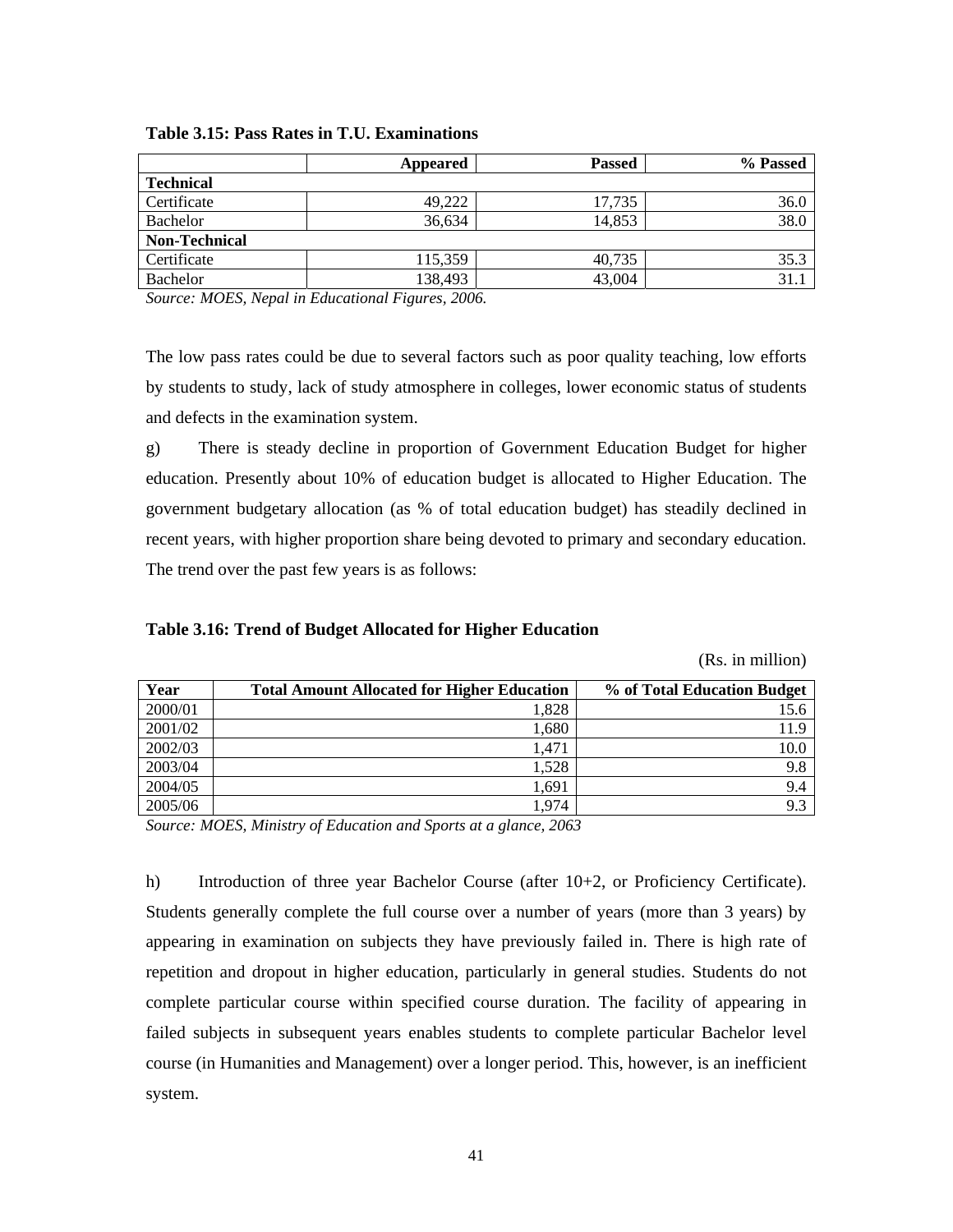i) Low tuition and other fees are charged in T.U. constituent campuses / Colleges are very low. Cost recovery principle has recently been advocated. The Institute of Engineering has been allowed to operate parallel courses charging high fees. Tribhuvan University Technical Institutes have introduced two fee schemes: one for regular students (who pay very low fees), and full fees students (who pay high fees). Both categories of the students attend some course, and use similar facilities, but pay totally different levels of fees. In general cost recovery is low in the TU system.

## *3.5.Problems of Higher Education*

**High rates of Examination Failure:** The low efficiency levels of higher education are indicated by high failure rates in examination at all levels (Certificate, Bachelor and Master Levels). Examination results are available only for Tribhuvan University. The data indicate that in the 2004 examination the pass rates were quite low (about 33% of total appeared candidates) both in technical and general studies. The pass rates in technical institutes are slightly high than in general faculties. No serious investigation of the causes of poor pass rates has been done so far. These could be several reasons for this state of examination results. The poor teaching/learning situation, admission of lower quality students, lower economic condition of students, are deemed to be the main causes. The disturbance in conducting of classes mainly due to political strikes is another important cause.

**Use of Sub-standard Learning resources by the students:** It is observed that the students do not use the prescribed textbooks, and rely on learning materials and books, which are available in the market (mainly for quick reference for examination purposes) just before the examination.

**High fee Rates in Private Campuses:** The fee rates in private affiliated campuses and campuses of Kathmandu University, and affiliated campuses of Pokhara and Eastern Regional University are quite high. The fee rates are remarkably high for Medical and Engineering Studies.

Data on fees collected for the study are presented in Tables 3.17, 3.18, 3.19 and 3.20. Fee structures in different universities are different. Tribhuvan university has four types of fee structures based on the economic conditions of national students and nationality of foreign students. Regular fee, full fee and subsidized fee for national students and different fee structures for SAARC and Non-SAARC students have been fixed in the Tribhuvan University. Even full fee structure of TU is relatively cheaper compared to other universities. It is seen that most of technical courses in campuses of Kathmandu University require full fees ranging from Rs. 3 lakhs to Rs. 4 lakhs. The MBBS course cost Rs. 22 lakhs. B.E.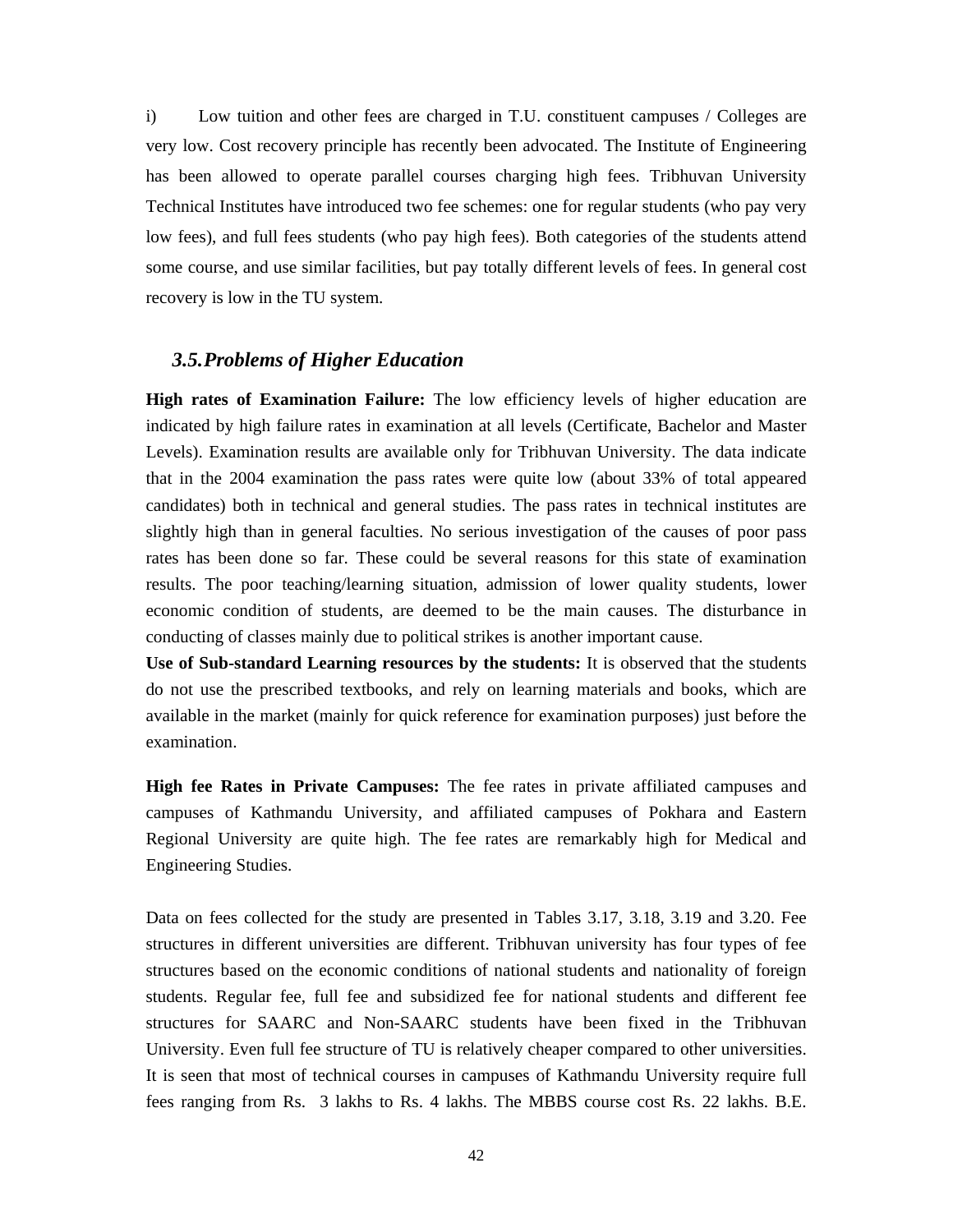course in campuses of Pokhara University costs Rs. 3.6 lakhs and Rs. 2.6 lakhs to 3.8 lakhs for medical technicians. Engineering courses in campuses of Eastern University costs about Rs. 3.8 lakhs. BSc Agriculture and BSc Vet cost over Rs. 3.2 lakhs and Rs. 5.7 lakhs respectively. General education in all universities generally costs low.

| UMINUSILY III 4007                                                   |                    |
|----------------------------------------------------------------------|--------------------|
| Faculty                                                              | Full Fee (In NRs.) |
| <b>BBA</b>                                                           | 336,032            |
| <b>BBioTech</b>                                                      | 427,400            |
| <b>BBIS</b>                                                          | 380,000            |
| <b>BCompEng</b>                                                      | 387,900            |
| <b>BE&amp;ElEng</b>                                                  | 387,900            |
| <b>BEnvEng</b>                                                       | 387,900            |
| <b>BEnvSci</b>                                                       | 357,400            |
| <b>BGeoEng</b>                                                       | 387,900            |
| <b>BHumanBi</b>                                                      | 377,400            |
| <b>BMechani</b>                                                      | 387,900            |
| <b>BPharma</b>                                                       | 392,900            |
| <b>BScNursi</b>                                                      | 496,000            |
| <b>MBBS</b>                                                          | 2,209,000          |
| Source: University Bulletins and Interviews with Campus Chiefs/Chief |                    |
| Accountants                                                          |                    |

**Table 3.17: Average Current Fee Structure for Full Courses in Kathmandu University in 2007** 

| UMVETSILY III 2007 |                         |                 |              |         |          |  |
|--------------------|-------------------------|-----------------|--------------|---------|----------|--|
|                    | Fee Structure (in NRs.) |                 |              |         |          |  |
|                    |                         |                 | Non-         |         |          |  |
| faculty            | <b>FSAARC</b>           | <b>Full Fee</b> | <b>SAARC</b> | Regular | Subsides |  |
| BA                 |                         | 17,814          |              |         |          |  |
| <b>BAMS</b>        |                         | 32,600          |              |         |          |  |
| <b>BArch</b>       |                         | 238,320         |              | 12,000  |          |  |
| <b>BBA</b>         |                         | 172,300         |              |         |          |  |
| <b>BBS</b>         |                         | 34,944          |              |         |          |  |
| <b>BCivil</b>      |                         | 238,320         |              | 12,000  |          |  |
| <b>BComputr</b>    |                         | 268,320         |              | 12,000  |          |  |
| <b>BEd</b>         |                         | 18,863          |              |         |          |  |
| <b>BElectri</b>    |                         | 238,320         |              | 12,000  |          |  |
| <b>BElectro</b>    |                         | 268,320         |              | 12,000  |          |  |
| <b>BForesty</b>    |                         | 4,250           |              |         |          |  |
| BL                 |                         | 5,320           |              |         |          |  |
| <b>BMechani</b>    |                         | 238,320         |              | 12,000  |          |  |
| <b>BMLT</b>        | 434,580                 | 111,420         | 434,580      |         |          |  |
| <b>BN</b>          |                         | 116,550         |              |         |          |  |
| <b>BOptom</b>      | 434,580                 | 133,575         | 434,580      |         |          |  |
| <b>BPH</b>         | 434,580                 | 97,320          | 434,580      |         |          |  |
| <b>BPharma</b>     | 434,580                 | 133,190         | 434,580      |         |          |  |

**Table 3.18: Average Current Fee Structure for Full Courses in Tribhuvan University in 2007**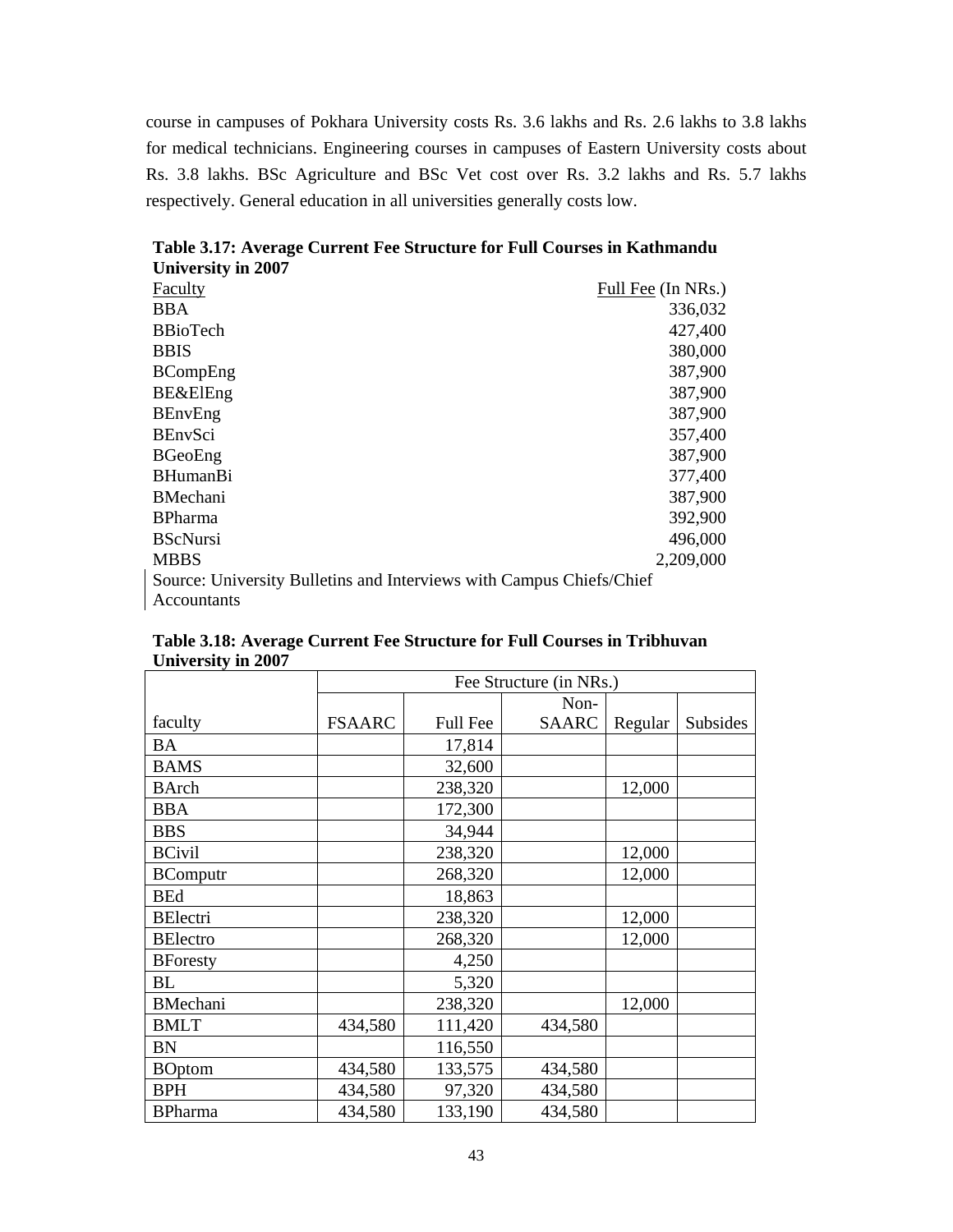| <b>BSc</b>      |           | 16,581  |           |         |
|-----------------|-----------|---------|-----------|---------|
| BSc.Ag          |           | 61,000  |           |         |
| <b>BScNursi</b> | ,400,000  | 400,000 | 1,750,000 | 150,000 |
| <b>BScRT</b>    | 434,580   | 111,420 | 434,580   |         |
| <b>MBBS</b>     | 2,742,080 | 151,565 | 3,717,080 |         |

Source: University Bulletins and Interviews with Campus Chiefs/Chief Accountants

## **Table 3.19: Average Current Fee Structure for Full Courses in Pokhara University in 2007**

| Faculty                                      | Full Fee (in NRs.)                 |
|----------------------------------------------|------------------------------------|
| <b>BE</b>                                    | 360,000                            |
| <b>BMLT</b>                                  | 377,200                            |
| <b>BPharma</b>                               | 260,000                            |
| $ -$<br>$\sim$<br>$\cdot$ $\sim$<br>$\cdots$ | $\sim$ $\sim$ $\sim$ $\sim$ $\sim$ |

Source: University Bulletins and Interviews with Campus Chiefs/Chief Accountants

### **Table 3.20: Average Current Fee Structure for Full Courses in Eastern University in 2007**

| faculty         | <b>Full Fee</b> | <b>HSTFS</b> | <b>PSTFS</b> |
|-----------------|-----------------|--------------|--------------|
| BA              | 26,000          |              |              |
| <b>BBA</b>      | 210,530         |              |              |
| <b>BBioTech</b> | 460,000         |              |              |
| <b>BComputr</b> | 231,317         | 60,317       | 125,600      |
| <b>BCS</b>      | 26,000          |              |              |
| BE              | 380,000         |              |              |
| <b>BEd</b>      | 26,000          |              |              |
| BElec&Co        |                 |              | 158,950      |
| <b>BHM</b>      | 380,000         |              |              |
| <b>BIT</b>      | 281,975         | 60,100       | 116,100      |
| <b>BLAS</b>     | 250,000         |              |              |
| <b>BN</b>       | 210,000         |              |              |
| BSc.Ag          | 320,000         |              |              |
| BV.Sc           | 568,000         |              |              |

Source: University Bulletins and Interviews with Campus Chiefs/Chief **Accountants** 

There is no government policy to regulate the fees charged by the Universities. Some private Medical Colleges collect total fees for the full study period of (4 or 5 yrs) at the time of admission. Such practice obviously debars students from poor and middle class families to join the Medical Campuses.

**Low Fees Charged in General Studies:** The fee rates are extremely low in T.U. Campuses (constituent) of general education (Humanities, Management, Education and Law). As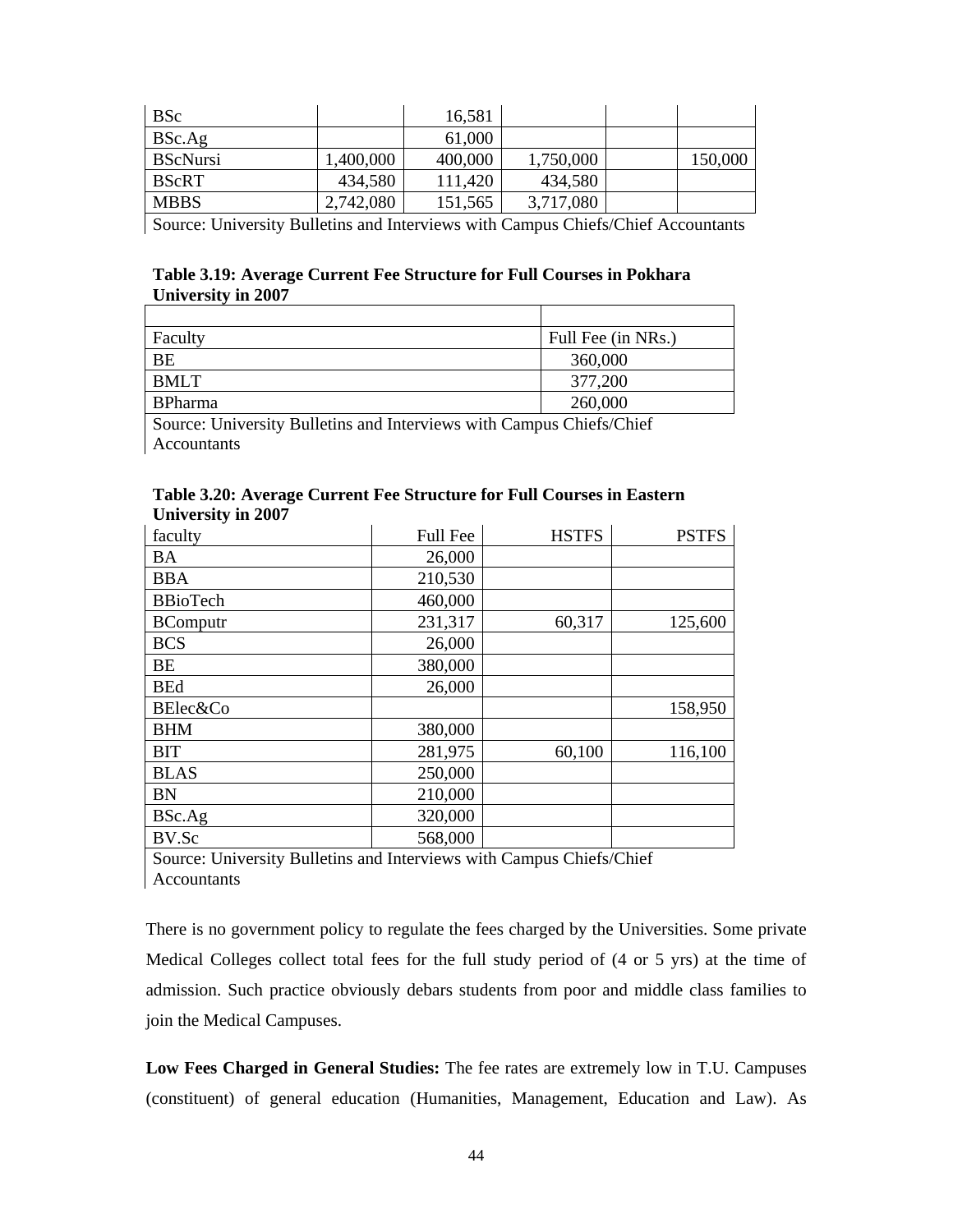mentioned above, fees are low for Regular students studying in Technical Institutes. Such low fee structures do not help in promoting financial sustainability of higher education offered in T.U constituent campuses. T.U admits foreign students in Medical institutes. Separate fees charged for students from SAARC countries and other foreign countries. Fees for foreign students are much higher than for Nepalese students.

|  |  |  | Table 3.21: Fee Rate in Tribhuvan University (Average of total courses fee) |
|--|--|--|-----------------------------------------------------------------------------|
|  |  |  |                                                                             |

(Amount in Rs.)

| Course            | Foreign Student | <b>Full Fee</b> | Non-SAARC | Regular | Subsidized |
|-------------------|-----------------|-----------------|-----------|---------|------------|
|                   | from SAARC      |                 |           |         |            |
| <b>BA</b>         |                 | 26437           |           |         |            |
| <b>BAMS</b>       |                 | 32600           |           |         |            |
| <b>BArch</b>      |                 | 238320          |           | 1200    |            |
| <b>BBA</b>        |                 | 172300          |           |         |            |
| <b>BBS</b>        |                 | 42784           |           |         |            |
| <b>BCivil</b>     |                 | 238320          |           | 12000   |            |
| <b>BComputer</b>  |                 | 268320          |           | 12000   |            |
| <b>BEd</b>        |                 | 26098           |           |         |            |
| <b>BElectri</b>   |                 | 238320          |           | 12000   |            |
| <b>BElectro</b>   |                 | 268320          |           | 12000   |            |
| <b>B</b> Forestry |                 | 30600           |           |         |            |
| BL                |                 | 5320            |           |         |            |
| <b>BMech</b>      |                 | 238320          |           | 12000   |            |
| <b>BMLT</b>       | 434580          | 111420          | 434580    |         |            |
| <b>BN</b>         |                 | 116550          |           |         |            |
| <b>BOptom</b>     | 434580          | 133575          | 434580    |         |            |
| <b>BPH</b>        | 434580          | 97320           | 434580    |         |            |
| <b>BPharma</b>    | 343580          | 133190          | 434580    |         |            |
| <b>BSc</b>        |                 | 22378           |           |         |            |
| BSc. Ag           |                 | 29000           |           |         |            |
| <b>BScNursi</b>   | 1400000         | 400000          | 1750000   |         | 150000     |
| <b>BScRT</b>      | 434580          | 111420          | 434580    |         |            |
| <b>MBBS</b>       | 2742080         | 151565          | 3717080   |         |            |

**Political Situation:** The political strike in the country has badly affected the higher education system, in terms of closure of classes, involvement of students in polities destruction of property of the institutions, gross negligence of maintenance of property and facilities of the institutions.

**Low Market Absorption of the University Graduates (mainly of Tribhuvan University):** There is no study conducted about the employment status of the students completing higher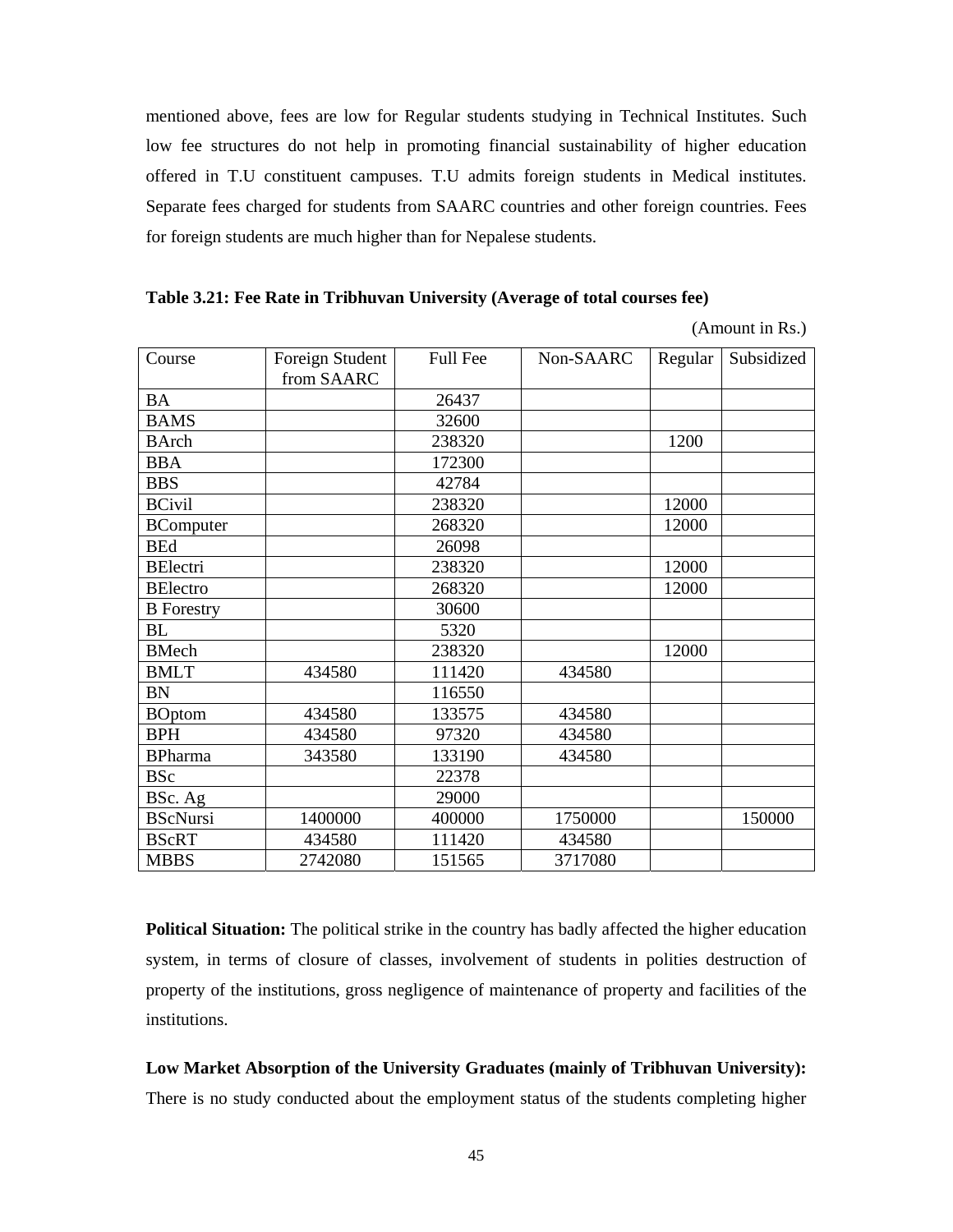education. In general, there is an increasing problem of educated unemployment in the country. Modern sector concerns like financial institutions are observed preferring to employ graduates of private Universities. A case in point is the full absorption of the KU (MBA) pass students who are absorbed in the employment market within a short period.

**Decline in State Funding of Higher Education:** The proportion of government budget allocated for higher education is presently about 10%. Universities need more resources to undertake quality improvement programmes. The T.U. should explore other resources to meet its expenditure. One measure is revision of fees in the constituent campuses (Charged for the Regular Students).

### *3.6.Policy Relating to Higher Education*

**Use education as an effective means to eradicate poverty:** Poverty alleviation is the main goal of development plans in the country. Educational policies and programmes such as improved access to and quality of primary education, increased literacy levels, access to disadvantaged groups and girls and meeting the demand for basic and middle level technical manpower are expected to contribute to poverty alleviation. Development of high level manpower in technical and general areas is expected to strengthen the management aspects of development programmes. Increased access to higher education for the marginalized group is now stressed in public policy.

**Develop human resource that can contribute to afford development of the country and also compete at international level**: One of the important issues in higher education has been the low quality of education provided in the campuses. The aim set in government policy is to substantially raise the quality of education, so that the products of the Universities can compete at international level. Also the higher education institutions are expected to produce manpower needed for the country's development. The problem is also the low rate of generation of employment in the country. Currently, there is a high rate of educated unemployment in the country.

**Develop and establish an Open University**: Provision of opportunities for higher education through open systems (Distance, Correspondence Education, Self study with periodic contacts with academic people, use of media etc) is now a world wide phenomenon. The need of providing such opportunities has been realized, and the government is planning to establish an Open University for this purpose.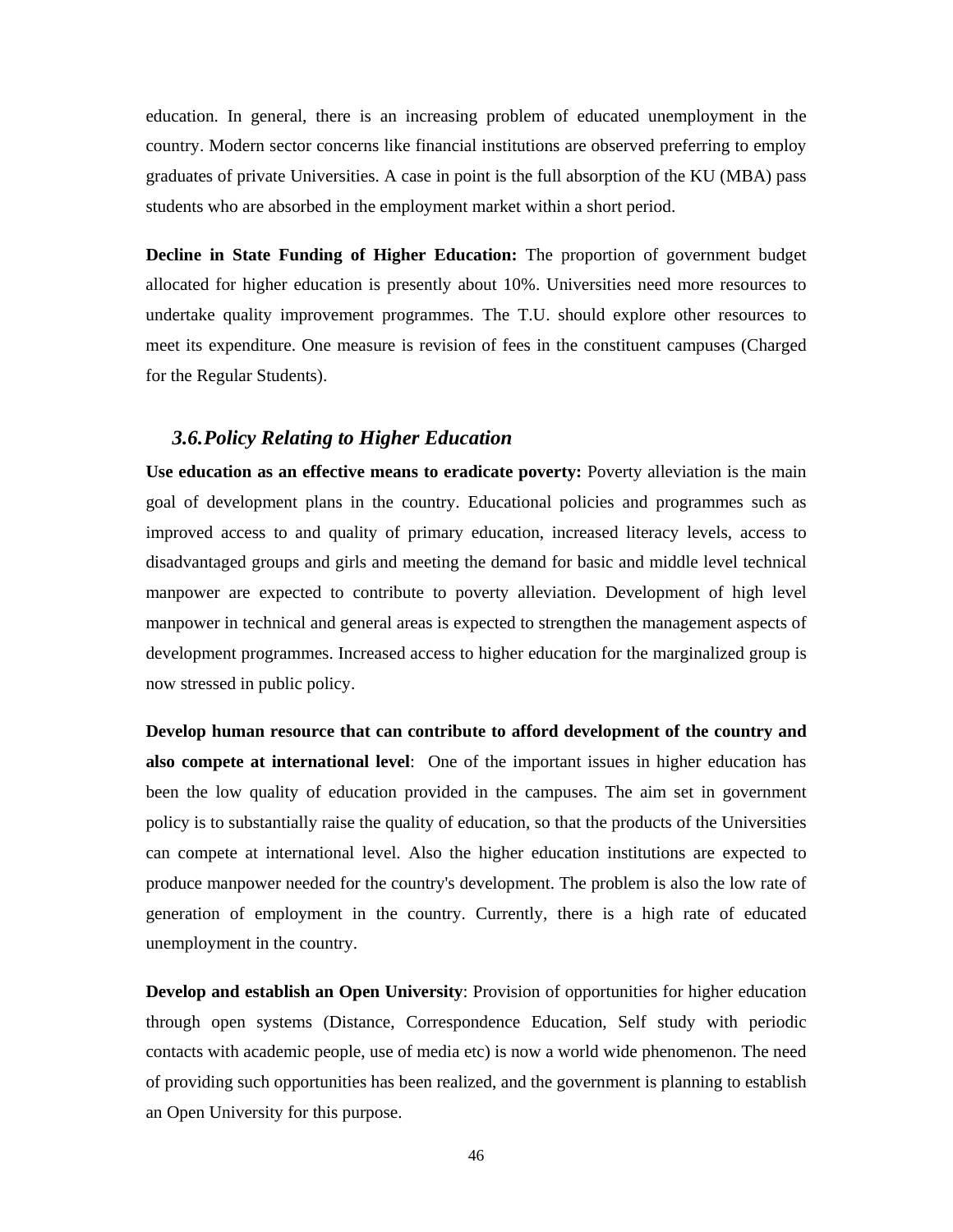**Enhance the quality of education:** The problem of low quality of education in the higher education institutions has been mentioned earlier. The goal set is to raise the standards to international levels. This will require provision of sufficient facilities, dedicated teachers, highly motivated students and access to high quality learning resources.

**Encourage the non-governmental and private sectors to establish education institutions for providing higher education**. The participation of the private sector in provision of higher education has been a remarkable feature in recent years. More and more students are now joining the private institutions. Not all private run institutions provide high quality education. Several institutions run classes for a few hours in the morning or evening and do not provide the educational environment

**Phasing out of the certificate level programmes from the Universities:** This goal has been mentioned in government policy since many years. The Education Commission, 1992 also stressed the need to phase out the Certificate Level programme from the Universities (T.U. mainly). Now that higher secondary education system is well developed and has gained public acceptance, the phasing out of the Certificate level should be easier. If this is done, T.U. particularly can devote resources and time more on improving the Bachelor and postgraduate programmes.

**Enable the University Grants Commission to evaluate educational institutions:** The University Grants Commission was set up in 1993 following the recommendation of the National Education Commission 1992. Its main function is to allocate the government funds to the different Universities on the basis of their programmes and specific needs. Another function of the Commission is to maintain standards of teaching in the Universities. For this the Commission is in need of resources to evaluate the performance of the Universities.

## *3.7.Implementation of the Reform Measures on Higher Education*

- a) The University Grants Commission (UGC) has been established with the aim of assisting in the improvement of quality of higher education in the country. At present it is functioning as a body for allocating and disbursing government grants to the Universities. It has taken some measures for promoting standard higher education.
- b) The policy of establishing multiple Universities has been implemented in the form of establishing Regional Universities (Eastern Regional and Pokhara Universities). These two Universities have so far functioned more as an affiliations university providing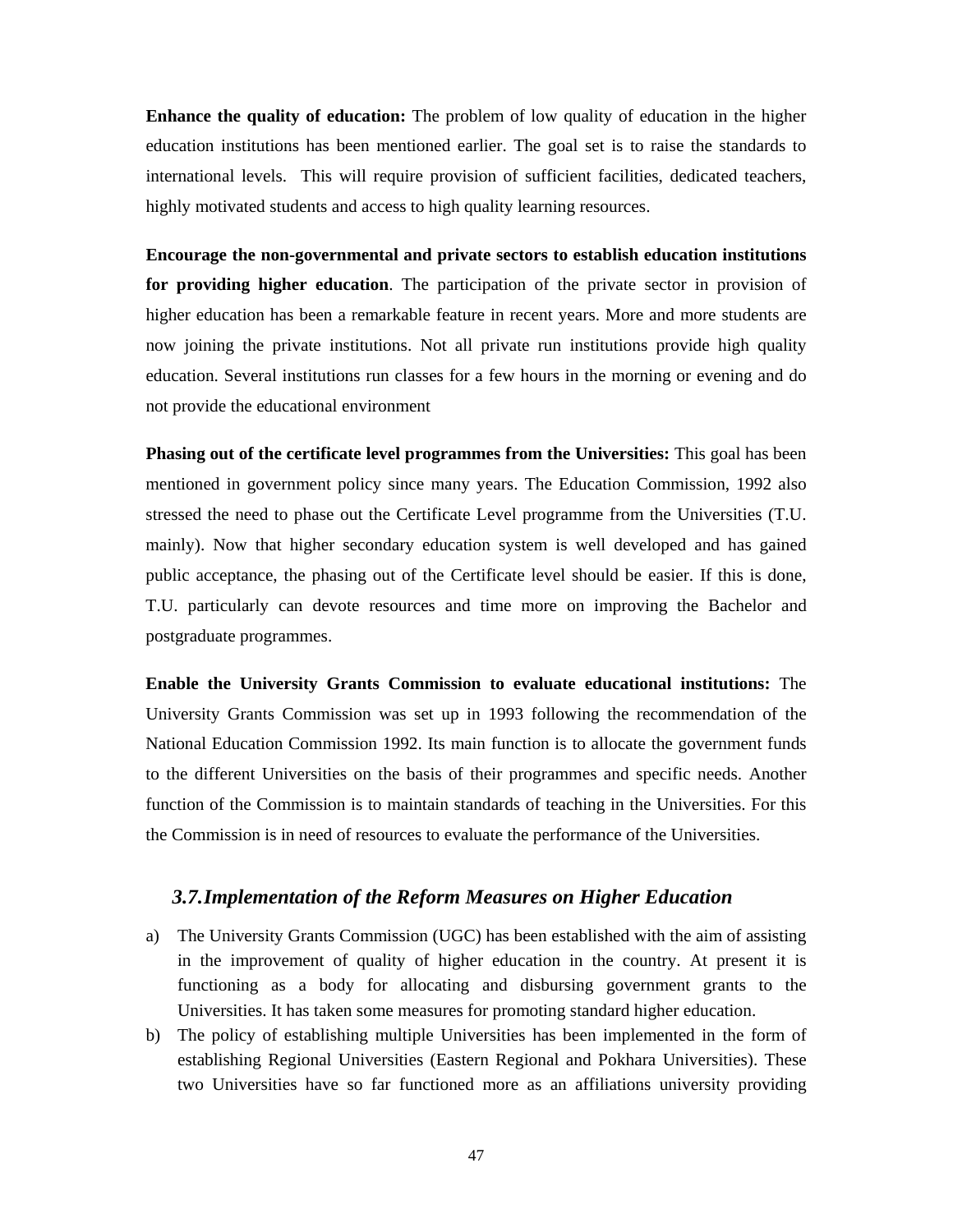affiliation in to new colleges and campuses. The original aim of reducing the enrolment burden of Tribhuvan University in the regions has not been fulfilled yet.

- c) Since past few years the Education Budget has allocated some funds for establishing an Open University. So far nothing has been done to work out the scope, functions, and management structure of an Open University in the country.
- d) The government education policy statements and development plans (The Tenth Plan) have mentioned the phasing out of teaching of the Certificate level from Tribhuvan University. This goal has not been achieved. However, more and more SLC pass students are joining the higher secondary schools (instead of joining the T.U. run/affiliated campuses).
- e) The three year Bachelor course has been implemented in Humanities and Social Sciences and Management. The BE level (Engineering) require 4 years of study after higher secondary.
- f) The policy of cost recovery in the T.U. has been mentioned in government reports. There is a system of charging low fee (very low) for the Regular Students in technical institutes (Engineering, Medicine, Agriculture, Forestry). A certain number of seats are reserved for full fee students who pay high fees (just as in private campuses). In general, the cost recovery is low. The attainment of cost recovery in technical institutes will require payment of reasonable high fees by larger proportion of the students enrolled, and limitation of low fee (regular students status) privilege for only a small proportion of students (who are meritorious and belong to economically poor groups.
- g) The proportion of government budget devoted for higher education at presented is much lower than a decade ago. At present, about 10% of government Education Budget is devoted to Higher Education. However, the government has devoted substantial externally aided funds for higher education. The Higher Education Project (aided by World Bank) in the early 2000's has contributed to substantial improvements of physical facilities of Tribhuvan University at Kirtipur and several departments of T.U., such as the Examination Office of the T.U and physical facilities of various Research Centres.
- h) One of the measures being adopted in Tribhuvan University is to give greater degree of autonomy in decision making and financial management to the decentralized campuses according to T.U. Decentralization Rules of 1998. The autonomous campus will have authority in managing their finances, academic affairs, and personnel management.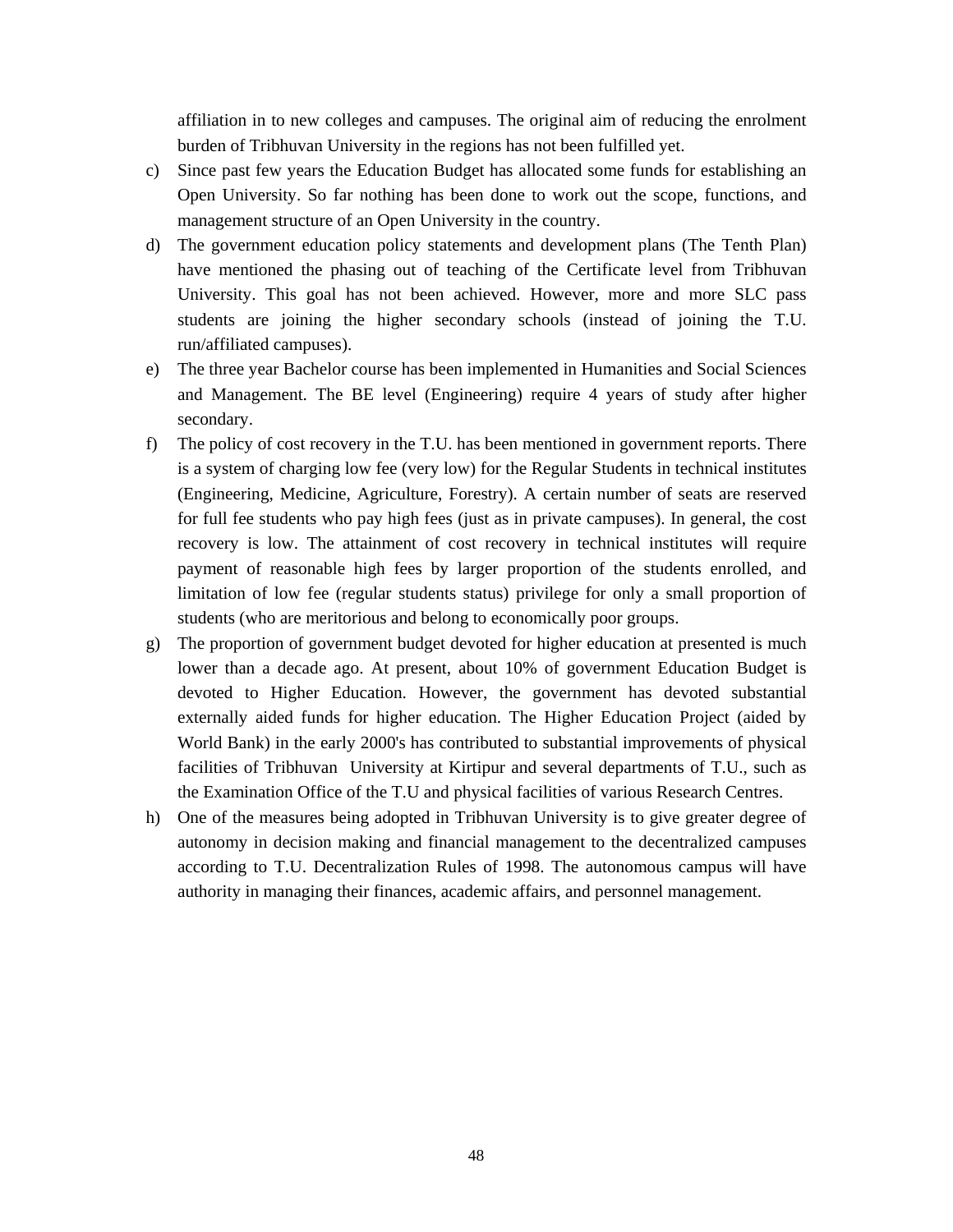# **4. Universities and Manpower Supply**

## *4.1.Introduction*

Production of middle and high level manpower for different fields of professional works and development of the country is one principal functions of the higher education in the country. The performance of the Universities is rightly assessed in the form of the contribution made by the University in fulfilment of the identified manpower needs.

The need of manpower for various agricultural, industrial commercial, financial, fields and health and education sectors is met by manpower developed/produced within the country, by manpower trained abroad, and by foreign trained personnel. The higher education system in the country aught to fulfil a larger proportion of the total manpower needs in order to justify public (state) investment in higher education.

## *4.2.Manpower Produced by Different Universities*

The number of completers of different courses in T.U. in 2004/05 was nearly double of that in 2001/02 both in general and technical areas. In general areas of study the completers (manpower produced) was 33,073 in 2001/02 and 60,826 in 2004/05. In technical areas the number of completers (manpower produced) was 5,698 in 2001/02 and 9,250 in 2004/05.

## **Manpower Production of Tribhuvan University**

In 2004/05, the T.U. produced 368 BE pass persons, 159 MBBS holders, 57 B.Sc. (Forestry) holders, and 2071 general B.Sc. holders. Please see Table 4.1 for details of manpower produced in technical areas. Similarly, 7,666 persons completed B.A., 8,549 completed Bachelor in Management in 2004/05. Similarly, 3,385 completed Masters in Humanities and Social Sciences and 1,856 completed Masters in Management. Please see Table 4.2 for details of manpower produced in general areas.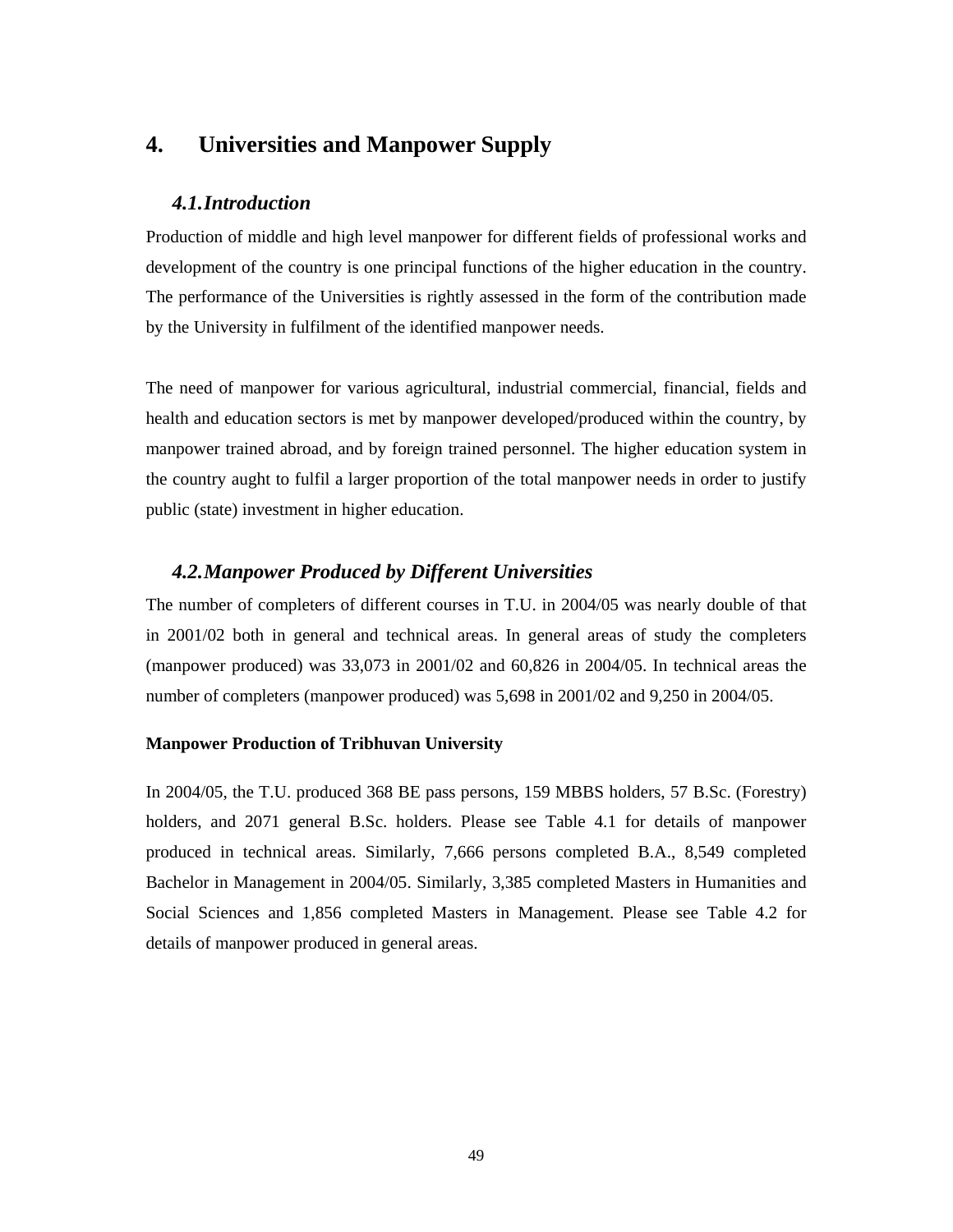|                 | <b>Technical Institutes</b>           | 2001/02 | 2004/05 |
|-----------------|---------------------------------------|---------|---------|
| 1.              | Engineering                           | 665     | 1,071   |
| a)              | Certificate                           | 441     | 626     |
| b)              | <b>Bachelor</b>                       | 181     | 368     |
| $\mathbf{c})$   | Post Graduate                         | 43      | 77      |
| 2.              | <b>Agriculture and Animal Science</b> | 175     | 138     |
| a)              | Certificate                           | 42      |         |
| b)              | <b>Bachelor</b>                       | 108     | 112     |
| $\mathcal{C}$ ) | Post Graduate                         | 25      | 26      |
| 3.              | Medicine                              | 504     | 577     |
| a)              | Certificate                           | 314     | 330     |
| b)              | <b>Bachelor</b>                       | 124     | 159     |
| $\mathbf{c})$   | Post Graduate                         | 66      | 88      |
| 4.              | Forestry                              | 164     | 129     |
| a)              | Certificate                           | 113     |         |
| b)              | <b>Bachelor</b>                       | 51      | 57      |
| $\mathbf{c})$   | Post Graduate                         |         |         |
| 5.              | Science & Technology                  | 4,190   | 7,335   |
| a)              | Certificate                           | 2,780   | 4,402   |
| b)              | <b>Bachelor</b>                       | 963     | 2,071   |
| $\mathcal{C}$ ) | Post Graduate                         | 447     | 854     |
|                 | <b>Grand Total</b>                    | 5,698   | 9,250   |

**Table 4.1: Production of Tribhuvan University** 

*Source: Ministry of Finance, Economic Survey 2005/06, July 2006.* 

| <b>Technical Institutes</b>          | 2001/02 | 2004/05 |
|--------------------------------------|---------|---------|
| Humanities and Social Sciences<br>1. | 15043   | 27527   |
| Certificate<br>a)                    | 10530   | 16005   |
| $\mathbf{b}$<br><b>Bachelor</b>      | 2838    | 7666    |
| Post Graduate<br>$\mathbf{c})$       | 1675    | 3385    |
| $\rm d)$<br>Others                   |         | 471     |
| 2.<br>Management                     | 12923   | 22500   |
| Certificate<br>a)                    | 8093    | 12095   |
| $\mathbf{b}$<br><b>Bachelor</b>      | 3607    | 8549    |
| Post Graduate<br>$\mathbf{C}$        | 1223    | 1856    |
| 3.<br>Education                      | 4462    | 9999    |
| Certificate<br>a)                    | 1706    | 3525    |
| <b>Bachelor</b><br>b)                | 2460    | 5841    |
| Post Graduate<br>$\mathbf{C}$        | 296     | 633     |
| Law<br>4.                            | 1245    | 800     |
| Certificate<br>a)                    | 68      | 33      |
| $\mathbf{b}$<br><b>Bachelor</b>      | 1150    | 692     |
| Post Graduate<br>$\mathcal{C}$       | 27      | 75      |
| <b>Grand Total</b>                   | 33673   | 60826   |

*Source: Ministry of Finance, Economic Survey 2005/06, July 2006.*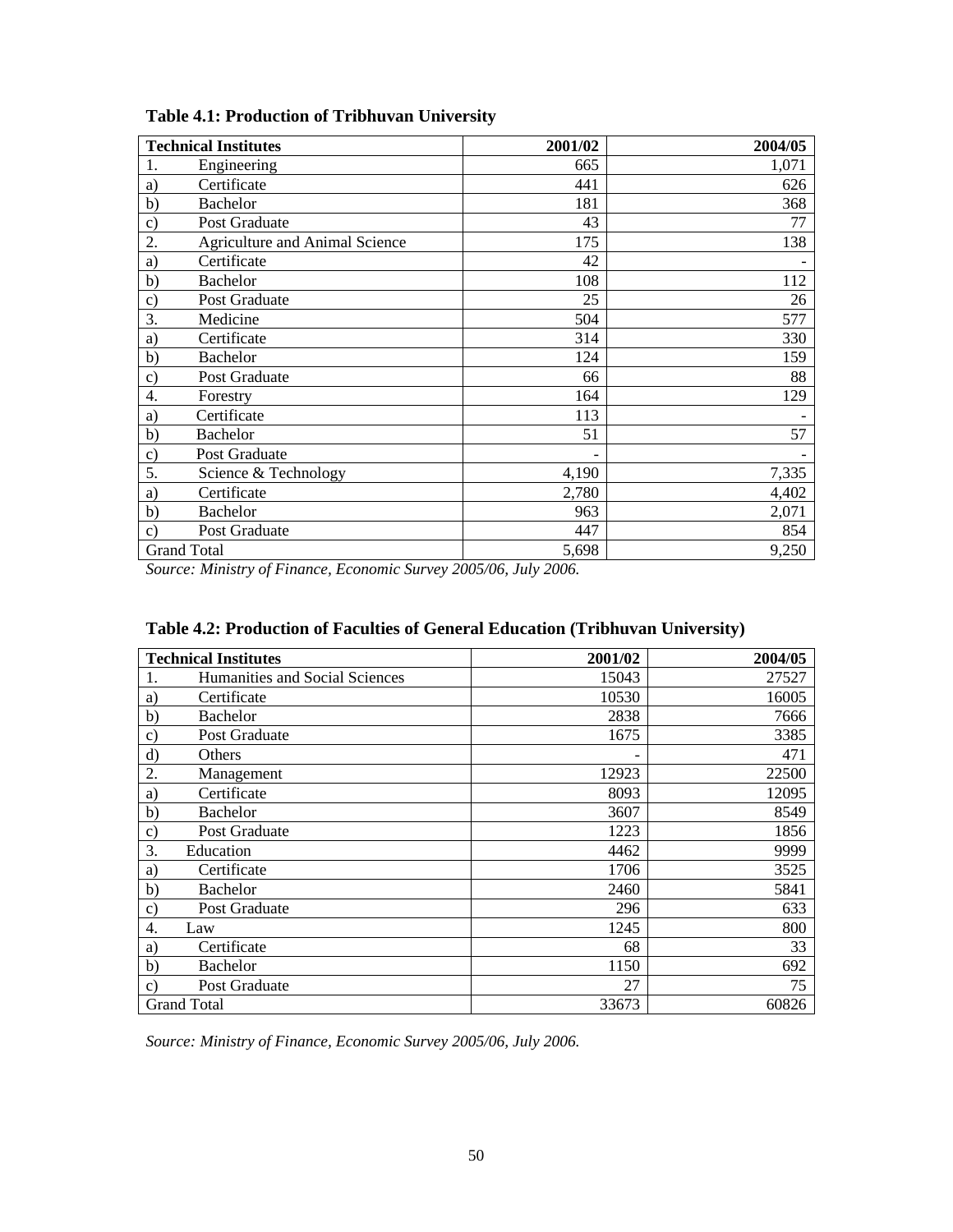#### **Manpower Production of Kathmandu University**

In 2005, a total of 924 persons completed different courses in campuses of Kathmandu University. Of this, MBBS holders numbered 453, MBA holders 52, BBA holders 99. There were small numbers of students completing various courses such as various Education degrees (M.Ed., PG.Ed.), Engineering degrees (B.E. in computer, Medicine, Engineering).

#### **Manpower Production of Eastern Regional University**

In 2005, Eastern Regional University graduated a total of 1,512 students in various fields. The major fields of study completed by the students were: BBA (237), BCS (119), BCA (Science) (144); B.Ed. (Three years) (145), B.Ed. (One year) (221). BA (124), PBN (Medicine). There were other areas with small number of manpower produced.

#### **Manpower Production of Pokhara University**

In 2005, Pokhara University produced 932 graduates in various fields of study. Major areas of production were: BBA (18); MBA (81); BCA (Science) (88); BIT (98), B. Pharmacy (28); BE computers (193), BE (I and C) (15). BE (Arch) (19). M.Sc (Construction Management)(24). There were other areas with small number of manpower produced.

## *4.3.General Comment on Types of Manpower*

Humanities, Medicine, Engineering, Education and Management are major study areas in which manpower has been produced in large numbers. There is a growing diversity of specializations in Medicine, and Engineering courses. The BBA and MBA courses have been major courses of study completed in management field. The T.U Institutes of Technical Education and Faculties of general education have been producing large number of manpower (graduates and post graduates) in different fields of study. The private university (Kathmandu University) Campuses and Regional University, Campuses have been diversifying their course offerings according to market demand for various types of professionals.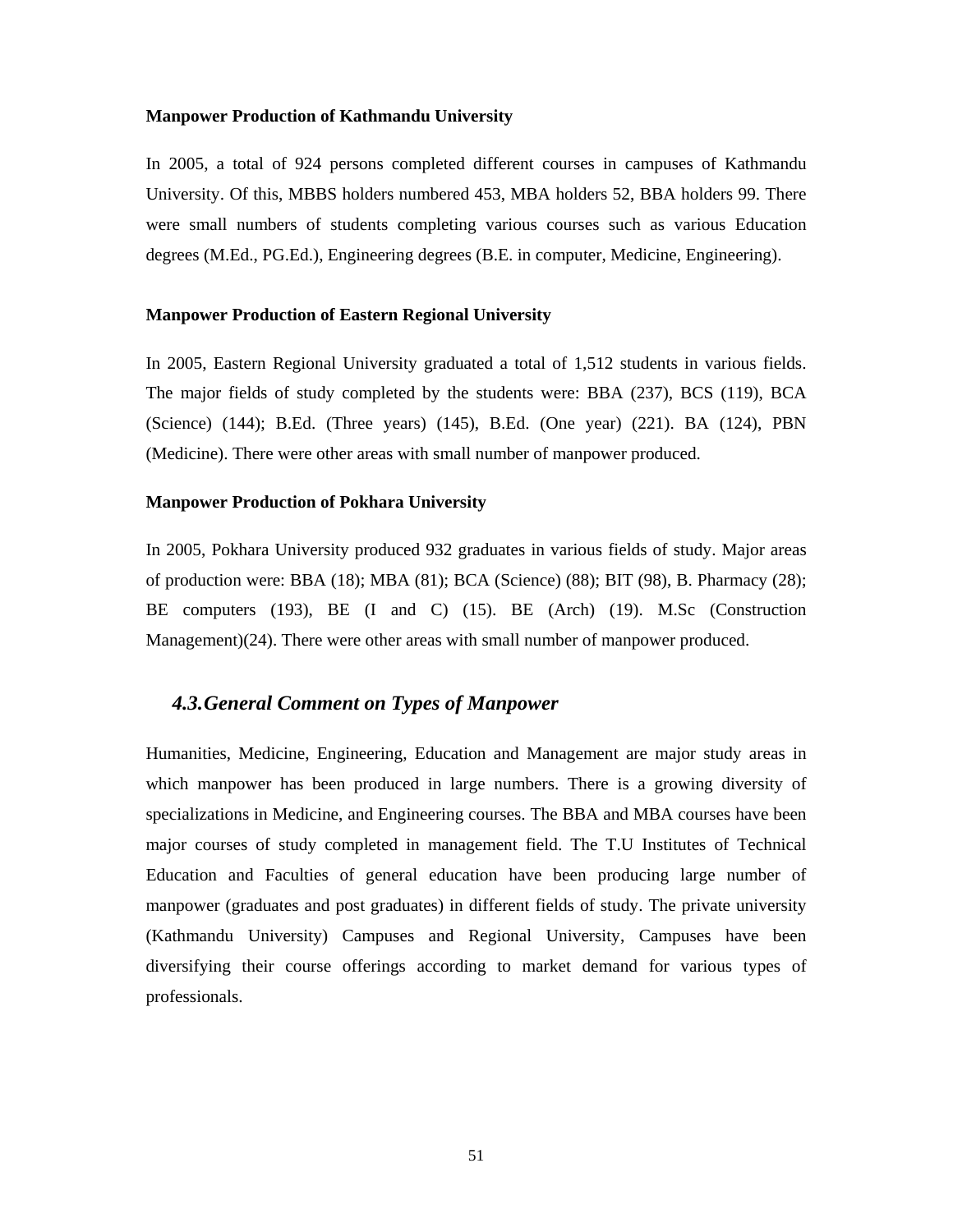# **5. Government Financing of the Education Sector**

## *5.1.Total Government Finance for the Education Sector*

Over the past five years 2001/02 to 2006/07, about 16% of government expenditures have been devoted to the financing of the Education Sector. In 2004/05, a sum of Rs. 100,937 millions was actually spent by the government on various programmes and activities of various sectors of the economy. Expenditure on the Education Sector was 16% of the total government expenditure. A total of Rs. 126,985 millions was allocated in the total budget for 2005/06. Out of this, 16.9% was allocated for the education sector. This proportion is the highest for the past several years. (Table No. 5.1)

## **Table 5.1: Government Expenditure on Education during 2001/02 to 2006/07**

(Rs. in Millions)

| <b>Budget</b>                         | <b>Actual</b> |         |         |         | <b>Allocated</b> |         |
|---------------------------------------|---------------|---------|---------|---------|------------------|---------|
|                                       | 2001/02       | 2002/03 | 2003/04 | 2004/05 | 2005/06          | 2006/07 |
| Total Government Expenditure (GE)     | 80,072        | 84,008  | 89,443  | 100,937 | 126,985          | 143,912 |
| Total Government Expenditure on       | 13,137        | 13,287  | 14,478  | 16,191  | 21,250           | 23,005  |
| Education (GEE)                       |               |         |         |         |                  |         |
| Government Education Expenditure      | 16.4          | 15.8    | 16.2    | 16.0    | 16.9             | 16.0    |
| Government<br>of Total<br>$\%$<br>as: |               |         |         |         |                  |         |
| Expenditure)                          |               |         |         |         |                  |         |

 *Source: MOF, Red Books 2001/02 to 2006/07* 

Government education Budget as percentage of GDP has been increasing steadily in recent years. It was 3.3% in 2001/02; it went up to 3.9% in 2005/06, as following table shows: (Tables No. 5.2)

**Table 5.2: Government Education Budget as the Percent of GDP** 

| Year    | <b>Percent of GDP</b> |
|---------|-----------------------|
| 2001/02 | 3.3                   |
| 2002/03 | 3.2                   |
| 2003/04 | 3.2                   |
| 2004/05 | 3.4                   |
| 2005/06 | 3.9                   |

*Source: MOF, Economic Survey Reports*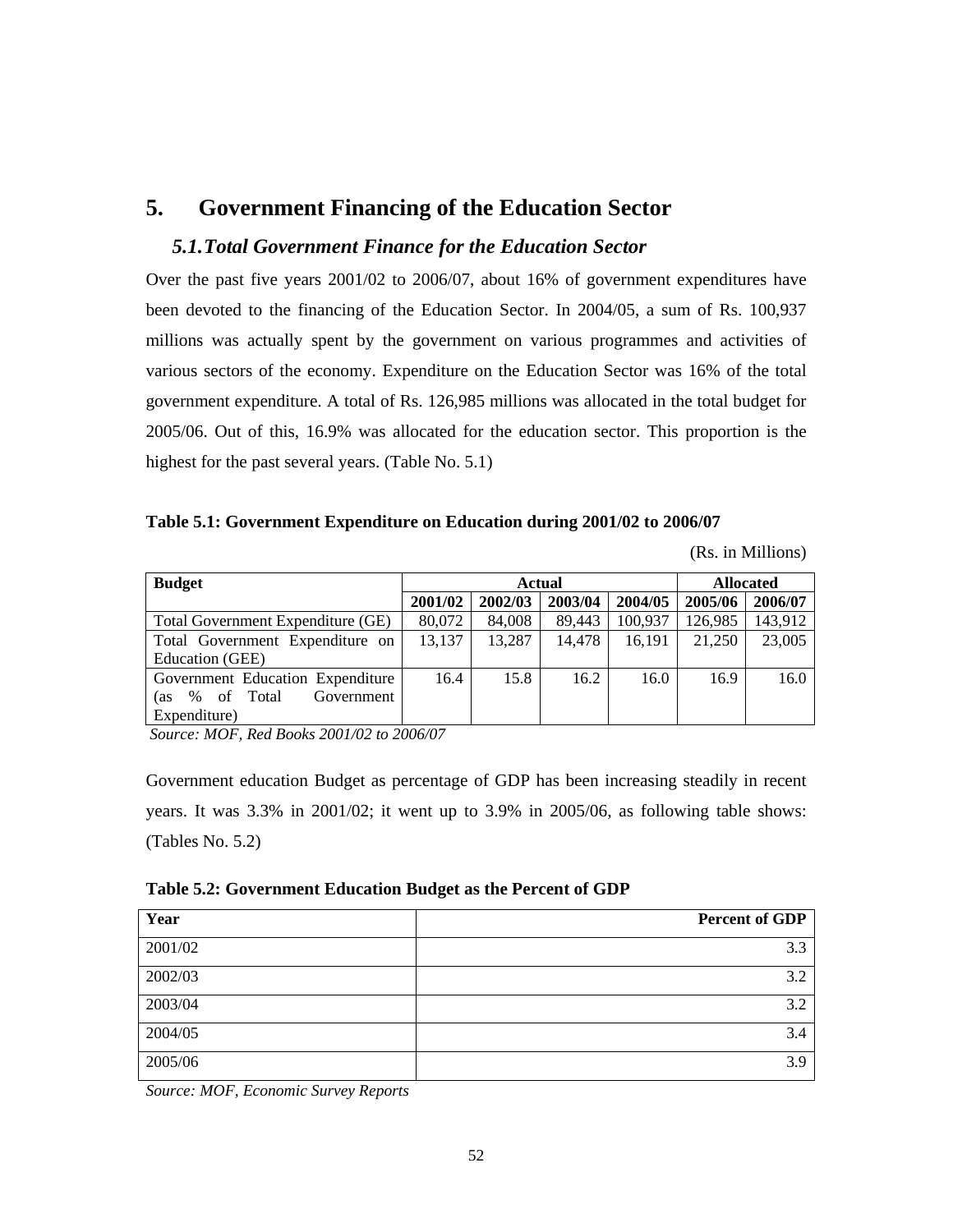# *5.2.Allocation of the Government Expenditure on Education for Different Levels of Education*

Allocation for the primary education level has been consistently increasing in recent years. The proportional allocation on the level went up from 55% in 2001/02 to 62% in 2005/06. The implementation of EFA (2004-2009) is the main reason for this. Besides, there has been an increase in allocation for the secondary education level. This allocation has also gone up from 21.5% in 2001/02 to 24% in 2005/06. This is mainly due to implementation of Secondary Education Support Programme (SESP). In 2005/06 altogether 86.0 percent of the government education budget was devoted to secondary level education (1-10 grades). Thus, the government expenditure on secondary level education is in increasing trend. But, during the same period, the proportion of allocation for higher education level has gone down although it is gradual. The share of education budget for higher education during the same period is around 10 percent. (Table No. 5.3)

**Table 5.3: Education Budget Allocation by Sub-sectors (FY 2001/02 to 2006/07)** 

(Unit: in Million Rs.)

| <b>Education</b> | 2001/02 |               | 2002/03 |      | 2003/04 |               | 2004/05 |               | 2005/06 |               | 2006/07 |      |
|------------------|---------|---------------|---------|------|---------|---------------|---------|---------------|---------|---------------|---------|------|
| Level /          | Amou    | $\frac{0}{0}$ | Amou    | $\%$ | Amount  | $\frac{6}{9}$ | Amou    | $\frac{0}{0}$ | Amou    | $\frac{0}{0}$ | Amou    | $\%$ |
| <b>Programme</b> | nt      |               | nt      |      |         |               | nt      |               | nt      |               | nt      |      |
| Primary          | 7751    | 55.1          | 8693    | 60.4 | 8972    | 57.5          | 10444   | 57.5          | 13192   | 62.1          | 13989   | 60.7 |
| Secondary        | 3020    | 21.5          | 3065    | 21.3 | 3241    | 20.8          | 4438    | 24.6          | 5110    | 24.0          | 5538    | 24   |
| Higher           | 1680    | 11.9          | 1476    | 10.2 | 1528    | 9.8           | 1691    | 9.4           | 1974    | 9.3           | 2437    | 10.6 |
| Education        |         |               |         |      |         |               |         |               |         |               |         |      |
| Tech & Voc.      | 337     | 2.4           | 163     | 1.1  | 319     | 2.0           | 209     | 1.2           | 292     | 1.4           | 328     | 1.4  |
| Education        | 701     | 5.0           | 325     | 2.3  | 732     | 4.7           | 197     | 1.1           | 682     | 3.2           | 713     | 3.2  |
| Dev.             |         |               |         |      |         |               |         |               |         |               |         |      |
| Administrati     | 584     | 4.1           | 681     | 4.7  | 822     | 5.3           | 1081    | 6.1           |         |               |         |      |
| on and           |         |               |         |      |         |               |         |               |         |               |         |      |
| others           |         |               |         |      |         |               |         |               |         |               |         |      |
| Total            | 14073   | 100           | 14402   | 100  | 15613   | 100           | 18060   | 100           | 21250   | 100           | 23005   | 100  |
| Education        |         |               |         |      |         |               |         |               |         |               |         |      |
| Budget           |         |               |         |      |         |               |         |               |         |               |         |      |

*Source: MOF, Red Books 2001/02 to 2006/07.* 

## *5.3.Sources of funds for the Education Sector*

The government resource has been the main source of funding for the education sector. Most of the budgeted allocation for the secondary education has been used for the payment of teacher/administrative staff's salary and some teaching materials and stationeries in government schools. For this the government is solely responsible. Private schools are entirely financed through the students' fee and donation.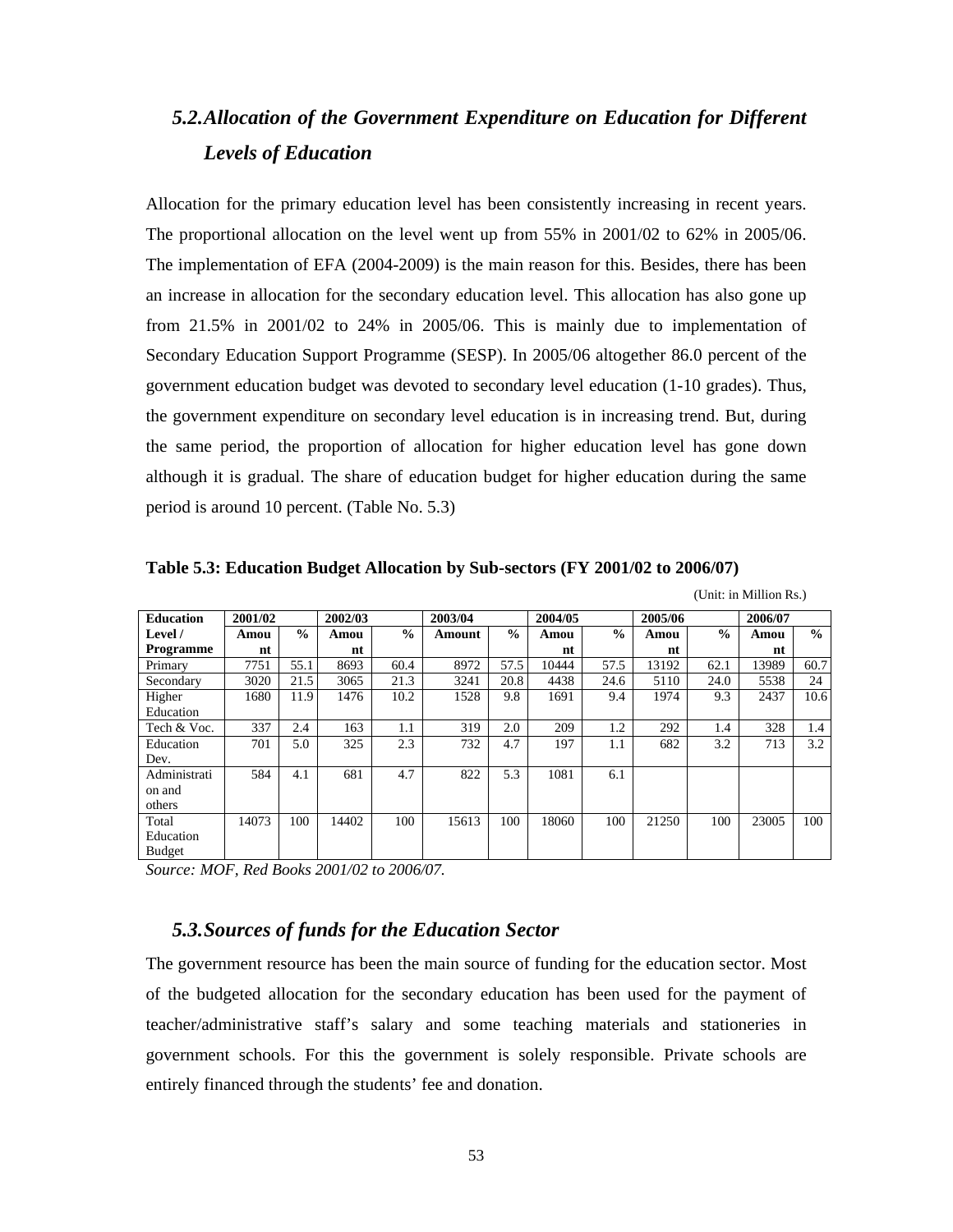There are five Universities operating in the country, out of which, TU and NSU are entirely financed by the government. The government support to TU is gradually declining since the government has adopted the policy of cost recovery in the operation of the university. However, around 95 percent of the total operating expenditure of the university is being borne by the government. Developmental and capital expenditures in education sector including higher education are met generally with foreign assistance resources under various projects.

#### **Table 5.4: Education Budget Allocation by Source**

(Rs. in Millions)

| <b>Sources</b>                              | 2001/02 | 2002/03 | 2003/04 | 2004/05 | 2005/06 | 2006/07 |
|---------------------------------------------|---------|---------|---------|---------|---------|---------|
| for<br>Total<br><b>Budget</b><br>Government | 14,073  | 14,402  | 15.613  | 18.060  | 21.250  | 23,005  |
| Education                                   |         |         |         |         |         |         |
| Government of Nepal                         | 11.610  | 11.507  | 12,385  | 12.622  | 15.466  | 16,419  |
| <b>Donors</b>                               | 2.463   | 2.895   | 3,228   | 5,438   | 5.784   | 6.586   |
| Percent of Donors                           | 17.5    | 20.1    | 20.7    | 30.1    | 27.2    | 28.6    |
|                                             |         |         |         |         |         |         |

*Source: MOF, Red Books 2001/02 to 2006/07.* 

The Table 5.4 shows that the government's own resources met about 80% of budget allocation in the years 2002/03 and 2003/04. In the budgets of subsequent years (2004/05 and 2005/06), the share of foreign aid went up significantly, leading to corresponding reduction in share of the government's own resource. The percentage of Foreign Donors in the total government expenditure on education sector ranges from 17.5 percent in 2001/02 to 30.1 percent in 2004/05. Once again, the credit for increased share of donor assistance goes to implementation of projects such as the EFA (2004-2009) and the SESP. The proportion of foreign aid in total sub-sector financing is higher in case of Primary Education and TEVT. As the Table 5.5 shows, the percentage of foreign source of financing the higher education is only 16 percent, which is the least compared to other education levels.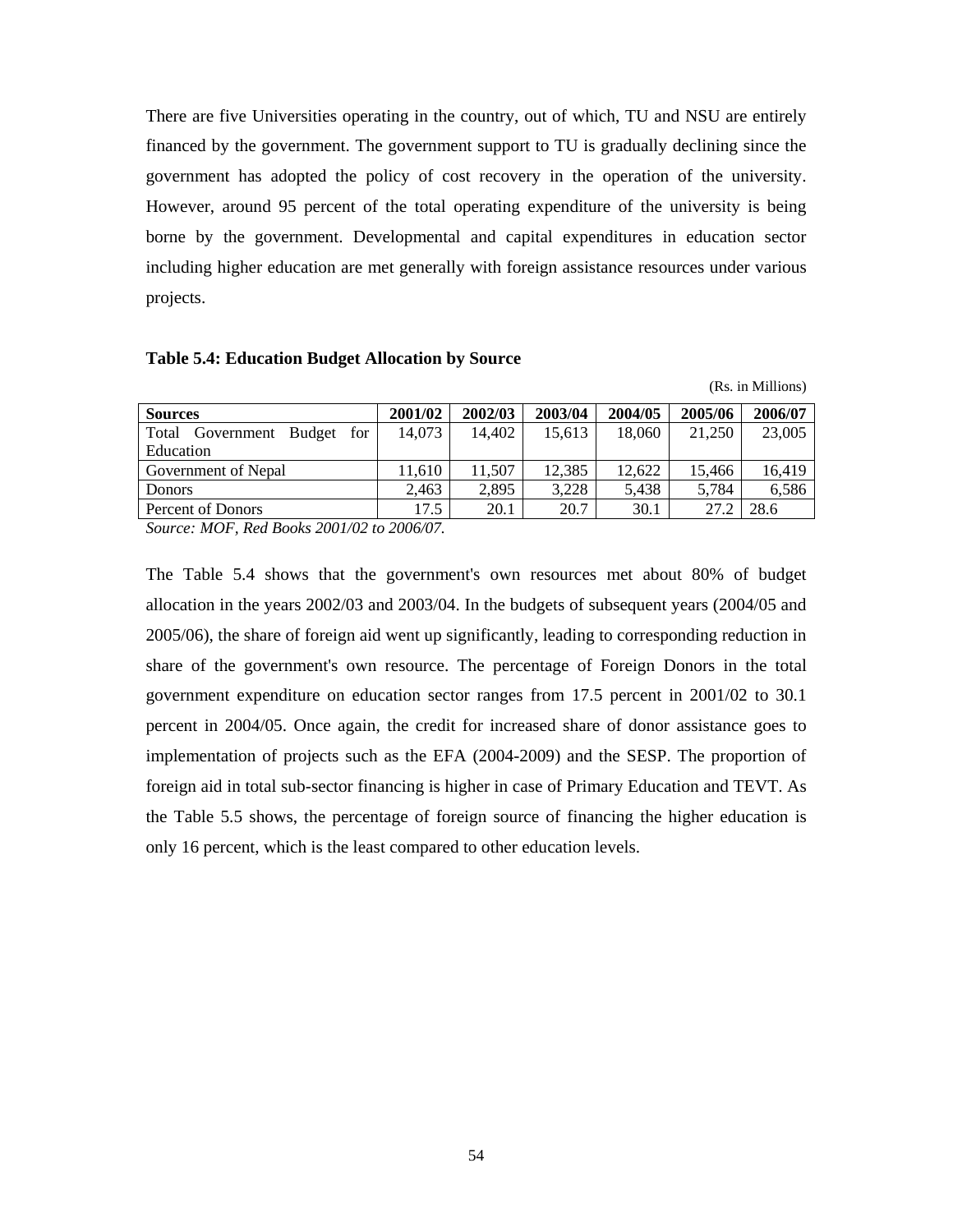### **Table 5.5: Financing of the Education Programmes in 2006/07**

(Rs. in Millions)

|                            |                     | <b>Sources of Financing</b> |        |                    |  |
|----------------------------|---------------------|-----------------------------|--------|--------------------|--|
|                            |                     |                             |        | <b>Foreign Aid</b> |  |
| <b>Sector Programme</b>    | <b>Total Budget</b> | Government                  | Amount | Percentage         |  |
| <b>Total Government</b>    | 23,005              | 16,419                      | 6,586  | 28.6               |  |
| <b>Education Budget</b>    |                     |                             |        |                    |  |
| <b>Primary Education</b>   | 13,989              | 9,208                       | 4,781  | 34.2               |  |
| <b>Secondary Education</b> | 5,538               | 4,273                       | 1,265  | 22.8               |  |
| Tech. Ed. & Voc. Training  | 328                 | 185                         | 143    | 43.5               |  |
| (TEVT)                     |                     |                             |        |                    |  |
| <b>Higher Education</b>    | 2,437               | 2,040                       | 397    | 16.2               |  |
| Educational                | 513                 | 513                         |        |                    |  |
| Administration             |                     |                             |        |                    |  |
| Others                     | 200                 | 200                         |        |                    |  |

*Source: MOF, Red Book, FY 2006/07 and DOE, ASIP, 2006/07* 

## *5.4.UGC Allocations for different Universities in Budget for 2005/06*

In the year 2005/06, the UGC allocated a total of Rs. 1,902.1 millions for the five Universities as well as for some improvements in the affiliated colleges. Of this amount, Rs. 1,766.4 millions was for operational purposes and Rs. 115.1 millions for capital expenditures.

It is seen from Table 5.6 that 88% of all UGC allocation was set aside for Tribhuvan University. Nepal Sanskrit University got about 6% of total UGC allocations. Kathmandu and Eastern Regional Universities got slightly more than 1% of total allocation. Pokhara University got less than 1% of the allocations.

It should be mentioned here that though the UGC allocations were low in quantity for Eastern Regional and Pokhara Universities but UGC grant per student was the highest in these universities. These Universities had accumulated substantial financial resources from Affiliation Charges (on the affiliated campuses) and very high fee rates in their constituent campuses. Fee structure in Kathmandu University is also high since the UGC grant per student in this university is the lowest. The UGC grant per student in Tribhuvan University is also lowest although it is functioning as the state university.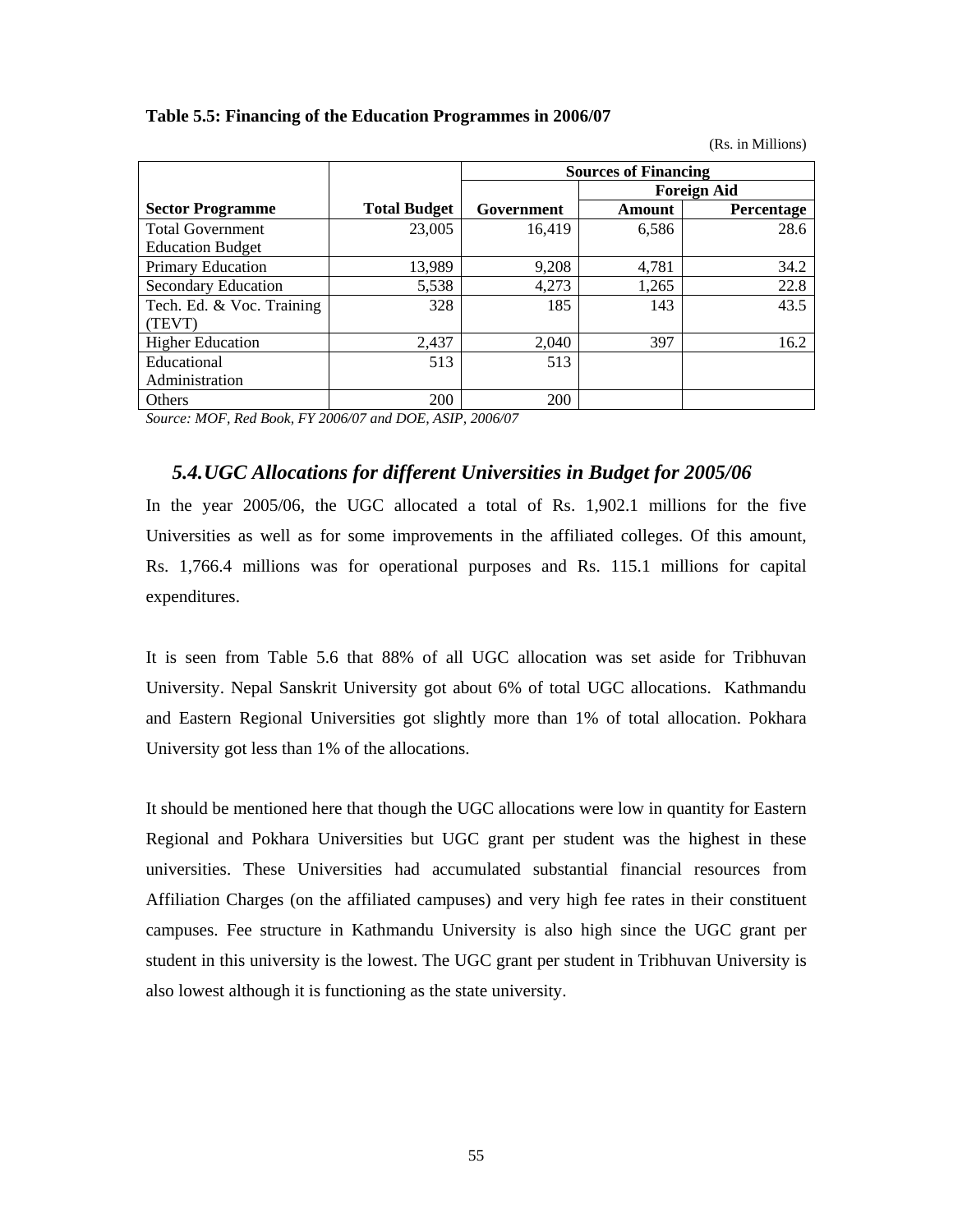| <b>Universities</b>                     | Operational<br><b>Grants</b> | <b>Grants</b> for<br>Capital<br><b>Development</b> | <b>Total</b> | $\frac{6}{10}$ |
|-----------------------------------------|------------------------------|----------------------------------------------------|--------------|----------------|
| 11. Tribhuvan                           | 1,577.4                      | 99.3                                               | 1,676.7      | 88.1           |
| 12. Mahendra Sanskrit                   | 110.5                        | 10.1                                               | 120.6        | 6.3            |
| 13. Kathmandu                           | 23.6                         | 1.0                                                | 24.6         | 1.3            |
| 14. Purbanchal                          | 20.6                         | 3.2                                                | 23.8         | 1.2            |
| 15. Pokhara                             | 14.4                         | 1.7                                                | 16.1         | 0.8            |
| <b>Others</b>                           |                              |                                                    |              |                |
| a) Grants to Affiliated Colleges        | 27.5                         | -                                                  | 27.5         | 1.5            |
| b) Quality Improvement Programme Grants | 13.0                         | -                                                  | 13.0         | 0.8            |
| Total                                   | 1,766.4                      | 115.1                                              | 1.902.3      | 100            |

(Rs. in Millions)

### **Table 5.6: UGC Allocations for the Universities in 2005/06**

*Source: UGC Annual Report 2005/06* 

During the period of last five years from 1999/00 to 2003/04 the UGC grants for regular expenditure to different Universities was gradually increasing but the rate was different. The share of TU was remained highest and ranged from 88.1% in 1999/00 percent to 89.7 percent in 2003/04. The shares of other Universities and affiliated campuses are declining except that of Pokhara University during the period.

|                                    | Table 3.7. OUC Grants for Kegular Expenditure to Different Chryslates |               |               |               |               |  |  |  |  |  |
|------------------------------------|-----------------------------------------------------------------------|---------------|---------------|---------------|---------------|--|--|--|--|--|
| <b>Name of the University</b>      | 1999/00                                                               | 2000/01       | 2001/02       | 2002/03       | 2003/04       |  |  |  |  |  |
| Tribhuvan University               | 857,728,000                                                           | 1,223,150,000 | 1,340,000,000 | 1,210,000,000 | 1,388,300,000 |  |  |  |  |  |
| Nepal Sanskrit University          | 64,717,900                                                            | 87,210,000    | 95,300,000    | 88,000,000    | 91,000,000    |  |  |  |  |  |
| Kathmandu University               | 6,908,000                                                             | 7,100,000     | 7,100,000     | 7,200,000     | 7,600,000     |  |  |  |  |  |
| <b>Eastern University</b>          | 17,411,000                                                            | 17,600,000    | 17,600,000    | 17,700,000    | 18,200,000    |  |  |  |  |  |
| Pokhara University                 | 3,268,300                                                             | 7,000,000     | 7,200,000     | 7,500,000     | 9,200,000     |  |  |  |  |  |
| <b>Affiliated Campuses</b>         | 15,220,000                                                            | 16,012,500    | 16,688,762    | 17,448,000    | 18,496,000    |  |  |  |  |  |
| <b>Quality Improvement Program</b> | 5,592,480                                                             | 7,098,113     | 8,890,359     | 8,141,000     | 10,136,912    |  |  |  |  |  |
| Operation of UGC                   | 2,942,273                                                             | 3,414,562     | 3,442,892     | 3,767,000     | 4,381,753     |  |  |  |  |  |
| Open University                    |                                                                       |               |               |               |               |  |  |  |  |  |
| Total                              | 973,787,953                                                           | 1,368,585,175 | 1,496,222,013 | 1,359,756,000 | 1,547,314,665 |  |  |  |  |  |
| In Percentage                      |                                                                       |               |               |               |               |  |  |  |  |  |
| Tribhuvan University               | 88.1                                                                  | 89.4          | 89.6          | 89.0          | 89.7          |  |  |  |  |  |
| Nepal Sanskrit University          | 6.6                                                                   | 6.4           | 6.4           | 6.5           | 5.9           |  |  |  |  |  |
| Kathmandu University               | 0.7                                                                   | 0.5           | 0.5           | 0.5           | 0.5           |  |  |  |  |  |
| <b>Eastern University</b>          | 1.8                                                                   | 1.3           | 1.2           | 1.3           | 1.2           |  |  |  |  |  |
| Pokhara University                 | 0.3                                                                   | 0.5           | 0.5           | 0.6           | 0.6           |  |  |  |  |  |
| <b>Affiliated Campuses</b>         | 1.6                                                                   | 1.2           | 1.1           | 1.3           | 1.2           |  |  |  |  |  |
| <b>Ouality Improvement Program</b> | 0.6                                                                   | 0.5           | 0.6           | 0.6           | 0.7           |  |  |  |  |  |
| Operation of UGC                   | 0.3                                                                   | 0.2           | 0.2           | 0.3           | 0.3           |  |  |  |  |  |
| Open University                    |                                                                       | ٠             |               | ۰             |               |  |  |  |  |  |
| Total                              | 100.0                                                                 | 100.0         | 100.0         | 100.0         | 100.0         |  |  |  |  |  |

**Table 5.7: UGC Grants for Regular Expenditure to Different Universities** 

*# Including additional budget Source: UGC*

The Table 5.8 shows that the UGC grants for development expenditure to these Universities were in different trends during the same period. The UGC grant for development expenditure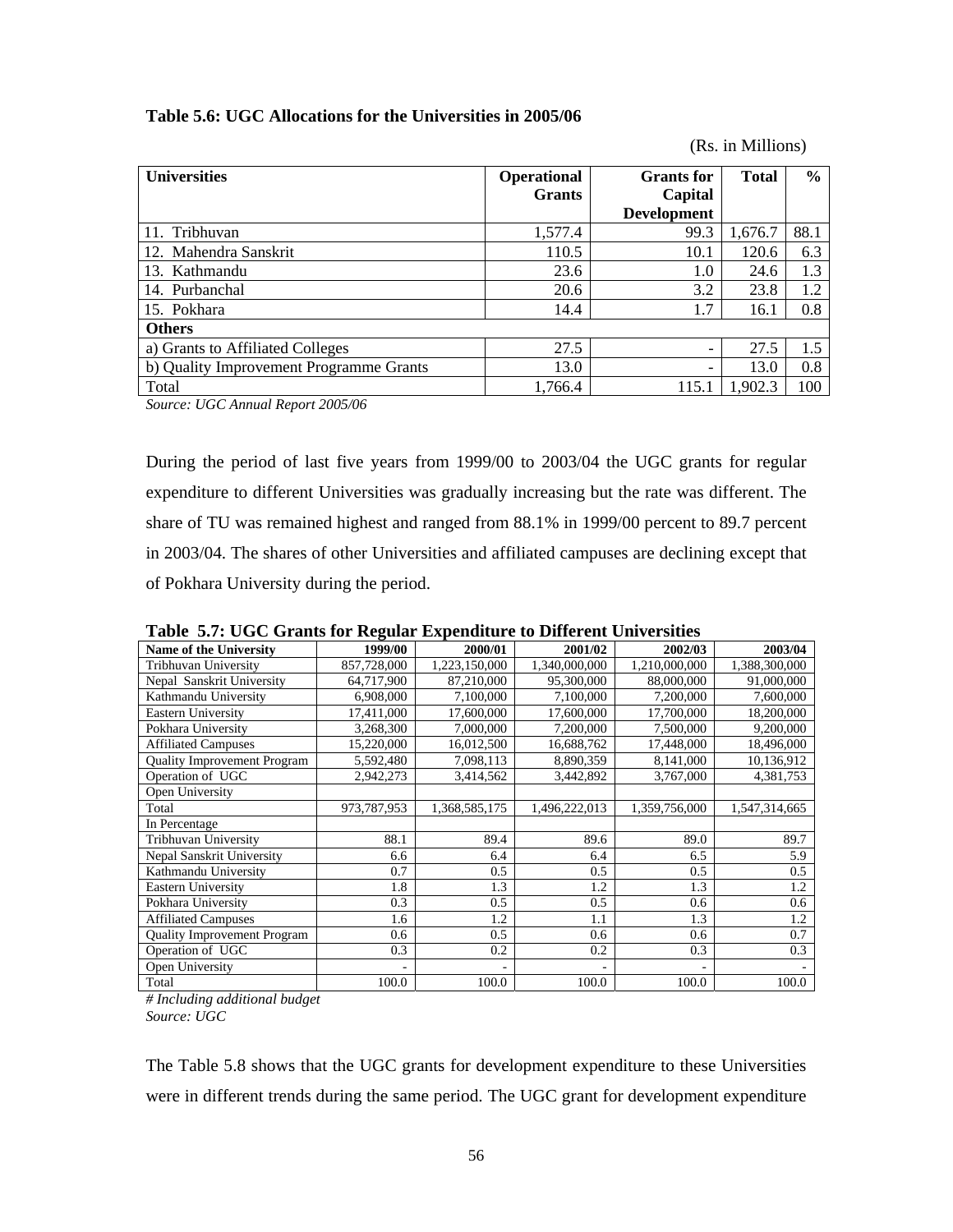in aggregate was declining at the faster rate. It was 725.7 million Rs in 1999/00 to 82.9 million Rs in 2002/03. The distribution pattern of the development grants to Universities was quite different. The share of TU had declined from 97.1 percent in 1999/00 to 40.3 percent in 2003/04 The percentage share of other Universities were increasing at the faster rate and that of Pokhara University was remarkably high to 30.1 percent in 2003/04 from 0.7 percent in 1999/00. UGC grants of both regular and development types have not yet allotted for Agriculture and Forestry University and Open University.

| Table 5.0. OGC Grant to Different Universities for Development Expenditure |             |             |             |            |             |
|----------------------------------------------------------------------------|-------------|-------------|-------------|------------|-------------|
| <b>Name of the University</b>                                              | 1999/2000   | 2000/01     | 2001/02     | 2002/03    | 2003/04     |
| Tribhuvan University                                                       | 704,691,962 | 561,145,124 | 177,059,000 | 16.410.000 | 47,770,000  |
| Nepal Sanskrit University                                                  | 10,000,000  | 12,100,000  | 9,375,000   | 10.300,000 | 10,300,000  |
| <b>Eastern University</b>                                                  | 6,000,000   | 6.500,000   | 9,750,000   | 33,600,000 | 35,600,000  |
| Pokhara University                                                         | 5,000,000   | 6,000,000   | 9,000,000   | 19,100,000 | 19,100,000  |
| UGC.                                                                       |             |             |             | 3,490,000  | 5,630,000   |
| Agriculture and Forestry University                                        |             |             |             |            |             |
| Open University                                                            | 50,000      | 15,139      | 7,000       |            |             |
| Total                                                                      | 725,741,962 | 585,760,263 | 205,191,000 | 82,900,000 | 118,400,000 |
| In Percentage                                                              |             |             |             |            |             |
| Tribhuvan Universitv                                                       | 97.1        | 95.8        | 86.3        | 19.8       | 40.3        |
| Nepal Sanskrit University                                                  | 1.4         | 2.1         | 4.6         | 12.4       | 8.7         |
| Eastern University                                                         | 0.8         | 1.1         | 4.8         | 40.5       | 30.1        |
| Pokhara University                                                         | 0.7         | 1.0         | 4.4         | 23.0       | 16.1        |
| UGC.                                                                       |             |             | ۰           | 4.2        | 4.8         |
| Agriculture and Forestry University                                        |             |             | ۰           |            |             |
| Open University                                                            | 0.0         | 0.0         | 0.0         |            |             |
| Total                                                                      | 100.0       | 100.0       | 100.0       | 100.0      | 100.0       |

**Table 5.8: UGC Grant to Different Universities for Development Expenditure** 

*Source: UGC*

The UGC regular grants for affiliated campuses are also increasing in both amount and percentage share. The UGC had been granting regular grants to 150 affiliated public (community managed) campuses till 2003/04 throughout the country. No grant was provided to the privately operated campuses. The campus having more faculties and more levels gets more UGC regular grants. However, the average regular grant to a affiliated campus in 2003/04 was Rs 122,827. The average regular grant to a campus of CDR was least and less than the national average whereas, that was more than the national average in other development regions. The highest was in FWDR (115 percent) and MWDR (113 percent). There is no provision of UGC development grant for affiliated campuses.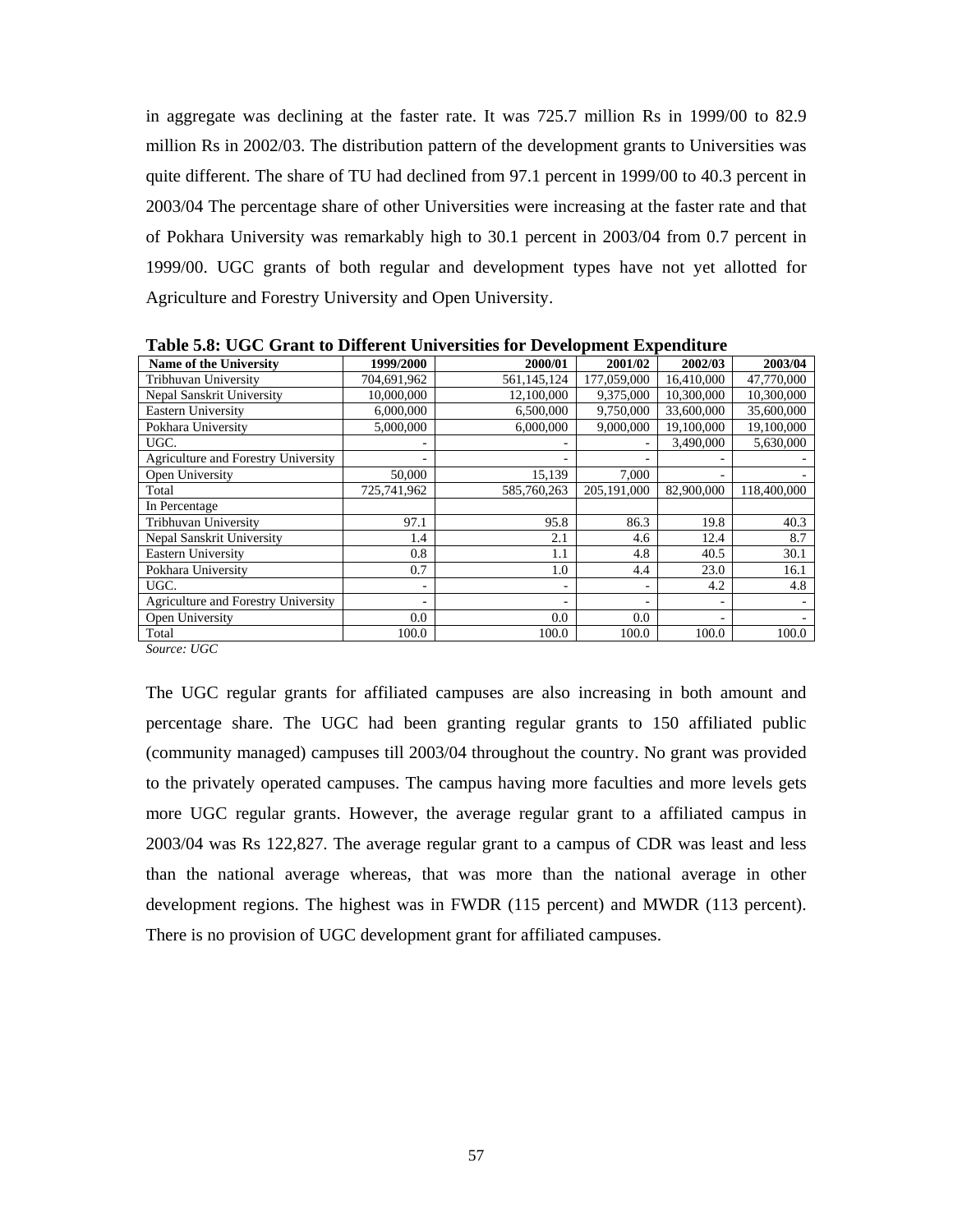|                       | Unit: in Rs. |                    |            |             |             |            |         |  |  |  |
|-----------------------|--------------|--------------------|------------|-------------|-------------|------------|---------|--|--|--|
|                       |              | <b>Region</b>      |            |             |             |            |         |  |  |  |
| <b>Fiscal Year</b>    | <b>CDR</b>   | <b>CDR(VALLEY)</b> | <b>EDR</b> | <b>FWDR</b> | <b>MWDR</b> | <b>WDR</b> | Average |  |  |  |
| 1998/99               | 114,000      | 101,500            | 114,571    | 133,000     | 123,200     | 122,353    | 115,091 |  |  |  |
| 1999/00               | 110,261      | 100,125            | 114,370    | 133,000     | 126,400     | 123,152    | 114,436 |  |  |  |
| 2000/01               | 114,104      | 101,618            | 121,800    | 136,688     | 135,270     | 127,350    | 118,958 |  |  |  |
| 2001/02               | 113,846      | 99,750             | 122,000    | 136,000     | 130,400     | 123,436    | 117,301 |  |  |  |
| 2002/03               | 114,133      | 100,250            | 122,667    | 136,000     | 132,000     | 125,100    | 118,189 |  |  |  |
| 2003/04               | 120,516      | 104,000            | 129,778    | 141,333     | 139,200     | 126,634    | 122,827 |  |  |  |
| Percentage of Average |              |                    |            |             |             |            |         |  |  |  |
| 1998/99               | 99.1         | 88.2               | 99.5       | 115.6       | 107.0       | 106.3      | 100.0   |  |  |  |
| 1999/00               | 96.4         | 87.5               | 99.9       | 116.2       | 110.5       | 107.6      | 100.0   |  |  |  |
| 2000/01               | 95.9         | 85.4               | 102.4      | 114.9       | 113.7       | 107.1      | 100.0   |  |  |  |
| 2001/02               | 97.1         | 85.0               | 104.0      | 115.9       | 111.2       | 105.2      | 100.0   |  |  |  |
| 2002/03               | 96.6         | 84.8               | 103.8      | 115.1       | 111.7       | 105.8      | 100.0   |  |  |  |
| 2003/04               | 98.1         | 84.7               | 105.7      | 115.1       | 113.3       | 103.1      | 100.0   |  |  |  |
| $T1 \cap$<br>$\sim$   |              |                    |            |             |             |            |         |  |  |  |

**Table 5.9: UGC Regular Grants per Affiliated Public Campus in Different Development Regions** 

*Source: UGC* 

Criteria for distributing the UGC regular grants to affiliated campuses adopted for 2005/06 are:

- Rs 90,000 for campus having one faculty with one level;
- Additional 40 percent of the grant to campuses having science faculty;
- Additional 20 percent for one more faculty;
- Additional 20 percent to the campus having bachelor level but 40 percent to the campus having more than one bachelor level faculties;
- Additional 10 percent to campus having post graduate level;
- Additional 30 percent to campuses of remote and hill areas; and
- Additional 15 percent to campuses having bachelor level and 30 percent to those having bachelor level with more than one faculty in the areas where there is no University owned campus.

There is the provision of partial grants for physical facilities development of affiliated campuses of remote areas based on the matching fund and grants for library strengthening and equipment purchase to affiliated campuses throughout the country occasionally. Besides, UGC also supports to the teaching material development, fellowships for M.Phil and Ph.D scholars, training, seminar, workshops, mini-research grants, and travel allowances for university teachers to participate in international seminars.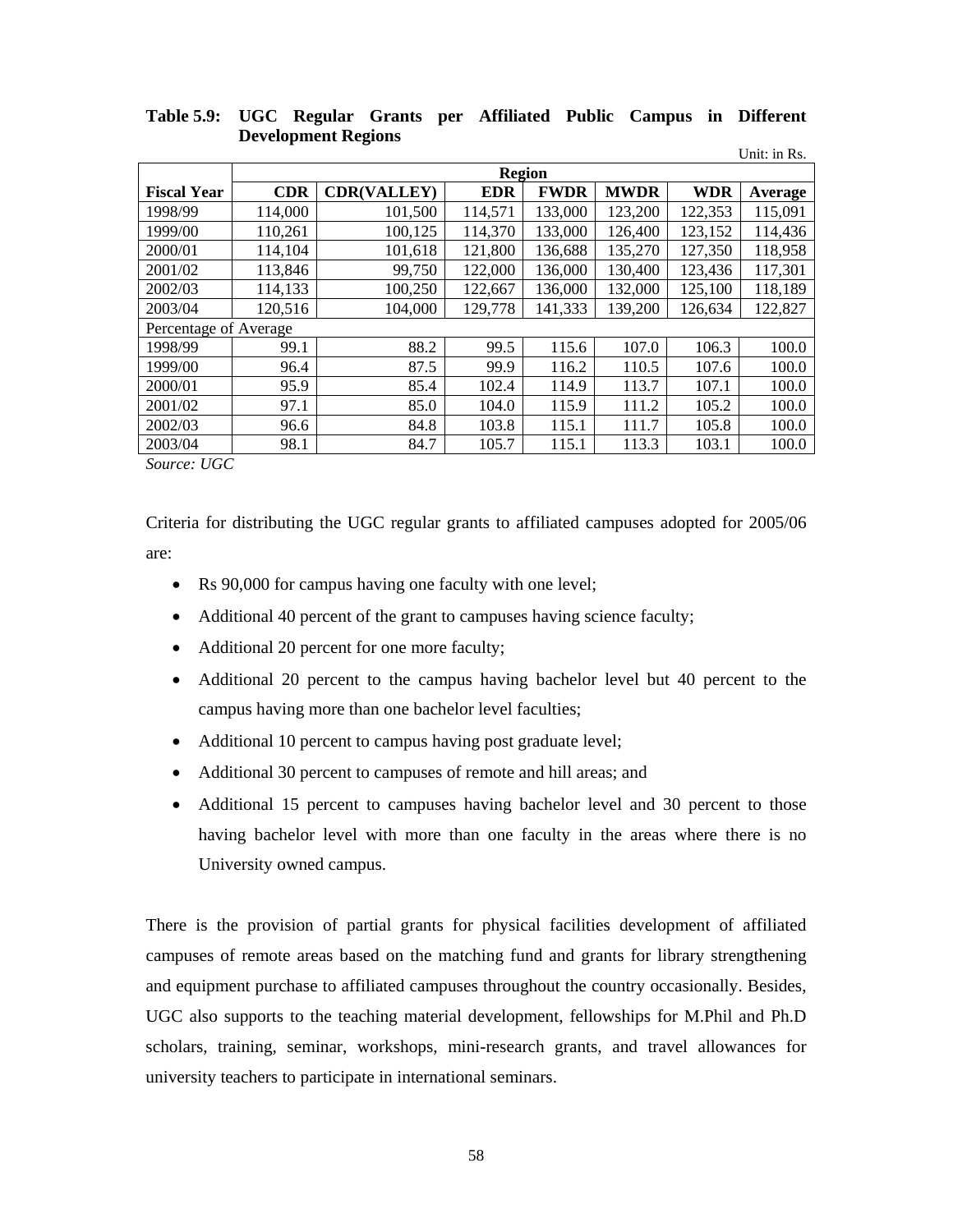The Table 5.10 demonstrates that the average UGC Grants per students in all Universities in Nepal was Rs. 11,783 but it varies from Rs. 9,955 for KU and Rs. 10,624 for TU to 196,445 for ERU. It was the highest for EU and the least for KU because it was established under the private sector. Both ERU and PU were established as regional Universities. Since the TU was the first university and established as government funded university, the UGC grants given to TU is not justifiable.

|                   |                |                    | ш глэ.       |
|-------------------|----------------|--------------------|--------------|
| <b>University</b> | <b>Regular</b> | <b>Development</b> | <b>Total</b> |
| TU                | 10,301         | 322                | 10,624       |
| <b>NSU</b>        | 69,813         | 6,409              | 76,222       |
| <b>ERU</b>        | 75,971         | 120,474            | 196,445      |
| PU                | 35,338         | 42,985             | 78,324       |
| KU                | 9,551          | 404                | 9,955        |
| LU                |                |                    |              |
| Total             | 11,081         | 702                | 11,783       |

 $\mathbf{L} \cdot \mathbf{D}$ 

**Table 5.10: UGC Grants per Student in Different Universities in 2005/06** 

*Source: UGC* 

## *5.5.Financing Policy of Higher Education*

#### *2.2.11 State Financing*

Since the implementation of the NESP in 1971, the government has been laying high priority on the provision of higher education (through Tribhuvan University Campuses). The government has been bearing 100% of the cost of operating the Central office, campuses and Research Centres of Tribhuvan University. Later since 1986, the government also met 100% the costs of Nepal Sanskrit University. At present, the government is providing UGC grants to all universities at ad hoc basis without having a specific basis. There is an increasing emphasis in government policy statements on self sustenance and cost recovery (through fees).

#### **Declining Budget for Higher Education**

The proportion of Education Budget allocation for the higher education sub-sector is about 10% at present. The proportion was 23% in 1990. At present, high proportions of the education budget are devoted to primary and secondary education sub-sectors. The proportion of the education budget devoted to higher education has been declining.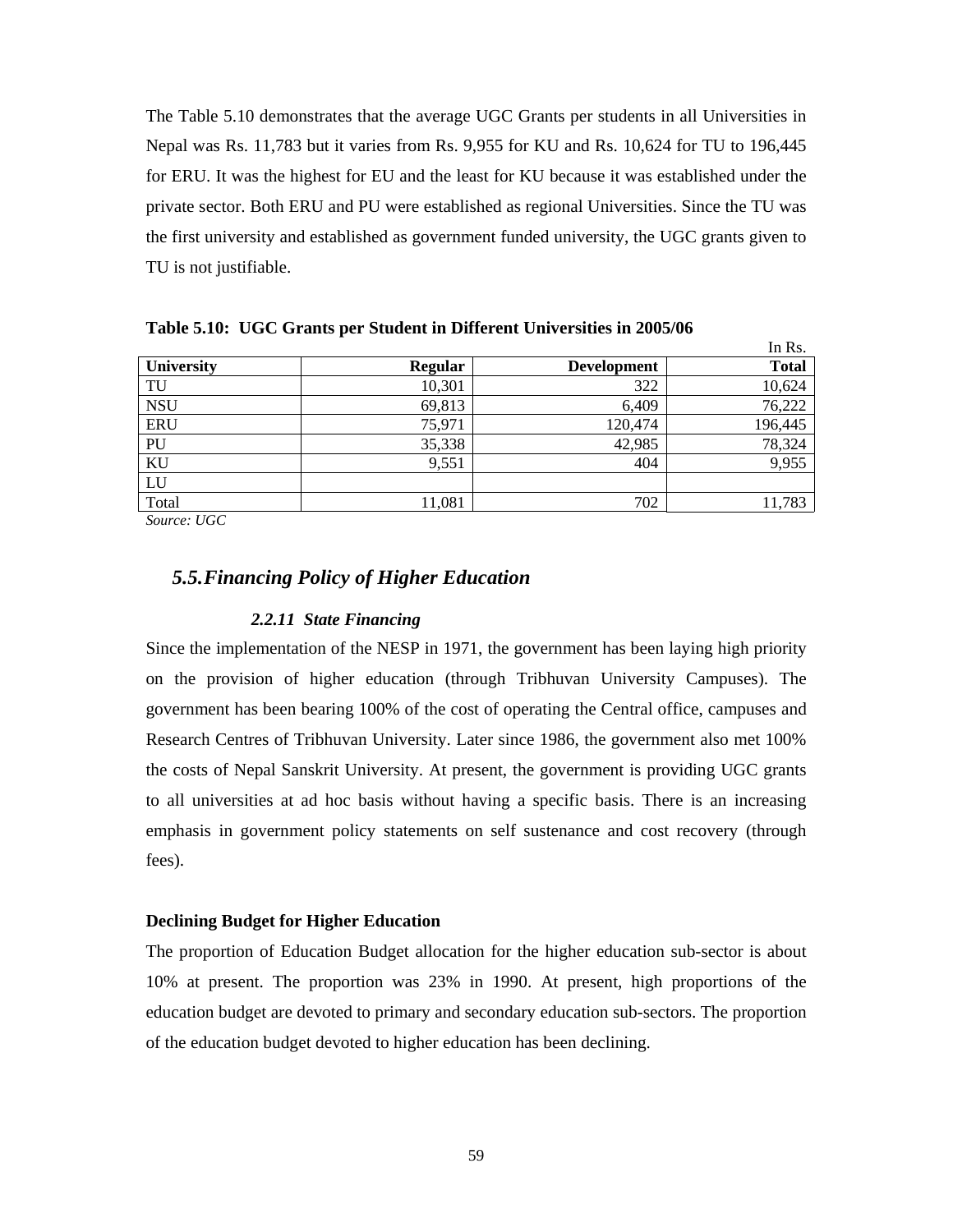#### **Projects for Development of Higher Education**

The government had got foreign assistance for the development of technical higher education in the country. The Institute of Engineering has got substantial assistance in building the physical facilities under the Engineering Education Project (World Bank Support). The Teaching Hospital has been developed with Japanese assistance. The T.U runs MBBS and other courses in the medical campus attached with the teaching hospital. More recently, the World Bank has provided aid to the T.U. for physical facilities development of the Central Campus at Kirtipur under the Higher Education Project I. Several other small projects have been under taken to develop facilities and human resources in other technical Institutes of the T.U.

A project for providing additional World Bank Assistance to higher education (Higher Education Project II) is going to be implemented from 2007/08 by the government. Under it, the World Bank will provide assistance worth \$60 millions over the period 2007-2013. The project will assist in enhancing financial sustainability of higher education in Nepal, execute a student financial assistance (loans) scheme, and also help several higher secondary schools. The project has the following objectives:

- a) Enhancing quality and relevance of higher education.
- b) Improving access to higher education for the girls, dalits and educationally disadvantaged groups.

The project will provide Basic Grants to the public higher secondary schools (based on the number of successful students (gradates) produced by the school. On top of this, matching grants will be provided to these schools at the ratio of 1:2 (one unit of community contribution to be matched by two units from the project).

#### *2.2.12 Students' Financing*

As late as 1992, the T.U. charged uniform rates of tuition and other fees in all Institutes and facilities, irrespective of the type of course. This was evidently an unsustainable practice as Medicine and Engineering course cost much large amounts of money per student than the general studies (like Humanities and Management). The affiliated campuses charged higher fee rates than the constituent campuses. The private campuses affiliated to the two regional Universities charged far higher fee rates than the T.U. University campuses. There is no system of regulating the fees in the campuses of the two regional Universities and Kathamndu University.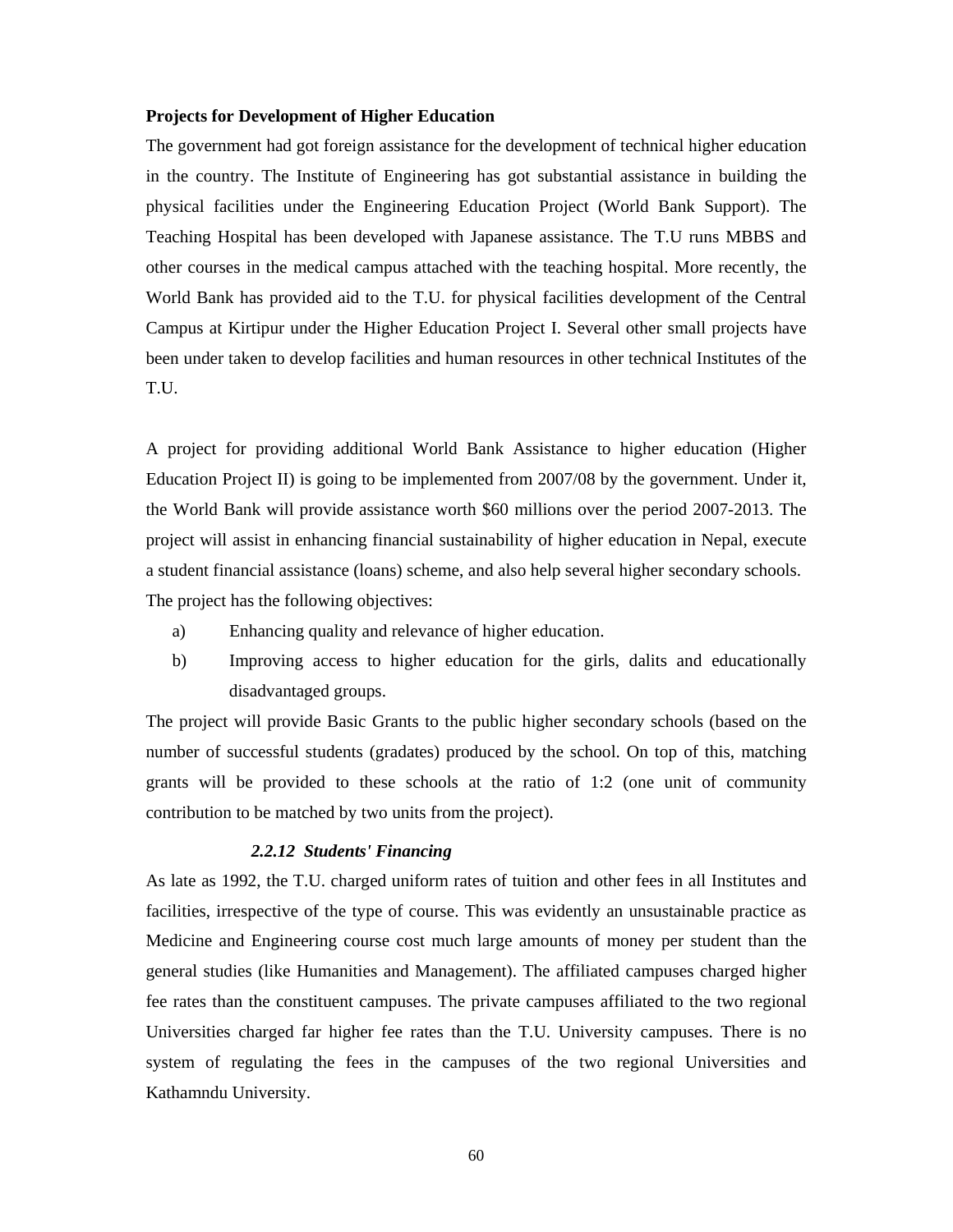The National Education Commission, 1992 recommended the adoption of the principle of cost recovery in TU Campuses. The policy of cost recovery has been mentioned in the government plan document (Tenth Plan).

### *5.6. Financial Monitoring in Higher Education*

Monitoring is undertaken to oversee if the planned activities are being carried out in earnest and on time. Monitoring is done as a regular activity; it is needed for ultimate evaluation of the achievement of programme objectives. Monitoring in the field of education has, basically, two aspects: outcome/performance monitoring (particularly with respect to quality) and financial monitoring of income and expenditure of the educational institutions.

### *2.2.13 Output/Performance Monitoring*

Monitoring of Quality of instruction/teaching in the educational institutions is done at the institutional level (college/campus), by the head of the institutions (Principal); at the institute/faculty level by the Dean office of the concerned Institute/Faculty, and at the national level by the University Grants Commission (UGC) and the Ministry of Education (MOES) and Sports and the National Planning Commission (NPC). The MOES and the NPC are policy making bodies and are responsible for development of long term plans and programmes in higher education.

Some indicators generally used in monitoring of quality in higher education are:

- Class size (no. of students per class)
- Examination pass rate
- Student attendance rate (average per day)
- Student/teacher ratios (in particular subject)
- Average annual fees charged
- Average costs (recurring ) per student
- Use of standard text books and reference works by the students

Of the various indicators, the examination pass rate is a crucial indicator of quality and efficiency of the education system. Data on the examination pass rate (higher education) for Tribhuvan University are maintained by concerned institute and faculty (Dean Office).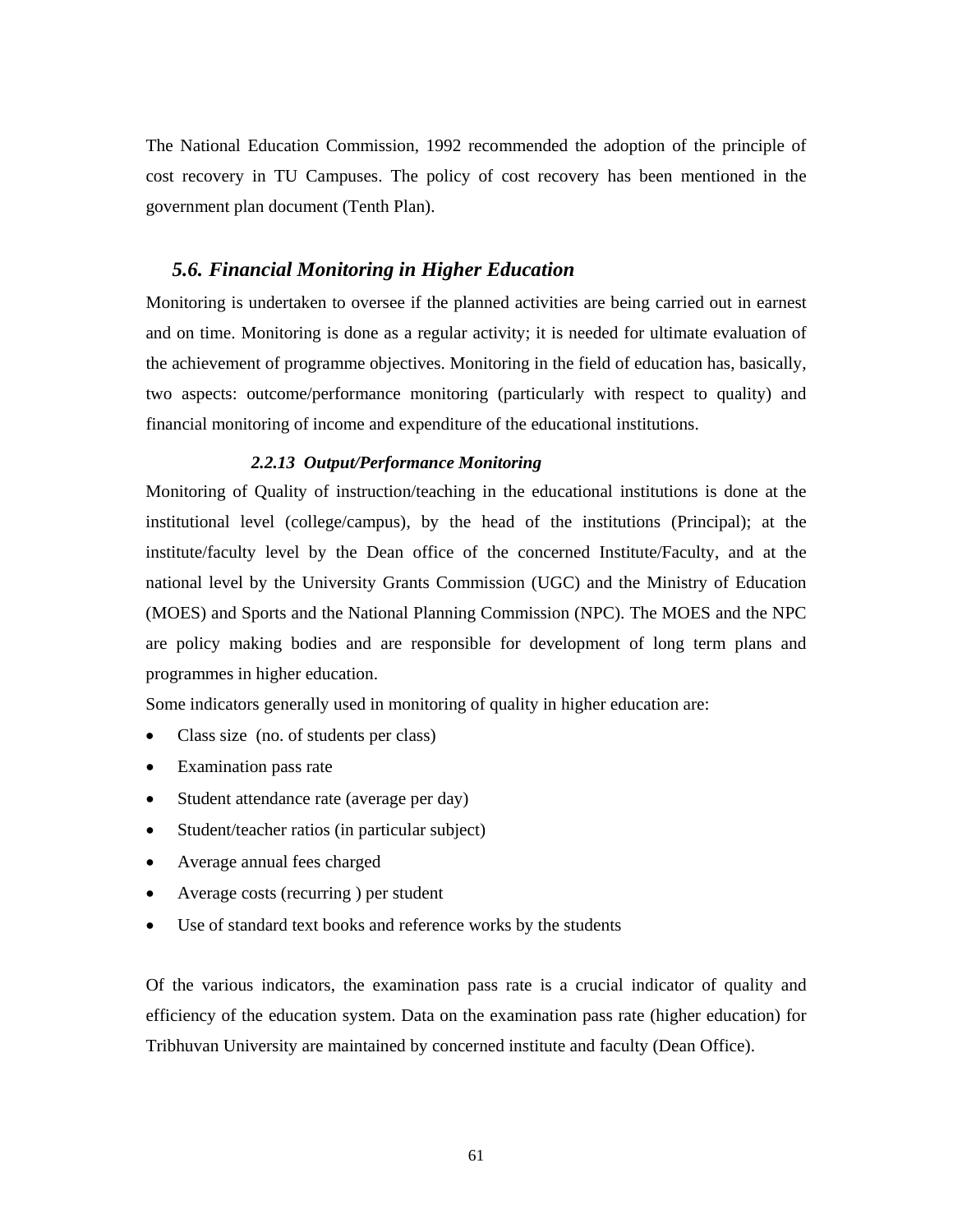The UGC is responsible for closely following up the trends in examination pass rates (by institutes, faculties /schools) in the Universities. The UGC has a monitoring and follow up division in its organization setup. The division has the following tasks.

Collect data and information from the constituent and affiliated campuses of the Universities.

- Oversee how the grants provided by the UGC are being used.
- Provide assistance to Universities to promote their capacity in producing the M and E data.

## *2.2.14 Financial Monitoring*

In the Tribhuvan University system, the Institutes and Faculties as well as Research Centres prepare their budgets and programmes for the coming fiscal year. The Central Office of T.U. consolidates all the Institute and Faculty budgets and puts up its requests for grants to the UGC for the coming year. The Dean office of the concerned Institute and Faculty has important work in preparing the budget and programme.

The education budget of the financial year allocates the funds for higher education in the form of allocation for UGC. The UGC disburses the funds to concerned Universities as decided by the UGC. The government funds allocated to UGC are released to UGC by the Ministry of Finance in three instalments as per the government fund release procedures (Chart 3.1).

The following agencies are responsible for conducting financial monitoring:

- Concerned Dean office of the Faculty or Institute, that approves the programme of the college/campuses
- Central office of the University (in case of Tribhuvan University) which is pressured to oversee the total financial management of the T.U.
- University Grants Commission (Monitoring and follow–up division), which is made responsible for monitoring how the grants funds (provided by UGC) are being **used.**
- The UGC is expected to collect, compile, and analyze the information.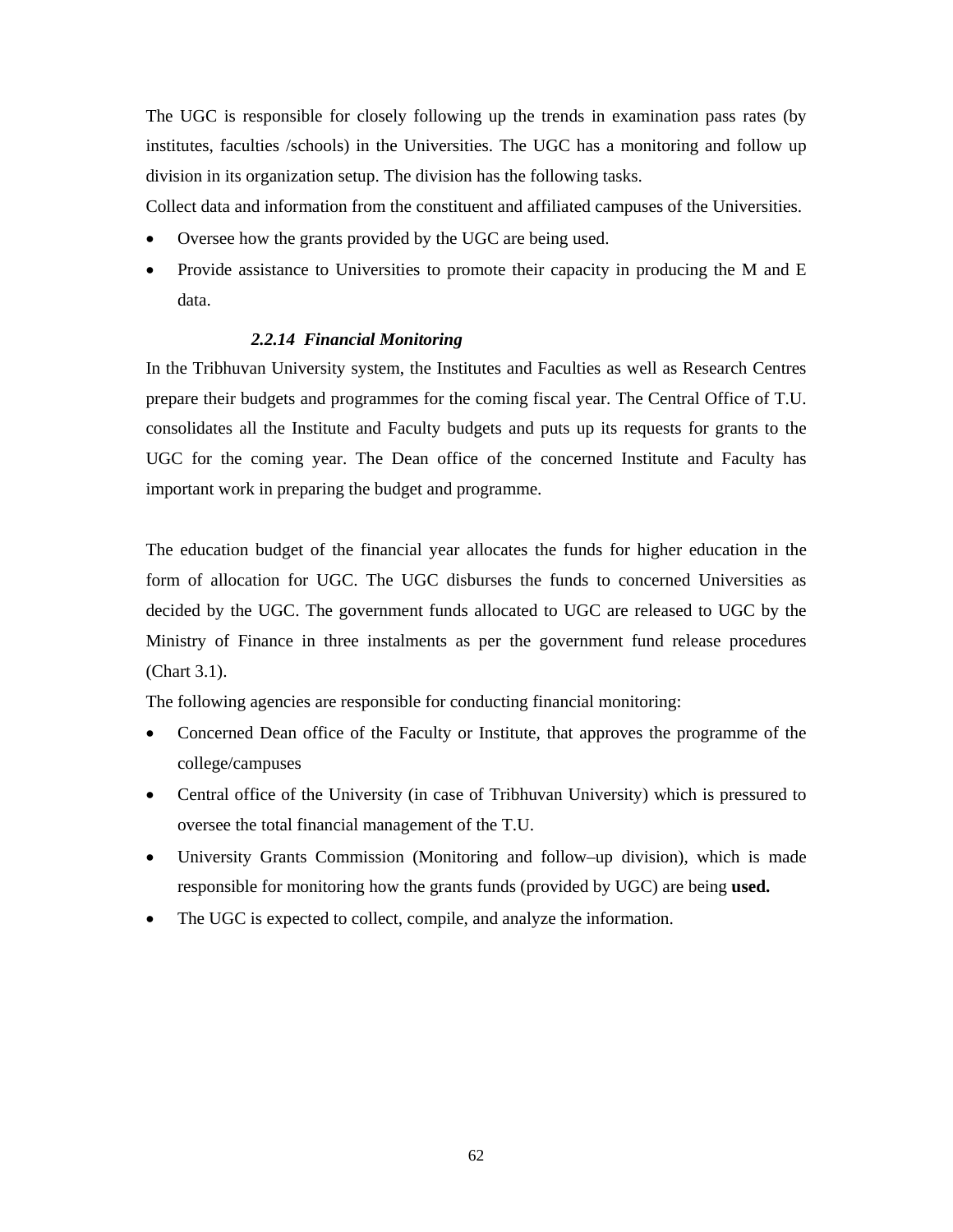

## *Present status of financial monitoring*

No studies have been done on the system of financial management in higher education as yet. Large sums of financial resources are being used for higher education in the country by the government, by donor agencies, and the households. Some observations on financial management in higher education (based on informal discussions) are as follows:

- The UGC receives information on expenditure by the Universities each year. The summary is published in UGC Annual Reports.
- The constituent campuses of Tribhuvan University and other Universities are required to submit information about their finances to the central offices of the concerned Universities.
- The affiliated campuses do have Account Section; but these campuses are not required to submit information on their finances to the concerned university.
- The private affiliated campuses are charging very high fees on their courses. The Medical colleges and Engineering colleges (in the private sector) are carrying out questionable practices such as collecting total fees for the full (four/five year course) at the time of admission. The Ministry of Education and Sports has not done anything for the prevention of such practices (collecting fees for the full study period).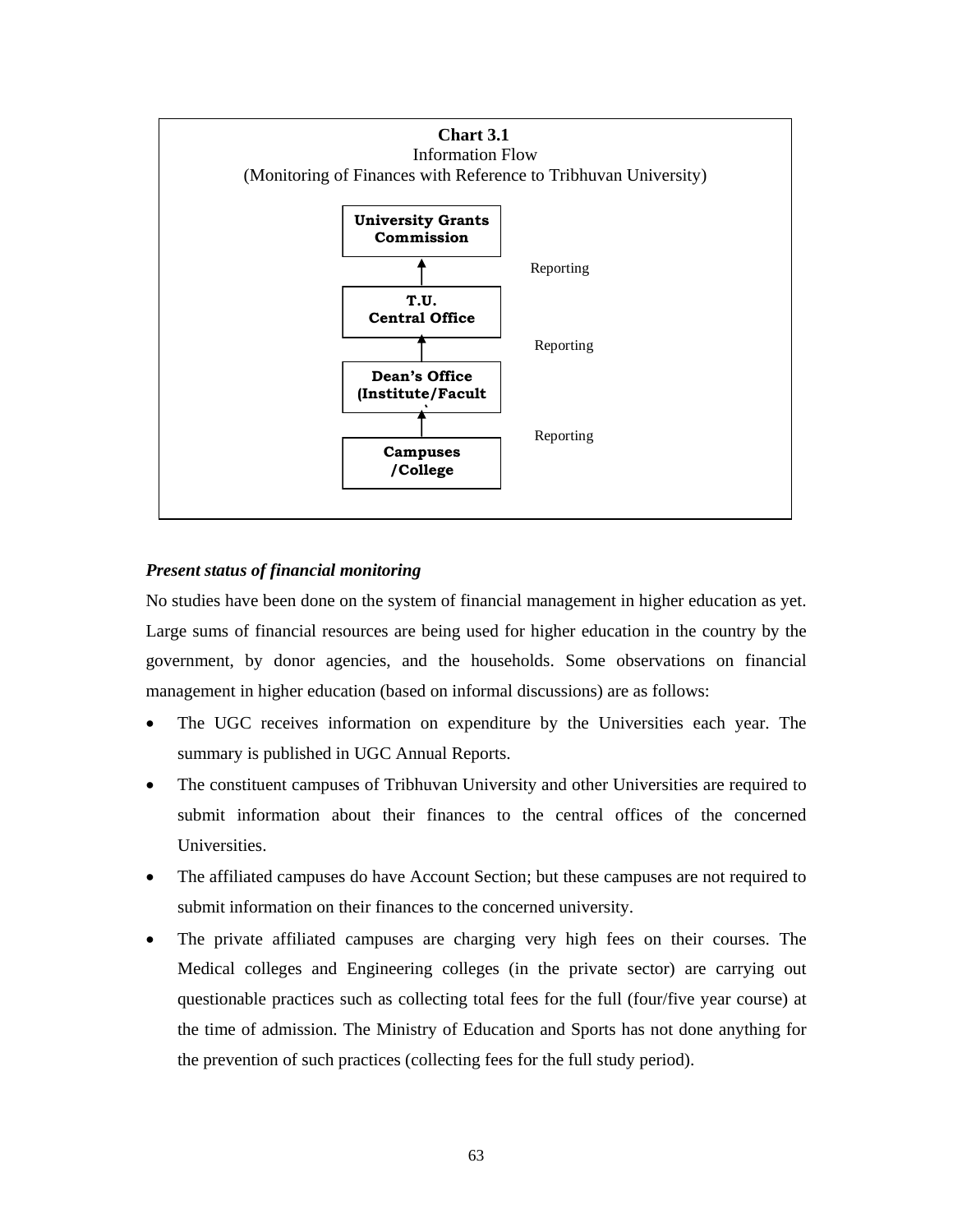There is a lacking of financial monitoring of the Universities assisted by the UGC with annual grants. Universities do not publish reports on their finances: status, funds, expenditure etc. Financial monitoring study would need to cover the following aspects:

- Whether the campuses/institutions have annual budgets.
- Whether the expenditure is audited regularly.
- What are the sources of income other than the UGC grants, and student fees?
- What proportions of recurring expenditure of campuses are covered by student fees?
- Whether fee income (of constituent campuses of T.U) have to be deposited with the central office of T.U.
- Do campuses/ and Universities have sustainable resource plans?
- What are the bases of UGC funding of Universities and campuses?

So for no study covering these aspects has been done for the country.

## **Suggestions:**

Some necessary activities that may be considered for promoting financial monitoring in Universities and campuses are as follows:

- Imposition of the requirement for all campuses (constituent, affiliated, and private campuses/colleges) to prepare annual budgets, and published them.
- Requirements for all Universities and campuses to audit their accounts annually.
- Requirement for all campuses to submit details of the use of UGC grants to their central office.
- Installation of computerized financial accounting system in the campuses.
- Training of accountants and finance personnel in the Universities and major campuses.
- Regulation of financial practices of the private campuses (such as rates of fees, and collection of full fees at time of admission).

This work needs to be done by the MOES, UGC, and concerned university together.

- Development of formats for monitoring of finances (of campuses) by the UGC.
- Convening of discussions with campuses including private campuses on finances of campuses, and financial practices. (by the UGC).
- Support to major campuses by UGC (in the form of provision of computes and training of finance personnel)
- Development of various efficiency and performance indicators on the basis of finance data (such as cost per student, per graduate, cost by institution, cost recovery index).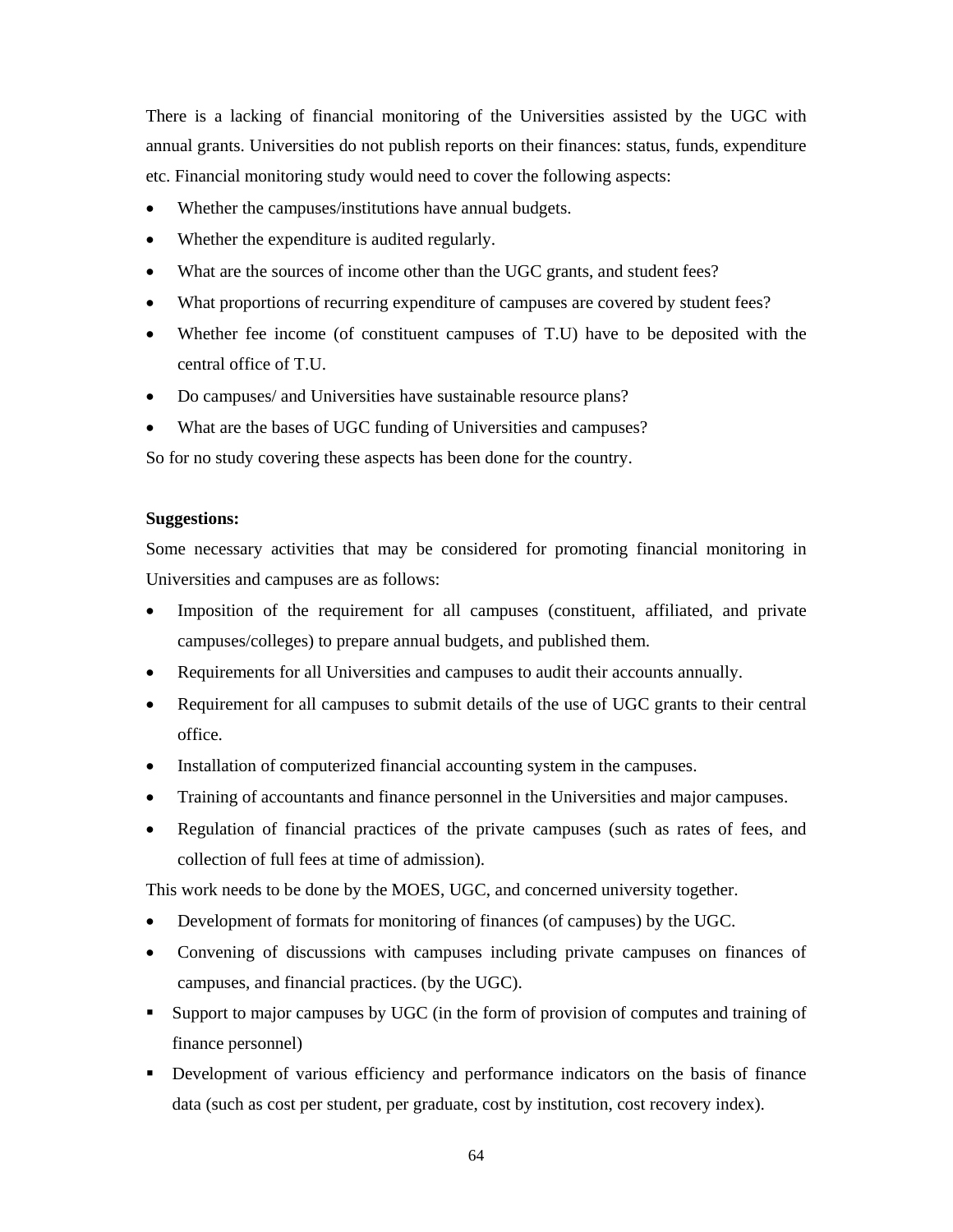## **6. Financial Analysis of Different Universities**

## *6.1.Tribhuvan University*

### *2.2.15 Annual Total Expenditure of Tribhuvan University and Its Institutes/Faculties*

The Table 6.1 shows that the annual total expenditure of the TU was declining except in 2003/04 during the period from 1999/00 to 2004/05. It reached to 1,986 million Rs in 2004/05 from 2,215.1 million Rs in 1999/00. This is the result of liberalization policy adopted in the higher education.

**Table 6.1: Annual Total Expenditure of Tribhuvan University during the period (from 1999/00 to 2004/05)** 

| <b>Fiscal Year</b> | <b>Amount in Rs.</b> |
|--------------------|----------------------|
| 1999/2000          | 2,215,124,500        |
| 2000/2001          | 2,073,224,300        |
| 2001/2002          | 1,990,660,000        |
| 2002/2003          | 2,025,154,500        |
| 2003/2004          | 2,343,317,500        |
| 2004/2005          | 1,985,988,500        |

Source: TU

The TU has adopted a policy of decentralization in the campus management since 2000/01. Under this policy most of the technical campuses, four TU owned research centers and some management campuses have been decentralized in their campus management. At the initial phase salaries of teachers and staff are guaranteed by the university and rests of the things have to be managed by these campuses themselves. Both academic and financial decentralizations have been done to these campuses / research centers. That's why; financial details of these campuses/ research centers are not found in the central offices of the university since 2000/01. They are given block grant from the university. The Table 6.2 depicts that the percentage share of annual total expenditure of block granted institutes/research centers/campuses to that of TU was found declining except in 2004/05 in spite of gradual increase in amount during the same period.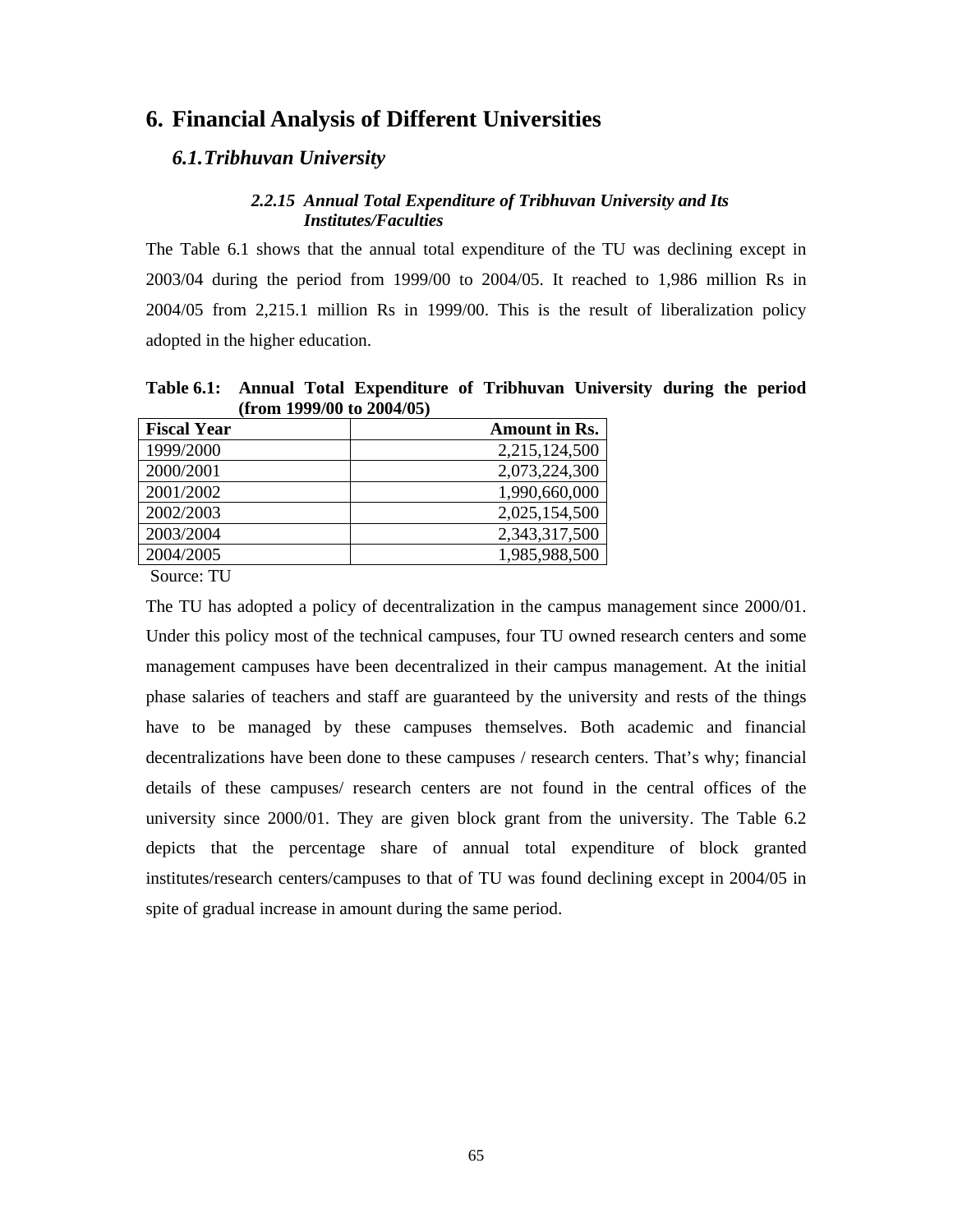| Table 6.2: | <b>Annual Total Expenditure of Block Granted Institutes/Research Centres</b> |
|------------|------------------------------------------------------------------------------|
|            | and Campuses of Tribhuvan University                                         |

|                     |                                          |                                | In NRs.       |
|---------------------|------------------------------------------|--------------------------------|---------------|
| <b>Fiscal Years</b> | <b>Block Granted Institutes/Research</b> | <b>Tribhuvan University TU</b> | $\frac{0}{0}$ |
|                     | <b>Centres and Campuses</b>              |                                |               |
| 1999/2000           |                                          | 2,215,124,500                  |               |
| 2000/2001           | 408,031,500                              | 2,073,224,300                  | 19.7          |
| 2001/2002           | 617.792,000                              | 1,990,660,000                  | 31.0          |
| 2002/2003           | 579,009,000                              | 2,025,154,500                  | 28.6          |
| 2003/2004           | 606,572,000                              | 2,343,317,500                  | 25.9          |
| 2004/2005           | 601.041.000                              | 1,985,988,500                  | 30.3          |

*Source: TU*

The Table 6.3 indicates that the annual total expenditure of foreign grants/funds/assistance programmes/projects of the TU had been declining drastically during the period from1999/00 to 2004/05. it was 49 percent of the annual total expenditure of the TU in 1999/00 and it declined to 2 percent in 2004/05. This indicates the dependency on foreign fund for higher education development has been declined remarkably.

## **Table 6.3: Annual Total Expenditure of Foreign Grants/Funds/Assistance to Tribhuvan University**

|                    |                                        |               | In NRs.       |
|--------------------|----------------------------------------|---------------|---------------|
| <b>Fiscal Year</b> | <b>Foreign Grants/Funds/Assistance</b> | TU            | $\frac{6}{9}$ |
| 1999/2000          | 1,091,174,000                          | 2,215,124,500 | 49.3          |
| 2000/2001          | 803,710,000                            | 2,073,224,300 | 38.8          |
| 2001/2002          | 253,768,000                            | 1,990,660,000 | 12.7          |
| 2002/2003          | 184,595,000                            | 2,025,154,500 | 9.1           |
| 2003/2004          | 408,769,000                            | 2,343,317,500 | 17.4          |
| 2004/2005          | 41,165,000                             | 1,985,988,500 | 2.1           |

*Source: TU* 

A largest share of budget of TU goes to Central Office and second largest share to Institute of Humanities and Social Sciences, which cover highest number of TU Own Campuses. The least share goes to Institute of Law, which has few of number of TU owned campuses only. In technical side, the Institute of Medicine demands highest annual total expenditure.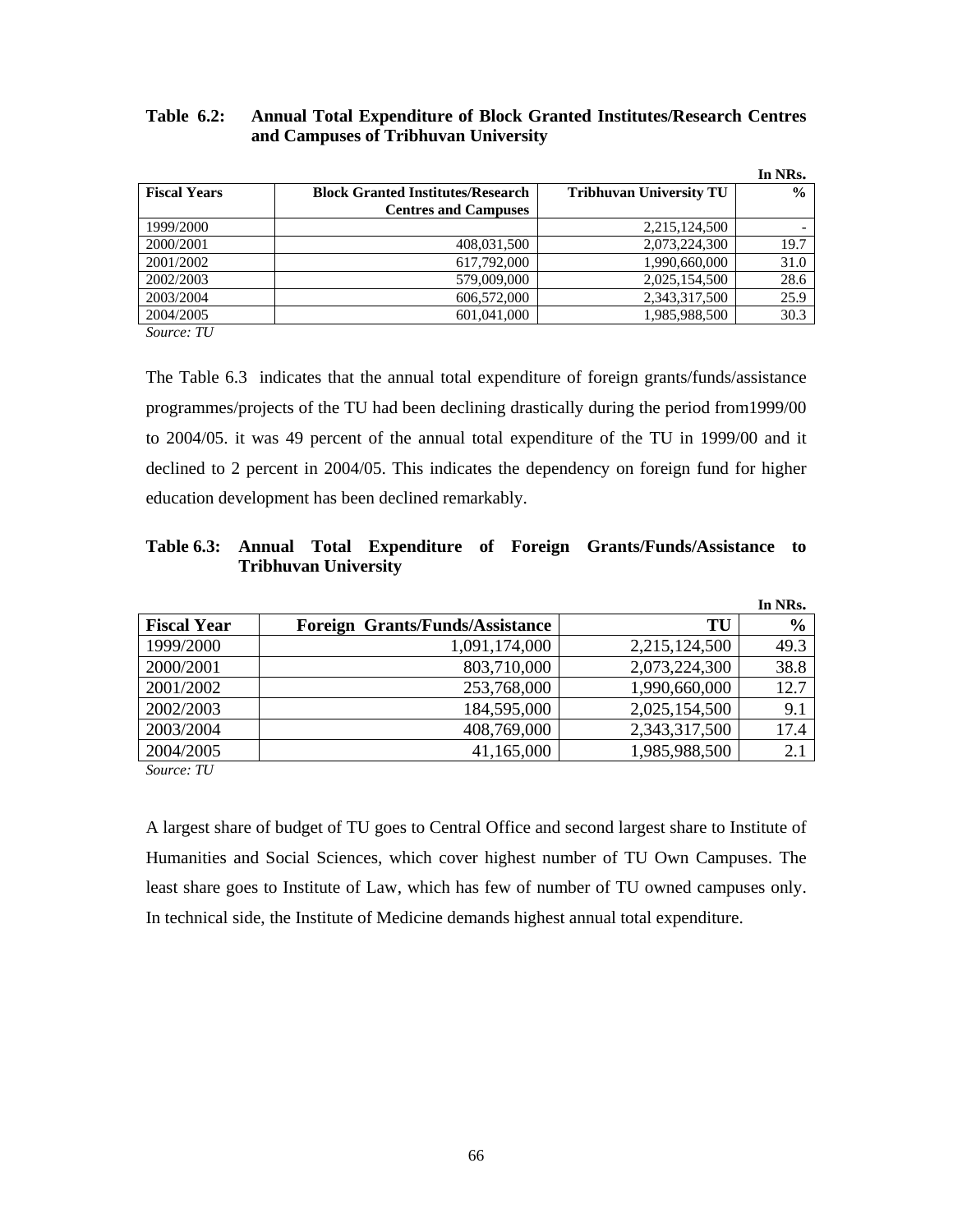| ш <i>e</i> vv <i>evv</i>      |              |
|-------------------------------|--------------|
| <b>Institutes/Faculties</b>   | Amount (Rs.) |
| Forestry                      | 33,231,000   |
| Law                           | 20,725,000   |
| Education                     | 100,795,500  |
| Humanities and Social Science | 337,855,000  |
| Management                    | 75,418,000   |
| TU Central Campus             | 135,682,500  |
| <b>Central Office</b>         | 466,904,000  |
|                               |              |

**Table 6.4: Annual Total Expenditure of Institutes/Faculties of Tribhuvan University in 2004/2005** 

*Source: TU* 

**Table 6.5: Annual Total Expenditure of Institutes / Research Centres of Tribhuvan University in 1999/2000 (Pre decentralization)** 

| Amount (Rs.) |
|--------------|
| 68,180,500   |
| 47,012,000   |
| 202.184.500  |
| 21,639,500   |
|              |

*Source: TU* 

### *2.2.16 Financial Structure of TU and Institutes*

### *Tribhuvan University as a whole*

The Table No 6.6 shows the existing financial structure of Tribhuvan University in totality. The expenditure composition (i.e., capital and operational) of the university drastically fluctuates during the period from 1999/00 to 2004/05. Total capital expenditure had drastically declined from 33 percent in 1999/00 to 3 percent in 2004/05. However, the percentage distribution of six yearly averages of expenditures between capital and operational are 16 percent and 84 percent respectively. Operational expenditure is more than five times of capital expenditure. It might be due to the oldest university in the country. The required physical infrastructures have already been developed in most of campuses throughout the country and the required further addition of the capital assets might be small. Similarly, the ratio of salary to non-salary expenses also fluctuates remarkably. In an average, 68 percent of the operational expenditure (i.e., 58 percent of the total expenditure) goes to salary and allowances only. In the income side, the university is very weak. Only 6 percent of the total expenditure was covered by its own income in 1999/00 and reached to 14.3 percent in 2004/05 In an average of six years, 13 percent of the total expenditure was covered by its own income and rest 87 percent had to meet from the government grants.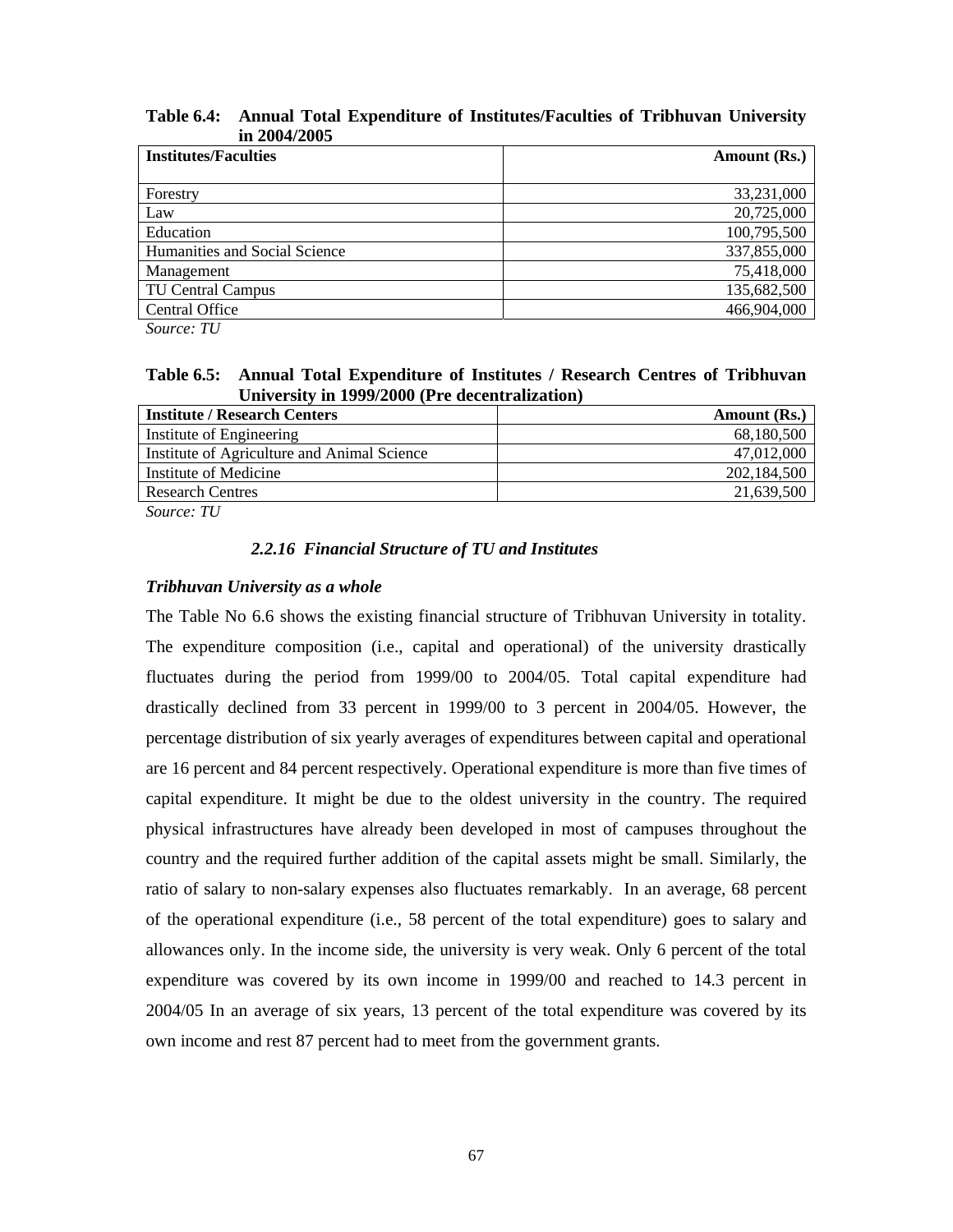|                    |                      | <b>Total</b>       |                   |        |        | <b>Net</b>      |
|--------------------|----------------------|--------------------|-------------------|--------|--------|-----------------|
|                    | <b>Total Capital</b> | <b>Operating</b>   | <b>Salary</b>     | Non-   | Income | <b>Expendit</b> |
| <b>Fiscal Year</b> | <b>Expenditure</b>   | <b>Expenditure</b> | <b>Allowances</b> | salary | F)     | ure             |
| 1999/2000          | 33.0                 | 67.0               | 35.4              | 31.6   | 5.9    | (94.1)          |
| 2000/2001          | 27.5                 | 72.5               | 43.1              | 29.4   | 10.2   | (89.8)          |
| 2001/2002          | 11.7                 | 88.3               | 66.1              | 22.2   | 21.6   | (78.4)          |
| 2002/2003          | 8.3                  | 91.7               | 67.3              | 24.4   | 13.3   | (86.7)          |
| 2003/2004          | 14.8                 | 85.2               | 62.3              | 22.9   | 11.2   | (88.8)          |
| 2004/2005          | 3.0                  | 97.0               | 72.5              | 24.5   | 14.3   | (85.7)          |
| Average            | 16.4                 | 83.6               | 57.8              | 25.8   | 12.8   | (87.3)          |

#### **Table No. 6.6: Financial Structure of Tribhuvan University**

Source: TU

#### *Institutes of Tribhuvan University Operated under the Regular System*

2000/01 onward some institutes/faculties of the university were decentralized and they have been financing under the block grant financing system. But some institutes /faculties are operating till now under the regular university financing system. These institutes/faculties are forestry, law, education, humanities and social sciences, and TU central campus as well as central offices. Their financial structures in 2004/05 are presented in the Table No. 6.7 Capital expenditures in these institutes/faculties were around 1 percent of the total expenditure. Ninety nine percent of the total expenditure was spent as an operating expenditure. Management is the highest income earning faculty. Its income covered nearly 19 percent of the total expenditure in 2004/05. Education and Humanities and Social Sciences were the second (10.1 percent) and third (9.5 percent) highest income contributing faculties. Forestry was the least (3.8 percent) income generating institute. Thus, their own income generating capacities of these institutes/faculties were very minimum.

| Table 6.7: Financial Structure of Institutes of Tribhuvan University in 2004/2005 |  |  |  |  |  |  |  |
|-----------------------------------------------------------------------------------|--|--|--|--|--|--|--|
|-----------------------------------------------------------------------------------|--|--|--|--|--|--|--|

In Percentage

In Percentage

|        |                    |                 |         |        | <b>Humanities</b> |              | TU             |                |
|--------|--------------------|-----------------|---------|--------|-------------------|--------------|----------------|----------------|
|        |                    |                 |         | Educ   | and Social        | <b>Manag</b> | <b>Central</b> | <b>Central</b> |
| S/N    | <b>Particulars</b> | <b>Forestry</b> | Law     | ation  | <b>Science</b>    | ement        | <b>Campus</b>  | <b>Office</b>  |
|        | Capital<br>Total   |                 |         |        |                   |              |                |                |
| A      | Expenditure        | 1.0             | $1.0\,$ | 0.6    | 0.5               | 1.1          | 1.2            | 0.9            |
|        | Operating<br>Total |                 |         |        |                   |              |                |                |
| B      | Expenditure        | 99.0            | 99.0    | 99.4   | 99.5              | 98.9         | 98.8           | 99.1           |
| D      | Income             | 3.8             | 6.5     | 10.1   | 9.5               | 18.8         | 5.4            | 23.9           |
| Ε      | Net Expenditure    | (96.2)          | (93.5)  | (89.9) | (90.5)            | (81.2)       | (94.6)         | (76.1)         |
| $\sim$ | ---                |                 |         |        |                   |              |                |                |

Source: TU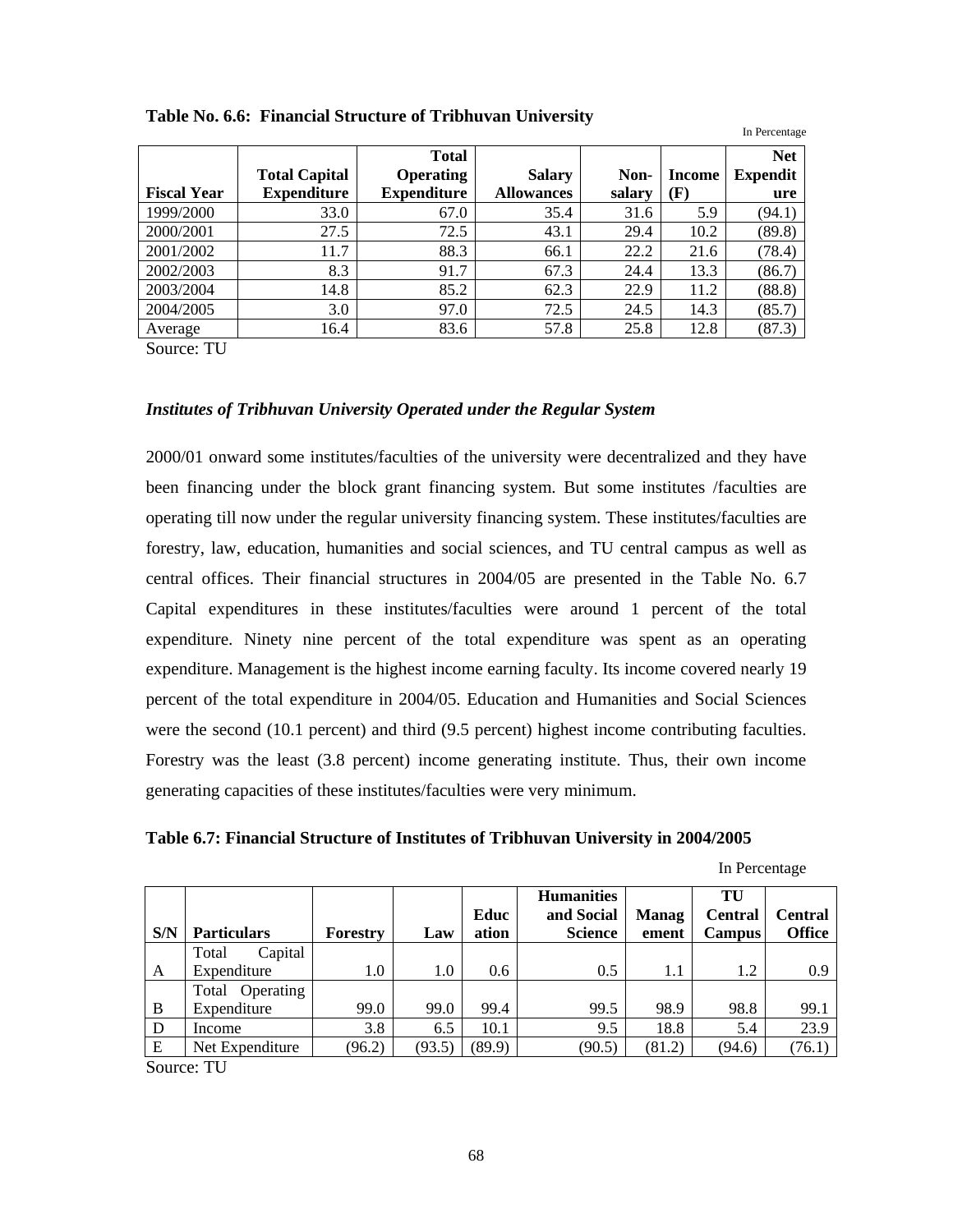# *Institutes/Research Centers of Tribhuvan University Operated under the Block Grant System*

The following institutes and research centres, consisting of engineering, agriculture and animal sciences, medicine and research centres, were decentralized in 1999/00 and they have been financing under the block grant system. Therefore, they need not submit the financial report to the central office. That's why; 2000/01 and its onward financial information of these institutes and research centres could not be found and financial structure of these institutes/research centres have been analyzed based on the information of 1999/00 only. Before decentralization of these institutes and research centres, capital expenditures of institutes/research centres except medicine were around 1 percent as of other institutes and faculties. The capital expenditure of medicine was around 5 percent. Medicine was the highest income generating institute, which earned 24.6 percent of the total expenditure. Research centres were the least income generating. The average income generated by these centres was only 1.6 percent. See the Table 6.8.

**Table 6.8: Financial Structure of Institutes/ Research Centers of Tribhuvan University in 1999/2000** 

|           |                                       |                                     |                                                                           |                                 | In Percentage                     |  |  |  |  |
|-----------|---------------------------------------|-------------------------------------|---------------------------------------------------------------------------|---------------------------------|-----------------------------------|--|--|--|--|
| <b>SN</b> | <b>Particulars</b>                    | <b>Institute / Research Centers</b> |                                                                           |                                 |                                   |  |  |  |  |
|           |                                       | Institute of<br><b>Engineering</b>  | <b>Institute of</b><br><b>Agriculture</b><br>and Animal<br><b>Science</b> | Institute of<br><b>Medicine</b> | <b>Research</b><br><b>Centres</b> |  |  |  |  |
| A         | <b>Total Capital Expenditure</b>      | 1.1                                 | 1.1                                                                       | 5.2                             | 1.2                               |  |  |  |  |
| B         | <b>Total Operating</b><br>Expenditure | 98.9                                | 98.9                                                                      | 94.8                            | 98.8                              |  |  |  |  |
| D         | Income                                | 5.7                                 | 7.5                                                                       | 24.6                            | 1.6                               |  |  |  |  |
| Ε         | Net Expenditure                       | (94.3)                              | (92.5)                                                                    | (75.4)                          | (98.4)                            |  |  |  |  |

Source: TU

#### *Block Granted Institutes/Research Centres of Tribhuvan University*

After decentralization, the financial structures of these institutes/research centres have shown slight change in their capital expenditures. The table 6.9 shows that the percentage of capital expenditures was around 2 percent during (2000/01 to 2004/05). The average percentage of their own income to the total expenditure was 16.3 percent during the period. It was 18.8 percent only in 2000/01 and then it was stable to 16 percent. After decentralization also there was no significant change found in the income generation of these institutes /research centres.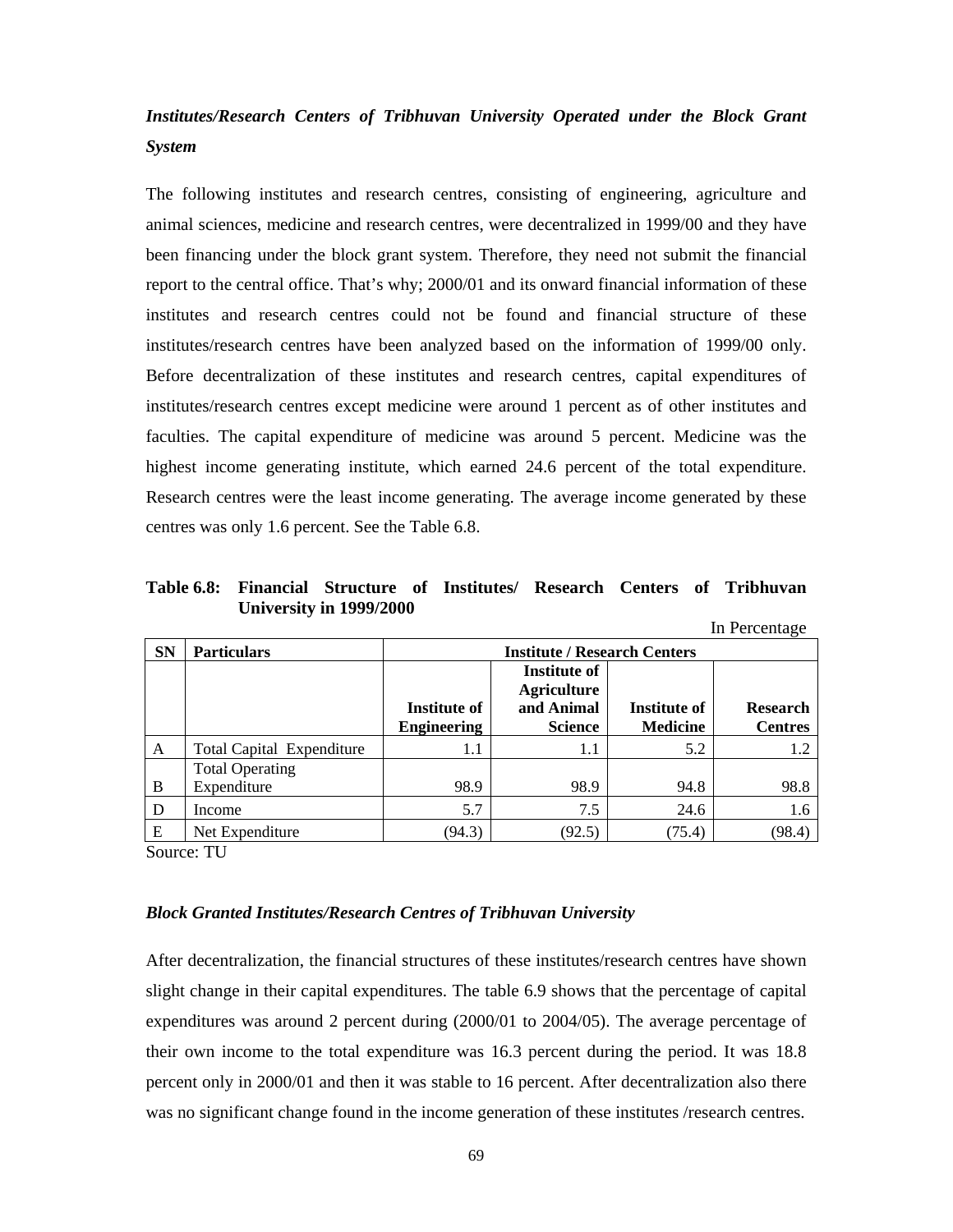|   |                        |                     |           |           |           | In Percentage |  |  |  |  |
|---|------------------------|---------------------|-----------|-----------|-----------|---------------|--|--|--|--|
| S |                        | <b>Fiscal Years</b> |           |           |           |               |  |  |  |  |
| N | <b>Particulars</b>     | 2000/2001           | 2001/2002 | 2002/2003 | 2003/2004 | 2004/2005     |  |  |  |  |
|   | <b>Total Capital</b>   |                     |           |           |           |               |  |  |  |  |
| A | Expenditure            | 2.6                 | 1.8       | 2.0       | 1.9       | 1.9           |  |  |  |  |
|   | <b>Total Operating</b> |                     |           |           |           |               |  |  |  |  |
| B | Expenditure            | 97.4                | 98.2      | 98.0      | 98.1      | 98.1          |  |  |  |  |
| D | Income                 | 18.8                | 14.9      | 16.1      | 15.4      | 16.2          |  |  |  |  |
| E | Net Expenditure        | 81.2                | 85.1      | 83.9      | 84.6      | 83.8          |  |  |  |  |

**Table 6.9: Financial Structure of Block Granted Institutes/Research Centres and Campuses of Tribhuvan University** 

Source: TU

#### *Foreign Grants and Assistance Programs in Tribhuvan University*

The Table No. 6.10 demonstrates that total expenditure from foreign grants and assistance programmes/projects in Tribhuvan University was drastically declining from 1091.2 billion Rs in 1999/00 to 41.2 million Rs in 2004/05. Then, both capital and operational expenditures were also declining very fast in nominal terms. Share of capital expenditure increased from 64 percent to 84 percent of the total expenditure and share of operating expenditure was declining inversely. These programmes/projects did not generate their own income.

**Table 6.10: Financial Structure of Foreign Grants/Funds/Assistance Programmes/ Projects of Tribhuvan University** 

|           |                                    |               |                     |             |             |             | In Percentage |  |  |  |
|-----------|------------------------------------|---------------|---------------------|-------------|-------------|-------------|---------------|--|--|--|
|           |                                    |               | <b>Fiscal Years</b> |             |             |             |               |  |  |  |
| <b>SN</b> | <b>Particulars</b>                 | 1999/2000     | 2000/2001           | 2001/2002   | 2002/2003   | 2003/2004   | 2004/2005     |  |  |  |
| А         | <b>Total Capital Expenditure</b>   | 64.3          | 68.2                | 82.1        | 77.2        | 78.6        | 86.0          |  |  |  |
| B         | <b>Total Operating Expenditure</b> | 35.7          | 31.8                | 17.9        | 22.8        | 21.4        | 14.0          |  |  |  |
|           | Total Expenditure (in NRs.)        | 1.091.174.000 | 803.710.000         | 253,768,000 | 184,595,000 | 408,769,000 | 41,165,000    |  |  |  |

Source: TU

### *2.2.17 Financial Structure of Campuses of Tribhuvan University*

### 9.1.2.1. Education

The financial structure of education campuses is also similar to those of other institutes/faculties. Average annual expenditure of a campus in CDR was the highest (13.3 million Rs.) and that in FWDR was the least (1.8 million Rs.). Less than one percent of total expenditure was spent on capital in all development regions except in EDR. Most of the expenditure was channelled as an operational expenditure. So far own income of campuses is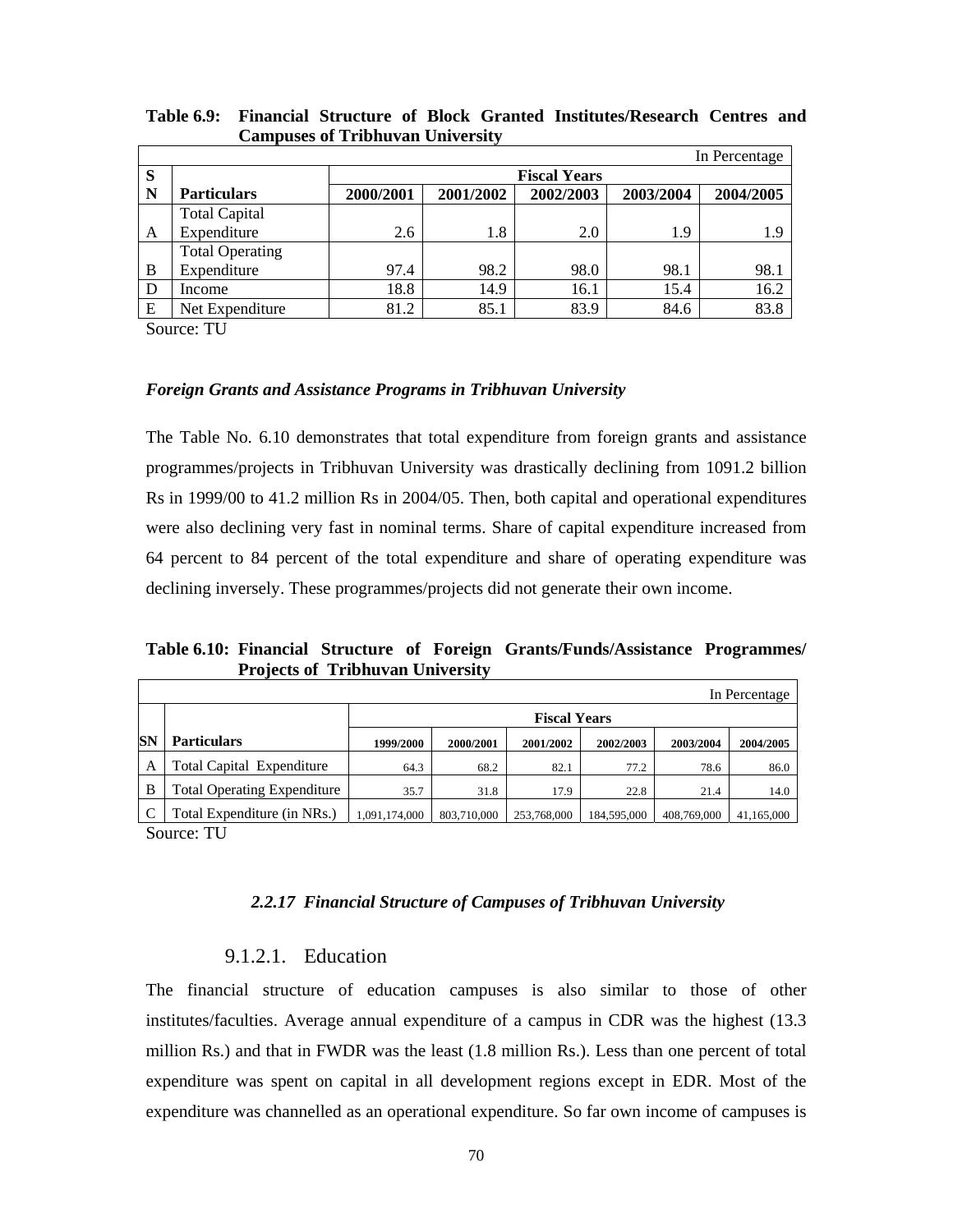concerned, campuses of WDR generated the highest income whereas, those of CDR generated the least income The average income earned by campuses in WDR was 18.4 percent of the total expenditure, whereas, it was 5.6 percent in CDR. It might be due to lesser students pressure on education in CDR. See Table No. 6.11.

|  |  |  |  |  |  |  | Table 6.11: Average Financial Structure of Education Campuses of Tribhuvan |
|--|--|--|--|--|--|--|----------------------------------------------------------------------------|
|  |  |  |  |  |  |  |                                                                            |

|                          |                                                               |             |             |             | In Percentage |  |  |  |  |
|--------------------------|---------------------------------------------------------------|-------------|-------------|-------------|---------------|--|--|--|--|
|                          | <b>Development Region</b>                                     |             |             |             |               |  |  |  |  |
| <b>Particulars</b>       | <b>MWDR</b><br><b>FWDR</b><br><b>CDR</b><br><b>EDR</b><br>WDR |             |             |             |               |  |  |  |  |
| Average Capital          |                                                               |             |             |             |               |  |  |  |  |
| Expenditure              | 0.7                                                           | 1.2         | 0.6         | 0.5         | 0.9           |  |  |  |  |
| <b>Average Operating</b> |                                                               |             |             |             |               |  |  |  |  |
| Expenditure              | 99.3                                                          | 98.8        | 99.4        | 99.5        | 99.1          |  |  |  |  |
| Average Expenditure      |                                                               |             |             |             |               |  |  |  |  |
| (NRs.)                   | 13,294,875.0                                                  | 4,766,333.3 | 1,821,500.0 | 5,721,500.0 | 5,013,125.0   |  |  |  |  |
| Average Income           | 5.6                                                           | 16.4        | 17.0        | 8.2         | 18.4          |  |  |  |  |
| Average Net Expenditure  | (94.4)                                                        | (83.6)      | (83.0)      | (91.8)      | (81.6)        |  |  |  |  |
| ———<br>$\sim$ $\sim$     |                                                               |             |             |             |               |  |  |  |  |

Source: TU

### 9.1.2.1. Humanities and Social Sciences

Average annual campus expenditure widely varies from 5.7 million NRs in FWDR to 16 million NRs in CDR. It might due to the differences in size and types of campuses (unitary and multiple). Average annual capital expenditure in campuses under the Faculty of Humanities and Social Sciences ranges from 0.5 to 0.9 percent of the respective average annual expenditure only, whereas, average annual operating expenditure of these campuses is above 99 percent. These campuses are lesser capital equipped such as: library and other physical infrastructures required for the educational development. Income of CDR and FWDR covers only 8 percent and 6 percent of their respective total expenditure, whereas, the income of campuses of MWDR covers 16.5 percent of their total annual expenditures. The rest expenses are met from the government grants. See the Table 6.12.

| Table 6.12: Financial Structure of Humanities and Social Sciences Campuses in 2004/05 |  |
|---------------------------------------------------------------------------------------|--|
|---------------------------------------------------------------------------------------|--|

|                                      |                            |            |             |             | In Percent |  |  |
|--------------------------------------|----------------------------|------------|-------------|-------------|------------|--|--|
|                                      | <b>Development Regions</b> |            |             |             |            |  |  |
| <b>Particulars</b>                   | <b>CDR</b>                 | <b>EDR</b> | <b>FWDR</b> | <b>MWDR</b> | <b>WDR</b> |  |  |
| Average Capital Expenditure          | 0.6                        | 0.9        | 0.5         | 0.5         | 0.5        |  |  |
| <b>Average Operating Expenditure</b> | 99.4                       | 99.1       | 99.5        | 99.5        | 99.5       |  |  |
| Average Expenditure (NRs.)           | 15,984,538                 | 6,624,938  | 5,694,000   | 7,013,250   | 11,467,100 |  |  |
| Average Income                       | 7.9                        | 10.8       | 6.1         | 16.5        | 12.3       |  |  |
| Average Net Expenditure              | (92.1)                     | (89.2)     | (93.9)      | (83.5)      | (87.7)     |  |  |
| $\alpha$ THE T                       |                            |            |             |             |            |  |  |

Source: TU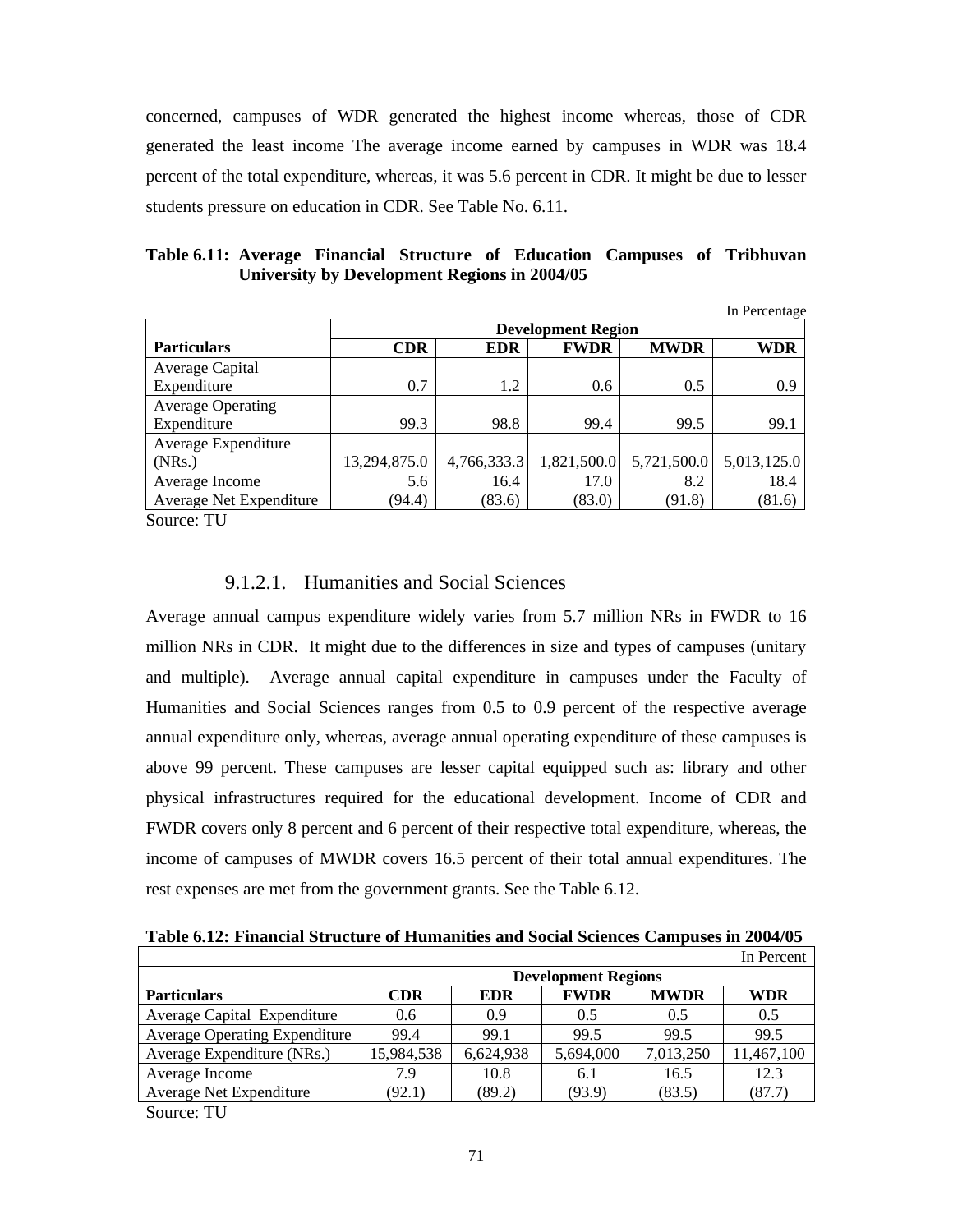## 9.1.2.1. Law

The Table 6.13 have shown that the financial structure of the Law campuses is not different from that of other faculties/institutions. Negligible percentage of the total expenditure had been spent on the capital assets and around 99 percent had been spent as an operating expense. Campus income covered only 4-9 percent of the total expenses.

**Table 6.13: Financial Structure of Law Campuses of Tribhuvan University by Development Regions in 2004/05** 

|           |            |             | In percent                 |
|-----------|------------|-------------|----------------------------|
|           |            |             |                            |
| CDR       | <b>EDR</b> | <b>MWDR</b> | WDR                        |
| 1.7       | 0.6        |             |                            |
| 98.3      | 99.4       | 98.8        | 98.9                       |
| 1,385,500 | 2,215,333  | 2,021,750   | 2,447,000                  |
| 3.8       | 9.4        | 6.1         | 6.8                        |
| (96.2)    | (90.6)     | (93.9)      | (93.2)                     |
|           |            |             | <b>Development Regions</b> |

Source: TU

## 9.1.2.1. Management

Table 6.14 shows that the ratio of average annual capital to operating expenditure was found 1.2/98.8 in campuses under the management faculty throughout the country. It ranged from 0.9/99.1 in CDR to 1.4/98.6 in EDR. Average annual income of a campus in the country as a whole covered 17.7 percent of its average annual expenditure. The data shows that campuses in CDR and EDR were in better position in earning income compared to WDR and MWDR.

**Table 6.14: Financial Structure of Management Campuses of Tribhuvan University by Development Regions in 2004/05** 

| In Percentage                        |                  |            |                            |           |                    |
|--------------------------------------|------------------|------------|----------------------------|-----------|--------------------|
|                                      |                  |            | <b>Development Regions</b> |           |                    |
| Data                                 | CDR              | <b>EDR</b> | <b>MWDR</b>                | WDR       | <b>Grand Total</b> |
| Average Capital Expenditure          | 0.9 <sup>°</sup> | 1.4        | 1.2                        | 1.1       |                    |
| <b>Average Operating Expenditure</b> | 99.1             | 98.6       | 98.8                       | 98.9      | 98.8               |
| Average of Expenditure(NRs.)         | 5,206,800        | 3,257,334  | 2,015,000                  | 3,788,667 | 3,638,050          |
| Average of Income                    | 18.6             | 18.4       | 14.0                       | 17.8      | 17.7               |
| Average Net Expenditure              | (81.4)           | (81.6)     | (86.0)                     | (82.2)    | (82.3)             |
| $\alpha$ $\pi$                       |                  |            |                            |           |                    |

Source: TU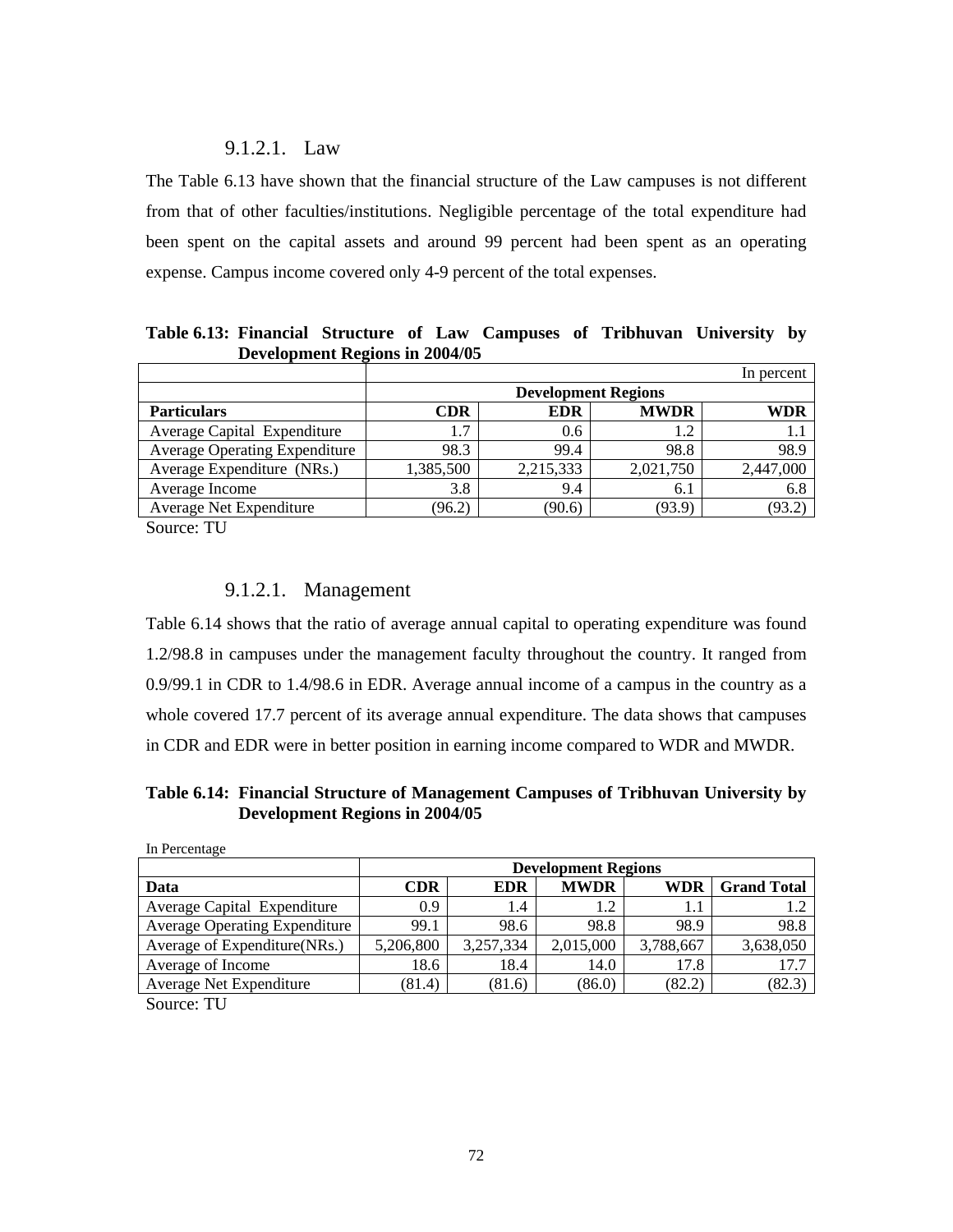### 9.1.2.1. Science and Technologies

As shown in Table 6.15, average annual capital and operating expenditures of sciences and technologies campuses in the country as whole were around 2 and 98 percent respectively. Campuses of EDR and WDR were slightly better off than the national average. The average annual expenditure coverage by average annual income was around 5 percent.

| Table 6.15: Financial Structure of Campuses under Institute of Science and Technology |
|---------------------------------------------------------------------------------------|
| in $2004/05$                                                                          |

|                                      |            |            |                           |            | In Percentage |
|--------------------------------------|------------|------------|---------------------------|------------|---------------|
|                                      |            |            | <b>Development Region</b> |            |               |
| <b>Expenditures</b>                  | <b>CDR</b> | <b>EDR</b> | <b>MWDR</b>               | <b>WDR</b> | Average       |
| Average Capital Expenditure          | 1.6        | 2.2        | 1.2                       | 2.6        | 2.0           |
| <b>Average Operating Expenditure</b> | 98.4       | 97.8       | 98.8                      | 97.4       | 98.0          |
| Average of Expenditure (NRs.)        | 11,616,556 | 6,160,429  | 3,930,000                 | 6,017,000  | 8,482,650     |
| Average of Income                    | 4.4        | 4.2        | 8.9                       | 6.5        | 4.9           |
| Average of Net Expenditure           | (95.6)     | (95.8)     | (91.1)                    | (93.5)     | (95.1         |
| $\sim$<br>$-1$                       |            |            |                           |            |               |

Source: TU

## 9.1.2.1. Central Departments of Tribhuvan University

So far central departments of general faculties/Institutes under the Tribhuvan University are concerned; average annual expenditure coverage by income of central departments of science and technology was the highest, i.e., 20.5 percent, which had been lifted up by the highest average annual expenditure coverage by incomes of central departments of M. Tech. (97.1 percent) and Computer (72.3 percent). Similarly, the lowest coverage was 3.2 percent of central department of education. That of central department of management was the modest one (14.2 percent).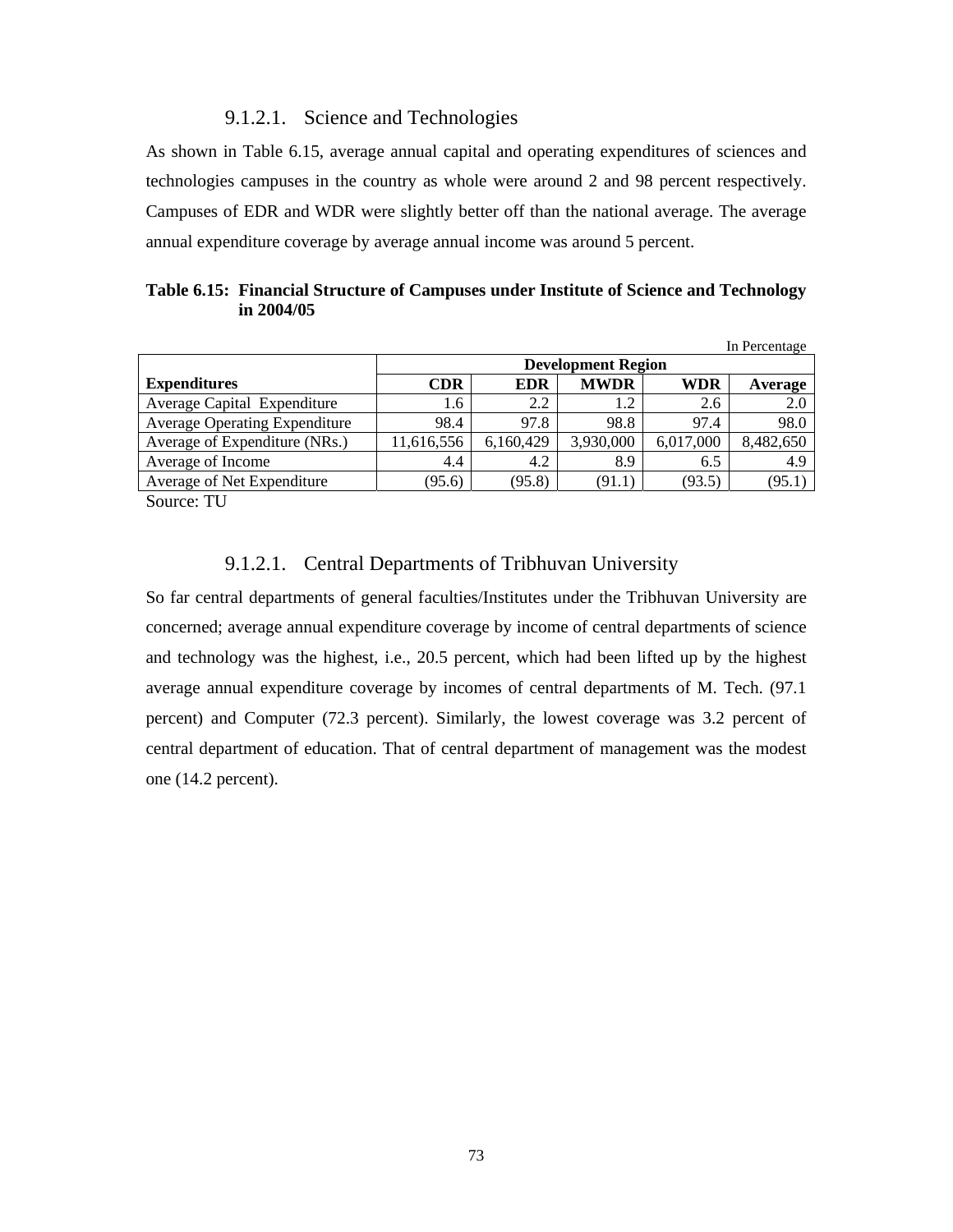|                                                                                      |                    |                    |                    |        | In Percentage      |
|--------------------------------------------------------------------------------------|--------------------|--------------------|--------------------|--------|--------------------|
|                                                                                      | <b>Total</b>       | <b>Total</b>       | <b>Total</b>       |        |                    |
|                                                                                      | Capital            | <b>Operating</b>   | <b>Expenditure</b> |        | <b>Actual</b>      |
| <b>Particulars</b>                                                                   | <b>Expenditure</b> | <b>Expenditure</b> | (NRs.)             | Income | <b>Expenditure</b> |
| <b>Central Departments under Faculty of Humanities and Social Sciences</b>           |                    |                    |                    |        |                    |
| <b>Buddhist Studies</b>                                                              | 6.5                | 93.5               | 340,000            | 11.8   | (88.2)             |
| Culture                                                                              | 0.3                | 99.7               | 2,918,500          | 6.0    | (94.0)             |
| Economics                                                                            | 0.4                | 99.6               | 8,184,000          | 6.0    | (94.0)             |
| English                                                                              | 0.6                | 99.4               | 4,400,000          | 6.8    | (93.2)             |
| Geography                                                                            | 1.0                | 99.0               | 3,134,000          | 5.6    | (94.4)             |
| Hindi                                                                                | 0.5                | 99.5               | 972,000            | 4.7    | (95.3)             |
| History                                                                              | 0.3                | 99.7               | 4,031,000          | 4.3    | (95.7)             |
| Home Science                                                                         | 3.9                | 96.1               | 283,000            |        | (100.0)            |
| Library Science                                                                      | 1.9                | 98.1               | 1,136,000          | 13.2   | (86.8)             |
| Science of Linguistics                                                               | 0.6                | 99.4               | 1,722,500          | 5.8    | (94.2)             |
| Maithali                                                                             | 0.2                | 99.8               | 1,200,000          | 1.1    | (98.9)             |
| Nepali                                                                               | 0.2                | 99.8               | 5,210,500          | 5.0    | (95.0)             |
| Newari                                                                               | 0.6                | 99.4               | 2,028,000          | 2.0    | (98.0)             |
| <b>Political Science</b>                                                             | 0.4                | 99.6               | 3,824,000          | 6.3    | (93.7)             |
| Population                                                                           | 0.6                | 99.4               | 3,446,500          | 5.8    | (94.2)             |
| Psychology                                                                           | 1.3                | 98.7               | 2,287,500          | 2.8    | (97.2)             |
| <b>Rural Development</b>                                                             | 1.7                | 98.3               | 1,272,500          | 5.1    | (94.9)             |
| Average                                                                              | 1.1                | 98.9               | 2,700,579          | 5.2    | (94.8)             |
| <b>Central Departments under the Institute of Science and Technology</b>             |                    |                    |                    |        |                    |
| <b>Botany</b>                                                                        | 3.4                | 96.6               | 4,499,500          | 4.2    | (95.8)             |
| Computer                                                                             | 59.0               | 41.0               | 173,000            | 72.3   | (27.7)             |
| Environment                                                                          | 4.6                | 95.4               | 1,136,000          | 17.6   | (82.4)             |
| Geology                                                                              | 6.0                | 94.0               | 3,245,000          | 2.3    | (97.7)             |
| M.Take                                                                               | 29.1               | 70.9               | 103,000            | 97.1   | (2.9)              |
| Metrology                                                                            | 3.7                | 96.3               | 1,947,000          | 2.6    | (97.4)             |
| Micro-Biology                                                                        | 4.6                | 95.4               | 2,471,500          | 4.0    | (96.0)             |
| Physics                                                                              | 1.8                | 98.2               | 4,959,500          | 3.3    | (96.7)             |
| <b>Statistics</b>                                                                    | 0.4                | 99.6               | 2,876,000          | 20.9   | (79.1)             |
| Chemistry                                                                            | 3.2                | 96.8               | 5,435,500          | 4.6    | (95.4)             |
| Mathematics                                                                          | 0.4                | 99.6               | 3,008,000          | 13.3   | (86.7)             |
| Zoology                                                                              | 2.8                | 97.2               | 4,564,000          | 3.3    | (96.7)             |
| Average                                                                              | 9.9                | 90.1               | 2,868,167          | 20.5   | (79.5)             |
| <b>Central Departments under the Faculty of Management and Public Administration</b> |                    |                    |                    |        |                    |
| Managements                                                                          | 0.8                | 99.2               | 4,749,000          | 14.2   | (85.8)             |
| Public Administration                                                                | 26.7               | 73.3               | 37,500             |        | (100.0)            |
| <b>Central Department under the Faculty of Education</b>                             |                    |                    |                    |        |                    |
| Education                                                                            | 0.2                | 99.8               | 21,993,000         | 3.2    | (96.8)             |

# **Table 6.16: Financial Structure of Central Departments in Tribhuvan University in 2004/05**

Source: TU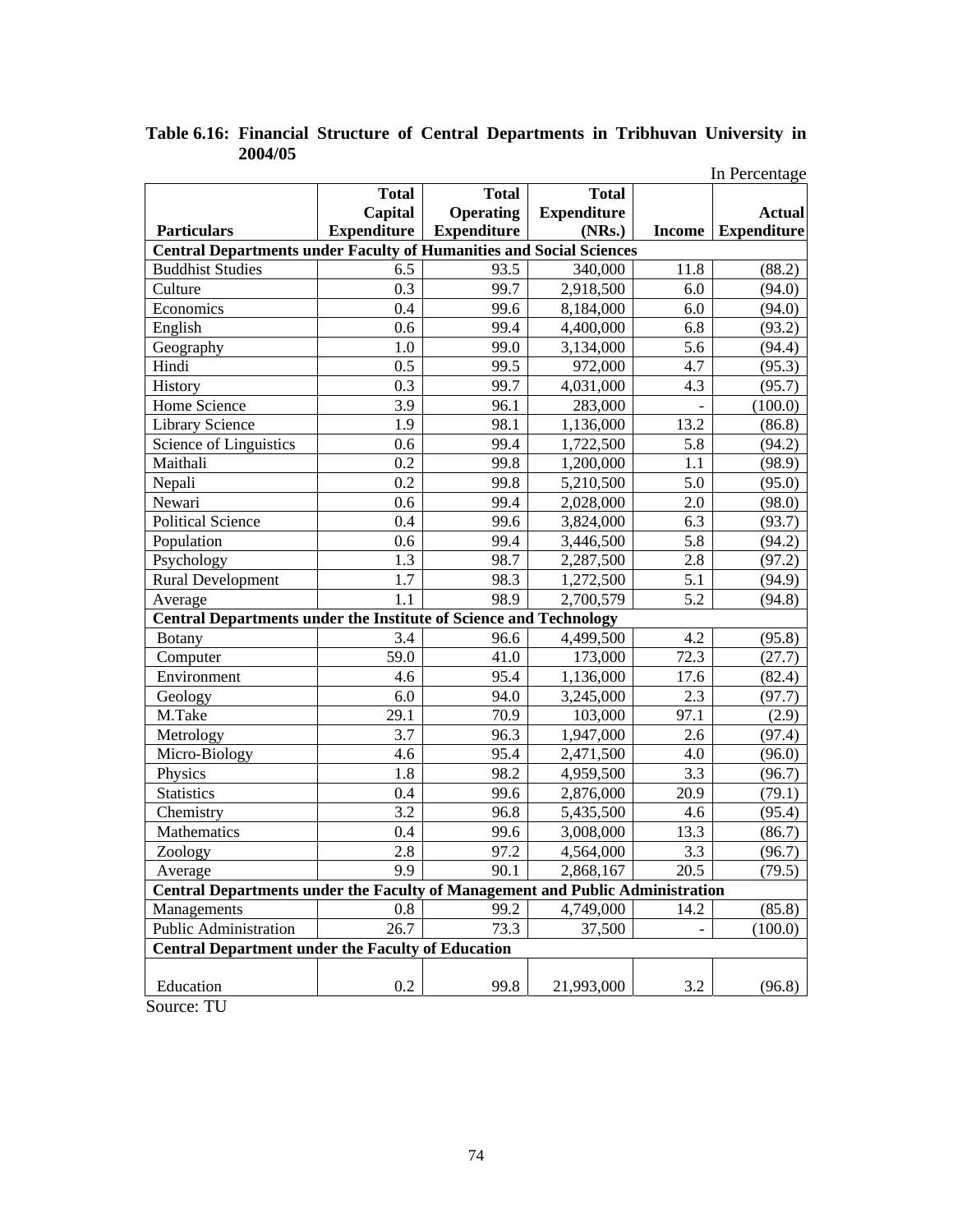### *6.2.Nepal Sanskrit University*

#### *2.2.18 Financial Structure of Nepal Sanskrit University*

The integrated income and expenditure of the central level of NSU exhibit its financial situation more than 5 years back. The recent financial information could not have been found. The study team has tried to analyze the financial situation of the university with available information.

On the expenditure side, capital expenses ranged from 7 percent in 1995/96 to 15 percent 1999/00 of their respective total expenses. But in 2000/01 it was only 5 percent. Operating expense was at range of 68 to 81 percent of the total expenses during the same period. It indicates that most of the budget goes to the operating expenses mainly in wages and salaries and less in the capital expansion of the university. On the income side, government grant is the main income of the university since its own income is nominal The Table 6.17 also shows that the university had surplus income till 1997/98 and 1999/00 and onward the surplus income was vanished in the budget. The annual growth rate of government grant for the university was sufficiently high. Thus, the university was almost entirely based on the government financing.

|                              |         |         |         |           | In percentage |
|------------------------------|---------|---------|---------|-----------|---------------|
|                              | 1995/96 | 1996/97 | 1997/98 | 1999/2000 | 2000/001      |
| A. Expenditure               | 100.0   | 100.0   | 100.0   | 100.0     | 100.0         |
| 1. Capital Expenses          | 7.3     | 10.9    | 13.0    | 14.7      | 5.1           |
| 2. Operating Expenses        | 68.3    | 63.7    | 66.3    | 70.0      | 81.7          |
| Sub-Total                    | 75.6    | 74.6    | 79.3    | 84.7      | 86.8          |
| 3. Advance Payment (At the   |         |         |         |           |               |
| end of the year)             | 9.6     | 5.6     | 5.5     | 4.0       | 3.2           |
| 4. Refundable Amount (At     |         |         |         |           |               |
| the end of the year)         | 12.1    | 9.3     | 12.4    | 11.3      | 10.0          |
| 5. Reservation Fund (surplus |         |         |         |           |               |
| income)                      | 2.7     | 10.5    | 2.8     |           |               |
| <b>B.</b> Income             | 100.0   | 100.0   | 100.0   | 100.0     | 100.0         |
| 1. Government Grant          | 74.5    | 77.5    | 84.4    | 72.3      | 76.9          |
| Government Grant             | 74.5    | 77.5    | 84.4    | 71.5      | 76.0          |
| GON, Dept of Aurved for      |         |         |         |           |               |
| specific program             |         |         |         | 0.8       | 0.8           |
| 2. University Income         | 3.6     | 4.2     | 3.2     | 7.3       | 8.3           |
| 3. Carry over from last year | 21.9    | 18.3    | 12.4    | 14.4      | 12.2          |
| <b>Advance Payment</b>       | 9.8     | 8.1     | 4.6     | 4.4       | 3.2           |
| Refundable Amount            | 12.1    | 10.2    | 7.8     | 10.0      | 9.0           |

**Table 6.17: Integrated Income & Expenditure of the Central Level (NSU)**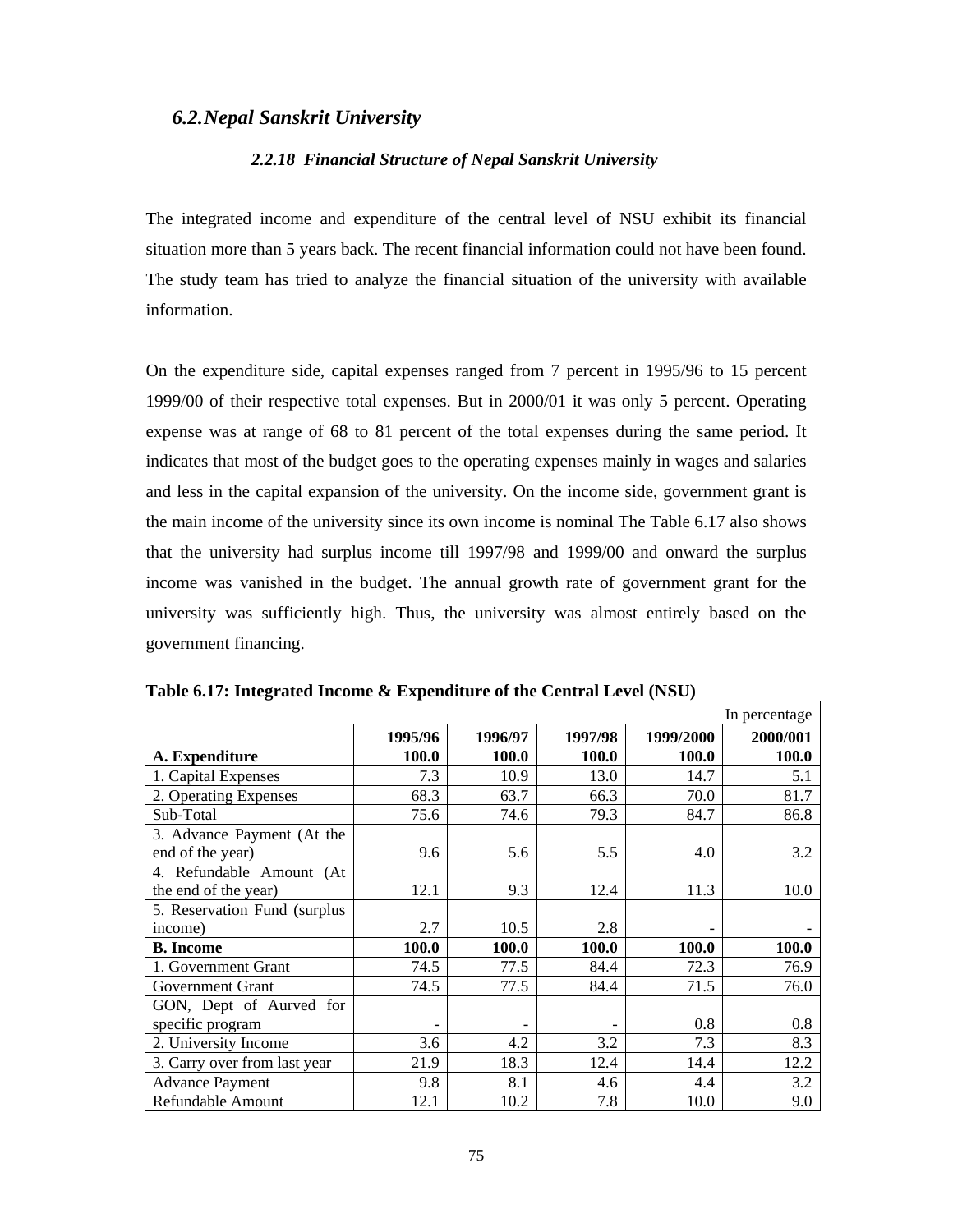| 5. Reservation Fund (Excess)       |            |            |            |             |             |
|------------------------------------|------------|------------|------------|-------------|-------------|
| expenditure at the end of the      |            |            |            |             |             |
| year)                              |            |            |            | 6.0         | 2.6         |
| <b>Total Income=Total</b>          |            |            |            |             |             |
| <b>Expenditure (NRs.)</b>          | 56,330,043 | 66,755,155 | 80,317,506 | 104,536,446 | 130,633,923 |
| Income/expenditure                 | 3.3        | 9.6        | 10.5       | $-6.0$      | $-1.9$      |
| Annual growth (%)                  |            | 18.5       | 20.3       | 30.2        | 25.0        |
| Total<br>growth of<br>Annual       |            |            |            |             |             |
| Income                             |            | 18.5       | 20.3       | 30.2        | 25.0        |
| Annual growth of Government Grants |            | 23         | 31         | 12          | 33          |
|                                    |            |            |            |             |             |

*Source: NSU*

### *2.2.19 Financial Structure of Campuses of Nepal Sanskrit University by Development Region*

Estimated campus-wise budget of NSU grouped based on the development regions also shows that percentage of operating expenses to the total expenses was in an average more than 90 percent but, no doubt, it varied widely from region to region. The university income covered only 4-6 percent of the total expenses. The remaining expenses were met with the university grant. .

| Percentage of Total Expenses |                    |                    |                                                   |               |                    |                |  |  |
|------------------------------|--------------------|--------------------|---------------------------------------------------|---------------|--------------------|----------------|--|--|
|                              |                    |                    | <b>Budget Heading</b>                             |               |                    |                |  |  |
| <b>Fiscal</b>                | <b>Development</b> | Capital            | <b>Operational</b><br>University<br><b>Actual</b> |               |                    |                |  |  |
| Year                         | region             | <b>Expenditure</b> | <b>Expenditure</b>                                | <b>Income</b> | <b>Expenditure</b> | Expenses(NRs.) |  |  |
| 1999/2000                    | <b>EDR</b>         | 1.3                | 98.7                                              | 0.9           | (99.1)             | 6,151,000      |  |  |
|                              | <b>CDR</b>         | 0.7                | 99.3                                              | 6.2           | (93.8)             | 24,501,000     |  |  |
|                              | <b>WDR</b>         | 1.6                | 98.4                                              | 1.2           | (98.8)             | 8,694,000      |  |  |
|                              | <b>MWDR</b>        | 19.8               | 80.2                                              | 4.3           | (95.7)             | 43,488,000     |  |  |
|                              | <b>FWDR</b>        | 2.0                | 98.0                                              | 2.2           | (97.8)             | 2,058,000      |  |  |
|                              | <b>Total</b>       | 10.6               | 89.4                                              | 4.2           | (95.8)             | 84,892,000     |  |  |
| 2004/2005                    | <b>EDR</b>         | 7.8                | 92.2                                              | 1.0           | (99.0)             | 11,150,000     |  |  |
|                              | <b>CDR</b>         | 1.4                | 98.6                                              | 5.5           | (94.5)             | 47,372,000     |  |  |
|                              | <b>WDR</b>         | 1.6                | 98.4                                              | 0.5           | (99.5)             | 12,661,000     |  |  |
|                              | <b>MWDR</b>        | 7.0                | 93.0                                              | 9.0           | (91.0)             | 64,398,000     |  |  |
|                              | <b>FWDR</b>        | 1.4                | 98.6                                              | 22.8          | (77.2)             | 3,868,000      |  |  |
|                              | <b>Total</b>       | 4.5                | 95.5                                              | 6.8           | (93.2)             | 139,449,000    |  |  |
| 2005/2006                    | <b>EDR</b>         | 4.6                | 95.4                                              | 0.9           | (99.1)             | 12,173,000     |  |  |
|                              | <b>CDR</b>         | 8.0                | 92.0                                              | 4.2           | (95.8)             | 57,736,000     |  |  |
|                              | <b>WDR</b>         | 1.4                | 98.6                                              | 0.8           | (99.2)             | 14,319,000     |  |  |
|                              | <b>MWDR</b>        | 10.3               | 89.7                                              | 10.2          | (89.8)             | 65,446,000     |  |  |
|                              | <b>FWDR</b>        | 8.8                | 91.2                                              | 9.4           | (90.6)             | 4,927,000      |  |  |
|                              | <b>Total</b>       | 8.1                | 91.9                                              | 6.4           | (93.6)             | 154,601,000    |  |  |

**Table 6.18: Estimated Campus-wise Budget (NSU)** 

*Source: NSU*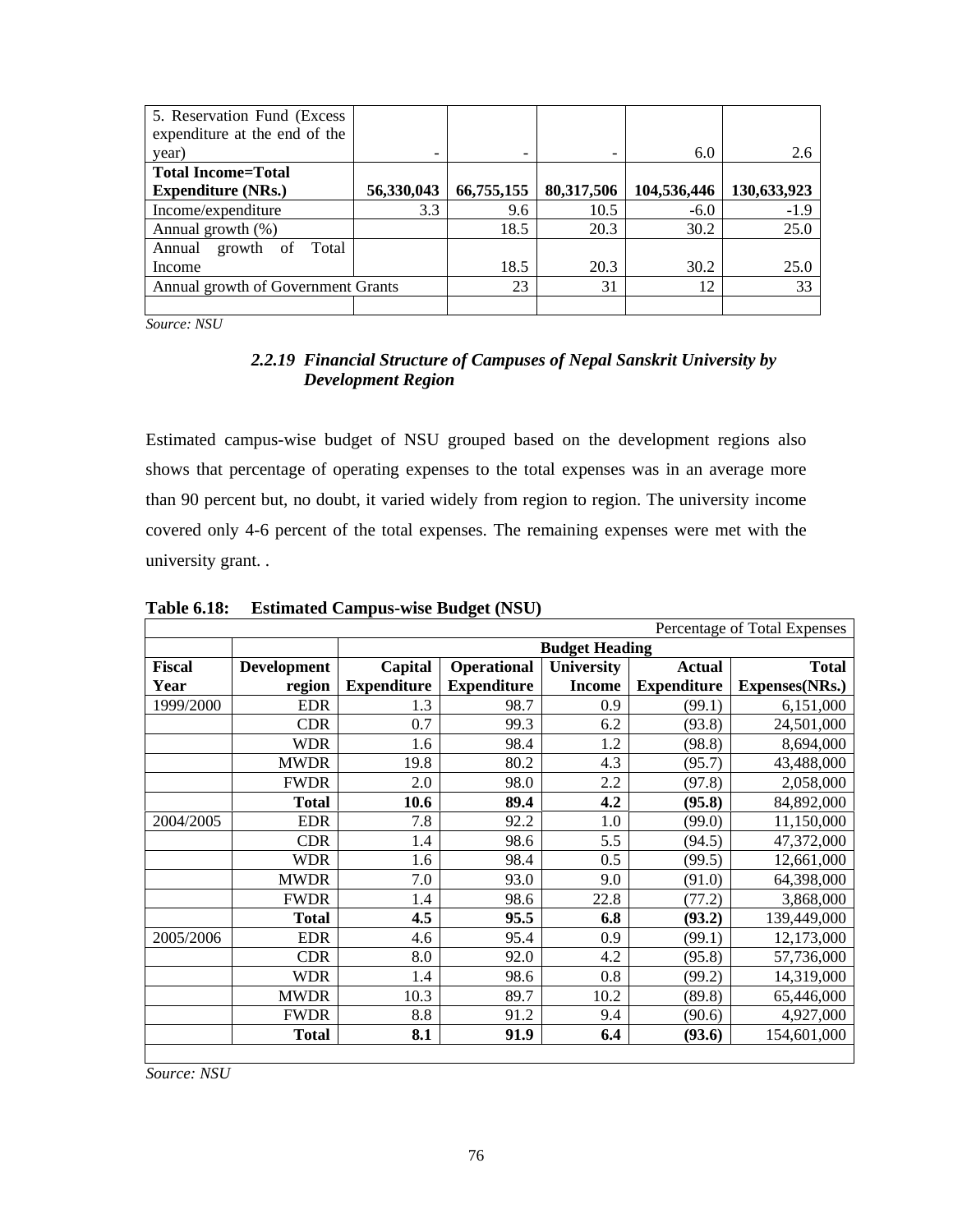The estimated income and expenditure of the NSU shows that 65 percent of the total expenditure were paid to the teaching and non-teaching staff of the central office and campuses of NSU in the form of salaries and allowances, out of which 34 percent were paid to teachers as their salaries and 10 percent as the allowances for both teaching and nonteaching staff. But in campuses teachers' salary rose up to 59 percent and it was less in central office, research centres and examination control office. It is interesting to note that in an average; only 6 percent of the total expenditure was met in 2005/06 by the university income. The rest part of the total expenditure was financed by the government grants.

|                                |               | <b>Salary</b> |                  |                          |                   | <b>Salaries</b> |
|--------------------------------|---------------|---------------|------------------|--------------------------|-------------------|-----------------|
|                                | <b>Salary</b> | (Administ     |                  |                          | <b>University</b> | and             |
| Campus                         | (Teaching)    | ration)       | <b>Allowance</b> | Scholarship              | <b>Income</b>     | allowances      |
| <b>B.P.Sanskrit Bidhyapith</b> | 43.0          | 17.4          | 18.5             | 8.3                      | 1.0               | 78.9            |
| Pindeshwar Bidhyapith          | 42.9          | 16.8          | 12.2             | 6.9                      | 0.9               | 71.9            |
| Balmiki Bidhyapith             | 42.7          | 11.4          | 9.7              | 11.1                     | 4.1               | 63.8            |
| Ya.Ba.La.Na. Bidhyapith        | 48.1          | 20.0          | 12.6             | 4.0                      | 1.3               | 80.7            |
| Hajari Janak Bidhyapith        | 48.6          | 17.1          | 10.5             | 7.2                      | 0.7               | 76.1            |
| Kathmandu Office               |               | 62.4          | 10.7             |                          | 5.2               | 73.1            |
| Sanskrit Ma. Bi.               | 29.4          | 41.4          | 12.3             | 2.6                      | 1.0               | 83.1            |
| <b>Research Centre</b>         |               | 35.7          | 6.8              |                          | 9.4               | 42.4            |
| One B.Ed.                      | 58.9          | 9.8           | 14.7             | $\blacksquare$           | 48.9              | 83.4            |
| Ru.Ru. Sanskrit                |               |               |                  |                          |                   |                 |
| Bidhyapith                     | 42.8          | 19.3          | 15.8             | 10.7                     | 0.6               | 77.9            |
| <b>Bhanu Sanskrit</b>          |               |               |                  |                          |                   |                 |
| Bidhyapith                     | 54.6          | 18.2          | 14.4             | 2.4                      | 0.2               | 87.1            |
| Bindubasini Sanskrit           |               |               |                  |                          |                   |                 |
| Bidhyapith                     | 50.4          | 14.3          | 11.8             | 12.1                     | 0.7               | 76.5            |
| Harihar Sanskrit               |               |               |                  |                          |                   |                 |
| Bidhyapith                     | 38.3          | 30.8          | 16.7             | 5.0                      | 2.0               | 85.8            |
| Central Office                 | 16.6          | 30.7          | 5.7              |                          | 1.3               | 53.0            |
| University Bidhyapith          | 55.5          | 11.1          | 13.3             | 6.7                      | 0.2               | 79.9            |
| <b>Examination Control</b>     |               |               |                  |                          |                   |                 |
| Office                         |               | 21.9          | 3.4              |                          | 35.6              | 25.3            |
| Janata Bidhyapith              | 49.0          | 14.2          | 12.9             | 9.8                      | 0.5               | 76.0            |
| One Yr. B.Ed.                  | 44.4          | 25.6          | 16.7             | $\overline{\phantom{a}}$ | 27.8              | 86.7            |
| <b>Aurved Program</b>          | 40.7          | 25.4          | 17.8             | $\overline{\phantom{a}}$ | 152.7             | 84.0            |
| Janata Sanskrit Ma.Bi          | 35.0          | 32.4          | 9.1              | 8.1                      | 2.3               | 76.6            |
| Sharada Bidhyapith             | 38.9          | 20.7          | 13.0             | 6.5                      | 1.9               | 72.6            |
| One Yr. B.Ed.                  | 46.8          | 23.4          | 16.4             |                          | 36.5              | 86.6            |
| Average                        | 34.2          | 21.3          | 10.0             | 5.5                      | 6.4               | 65.4            |

**Table 6.19: Estimated Campus wise Budget in 2005/06** 

*Source: NSU*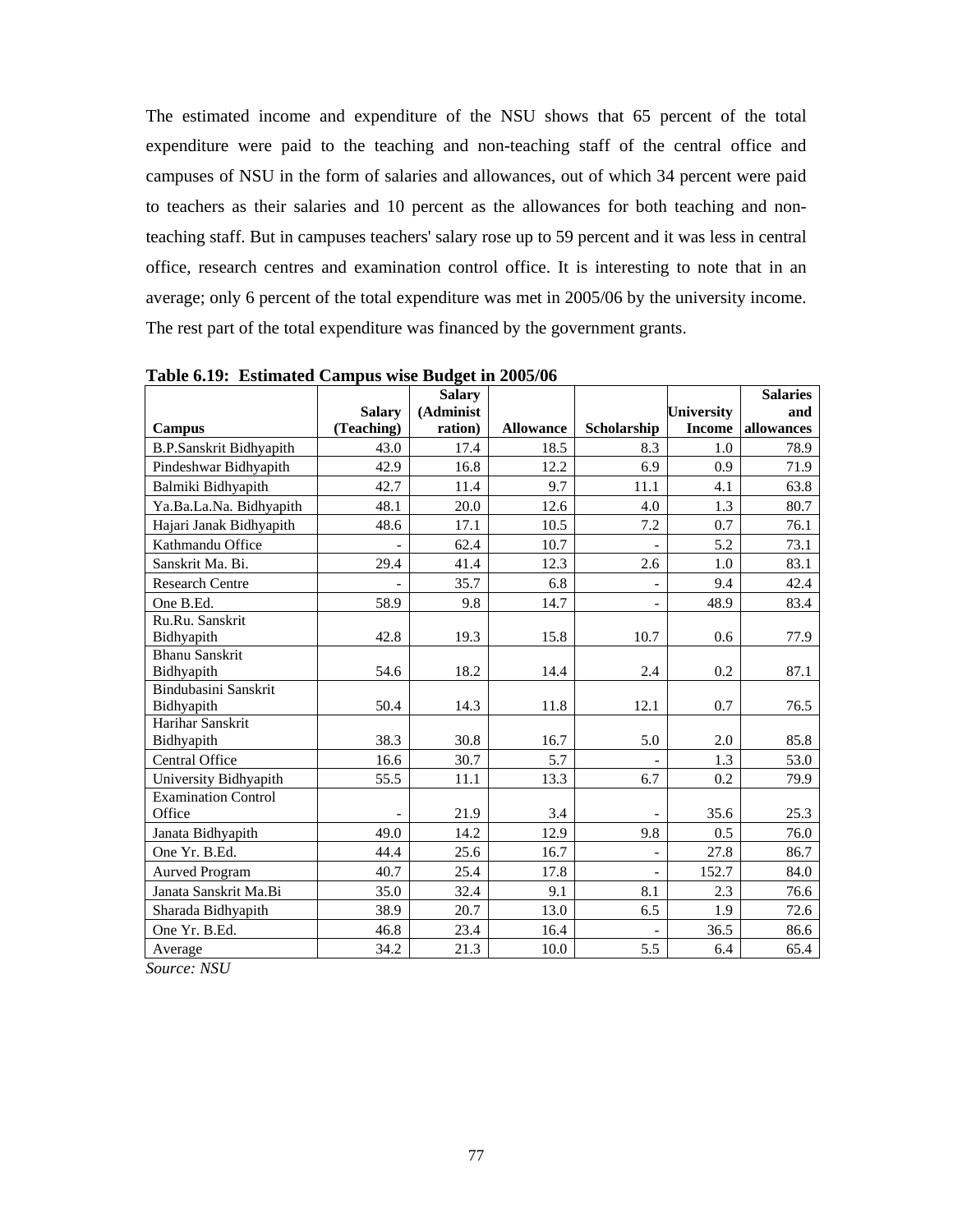### *6.3.Eastern Regional University*

#### *2.2.20 Financial Structure of Eastern Regional University*

The Eastern Regional University had been started with the government grant or Rs. 1.2 million in 1995/96 and the total expenses was Rs. 166,461, of which 32 percent was spend on the capital and 68 percent on revenue/operating expenditure. The total expenses in 2005/06 reached to Rs. 89.6 million. The size of the university is fast rising. It has only 3 own campuses and 86 affiliated private campuses in 2005/06. At the initial period the government grant was given as per approved budget and it as a percentage of the approved budget has been declining although it is increasing in amount. Since 2000/01 the government grant has not being provided sufficient amount to meet the total expenses as before. The government grant covered only 94.5 percent in 2000/01 and it had reduced to 59.7 percent in 2005/06. The surplus in the year was Rs.1.03 million. The surplus was positive till 1999/2000 and onward the surplus had become negative. It was -5.5 percent of the total expenses and it become 40.3 percent of the total expenses in 2005/06. The deficit has being met by either past surplus or increasing their internal revenue. The Table 6.20 has shown that the university has started to control the total expenses to reduce the level of deficit.

The analysis of financial structure of the university by faculties and types of campuses has not been done due to the absence of financial data from individual campuses and faculties of the university.

In percentage

| <b>S.N.</b>    | <b>Particulars</b>     | 1995/96 | 1999/00    | 2000/01    | 2004/05     | 2005/06    |  |  |  |
|----------------|------------------------|---------|------------|------------|-------------|------------|--|--|--|
|                | <b>Approved Budget</b> | 720.9   | 177.1      | 173.6      | 260.1       | 323.0      |  |  |  |
|                | Capital                | 459.0   | 60.3       | 74.9       | 183.1       | 205.9      |  |  |  |
|                | Revenue /Operating     | 261.9   | 116.8      | 98.7       | 77.0        | 117.1      |  |  |  |
| 2              | Expenses in NRs.       | 166,461 | 18,242,301 | 25,495,414 | 104,866,259 | 89,566,023 |  |  |  |
|                | Capital                | 32.4    | 34.3       | 17.4       | 59.0        | 47.0       |  |  |  |
|                | Revenue /Operating     | 67.6    | 65.7       | 82.6       | 41.0        | 53.0       |  |  |  |
| 3              | Government Grant       | 720.9   | 128.3      | 94.5       | 57.8        | 59.7       |  |  |  |
| $\overline{4}$ | Surplus Deficit        | 620.9   | 28.3       | (5.5)      | (42.2)      | (40.3)     |  |  |  |
|                | Source: EU             |         |            |            |             |            |  |  |  |

|  |  |  | Table 6.20: Financial Structure of Eastern Regional University |
|--|--|--|----------------------------------------------------------------|
|  |  |  |                                                                |

<sup>78</sup>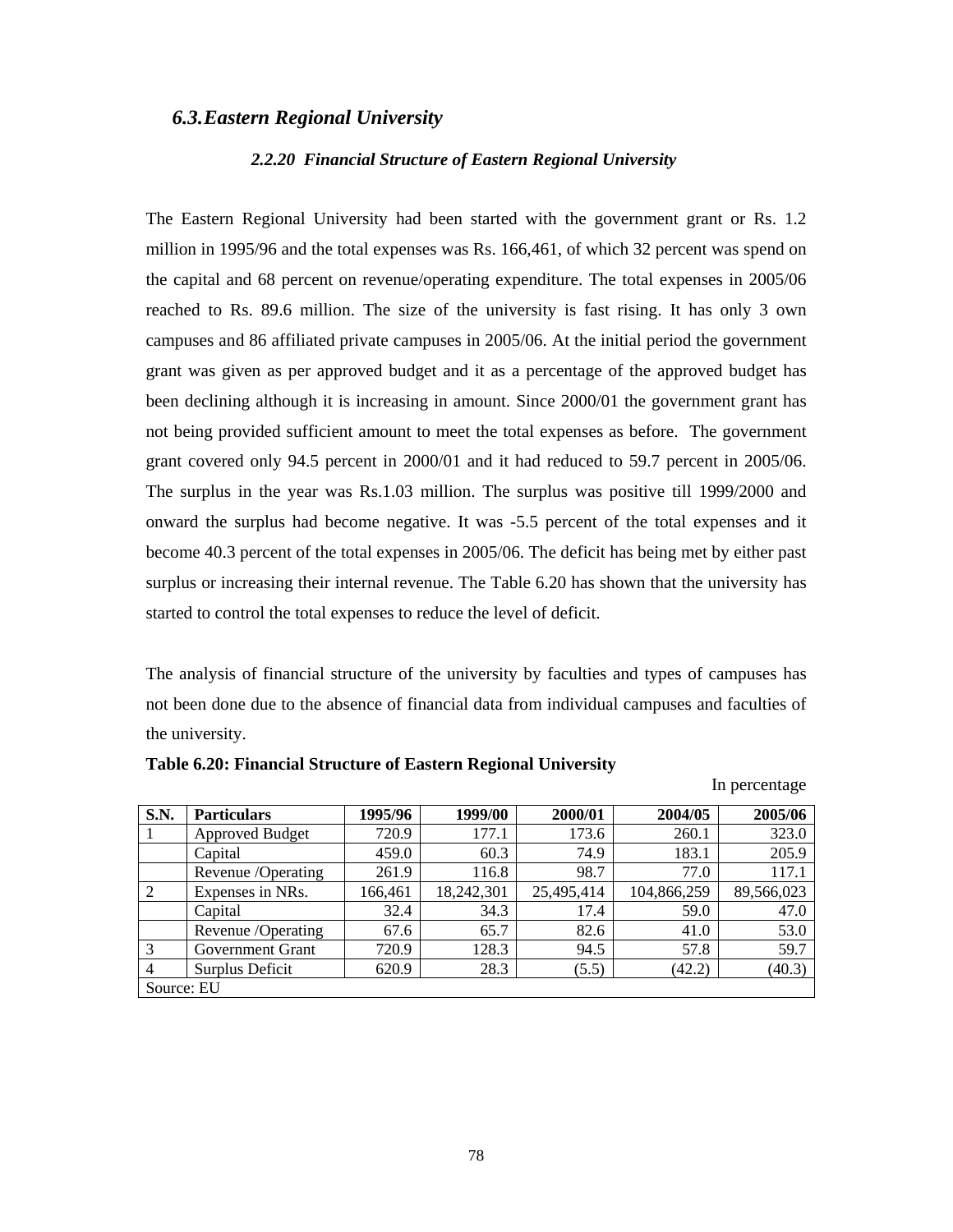## *6.4.Western Regional (Pokhara) University*

### *2.2.21 Financial Structure of Western Regional (Pokhara) University*

The annual total expenditure of the Pokhara University in 2001/02 was 35.5 million Rs and it reached to 50.8 million Rs in 2003/04. The major sources of income of the university are government grant and donation, affiliated income, income from academic activity and miscellaneous income. The affiliation income was 31 percent; income from academic activity was 12.4 in 2003/04. Pokhara University was also heavily dependent on the government grant and donation, which covered 55.9 percent of the total income/total expenditure in 2003/04. This University has only 3 university owned campuses and rests 23 are the privately operated affiliated campuses in 2005/06. On the expenditure side, operating expenses including expenditure on employee's cost were declining and surplus was increasing remarkably from 37.5 of the total income in 2001/02 to 68.4 percent in 2003/04.

| Table 6.21: Income & Expenditure Account of Pokhara University |  |  |  |
|----------------------------------------------------------------|--|--|--|
|                                                                |  |  |  |

|                                         |            |            | 111 1 Y INS. |
|-----------------------------------------|------------|------------|--------------|
| <b>Particular</b>                       | 2001/02    | 2002/03    | 2003/04      |
| 1. Income Academic from Activity        | 2,655,410  | 5,032,225  | 6,300,605    |
| 2. Affiliation Income                   | 13,876,938 | 19,293,100 | 15,688,680   |
| 3. Grant & Donation                     | 18,323,311 | 37,221,514 | 28,392,865   |
| 4. Miscellaneous Income                 | 622,321    | 549,165    | 391,626      |
| <b>Total Income = Total Expenditure</b> | 35,477,980 | 62,096,004 | 50,773,776   |
| 1. Expenditure Employee's Cost          | 8,585,886  | 10,544,235 | 5,022,269    |
| 2. Operating Expenses                   | 13,582,136 | 13,814,121 | 11,032,536   |
| 3. Surplus Transfer to BS               | 13,309,958 | 37,737,648 | 34,718,971   |
| In Percentage                           |            |            |              |
| 1. Income from Academic Activity        | 7.5        | 8.1        | 12.4         |
| 2. Affiliation Income                   | 39.1       | 31.1       | 30.9         |
| 3. Grant & Donation                     | 51.6       | 59.9       | 55.9         |
| 4. Miscellaneous Income                 | 1.8        | 0.9        | 0.8          |
| <b>Total Income = Total Expenditure</b> | 100.0      | 100.0      | 100.0        |
| 1. Expenditure Employee's Cost          | 24.2       | 17.0       | 9.9          |
| 2. Operating Expenses                   | 38.3       | 22.2       | 21.7         |
| 3. Surplus Transfer to BS               | 37.5       | 60.8       | 68.4         |

 $In <sub>ND<sub>a</sub></sub>$ 

*Source: Pokhara University*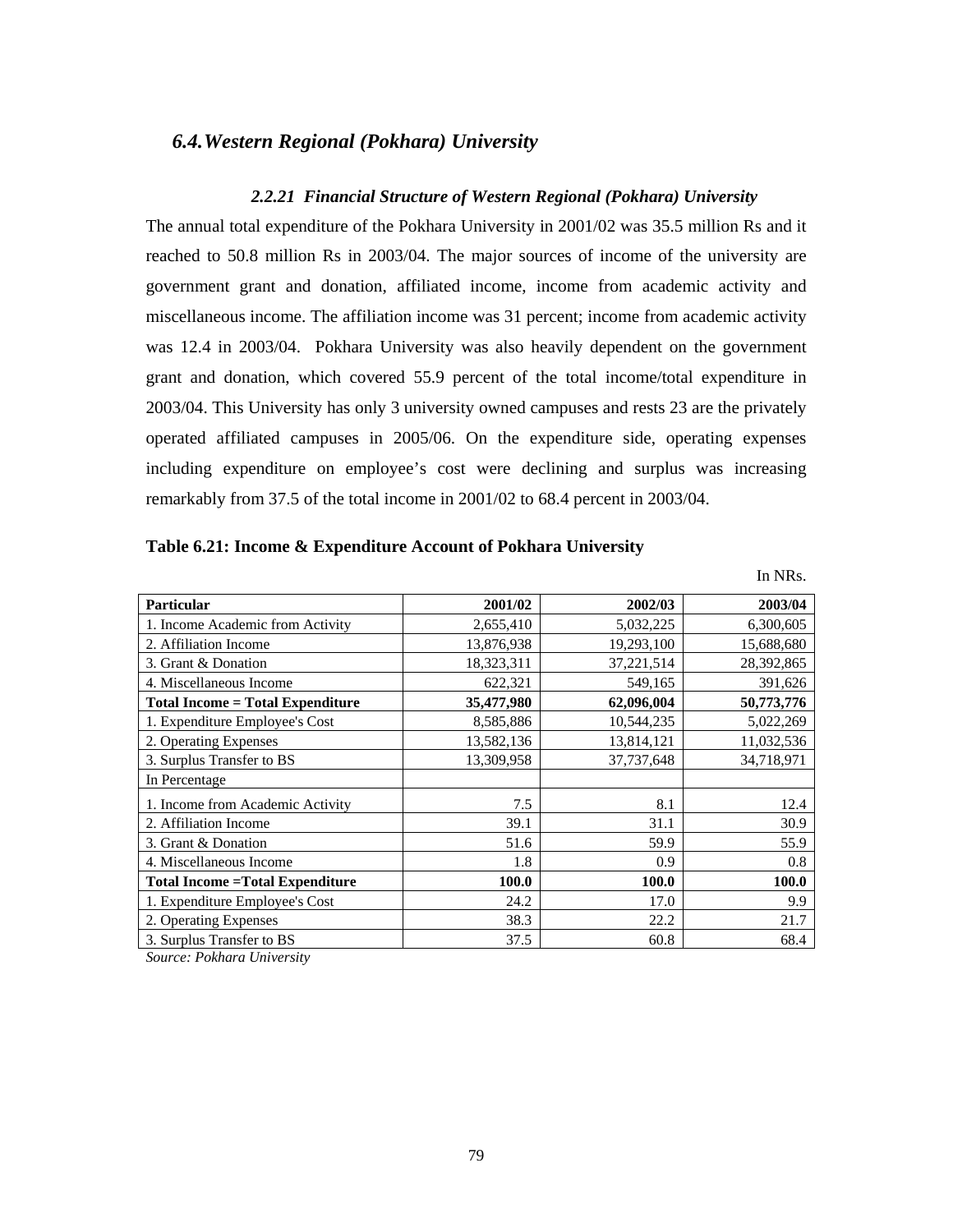# **7. Analysis of Cost Recovery and Unit Cost**

### *7.1.Cost Recovery Analysis*

Cost recovery analysis is mostly used to measure the level of sustainability of any organization / institute whether the organization is of business motivated or social oriented organization. It is the general practice that full cost recovery is required for the business oriented organization since both fixed and operating costs are required to be met the organization itself whereas, at least operating cost recovery should be met by the social oriented organization. Social organization is usually established with donation and later it is handed over to the community to operate.

In the past, TU and NSU were entirely financed by the government. It was the government responsibility to meet both fixed and variable costs of these Universities especially after the implementation of New Education Policy in 1971. All the education institutes were nationalized and operated by the government itself. Later at the end of the Eighties the government had realized that the education cannot be financed solely by the government alone and consequently, education sector had been liberalized and permitted to the private sector to invest in and operate the education institutions. Then, the role of cost recovery principle has been realized and used to evaluate the sustainability of the educational institutions in the country. KU was established in the private sector and EU and PU were established as regional Universities. These three Universities are liberal in both managerial and financial matters. Tuition fees are very high in these Universities whereas, it is very nominal in TU and NSU. Salaries and allowances of both teachers and administrative staff are guaranteed in these tow universalities.

After the development and implementation of multi-university concept in the country, the government has started to adopt the policy of cost recovery principle in the higher education since the formulation of the Tenth Plan. It is the general hypothesis that the TU and NSU should have achieved at least operating cost recovery for their sustainability. But the following Table 7.1 shows that the average operating cost recovery in TU with regular academic activities during last six years was only 15 percent whereas, that of block granted Institutes/Research Centres and campuses of the TU was 17 percent. The decentralization policy has not shown desirable effects on the sustainability of campuses of TU.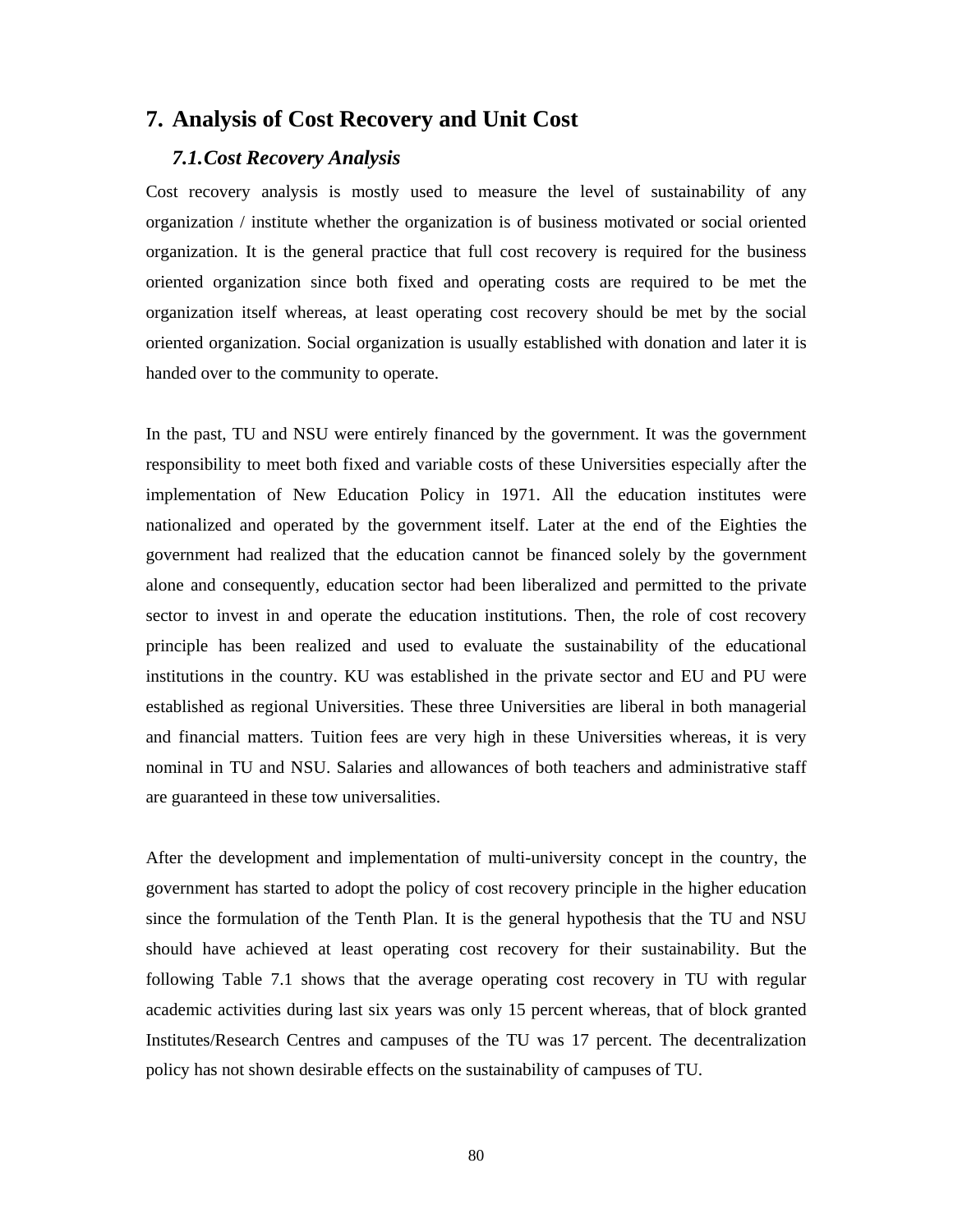| <b>Fiscal</b> | <b>Tribhuvan</b> | <b>Block Granted Institutes/Research</b> |
|---------------|------------------|------------------------------------------|
| Year          | University       | <b>Centres and Campuses</b>              |
| 1999/2000     | 8.8              |                                          |
| 2000/2001     | 14.1             | 19.3                                     |
| 2001/2002     | 24.5             | 15.2                                     |
| 2002/2003     | 14.5             | 16.4                                     |
| 2003/2004     | 13.1             | 15.7                                     |
| 2004/2005     | 14.7             | 16.5                                     |

### **Table 7.1: Operating Cost Recovery of Tribhuvan University**

*Source: TU* 

| Table 7.2: Operating Cost Recovery of Institutes of Tribhuvan University in 2004/2005 |  |  |
|---------------------------------------------------------------------------------------|--|--|
|                                                                                       |  |  |

| <b>Particulars</b>                                                       | $\frac{0}{0}$ |
|--------------------------------------------------------------------------|---------------|
| Forestry                                                                 | 3.8           |
| Law                                                                      | 6.6           |
| Education                                                                | 10.2          |
| Humanities and Social Science                                            | 9.5           |
| Management                                                               | 19.0          |
| <b>TU Central Campus</b>                                                 | 5.5           |
| <b>Institutes/ Research Centers of Tribhuvan University in 1999/2000</b> |               |
| Institute of Engineering                                                 | 5.8           |
| Institute of Agriculture and Animal Science                              | 7.6           |
| Institute of Medicine                                                    | 25.9          |
| <b>Research Centres</b>                                                  | 1.6           |
|                                                                          |               |

*Source: TU*  .

The Table 7.2 shows that the operating cost recovery rate of Institute of management in 2004/05 was the highest i.e., 19 percent and that of the Institute of Forestry was the least i.e., 3.8 percent. The operating cost recovery rate of TU Central Campus was only 5.5 percent. In the technical education side, the Institute of Medicine had the highest operating cost recovery rate (26 percent) and that of Research Centres was the least (1.6 percent). There was no such remarkable difference between the operating cost recovery rates of technical and nontechnical education institutes in spite of charging high fee structure in technical education.

### **Table 7.3: Operating Cost Recovery of Non-technical Faculties/Institutes of Tribhuvan University in 2004/05**

|                |                                |            |      |      |             |             | In Percent |
|----------------|--------------------------------|------------|------|------|-------------|-------------|------------|
| S/N            | <b>Development Region</b>      | <b>EDR</b> | CDR  | WDR  | <b>MWDR</b> | <b>FWDR</b> | Average    |
|                | Science and Technology         | 4.3        | 4.5  | 6.7  | 9.0         |             | 5.0        |
| 2              | Management                     | 18.7       | 18.7 | 18.0 | 14.2        |             | 17.9       |
|                | Law                            | 9.4        | 3.8  | 6.9  | 6.2         |             | 7.2        |
| $\overline{4}$ | Humanities and Social Sciences | 10.9       | 8.0  | 12.3 | 16.5        | 6.2         | 10.1       |
|                | <b>Education Campus</b>        | 16.6       | 5.6  | 18.6 | 8.3         | 17.1        | 12.9       |
|                | Source: TU                     |            |      |      |             |             |            |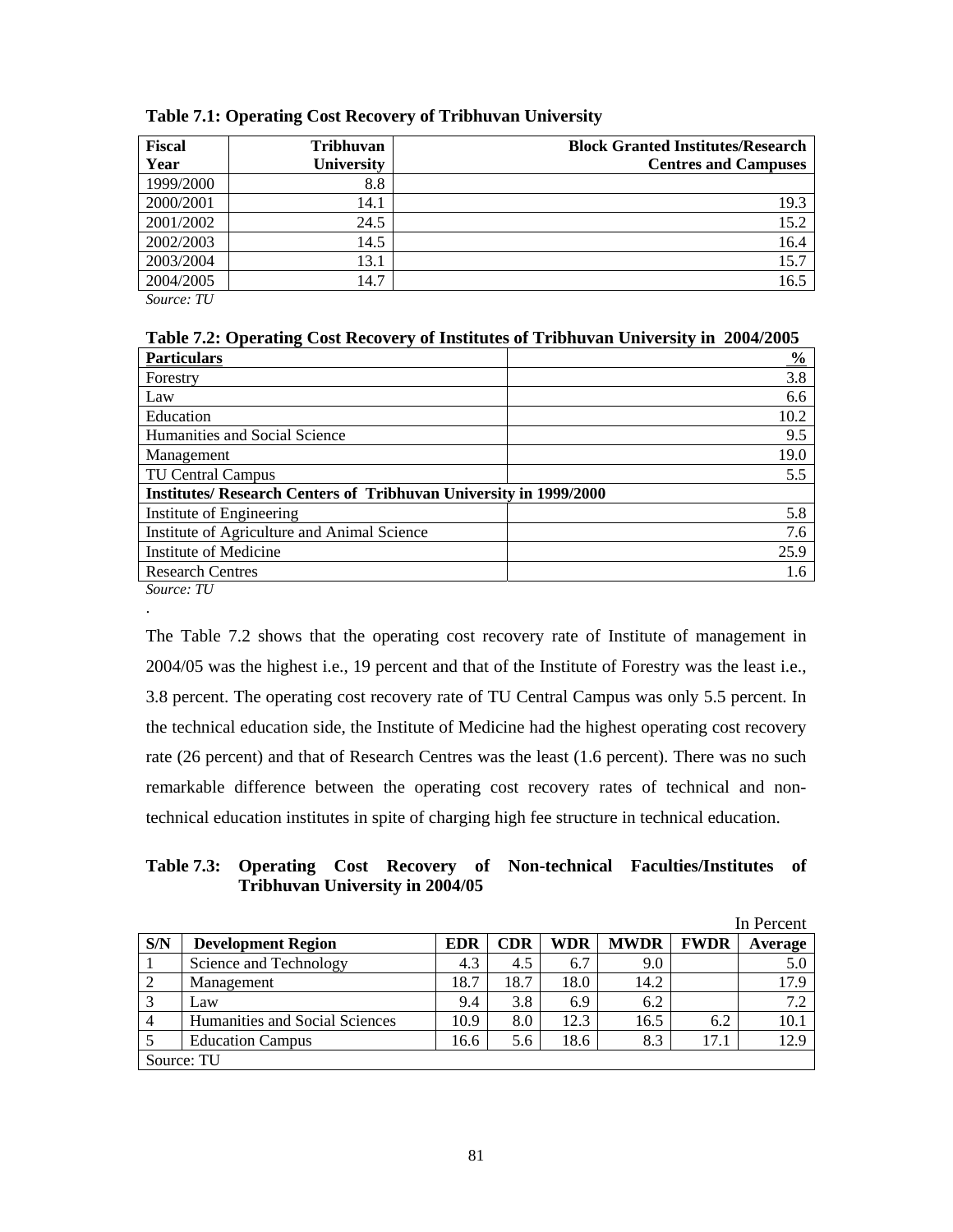The Table 7.3 demonstrates that the pattern of operating cost recovery of non-technical campuses is the similar as previously discussed. The management campuses had highest (18 percent) and science and technology campuses had the least (5 percent). On the basis of development region, in an aggregate, campuses of WDR had the highest recovery rate and campuses of CDR had the least since the students pressure on the TU constituent campuses in CDR is decreasing due to the increasing attraction towards the private colleges.

|                                                                               | In         |  |
|-------------------------------------------------------------------------------|------------|--|
| <b>Particulars</b>                                                            | Percentage |  |
| <b>Central Departments under Faculty of Humanities and Social Sciences</b>    |            |  |
| <b>Buddhist Studies</b>                                                       | 12.6       |  |
| Culture                                                                       | 6.0        |  |
| Economics                                                                     | 6.0        |  |
| English                                                                       | 6.8        |  |
| Geography                                                                     | 5.7        |  |
| Hindi                                                                         | 4.7        |  |
| History                                                                       | 4.3        |  |
| <b>Home Science</b>                                                           |            |  |
| <b>Library Science</b>                                                        | 13.5       |  |
| Science of Linguistics                                                        | 5.8        |  |
| Maithali                                                                      | 1.1        |  |
| Nepali                                                                        | 5.0        |  |
| Newari                                                                        | 2.0        |  |
| <b>Political Science</b>                                                      | 6.3        |  |
| Population                                                                    | 5.8        |  |
| Psychology                                                                    | 2.8        |  |
| <b>Rural Development</b>                                                      | 5.2        |  |
| Average                                                                       | 5.3        |  |
| <b>Central Departments under the Institute of Science and Technology</b>      |            |  |
| <b>Botany</b>                                                                 | 4.4        |  |
| Computer                                                                      | 176.1      |  |
| Environment                                                                   | 18.5       |  |
| Geology                                                                       | 2.5        |  |
| M.Tech                                                                        | 137.0      |  |
| Metrology                                                                     | 2.7        |  |
| Micro-Biology                                                                 | 4.2        |  |
| Physics                                                                       | 3.4        |  |
| <b>Statistics</b>                                                             | 20.9       |  |
| Chemistry                                                                     | 4.7        |  |
| Mathematics                                                                   | 13.4       |  |
| Zoology                                                                       | 3.4        |  |
| Average                                                                       | 32.6       |  |
| Central Departments under the Faculty of Management and Public Administration |            |  |
| Managements                                                                   | 14.3       |  |

**Table 7.4: Operating Cost Recovery Ratios of Central Departments in Tribhuvan University**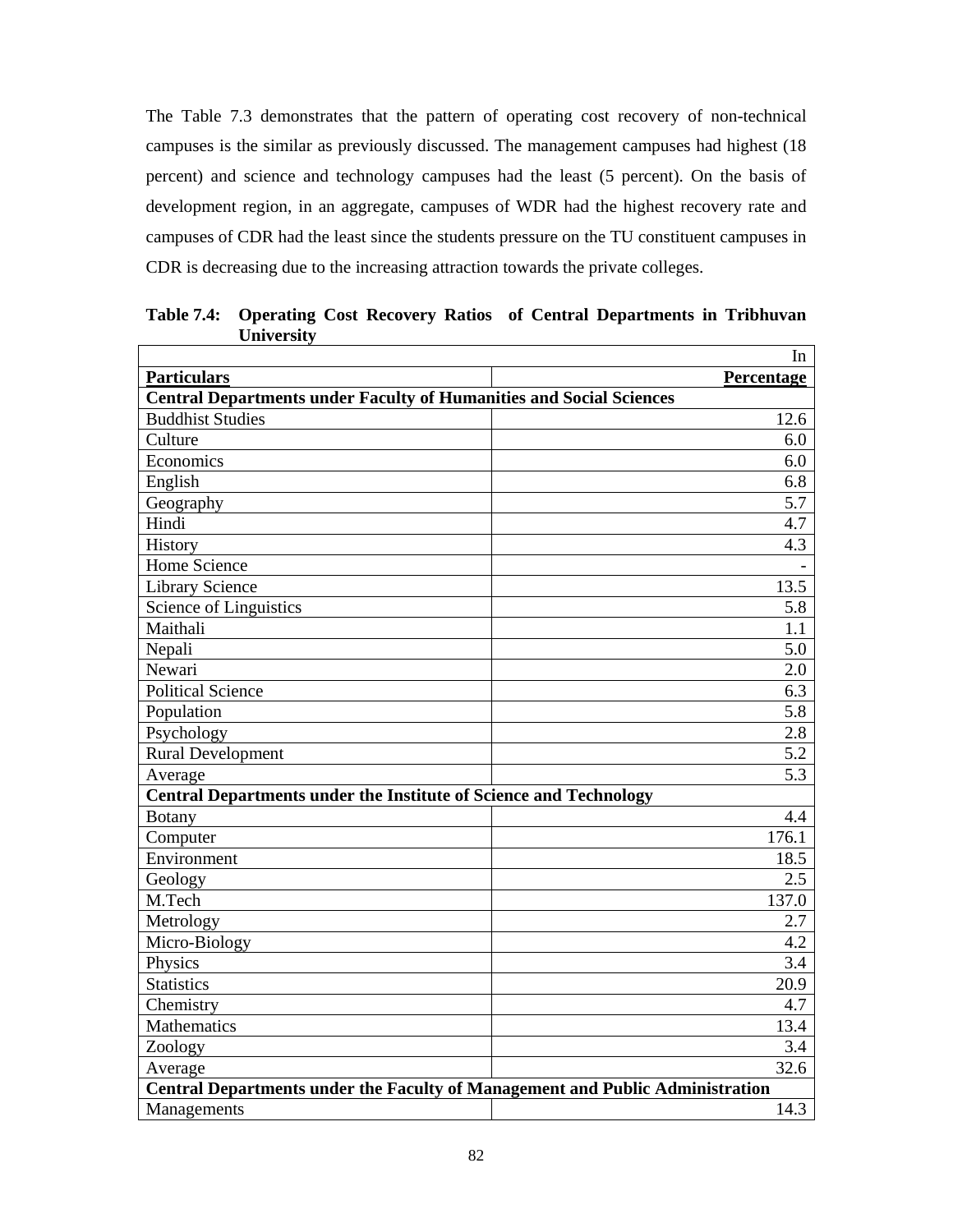| Public Administration                                    |  |
|----------------------------------------------------------|--|
| <b>Central Department under the Faculty of Education</b> |  |
| Education                                                |  |
| Source: TU                                               |  |

So far the Post graduate programmes conducted in the TU Central Campuses are concerned, the operating cost recovery rate of Computer (176 percent) and M. Tech. (137 percent) were the highest and second highest respectively. The operating cost recovery rate of History and Public Administration were nearly zero. Thus, the achieving the desirable level of operating cost recovery is the major problem of the TU for the sustainability issue.

Operating cost of the NSU at the central level was seems to be improving due to the introduction of non-Sanskrit faculties such as homeopathy faculty. It was 5.3 percent in 1995/96 and reached to 10.2 percent in 2001/01. Similarly, the operating cost recovery of the campuses in FWDR was better compared to those of other development regions. However, the operating cost recovery of NSU in totality was also not satisfactory and similar to that of TU.

| Year        | <b>Operating Cost Recovery</b> $(\%)$ |
|-------------|---------------------------------------|
| 1995/96     | 5.3                                   |
| 1996/97     | 6.6                                   |
| 1997/98     | 4.8                                   |
| 1999/2000   | 10.4                                  |
| 2000/001    | 10.2                                  |
| Source: NSU |                                       |

**Table 7.5: Operating Cost Recovery of the Central Level (NSU)** 

#### **Table 7.6: Operating Cost Recovery of NSU Campuses**

|                           |           |                    | In Percent |
|---------------------------|-----------|--------------------|------------|
|                           |           | <b>Fiscal Year</b> |            |
| <b>Development region</b> | 1999/2000 | 2004/2005          | 2005/2006  |
| <b>EDR</b>                | 0.9       | 1.1                | 0.9        |
| <b>CDR</b>                | 6.2       | 5.6                | 4.6        |
| <b>WDR</b>                | 1.2       | 0.5                | 0.8        |
| <b>MWDR</b>               | 5.4       | 9.7                | 11.4       |
| <b>FWDR</b>               | 2.2       | 23.1               | 10.3       |
| Average                   | 4.7       | 7.1                | 7.0        |
| Source: NSU               |           |                    |            |

The Table 7.7 shows that the operating cost recovery of Pokhara University was not such serious problem as of the TU and the full cost recovery rate was in between 40 to 48 percent.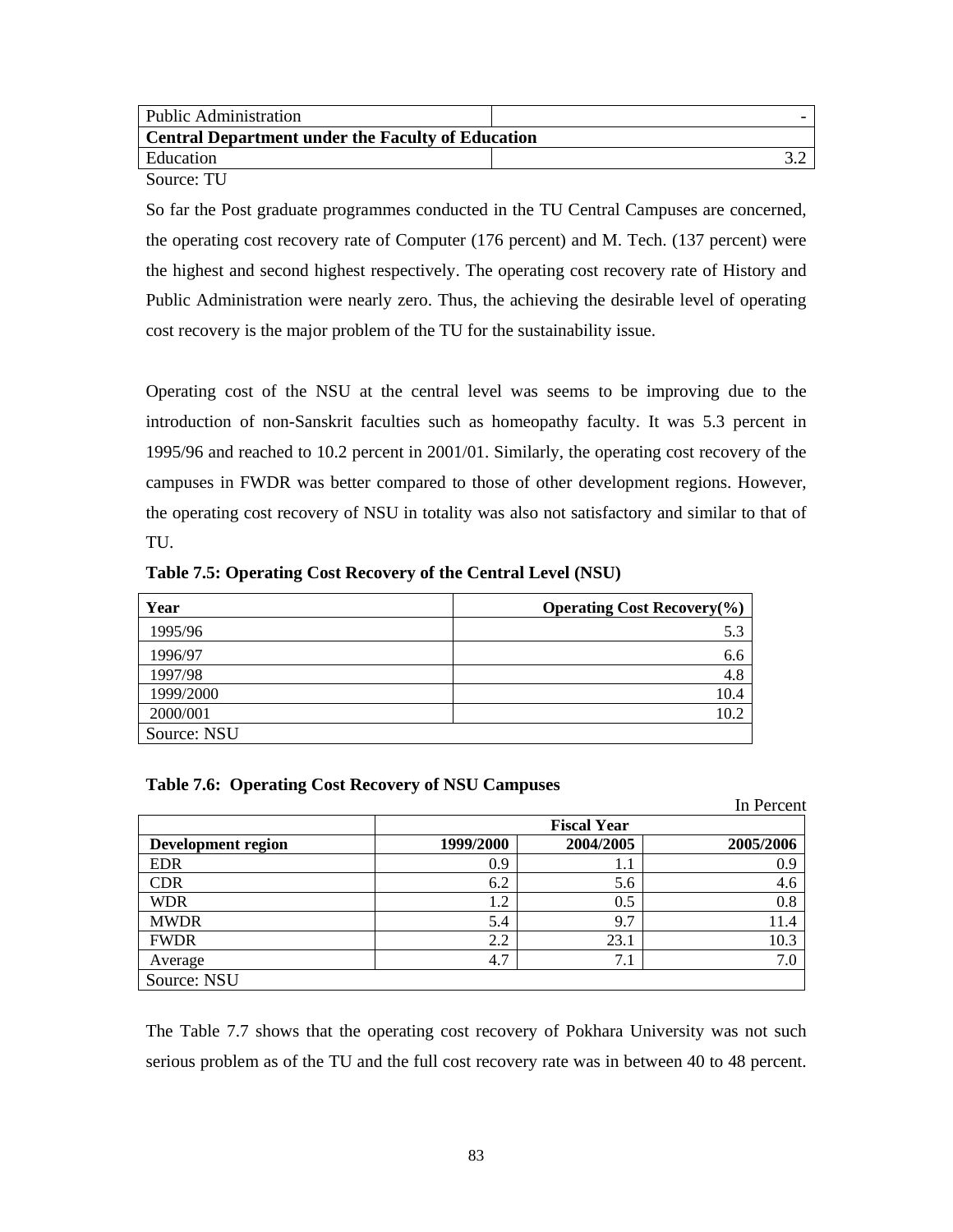This indicates the Pokhara University is still in need of government support for its sustainability.

| <b>Particular</b> | Operating cost Recovery $(\% )$ | Full cost Recovery $(\% )$ |
|-------------------|---------------------------------|----------------------------|
| 2001/02           | 77.4                            | 48.4                       |
| 2002/03           | 102.3                           | 40.1                       |
| 2003/04           | 139.6                           | 44.1                       |
| ___<br>___        |                                 |                            |

**Table 7.7: Operating cost Recovery of Pokhara University** 

Source: PU

# *7.2.Annual Unit Cost Analysis*

Annual unit cost is used as an important tool for measuring and comparing the level of cost effectiveness of producing student in academic institutions. The unit cost of producing a student in TU was Rs. 12,433 in 2000/01 and it reached to Rs. 15,553 in 2003/04. The Table 7.8 shows that the unit cost per student in TU is increasing.

| Table 7.8: Unit Cost Per Student in TU |
|----------------------------------------|
|----------------------------------------|

| Year    | Unit $Cost(\% )$ |
|---------|------------------|
| 2000/01 | 12,433           |
| 2001/02 | 12,833           |
| 2002/03 | 12,622           |
| 2003/04 | 15,553           |

*Source: Central Office, TU* 

Analyses of unit costs by institutes/faculties of TU in 2004/05 indicate that the institute of Medicine was the highest (Rs. 131,033) and the Faculty of Management at the price of 2004/05 was only the least (Rs. 2,057).

| <b>Faculty</b>                 | <b>Number of Students</b> | <b>Total Expenditure</b> | <b>Unit Cost</b> |
|--------------------------------|---------------------------|--------------------------|------------------|
| Engineering                    | 4,064                     | 68180500                 | 16,777           |
| <b>Medical Sciences</b>        | 1,543                     | 202184500                | 131,033          |
| Forestry                       | 437                       | 33231000                 | 76,043           |
| Agriculture                    | 659                       | 47012000                 | 71,338           |
| Science and Technology         | 12,300                    |                          |                  |
| Humanities and Social Sciences | 51,477                    | 337855000                | 6,563            |
| Management                     | 36,668                    | 75418000                 | 2,057            |
| Education                      | 25,402                    | 100795500                | 3,968            |
| Law                            | 846                       | 20725000                 | 24,498           |
| Total                          | 133,396                   | 1985988500               | 14,888           |
| $\alpha$ $\pi$                 |                           |                          |                  |

Source: TU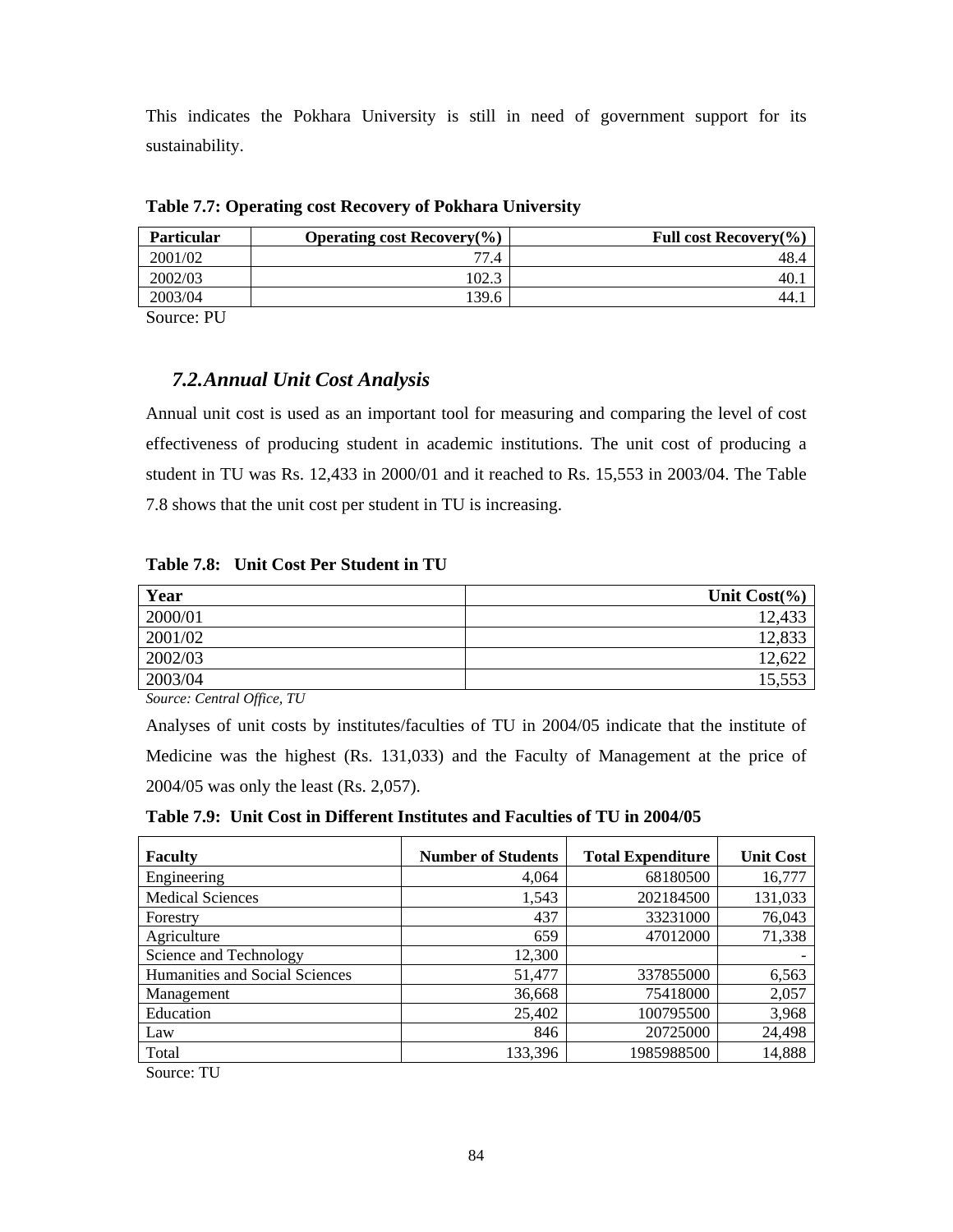The Table 7.10 presents the unit cost of different universities. The annual unit cost in NSU was Rs. 58,597 in 1999/00. Similarly, it was Rs. 473,583 in EU, Rs. 124,484 in PU in 2003/04. No financial information was available from the KU. That's why; the annual unit cost of KU has not been estimated. Based on above information, the annual unit cost of TU was the least and the highest was of EU.

**Table 7.10: Unit cost of Different Universities** 

| <b>University</b> | Unit Cost (Rs.) | <b>Remarks</b> |
|-------------------|-----------------|----------------|
| TU                | 14.888          | 2004/05        |
| <b>NSU</b>        | 58.597          | 1999/00        |
| EU                | 473,583         | 2003/04        |
| PU                | 124.484         | 2003/04        |

Source: Different Universities and UGC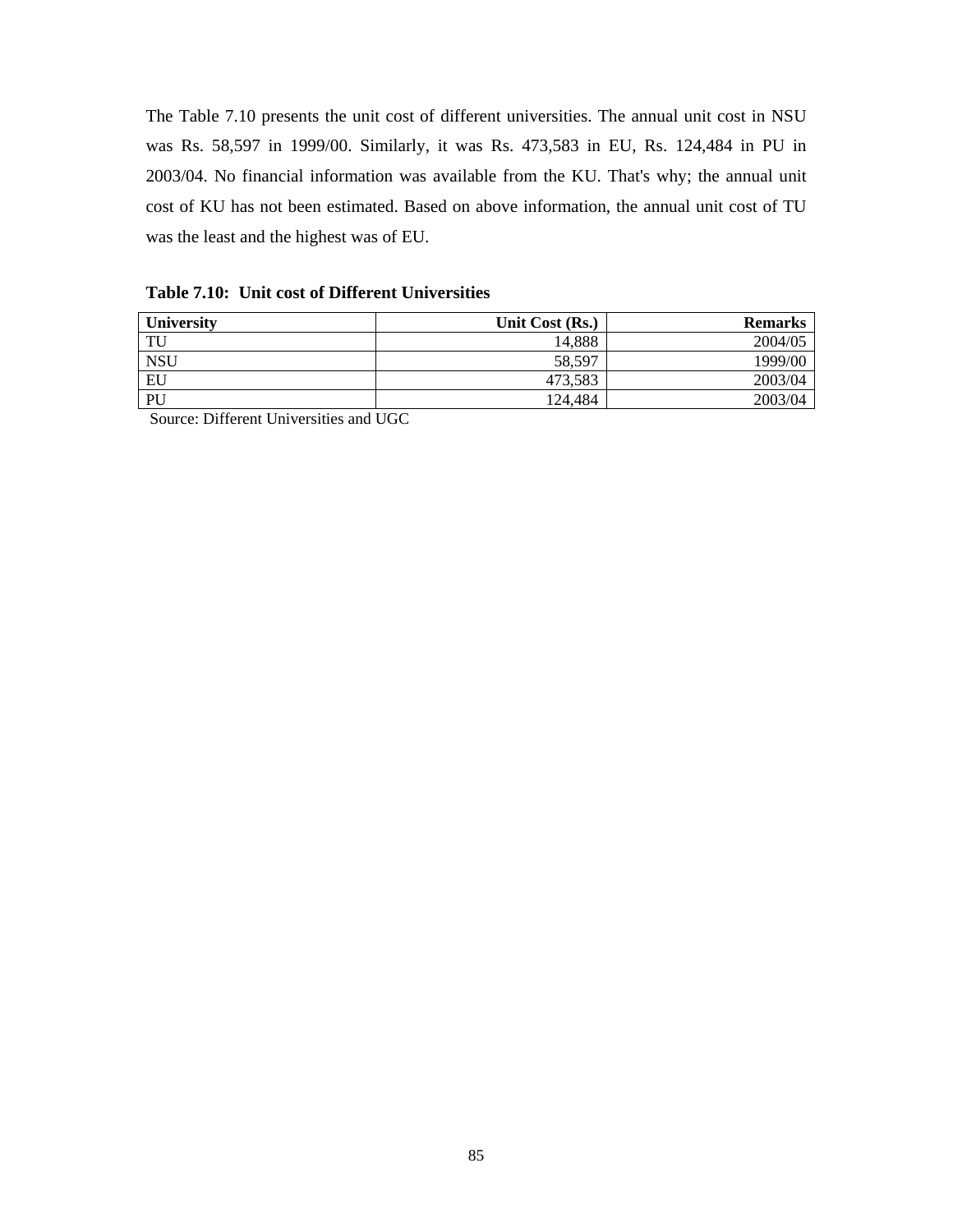# **8. Analysis of Field Information**

# *8.1.Background Information*

The Table 8.1(a) shows that 61 percent students from TU, 16 percent from EU, 10 percent from NSU, 7 percent from PU and 6 percent from KU were interviewed during the survey. Academic qualification of the interviewed students ranges from Bachelor to PhD. Among them 82 percent are studying Bachelor level.

**Table 8.1(a): Academic Background of the Students Interviewed** 

| University | <b>Bachelor</b> | <b>Diploma</b> | <b>Master</b> | PhD | <b>Total</b> |
|------------|-----------------|----------------|---------------|-----|--------------|
| EU         | 15.5            |                | 0.9           |     | 16.4         |
| KU         | 6.2             |                |               |     | 6.2          |
| <b>NSU</b> | 8.0             |                | 1.5           |     | 9.6          |
| PU         | 5.9             |                | 0.9           |     | 6.8          |
| TU         | 46.5            | 0.3            | 13.9          | 0.3 | 61.0         |
| Total      | 82.1            | 0.3            | 17.3          | 0.3 | 100.0        |

*Source: Field Survey, July-August 2007, CEDA* 

The social and economic status of the parents/guardians of the students is an important factor in the successful operation of the Campus/University. Table 8.1(b) presents the academic qualification of the parents/guardians of the students by University

|                   | <b>Percentage of Students</b> |                   |          |                  |       |  |  |  |  |  |  |
|-------------------|-------------------------------|-------------------|----------|------------------|-------|--|--|--|--|--|--|
| <b>University</b> | <b>Higher</b>                 |                   |          | <b>School</b>    |       |  |  |  |  |  |  |
|                   | <b>Education</b>              | <b>Illiterate</b> | Literate | <b>Education</b> |       |  |  |  |  |  |  |
| EU                | 6.8                           | 0.3               | 0.9      | 8.4              | 16.4  |  |  |  |  |  |  |
| KU                | 2.8                           | 0.3               | 0.3      | 2.8              | 6.2   |  |  |  |  |  |  |
| <b>NSU</b>        | 1.9                           | 0.9               | 1.9      | 5.0              | 9.6   |  |  |  |  |  |  |
| PU                | 3.4                           | 0.6               |          | 2.8              | 6.8   |  |  |  |  |  |  |
| TU                | 17.6                          | 6.2               | 17.6     | 19.5             | 61.0  |  |  |  |  |  |  |
| Total             | 32.5                          | 8.4               | 20.7     | 38.4             | 100.0 |  |  |  |  |  |  |

| Table 8.1(b): Academic Qualification of Students' Parents/Guardians by University |  |  |
|-----------------------------------------------------------------------------------|--|--|
|                                                                                   |  |  |

*Source: Field Survey, July-August 2007, CEDA* 

It is observed from the table that around 30 percent of the parents/guardians are illiterate or simply literate. However, around one-third of them are found to have higher education and more than one-third have school education. The percentage of parents/guardians having higher education is observed to be significantly high (50.0%) in the Pokhara University (PU) in comparison to the other Universities, while the percentage of parents/guardians having school education is found to be maximum (52.1%) in the Nepal Sanskrit University (NSU).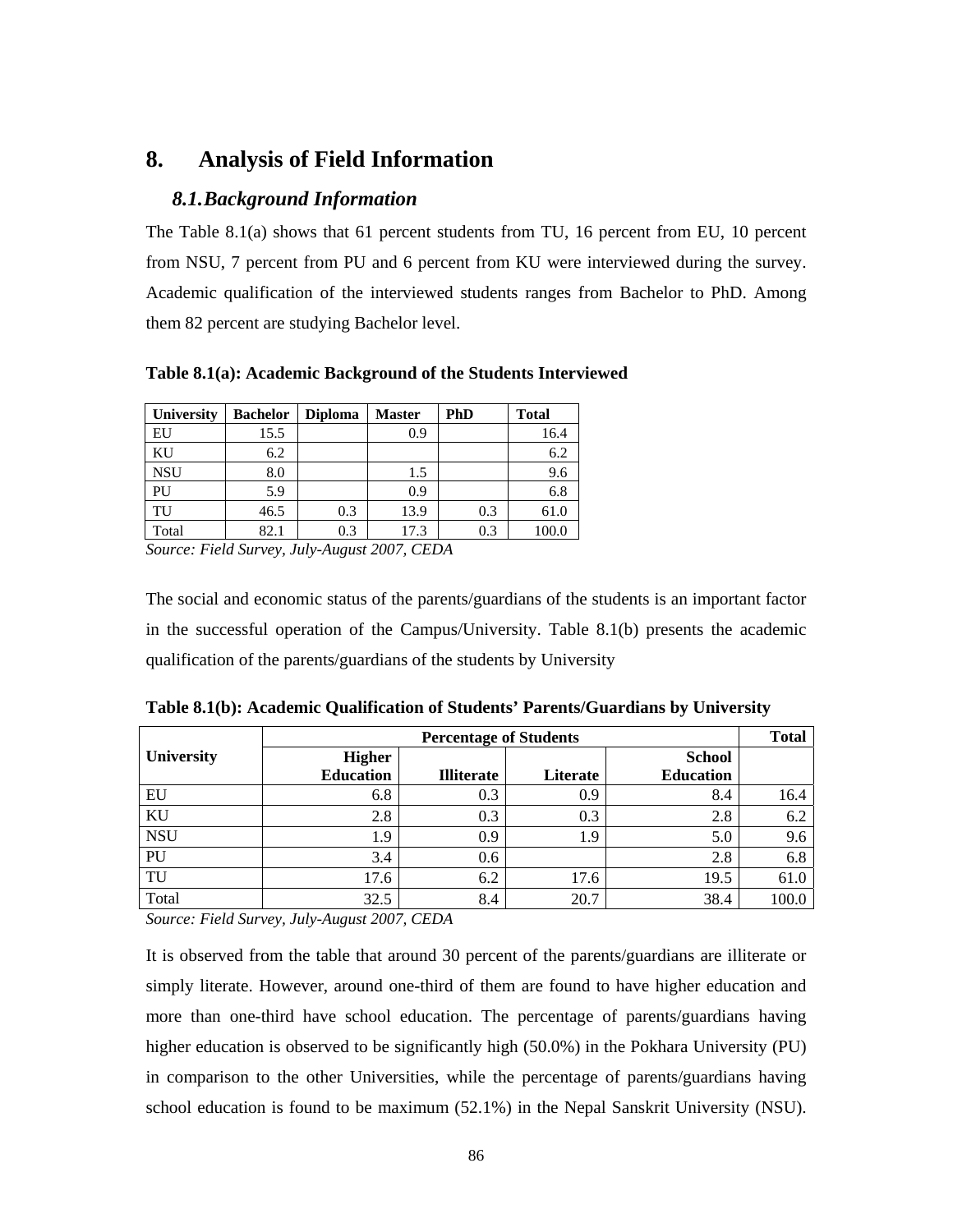Likewise, the percentage of the parents/guardians having higher education and school education is observed to be remarkable in the Private Campus (45.3%) comparison to the other types of campus. Similarly, in terms of the Institute/Faculty-wise, analysis, the institute of Engineering is observed to be the Institute having the highest percentage of parents/guardians with higher education (62.7%) and Sanskrit having the maximum percentage of parents/guardians with school education (60.7%). Qualified usually parents prefer to send their children to the private campuses. They prefer to provide engineering education to their children, there is no doubt first preference to MBBS. But, the Institute of Medicine was not included in the sample selection. That is way; it was excluded in the table.

**Table 8.2: Academic Qualification of Students' Parents/Guardians by Campus** 

|                       |                  | <b>Percentage of Students</b> |          |                  |       |  |  |  |  |  |  |  |  |
|-----------------------|------------------|-------------------------------|----------|------------------|-------|--|--|--|--|--|--|--|--|
|                       | <b>Higher</b>    |                               |          | <b>School</b>    |       |  |  |  |  |  |  |  |  |
| <b>Type of Campus</b> | <b>Education</b> | <b>Illiterate</b>             | Literate | <b>Education</b> |       |  |  |  |  |  |  |  |  |
| University Own Campus | 10.8             | 3.4                           | 9.6      | 13.1             | 37.8  |  |  |  |  |  |  |  |  |
| <b>Public Campus</b>  |                  | 3.4                           | 7.7      | 11.8             | 30.0  |  |  |  |  |  |  |  |  |
| Private Campus        | 14.6             | 1.5                           | 3.4      | 12.7             | 32.2  |  |  |  |  |  |  |  |  |
| Total                 | 32.5             | 8.4                           | 20.7     | 38.4             | 100.0 |  |  |  |  |  |  |  |  |

*Source: Field Survey, July-August 2007, CEDA* 

|                          |                   | <b>Percentage of Students</b> |           |                   |              |  |  |  |  |  |  |  |
|--------------------------|-------------------|-------------------------------|-----------|-------------------|--------------|--|--|--|--|--|--|--|
| <b>Institute/Faculty</b> | <b>Higher Edu</b> | <b>Illiterate</b>             | Literate  | <b>School Edu</b> | <b>Total</b> |  |  |  |  |  |  |  |
| Agriculture              | 1.2               |                               | 1.2       | 1.2               | 3.7          |  |  |  |  |  |  |  |
| Edu                      | 1.5               | .9                            | 5.3       | 2.8               | 10.5         |  |  |  |  |  |  |  |
| Engineering              | 7.4               | .3                            | $\cdot$ 3 | 4.0               | 12.1         |  |  |  |  |  |  |  |
| Forestry                 | 1.2               |                               | 1.9       | $\cdot$ 3         | 3.4          |  |  |  |  |  |  |  |
| Humanities               | .9                | 1.2                           | 4.3       | 5.3               | 11.8         |  |  |  |  |  |  |  |
| Mgmt                     | 11.8              | 3.4                           | 5.3       | 13.0              | 33.4         |  |  |  |  |  |  |  |
| Nursing                  | 2.2               | .6                            | .6        | 2.5               | 5.9          |  |  |  |  |  |  |  |
| Sanskrit                 | .9                | .3                            | .9        | 3.4               | 5.6          |  |  |  |  |  |  |  |
| Science & Technology     | 4.0               | .9                            | .9        | 4.0               | 9.9          |  |  |  |  |  |  |  |
| Veterinary               | 1.2               | .6                            |           | 1.9               | 3.7          |  |  |  |  |  |  |  |
| Total                    | 32.5              | 8.4                           | 20.7      | 38.4              | 100.0        |  |  |  |  |  |  |  |

**Table 8.3: Academic Qualification of Students' Parents/Guardians by Institute/Faculty** 

*Source: Field Survey, July-August 2007, CEDA* 

Table 8.4 presents the occupation of parents/guardians of the students by University. The table indicates that at most 35.9% of the parents/guardians are farmers. However, less than 1 percent of the parents/guardians are found to be housewives, politicians, priests and social workers. The Nepal Sanskrit University (NSU) has the highest percentage of farmers (55.2%) among others. Likewise, the Public Campus has the highest percentage of parents/guardians (46.3%) with farming occupation and the Sanskrit Faculty has such position (55.2% farmers) among other Institutes/Faculties. It is interesting to note that the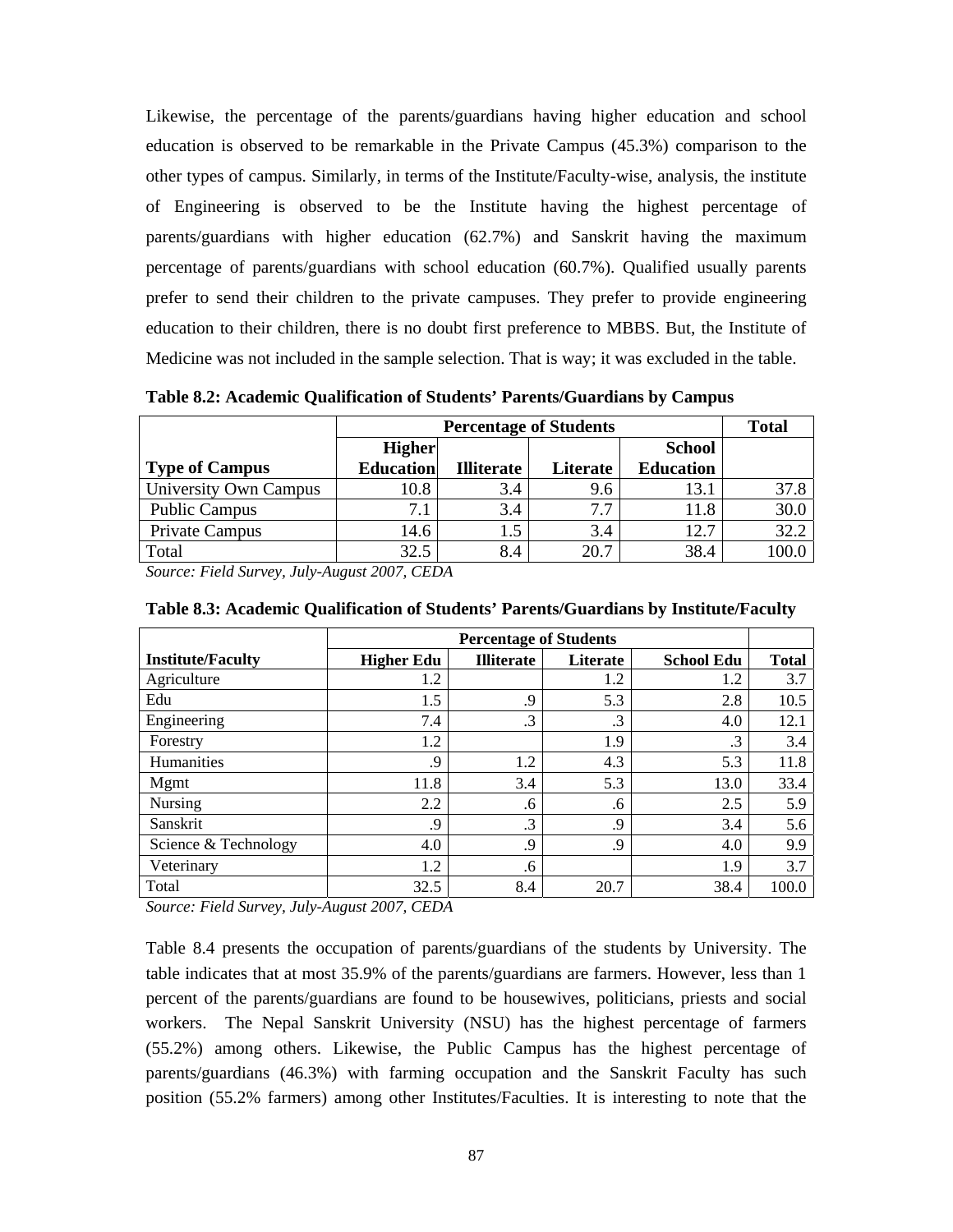higher percentage of farmers, service holders (non-government) and the teachers use to enroll their children in the university owned and public campuses whereas business, engineers, government service holders prefer the private campuses to enroll their children. Businessmen prefer management subject for their children, but the farmers prefer education, humanities, and sanskrit.

| University |          | <b>Percentage of Students</b> |              |      |                     |     |                |         |                |      |          |      |           | <b>Total</b> |
|------------|----------|-------------------------------|--------------|------|---------------------|-----|----------------|---------|----------------|------|----------|------|-----------|--------------|
|            |          |                               | ີ            |      |                     |     |                | 0       |                | 10   | 11       | 12   | 13        |              |
| EU         | $\sigma$ | 4.0                           | ⌒<br>ر.      | 4.0  |                     |     |                |         | . .            | 4.6  | ◠<br>ر., | 2.2  |           | 16.4         |
| KU         | ت ہ      | 2.2                           | $\sim$<br>ر. | ت    | . .                 |     | $\sim$<br>ر. . |         |                | 1.2  |          |      |           | 6.2          |
| <b>NSU</b> |          | .,                            |              | 5.3  |                     |     |                | سي      |                | .9   |          | 2.2  |           | 9.6          |
| PU         |          | .9                            | ⌒<br>ر.      | 1.9  |                     |     |                |         |                | 1.5  |          | . .  | $\cdot$ o | 6.8          |
| TU         | .6       | 12.3                          | ⌒<br>ر.      | 24.7 | 2.5                 | 0.6 |                |         | $\overline{1}$ | 13.9 |          | 5.9  | 1.2       | 63.8         |
| Total      | 1.5      | 19.5                          | $\gamma$<br> | 35.9 | 3.7                 | .b  | ◠<br>ر. .      | ∽<br>سي | ◠              | 21.4 | ◠<br>ر.  | 10.8 | 1.9       | 100.0        |
| $\sim$     | T:110    |                               | $T$ $T$ $A$  |      | $0.2007$ CFD $\ell$ |     |                |         |                |      |          |      |           |              |

**Table 8.4: Occupation of Students' Parents/Guardians by University** 

*Source: Field Survey, July-August 2007, CEDA* 

| Type of       | <b>Percentage of Students</b> |      |     |      |     |     |    |    |     |      |    |      | <b>Total</b> |       |
|---------------|-------------------------------|------|-----|------|-----|-----|----|----|-----|------|----|------|--------------|-------|
| <b>Campus</b> | л                             | 2    | 3   | 4    | 5   | 6   | 7  | 8  | 9   | 10   | 11 | 12   | 13           |       |
| University    |                               |      |     |      |     |     |    |    |     |      |    |      |              |       |
| Own           |                               | 4.6  | .3  | 15.8 | .6  | 0.6 |    | .3 | .6  | 8.9  |    | 5.6  | 1.2          | 37.8  |
| Campus        |                               |      |     |      |     |     |    |    |     |      |    |      |              |       |
| Public        | .3                            | 4.6  |     | 13.9 | 1.2 |     |    |    | .6  | 6.5  |    | 2.8  |              | 30.0  |
| Campus        |                               |      |     |      |     |     |    |    |     |      |    |      |              |       |
| Private       | 1.2                           | 10.2 | .9  | 6.2  | 1.9 |     | .3 |    | 1.2 | 6.8  | .3 | 2.5  | .6           | 32.2  |
| Campus        |                               |      |     |      |     |     |    |    |     |      |    |      |              |       |
| Total         | 1.5                           | 19.5 | 1.2 | 35.9 | 3.7 | .6  | .3 | .3 | 2.5 | 21.4 | .3 | 10.8 | 1.9          | 100.0 |

**Table 8.5: Occupation of Students' Parents/Guardians by Campus** 

*Source: Field Survey, July-August 2007, CEDA* 

*Note:* 

*1: Army, 2: Business, 3: Engineer, 4: Farmer, 5: Govt Service, 6: House wife, 7: Politician,* 

*8: Priest, 9: Retired, 10: Service, 11: Social Worker, 12: Teacher, 13: University Teacher* 

|  | Table 8.6: Occupation of Students' Parents/Guardians by Institute/Faculty |  |
|--|---------------------------------------------------------------------------|--|
|  |                                                                           |  |

| Institute/           | <b>Percentage of Students</b> |              |           |        |           |           |                |           |           |         | <b>Total</b> |           |           |       |
|----------------------|-------------------------------|--------------|-----------|--------|-----------|-----------|----------------|-----------|-----------|---------|--------------|-----------|-----------|-------|
| <b>Faculty</b>       |                               | $\mathbf{2}$ | 3         | 4      | 5         | 6         | $\overline{ }$ | 8         | 9         | 10      | 11           | 12        | 13        |       |
| Agriculture          |                               |              |           | 1.9    |           |           |                |           | $\cdot$ 3 | .9      |              | .6        |           | 3.7   |
| Edu                  |                               | .6           |           | 6.5    |           |           |                |           |           | .6      |              | 2.5       | $\cdot$ 3 | 10.5  |
| Engineering          |                               | 1.5          | .6        | 2.8    | 1.2       |           |                |           | $\cdot$ 3 | 3.7     |              | 1.2       | .6        | 12.1  |
| Forestry             |                               | $\cdot$ 3    |           | 1.2    | $\cdot$ 3 |           |                |           |           | .9      |              | $\cdot$ 3 | $\cdot$ 3 | 3.4   |
| <b>Humanities</b>    | .6                            | 2.2          |           | 5.6    |           |           |                | $\cdot$ 3 | $\cdot$ 3 | .9      |              | 1.9       |           | 11.8  |
| Mgmt                 | .6                            | 9.9          | $\cdot$ 3 | 10.5   | .9        |           | .3             |           | 1.2       | 8.0     |              | 1.2       | $\cdot$ 3 | 33.4  |
| Nursing              | $\cdot$ 3                     | 1.9          |           | $.6\,$ |           | $\cdot$ 3 |                |           |           | 2.2     | $\cdot$ 3    | $\cdot$ 3 |           | 5.9   |
| Sanskrit             |                               |              |           | 4.0    |           |           |                |           |           | $.6 \,$ |              | .9        |           | 5.6   |
| Science & Technology |                               | 2.2          | $\cdot$ 3 | 2.1    | 1.2       | $\cdot$ 3 |                |           | $\cdot$ 3 | 1.8     |              | 1.2       | $\cdot$ 3 | 9.9   |
| Veterinary           |                               | .9           |           | .6     |           |           |                |           |           | 1.5     |              | .6        |           | 3.7   |
| Total                | 1.5                           | 19.5         | 1.2       | 35.9   | 3.7       | .6        | .3             | $\cdot$ 3 | 2.5       | 21.4    | .3           | 10.8      | 1.9       | 100.0 |

*Source: Field Survey, July-August 2007, CEDA*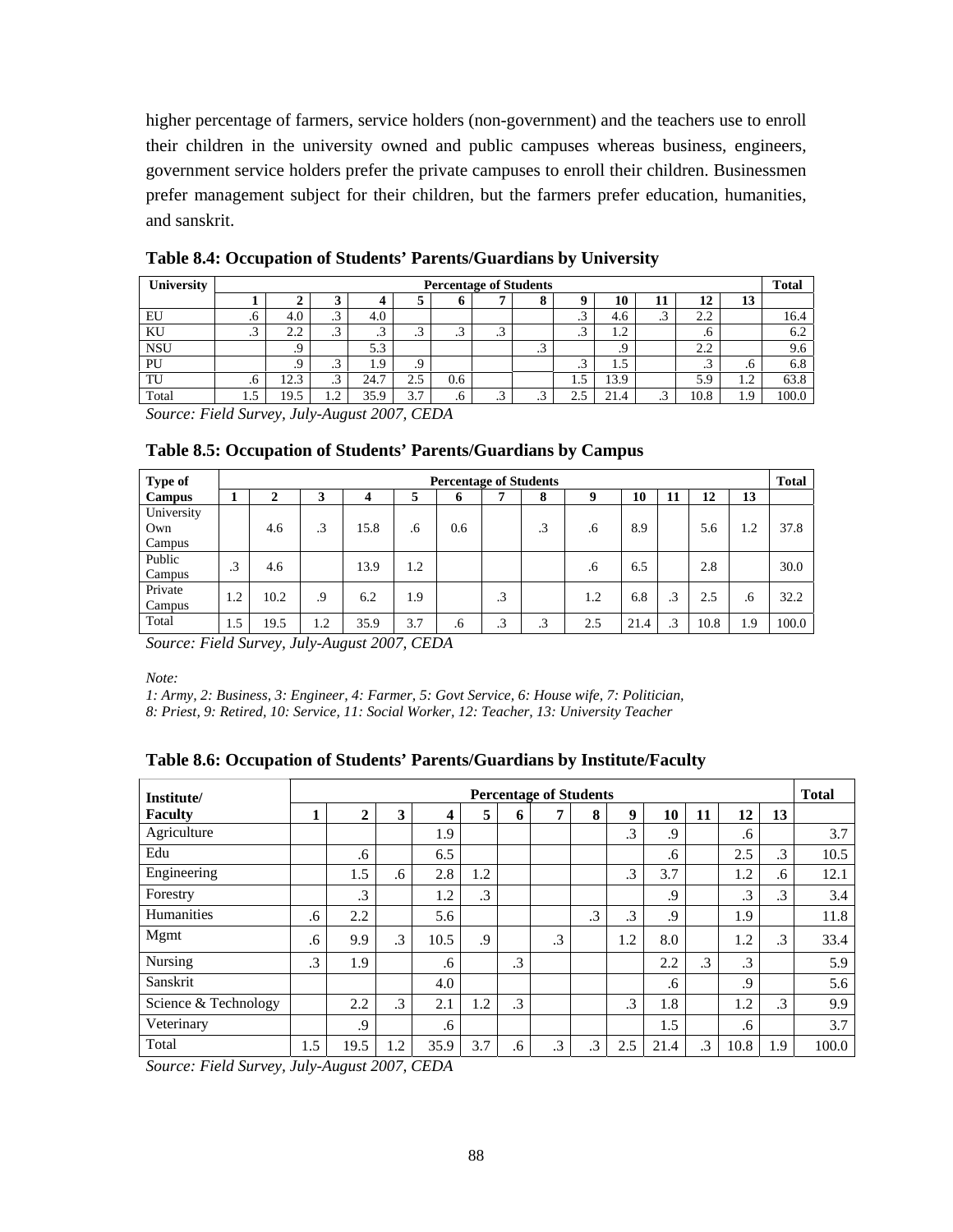The employment status of the students by University is presented in the Table 8.7. Out of the total sample students, 58.2 percent belongs to the Tribhuvan University (TU) followed by Eastern University (16.4%). Likewise, the highest percentage of the students (35.0%) belongs to the University Own Campus followed by Public Campus (30.0%). In terms of Institute/Faculty, the highest of 33.4 percent of the students belongs to the Management Faculty and the Institute of Forest has the least students (3.4%) among others.

| University   | <b>Percentage of Students</b> |            |       |  |  |
|--------------|-------------------------------|------------|-------|--|--|
|              | <b>Employed</b>               | Unemployed |       |  |  |
| EU           | 2.5                           | 13.9       | 16.4  |  |  |
| ΚU           | .6                            | 5.6        | 6.2   |  |  |
| <b>NSU</b>   | .9                            | 8.7        | 9.6   |  |  |
| PU           | .3                            | 6.5        | 6.8   |  |  |
| TU           | 13.6                          | 47.4       | 61.2  |  |  |
| <b>Total</b> | 18.0                          | 82.0       | 100.0 |  |  |

**Table 8.7: Employment Status of Students by University** 

*Source: Field Survey, July-August 2007, CEDA* 

The table above indicates that 18 percent of the students enrolled in the Universities are employed. More of the students of the Tribhvuan University (22.3%) and least of the Pokhara University (4.4%) are observed to be employed. In terms of the type of campus, Public Campus has the highest employed students (23.7%) and the University Own Campus has the least (12.3%) of such students (Table 8). Likewise, the Agricultural Institute is observed to have the highest percentage of employed students (32.4%) and the Humanities Faculty has the least employed students (2.5%).

| Table 8.8: Employment Status of Students by Campus |  |  |  |  |  |
|----------------------------------------------------|--|--|--|--|--|
|----------------------------------------------------|--|--|--|--|--|

| <b>Type of Campus</b> | <b>Percentage of Students</b> | <b>Total</b>      |       |
|-----------------------|-------------------------------|-------------------|-------|
|                       | <b>Employed</b>               | <b>Unemployed</b> |       |
| University Own Campus | 4.9                           | 32.9              | 37.8  |
| <b>Public Campus</b>  | 7.1                           | 22.9              | 30.0  |
| Private Campus        | 5.9                           | 26.3              | 32.2  |
| Total                 | 18.0                          | 82.0              | 100.0 |

*Source: Field Survey, July-August 2007, CEDA*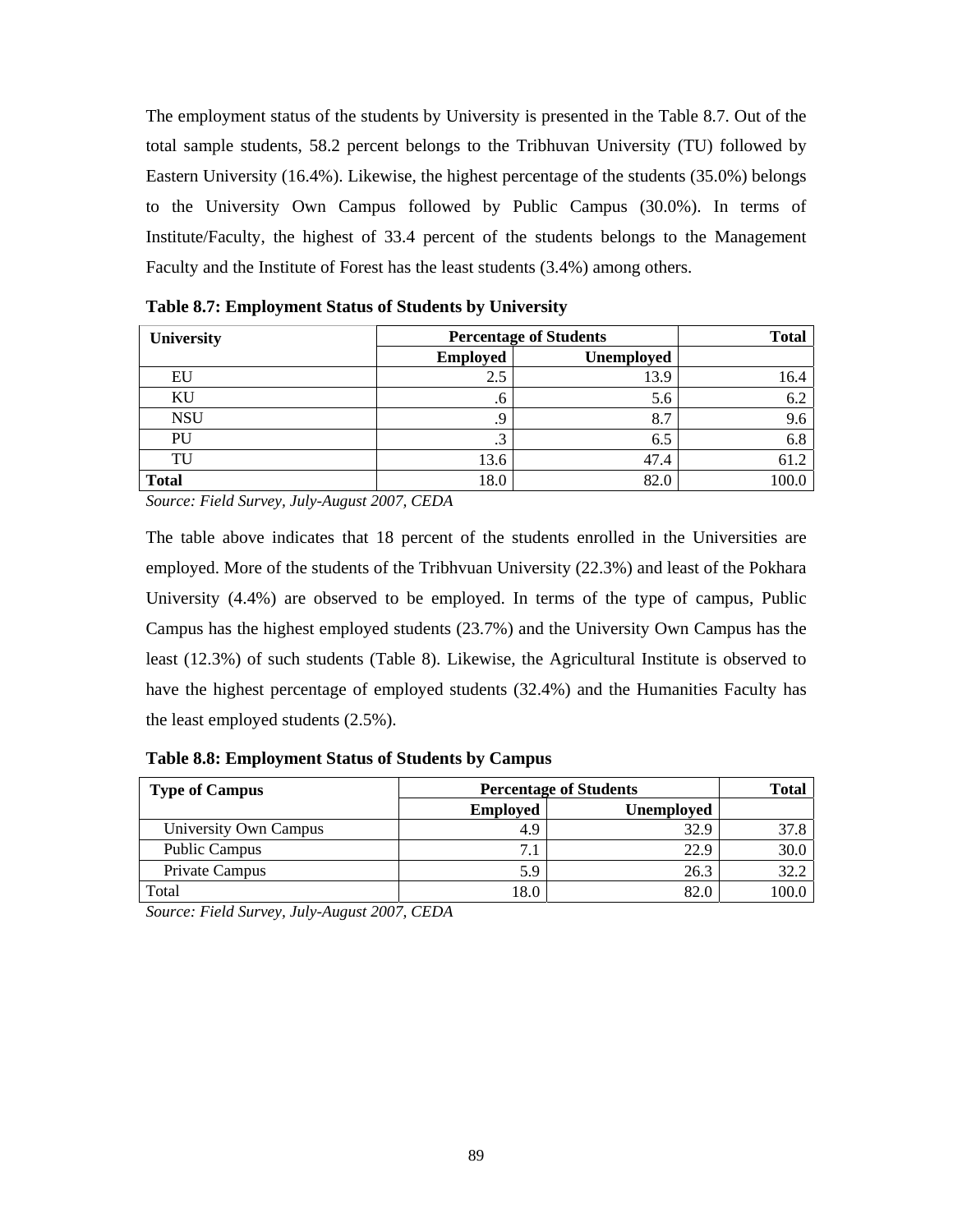|                 | <b>Total</b>      |                               |
|-----------------|-------------------|-------------------------------|
| <b>Employed</b> | <b>Unemployed</b> |                               |
| 1.2             | 2.5               | 3.7                           |
| 3.4             | 7.1               | 10.5                          |
| 0.9             | 11.1              | 12.1                          |
| 0.6             | 2.8               | 3.4                           |
| 0.3             | 11.5              | 11.8                          |
| 7.1             | 26.3              | 33.4                          |
| 2.2             | 3.7               | 5.9                           |
| 0.9             | 4.6               | 5.6                           |
| 0.6             | 9.3               | 9.9                           |
| 0.6             | 3.1               | 3.7                           |
| 18.0            | 82.0              | 100.0                         |
|                 |                   | <b>Percentage of Students</b> |

**Table 8.9: Employment Status of Students by Institute/Faculty** 

## *8.2.Quality Education*

### *2.2.22 Preferable Campus and Quality of Education*

Table 8.10 presents the type of preferable campus to study by University. It is observed from the table that more than fifty percent of the sample students are in favour of University Own Campus. They preferred University Own Campus for their higher education. Likewise, one out of the four students preferred Private Campus. Similarly, more of the students (87.5%) of the NSU chose University Own Campus for their higher education. But the least of the sample students (6.2%) are found to have faroured the community/trust managed campus. Likewise, only 15.8% of the students have preferred the public campus. The management and facilities of the public and community/trust managed campuses are being relatively poor, the students do not prefer these campuses for their higher education. The management of facilities of the campuses should be in order to attract the students.

| Table 0.10. Type of Freierable Campus to bluuy by Chrycistry |                       |                               |                       |              |  |  |  |  |  |
|--------------------------------------------------------------|-----------------------|-------------------------------|-----------------------|--------------|--|--|--|--|--|
|                                                              |                       | <b>Percentage of Students</b> |                       |              |  |  |  |  |  |
| <b>University</b>                                            | <b>University Own</b> |                               |                       |              |  |  |  |  |  |
|                                                              | <b>Campus</b>         | <b>Public Campus</b>          | <b>Private Campus</b> | <b>Total</b> |  |  |  |  |  |
| EU                                                           | 9.9                   | 2.1                           | 4.3                   | 16.4         |  |  |  |  |  |
| KU                                                           | 3.4                   |                               | $\cdot$ .9            | 6.2          |  |  |  |  |  |
| <b>NSU</b>                                                   | 8.4                   | .o                            | .6                    | 9.6          |  |  |  |  |  |
| PU                                                           | 3.4                   |                               |                       | 6.8          |  |  |  |  |  |

TU  $26.6$  17.3 16.1 61.0 Total 52.6 22.0 25.4 100.0

**Table 8.10: Type of Preferable Campus to Study by University** 

*Source: Field Survey, July-August 2007, CEDA* 

Type of preferable campus to study by campus is presented in the Table 8.11.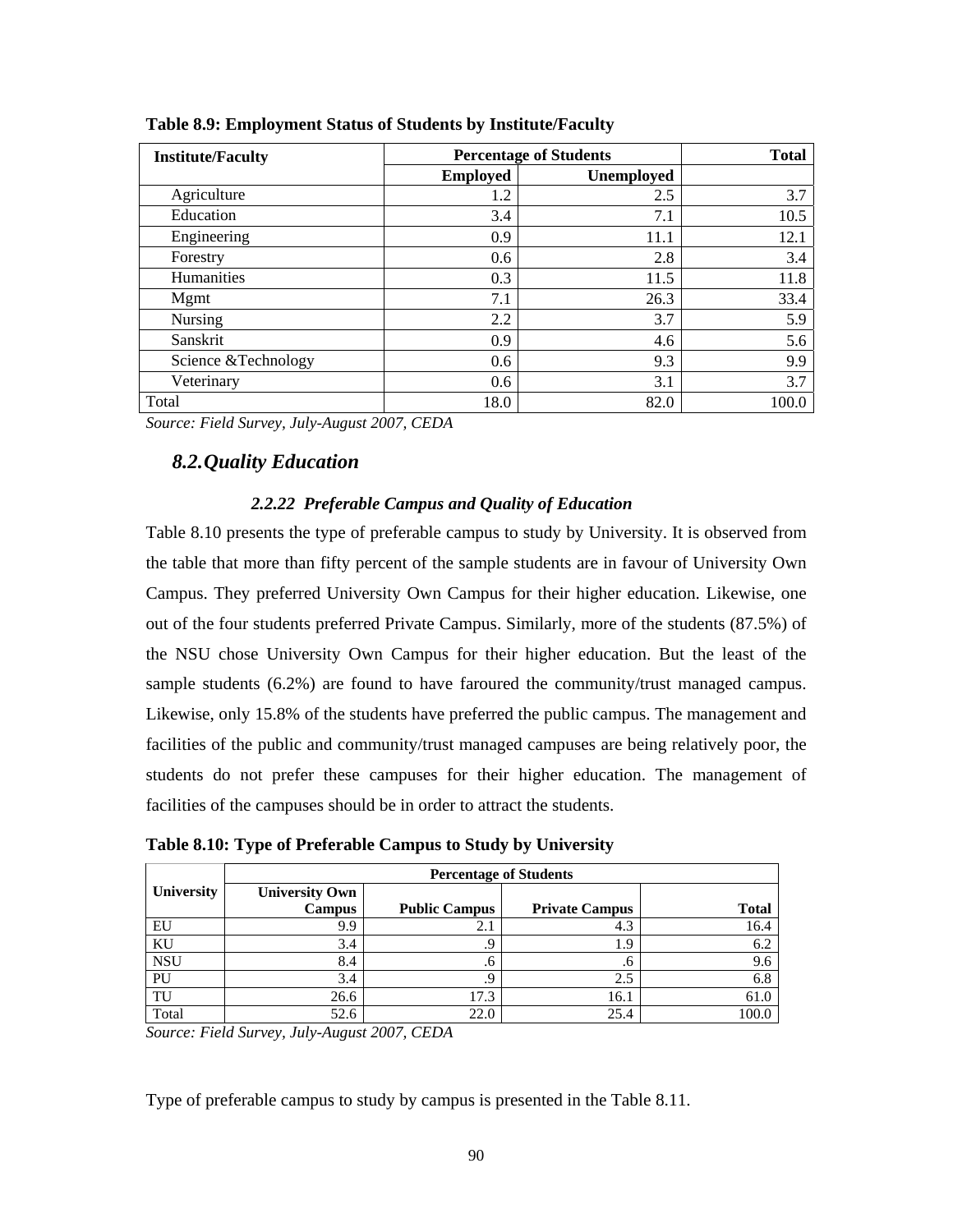|                       | <b>Percentage of Students</b> |               |                |              |  |  |  |
|-----------------------|-------------------------------|---------------|----------------|--------------|--|--|--|
|                       | University                    | Public        | <b>Private</b> |              |  |  |  |
| <b>Type of Campus</b> | <b>Own Campus</b>             | <b>Campus</b> | <b>Campus</b>  | <b>Total</b> |  |  |  |
| University Own Campus | 36.0                          | 4.0           | 3.7            | 37.0         |  |  |  |
| <b>Public Campus</b>  | 10.8                          | 14.8          | 4.3            | 30.0         |  |  |  |
| Private Campus        | 11.8                          | 3.0           | 17.3           | 32.2         |  |  |  |
| Total                 | 52.6                          | 22.0          | 25.4           | 100.0        |  |  |  |

**Table 8.11: Type of Preferable Campus to Study by Campus** 

The table above indicates that 77.7% of the students of University Own Campus preferred such campus while 36.0% and 36.6% of the Public Campus and Private Campus students preferred the University own campus. Likewise, 14.3% of the Public Campus students are found to be attracted towards the Private Campus and around 5% of the Private Campus students favored the Public Campus. Similarly, hundred percent of the students of Sanskrit Faculty chose the University Own Campus for their higher study and 84% of the students of Institute of Agriculture preferred University own campus. Moreover, 44.6% of the students of Management Faculty are observed to be attracted towards the Private Campus.

|                                                               | <b>Percentage of Students</b>          |                      |                          |       |  |  |  |  |
|---------------------------------------------------------------|----------------------------------------|----------------------|--------------------------|-------|--|--|--|--|
| <b>Institute/Faculty</b>                                      | <b>University Own</b><br><b>Campus</b> | <b>Public Campus</b> | Private<br><b>Campus</b> | Total |  |  |  |  |
| Agriculture                                                   | 3.1                                    | .3                   | .3                       | 3.7   |  |  |  |  |
| Edu                                                           | 4.6                                    | 4.0                  | 1.9                      | 10.5  |  |  |  |  |
| Engineering                                                   | 7.4                                    | 1.2                  | 3.4                      | 12.1  |  |  |  |  |
| Forestry                                                      | 2.5                                    | $\cdot$ 3            | .6                       | 3.4   |  |  |  |  |
| Humanities                                                    | 5.9                                    | 3.7                  | 2.2                      | 11.8  |  |  |  |  |
| Mgmt                                                          | 9.9                                    | 8.7                  | 14.9                     | 33.4  |  |  |  |  |
| Nursing                                                       | 5.6                                    |                      | .3                       | 5.9   |  |  |  |  |
| Sanskrit                                                      | 5.6                                    |                      |                          | 5.6   |  |  |  |  |
| Science<br>&<br>Technology                                    | 4.9                                    | 3.4                  | 1.5                      | 9.9   |  |  |  |  |
| Veterinary                                                    | 3.1                                    | .3                   | .3                       | 3.7   |  |  |  |  |
| Total                                                         | 52.6                                   | 22.0                 | 25.4                     | 100.0 |  |  |  |  |
| $\mathbf{r}$ $\mathbf{r}$ $\mathbf{r}$ $\mathbf{r}$<br>$\sim$ | <b>T</b> 1 4                           | $0.007$ $0.001$      |                          |       |  |  |  |  |

**Table 8.12: Type of Preferable Campus to Study by Institute/Faculty**

*Source: Field Survey, July-August 2007, CEDA* 

The table below presents the quality of education of the campus by University as reported by the students.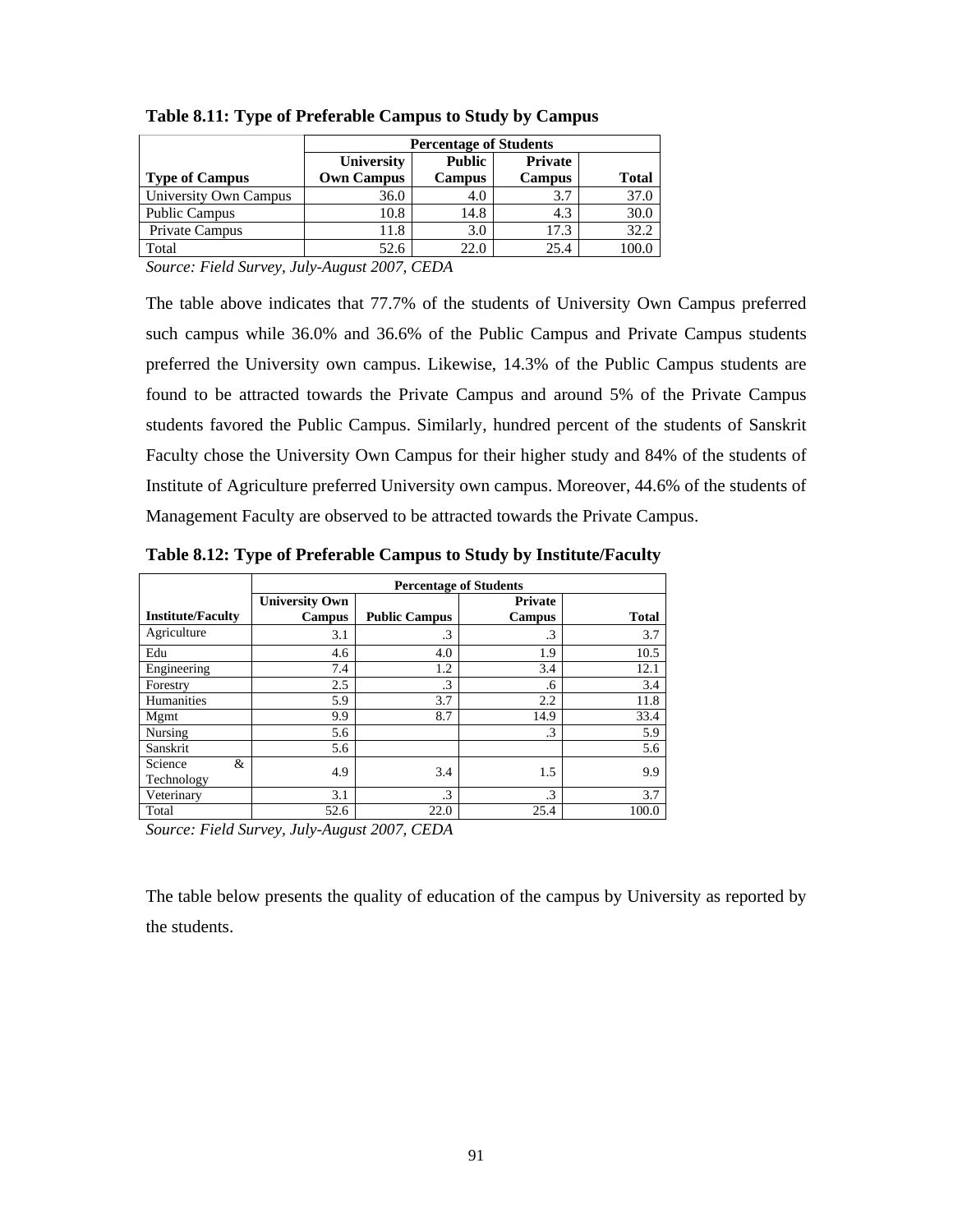| University | <b>Percentage of Students</b> |               |          |      |           |              |  |  |
|------------|-------------------------------|---------------|----------|------|-----------|--------------|--|--|
|            | Very good                     | Good          | Moderate | Poor | Very poor | <b>Total</b> |  |  |
| EU         |                               | 4.3           | 10.8     | .6   |           | 15.8         |  |  |
| KU         | 2.8                           | $2.2^{\circ}$ | 1.2      |      |           | 6.2          |  |  |
| <b>NSU</b> |                               | 2.2           | 2.5      | 3.7  | 1.2       | 9.6          |  |  |
| PU         | 3.1                           | 2.2           | 1.5      |      |           | 6.8          |  |  |
| TU         | 4.3                           | 21.4          | 25.7     | 6.2  | .9        | 58.5         |  |  |
| TU&EU      | $\cdot$ 3                     | 1.9           | .9       |      |           | 3.1          |  |  |
| Total      | 10.5                          | 34.1          | 42.7     | 10.5 | 2.2       | 100.0        |  |  |

**Table 8.13: Quality of Education of Campus by University** 

It is observed from the above table that little less than fifty percent (44.6%) of the students reported the good quality of education of their campus. However, little more than 40 percent of the students (42.7%) took it as 'Moderate'. The students expressing poor quality of education comprised 12.7%. Comparatively more of the students of PU (45.6%) reported that the quality of education of their campus was very good. Similarly, around 70 percent (68.4%) of the students of EU rated the quality of education of their campus as 'Moderate'.

The quality of education of campus by type of campus as reported by the students is presented in Table 8.14. Around 10% of the students of the University Own Campus, Public Campus and Private Campus remarked that the quality of education of their campus was very good. However, maximum of 50% of the students of the Public Campus took the quality of education of their campus as 'Moderate'. Likewise 54.3% of the students of private campus and 35.2% of the students of University Own Campus reported that the quality of education of their campuses was moderate. It is evident from the evaluation of the students that the quality of education of the campuses should be improved.

**Table 8.14: Quality of Education of Campus by Campus** 

|                       | <b>Percentage of Students</b> |      |          |         |           |              |  |  |
|-----------------------|-------------------------------|------|----------|---------|-----------|--------------|--|--|
| Type of Campus        | Very good                     | Good | Moderate | Poor    | Very poor | <b>Total</b> |  |  |
| University Own Campus | 3.4                           | 12.1 | 13.3     | 7.4     | 1.5       | 37.8         |  |  |
| Public Campus         | 3.4                           | 8.7  | 14.9     | 2.5     | .6        | 30.0         |  |  |
| Private Campus        | 3.7                           | 13.3 | 14.6     | $\cdot$ |           | 32.2         |  |  |
| Total                 | 10.5                          | 34.1 | 42.7     | 10.5    | 2.2       | 100.0        |  |  |

*Source: Field Survey, July-August 2007, CEDA*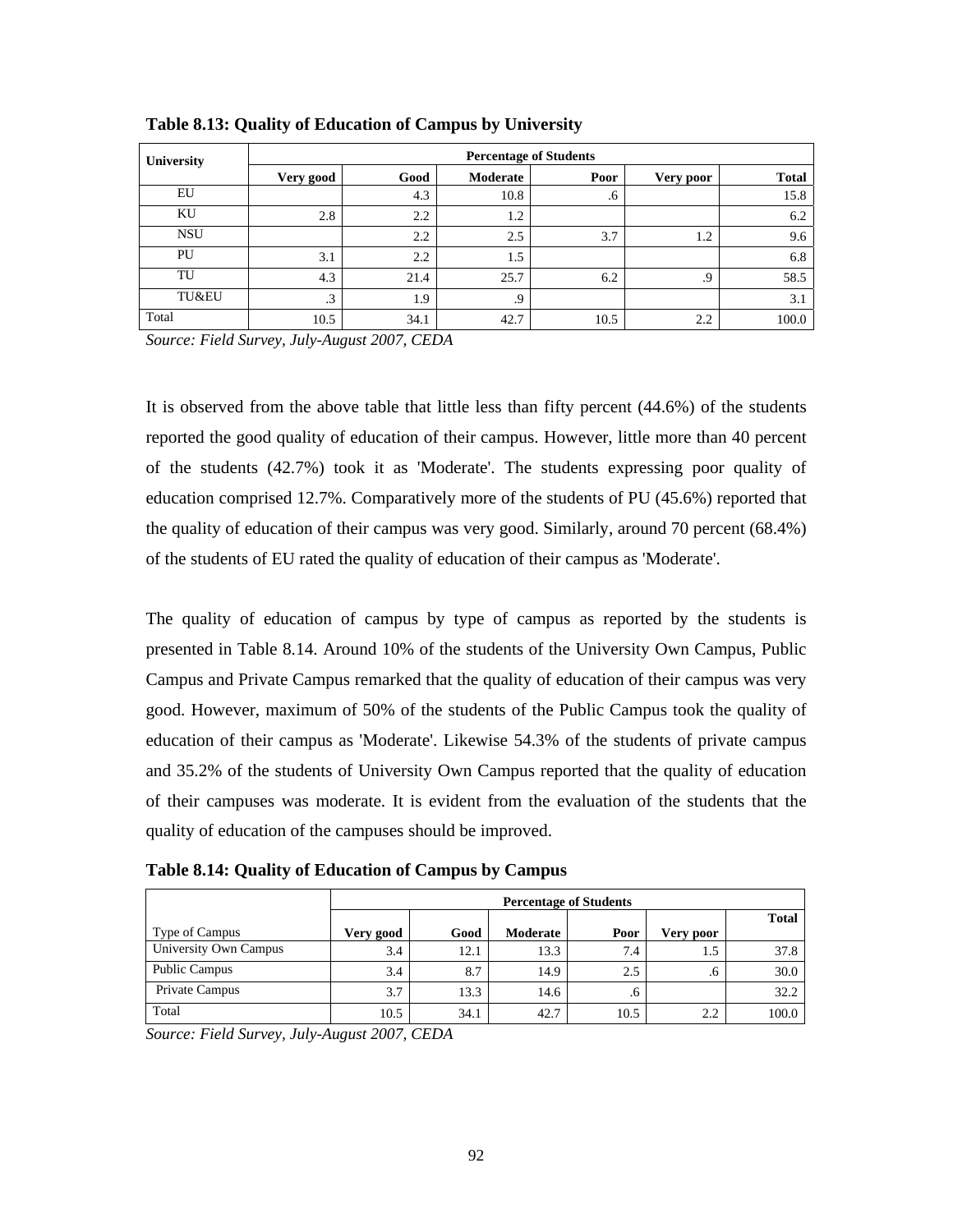|                            | <b>Percentage of Students</b> |      |          |           |           |              |  |
|----------------------------|-------------------------------|------|----------|-----------|-----------|--------------|--|
| <b>Institute/Faculty</b>   | Very good                     | Good | Moderate | Poor      | Very poor | <b>Total</b> |  |
| Agriculture                |                               | 1.2  | 1.9      | .6        |           | 3.7          |  |
| Edu                        | .3                            | 2.5  | 7.4      | $\cdot$ 3 |           | 10.5         |  |
| Engineering                | 2.2                           | 4.3  | 5.6      |           |           | 12.1         |  |
| Forestry                   | .3                            | 1.5  | 1.5      |           |           | 3.4          |  |
| Humanities                 | 1.2                           | 4.3  | 4.0      | 1.5       | .6        | 11.8         |  |
| Mgmt                       | 4.6                           | 12.1 | 12.7     | 3.4       | .6        | 33.4         |  |
| Nursing                    |                               | 3.1  | 2.5      | $\cdot$ 3 |           | 5.9          |  |
| Sanskrit                   |                               | .9   | 1.2      | 2.8       | .6        | 5.6          |  |
| Science<br>&<br>Technology | 1.9                           | 3.1  | 4.1      | .6        | .3        | 9.9          |  |
| Veterinary                 |                               | .9   | 1.9      | .9        |           | 3.7          |  |
| Total                      | 10.5                          | 34.1 | 42.7     | 10.5      | 2.2       | 100.0        |  |

**Table 8.15: Quality of Education of Campus by Institute/Faculty** 

Table 8.16 presents the University producing quality students as assessed by the students by type of campus. As observed from the table, more than 50 percent (57.2%) of the students reported that the quality students were produced by the Tribhuvan University (TU). Similarly, 28.2% of them of gave credit to the Kathmandu University (KU) in this regard. However, only around 5 percent assessed that the quality students were produced by the Eastern University (EU), Pokhara University (PU) and Nepal Sanskrit University (NSU).

**Table 8.16: University Producing the Quality Student by Campus**

|                              | <b>Percentage of Students</b> |         |      |            |      |       |  |
|------------------------------|-------------------------------|---------|------|------------|------|-------|--|
| <b>Type of Campus</b>        | T.U.                          | E.U.    | P.U. | <b>NSU</b> | K.U. | Total |  |
| <b>University Own Campus</b> | 18.2                          | $\cdot$ | 3.1  | 5.3        | 8.7  | 37.8  |  |
| <b>Public Campus</b>         | 24.1                          | .3      | ر.,  | ن          | 5.0  | 30.0  |  |
| <b>Private Campus</b>        | 13.0                          | 3.1     |      |            | 14.6 | 32.2  |  |
| <b>Total</b>                 | 58.1                          | 4.0     | 5.0  | 5.6        | 28.2 | 100.0 |  |

*Source: Field Survey, July-August 2007, CEDA* 

In terms of the type of campus wise analysis, the maximum of 80.3% of the students of the Public Campus rated the Tribhuvan University as the University producing quality students. Besides, 45.3% of the Private Campus students assessed the Kathmandu University as the University producing quality students. However, least of 40.4% of the Private Campus students took the Tribhuvan University as the producer of quality students.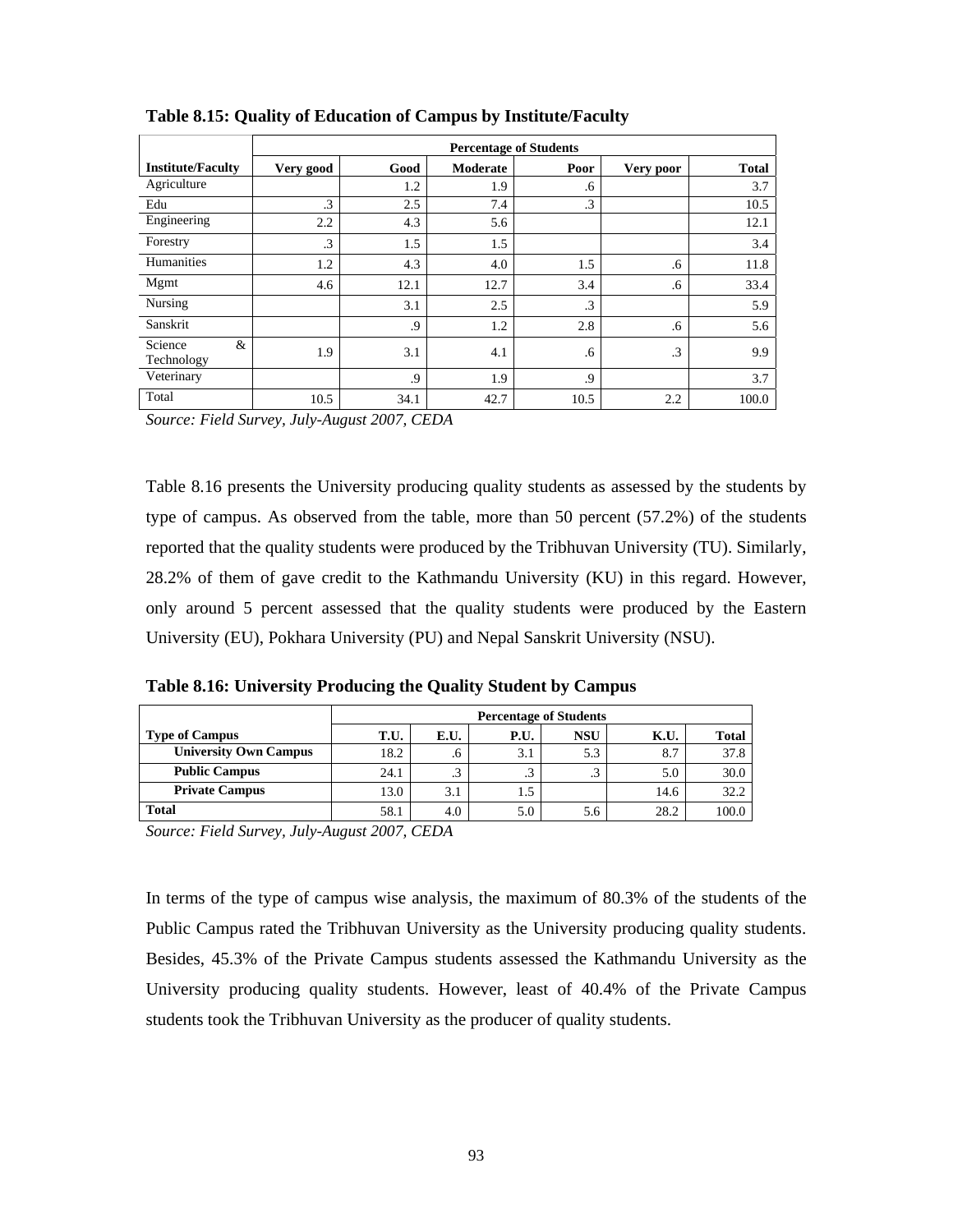|                          | <b>Percentage of Students</b> |           |           |            |      |              |  |
|--------------------------|-------------------------------|-----------|-----------|------------|------|--------------|--|
| <b>Institute/Faculty</b> | T.U.                          | E.U.      | P.U.      | <b>NSU</b> | K.U. | <b>Total</b> |  |
| Agriculture              | .6                            |           |           |            | 3.1  | 3.7          |  |
| Edu                      | 7.4                           | 1.2       |           |            | 1.9  | 10.5         |  |
| Engineering              | 6.8                           |           | 1.5       |            | 3.7  | 12.1         |  |
| Forestry                 | 2.2                           | $\cdot$ 3 |           |            | .9   | 3.4          |  |
| Humanities               | 6.8                           | .6        | $\cdot$ 3 | 3.1        | .9   | 11.8         |  |
| Mgmt                     | 19.8                          | $\cdot$ 3 | .9        |            | 12.4 | 33.4         |  |
| Nursing                  | 4.6                           | $\cdot$ 3 |           |            | .9   | 5.9          |  |
| Sanskrit                 | 2.8                           |           | $\cdot$ 3 | 1.9        | .6   | 5.6          |  |
| Science &<br>Technology  | 4.6                           | .3        | 1.9       | .6         | 2.5  | 9.9          |  |
| Veterinary               | 1.5                           | .9        |           |            | 1.2  | 3.7          |  |
| Total                    | 57.2                          | 4.0       | 5.0       | 5.6        | 28.2 | 100.0        |  |

**Table 8.17: University Producing the Quality Student by Institute/Faculty** 

The table above presents the University producing quality students as assessed by the students by Institute/Faculty. It is observed from the table that maximum of 70.5 of the students of Education Faculty followed by 64.7% of the students of Institute of Forest took the Tribhuvan University as the producer of quality students. However, least of 16.2% of the students of Institution of Agriculture rated the TU as the University producing quality students. On the contrary, 83.8% of the students of Institute of Agriculture assessed the Kathmandu University as the producer of quality students. At the overall outset, Tribhuvan University is found to be the producer of the quality students.

#### *2.2.23 Curriculum, Teaching Material and Class-room Environment*

Curriculum, teaching material and class-room environment are the vital things in the education domain. Table 8.18 presents the suggestions of the students for quality improvement in the curriculum. As observed from the table, the students have suggested mainly two things to be done for the improvement in the curriculum. They are: a) change/standardization and modification in the curriculum are required, and b) curriculum should be research and practical oriented. Little less than 50 percent of the students (46.2%) suggested the first and 31.4% of the students suggested second one. However, less than 2% of the students reported that the curriculum should be of international level.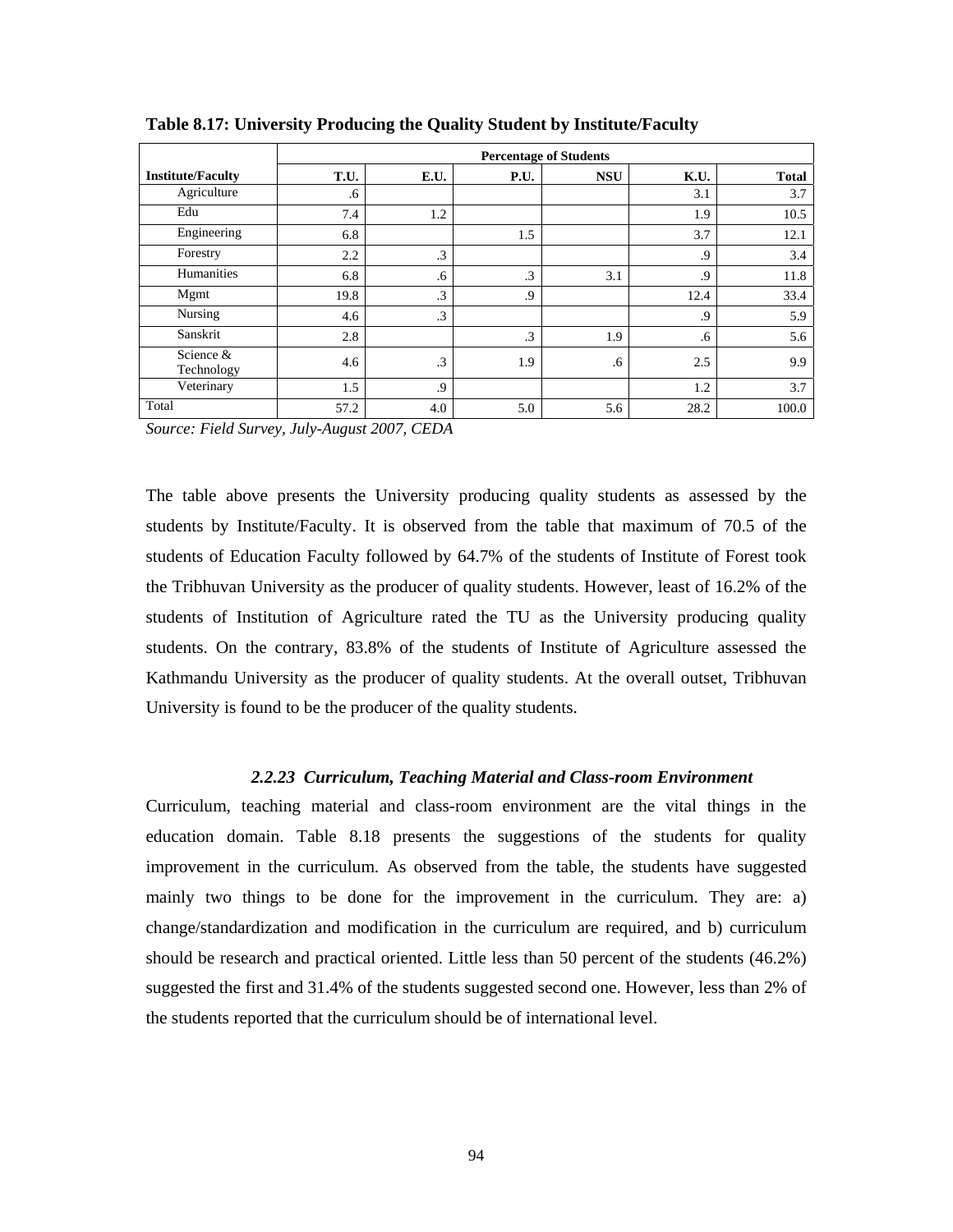Moreover, nearly equal percentage (59%) of the students of PU, KU and NSU suggested the change/standardization and modification in curriculum and least of 4.8% students of the Kathmandu University opined that the curriculum should be research and practical oriented.

|                   |                  | <b>Percentage of Students</b> |                          |                  |                 |       |  |  |  |  |  |
|-------------------|------------------|-------------------------------|--------------------------|------------------|-----------------|-------|--|--|--|--|--|
|                   | Research &       | <b>Requires</b>               |                          |                  |                 |       |  |  |  |  |  |
| <b>University</b> | <b>Practical</b> | Change/Standardiza            | <b>Internationa</b>      |                  | N <sub>0</sub>  |       |  |  |  |  |  |
|                   | <b>Oriented</b>  | tion & Modification           | l Level                  | <b>Satisfied</b> | <b>Response</b> | Total |  |  |  |  |  |
| EU                | 4.0              | 9.8                           | -                        | 1.8              | 0.9             | 16.6  |  |  |  |  |  |
| KU                | 0.3              | 3.7                           | 0.3                      | 0.6              | 1.2             | 6.2   |  |  |  |  |  |
| <b>NSU</b>        | 2.8              | 5.8                           |                          | 0.9              | 0.3             | 9.8   |  |  |  |  |  |
| PU                | 2.8              | 3.1                           | $\overline{\phantom{0}}$ | 0.3              | 0.6             | 6.8   |  |  |  |  |  |
| TU                | 21.5             | 23.7                          | 1.5                      | 5.8              | 8.0             | 60.6  |  |  |  |  |  |
| Total             | 31.4             | 46.2                          | 1.8                      | 9.5              |                 | 100.0 |  |  |  |  |  |

**Table 8.18: Suggestions for Quality Improvement in Curriculum by University** 

*Source: Field Survey, July-August 2007, CEDA* 

The table below (table 8.19) presents the suggestions of the students for quality improvement in curriculum by type of campus. At the campus level, at most 55.4% of the University Own Campus suggested the change/standardization and modification in curriculum and least of 26.2% of the University Own Campus pointed that the curriculum should be research and practical oriented. Likewise, the highest of 79.3% of the students of Institute of Medicine (Nursing) gave change/standardization and modification in curriculum as their suggestion and least of 8.8% of the students of Institute of Forest suggested that the curriculum should be research and practical oriented.

|                | <b>Percentage of Students</b> |                               |                      |                  |                 |              |  |  |  |
|----------------|-------------------------------|-------------------------------|----------------------|------------------|-----------------|--------------|--|--|--|
|                | Research &                    | <b>Requires</b>               |                      |                  |                 |              |  |  |  |
| <b>Type of</b> | <b>Practical</b>              | <b>Change/Standardization</b> | <b>International</b> |                  | N <sub>0</sub>  |              |  |  |  |
| <b>Campus</b>  | <b>Oriented</b>               | & Modification                | Level                | <b>Satisfied</b> | <b>Response</b> | <b>Total</b> |  |  |  |
| University     |                               |                               |                      |                  |                 |              |  |  |  |
| Own            |                               |                               |                      |                  |                 |              |  |  |  |
| Campus         | 9.2                           | 21.0                          | 1.2                  | 3.1              | 3.4             | 37.9         |  |  |  |
| Public         |                               |                               |                      |                  |                 |              |  |  |  |
| Campus         | 11.4                          | 9.8                           | 0.6                  | 3.7              | 4.3             | 29.8         |  |  |  |
| Private        |                               |                               |                      |                  |                 |              |  |  |  |
| Campus         | 10.8                          | 15.4                          |                      | 2.8              | 3.4             | 32.3         |  |  |  |
| Total          | 31.4                          | 46.2                          | 1.8                  | 9.5              | 11.1            | 100.0        |  |  |  |

**Table 8.19: Suggestions for Quality Improvement in Curriculum by Type of Campus** 

*Source: Field Survey, July-August 2007, CEDA*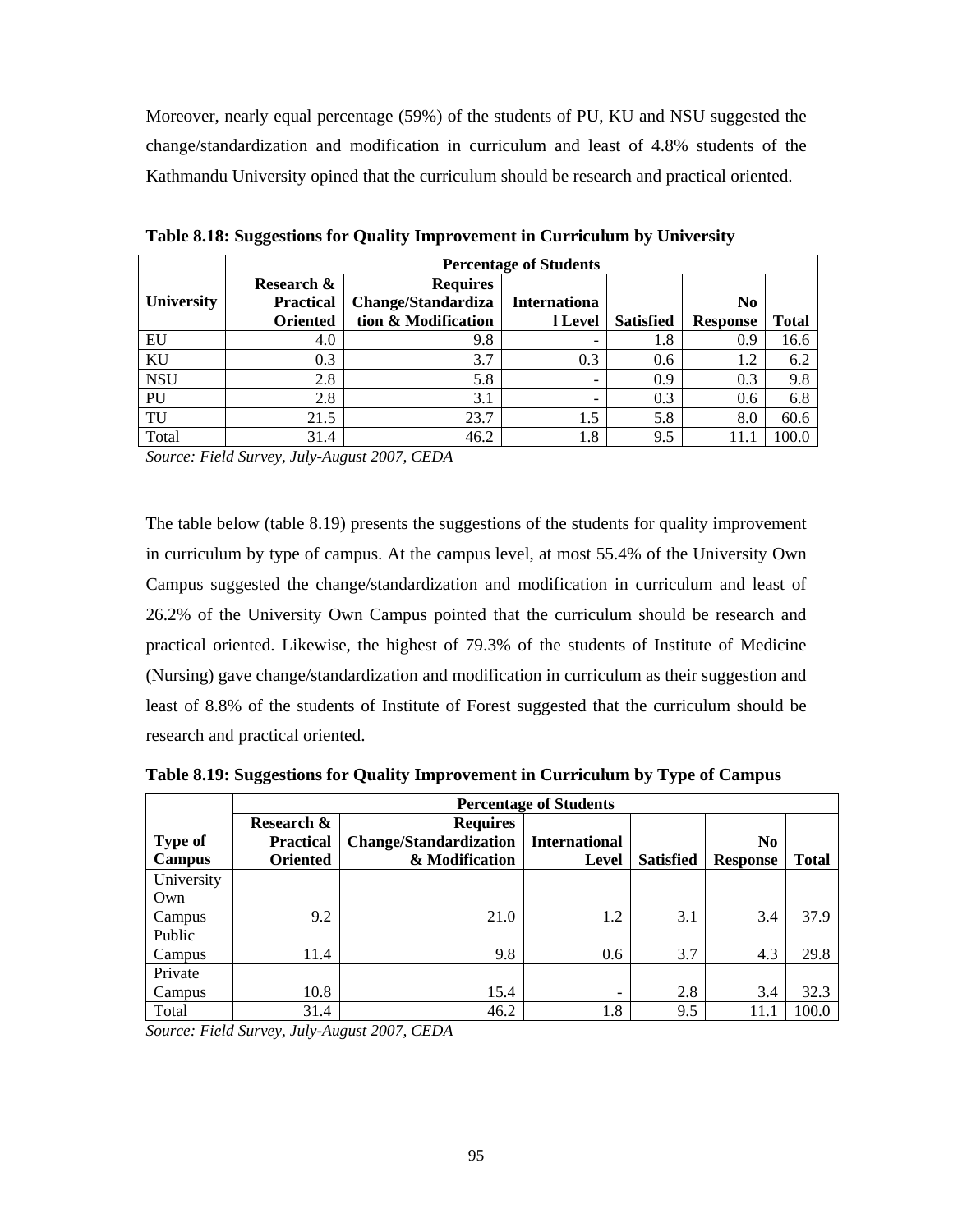|                          | <b>Percentage of Students</b>                     |                                                              |                               |                          |                                   |              |  |  |  |
|--------------------------|---------------------------------------------------|--------------------------------------------------------------|-------------------------------|--------------------------|-----------------------------------|--------------|--|--|--|
| <b>Institute/Faculty</b> | Research &<br><b>Practical</b><br><b>Oriented</b> | <b>Requires</b><br>Change/Standardizati<br>on & Modification | <b>International</b><br>Level | <b>Satisfied</b>         | N <sub>0</sub><br><b>Response</b> | <b>Total</b> |  |  |  |
| Agriculture              | 1.8                                               | 1.8                                                          | $\qquad \qquad \blacksquare$  | $\overline{\phantom{0}}$ | 0.3                               | 4.0          |  |  |  |
| Edu                      | 3.7                                               | 3.4                                                          | -                             | 1.8                      | 1.5                               | 10.5         |  |  |  |
| Engineering              | 2.5                                               | 6.8                                                          | -                             | 1.2                      | 1.5                               | 12.0         |  |  |  |
| Forestry                 | 0.3                                               | 1.5                                                          | 0.9                           | 0.6                      | -                                 | 3.4          |  |  |  |
| <b>Humanities</b>        | 2.5                                               | 4.9                                                          | 0.3                           | 1.8                      | 2.5                               | 12.0         |  |  |  |
| Mgmt                     | 15.1                                              | 11.4                                                         | 0.3                           | 2.5                      | 4.0                               | 33.2         |  |  |  |
| Nursing                  | 1.2                                               | 4.6                                                          | $\overline{\phantom{0}}$      | $\overline{\phantom{a}}$ | -                                 | 5.8          |  |  |  |
| Sanskrit                 | 1.2                                               | 3.1                                                          | $\overline{\phantom{0}}$      | 0.9                      | 0.3                               | 5.5          |  |  |  |
| Science &<br>Technology  | 2.1                                               | 6.2                                                          | 0.3                           | 0.6                      | 0.6                               | 9.8          |  |  |  |
| Veterinary               | 0.9                                               | 2.5                                                          | $\qquad \qquad \blacksquare$  | $\overline{\phantom{a}}$ | 0.3                               | 3.7          |  |  |  |
| Total                    | 31.4                                              | 46.2                                                         | 1.8                           | 9.5                      | 11.1                              | 100.0        |  |  |  |

**Table 8.20: Suggestions for Quality Improvement in Curriculum by Institute/Faculty** 

Table 8.21 presents the remark of the Campus Chiefs/Account Officers on the present curriculum of higher education by type of campus. More than fifty percent of the respondents remarked that the curriculum should be modified timely and 18.2% of the respondents noted the curriculum as 'Good'. Likewise, around 9 percent of the respondents remarked that the present curriculum of the higher education was moderate and theoretical oriented. At the campus level, respondents of University Own Campus stressed on timely modification of the curriculum. Likewise, 38.8% of the respondents of Private Campus noted that the curriculum was good.

|                               | <b>University Own</b>    | <b>Public</b> | Private       |              |
|-------------------------------|--------------------------|---------------|---------------|--------------|
| <b>Remarks</b>                | <b>Campus</b>            | <b>Campus</b> | <b>Campus</b> | <b>Total</b> |
| Timely modification required  | 22.8                     | 16.0          | 13.6          | 52.3         |
| Not of international standard | 4.6                      | 2.2           |               | 6.8          |
| Good                          | 2.2                      | 4.6           | 11.4          | 18.2         |
| International standard        | $\overline{\phantom{0}}$ | -             | 2.2           | 2.2          |
| Not research/applied oriented | 2.2                      |               |               | 2.2          |
| Moderate                      | 2.2                      | 4.6           | 2.2           | 9.2          |
| Theoretical oriented          |                          | 9.2           |               | 9.1          |
| Total                         | 34.0                     | 36.5          | 29.4          | 100          |

**Table 8.21: Remark on Present Curriculum of Higher Education** 

*Source: Field Survey, July-August 2007, CEDA* 

#### *2.2.24 Teaching Material*

Teaching material is an important aid in educating the students. Major teaching materials as pointed out by the students under survey are presented in the table 8.22. It is observed from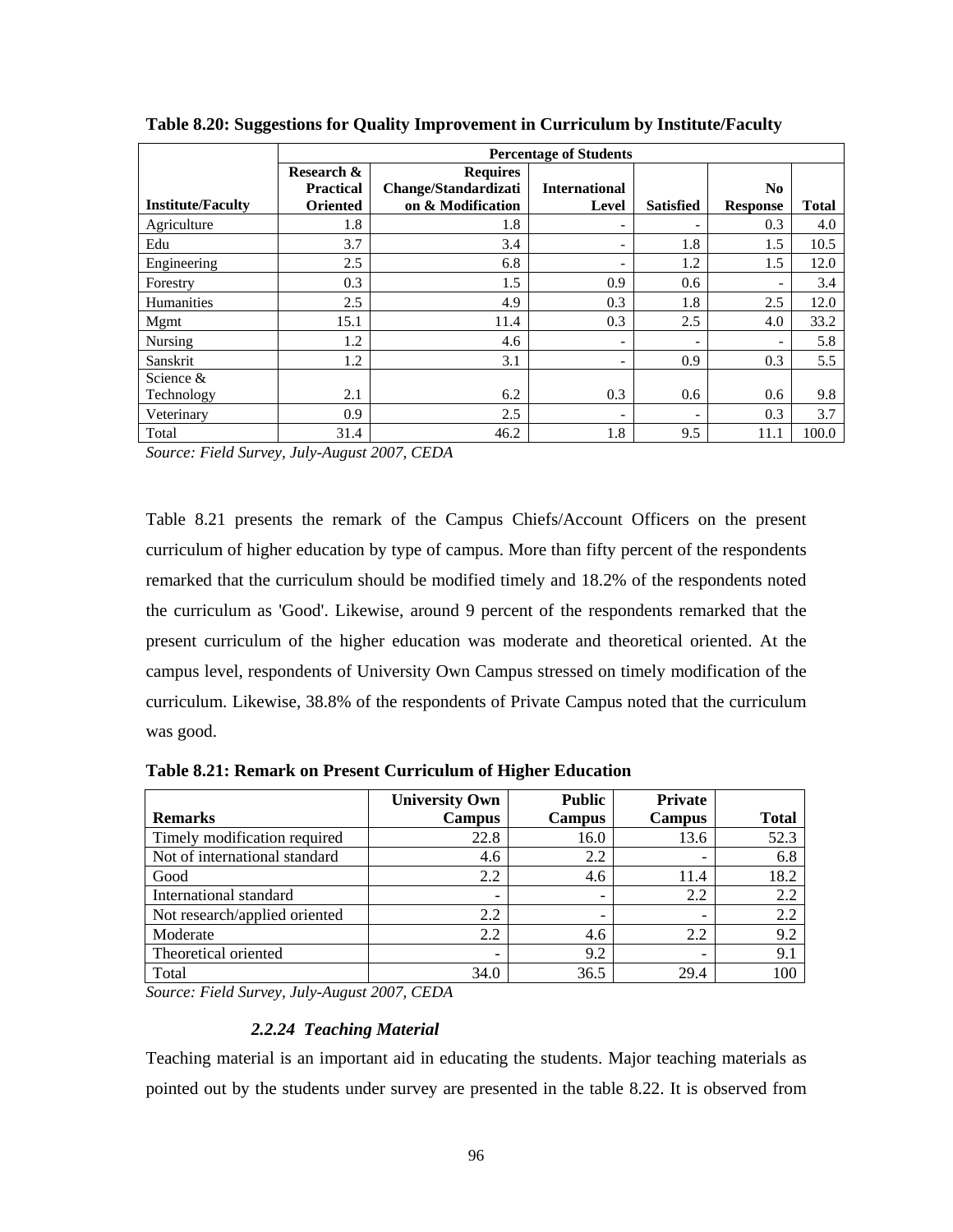the table that the majority of students (60.2%) have pointed out the need of adequate overhead projector and multi-media while 3.1% of the students claimed for handouts in this regard. However, 11.6% of the sample students reported that they were satisfied with the teaching materials in use at present. At the University level, maximum of 71.6 percent of the students of Eastern University followed by the students of Pokhara University (61.4%) demanded the adequate overhead projector and multimedia as the teaching materials. 61.4% of the students of TU reported such remark in this regard. The least of 45.9% of the students of KU stressed the need of adequate overhead projector and multi-media. At the campus level, 70.4% of the students of Private Campus and 61.0% of the University Own Campus stressed on the need of adequate projector and multi-media. The least of 29.3% of the student of Humanities Faculty favoured the need of adequate overhead projector and multi-media.

|            | <b>Adequate</b><br>Overhead |                 | According         | Affordable &          |                  |                 |       |
|------------|-----------------------------|-----------------|-------------------|-----------------------|------------------|-----------------|-------|
| University | Projector &                 |                 | to Course         | <b>Understandable</b> |                  | No.             |       |
|            | <b>Multimedia</b>           | <b>Handouts</b> | <b>Curriculum</b> | by Students           | <b>Satisfied</b> | <b>Response</b> | Total |
| EU         | 11.6                        | 0.6             | 0.9               |                       | 1.8              | 1.2             | 16.2  |
| KU         | 2.8                         | 0.3             | 0.9               |                       | 0.6              | 1.5             | 6.1   |
| <b>NSU</b> | 4.3                         | 0.3             | 0.3               | 0.6                   | 0.9              | 3.1             | 9.5   |
| PU         | 4.3                         | 0.6             | 0.3               | 0.3                   | 1.2              | 0.3             | 7.0   |
| TU         | 37.4                        | 1.2             | 2.8               | 0.3                   | 7.0              | 12.5            | 61.2  |
| Total      | 60.2                        | 3.1             | 5.2               | 1.2                   | 11.6             | 18.7            | 100.0 |

**Table 8.22: Teaching Materials by University** 

*Source: Field Survey, July-August 2007, CEDA* 

|                                 |                                  | <b>Percentage of Students</b> |                                |                                      |                  |                                   |              |  |  |  |  |
|---------------------------------|----------------------------------|-------------------------------|--------------------------------|--------------------------------------|------------------|-----------------------------------|--------------|--|--|--|--|
|                                 | Adequate<br>Overhead             | Affordable &<br>According     |                                |                                      |                  |                                   |              |  |  |  |  |
| <b>Type of</b><br><b>Campus</b> | Projector &<br><b>Multimedia</b> | <b>Handouts</b>               | to Course<br><b>Curriculum</b> | <b>Understandable</b><br>by Students | <b>Satisfied</b> | N <sub>0</sub><br><b>Response</b> | <b>Total</b> |  |  |  |  |
| University Own                  |                                  |                               |                                |                                      |                  |                                   |              |  |  |  |  |
| Campus                          | 23.0                             | 1.2                           | 2.1                            | 0.9                                  | 3.7              | 6.7                               | 37.7         |  |  |  |  |
| <b>Public Campus</b>            | 14.7                             | 0.6                           | 1.2                            | 0.3                                  | 4.9              | 8.6                               | 30.3         |  |  |  |  |
| Private Campus                  | 22.6                             | 1.2                           | 1.8                            | -                                    | 3.1              | 3.4                               | 32.1         |  |  |  |  |
| Total                           | 60.2                             | 3.1                           | 5.2                            | 1.2                                  | 11.6             | 18.7                              | 100.0        |  |  |  |  |

*Source: Field Survey, July-August 2007, CEDA*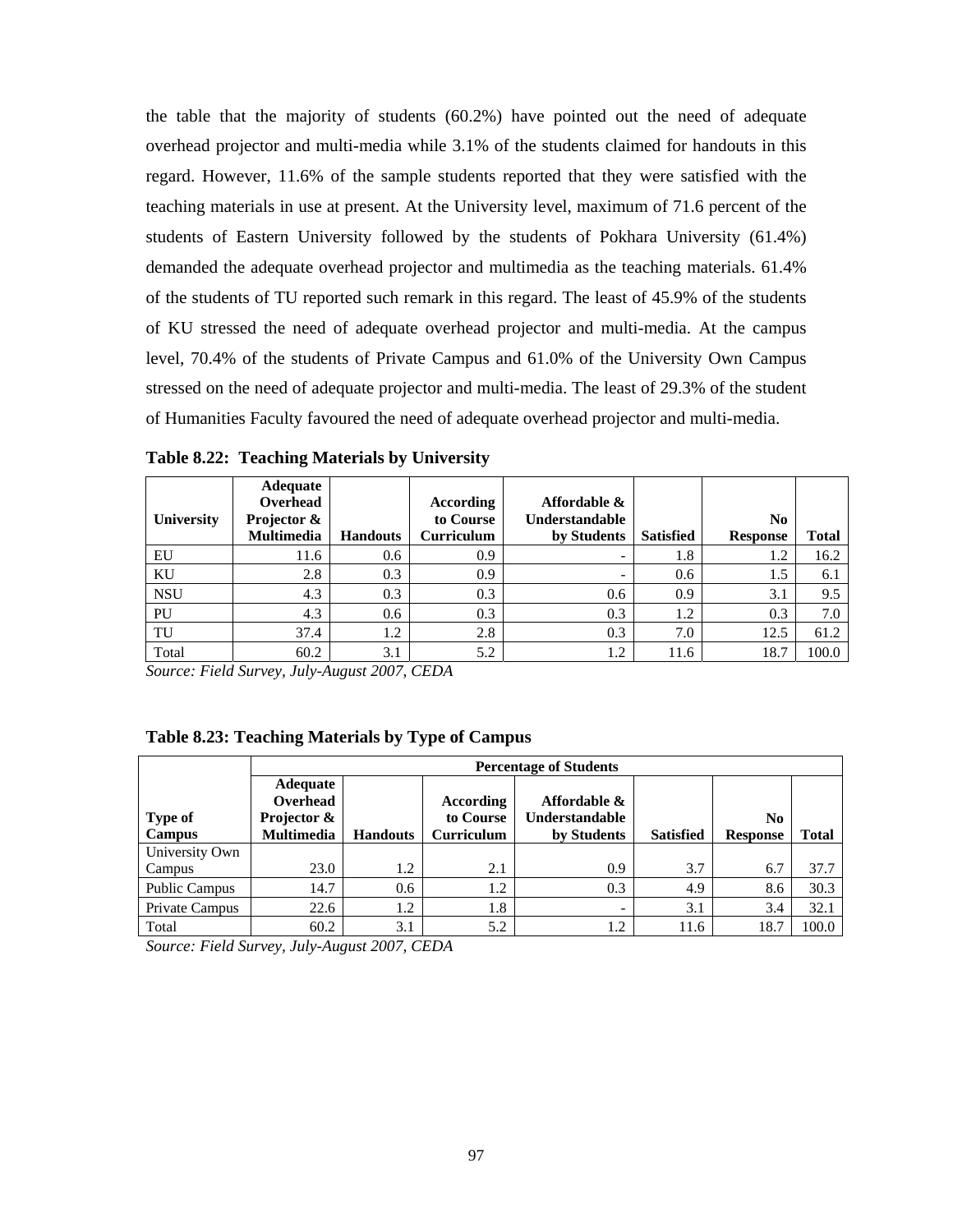|                          |                                                          | <b>Percentage of Students</b> |                                                    |                                                      |                          |                                   |              |  |  |  |  |
|--------------------------|----------------------------------------------------------|-------------------------------|----------------------------------------------------|------------------------------------------------------|--------------------------|-----------------------------------|--------------|--|--|--|--|
| <b>Institute/Faculty</b> | Adequate<br>Overhead<br>Projector &<br><b>Multimedia</b> | <b>Handouts</b>               | <b>According</b><br>to Course<br><b>Curriculum</b> | Affordable &<br><b>Understandable</b><br>by Students | <b>Satisfied</b>         | N <sub>0</sub><br><b>Response</b> | <b>Total</b> |  |  |  |  |
| Agriculture              | 2.4                                                      | $\qquad \qquad \blacksquare$  | 0.6                                                |                                                      | 0.6                      |                                   | 3.7          |  |  |  |  |
| Edu                      | 5.8                                                      | $\overline{\phantom{a}}$      | 1.5                                                | $\overline{\phantom{0}}$                             | 0.3                      | 2.8                               | 10.4         |  |  |  |  |
| Engineering              | 6.4                                                      | 0.9                           | 1.2                                                | $\overline{\phantom{0}}$                             | 2.1                      | 1.2                               | 11.9         |  |  |  |  |
| Forestry                 | 2.4                                                      | $\overline{\phantom{a}}$      | 0.3                                                | $\overline{\phantom{0}}$                             | 0.6                      |                                   | 3.4          |  |  |  |  |
| Humanities               | 3.4                                                      | ۰                             | 0.3                                                | 0.6                                                  | 3.1                      | 4.3                               | 11.6         |  |  |  |  |
| Mgmt                     | 22.3                                                     | 0.9                           | 0.6                                                | $\overline{\phantom{0}}$                             | 2.4                      | 7.3                               | 33.6         |  |  |  |  |
| Nursing                  | 4.9                                                      | 0.3                           |                                                    | $\qquad \qquad \blacksquare$                         | 0.6                      |                                   | 5.8          |  |  |  |  |
| Sanskrit                 | 2.8                                                      | 0.3                           |                                                    | $\overline{\phantom{0}}$                             | 0.6                      | 1.8                               | 5.5          |  |  |  |  |
| Science $&$              |                                                          |                               |                                                    |                                                      |                          |                                   |              |  |  |  |  |
| Technology               | 6.4                                                      | 0.6                           | 0.3                                                | 0.6                                                  | 1.2                      | 1.2                               | 10.4         |  |  |  |  |
| Veterinary               | 3.4                                                      | $\overline{\phantom{0}}$      | 0.3                                                | -                                                    | $\overline{\phantom{a}}$ | $\overline{\phantom{a}}$          | 3.7          |  |  |  |  |
| Total                    | 60.2                                                     | 3.1                           | 5.2                                                | 1.2                                                  | 11.6                     | 18.7                              | 100.0        |  |  |  |  |

### **Table 8.24: Teaching Material by Institute/Faculty**

*Source: Field Survey, July-August 2007, CEDA* 

### *2.2.25 Class-room Environment*

The students' opinion on class-room environment by University is presented in the table 8.25. As observed from the table, the majority of the students (64.3%) reported that the class-room should be peaceful, non-political and motivational and least of the students (3.6%) stressed on the spacious class-room. At the University level, more than two-thirds of the students of Tribhuvan University (TU) and Pokhara University (PU) stressed on peaceful, non-political and motivational environment of the class-room and more than 60% percent of the students of Eastern University (EU) and Nepal Sanskrit University (NSU) gave such remark. However, only one-third of the students of Kathmandu University (KU) reported such environment of the classroom.

|            |                     | <b>Percentage of Students</b> |               |                  |                 |              |  |  |  |  |
|------------|---------------------|-------------------------------|---------------|------------------|-----------------|--------------|--|--|--|--|
|            | Peace, Non          |                               |               |                  |                 |              |  |  |  |  |
|            | Political,          |                               |               |                  |                 |              |  |  |  |  |
| University | Innovative &        |                               | <b>Better</b> |                  | N <sub>0</sub>  |              |  |  |  |  |
|            | <b>Motivational</b> | <b>Spacious</b>               | Equipped      | <b>Satisfied</b> | <b>Response</b> | <b>Total</b> |  |  |  |  |
| EU         | 10.8                | 1.2                           | 0.9           | 3.6              | 0.3             | 16.8         |  |  |  |  |
| KU         | 2.4                 | 1.5                           | 0.6           | 0.9              | 1.2             | 6.6          |  |  |  |  |
| <b>NSU</b> | 6.0                 | $\overline{\phantom{0}}$      | 0.6           | 1.5              | 1.5             | 9.6          |  |  |  |  |
| PU         | 4.8                 | 0.3                           | 0.3           | 1.2              | 0.3             | 6.9          |  |  |  |  |
| TU         | 40.2                | 0.6                           | 3.9           | 9.6              | 5.7             | 60.1         |  |  |  |  |
| Total      | 64.3                | 3.6                           | 6.3           | 16.8             | 9.0             | 100.0        |  |  |  |  |

**Table 8.25: Classroom Environment by University** 

*Source: Field Survey, July-August 2007, CEDA* 

The table 8.26 displays the opinion of the students on class-room environment by type of campus. The maximum of 67.4% of the students of Public Campus remarked that the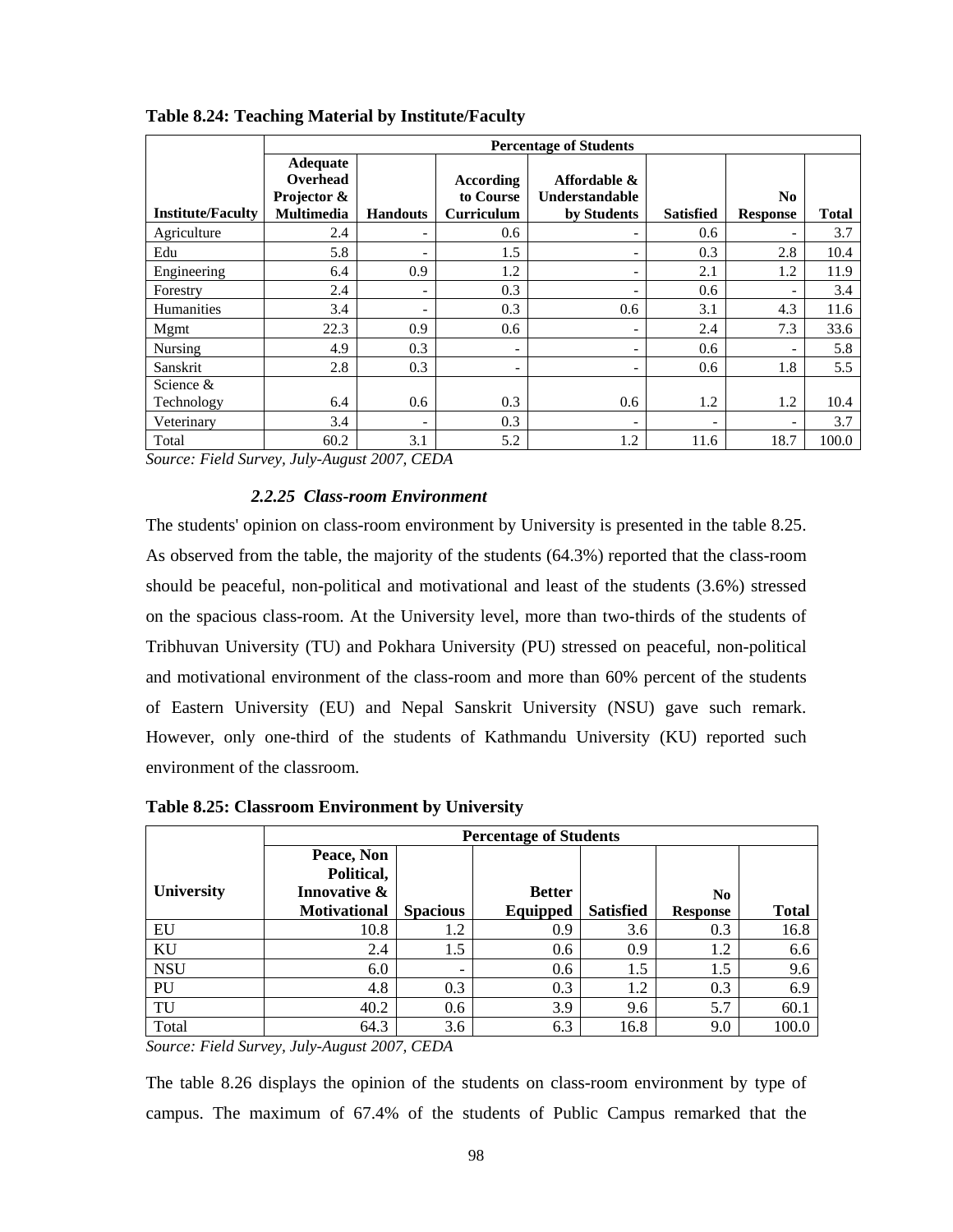environment of the class-room should be peaceful, non-political and motivational. Likewise, 64.4% of the Public Campus and 64.3% of the University Own Campus made such remark. However, 7.1 of the students of Public Campus stressed on better equipped class-room and around 6% of the students of University Own Campus and Private Campus gave such remark.

|                      | <b>Percentage of Students</b>         |                                 |          |                  |                 |              |  |  |  |  |
|----------------------|---------------------------------------|---------------------------------|----------|------------------|-----------------|--------------|--|--|--|--|
| <b>Type of</b>       | Peace, Non Political,<br>Innovative & | <b>Better</b><br>N <sub>0</sub> |          |                  |                 |              |  |  |  |  |
| <b>Campus</b>        | <b>Motivational</b>                   | <b>Spacious</b>                 | Equipped | <b>Satisfied</b> | <b>Response</b> | <b>Total</b> |  |  |  |  |
| University           |                                       |                                 |          |                  |                 |              |  |  |  |  |
| Own Campus           | 24.3                                  | 0.9                             | 2.1      | 6.3              | 4.2             | 37.8         |  |  |  |  |
| <b>Public Campus</b> | 19.8                                  | 0.6                             | 2.1      | 4.5              | 2.4             | 29.4         |  |  |  |  |
| Private Campus       | 20.1                                  | 2.1                             | 2.1      | 6.0              | 2.4             | 32.7         |  |  |  |  |
| Total                | 64.3                                  | 3.6                             | 6.3      | 16.8             | 9.0             | 100.0        |  |  |  |  |

**Table 8.26: Classroom Environment by Campus** 

*Source: Field Survey, July-August 2007, CEDA* 

At the Institute/Faculty level, the highest of 69.2% of students of the Institute of Agriculture followed by Institute of Engineering student (68.4%) noted that the class-room environment should be peaceful, non political and motivate. Besides, more than 66% of the students of Education Faculty, Institute of Forest, Humanities Faculty, Management Faculty, Institute of Science and Technology and Sanskrit Faculty expressed such opinion.

**Table 8.27: Classroom Environment by Institute/Faculty** 

|                          |                       | <b>Percentage of Students</b> |               |                  |                 |              |  |  |  |  |  |
|--------------------------|-----------------------|-------------------------------|---------------|------------------|-----------------|--------------|--|--|--|--|--|
|                          | Peace, Non Political, |                               |               |                  |                 |              |  |  |  |  |  |
|                          | Innovative &          |                               | <b>Better</b> |                  | N <sub>0</sub>  |              |  |  |  |  |  |
| <b>Institute/Faculty</b> | <b>Motivational</b>   | <b>Spacious</b>               | Equipped      | <b>Satisfied</b> | <b>Response</b> | <b>Total</b> |  |  |  |  |  |
| Agriculture              | 2.1                   |                               | 0.9           | 0.6              | 0.3             |              |  |  |  |  |  |
| Edu                      | 6.6                   |                               | 1.2           | 1.5              | 0.9             | 10.2         |  |  |  |  |  |
| Engineering              | 7.8                   |                               | 0.3           | 2.4              | 1.2             | 11.7         |  |  |  |  |  |
| Forestry                 | 2.1                   |                               |               | 0.9              | 0.3             | 3.3          |  |  |  |  |  |
| Humanities               | 7.8                   |                               | 0.9           | 0.9              | 2.1             | 11.7         |  |  |  |  |  |
| Mgmt                     | 22.2                  | 2.4                           | 2.4           | 3.6              | 3.3             | 33.9         |  |  |  |  |  |
| <b>Nursing</b>           | 2.7                   |                               | 0.3           | 3.0              |                 | 6.0          |  |  |  |  |  |
| Sanskrit                 | 3.3                   |                               |               | 1.2              | 0.9             | 5.4          |  |  |  |  |  |
| Science<br>&             |                       |                               |               |                  |                 |              |  |  |  |  |  |
| Technology               | 6.3                   | 0.6                           | 0.3           | 2.7              | -               | 9.9          |  |  |  |  |  |
| Veterinary               | 3.3                   | 0.6                           |               |                  |                 | 3.9          |  |  |  |  |  |
| Total                    | 64.3                  | 3.6                           | 6.3           | 16.8             | 9.0             | 100.0        |  |  |  |  |  |

*Source: Field Survey, July-August 2007, CEDA* 

The majority of the students have opined that the classroom should be peaceful and free from political disturbances. However, the classes in the campuses are mostly disturbed from the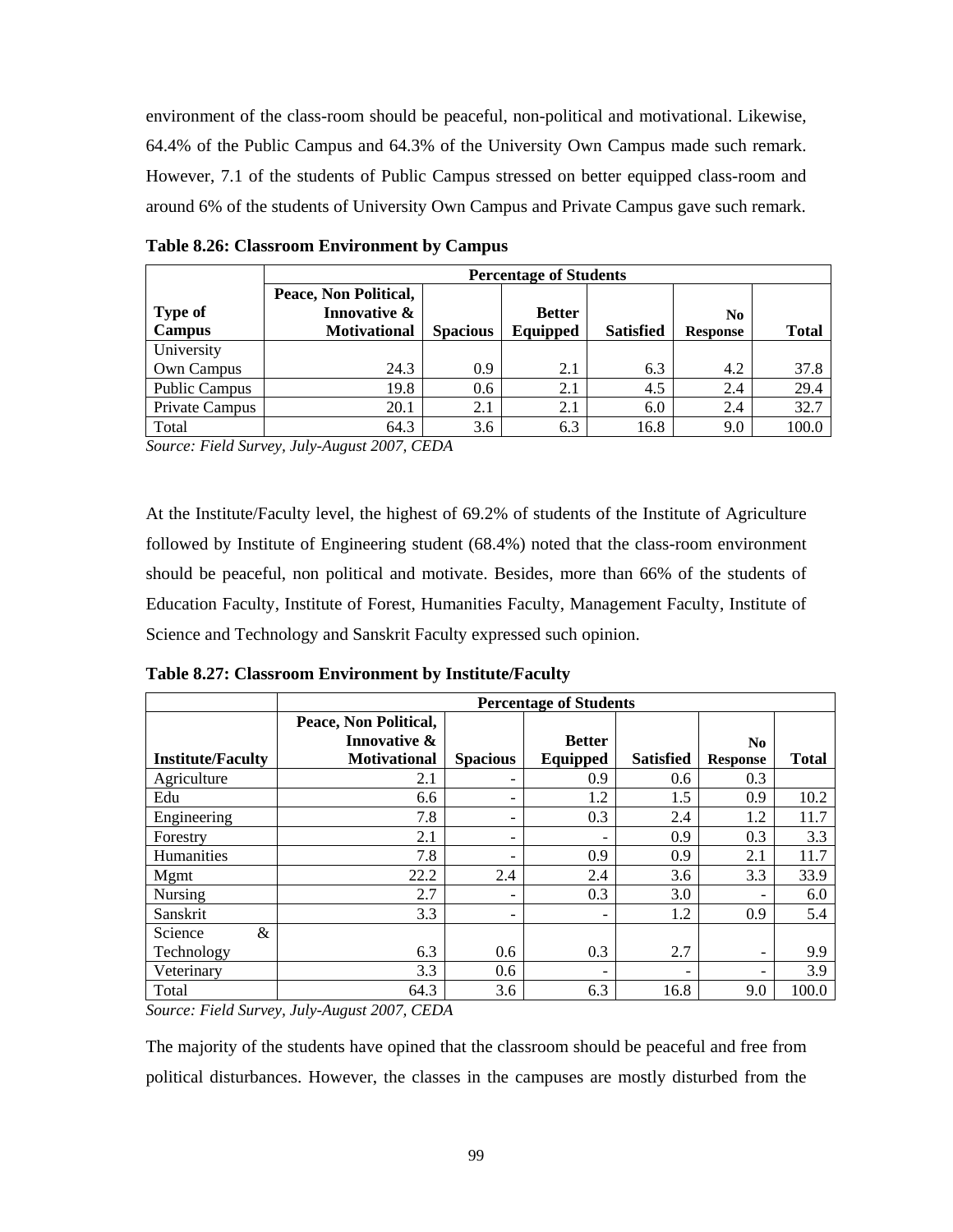political issues rather than the academic matters. The education sector should be kept apart from the political guidance in order to improve the quality of education.

The remarks of the Campus Chiefs/Account Officers on classroom environment in the higher education by type of campus are displayed in the table 8.28. It is observed from the table that the peaceful, conducive and students friendly environment is lacking in the class room. One out of the four respondents made such remark. Likewise, little less one-forth of the respondents remarked that the class room was not facilitated and not equipped. The other remarks made by the officials of the campus are observed to be lack of discipline, large size of students, not spacious, satisfactory, well equipped, etc.

|                             | <b>University Own</b> | <b>Public</b> | <b>Private</b> |              |
|-----------------------------|-----------------------|---------------|----------------|--------------|
| <b>Remarks</b>              | Campus                | <b>Campus</b> | Campus         | <b>Total</b> |
| Lack of peaceful, conducive |                       |               |                |              |
| and friendly environment    | 9.6                   | 9.3           | 7.2            | 26.1         |
| Not facilitated and not     |                       |               |                |              |
| equipped                    | 11.9                  | 7.1           | 4.8            | 23.8         |
| Lack of discipline          | 2.3                   | 0.3           | 2.3            | 4.8          |
| Satisfactory                | 4.8                   | 2.3           | 4.8            | 11.9         |
| well equipped               | 2.4                   |               | 2.3            | 4.8          |
| Good relation between       |                       |               |                |              |
| students and teachers       | 4.8                   |               |                | 4.8          |
| Not satisfactory            |                       | 9.6           |                | 9.6          |
| Large size of students      |                       | 9.6           | 2.3            | 11.9         |
| Not spacious                |                       |               | 2.3            | 2.3          |
| Total                       | 35.8                  | 38.2          | 26.0           | 100.0        |

**Table 8.28: Remark on Class Room Environment in Higher Education** 

*Source: Field Survey, July-August 2007, CEDA* 

At the campus level, more of the respondents of University Own Campus (33.2%) remarked that the class room were not facilitated and not equipped. Likewise, more than one-fifth of the respondents of Private Campus argued that the class room were not peaceful, conducive and friendly

#### *2.2.26 Examination System*

The examination system plays a vital in the quality of education. It should be impartial and up to the standard in order to produce a quality student. Table 8.29 presents the opinion of the students on the examination system by University. Maximum the students gave mainly three suggestions in the context of examination system. They are: semester system of examination,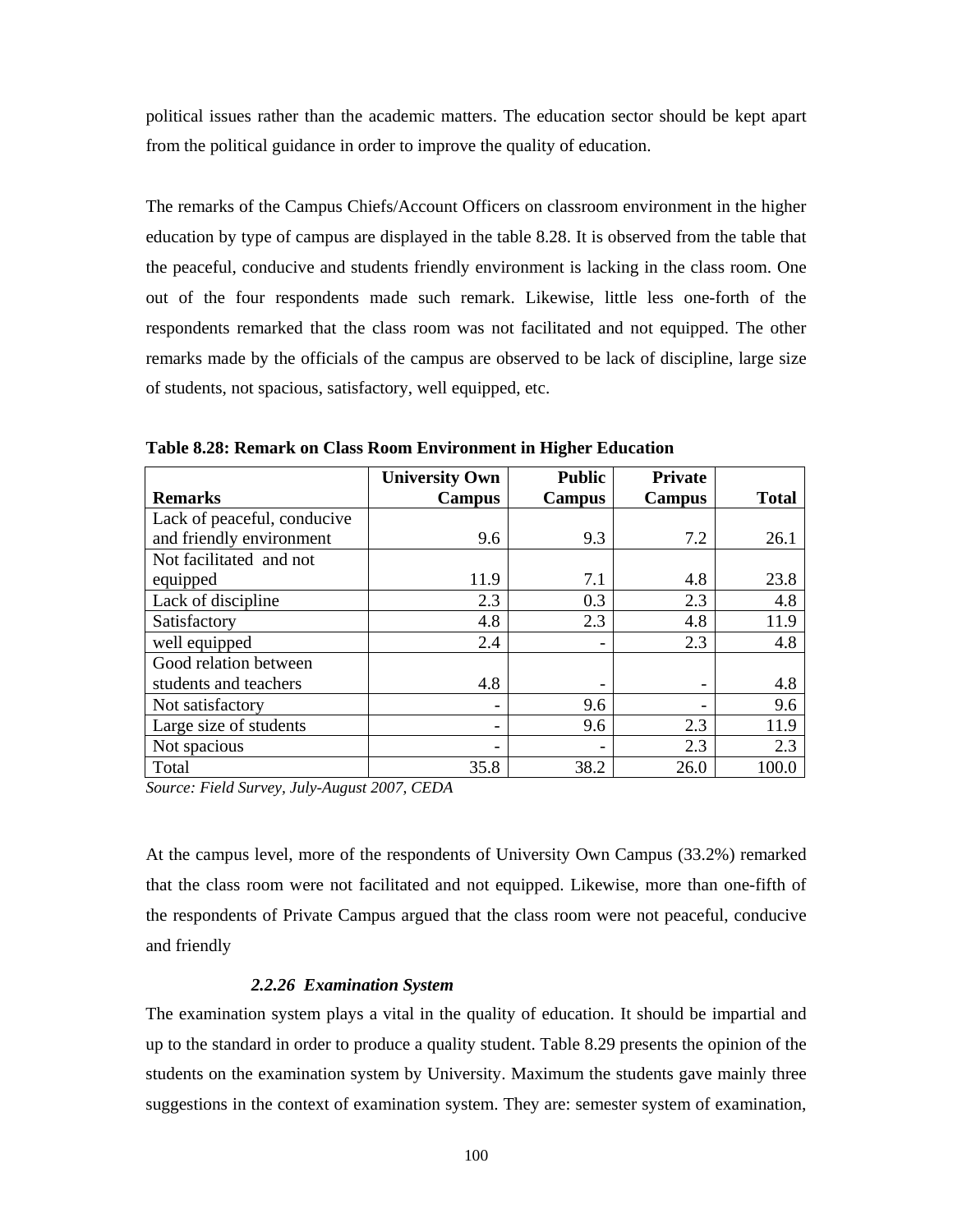project works and assignments, and well management. Besides, 16.7 of the students reported that they were satisfied with the existing system of examination. Moreover, less than 5% of the students gave the suggestions like based on daily activity evaluation, grade system, monthly examination, inclusion of viva, etc. Maximum of 29.8% of the students suggested semester system of examination. At the University level, maximum of 35.4% of the students of the Eastern University (EU) and minimum of 12.8% of the students of Nepal Sanskirt University (NSU) gave such suggestion.

|                                    | <b>University</b>        |                          |            |     |      |              |  |
|------------------------------------|--------------------------|--------------------------|------------|-----|------|--------------|--|
| <b>Suggestions</b>                 | EU                       | KU                       | <b>NSU</b> | PU  | TU   | <b>Total</b> |  |
| <b>Transparent System</b>          | 0.3                      |                          | 0.3        | 0.6 | 0.6  | 1.8          |  |
| Grade system                       | 0.3                      |                          | 0.9        |     |      | 1.2          |  |
| Strict                             | 0.9                      | 0.3                      |            | -   | 2.7  | 4.0          |  |
| Based on daily activity evaluation | 0.3                      | 0.6                      | 0.3        | 0.9 | 2.1  | 4.3          |  |
| Project works & assignments        | 0.6                      | 1.2                      | 2.1        | 0.6 | 3.6  | 8.2          |  |
| Semester system                    | 5.8                      |                          | 1.2        | 2.1 | 20.7 | 29.8         |  |
| Monthly examination                |                          | 0.3                      | 0.3        | 0.3 | 1.2  | 2.1          |  |
| Satisfied                          | 2.7                      | 1.2                      | 0.9        | 1.8 | 10.0 | 16.7         |  |
| Regularity                         | 0.9                      | 0.3                      | 0.3        |     | 2.1  | 3.6          |  |
| Well managed                       | 1.5                      | 0.6                      | 0.3        | 0.3 | 2.4  | 5.2          |  |
| Inclusion of viva                  | 0.6                      | $\overline{\phantom{0}}$ | 0.6        | -   | 0.6  | 1.8          |  |
| Nepali & English medium            |                          | $\qquad \qquad$          |            | ۳   | 0.6  | 0.6          |  |
| Annual                             |                          | $\overline{\phantom{0}}$ | ۰          | -   | 4.3  | 4.3          |  |
| Practical & theory                 | 0.9                      | 0.6                      | 0.3        | -   | 1.8  | 3.6          |  |
| Short questions/objective          |                          |                          |            |     |      |              |  |
| questions                          | $\overline{\phantom{a}}$ |                          |            | 0.3 | 0.6  | 0.9          |  |
| No response                        | 1.5                      | 0.9                      | 1.8        | 0.3 | 7.3  | 11.9         |  |
| Total                              | 16.4                     | 6.1                      | 9.4        | 7.3 | 60.8 | 100.0        |  |

**Table 8.29: Suggestions on Examination System by University**

*Source: Field Survey, July-August 2007, CEDA* 

The opinion of the students on examination system by type of campus is presented in the table 8.30. At the campus level, hundred percent of the students of University Own Campus and Private Campus suggested the grade system, and Nepali and English medium system of examination respectively. Likewise, two-thirds of the students of University Own Campus and Private Campus gave transparent system of examination and regularity of examination respectively. Likewise, more than 50 percent of the University Own Campus stressed on examination based on daily activity evaluation, monthly examination, well management and inclusion of viva in the examination. Similarly, 52.5% of the students of Public Campus and 55.8% of the Private Campus students gave strict examination and annual system of examination respectively as their suggestions.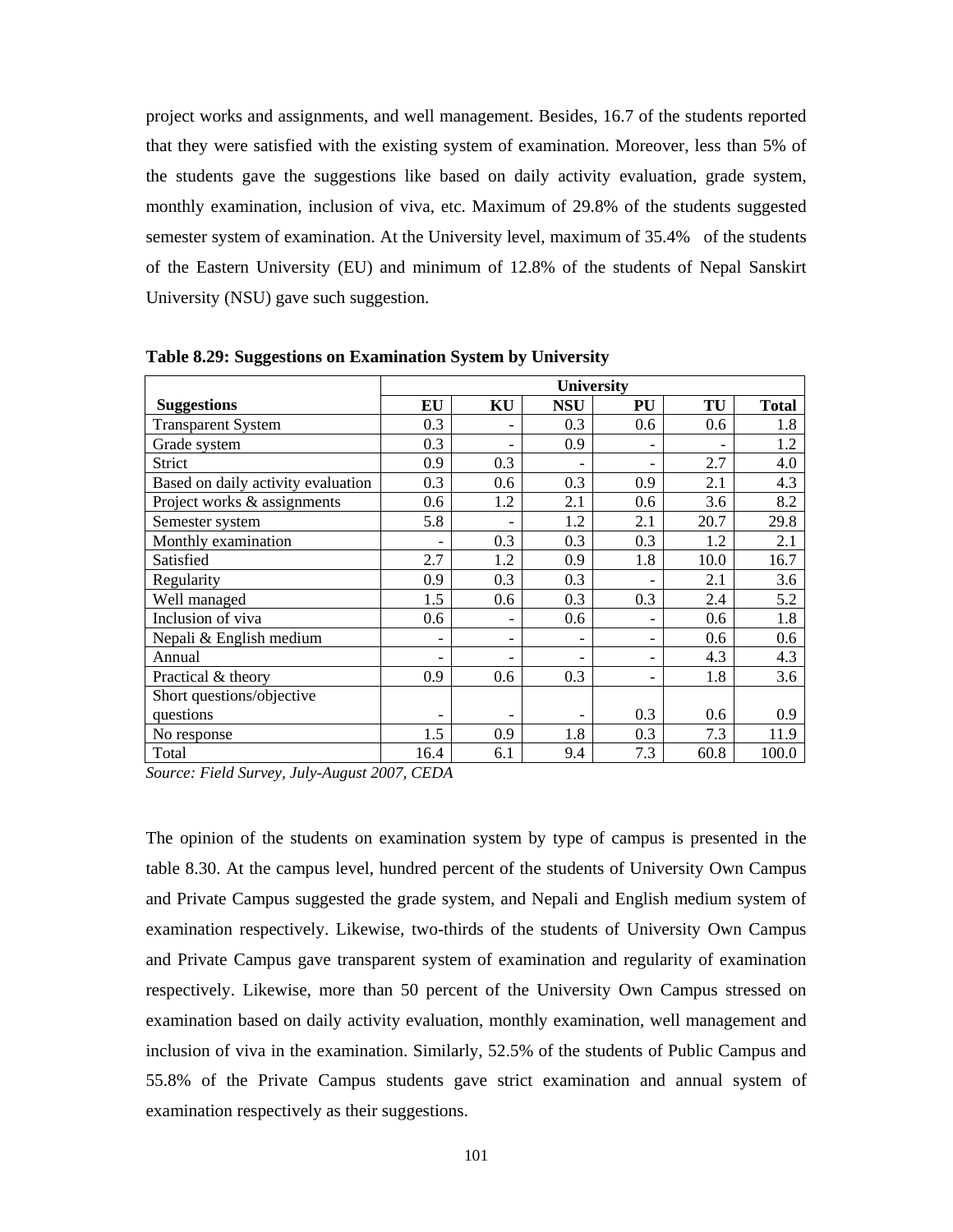|                                | <b>Percentage of Students</b> |               |                |              |  |  |  |
|--------------------------------|-------------------------------|---------------|----------------|--------------|--|--|--|
|                                | <b>University Own</b>         | <b>Public</b> | <b>Private</b> |              |  |  |  |
| <b>Suggestions</b>             | Campus                        | <b>Campus</b> | <b>Campus</b>  | <b>Total</b> |  |  |  |
| <b>Transparent System</b>      | 1.2                           | 0.3           | 0.3            |              |  |  |  |
| Grade System                   | 1.2                           | ۰             |                | 1.2          |  |  |  |
| Strict                         | 0.9                           | 2.1           | 0.9            | 4.0          |  |  |  |
| <b>Based On Daily Activity</b> |                               |               |                |              |  |  |  |
| Evaluation                     | 2.4                           | 1.2           | 0.6            | 4.3          |  |  |  |
| Project Works &                |                               |               |                |              |  |  |  |
| Assignments                    | 4.0                           | 2.7           | 1.5            | 8.2          |  |  |  |
| <b>Semester Wise</b>           | 9.1                           | 8.5           | 12.2           | 29.8         |  |  |  |
| <b>Monthly Examination</b>     | 1.5                           |               | 0.6            | 2.1          |  |  |  |
| Satisfied                      | 6.7                           | 4.9           | 5.2            | 16.7         |  |  |  |
| Regularity                     | 1.2                           | -             | 2.4            | 3.6          |  |  |  |
| Well Managed                   | 2.7                           | 0.9           | 1.5            | 5.2          |  |  |  |
| <b>Inclusion Of Viva</b>       | 0.9                           | 0.6           | 0.3            | 1.8          |  |  |  |
| Nepal & English Medium         |                               | 0.6           |                | 0.6          |  |  |  |
| Annual                         | 0.3                           | 1.5           | 2.4            | 4.3          |  |  |  |
| Practical & Theory             | 1.5                           | 1.2           | 0.9            | 3.6          |  |  |  |
| Short Questions/Objective      |                               |               |                |              |  |  |  |
| Questions                      | 0.3                           | 0.3           | 0.3            | 0.9          |  |  |  |
|                                | 4.9                           | 4.6           | 2.4            | 11.9         |  |  |  |
| Total                          | 38.9                          | 29.5          | 31.6           | 100.0        |  |  |  |

# **Table 8.30: Suggestions of Examination System by Type of Campus**

*Source: Field Survey, July-August 2007, CEDA*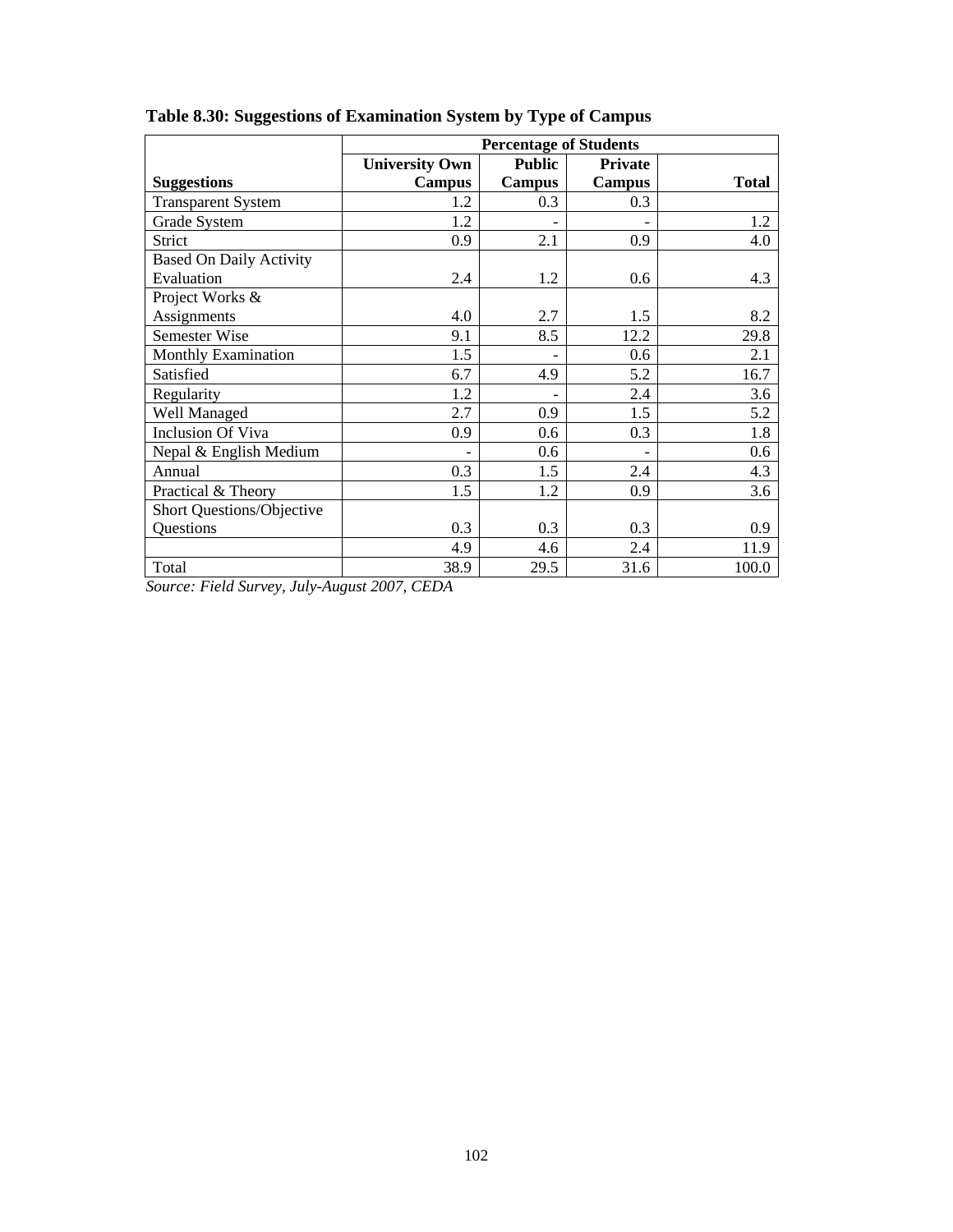|                            |                              |                          |                          |                                                    |                                   |                  |                               |           | <b>Percentage of Students</b> |                 |                          |                                  |                          |                          |                                           |                |              |
|----------------------------|------------------------------|--------------------------|--------------------------|----------------------------------------------------|-----------------------------------|------------------|-------------------------------|-----------|-------------------------------|-----------------|--------------------------|----------------------------------|--------------------------|--------------------------|-------------------------------------------|----------------|--------------|
| <b>Institute/Faculty</b>   | <b>Transparent</b><br>System | grade<br>system          | Stri-<br>ct              | <b>Based on</b><br>daily<br>activity<br>evaluation | Project<br>works &<br>assignments | semester<br>wise | <b>Monthly</b><br>examination | satisfied | regularity                    | well<br>managed | inclusion<br>of viva     | nepali<br>&<br>english<br>medium | annual                   | practical<br>&<br>theory | short<br>questions/objective<br>questions | No<br>response | <b>Total</b> |
| Agriculture                |                              |                          | 0.3                      | 0.3                                                | $\sim$                            | 1.5              |                               | 0.9       |                               | 0.3             |                          |                                  |                          | $\overline{\phantom{a}}$ | 0.3                                       |                | 3.6          |
| Edu                        |                              | $\overline{\phantom{0}}$ | 0.6                      | 0.3                                                | $\overline{\phantom{a}}$          | 4.3              | 0.6                           | 1.8       |                               | 0.3             | 0.3                      | $\overline{\phantom{a}}$         | 0.3                      | 1.2                      |                                           | 0.9            | 10.6         |
| Engineering                | $\overline{\phantom{a}}$     | 0.3                      | 0.6                      | 0.6                                                | 0.9                               | 1.8              |                               | 3.3       | 0.6                           | 1.2             | 0.3                      | $\overline{\phantom{0}}$         | $\sim$                   | 0.9                      | 0.3                                       | 1.5            | 12.5         |
| Forestry                   |                              |                          | $\overline{\phantom{a}}$ |                                                    |                                   | 1.8              |                               | 0.3       | 0.6                           | 0.3             |                          |                                  |                          |                          |                                           | 0.6            | 3.6          |
| Humanities                 | 0.6                          | 0.9                      | 0.9                      |                                                    | 0.6                               | 0.9              | 0.3                           | 3.3       |                               |                 | 0.6                      |                                  | $\overline{\phantom{a}}$ | 0.6                      |                                           | 2.7            | 11.6         |
| Mgmt                       | 0.6                          | $\sim$                   | .5                       | 0.3                                                | 4.3                               | 10.9             | 0.3                           | 3.0       | 1.8                           | 0.9             | 0.3                      | 0.6                              | 3.6                      | 0.6                      | 0.3                                       | 3.6            | 32.8         |
| Nursing                    | $\overline{\phantom{a}}$     | $\overline{\phantom{0}}$ | $-$                      |                                                    | $\tilde{\phantom{a}}$             | 1.5              | 0.3                           | 1.2       | 0.3                           | 1.2             | $\sim$                   |                                  | 0.3                      | $\overline{\phantom{a}}$ | $\overline{\phantom{a}}$                  | 0.9            | 5.8          |
| Sanskrit                   | $\sim$                       | $\overline{\phantom{a}}$ | $-$                      | 0.3                                                | 1.8                               | 1.2              | 0.3                           | 0.3       | 0.3                           | 0.3             | $\overline{\phantom{0}}$ | -                                | $\overline{\phantom{a}}$ | $\overline{\phantom{a}}$ | $\overline{\phantom{a}}$                  | 0.9            | 5.5          |
| Science<br>&<br>Technology | 0.6                          |                          | $\overline{\phantom{0}}$ | 2.4                                                | 0.6                               | 2.7              | 0.3                           | 2.4       |                               | 0.6             |                          |                                  |                          |                          |                                           | 0.6            | 10.4         |
| Veterinary                 | $\overline{\phantom{a}}$     | $\sim$                   | $\overline{\phantom{a}}$ | $\sim$                                             | $\overline{\phantom{a}}$          | 3.0              | $\overline{\phantom{a}}$      |           | $\overline{\phantom{a}}$      | ۰               | 0.3                      |                                  | $\overline{\phantom{a}}$ | 0.3                      | $\overline{\phantom{a}}$                  |                | 3.6          |
| Total                      | 1.8                          | 1.2                      | 4.0                      | 4.3                                                | 8.2                               | 29.8             | 2.1                           | 16.7      | 3.6                           | 5.2             | 1.8                      | 0.6                              | 4.3                      | 3.6                      | 0.9                                       | 11.9           | 100.0        |

# **Table 8.31: Examination System by Institute/Faculty**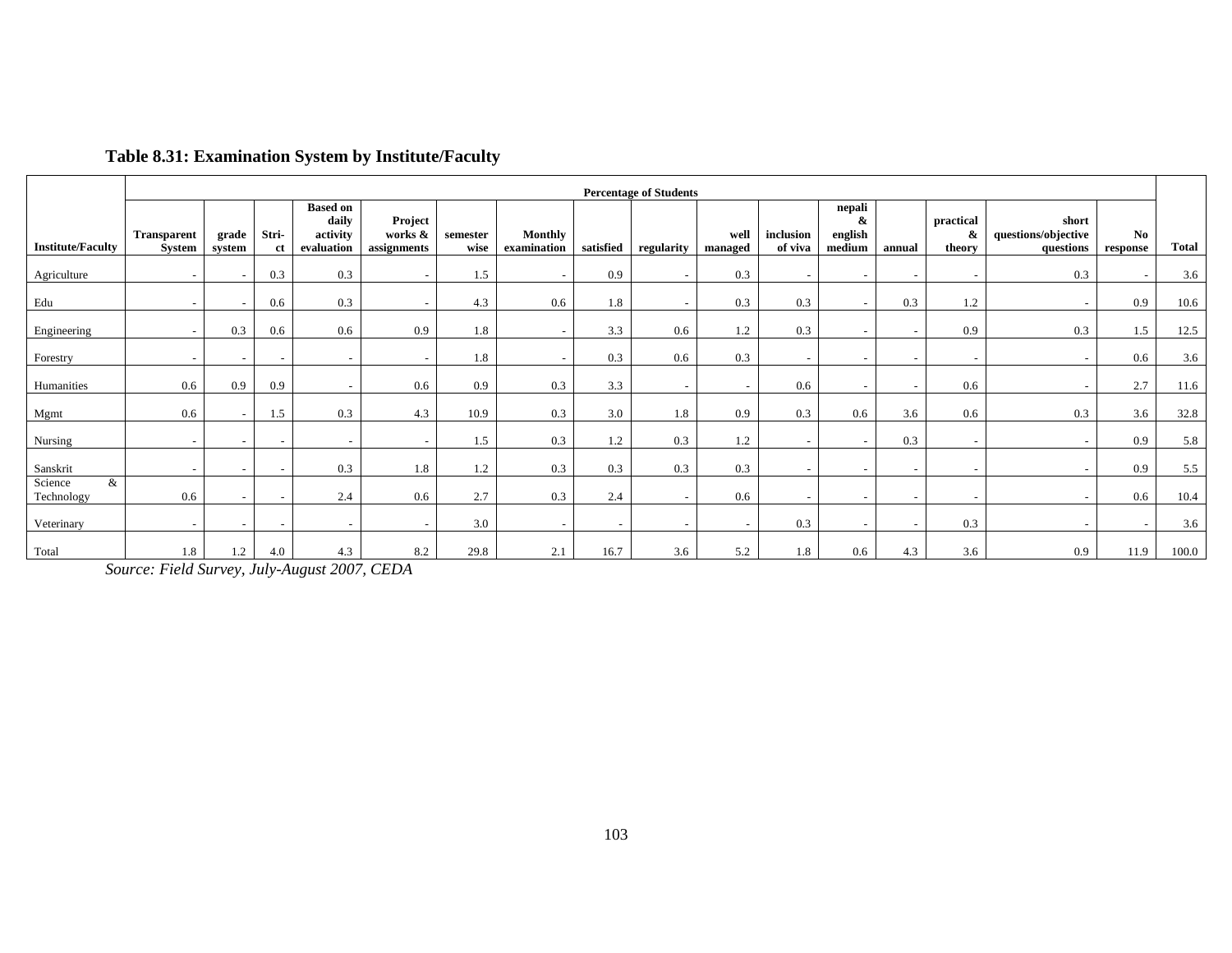## *2.2.27 Physical Facilities*

The physical facilities deserve meritorious position in the educational institution. Good physical facilities are necessary to run the educational institution in a smooth and sustainable way. Good physical facilities not only facilitate the students but also create better educational environment. Table 8.32 displays the status of physical facilities in the campuses by University as assessed by the officials of the campus.

The table indicates that the status of physical facilities in the campus is good. However, around 10% of the officials of the campuses (Campus Chiefs/Account Officers) reported that the physical facilities were poor. More than one-third of the respondents remarked the moderate status of the physical facilities and fifty percent of the respondents rated the status as 'good' (very good and good together). At the University level, the respondents of the NSU and TU noted that the status of physical facilities were poor (poor  $+$  very poor). Fifty percent of the respondents of NSU and 6.7% of the TU made such remark.

|                   | % of Campus Chief/Account Officer |      | <b>Total</b> |         |      |
|-------------------|-----------------------------------|------|--------------|---------|------|
| <b>University</b> | Very good                         | Good | Moderate     | Poor    |      |
| EU                | $0.0\,$                           | 7.5  | 5.7          | $0.0\,$ | 13.2 |
| KU                | 1.9                               | 3.8  | 0.0          | 0.0     | 5.7  |
| <b>NSU</b>        | $0.0\,$                           | 0.0  | 5.7          | 5.7     | 11.4 |
| PU                | 3.8                               | - 9  | 3.8          | 0.0     | 9.5  |
| TU                | 3.8                               | 26.4 | 26.4         | 3.8     | 68.  |
| Total             | 9.4                               | 39.6 | 41.5         | 9.4     |      |

**Table 8.32: Status of Availability of Physical Facilities by University** 

*Source: Field Survey, July-August 2007, CEDA* 

The status of physical facilities by type of campus is presented in the table 8.33. The maximum of 68.7% of the respondents of Public Campus remarked that the status of physical facilities was moderate and 71.5% of the respondents of Private Campus took it as 'Good' (good + very good). However, 14.4% of the respondents of University Own Campus took the status of physical facilities as 'Poor' (poor and very poor together).

**Table 8.33: Status of Availability of Physical Facilities by Campus** 

|                       | % of Campus Chief/Account Officer | Total |          |      |       |
|-----------------------|-----------------------------------|-------|----------|------|-------|
| <b>Type of Campus</b> | Very good                         | Good  | Moderate | Poor |       |
| University Own Campus | 5.9                               | 13.8  | 15.7     | 5.9  | 14.1  |
| <b>Public Campus</b>  |                                   | 7.9   | 21.5     | 1.9  | 31.3  |
| Private Campus        | 3.9                               | 15.7  | 5.9      | 1.9  | 27.4  |
| Total                 | 9.8                               | 27.2  | 43.2     | 9.8  | 00.0، |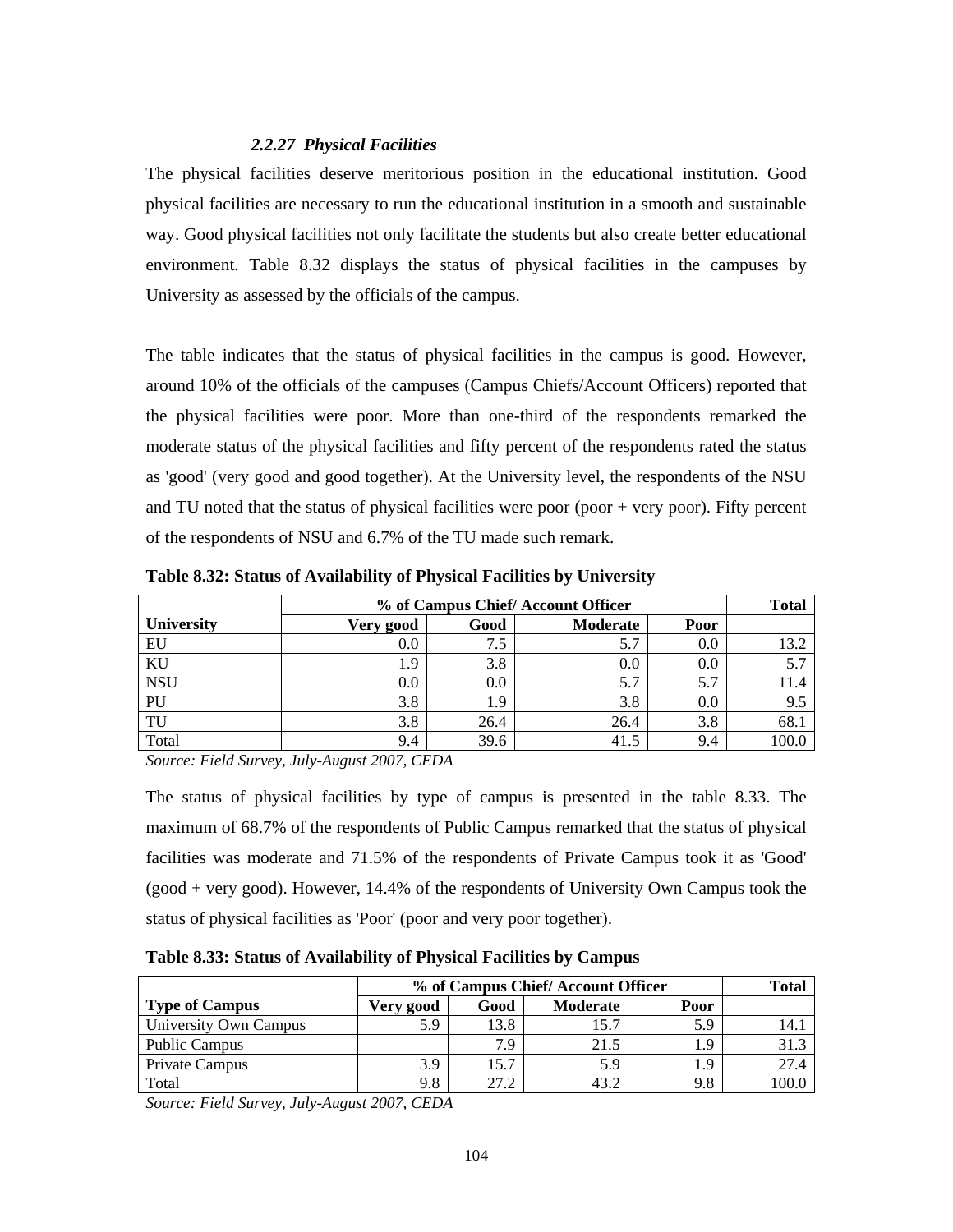|                                        | % of Campus Chief/Account Officer |      |          |      |              |  |  |
|----------------------------------------|-----------------------------------|------|----------|------|--------------|--|--|
| <b>Institute/Faculty</b>               | Very good                         | Good | Moderate | Poor | <b>Total</b> |  |  |
| Agriculture & Animal Science           |                                   | 1.1  | 2.2      |      | 3.3          |  |  |
| Education                              |                                   | 7.7  | 8.7      | 2.2  | 18.7         |  |  |
| Engineering                            | 3.3                               |      | 1.1      |      | 4.4          |  |  |
| Forestry                               |                                   | 2.2  |          |      | 2.2          |  |  |
| Management                             | 1.1                               | 15.4 | 8.7      | 2.2  | 27.4         |  |  |
| Arts                                   | 1.1                               | 6.6  | 7.7      | 1.1  | 16.6         |  |  |
| Law                                    |                                   | 1.1  |          |      | 1.1          |  |  |
| Nursing                                |                                   | 1.1  | 3.3      |      | 4.4          |  |  |
| Sanskrit                               |                                   |      | 3.3      | 3.3  | 6.6          |  |  |
| Ayurveda                               |                                   |      | 1.1      | 1.1  | 2.2          |  |  |
| Science & Technology                   | 2.2                               | 3.3  | 6.6      |      | 13.2         |  |  |
| Total                                  | 7.7                               | 38.5 | 42.9     | 10.9 | 100.0        |  |  |
| $F: IIG \t I14 \t .007 GID1$<br>$\sim$ |                                   |      |          |      |              |  |  |

**Table 8.34: Status of Availability of Physical Facilities by Institute/Faculty** 

## *2.2.28 Examination Result*

The examination result is considered as the measuring rod of the quality of education. The pass percentage of the students of an educational institution is taken as the performance measurer in this regard. The status of examination results by University as reported by the Campus Chiefs/Account Officers is presented in table 8.35. It is observed from the table that the examination results of the campuses are quite good. More than fifty percent of the respondents and around one-third of them reported that the results were good and very good respectively. The examination result of the Eastern University is observed to be very good in comparison to other Universities as 79.3% of the respondents of EU noted such remark.

|                   |           | % of Campus Chief/Account Officer |          |              |
|-------------------|-----------|-----------------------------------|----------|--------------|
| <b>University</b> | Very good | Good                              | Moderate | <b>Total</b> |
| EU                | 9.2       | 2.3                               |          | 11.6         |
| KU                | 4.7       | 2.3                               |          | 7.0          |
| <b>NSU</b>        |           | 9.2                               | 2.3      | 11.6         |
| PU                | 4.7       | 2.3                               |          | 7.0          |
| TU                | 19.2      | 37.2                              | 13.9     | 62.7         |
| Total             | 30.2      | 53.5                              | 16.3     | 100.0        |

**Table 8.35: Status of Examination Results by University** 

*Source: Field Survey, July-August 2007, CEDA* 

The status of examination results by type of campus in displayed in the table 8.36. At the campus level, the examination result of the Private Campus is found to be good. Hundred percent of the respondents of Private Campus reported that the results were good (very good  $+$  good).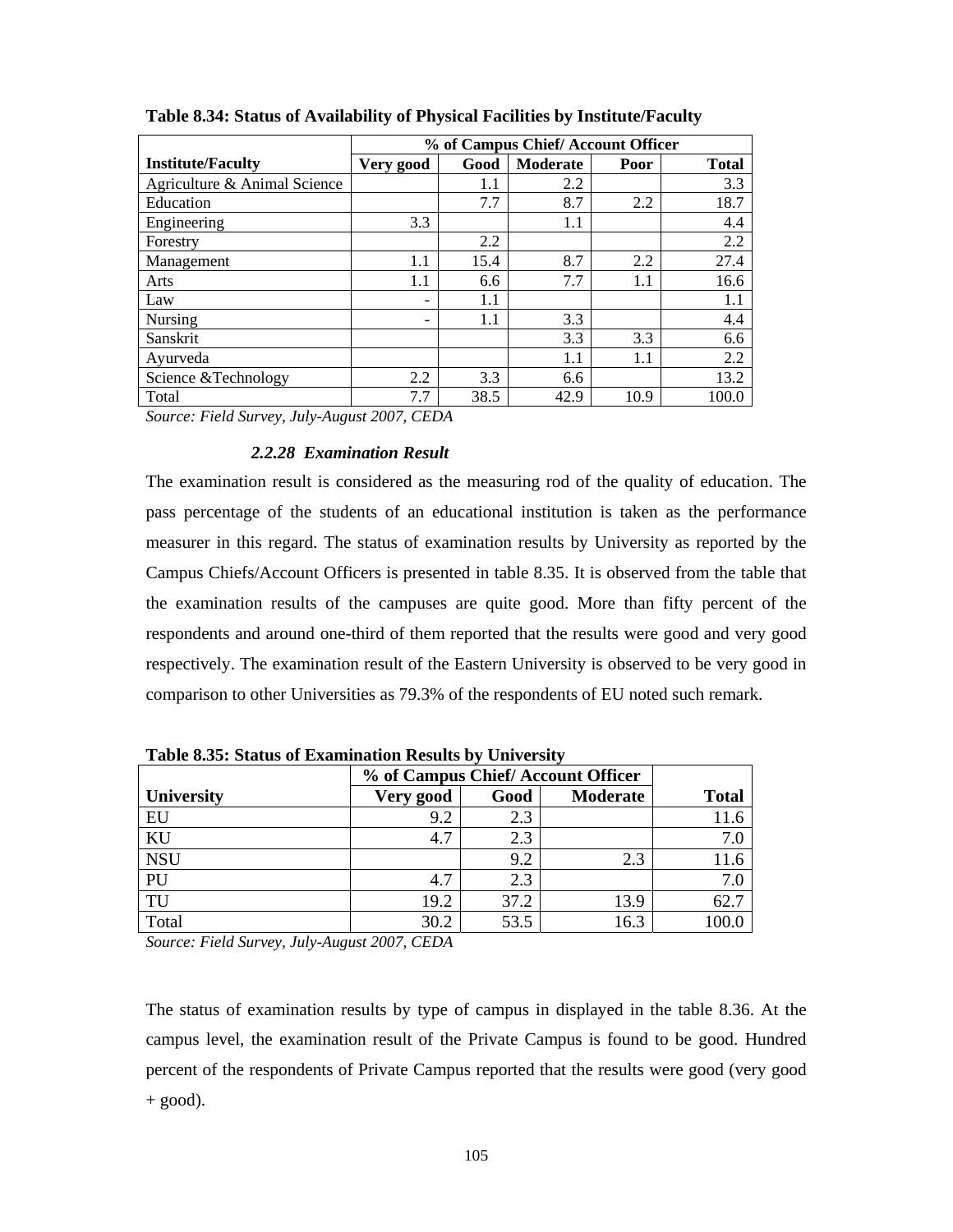|                       |           | % of Campus Chief/Account Officer |          |       |
|-----------------------|-----------|-----------------------------------|----------|-------|
| <b>Type of Campus</b> | Very good | Good                              | Moderate | Total |
| University Own Campus | 12.2      | 24.4                              |          | 38.9  |
| <b>Public Campus</b>  | 4.9       | 19.5                              | 14.6     | 38.9  |
| Private Campus        | 12.2      | 9.8                               |          | 22.0  |
| Total                 | 29.3      | 53.6                              | 17.1     | 100.0 |

| Table 8.36: Status of Examination Results by Type of Campus |  |  |  |
|-------------------------------------------------------------|--|--|--|
|                                                             |  |  |  |

At Institute/faculty level, the results of Institute of Agriculture and Animal Science, and Institute of Forestry are found to be quite good (very good) as reported by the hundred percent of the respondents of these Institutes.

|                              |           | % of Campus Chief/Account Officer |                 |              |  |  |  |  |  |
|------------------------------|-----------|-----------------------------------|-----------------|--------------|--|--|--|--|--|
| <b>Institute/Faculty</b>     | Very good | Good                              | <b>Moderate</b> | <b>Total</b> |  |  |  |  |  |
| Agriculture & Animal Science | 3.5       |                                   |                 | 3.5          |  |  |  |  |  |
| Education                    | 1.2       | 12.0                              | 7.2             | 20.4         |  |  |  |  |  |
| Engineering                  | 1.2       | 4.8                               |                 | 6.0          |  |  |  |  |  |
| Forestry                     | 2.4       |                                   |                 | 2.4          |  |  |  |  |  |
| Management                   | 4.8       | 13.0                              | 7.2             | 25.0         |  |  |  |  |  |
| Arts                         | 1.2       | 8.3                               | 7.2             | 16.7         |  |  |  |  |  |
| Law                          |           | 2.4                               |                 | 2.4          |  |  |  |  |  |
| Nursing                      |           | 1.2                               |                 | 1.2          |  |  |  |  |  |
| Sanskrit                     |           | 4.8                               | 1.2             | 6.0          |  |  |  |  |  |
| Ayurveda                     |           | 1.2                               | 1.2             | 2.4          |  |  |  |  |  |
| Science & Technology         | 4.7       | 8.4                               | 1.2             | 14.4         |  |  |  |  |  |
| Total                        | 19.0      | 56.0                              | 25.0            | 100.0        |  |  |  |  |  |

**Table 8.37: Status of Examination Results by Institute/Faculty** 

*Source: Field Survey, July-August 2007, CEDA* 

The pass percentage of the campus for the last five years by University is presented in the table 8.38. As observed from the table, the past percentage of the campuses under the KU is observed to be quite good followed by the PU. The pass percentage of the KU campuses is observed to be more than 90 percent for the last five years (2000-00 to 2005-06). Likewise, the past percentage of the campuses of PU is found to be ranged from 88.3% to 96.0% for the last five years. However, the pass percentage of the TU and the NSU campuses is found to be relatively poor. The pass percentage of the campuses of these two Universities is observed to be around 55%. The quality of education of the TU and NSU should be improved in order to attain academic Excellency. The recruitment of qualified teacher, efficient management and regular monitoring and supervision should be taken as the major measures in this regards.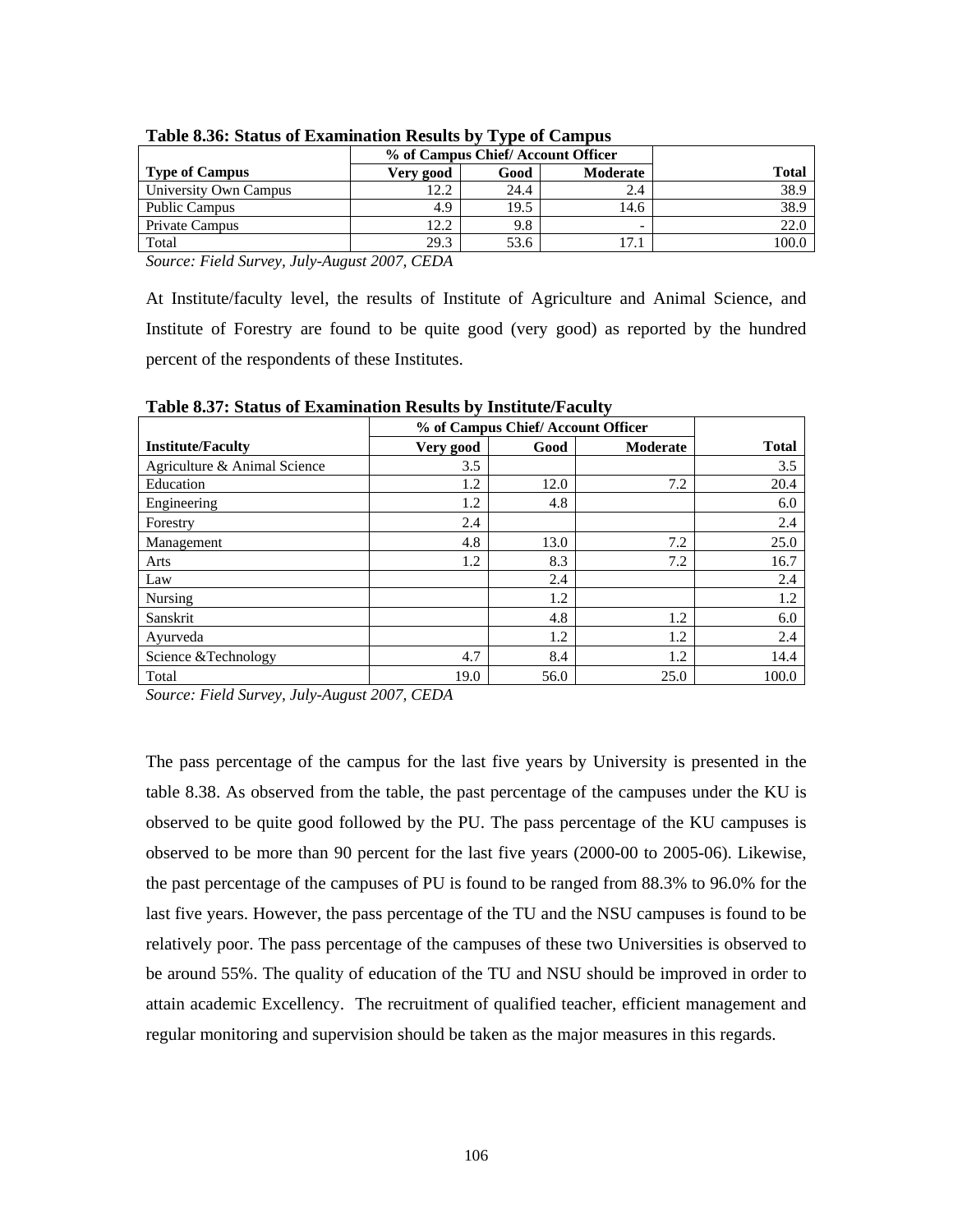| <b>University</b> | 2000/01 | 2001/02 | 2002/03 | 2003/04 | 2004/05 | 2005/06 |
|-------------------|---------|---------|---------|---------|---------|---------|
| EU                |         |         |         | 71.8    | 85.8    | 86.5    |
| KU                | 93.3    | 96.7    | 93.3    | 93.3    | 90.0    | 93.3    |
| <b>NSU</b>        | 56.2    | 50.8    | 58.8    | 75.0    | 54.5    | 52.9    |
| PU                | 89.3    | 88.3    | 90.7    | 89.0    | 90.0    | 90.0    |
| TU                | 52.4    | 55.0    | 48.7    | 54.2    | 57.6    | 58.4    |
| Total             | 60.4    | 61.3    | 57.8    | 64.3    | 66.4    | 67.1    |

**Table 8.38: Pass Percentage by University** 

The pass percentage of the campus by type of campus is depicted in the table 8.39. The table indicates that the pass percentage of the University Own Campus is quite good in comparison to the other types of campus. The pass percentage of the University Own Campus is observed to be 75% for the last five years (2000-01 to 2005-o6). However, the pass percentage of the Private Campus is observed to be good in comparison to the Public Campus. At the Institute/Faculty level, the past percentage of the Forestry, Engineering and Science and Technology Institutes is observed to good in comparison to the other Institutes/Faculties. The pass percentage of the M.A. and M.A.E Faculties is observed to very poor in comparison to the other Institute/Faculties.

| Tuble 0107 : I uss I cleanuage b<br><u>Camba</u> |                                        |                 |         |         |         |         |  |
|--------------------------------------------------|----------------------------------------|-----------------|---------|---------|---------|---------|--|
| <b>Type of Campus</b>                            | 2000/01                                | 2001/02         | 2002/03 | 2003/04 | 2004/05 | 2005/06 |  |
| University<br>Own                                |                                        |                 |         |         |         |         |  |
| Campus                                           | 74.1                                   | 72.2            | 73.5    | 75.7    | 77.0    | 77.9    |  |
| <b>Public Campus</b>                             | 41.1                                   | 42.8            | 40.5    | 41.8    | 48.6    | 50.0    |  |
| <b>Private Campus</b>                            | 81.6                                   | 79.7            | 65.4    | 81.6    | 77.1    | 82.0    |  |
| Total                                            | 60.4                                   | 61.3            | 57.8    | 64.3    | 66.4    | 67.1    |  |
| $\mathbf{r}$ $\mathbf{r}$ $\mathbf{r}$<br>$\sim$ | $\mathbf{r}$ $\mathbf{r}$ $\mathbf{r}$ | $0.007$ $0.001$ |         |         |         |         |  |

**Table 8.39: Pass Percentage by Campus** 

*Source: Field Survey, July-August 2007, CEDA* 

#### **Table 8.40: Pass Percentage by Institution/Faculty**

| <b>Institute/Faculty</b> | 2000/01 | 2001/02 | 2002/03 | 2003/04 | 2004/05 | 2005/06 |
|--------------------------|---------|---------|---------|---------|---------|---------|
| Ag&An                    |         |         |         | 93.50   | 91.50   | 93.00   |
| E                        | 80.0    | 80.0    | 80.0    | 80.00   | 80.00   | 80.00   |
| En                       | 69.3    | 68.3    | 67.3    | 65.67   | 66.67   | 70.00   |
| F                        | 92.5    | 92.5    | 92.5    | 92.50   | 92.50   | 92.50   |
| M                        | 85.0    | 82.1    | 64.3    | 85.00   | 78.29   | 88.00   |
| M, A                     | 25.0    | 25.0    | 25.0    | 47.50   | 45.00   | 48.00   |
| M, A, E                  | 36.6    | 40.7    | 30.7    | 37.11   | 37.56   | 43.05   |
| M,E                      |         |         |         |         |         | 22.0    |
| MAES&T                   | 25.0    | 26.5    | 35.5    | 32.5    | 32.5    | 42.5    |
| <b>MAESL</b>             | 49.4    | 44.7    | 51.5    | 48.0    | 56.1    | 54.3    |
| <b>Nursing</b>           |         |         |         |         | 100.0   | 100.0   |
| S&En                     | 100.0   | 100.0   | 100.0   | 100.0   | 100.0   | 100.0   |
| S&T                      | 100.0   | 100.0   | 100.0   | 75.0    | 88.6    | 92.0    |
| Sa                       | 56.2    | 50.8    | 58.8    | 75.0    | 54.5    | 52.9    |
| Total                    | 60.4    | 61.3    | 57.8    | 64.3    | 66.4    | 67.1    |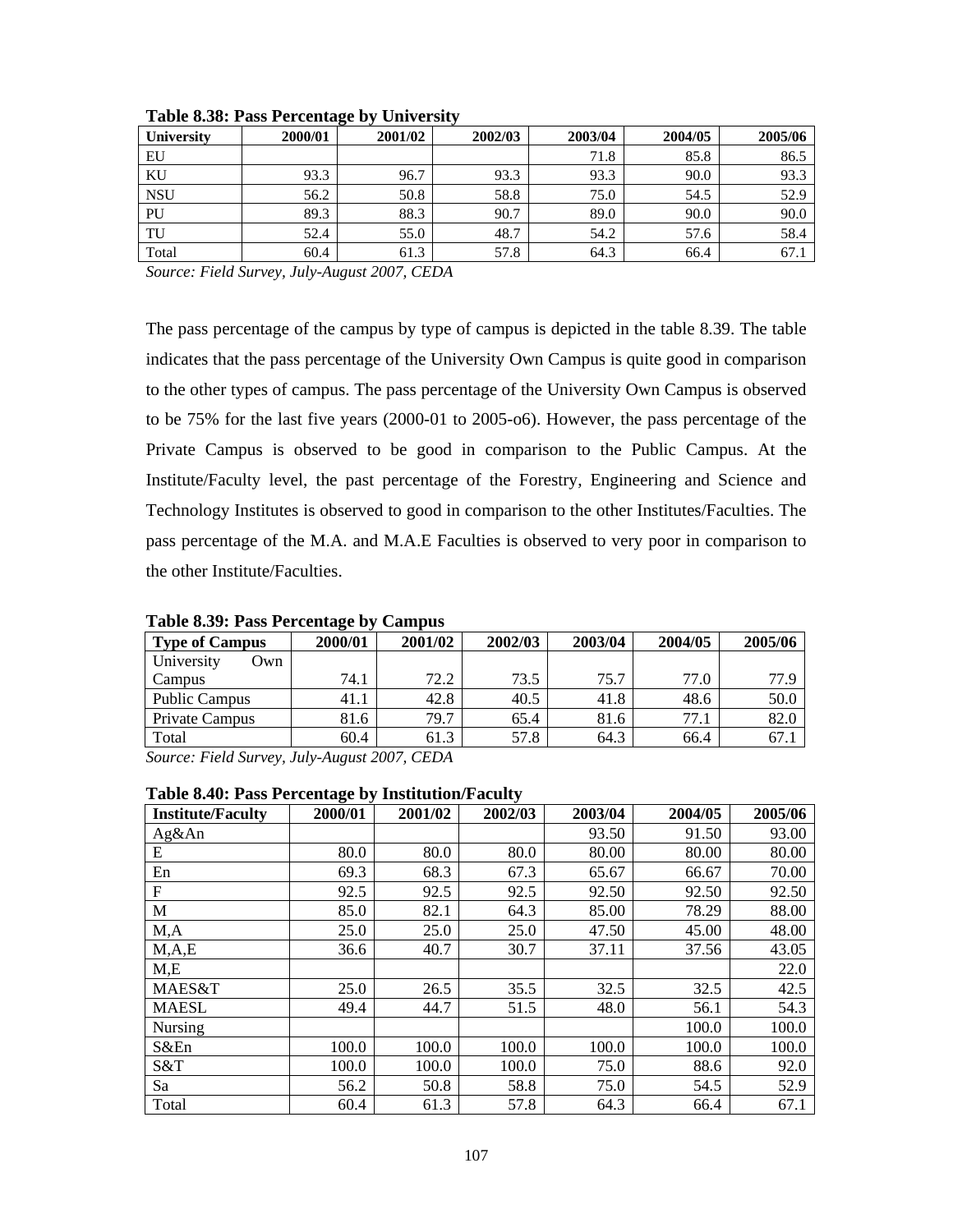*Note: E: Education, M: Management, A: Arts, S&T: Science and Technology, L: Law, Sa: Sanskrit, Ay: Ayurveda, En: Engineering, Ag&An: Agriculture & Animal Science, F: Forestry* 

#### *2.2.29 Library and Laboratory Facility*

The library facility is a must for an educational institution. However, the laboratory facility is generally necessary for a technical institution. It is observed that all the campuses irrespective of University own, public and private have library facilities. However, only two-thirds of the campuses have laboratory facilities as reported by the Campus Chiefs/Account Officer. Tables 8.41, 8.42 and 8.43 present the laboratory facility by University, type of campus and Institute/Faculty respectively. It is observed from the tables that more of the campuses of EU, more of the University Own Campus and more of the Agriculture, Engineering, Forestry, Medicine, and Science and Technology Institutes in comparison to other Intuitions/Faculty have laboratory facility.

| Tuble of H. Euborntoff Tuchley by Chrysley |                                   |                |              |  |  |  |  |  |
|--------------------------------------------|-----------------------------------|----------------|--------------|--|--|--|--|--|
|                                            | % of Campus Chief/Account Officer |                |              |  |  |  |  |  |
| <b>University</b>                          | <b>Yes</b>                        | N <sub>0</sub> | <b>Total</b> |  |  |  |  |  |
| EU                                         | 12.7                              | 3.2            | 15.9         |  |  |  |  |  |
| KU                                         | 4.8                               | 0.0            | 4.8          |  |  |  |  |  |
| <b>NSU</b>                                 | 3.2                               | 6.3            | 9.5          |  |  |  |  |  |
| PU                                         | 7.9                               | 0.0            | 7.9          |  |  |  |  |  |
| TU                                         | 37.5                              | 25.4           | 61.9         |  |  |  |  |  |
| Total                                      | 65.1                              | 34.9           | 100.0        |  |  |  |  |  |
|                                            |                                   |                |              |  |  |  |  |  |

**Table 8.41: Laboratory Facility by University** 

*Source: Field Survey, July-August 2007, CEDA* 

#### **Table 8.42: Laboratory Facility by Campus**

|                       | % of Campus Chief/Account Officer |      |              |
|-----------------------|-----------------------------------|------|--------------|
| <b>Type of Campus</b> | Yes                               | No   | <b>Total</b> |
| University Own Campus | 29.5                              | 9.8  | 39.3         |
| <b>Public Campus</b>  | 16.4                              | 16.4 | 32.8         |
| Private Campus        | 18.0                              | 9.8  | 27.9         |
| Total                 | 63.9                              | 36.  | 100.0        |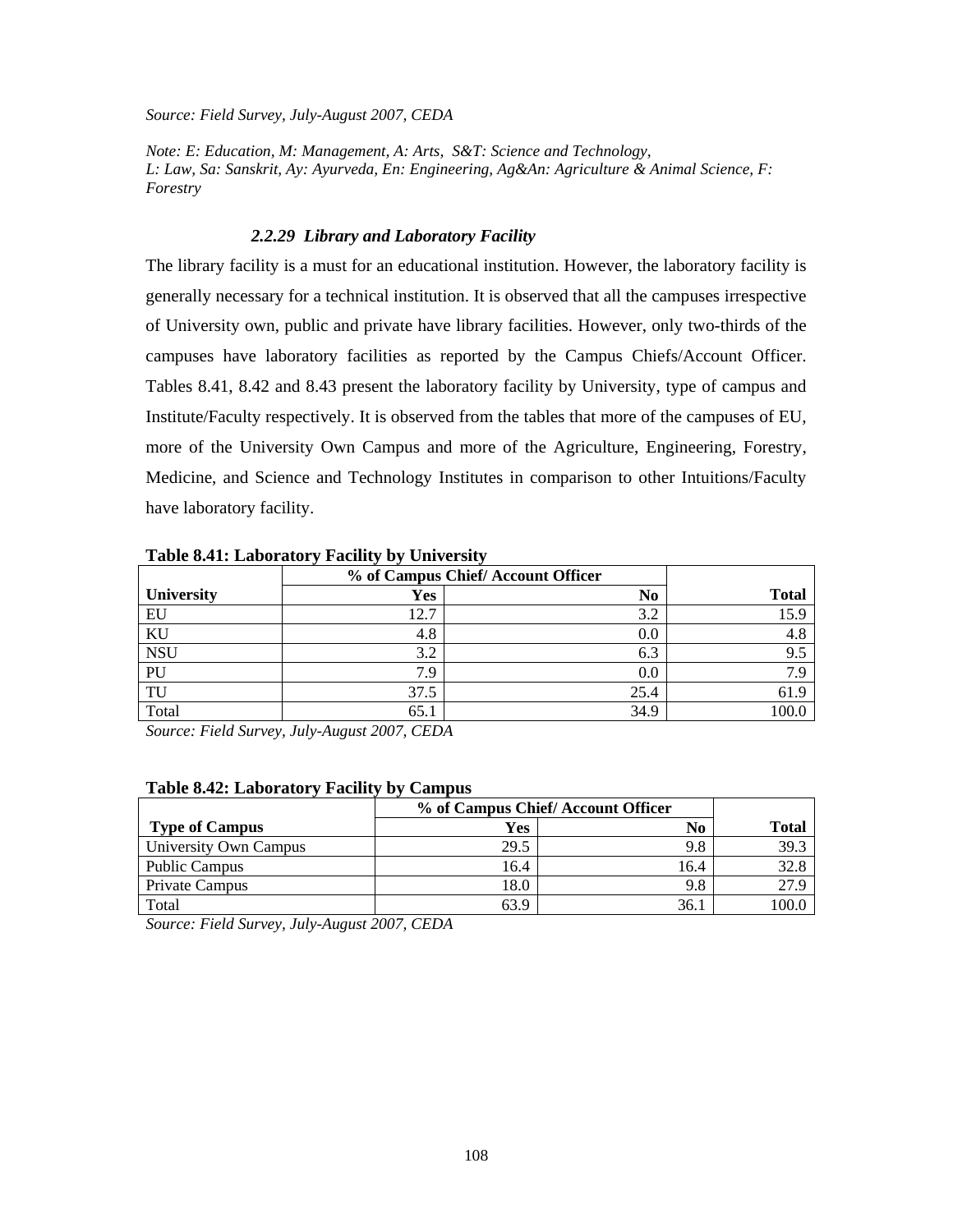|                              | % of Campus Chief/Account Officer |                |              |
|------------------------------|-----------------------------------|----------------|--------------|
| <b>Institute/Faculty</b>     | Yes                               | N <sub>0</sub> | <b>Total</b> |
| Agriculture & Animal Science | 3.2                               | 0.0            | 3.2          |
| Education                    | 7.9                               | 10.3           | 18.3         |
| Engineering                  | 4.0                               | 0.8            | 4.8          |
| Forestry                     | 1.6                               | 0.0            | 1.6          |
| Management                   | 15.1                              | 11.9           | 27.0         |
| Arts                         | 11.1                              | 7.1            | 18.3         |
| Law                          | 3.2                               | 0.0            | 3.2          |
| Nursing                      | 3.2                               | 0.0            | 3.2          |
| Sanskrit                     | 1.6                               | 3.2            | 4.8          |
| Ayurveda                     | 1.6                               | 0.0            | 1.6          |
| Science &Technology          | 14.2                              | 0.0            | 14.2         |
| Total                        | 66.7                              | 33.3           | 100.0        |

**Table 8.43: Laboratory Facility by Institute/Faculty** 

The table 8.44 presents the status of library facility by University as assessed by the Campus Chiefs/Account Officers. It is observed from the table that the status of library facility in the campuses is good. More than fifty of the respondents reported that the library facility was good (very good and good together) and more than one-third of them noted the moderate status of the library. Hundred percent respondents of the Kathmandu University and Pokhara University remarked the very good and good status of the library facility in the campuses.

|                   | % of Campus Chief/Account Officer |      |          |      |           |             |              |
|-------------------|-----------------------------------|------|----------|------|-----------|-------------|--------------|
| <b>University</b> | Very good                         | Good | Moderate | Poor | Very poor | No response | <b>Total</b> |
| EU                | 1.6                               | 7.9  | 4.8      | 0.0  | 0.0       | 1.6         | 15.9         |
| KU                | 3.2                               | 1.6  | 0.0      | 0.0  | 0.0       | 0.0         | 4.8          |
| <b>NSU</b>        | $0.0\,$                           | 0.0  | 6.3      | 1.6  | 1.6       | 0.0         | 9.5          |
| PU                | 3.2                               | 4.8  | 0.0      | 0.0  | 0.0       | 0.0         | 7.9          |
| TU                | 3.2                               | 25.4 | 23.8     | 4.8  | 0.0       | 4.8         | 61.9         |
| Total             | 11.1                              | 39.7 | 34.9     | 6.3  | 1.6       | 6.3         | 100.0        |

**Table 8.44: Status of Library facility by University** 

*Source: Field Survey, July-August 2007, CEDA* 

At the campus level, the status of the library facility in private campus is observed to be good amongst other, 82.4% of the respondents of private campus reported that the library facility was good (very good + good). Likewise, the facility of library in the Engineering and Forestry Institute are found to be good. Hundred percent of the respondents of Institute of Forestry and 80.5 percent of the respondent of Institute of Engineering claimed that the library facility of their campus was good (very good +good).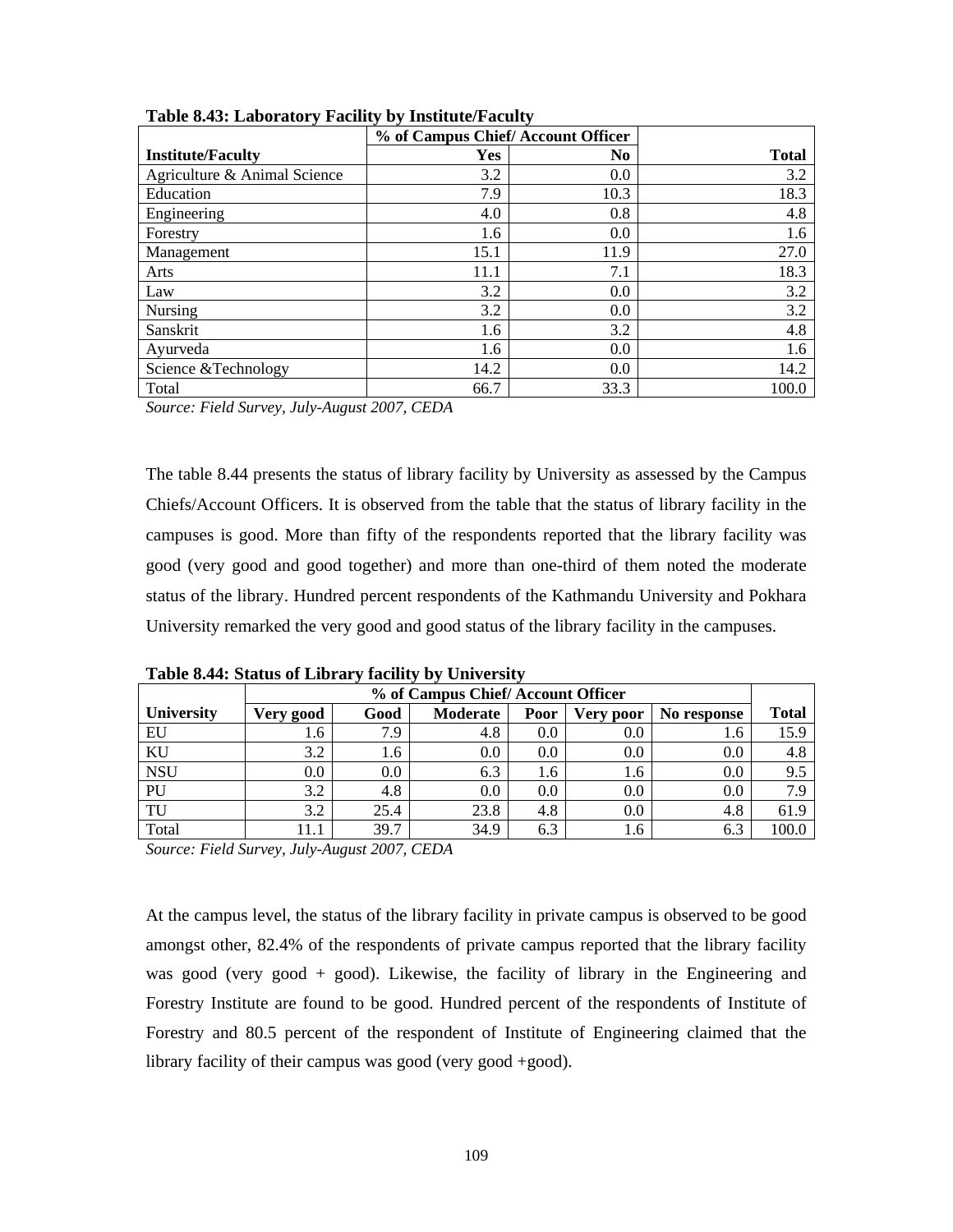|                       |           | % of Campus Chief/Account Officer                    |      |     |     |     |       |  |  |
|-----------------------|-----------|------------------------------------------------------|------|-----|-----|-----|-------|--|--|
| <b>Type of Campus</b> | Very good | Total<br>Good Moderate Poor Very poor<br>No response |      |     |     |     |       |  |  |
| University Own Campus |           | 13.1                                                 | 18.0 | 1.6 | 1.6 | 1.6 | 39.3  |  |  |
| Public Campus         |           | 9.8                                                  | 14.8 | 4.9 |     |     | 32.8  |  |  |
| <b>Private Campus</b> |           | 14.8                                                 | 3.3  |     |     |     | 27.9  |  |  |
| Total                 |           | 37.7                                                 | 36.1 | 6.6 | l.6 |     | 100.0 |  |  |

## **Table 8.45: Status of Library facility by Campus**

*Source: Field Survey, July-August 2007, CEDA* 

# **Table 8.46: Status of Library facility by Institute/Faculty**

|                              |           | % of Campus Chief/Account Officer |                      |      |           |             |              |  |  |
|------------------------------|-----------|-----------------------------------|----------------------|------|-----------|-------------|--------------|--|--|
| <b>Institute/Faculty</b>     | Very good | Good                              | <b>Moderate Poor</b> |      | Very poor | No response | <b>Total</b> |  |  |
| Agriculture & Animal Science | 0.0       | 0.8                               | 2.5                  | 0.0  | 0.0       | 0.0         | 3.3          |  |  |
| Education                    | $0.0\,$   | 7.4                               | 5.7                  | 2.5  | 0.8       | 0.8         | 17.2         |  |  |
| Engineering                  | 2.5       | 0.8                               | 0.8                  | 0.0  | 0.0       | 0.0         | 4.1          |  |  |
| Forestry                     | 0.0       | 1.6                               | 0.0                  | 0.0  | 0.0       | 0.0         | 1.6          |  |  |
| Management                   | 3.3       | 11.5                              | 8.2                  | 2.5  | 0.0       | 0.8         | 26.2         |  |  |
| Arts                         | 2.5       | 4.9                               | 6.6                  | 2.5  | 0.0       | 0.0         | 16.4         |  |  |
| Law                          | $0.0\,$   | 0.8                               | 0.0                  | 1.6  | 0.0       | 0.8         | 3.3          |  |  |
| Nursing                      | 0.0       | 2.5                               | 0.8                  | 0.0  | 0.0       | 0.0         | 3.3          |  |  |
| Sanskrit                     | $0.0\,$   | 0.0                               | 3.3                  | 0.8  | 0.8       | 0.0         | 4.9          |  |  |
| Ayurveda                     | 0.0       | 0.0                               | 0.8                  | 0.0  | 0.8       | 0.0         | 1.6          |  |  |
| Science & Technology         | 2.4       | 2.4                               | 11.5                 | 0.8  | 0.8       | 0.0         | 18.0         |  |  |
| Total                        | 10.7      | 32.8                              | 40.2                 | 10.7 | 3.3       | 2.5         | 100.0        |  |  |

*Source: Field Survey, July-August 2007, CEDA* 

The status of laboratory facility by University is depicted in Table 8.47. The status of laboratory facility is observed to be good as indicated by the table. Out of the total respondents of the campuses having laboratory facility, only 7.3% reported that the laboratory facility was poor (very poor and poor together). The laboratory facility of the campuses of Kathmandu University is found to quite good in comparison to the other Universities.

|                   | % of Campus Chief/Account Officer |      |          |      |           |             |              |
|-------------------|-----------------------------------|------|----------|------|-----------|-------------|--------------|
| <b>University</b> | Very good                         | Good | Moderate | Poor | Very poor | No response | <b>Total</b> |
| EU                | 2.4                               | 7.3  | 7.3      | 0.0  | 0.0       | 2.4         | 19.5         |
| KU                | 4.9                               | 2.4  | 0.0      | 0.0  | 0.0       | 0.0         | 7.3          |
| <b>NSU</b>        | $0.0\,$                           | 0.0  | 2.4      | 0.0  | 2.4       | 0.0         | 4.9          |
| PU                | 4.9                               | 7.3  | 0.0      | 0.0  | 0.0       | 0.0         | 12.2         |
| TU                | 4.9                               | 19.5 | 24.4     | 4.9  | 0.0       | 2.4         | 56.1         |
| <b>Total</b>      | 17.1                              | 36.6 | 34.1     | 4.9  | 2.4       | 4.9         | <b>100.0</b> |

**Table 8.47: Status of laboratory facility by University** 

*Source: Field Survey, July-August 2007, CEDA* 

The status of laboratory facility by types of campus is presented in the Table 8.48. As observed from the table, the laboratory facility in the Private Campus is quite good in comparison to the University own and Public Campuses. Likewise, the laboratory facility is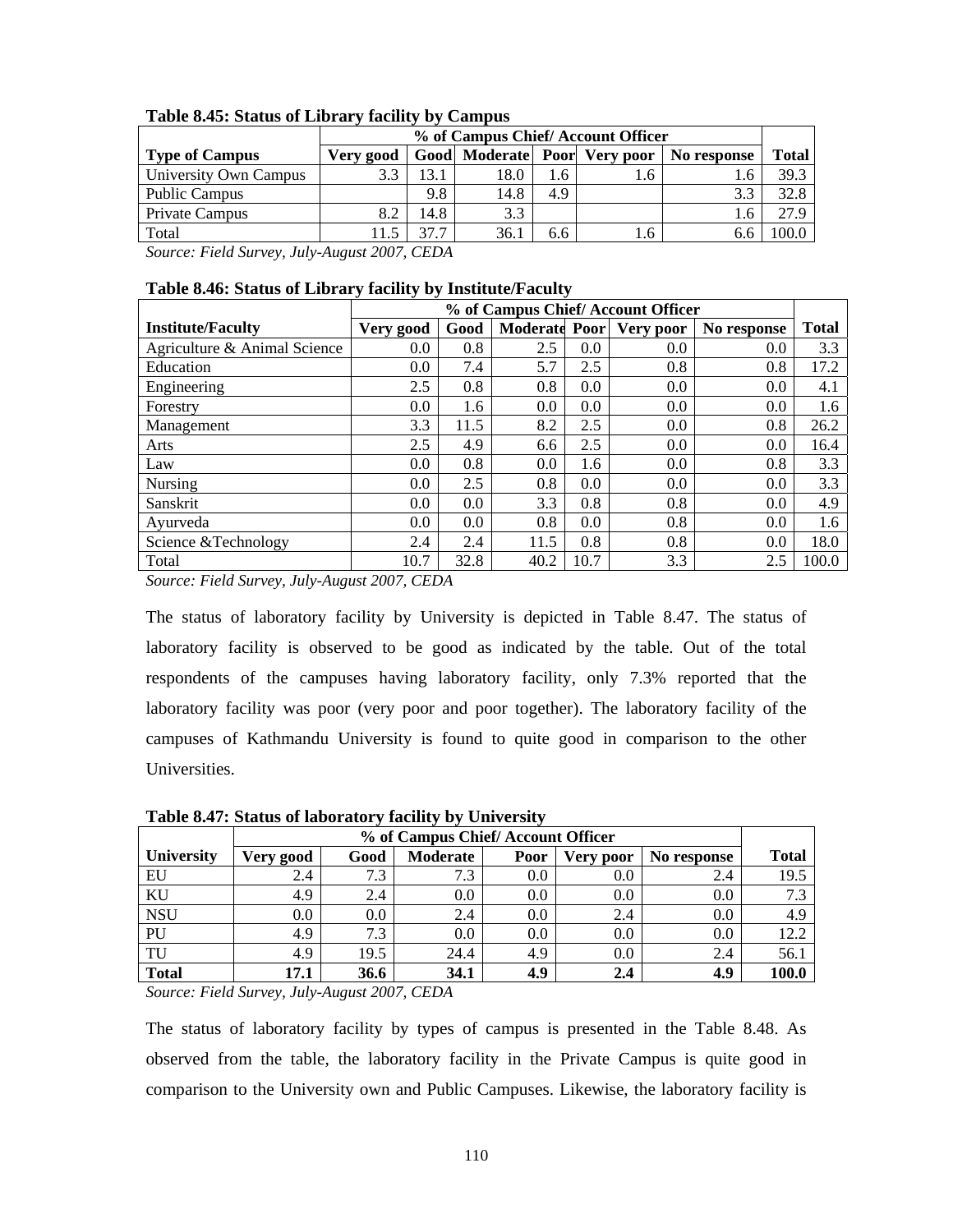observed to be good in the campuses of the Institute of Engineering in comparison to the other Institutions/Faculties.

|                       |           | % of Campus Chief/Account Officer       |      |     |     |       |  |  |
|-----------------------|-----------|-----------------------------------------|------|-----|-----|-------|--|--|
| <b>Type of Campus</b> | Very good | Good<br>No response<br>Moderate<br>Poor |      |     |     |       |  |  |
| University Own Campus | 5.1       | 12.8                                    | 23.1 | 2.6 | 2.6 | 46.2  |  |  |
| <b>Public Campus</b>  |           | 77                                      | 15.4 |     | 2.6 | 25.6  |  |  |
| Private Campus        | 10.3      | 12.8                                    | 2.6  |     | 2.6 | 28.2  |  |  |
| Total                 | 15.4      | 33.3                                    | 41.0 | 2.6 | 7.7 | .00.0 |  |  |

**Table 8.48 : Status of laboratory facility by Campus** 

*Source: Field Survey, July-August 2007, CEDA* 

|                              |           | % of Campus Chief/Account Officer |                 |      |             |              |  |  |
|------------------------------|-----------|-----------------------------------|-----------------|------|-------------|--------------|--|--|
| <b>Institute/Faculty</b>     | Very good | Good                              | <b>Moderate</b> | Poor | No response | <b>Total</b> |  |  |
| Agriculture & Animal Science | 0.0       | 1.3                               | 3.8             | 0.0  | 0.0         | 5.0          |  |  |
| Education                    | 0.0       | 5.0                               | 6.3             | 0.0  | 2.5         | 13.8         |  |  |
| Engineering                  | 3.8       | 0.0                               | 1.3             | 0.0  | 1.3         | 6.3          |  |  |
| Forestry                     | 0.0       | 0.0                               | 1.3             | 1.3  | 0.0         | 2.5          |  |  |
| Management                   | 3.8       | 6.3                               | 7.5             | 0.0  | 3.8         | 21.3         |  |  |
| Arts                         | 3.8       | 5.0                               | 5.0             | 0.0  | 3.8         | 17.5         |  |  |
| Law                          | 0.0       | 3.8                               | 0.0             | 0.0  | 1.3         | 5.0          |  |  |
| Nursing                      | 0.0       | 5.0                               | 0.0             | 0.0  | 0.0         | 5.0          |  |  |
| Sanskrit                     | 0.0       | 0.0                               | 2.5             | 0.0  | 0.0         | 2.5          |  |  |
| Avurveda                     | 0.0       | 0.0                               | 2.5             | 0.0  | 0.0         | 2.5          |  |  |
| Science & Technology         | 3.8       | 2.6                               | 10.0            | 0.0  | 2.6         | 18.8         |  |  |
| Total                        | 15.0      | 28.8                              | 40.0            | 1.3  | 15.0        | 100.0        |  |  |

#### **Table 8.49: Status of laboratory facility by Institute/Faculty**

*Source: Field Survey, July-August 2007, CEDA* 

## *2.2.30 Job and Expected Salary*

Table 34 presents the students' expectation of job after completion of the course by University. It is observed from the table that three out of the four students have expected to get job within the country and one out of the five students expected the job abroad.

| THOIC OIL OF EMPLOYMENT OF GOD BY CHIFFIND |                               |        |             |                |              |  |
|--------------------------------------------|-------------------------------|--------|-------------|----------------|--------------|--|
|                                            | <b>Percentage of Students</b> |        |             |                |              |  |
| University                                 | Within                        |        |             | N <sub>0</sub> |              |  |
|                                            | country                       | Abroad | <b>Both</b> | response       | <b>Total</b> |  |
| EU                                         | 10.8                          | 5.3    | $\cdot$ 3   |                | 16.4         |  |
| KU                                         | 4.3                           | 1.5    | .3          |                | 6.2          |  |
| <b>NSU</b>                                 | 6.5                           | 2.8    | .3          |                | 9.6          |  |
| PU                                         | 4.6                           | 1.5    | .6          |                | 6.8          |  |
| TU                                         | 48.0                          | 9.2    | 2.2         | 1.5            | 61.0         |  |
| Total                                      | 74.3                          | 20.4   | 3.7         | 1.5            | 100.0        |  |
|                                            |                               |        |             |                |              |  |

**Table 8.50: Expectation of Job by University**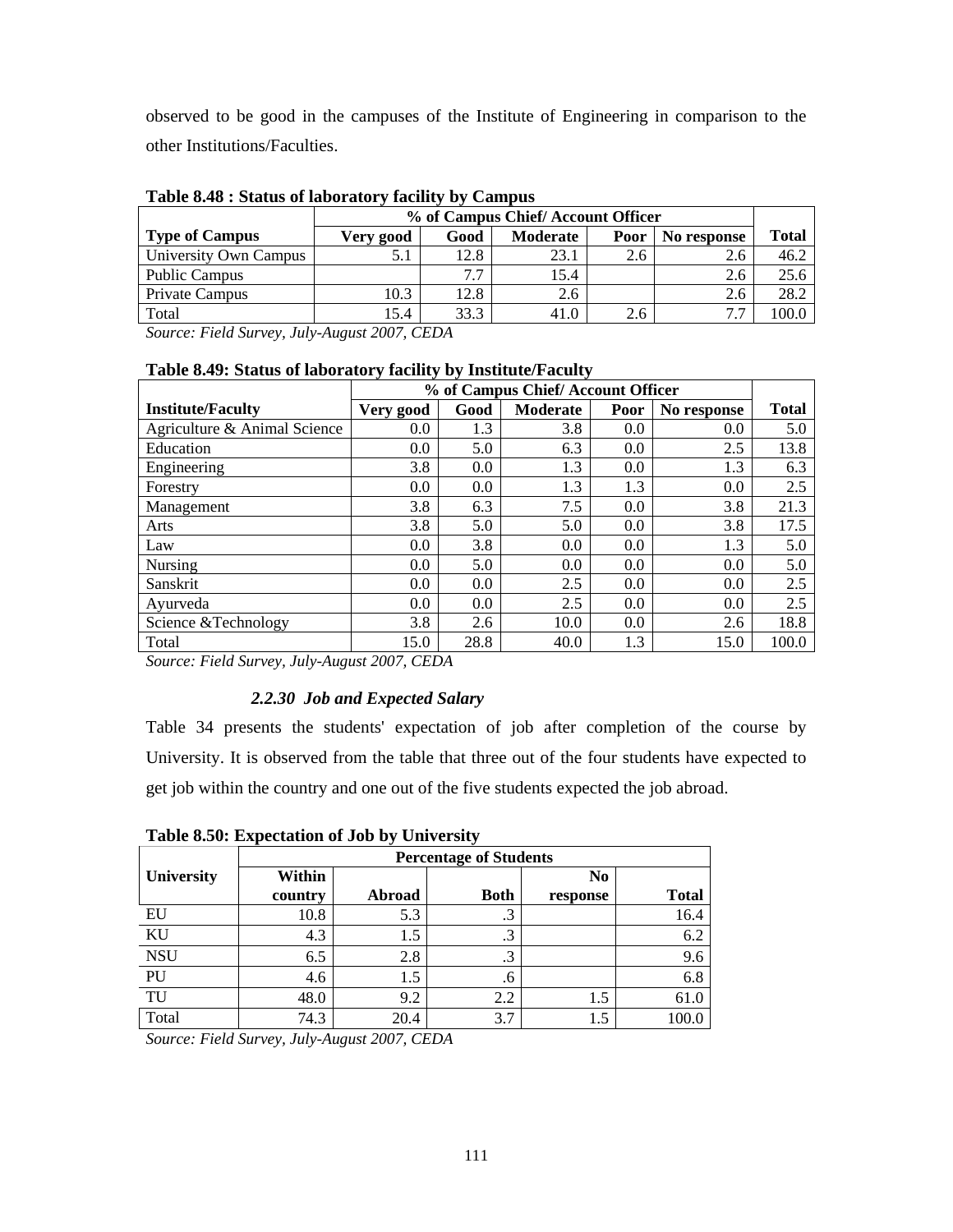Maximum of the student of Public Campus (85.7%) among other types of campus have expected the job within country. Likewise, maximum of 91.2% of the students of Institute of Forest have expected the job within country.

|                       | <b>Percentage of Students</b> |        |             |                |              |  |  |  |
|-----------------------|-------------------------------|--------|-------------|----------------|--------------|--|--|--|
| <b>Type of Campus</b> | Within country                | Abroad | <b>Both</b> | No response    | <b>Total</b> |  |  |  |
| University Own Campus | 26.9                          | 11.4   | 1.5         | . $\mathsf{n}$ | 40.6         |  |  |  |
| <b>Public Campus</b>  | 25.7                          | 2.5    | .b          | 1.2            | 30.0         |  |  |  |
| Private Campus        | 22.6                          | 7.7    | 1.9         |                | 32.2         |  |  |  |
| Total                 | 74.3                          | 20.4   | 3.7         |                | 00.0         |  |  |  |

**Table 8.51: Expectation of Job by Campus** 

*Source: Field Survey, July-August 2007, CEDA* 

| <b>Institute/Faculty</b>   | <b>Within country</b> | Abroad | <b>Both</b> | No response | <b>Total</b> |
|----------------------------|-----------------------|--------|-------------|-------------|--------------|
| Agriculture                | 2.2                   | 1.2    | .3          |             | 3.7          |
| Edu                        | 9.0                   | 9.     | .3          | .3          | 10.5         |
| Engineering                | 7.1                   | 4.3    | .6          |             | 12.1         |
| Forestry                   | 3.1                   | .3     |             |             | 3.4          |
| Humanities                 | 9.0                   | 2.8    |             |             | 11.8         |
| Mgmt                       | 27.6                  | 3.7    | 1.5         | .6          | 33.4         |
| <b>Nursing</b>             | 3.1                   | 2.2    | $\cdot$ 3   | .3          | 5.9          |
| Sanskrit                   | 4.0                   | 1.2    | .3          |             | 5.6          |
| Science<br>&<br>Technology | 7.1                   | 2.1    | $\cdot$ 3   | .3          | 9.9          |
| Veterinary                 | 2.2                   | 1.5    |             |             | 3.7          |
| Total                      | 74.3                  | 20.4   | 3.7         | 1.5         | 100.0        |

#### **Table 8.52: Expectation of Job by Institute/Faculty**

*Source: Field Survey, July-August 2007, CEDA* 

Table 8.53 presents the students' expectation of salary after completion of the course by University. It is seen from the table that the students have expected 24 thousand per month salary within the country and Rs. 136.7 thousand per month abroad. The students of Tribhuvan University have expected maximum salary within country (Rs 25 thousand per month) among others and KU students have claimed least salary (Rs. 20 thousand per month) within country. While in the case of abroad, the students of Pokhara Universzity (PU) have expected maximum salary (Rs 225.7 thousand per month) and Nepal Sankrit University (NSU) student claimed least (Rs 99 thousand per month) in this regard.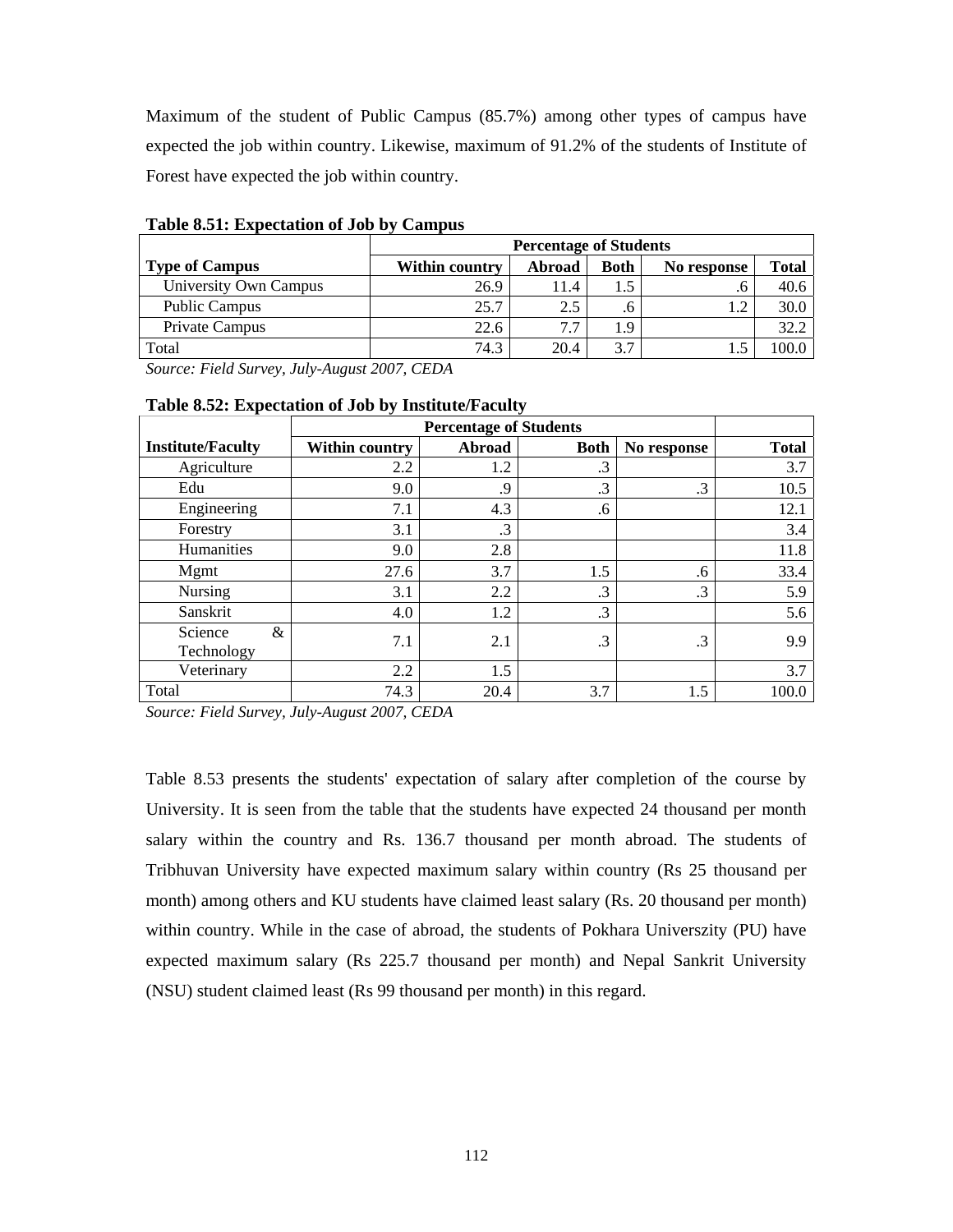|            | $- - - - - -$ | $\frac{1}{2}$<br>$\sim$ $\sim$ $\sim$ $\sim$ $\sim$ $\sim$ $\sim$ |
|------------|---------------|-------------------------------------------------------------------|
| university | Within (Rs.)  | Abroad (Rs.)                                                      |
| EU         | 22,313        | 225,712                                                           |
| KU         | 20,421        | 161,774                                                           |
| <b>NSU</b> | 21,800        | 99,000                                                            |
| PU         | 23,310        | 137,944                                                           |
| TU         | 25,204        | 120,130                                                           |
| Average    | 23,964        | 136,744                                                           |

**Table 8.53: Expectation of Monthly Salary after completing the Course by University** 

The salary expectation of the students after completion of their course by type of campus is presented in the Table 8.54.. It is observed from the table that the students of the Public Campus have expected maximum salary (Rs. 27.5 thousand per month) within country as well as abroad (Rs 145.5 thousand per month) among others and Private Campus students have claimed least salary (Rs. 21.8 thousand per month) in this regard. Moreover, the students of the University Own Campus have expected least salary (Rs. 123.3 thousand per month) abroad. At the Institute/Faculty level, the students of Institute of Science and Technology have expected maximum salary within the country and abroad amongst other Institute/Faculties. In this respect, the students of Sanskrit claimed least salary within the country and the students of Humanities have expected least salary abroad,

**Table 8.54: Expectation of Monthly Salary after completing the Course by Campus** 

| <b>Type of Campus</b>                                                                      | Within (Rs.) | Abroad (Rs.) |
|--------------------------------------------------------------------------------------------|--------------|--------------|
| University Own Campus                                                                      | 23,164       | 127,130      |
| <b>Public Campus</b>                                                                       | 27,504       | 145,476      |
| <b>Private Campus</b>                                                                      | 21,797       | 142,672      |
| Average                                                                                    | 23,964       | 136,744      |
| $I$ $I$ $A$ $A$ $A$ $A$ $B$ $A$ $F$ $A$<br>$\alpha$ $\mathbf{r}$ $\mathbf{r}$ $\mathbf{r}$ |              |              |

*Source: Field Survey, July-August 2007, CEDA* 

**Table 8.55: Expectation of Monthly Salary after completing the Course by Institute/Faculty** 

| <b>Institute/Faculty</b> | Within country (Rs.) | Abroad(Rs.) |
|--------------------------|----------------------|-------------|
| Agriculture              | 25,500               | 213,750     |
| Edu                      | 18,781               | 91,738      |
| Engineering              | 27,632               | 155,870     |
| Forestry                 | 23,364               | 154,167     |
| Humanities               | 22,038               | 85,000      |
| Mgmt                     | 21,818               | 94,948      |
| <b>Nursing</b>           | 26,059               | 281,818     |
| Sanskrit                 | 15,200               | 101,667     |
| Science & Technology     | 38,966               | 224,177     |
| Veterinary               | 19,450               | 136,667     |
| Average                  | 23,964               | 136,744     |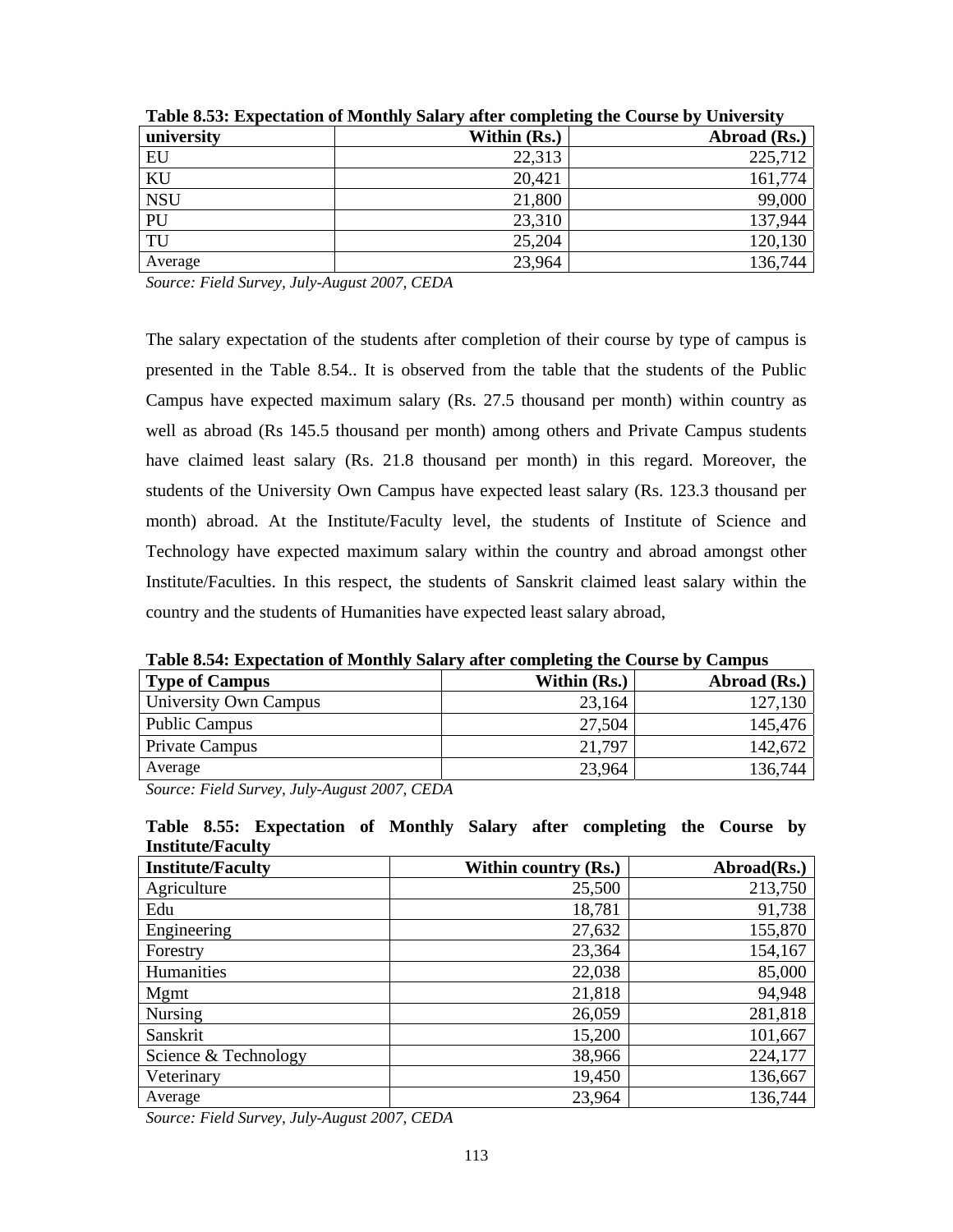The students under the sample survey have expected Rs. 23,964 (average) per month salary within the country after completing their course. They have expected maximum of Rs. 27,632 per month and minimum of Rs. 15,200 per month. However, the present government salary of the gazetted level employment (having Bachelor Degree) is Rs. 11,400 per month. In this respect, the government should increase the salary.

#### *8.3.Financial Management*

#### *2.2.31 Fee Structure*

Tuition fee is the crucial factor for an educational Institution. Choosing of the University/Campus by the students and the quality of education are significantly depended on it. Table 8.56 presents the students' evaluation of fee structure by University.

| University | <b>Percentage of Students</b> |              |          |     |                 |              |
|------------|-------------------------------|--------------|----------|-----|-----------------|--------------|
|            | <b>Very High</b>              | <b>High</b>  | Moderate | Low | <b>Very Low</b> | <b>Total</b> |
| EU         | 5.0                           | 6.8          | 4.6      |     |                 | 16.4         |
| KU         | 1.2                           | 3.1          | 1.9      |     |                 | 6.2          |
| <b>NSU</b> |                               | $\mathbf{a}$ | 1.7      | .o  | .b              | 9.6          |
| PU         | .9                            | 2.2          | 3.1      | ن   | د.              | 6.8          |
| TU         | 8.0                           | 15.2         | 34.4     | 1.8 | 1.5             | 61.0         |
| Total      | 15.                           | 27.9         | 51.7     | 2.8 | 2.5             | 100.0        |
| ______     | _ _ _                         | --------     |          |     |                 |              |

**Table 8.56: Evaluation of Present Fee Structure by University** 

*Source: Field Survey, July-August 2007, CEDA* 

One out of the two students evaluated the present fee structure as 'Moderate'. However, 43.1% of the students remarked the present fee structure as high (very high + high). But the Campus Chiefs/Account Officers remark in this regard is quite different. Only 42.2 percent of the respondents took the present fee structure as 'Moderate' and more than one-third of the respondents remarked that the fee was low. Likewise, 11.5 percent of the respondent noted the fee as 'Very Low' and only 2.5 percent of the respondents took it as 'High". Moreover, only one-third of the respondents of NSU reported that the fee structure was moderate. But on the contrary, 50 percent of the respondents of NSU remarked the fee structure as 'Very Low' and none of the respondents of EU reported that the fee structure was high.

**Table 8.57: Remark on Present Fee Structure of Higher Education by University** 

|                   | <b>Percentage of Campus Chief/Account Officer</b> |                 |     |          |     |              |  |
|-------------------|---------------------------------------------------|-----------------|-----|----------|-----|--------------|--|
| <b>University</b> | High                                              | <b>Moderate</b> | Low | Verv Low |     | <b>Total</b> |  |
| EU                | 0.0                                               | ۰.٥             |     | $0.0\,$  | ۰.۱ |              |  |
| ΛU                | $0.0\,$                                           | 4.1             |     | $0.0\,$  | 0.0 |              |  |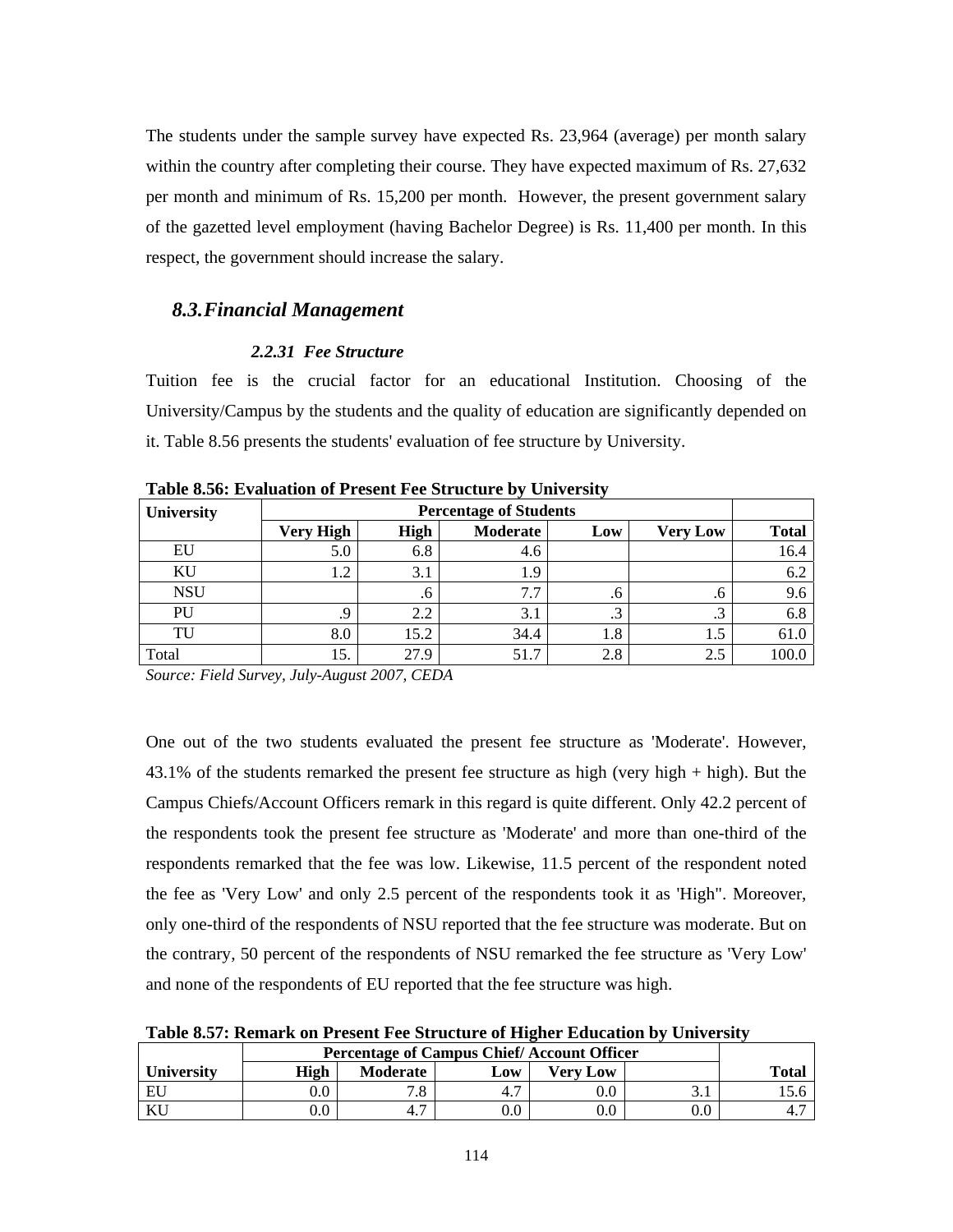| <b>NSU</b>        | $\sim$ $\sim$<br>v.v | J.I                  | 1.0                     | $\overline{ }$<br>┱. ៸ | 0.0 |            |
|-------------------|----------------------|----------------------|-------------------------|------------------------|-----|------------|
| PU                | 1.0                  | $\sim$ $\sim$<br>0.S | 0.0                     | Λ Λ<br>v.v             | 0.0 | 7. 0       |
| <b>TTI</b><br>1 U | 1.0                  | 20.2<br>20.3         | 201<br>20.1             | 9.4                    | U.J | --<br>02.0 |
| Total             | ◡.                   | 42.2                 | $\sim$ 1<br>$\sim$<br>ر | 14.1                   | 9.4 | 100.0      |

The remark on present fee structure of higher education by type of campus as assessed by Campus Chiefs/Account Officers is presented in table 8.58. It is observed from the table that only 28.0 percent of the respondents of University Own Campus noted the fee as 'Moderate'. Similarly, 4 percent and 5 percent of the respondents of University Own Campus and Public Campus respectively remarked the fee structure as 'High' and none of the respondents of Private Campus made such remark.

**Table 8.58: Remark on Present Fee Structure of Higher Education by Campus** 

|                       | <b>Percentage of Campus Chief/Account Officer</b> |          |      |                 |             |       |
|-----------------------|---------------------------------------------------|----------|------|-----------------|-------------|-------|
| <b>Type of Campus</b> | High                                              | Moderate | Low  | <b>Very Low</b> | No response | Total |
| University Own Campus | 1.6                                               | 11.3     | 11.3 | 12.9            | 3.2         | 40.3  |
| <b>Public Campus</b>  | 1.6                                               | 8.1      | 16.1 | l.6             | 4.8         | 32.3  |
| Private Campus        | $0.0\,$                                           | 24.2     | 3.2  | 0.0             | $\rm 0.0$   | 27.4  |
| Total                 | 3.2                                               | 43.5     | 30.6 | 14.5            | 8.1         | 100.0 |

*Source: Field Survey, July-August 2007, CEDA* 

|                              | <b>Percentage of Campus Chief/Account Officer</b> |          |      |                 |             |              |
|------------------------------|---------------------------------------------------|----------|------|-----------------|-------------|--------------|
| <b>Institute/Faculty</b>     | <b>High</b>                                       | Moderate | Low  | <b>Very Low</b> | No response | <b>Total</b> |
| Agriculture & Animal Science | 0.0                                               | 0.8      | 0.8  | 1.6             | 0.0         | 3.3          |
| Education                    | 0.0                                               | 6.6      | 8.2  | 1.6             | 1.6         | 18.0         |
| Engineering                  | 0.0                                               | 4.1      | 0.8  | 0.8             | 0.0         | 5.7          |
| Forestry                     | 0.0                                               | 0.0      | 0.8  | 0.8             | 0.0         | 1.6          |
| Management                   | 0.8                                               | 12.3     | 9.8  | 1.6             | 3.3         | 27.9         |
| Arts                         | 0.8                                               | 7.4      | 7.4  | 1.6             | 1.6         | 18.9         |
| Law                          | 0.0                                               | 1.6      | 0.8  | 0.8             | 0.0         | 3.3          |
| Nursing                      | 0.0                                               | 1.6      | 1.6  | 0.0             | 0.0         | 3.3          |
| Sanskrit                     | 0.0                                               | 1.6      | 0.8  | 2.5             | 0.0         | 4.9          |
| Ayurveda                     | 0.0                                               | 1.6      | 0.0  | 0.0             | 0.0         | 1.6          |
| Science & Technology         | 0.8                                               | 5.8      | 3.3  | 0.0             | 1.6         | 11.5         |
| Total                        | 2.5                                               | 43.4     | 34.4 | 11.5            | 8.2         | 100.0        |

*Source: Field Survey, July-August 2007, CEDA* 

Besides, 80.2 percent of the students of Nepal Sanskrit University (NSU) noted that the fee structure was moderate. Likewise, at most 56.4 percent of the students of TU evaluated the present fee structure as 'Moderate'. However, 72.0 percent of the students of Eastern University (EU) reported that the fee structure was high (very high + high). In terms of the type of campus, around 61.4 percent of the students of the University Own Campus reported that the fee structure was moderate. However, one out of two students of the public and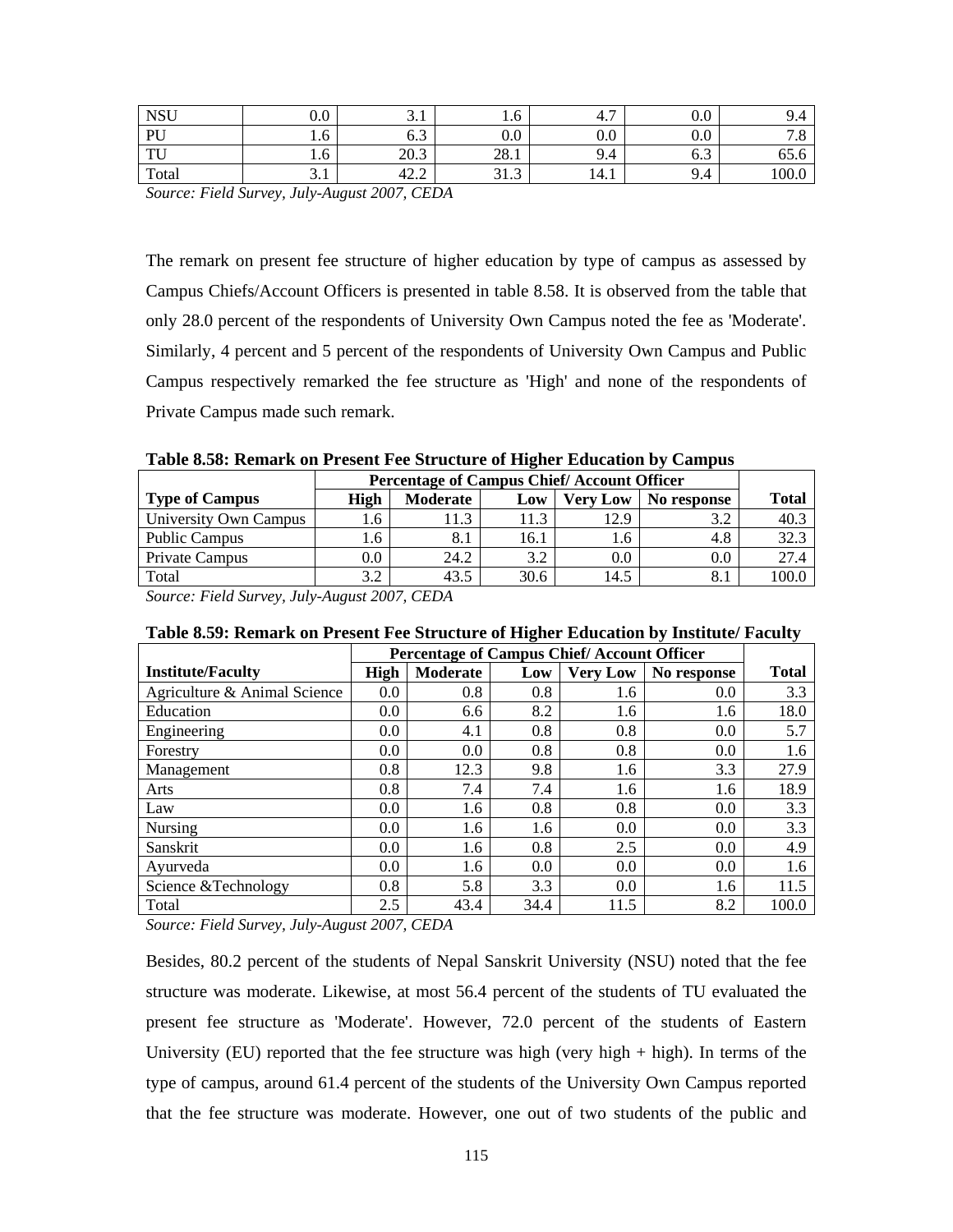Private Campuses rated the fee structure as 'High' (very high + high). Besides, more than 71 percent of the students of Humanities and Sanskirt Faculties remarked that the fee structure was moderate. But, on the country, 83.8 percent of the students evaluated the fee structure as 'High' (very high + high).

|                       | <b>Percentage of Students</b> |      |                 |     |                 |       |  |
|-----------------------|-------------------------------|------|-----------------|-----|-----------------|-------|--|
| <b>Type of Campus</b> | Very High                     | High | <b>Moderate</b> | Low | <b>Very Low</b> | Total |  |
| University Own Campus | 2.5                           | 7.7  | 23.2            | 2.2 |                 | 37.5  |  |
| <b>Public Campus</b>  | 7.4                           | 9.3  | 13.0            | ر . |                 | 30.0  |  |
| Private Campus        | 5.3                           | 10.8 | 15.5            | ت   | ت               | 32.2  |  |
| Total                 | 15.2                          | 27.9 | 51.7            | 2.8 |                 | 100.0 |  |

**Table 8.60: Evaluation of Present Fee Structure by Campus** 

*Source: Field Survey, July-August 2007, CEDA* 

|                          |             | <b>Percentage of Students</b> |          |     |             |              |
|--------------------------|-------------|-------------------------------|----------|-----|-------------|--------------|
|                          | <b>Very</b> |                               |          |     | <b>Very</b> |              |
| <b>Institute/Faculty</b> | <b>High</b> | <b>High</b>                   | Moderate | Low | Low         | <b>Total</b> |
| Agriculture              | 1.2         | 1.9                           | .6       |     |             | 3.7          |
| Edu                      | .9          | 3.4                           | 5.9      | .3  |             | 10.5         |
| Engineering              | 2.5         | 4.0                           | 4.6      | .3  | .6          | 12.1         |
| Forestry                 |             |                               | 2.2      | .6  | .6          | 3.4          |
| Humanities               |             | 3.1                           | 8.4      | .3  |             | 11.8         |
| Mgmt                     | 4.3         | 10.8                          | 18.3     |     |             | 33.4         |
| Nursing                  | 2.5         | .6                            | 2.5      | .3  |             | 5.9          |
| Sanskrit                 |             | $\cdot$ 3                     | 4.0      | .6  | .6          | 5.6          |
| Science & Technology     | 3.1         | 2.2                           | 4.3      | .3  |             | 9.9          |
| Veterinary               | .6          | 1.5                           | .9       |     | .6          | 3.7          |
| Total                    | 15.2        | 27.9                          | 51.7     | 2.8 | 2.5         | 100.0        |

**Table 8.61: Evaluation of Present Fee Structure by Institute/Faculty** 

*Source: Field Survey, July-August 2007, CEDA* 

#### *2.2.32 Mode of Payment of Fee*

The mode of payment of fee is also an important thing for the student. One cannot in general afford a huge amount of money at a time. The payment in installment may help for such students. Table 8.62 presents the mode of payment of fee by University. It is observed from the table that 61.6 percent of the University/Campus have the installment payment system of fee as reported by the students and little less than one-third has monthly payment system. All of the campuses of the PU have installment payments system and 95 percent of the KU has such system. However, 43.3 percent of the EU and 37.8 percent of the TU campuses have the monthly payment system. Likewise, 22.9 percent of the Nepal Sanskrit University (NSU) is observed to have monthly payment system.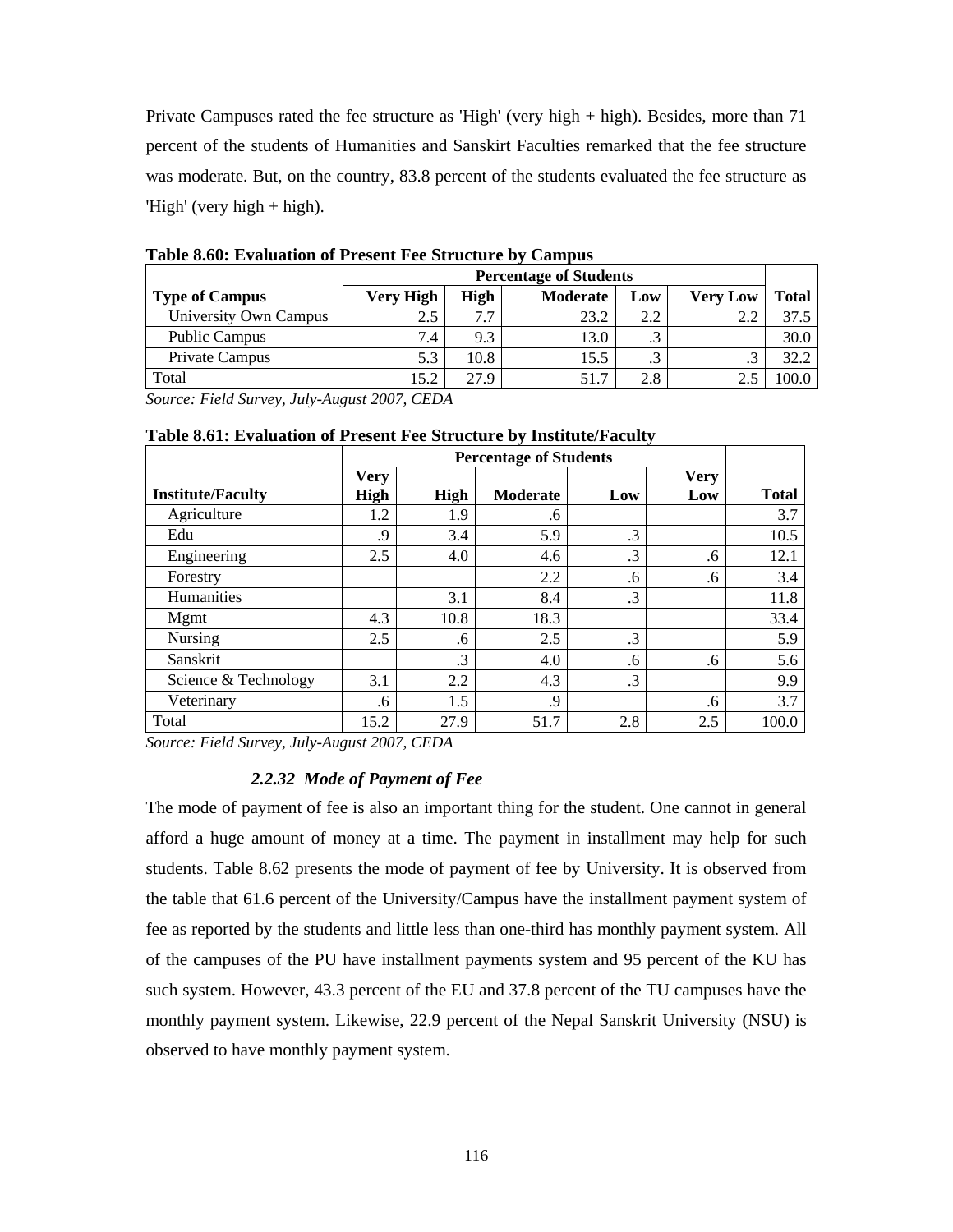| University |                    |                |                 |        |              |
|------------|--------------------|----------------|-----------------|--------|--------------|
|            | <b>Installment</b> | <b>Monthly</b> | <b>Semester</b> | Annual | <b>Total</b> |
| EU         | 9.3                | 7.1            |                 |        | 16.4         |
| KU         | 5.9                | ⌒<br>.3        |                 |        | 6.2          |
| <b>NSU</b> | 4.0                | 2.2            |                 | 3.4    | 9.6          |
| PU         | 6.8                |                |                 |        | 6.8          |
| TU         | 34.6               | 22.0           | 2.2             | 1.2    | 61.0         |
| Total      | 61.6               | 31.6           | 2.2             | 4.6    | 100.0        |

**Table 8.62: Mode of Payment of Fee by University** 

The highest of 75 percent of the University own campuses have installment payment and the maximum of 46.3 percent of the Public Campus is observed to have monthly payment system. (Table 8.63). Likewise, all of the Engineering Institute have installment payment system and maximum of 52.5 percent of Nursing Faculty has monthly payment system of fee (Table 8.64).

|  |  | Table 8.63: Mode of Payment of Fee by Campus |  |
|--|--|----------------------------------------------|--|
|--|--|----------------------------------------------|--|

| <b>Type of Campus</b> | <b>Installment</b> | <b>Monthly</b> | <b>Semester</b> | Annual | <b>Total</b> |
|-----------------------|--------------------|----------------|-----------------|--------|--------------|
| University Own Campus | 27.8               |                |                 | 4.6    | 37.8         |
| <b>Public Campus</b>  | 16.1               | 13.9           |                 |        | 30.0         |
| Private Campus        | 17.6               | 14.6           |                 |        | 32.2         |
| Total                 | 61.6               | 31.6           |                 | 4.O    | 100.0        |

*Source: Field Survey, July-August 2007, CEDA* 

|  | Table 8.64: Mode of Payment of Fee by Institute/Faculty |  |
|--|---------------------------------------------------------|--|
|  |                                                         |  |

| <b>Institute/Faculty</b> | <b>Installment</b> | Monthly | <b>Semester</b> | Annual | <b>Total</b> |
|--------------------------|--------------------|---------|-----------------|--------|--------------|
| Agriculture              | 1.9                | 1.5     | $\cdot$ 3       |        | 3.7          |
| Edu                      | 5.3                | 5.3     |                 |        | 10.5         |
| Engineering              | 12.1               |         |                 |        | 12.1         |
| Forestry                 | 1.5                |         | 1.9             |        | 3.4          |
| Humanities               | 7.7                | 4.0     |                 |        | 11.8         |
| Mgmt                     | 20.1               | 13.3    |                 |        | 33.4         |
| Nursing                  | 1.5                | 3.1     |                 | 1.2    | 5.9          |
| Sanskrit                 | .9                 | 1.2     |                 | 3.4    | 5.6          |
| Science & Technology     | 9.3                | .6      |                 |        | 9.9          |
| Veterinary               | 1.2                | 2.5     |                 |        | 3.7          |
| Total                    | 61.6               | 31.6    | 2.2             | 4.6    | 100.0        |

*Source: Field Survey, July-August 2007, CEDA* 

Table 8.65 displays the comfortable payment of fee by University. It is observed from the table that more than fifty percent (55.1%) of the students preferred the installment payment system of fees. However, two out of five students favored the monthly payment system. Very insignificant percentage of the student chose the semester and annual system of payment.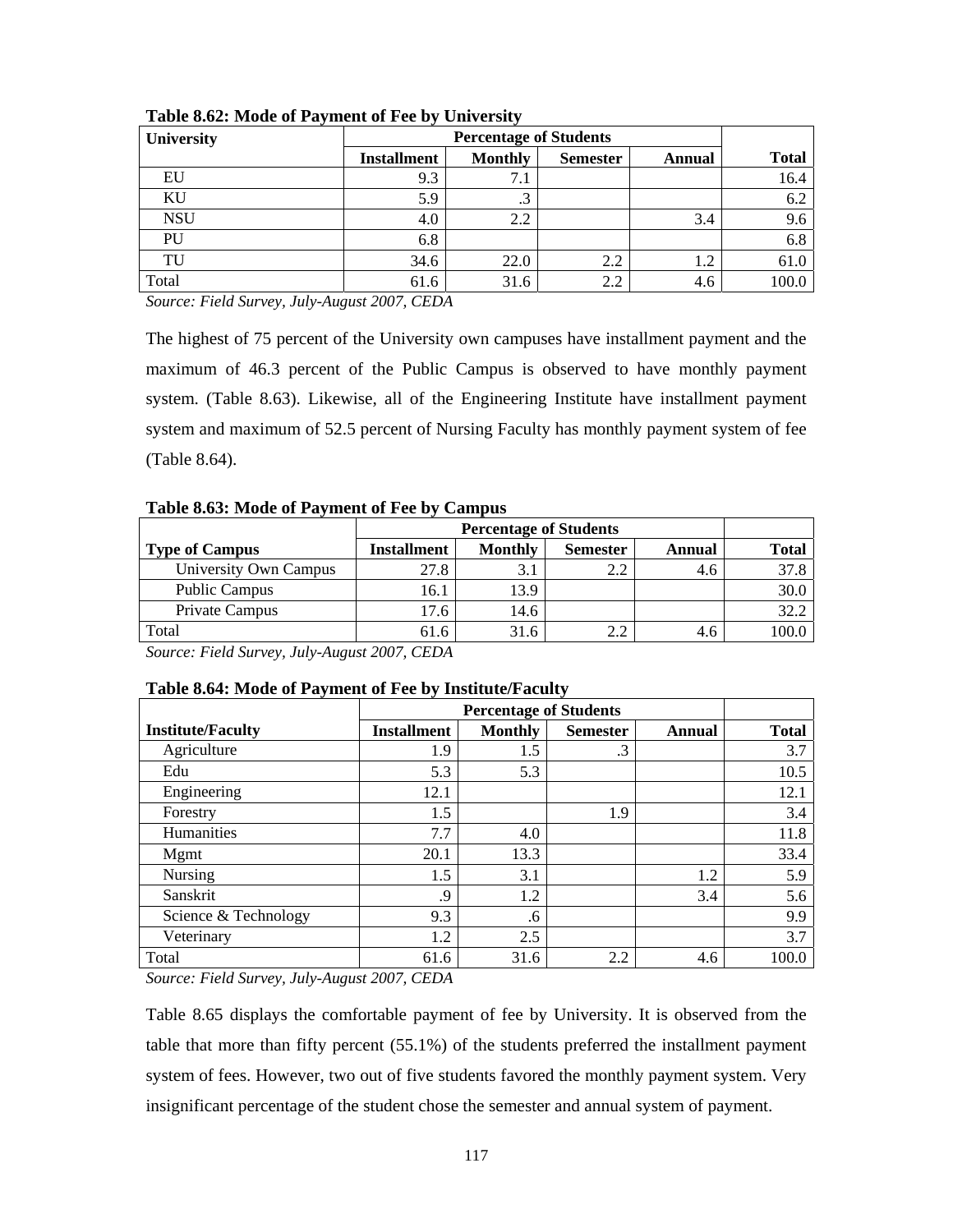| University |                    |                                                    |     |     |       |  |  |  |  |
|------------|--------------------|----------------------------------------------------|-----|-----|-------|--|--|--|--|
|            | <b>Installment</b> | <b>Monthly</b><br><b>Semester</b><br><b>Annual</b> |     |     |       |  |  |  |  |
| EU         | 9.9                | 6.5                                                |     |     | 16.4  |  |  |  |  |
| ΚU         | 4.6                | 1.5                                                |     |     | 6.2   |  |  |  |  |
| <b>NSU</b> | 3.7                | 2.8                                                |     | 3.1 | 9.6   |  |  |  |  |
| PU         | 6.2                | .6                                                 |     |     | 6.8   |  |  |  |  |
| TU         | 30.7               | 29.1                                               | 1.2 |     | 61.0  |  |  |  |  |
| Total      | 55.1               | 40.6                                               | 1.2 | 3.1 | 100.0 |  |  |  |  |

**Table 8.65: Comfortable of payment of Fee by University** 

Maximum of the PU students (91.2%) preferred the installment payment system while highest of 48.2 percent of the students of TU favored the monthly payment system. From the above tables, it is seen that the present mode of payment is closer to the preference of the students.

The comfortable mode of payment of fee by type of campus is presented in the table 8.66. More of the students of Public Campus favored the monthly payment system. Likewise, maximum of the students (91.5%) of Engineering Institute chose the installment payment. Similarly, more of the students of Education Faculty (67.2%) amongst others favored the monthly payment system.

|                    |                | <b>Percentage of Students</b> |        |              |  |  |  |  |  |
|--------------------|----------------|-------------------------------|--------|--------------|--|--|--|--|--|
| <b>Installment</b> | <b>Monthly</b> | <b>Semester</b>               | Annual | <b>Total</b> |  |  |  |  |  |
| 23.9               | 9.6            | 1.4                           | 3.1    | 37.8         |  |  |  |  |  |
| 14.9               | 15.2           |                               |        | 30.0         |  |  |  |  |  |
| 16.4               | 15.8           |                               |        | 32.2         |  |  |  |  |  |
| 55.1               | 40.6           | $\bigcap$                     | 3.1    | 100.0        |  |  |  |  |  |
|                    |                |                               |        |              |  |  |  |  |  |

**Table 8.66: Comfortable of payment of Fee by Campus** 

*Source: Field Survey, July-August 2007, CEDA* 

#### **Table 8.67: Comfortable of payment of Fee by institute/Faculty**

|                            | <b>Percentage of Students</b> |                |                 |        |              |  |  |  |  |
|----------------------------|-------------------------------|----------------|-----------------|--------|--------------|--|--|--|--|
| <b>Institute/Faculty</b>   | <b>Installment</b>            | <b>Monthly</b> | <b>Semester</b> | Annual | <b>Total</b> |  |  |  |  |
| Agriculture                | 2.5                           | .9             | $\cdot$ 3       |        | 3.7          |  |  |  |  |
| Edu                        | 3.4                           | 7.1            |                 |        | 10.5         |  |  |  |  |
| Engineering                | 11.1                          | .9             |                 |        | 12.1         |  |  |  |  |
| Forestry                   | 1.2                           | 1.2            | .9              |        | 3.4          |  |  |  |  |
| Humanities                 | 7.1                           | 4.6            |                 |        | 11.8         |  |  |  |  |
| Mgmt                       | 17.3                          | 16.1           |                 |        | 33.4         |  |  |  |  |
| <b>Nursing</b>             | 1.9                           | 4.0            |                 |        | 5.9          |  |  |  |  |
| Sanskrit                   | .6                            | 1.9            |                 | 3.1    | 5.6          |  |  |  |  |
| Science<br>&<br>Technology | 8.1                           | 1.8            |                 |        | 9.9          |  |  |  |  |
| Veterinary                 | 1.9                           | 1.9            |                 |        | 3.7          |  |  |  |  |
| Total                      | 55.1                          | 40.6           | 1.2             | 3.1    | 100.0        |  |  |  |  |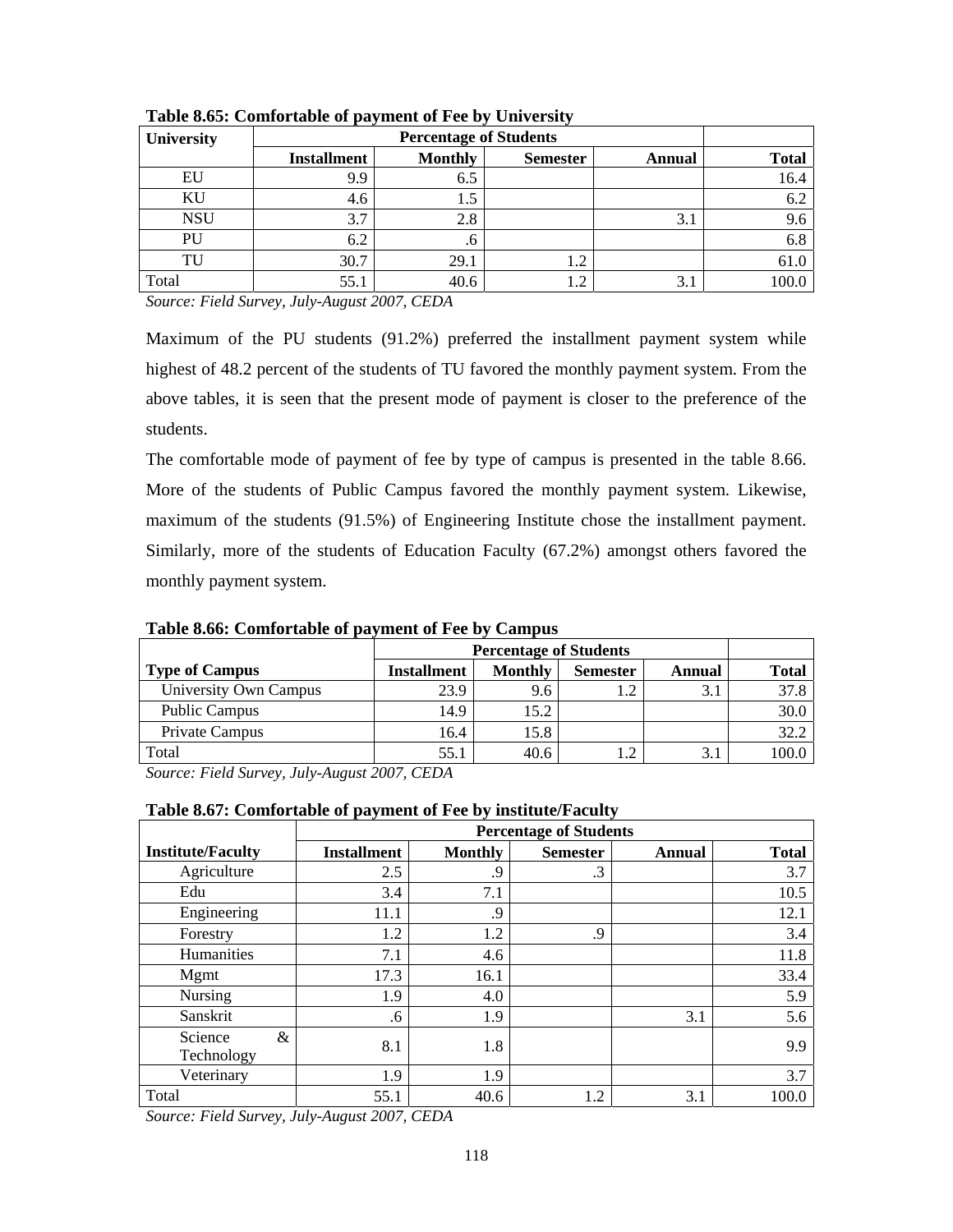#### *2.2.33 Bank Loan*

The student loan is a new concept to enhance the students to get higher education. It usually helps the students who cannot afford necessary amount of money to study higher education. The opinion of the students on the concept of student loan by University is presented in the table 8.68.

| <b>University</b> |         | <b>Percentage of Students</b> |            |             |              |  |  |  |  |  |  |
|-------------------|---------|-------------------------------|------------|-------------|--------------|--|--|--|--|--|--|
|                   | support | against                       | not needed | No response | <b>Total</b> |  |  |  |  |  |  |
| EU                | 15.5    |                               |            | 0.9         | 16.4         |  |  |  |  |  |  |
| KU                | 5.9     |                               |            | 0.3         | 6.2          |  |  |  |  |  |  |
| <b>NSU</b>        | 7.7     |                               | 0.6        | 1.2         | 9.6          |  |  |  |  |  |  |
| PL                | 6.5     | 0.3                           |            |             | 6.8          |  |  |  |  |  |  |
| TU                | 55.7    | 0.6                           | 0.9        | 3.7         | 61.0         |  |  |  |  |  |  |
| Total             | 91.3    | 0.9                           | 1.5        | 6.2         | 100.0        |  |  |  |  |  |  |

**Table 8.68: Opinion of students on the concept of student Loan by University** 

*Source: Field Survey, July-August 2007, CEDA* 

It is observed from the above table that 91.3 percent of the total sample students are in favor of the student loan. Negligible percentage of the students (0.9%) is found to be against the student loan. Comparatively more of the students of the PU (4.8%) are observed to be against the student loan and 3.4 percent of the students of University Own Campus reported that they did not need the loan. Table 8.69 indicates that only Bachelor level students are against the student loan.

| Table 8.69: Opinion of students on the concept of student Loan by type of Campus |  |  |  |  |
|----------------------------------------------------------------------------------|--|--|--|--|
|                                                                                  |  |  |  |  |

| <b>Type of Campus</b> | support | <b>Total</b> |     |     |       |
|-----------------------|---------|--------------|-----|-----|-------|
| University Own Campus | 33.8    | 0.3          |     | 2.5 | 37.8  |
| <b>Public Campus</b>  | 26.3    | 0.3          | 0.3 | 3.1 | 30.0  |
| Private Campus        | 31.3    | U.J          |     | 0.6 | 32.2  |
| Total                 | 91.3    | 0.9          |     | 6.2 | 100.0 |

*Source: Field Survey, July-August 2007, CEDA* 

## **Table 8.70: Opinion of students on the concept of student Loan by Institute/Faculty**

| <b>Institute/Faculty</b> | support | against | not needed | No response | <b>Total</b> |
|--------------------------|---------|---------|------------|-------------|--------------|
| Agriculture              | 3.4     |         |            | 0.3         | 3.7          |
| Edu                      | 10.2    |         |            | 0.3         | 10.5         |
| Engineering              | 10.8    | 0.3     |            | 0.9         | 12.1         |
| Forestry                 | 3.4     |         |            |             | 3.4          |
| Humanities               | 7.4     | 0.3     | 1.2        | 2.8         | 11.8         |
| Mgmt                     | 31.9    |         |            | 1.5         | 33.4         |
| Nursing                  | 5.9     |         |            |             | 5.9          |
| Sanskrit                 | 5.3     |         |            | 0.3         | 5.6          |
| Science & Technology     | 9.3     | 0.3     | 0.3        |             | 9.9          |
| Veterinary               | 3.7     |         |            |             | 3.7          |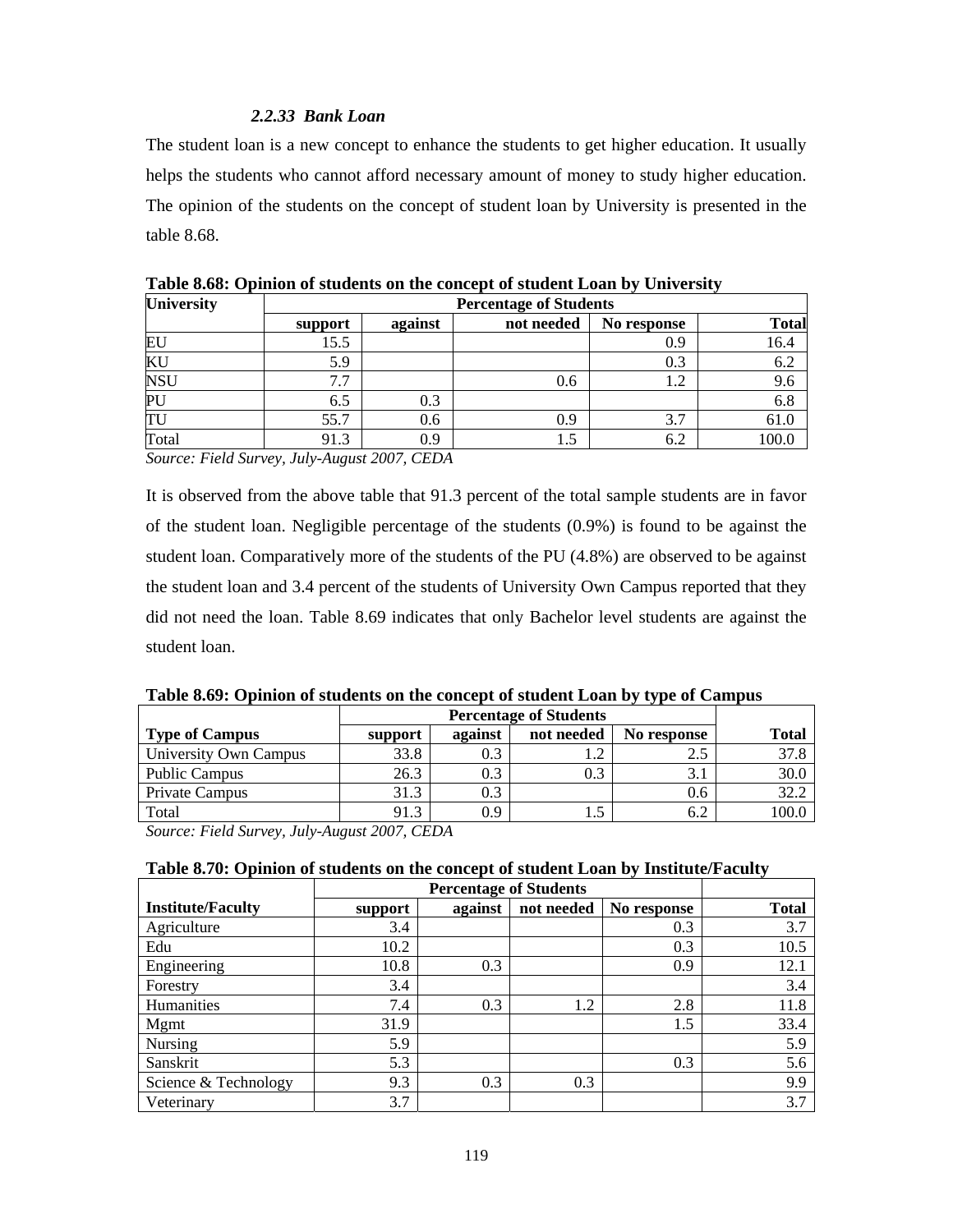| $\mathbf{r}$<br>Total    |                      |  | ຸ                                                       | ⌒<br>. .<br>◡ ・ | $\cdot\cdot$ | ∪.∠ |  |
|--------------------------|----------------------|--|---------------------------------------------------------|-----------------|--------------|-----|--|
| $\overline{\phantom{a}}$ | $\sim$ $\sim$ $\sim$ |  | $\sim$ $\sim$ $\sim$ $\sim$ $\sim$ $\sim$ $\sim$ $\sim$ |                 |              |     |  |

|                 |              | <b>Total</b> |     |                        |      |
|-----------------|--------------|--------------|-----|------------------------|------|
| Level           | support      | against      |     | not needed No Response |      |
| <b>Bachelor</b> | 73.7         | 0.9          |     | 6.2                    | 82.1 |
| Diploma         | 0.3          |              |     |                        | 0.3  |
| Master          | 17.0         |              | 0.3 |                        | .7.3 |
| PhD             | 0.3          |              |     |                        | 0.3  |
| Total           | $\mathbf{a}$ | 0.9          | L.J | 6.2                    |      |

| Table 8.71: Opinion of students on the concept of student Loan by Level |
|-------------------------------------------------------------------------|
|-------------------------------------------------------------------------|

*Source: Field Survey, July-August 2007, CEDA* 

Table 8.72 presents the interest rate and period of repayment of loan by University as suggested by the students. The students have suggested 2.32 percent interest rate on student loan and 6 yrs period of repayment.

**Table 8.72: Average Interest Rate and Period of Repayment of Student loan by University** 

| <b>University</b> | Interest Rate $(\% )$ | <b>Period of Repayment (Year)</b> |
|-------------------|-----------------------|-----------------------------------|
| EU                | .77                   | 5.90                              |
| KU                | 1.58                  | 6.72                              |
| <b>NSU</b>        | 2.77                  | 6.84                              |
| PU                | 1.55                  | 7.90                              |
| TU                | 3.83                  | 11.94                             |
| Average           | 2.32                  | 6.36                              |

*Source: Field Survey, July-August 2007, CEDA* 

It is observed from the above table that the students of NSU have suggested the highest interest rate (2.77%). Likewise, the students of PU suggested the loan repayment period of 8 years (highest among others) and the students of NAMS gave lowest repayment period (4-6 yrs). Table 24 displays the interest rate and period of repayment suggested by the students by campus. It is observed from the table that the Private Campus students are prepared to have student loan at a highest interest rate (2.61%) among all other campuses.

| <b>Type of Campus</b> | Interest Rate $(\% )$ | <b>Period of Repayment</b> (Year) |
|-----------------------|-----------------------|-----------------------------------|
| University Own Campus | 4.47                  | 10.66                             |
| <b>Public Campus</b>  | 2.31                  | 6.26                              |
| Private Campus        | 2.61                  | 6.67                              |
| Average               | 2.32                  | 6.36                              |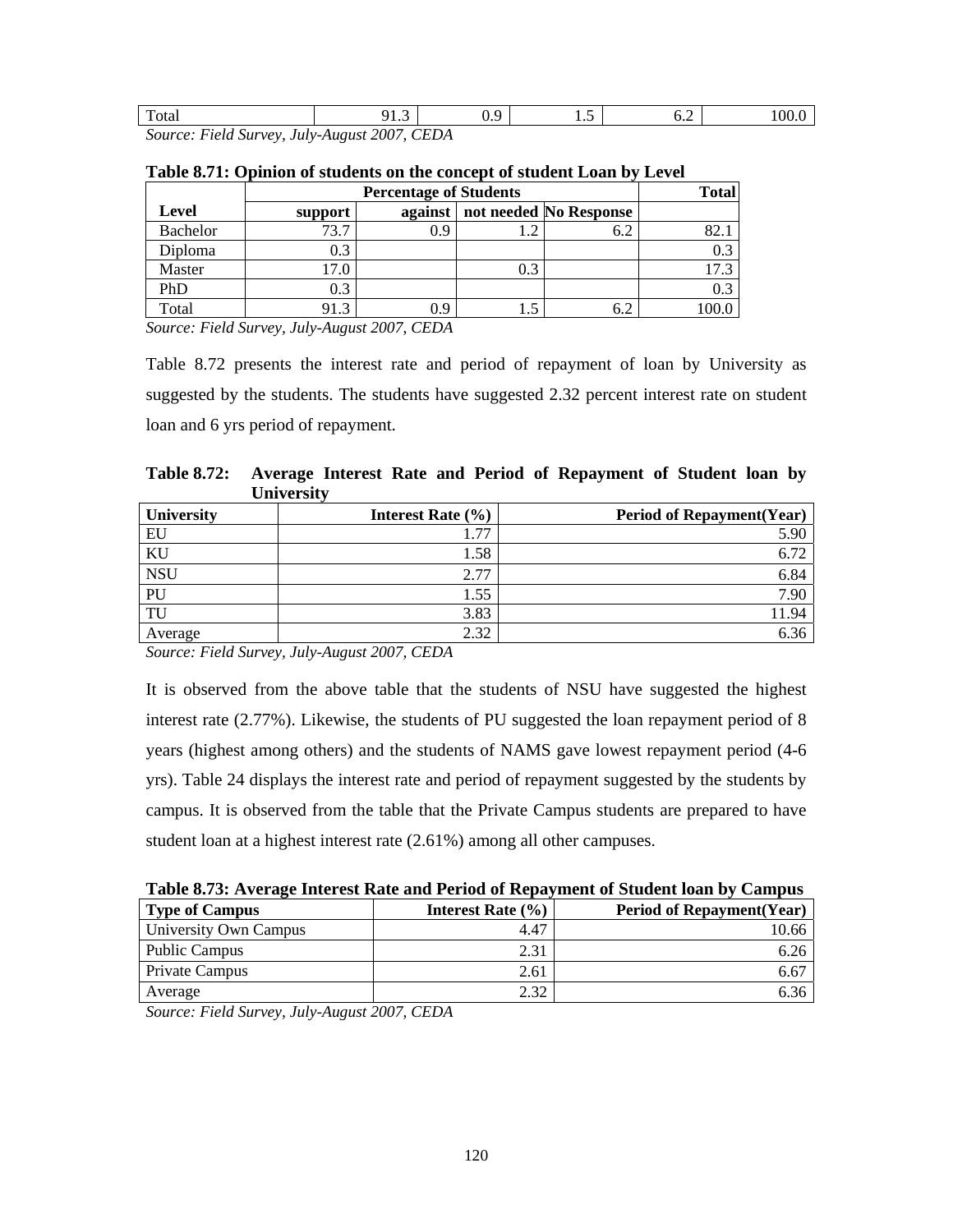| mondiale / I acuity        |                       |                                   |
|----------------------------|-----------------------|-----------------------------------|
| <b>Institution/Faculty</b> | Interest Rate $(\% )$ | <b>Period of Repayment (Year)</b> |
| Agriculture                | 3.32                  | 5.73                              |
| Edu                        | 2.66                  | 6.29                              |
| Engineering                | 1.66                  | 7.14                              |
| Forestry                   | 2.45                  | 5.70                              |
| Humanities                 | 1.60                  | 4.73                              |
| Mgmt                       | 2.79                  | 6.59                              |
| <b>Nursing</b>             | 1.11                  | 5.00                              |
| Sanskrit                   | 3.54                  | 8.39                              |
| Science & Technology       | 1.22                  | 6.69                              |
| Veterinary                 | 3.42                  | 6.50                              |
| Average                    | 2.32                  | 6.36                              |

**Table 8.74: Average Interest Rate and Period of Repayment of Student loan by Institute /Faculty** 

#### *2.2.34 Cost Recovery and Reduction in Unit Cost*

The cost recovery is an important factor to be considered in financing the higher education. The reduction in unit cost may be a one of the better solution for cost recovery. Table 8.75 presents the suggestions of the Campus Chiefs/Account Officer of the educational institutions for improvement in the status of cost recovery by type of campus. At most 31.9% of the respondents suggested the increment in the fund from UGC/Government for cost recovery. Likewise, 29.5% of the respondents suggested the increment in fee in this regard. The other suggestions suggested in this context are: decreasing operating cost, raise fund from seminar/training/workshop, increment in work load of teachers, raise community participation etc. At the campus level, maximum of 39.0% of the respondents of University Own Campus and 35.8% of the Public Campus stressed on increment in fee. Likewise, maximum of 33.8% of the respondents of Private Campus urged the increment in fund from UGC/Government.

**Table 8.75: Suggestions for Improvement in the Status of Cost Recovery** 

| There on $\epsilon$ , supposed to the problems in the status of $\epsilon$ ost field $\epsilon$ . |                       |                          |               |              |  |  |  |  |
|---------------------------------------------------------------------------------------------------|-----------------------|--------------------------|---------------|--------------|--|--|--|--|
| <b>Suggestions</b>                                                                                | <b>University Own</b> | <b>Public</b>            | Private       | <b>Total</b> |  |  |  |  |
|                                                                                                   | <b>Campus</b>         | <b>Campus</b>            | <b>Campus</b> |              |  |  |  |  |
| Decreasing operating cost                                                                         |                       | $\overline{\phantom{a}}$ | 2.2           | 2.2          |  |  |  |  |
| Increment in fee                                                                                  | 16.0                  | 11.4                     | 2.2           | 29.5         |  |  |  |  |
| Raising fund from seminar/training/workshops                                                      | 4.6                   | $\overline{\phantom{a}}$ | -             | 4.6          |  |  |  |  |
| Fund from local institution                                                                       | 6.8                   | 4.6                      | 2.2           | 13.6         |  |  |  |  |
| Increase work load of teachers                                                                    | 2.2                   | $\overline{\phantom{a}}$ |               | 2.2          |  |  |  |  |
| increase fund from UGC/govt.                                                                      | 9.2                   | 13.6                     | 9.2           | 31.9         |  |  |  |  |
| Increase community participation                                                                  |                       | 2.2                      | 2.2           | 4.6          |  |  |  |  |
| Increase number of students                                                                       | 2.2                   | $\overline{\phantom{a}}$ | 4.6           | 6.8          |  |  |  |  |
| Good management                                                                                   | -                     | $\overline{\phantom{a}}$ | 4.6           | 4.6          |  |  |  |  |
| Total                                                                                             | 41.0                  | 31.8                     | 27.2          | 100          |  |  |  |  |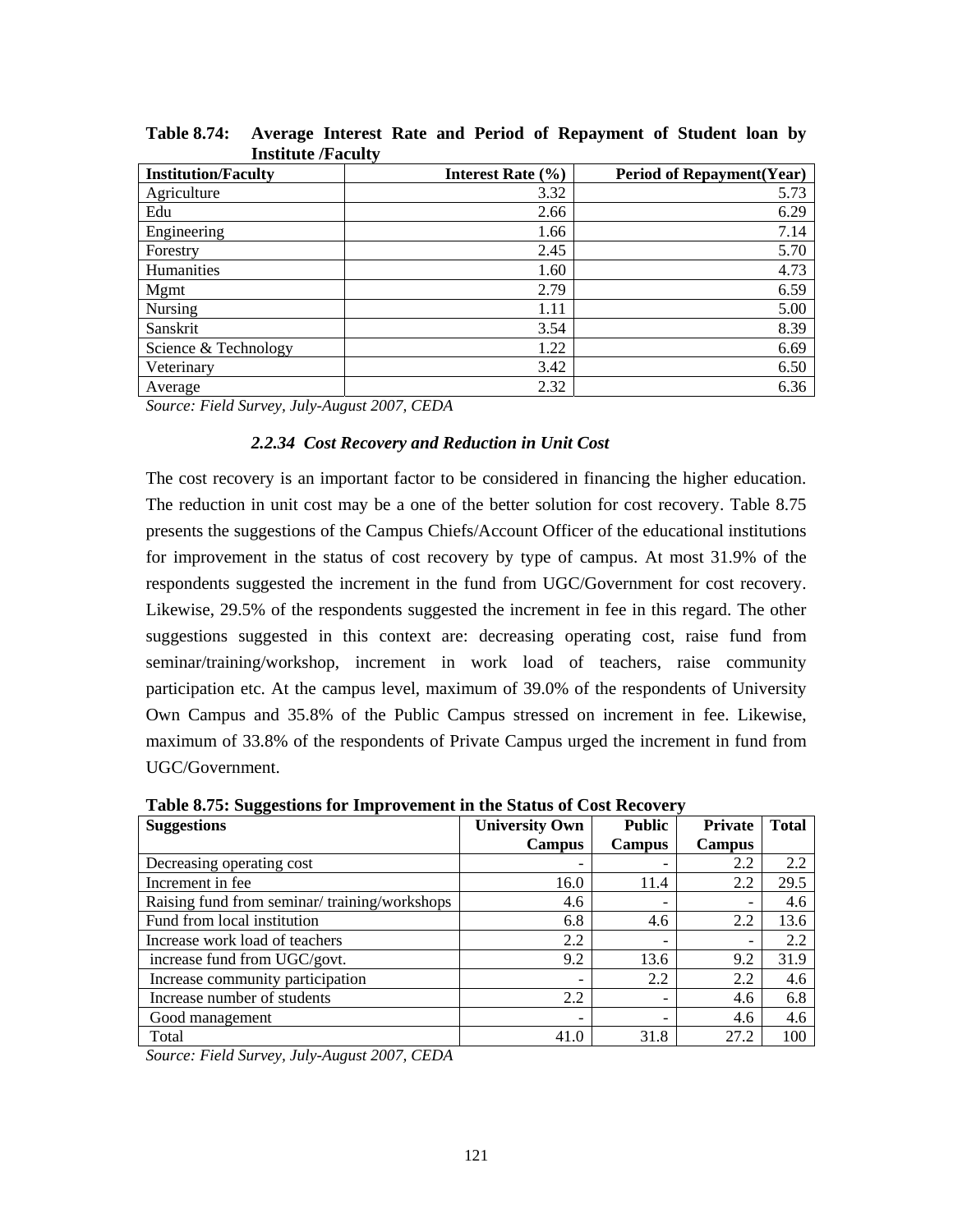The measures for reducing unit cost by type of campus as suggested by the Campus Chiefs/Account Offices are presented in table 8.76. As observed from the table, maximum of the respondents (35.1%) suggested the reasonable size of students as the measure for reducing the unit cost and 29.7% of the respondents stressed on increment in grants/donations. Likewise, 10% and less respondents suggested the fee based on ability to pay, increment in fee, raise community support, reduce unrelated expenses as the measures to reduce the unit cost.

At the campus level, maximum of 41.8% of the respondents of University own campus, 33.4% of the Public Campus and 31.1% of the Private Campus suggested the reasonable size of the students as measure for reducing the unit cost.

| <b>Suggestions</b>                                     | <b>University</b> Public<br>Own | <b>Campus</b> | <b>Private</b><br><b>Campus</b> | <b>Total</b> |
|--------------------------------------------------------|---------------------------------|---------------|---------------------------------|--------------|
|                                                        | Campus                          |               |                                 |              |
| Fee structure based on ability to pay $\&$ subsidy for | 2.6                             |               | 2.6                             | 5.4          |
| poor                                                   |                                 |               |                                 |              |
| Reasonable size of students                            | 13.5                            | 10.9          | 10.9                            | 35.1         |
| Government grants/donations                            | 8.1                             | 10.9          | 10.9                            | 29.7         |
| Increment in fee                                       | 8.1                             |               | 2.6                             | 10.9         |
| Increase community support                             |                                 | 5.4           |                                 | 5.4          |
| Reduce unrelated expenses                              |                                 | 5.4           | 5.5                             | 10.9         |
| Increase work load of teachers                         |                                 |               | 2.6                             | 2.6          |
| Total                                                  | 32.3                            | 32.6          | 35.1                            | 100          |

**Table 8.76: Suggested Measures for Reducing the Unit Cost** 

*Source: Field Survey, July-August 2007, CEDA* 

#### *2.2.35 UGC/University Grants*

Grant plays a significant role in the higher education. Many of the campuses in Nepal are run through grant. Table 8.77 presents the UGC/University grants by University. It is observed from the table that majority of the respondents (81.2%) reported the inadequacy of grants. Only 4.2% of the respondents noted the adequacy of grants. Besides, 14.6% of the respondents said that it was not applicable to them. The hundred percent of the respondents of NSU and 96% of the respondents of Tribhuvan University reported the inadequacy of grant and least of 33.3% of the respondents of Kathmandu University made such remark.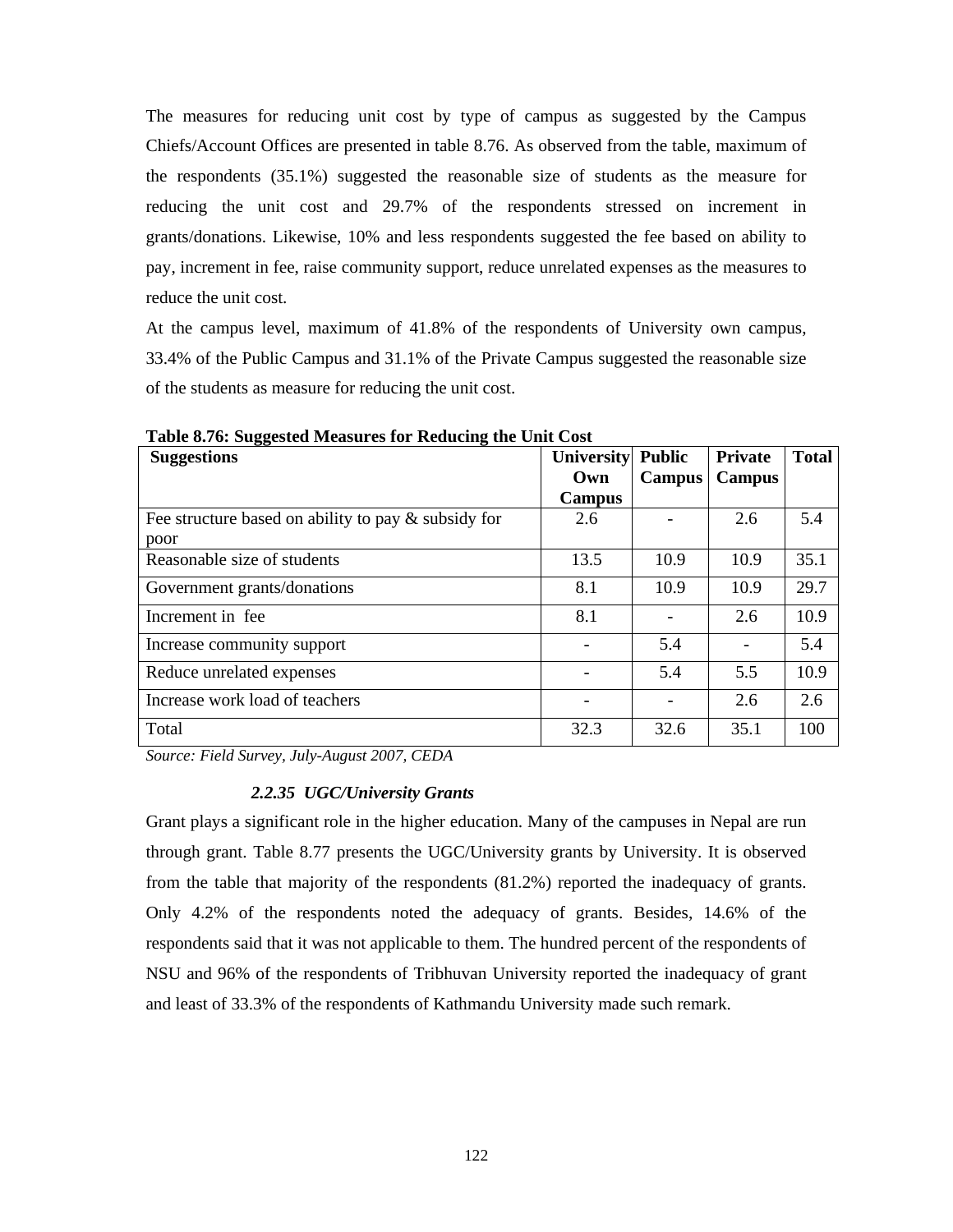|                   | % of Campus Chief/Account Officer |            |                       |             |              |
|-------------------|-----------------------------------|------------|-----------------------|-------------|--------------|
| <b>University</b> | Adequate                          | Inadequate | <b>Not Applicable</b> | No response | <b>Total</b> |
| EU                | 0.0                               | 7.9        | 4.8                   | 3.2         | 15.9         |
| KU                | $0.0\,$                           | 1.6        | 3.2                   | 0.0         | 4.8          |
| <b>NSU</b>        | $0.0\,$                           | 6.3        | 0.0                   | 3.2         | 9.5          |
| PU                | 1.6                               | 1.6        | $0.0\,$               | 4.8         | 7.S          |
| TU                | 1.6                               | 44.4       | 3.2                   | 12.7        | 61.9         |
| Total             | 3.2                               | 61.9       |                       | 23.8        |              |

#### **Table 8.77: Status of UGC/University Grants by University**

*Source: Field Survey, July-August 2007, CEDA* 

#### **Table 8.78: Status of UGC/University Grants by Campus**

|                       |                 | % of Campus Chief/Account Officer |                       |             |       |  |
|-----------------------|-----------------|-----------------------------------|-----------------------|-------------|-------|--|
| <b>Type of Campus</b> | <b>Adequate</b> | Inadequate                        | <b>Not Applicable</b> | No response | Total |  |
| University Own Campus | 3.3             | 23.0                              | 3.3                   | 9.8         | 39.3  |  |
| <b>Public Campus</b>  |                 | 26.2                              |                       | 6.6         | 32.8  |  |
| Private Campus        |                 | 11.5                              | 8.19672               | 8.2         | 27.9  |  |
| Total                 | 3.3             | 60.7                              | 1.5                   | 24.6        | 100.0 |  |

*Source: Field Survey, July-August 2007, CEDA* 

| Table 8.79: Status of UGC/University Grants by Institute/Faculty |  |  |  |  |
|------------------------------------------------------------------|--|--|--|--|
|------------------------------------------------------------------|--|--|--|--|

|                              |                 | % of Campus Chief/Account Officer |                       |             |              |  |  |
|------------------------------|-----------------|-----------------------------------|-----------------------|-------------|--------------|--|--|
| <b>Institute/Faculty</b>     | <b>Adequate</b> | Inadequate                        | <b>Not Applicable</b> | No response | <b>Total</b> |  |  |
| Agriculture & Animal Science | 0.0             | 1.6                               | 0.8                   | 0.8         | 3.1          |  |  |
| Education                    | 0.0             | 14.8                              | 0.0                   | 3.1         | 18.0         |  |  |
| Engineering                  | 0.0             | 1.6                               | 2.3                   | 2.3         | 6.3          |  |  |
| Forestry                     | 0.0             | 1.6                               | 0.0                   | 0.0         | 1.6          |  |  |
| Management                   | 0.0             | 18.0                              | 1.6                   | 5.5         | 25.0         |  |  |
| Arts                         | 0.0             | 11.7                              | 1.6                   | 4.7         | 18.0         |  |  |
| Law                          | 0.0             | 1.6                               | 0.0                   | 1.6         | 3.1          |  |  |
| Nursing                      | 0.8             | 0.0                               | 0.8                   | 1.6         | 3.1          |  |  |
| Sanskrit                     | 0.0             | 3.1                               | 0.0                   | 1.6         | 4.7          |  |  |
| Ayurveda                     | 0.0             | 3.1                               | 0.0                   | 0.0         | 3.1          |  |  |
| Science & Technology         | 0.8             | 6.2                               | 1.6                   | 5.4         | 14.1         |  |  |
| Total                        | 1.6             | 63.3                              | 8.6                   | 26.6        | 100.0        |  |  |

*Source: Field Survey, July-August 2007, CEDA* 

The status of UGC/University grants by type of campus is displayed in the table 8.79. It is observed from the table that comparatively more of the Public Campuses are in shortage of grant. Hundred percent of the respondents of Public Campuses reported the inadequacy of grants while 77.8% of the respondents of University Own Campus and 58.2% of the respondents of Private Campus noted the inadequacy of grants. At the Institute/Faculty level, hundred percent of the respondents of Forestry and Medicine, Sanskrit and Law reported the inadequacy of grants and the least of 41.5% of the respondents of Institute of Engineering gave such remark.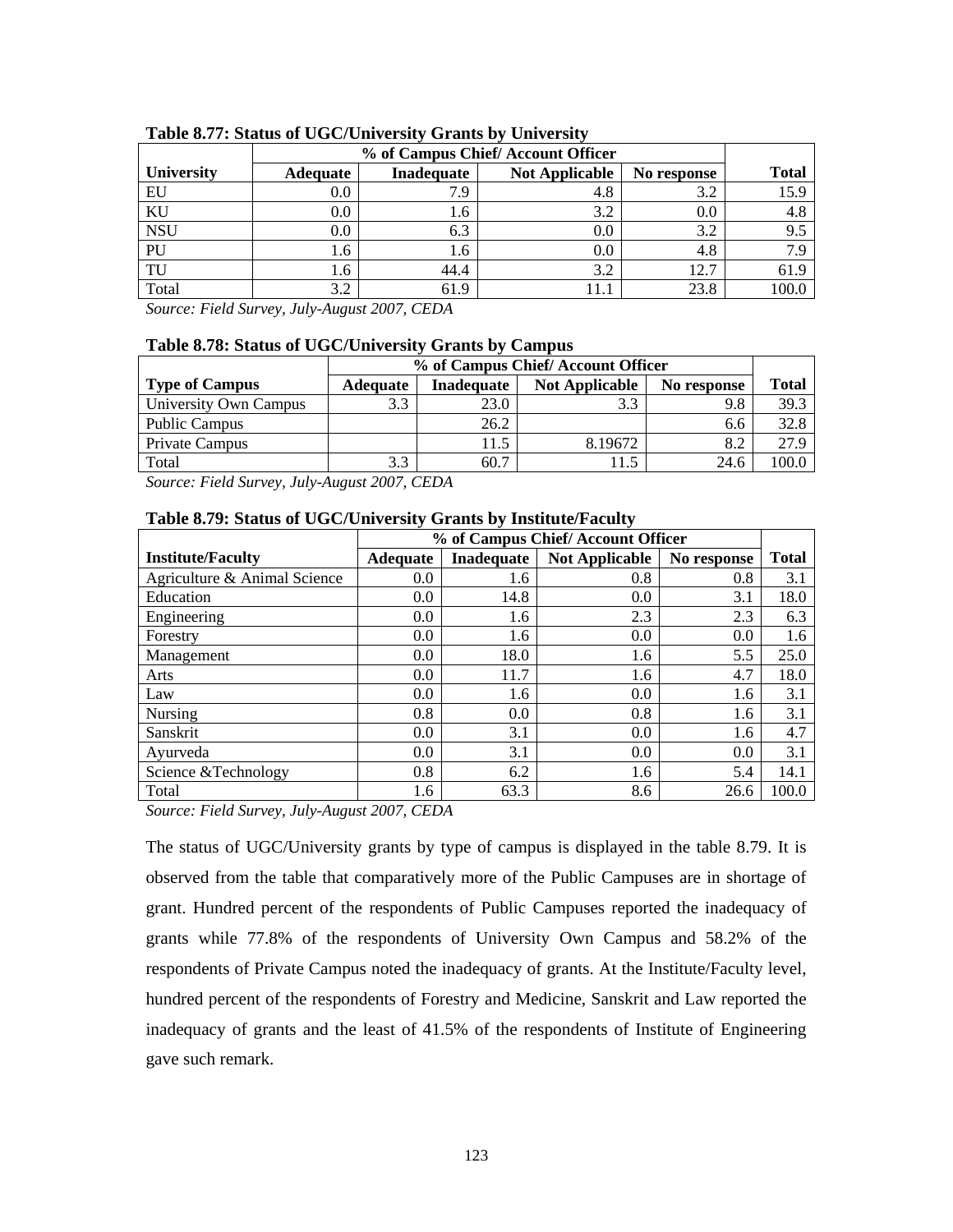#### *2.2.36 Financial Management*

Table 8.80 presents the opinion of the Campus Chiefs/Account Officers on problem with the central financial division in financial matter by type of campus. Out of the total respondents, 16.4 % reported that they faced the problem with the central financial division in the financial matter. However, one-fifth of the respondents noted that there was no problem in this regard. Besides, more than 60 percent of the respondents remarked that it was not applicable to them. At the campus level, one-third of the respondents of the University Own Campus reported the problem with the central financial division in the financial matter and the around five percent of the respondents of public and Private Campus made such remark.

| Type of campus        | % of Campus Chiefs/Account Officers |      |                |       |  |  |
|-----------------------|-------------------------------------|------|----------------|-------|--|--|
|                       | <b>Yes</b>                          | No   | Not applicable | Total |  |  |
| University Own Campus | 13.1                                | 3.3  |                | 39.3  |  |  |
| <b>Public Campus</b>  | 1.6                                 | 8.2  | 23             | 32.8  |  |  |
| Private Campus        | 1.6                                 | 9.8  | 16.4           | 27.9  |  |  |
| Total                 | 16.4                                | 21.3 | 62.3           | 100   |  |  |

**Table 8.80: Problem with central financial division in financial matter** 

*Source: Field Survey, July-August 2007, CEDA* 

The suggestions for better financial management between the campus and University by type of campus as suggested by the Campus Chiefs/Account Officers are presented in the table 8.81. It is observed from the table that more than fifty percent of the respondents stressed on the cooperation between the campus and University in this regard. Likewise, 11.2% of the respondents suggested the autonomy to the campus, optimum use and equal treatment to all campuses as the measures for better financial management between the campus and University. At the campus level, all of the respondents of University Own Campus and the Private Campus stressed on autonomy to the campus and on line payment.

**Table 8.81: Opinion for better financial management between campus and university** 

|                                    | <b>University Own</b>    | <b>Public</b> | <b>Private</b> |              |
|------------------------------------|--------------------------|---------------|----------------|--------------|
| <b>Suggestions</b>                 | <b>Campus</b>            | Campus        | Campus         | <b>Total</b> |
| Autonomous for financial           |                          |               |                |              |
| management                         | 11.2                     |               |                | 11.2         |
| Cooperation between campus and     |                          |               |                |              |
| University                         | 22.4                     | 22.4          | 11.2           | 55.6         |
| On line payment system             | $\overline{\phantom{a}}$ |               | 5.4            | 5.4          |
| University should guide            | $\qquad \qquad$          | 5.4           |                | 5.4          |
| Optimum use of resources           | 11.2                     |               |                | 11.2         |
| Equal treatment to all campuses by |                          |               |                |              |
| university                         | $\qquad \qquad$          |               | 11.2           | 11.2         |
| Total                              | 44.7                     | 27.8          | 27.8           | 100.0        |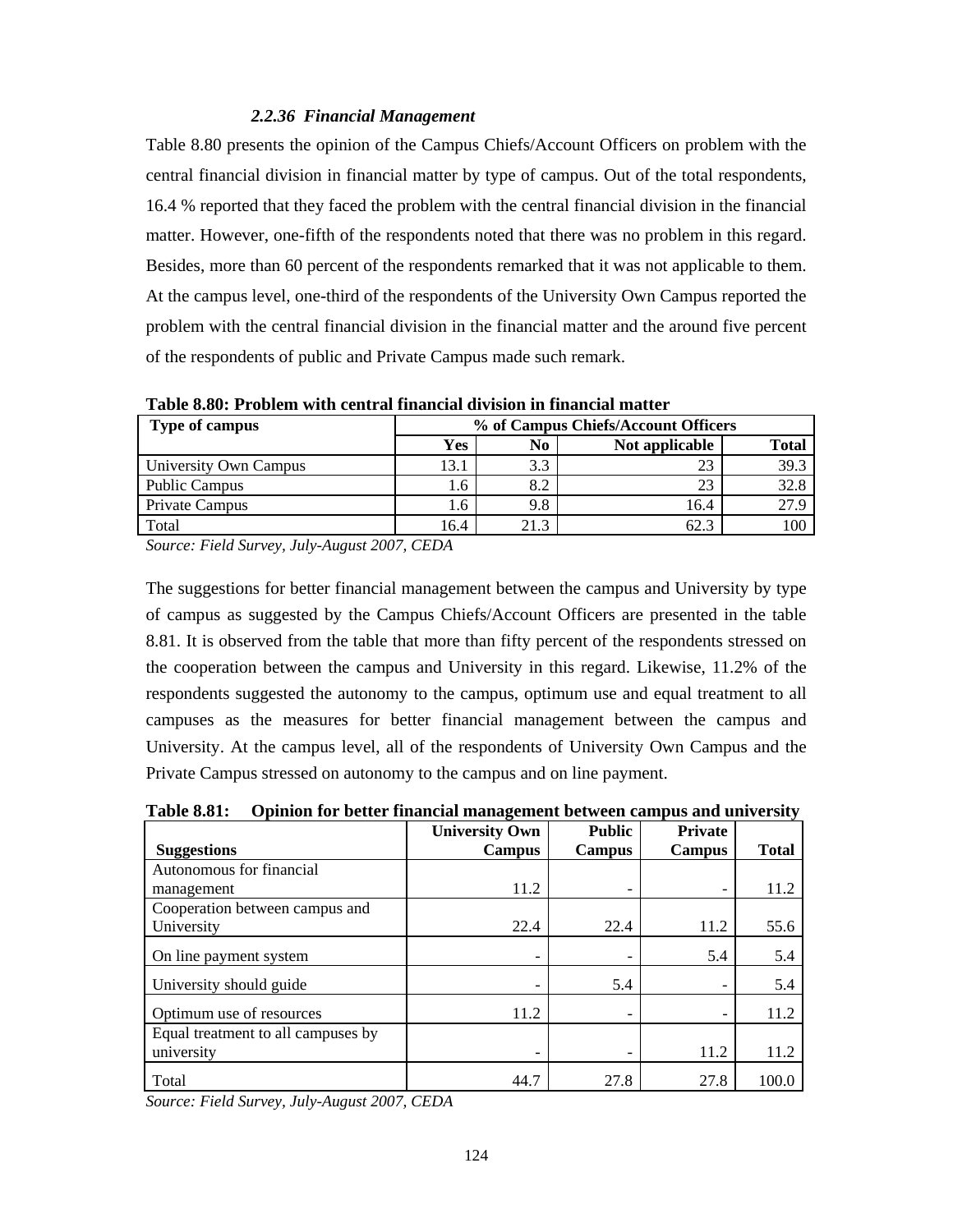Table 8.82 presents the problems in financial management in the campus by type of campus as reported by the Campus Chiefs/Account Officers. The table indicates that lack of budget is the major problem in the campus. More than fifty percent of the respondents (56.7%) reported the problem of lack of budget. The next major problem is observed to be the lack of regularity in the payment of fee. The high administrative cost and political interference claim third position in this regard. The other problems are observed to be cost recovery, lack of trained manpower, low fee structure, internal source mobilization, etc.

| таріс 0.02. - і горіснія ні і піансіаі манаgeнісні ні санірая             |                   |                          |                |              |  |  |  |  |  |
|---------------------------------------------------------------------------|-------------------|--------------------------|----------------|--------------|--|--|--|--|--|
| <b>Problems</b>                                                           | <b>University</b> | <b>Public</b>            | <b>Private</b> | <b>Total</b> |  |  |  |  |  |
|                                                                           | <b>Own Campus</b> | <b>Campus</b>            | <b>Campus</b>  |              |  |  |  |  |  |
| Problem of cost recovery                                                  | 21.               |                          | 2.1            | 4.3          |  |  |  |  |  |
| Lack of budget                                                            | 26.2              | 21.8                     | 8.8            | 56.7         |  |  |  |  |  |
| Lack of trained financial manpower                                        | 2.1               |                          |                | 2.1          |  |  |  |  |  |
| Political interference                                                    | -                 | 4.2                      | 2.1            | 6.5          |  |  |  |  |  |
| Lack of manpower management                                               |                   | 4.4                      |                | 4.4          |  |  |  |  |  |
| High administrative cost                                                  | 2.1               | 4.4                      | -              | 6.5          |  |  |  |  |  |
| Lack of regularity in fee payment                                         | 2.1               | 2.1                      | 6.5            | 10.9         |  |  |  |  |  |
| Problem of internal source mobilization                                   | 2.1               | $\overline{\phantom{a}}$ |                | 2.1          |  |  |  |  |  |
| Repayment of loan                                                         |                   |                          | 2.1            | 2.1          |  |  |  |  |  |
| Low fee structure                                                         | -                 | -                        | 4.4            | 4.4          |  |  |  |  |  |
| Total                                                                     | 38.6              | 37.1                     | 26.1           | 100.0        |  |  |  |  |  |
| $-1$ $-1$<br>$\cdots$<br>$\sim$ $\sim$ $\sim$ $\sim$ $\sim$ $\sim$ $\sim$ |                   |                          |                |              |  |  |  |  |  |

**Table 8.82: Problems in Financial Management in Campus** 

*Source: Field Survey, July-August 2007, CEDA* 

At the campus level, at most of 71.2% of the respondents of University Own Campus and least of 33.7% the private campus reported the lack of budget in the campus. Likewise, more than fifty percent (58.8%) of the respondents of Public Campus made such remark. Similarly, more of the respondents of Private Campus (24.9%) in comparison to the other types of campus noted the problem of lack regularity in the payment of fee. As observed from the table, lack of budget and lack of regularity in the fee payment are the main constraints in the financial management. The problems of lack of the budget is observed to be more remarkable in the case of University Own Campus and Public Campus.

# *8.4.Local Participation and Fund Mobilization*

#### *2.2.37 Status of Local Community Cooperation*

Local cooperation is an influential factor in running the educational institution. The educational institution cannot be functioned in a sustainable way without the cooperation of the local community. Table 8.83 presents the status of local community cooperation by University as assessed by the Campus Chiefs/Account Officers of the campus. Little less than one-third of the campus/chiefs/account officers reported that the community cooperation was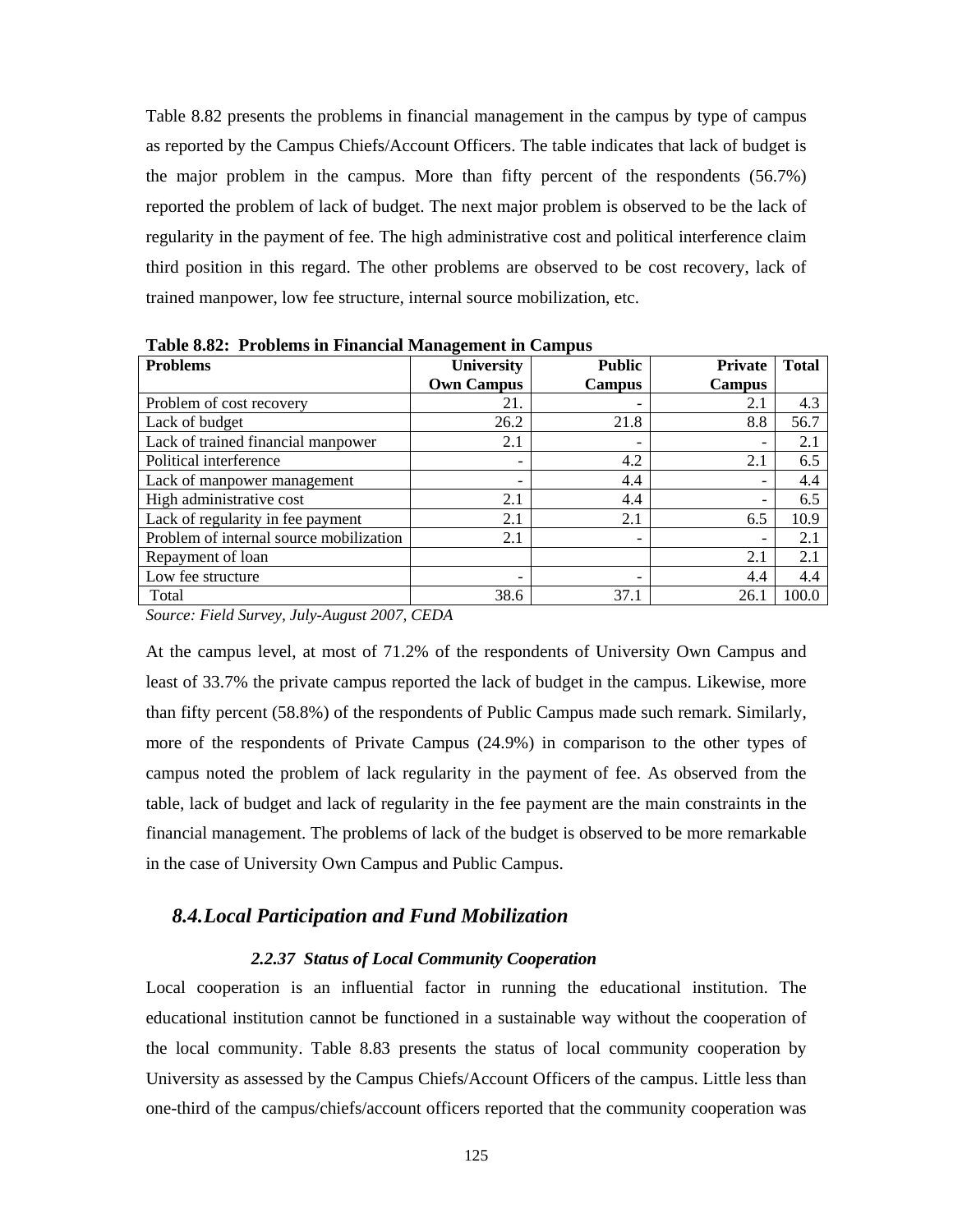poor (poor and very poor). However, little less one-third of the respondents remarked that the community cooperation was good. The respondents reporting the very good local community cooperation comprised 6.2%. Besides, 30.6% of the Campus Chiefs/Account Officers noted that the community cooperation was moderate. At the University level 60.8% of the respondents of PU, 31.1% of TU and 33.3% of EU have expressed the poor status of local community cooperation. It is observed from the table that the status of community cooperation in the campuses of KU and NSU is relatively good.

|                   | % of Campus Chief/Account Officer |      |          |                          |           |              |  |  |  |
|-------------------|-----------------------------------|------|----------|--------------------------|-----------|--------------|--|--|--|
| <b>University</b> | Very good                         | Good | Moderate | Poor                     | Very poor | <b>Total</b> |  |  |  |
| EU                | 2.1                               | 6.2  |          | -                        | 4.1       | 12.3         |  |  |  |
| KU                |                                   | 4.1  | 2.1      | -                        |           | 6.2          |  |  |  |
| <b>NSU</b>        |                                   | 2.   | 6.2      | $\overline{\phantom{0}}$ |           | 8.2          |  |  |  |
| PU                |                                   | 4. J | -        | -                        | 6.2       | 8.2          |  |  |  |
| TU                | 4.2                               | 18.4 | 22.5     | 8.1                      | 12.2      | 65.3         |  |  |  |
| Total             | 6.2                               | 32.6 | 30.6     | 8.1                      | 22.5      | 100.0        |  |  |  |

**Table 8.83: Status of Local Community Cooperation by University** 

*Source: Field Survey, July-August 2007, CEDA* 

The status of local community cooperation by type of campus is presented in the table 8.84. The table indicates that the status of local community cooperation to the University Own Campus is comparatively good. 39.1% of the respondents of the Public Campus and 54.5% of respondents of Private Campus reported the poor status of the local cooperation. At the Institute/Faculty level, the local community cooperation is observed to be comparatively poor in the campuses of Institute of Agriculture and Animal Science (reported very poor by 50% of the respondents) and Institute of science and technology (poor and very poor by 42.1% of the respondents).

**Table 8.84: Status of Local Community Cooperation by Campus** 

|                       | % of Campus Chief/Account Officer |      |          |      |      |              |  |  |  |
|-----------------------|-----------------------------------|------|----------|------|------|--------------|--|--|--|
|                       | Very                              | Very |          |      |      |              |  |  |  |
|                       | good                              | Good | Moderate | Poor | poor | <b>Total</b> |  |  |  |
| University Own Campus | 2.1                               | 10.6 | 21.3     |      | 4.3  | 38.3         |  |  |  |
| <b>Public Campus</b>  | 2.1                               | 12.7 | 8.6      | 8.6  | 6.4  | 38.3         |  |  |  |
| Private Campus        | -                                 | 8.6  | 2.1      |      | 12.7 | 23.3         |  |  |  |
| Total                 | 4.3                               | 31.9 | 31.9     | 8.6  | 23.3 |              |  |  |  |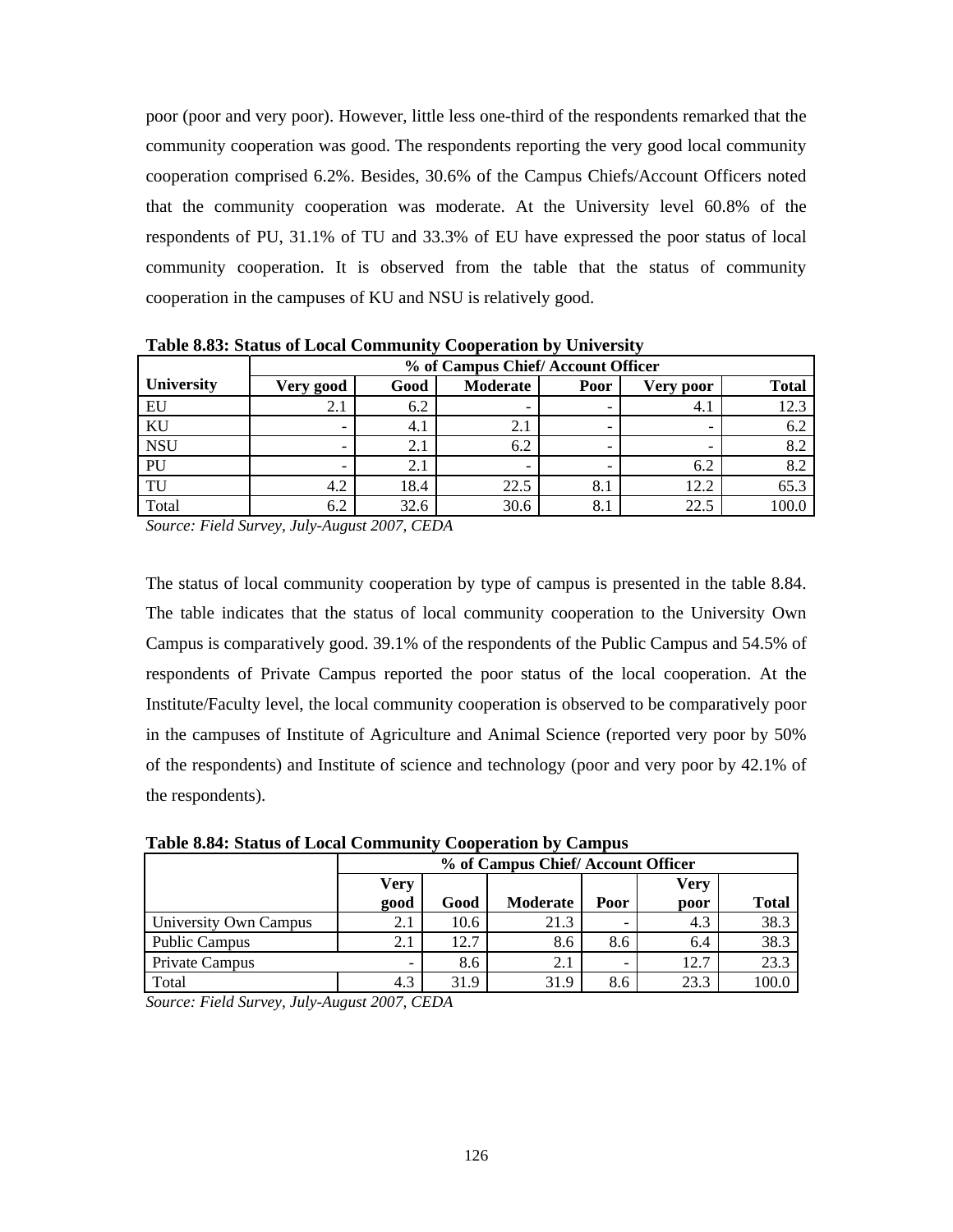|                              | % of Campus Chief/Account Officer |      |          |      |                          |              |  |  |
|------------------------------|-----------------------------------|------|----------|------|--------------------------|--------------|--|--|
| <b>Institute/Faculty</b>     | Very good                         | Good | Moderate | Poor | Very poor                | <b>Total</b> |  |  |
| Agriculture & Animal Science | -                                 |      | 2.1      |      | 2.1                      | 4.1          |  |  |
| Education                    | 1.0                               | 9.1  | 4.1      | 3.1  | 3.1                      | 20.4         |  |  |
| Engineering                  | -                                 |      | 2.1      |      | 1.0                      | 3.1          |  |  |
| Forestry                     | $\overline{\phantom{0}}$          |      | 2.1      |      |                          | 2.1          |  |  |
| Management                   | 1.0                               | 12.2 | 5.1      | 4.1  | 4.1                      | 26.6         |  |  |
| Arts                         | -                                 | 7.2  | 4.1      | 4.1  | 2.1                      | 17.5         |  |  |
| Law                          | -                                 | 3.1  |          |      | 1.0                      | 4.1          |  |  |
| Nursing                      | 1.0                               |      |          |      | 1.0                      | 2.1          |  |  |
| Sanskrit                     | $\overline{\phantom{a}}$          | 1.0  | 3.1      |      | $\overline{\phantom{0}}$ | 4.1          |  |  |
| Ayurveda                     | $\overline{\phantom{a}}$          |      | 2.1      |      |                          | 2.1          |  |  |
| Science &Technology          | -                                 | 5.2  | 5.1      | 2.1  | 2.0                      | 14.4         |  |  |
| Total                        | 3.1                               | 37.8 | 29.6     | 13.2 | 16.3                     | 100.0        |  |  |

**Table 8.85: Status of Local Community Cooperation by Institute/Faculty** 

It is observed from the tables that the community cooperation to the campuses is not at the satisfactory level. The institutional head should play the active role to increase the community cooperative and their sub-ordinates should support him in the regard. The public awareness, cooperation campaign programs should be launched to get the community cooperation.

#### *2.2.38 Local Fund Mobilization*

Local fund mobilization is a crucial factor in running the educational institutions. It is very difficult to run an educational institution without mobilizing the local fund. Table 8.86 displays the status of local fund mobilization by University as assessed by the Campus Chiefs/Account Officers. One-third of the respondents reported that the status of their local fund mobilization was moderate. The respondents reporting the status of local fund mobilization is 'very good' and 'good' comprised only 13.3% of the respondents and more than fifty percent of the respondents reported that the status was poor (poor  $+$  very poor). It is observed from the table that status of local fund mobilization is poor in the campuses under Pokhara University in comparison to the other Universities.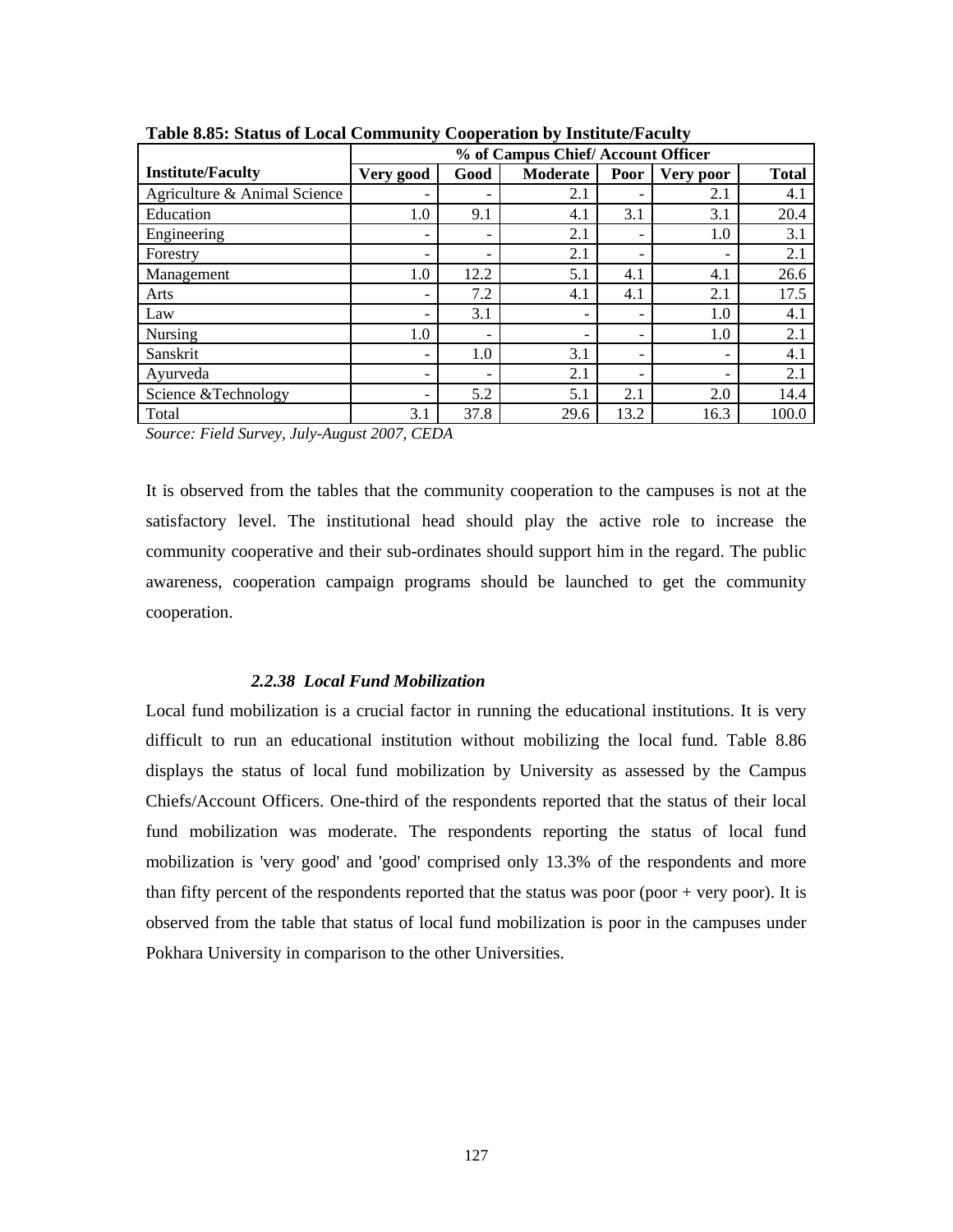|            | % of Campus Chief/Account Officer |                          |                          |                          |                  |                          |              |  |  |  |
|------------|-----------------------------------|--------------------------|--------------------------|--------------------------|------------------|--------------------------|--------------|--|--|--|
| University | Very good                         | Good                     | Moderate                 | Poor                     | <b>Very poor</b> | <b>Not Any</b>           | <b>Total</b> |  |  |  |
| EU         |                                   | $\overline{\phantom{a}}$ | 4.5                      | 2.2                      | 2.2              |                          | 9.0          |  |  |  |
| KU         | $\overline{\phantom{0}}$          | $\overline{\phantom{0}}$ | $\overline{\phantom{0}}$ | 2.2                      |                  | 4.5                      | 6.7          |  |  |  |
| <b>NSU</b> | $\overline{\phantom{0}}$          | $\overline{\phantom{0}}$ | 8.8                      | $\overline{\phantom{0}}$ | 4.5              | $\overline{\phantom{0}}$ | 13.3         |  |  |  |
| PU         |                                   | 2.2                      | $\overline{\phantom{0}}$ |                          | 4.5              |                          | 6.7          |  |  |  |
| TU         | 2.2                               | 8.8                      | 20.0                     | 11.1                     | 22.3             |                          | 64.4         |  |  |  |
| Total      | 2.2                               |                          | 33.3                     | 15.5                     | 33.3             | 4.5                      | 100.0        |  |  |  |

**Table 8.86: Status of Local Fund Mobilization by University** 

Table 8.87 presents the status of local fund mobilization by type of campus. The table indicates that the status of local fund mobilization is poor in the Private Campus in comparison to the other types of campus. 71.8% of the respondents of Private Campus reported the poor. (poor + very poor) fund mobilization. At the Institute/Faculty level, the status of local fund mobilization is observed to be very poor in the Institute of Forest and Institute of Medicine in comparison to the other Institutes/Faculties.

|                       |                          | % of Campus Chief/Account Officer |          |         |           |                |              |  |
|-----------------------|--------------------------|-----------------------------------|----------|---------|-----------|----------------|--------------|--|
| <b>Type of Campus</b> | Very good                | Good                              | Moderate | Poor    | Very poor | <b>Not Any</b> | <b>Total</b> |  |
| University Own Campus | $\overline{\phantom{0}}$ | 4.7                               | 16.3     | $7.0$ . | 16.3      |                | 44.3         |  |
| <b>Public Campus</b>  | 2.3                      | 7.0                               | 13.9     | 4.7     | 11.6      |                | 39.4         |  |
| Private Campus        | -                        | -                                 | -        | 4.7     | 7.0       | 4.7            | 16.3         |  |
| Total                 | 2.3                      | 11.6                              | 30.2     | 16.3    | 34.9      | 4.7            | 100.0        |  |

*Source: Field Survey, July-August 2007, CEDA* 

|  | Table 8.88: Status of Local Fund Mobilization by Institute/Faculty |
|--|--------------------------------------------------------------------|
|  |                                                                    |

|                              |           | % of Campus Chief/Account Officer |          |                          |                          |                          |              |  |
|------------------------------|-----------|-----------------------------------|----------|--------------------------|--------------------------|--------------------------|--------------|--|
| <b>Institute/Faculty</b>     | Very good | Good                              | Moderate | Poor                     | Very poor                | <b>Not Any</b>           | <b>Total</b> |  |
| Agriculture & Animal Science |           |                                   | -        |                          | 3.3                      |                          | 3.3          |  |
| Education                    | $1.0\,$   | 3.3                               | 6.5      | 2.2                      | 6.5                      |                          | 19.6         |  |
| Engineering                  |           | $\overline{\phantom{0}}$          | -        | 2.2                      |                          | $\overline{\phantom{0}}$ | 2.2          |  |
| Forestry                     |           | $\overline{\phantom{0}}$          | -        |                          | 2.2                      |                          | 2.2          |  |
| Management                   | 1.0       | 4.4                               | 9.9      | 4.4                      | 4.4                      | 2.2                      | 26.5         |  |
| Arts                         | 1.0       | 3.3                               | 7.7      | 2.2                      | 4.4                      | $\overline{\phantom{0}}$ | 18.7         |  |
| Law                          |           | 3.3                               | -        | $\overline{\phantom{0}}$ | $\overline{\phantom{0}}$ | $\overline{\phantom{0}}$ | 3.3          |  |
| Nursing                      |           | $\overline{\phantom{0}}$          | -        |                          | 1.0                      |                          | 1.0          |  |
| Sanskrit                     |           | $\overline{\phantom{0}}$          | 4.4      |                          | 2.2                      |                          | 6.7          |  |
| Ayurveda                     |           | $\overline{\phantom{0}}$          | -        |                          | 2.2                      |                          | 2.2          |  |
| Science & Technology         |           | 4.3                               | 2.2      | 4.3                      | 3.2                      |                          | 14.2         |  |
| Total                        | 3.3       | 18.7                              | 30.7     | 15.4                     | 29.7                     | 2.2                      | 100.0        |  |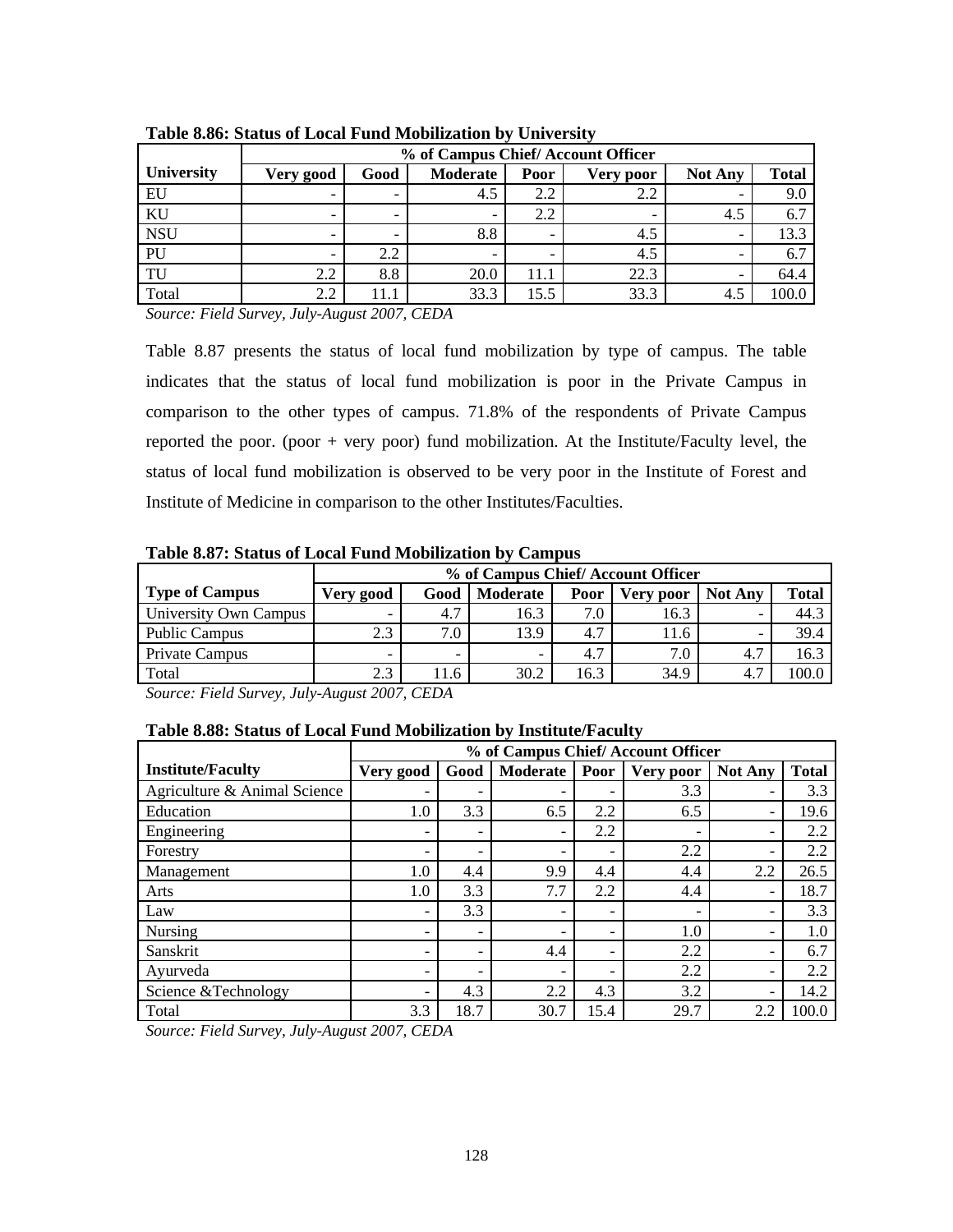The local fund mobilization is found to be poor as observed from the tables. The role of institutional head has a meaningful effect in this context. The institutional head should play responsible role to mobilize the local fund.

#### *2.2.39 Utilization of Local Fund*

Table 8.89 depicts the utilization of collected local fund by University by the campus in various items. The table indicates that maximum of the campuses utilize the collected local fund in the building construction (reported by 23.4% of the respondents). Likewise, 19.1% of the respondents reported that they have utilized the collected local fund in furniture/fixtures. Similarly, 18.1% of the respondents noted the utilization of fund in purchasing office equipment. At the University level, the maximum of the campuses under TU are found to use the collected local fund in purchasing furniture/fixtures and maximum of the campuses of EU and NSU in building construction. However, the campuses of Pokhara University are found to use the fund mostly in paying salary, building construction, office equipment, and furniture and increasing the facilities.

|                                        | <b>University</b>        |                          |                          |     |      |              |
|----------------------------------------|--------------------------|--------------------------|--------------------------|-----|------|--------------|
|                                        | EU                       | KU                       | <b>NSU</b>               | PU  | TU   | <b>Total</b> |
| Paying salary of teaching/non teaching |                          |                          |                          |     |      |              |
| staff                                  | $\overline{\phantom{0}}$ | $\overline{\phantom{0}}$ | $\overline{\phantom{0}}$ | 1.0 | 10.7 | 11.7         |
| Building construction                  | 4.3                      | $\overline{\phantom{0}}$ | 2.1                      | 1.0 | 16.0 | 23.4         |
| Office equipment                       | 2.1                      |                          | $\overline{\phantom{0}}$ | 1.0 | 15.0 | 18.1         |
| Furniture & Fixtures                   | 1.0                      | -                        | $\overline{\phantom{0}}$ | 1.0 | 17.1 | 19.1         |
| Upgrading the level                    | $\overline{\phantom{a}}$ | -                        | 1.0                      | -   | 10.7 | 11.7         |
| Increasing the number of facilities    | -                        | -                        | $1.0\,$                  | 1.0 | 10.7 | 12.7         |
| Not Any                                | 1.0                      | 2.1                      | $\overline{\phantom{0}}$ | -   |      | 3.1          |
| Total                                  | 8.4                      | 2.1                      | 4.2                      | 5.0 | 80.2 | 100.0        |

**Table 8.89: Utilization of Local Fund collected by University** 

*Source: Field Survey, July-August 2007, CEDA* 

The utilization of collected local fund by type of campus is displayed in the table 8.90. It is observed from the table that the University Own campus used the local fund mostly in building construction and purchasing office equipment. However, the Public Campuses are found to utilize the collected local fund mostly in purchasing furniture/fixtures and building construction. Similarly, the Private Campuses are observed to utilize the fund mostly in building construction. At the Institute/Faculty level, the campuses of Education and Management Faculties are observed to utilize the local fund mostly in building construction and purchasing furniture/fixtures. Likewise, the campuses of Institute of Science and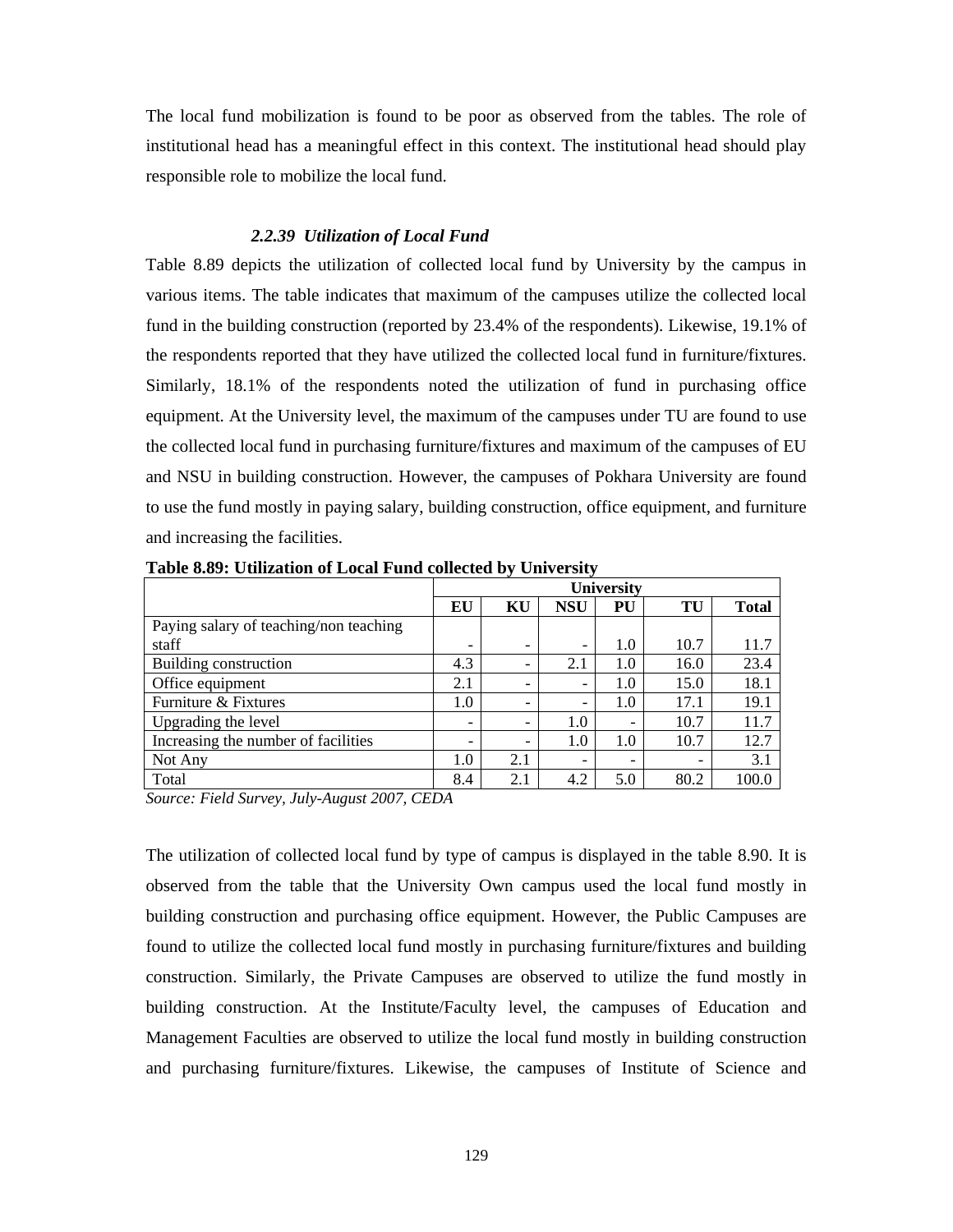Technology are found to have used the collected local fund mostly in building construction, purchasing office equipment and furniture/fixtures.

|                                     | <b>University Own</b><br><b>Campus</b> | <b>Public</b><br><b>Campus</b> | <b>Private</b><br><b>Campus</b> | <b>Total</b> |
|-------------------------------------|----------------------------------------|--------------------------------|---------------------------------|--------------|
| Paying salary of teaching/non       |                                        |                                |                                 |              |
| teaching staff                      | 2.1                                    | 7.6                            | 1.1                             | 10.8         |
| Building construction               | 6.5                                    | 12.0                           | 3.3                             | 21.8         |
| Office equipment                    | 6.5                                    | 9.8                            | 2.1                             | 18.5         |
| Furniture & Fixtures                | 3.3                                    | 14.1                           | 2.1                             | 19.5         |
| Upgrading the level                 | 3.3                                    | 5.4                            | 1.1                             | 9.8          |
| Increasing the number of facilities | 4.3                                    | 8.7                            | 2.1                             | 15.1         |
| Not Any                             |                                        | 1.1                            | 3.3                             | 4.4          |
| Total                               | 26.1                                   | 58.7                           | 15.2                            | 100.0        |

**Table 8.90: Utilization of Local Fund collected by Campus**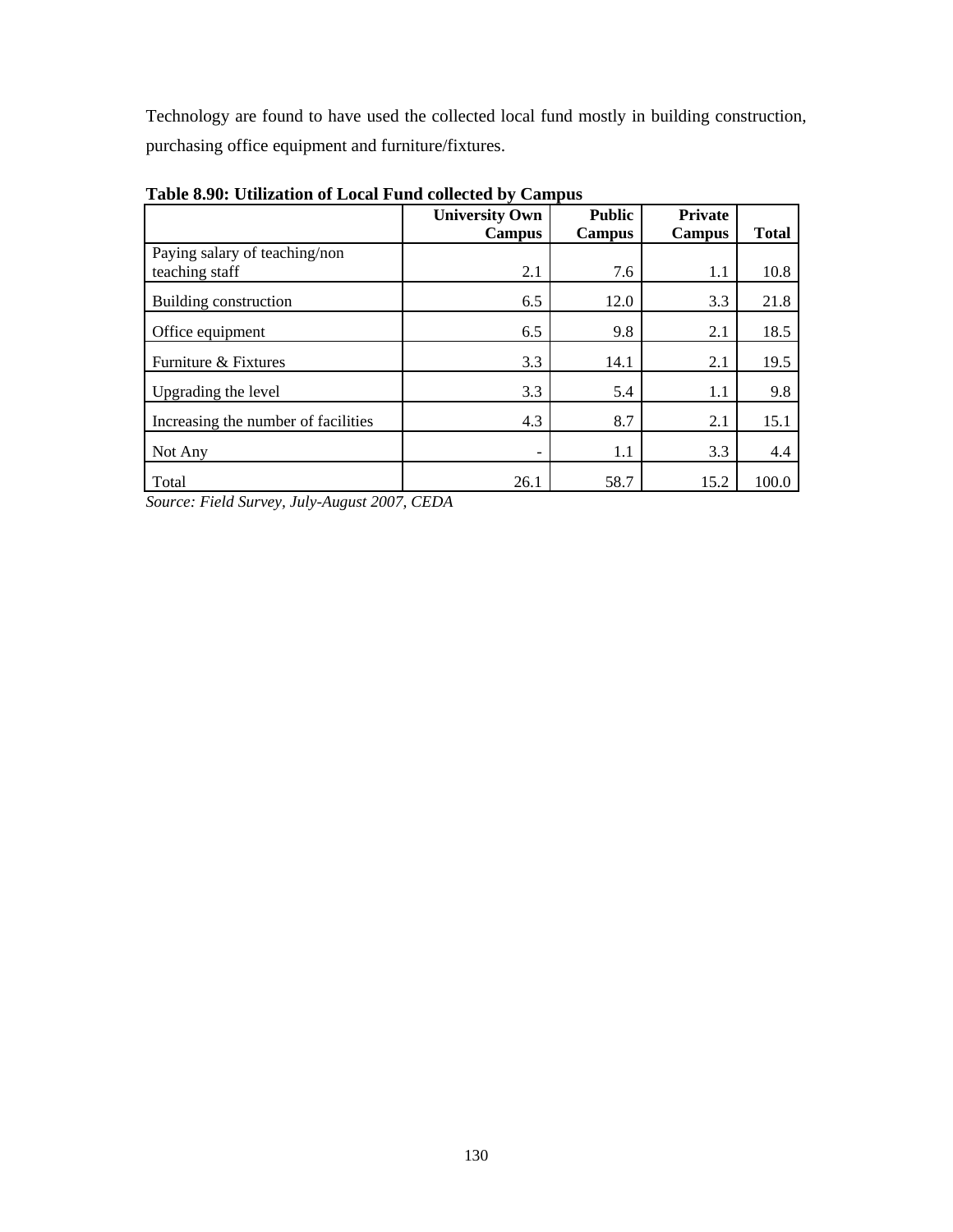|                                     |                                        | <b>Institute/Faculty</b> |                             |                          |                |      |                          |                          |                          |                          |                                   |              |
|-------------------------------------|----------------------------------------|--------------------------|-----------------------------|--------------------------|----------------|------|--------------------------|--------------------------|--------------------------|--------------------------|-----------------------------------|--------------|
|                                     | Agriculture &<br><b>Animal Science</b> | Education                | <b>Engineering</b> Forestry |                          | Manageme<br>nt | Arts | Law                      | <b>Nursing</b>           | Sanskrit                 | Avurveda                 | <b>Science</b><br>&Techn<br>ology | <b>Total</b> |
| Paying salary of teaching/non       |                                        |                          |                             |                          |                |      |                          |                          |                          |                          |                                   |              |
| teaching staff                      | ۰                                      | 3.1                      | 1.1                         | $\overline{\phantom{a}}$ | 3.1            | 2.6  | 1.1                      | $\overline{\phantom{a}}$ | $\overline{\phantom{a}}$ | $\overline{\phantom{a}}$ | 1.6                               | 12.5         |
| Building construction               | 0.5                                    | 6.2                      | 1.1                         | $\overline{\phantom{0}}$ | 6.8            | 4.7  | 0.5                      | $\overline{\phantom{a}}$ | 0.5                      | 0.5                      | 2.7                               | 23.5         |
| Office equipment                    | 0.5                                    | 4.2                      | 0.5                         | $\overline{\phantom{0}}$ | 5.7            | 4.2  | 1.1                      | $\overline{\phantom{a}}$ | $\overline{\phantom{a}}$ | $\overline{\phantom{a}}$ | 3.1                               | 19.3         |
| Furniture & Fixtures                | 0.5                                    | 5.7                      | 0.5                         | $\overline{\phantom{a}}$ | 6.2            | 4.7  | 1.1                      | $\overline{\phantom{a}}$ | $\overline{a}$           | -                        | 2.5                               | 21.3         |
| Upgrading the level                 | ۰                                      | 3.1                      | 1.1                         | $\overline{\phantom{0}}$ | 3.1            | 2.0  | $\sim$                   | $\sim$                   | 0.5                      |                          | 1.1                               | 10.9         |
| Increasing the number of facilities |                                        | 3.1                      | 1.1                         | -                        | 3.1            | 2.0  | $\overline{a}$           | $\overline{\phantom{a}}$ | $\overline{\phantom{a}}$ |                          |                                   | 9.9          |
| Not Any                             | ۰                                      | $\overline{\phantom{a}}$ | $\overline{\phantom{0}}$    | $\overline{\phantom{0}}$ | $1.6^{\circ}$  | 0.5  | $\overline{\phantom{a}}$ | $\overline{\phantom{a}}$ | $\overline{\phantom{a}}$ | $\overline{\phantom{a}}$ | . . 7                             | 2.6          |
| Total                               | . .4                                   | 25.5                     | 5.3                         | $\overline{\phantom{0}}$ | 29.7           | 20.7 | 3.7                      | $\overline{\phantom{a}}$ | 1.0                      | 0.5                      | 11.9                              | 100.0        |

# **Table 8.91: Utilization of Local Fund collected by Institute/Faculty**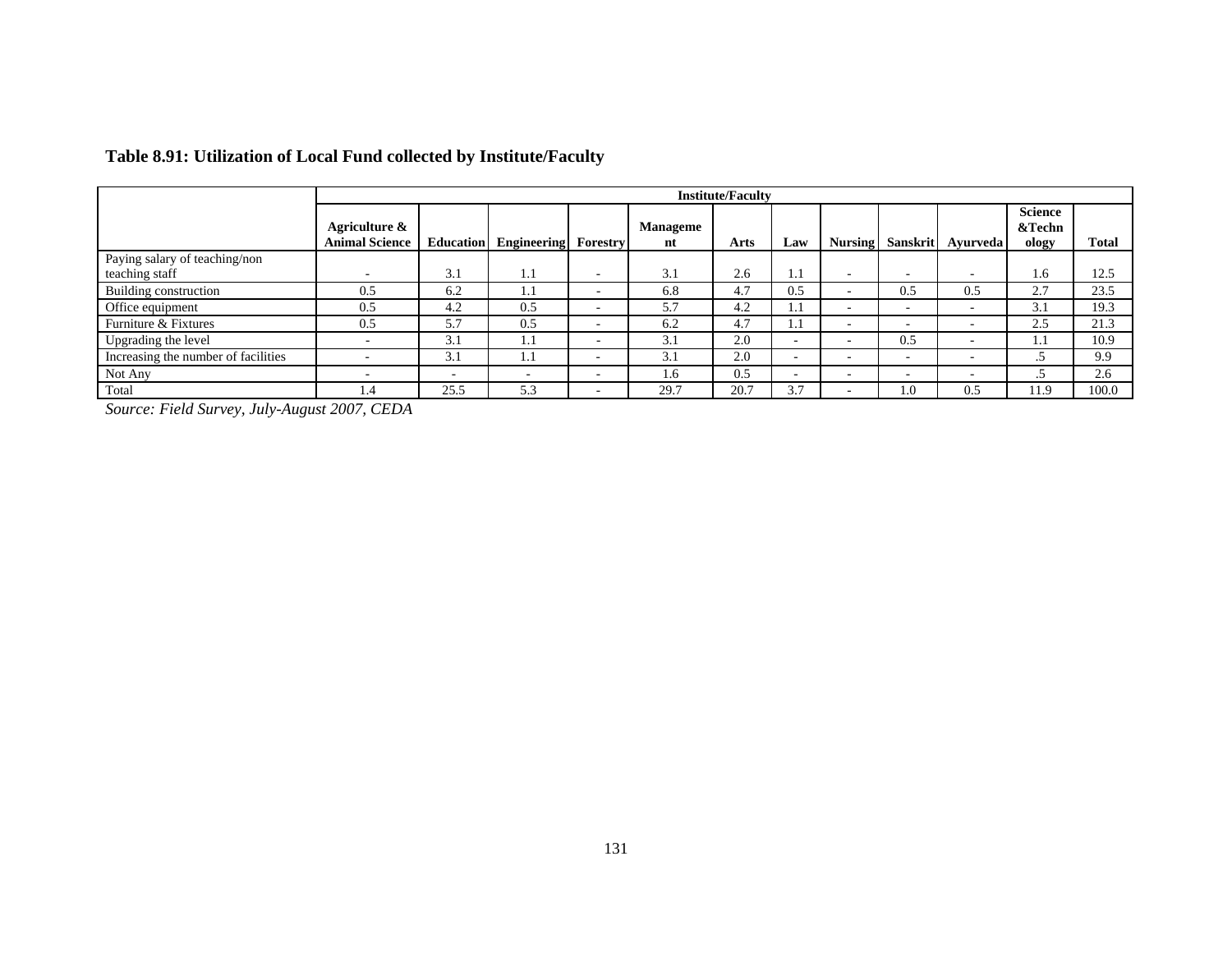## *2.2.40 Political Support*

Table 8.92 presents the status of political support by University as assessed by the Campus Chiefs/Account Officers of the campus. As observed from the table, one-third of respondents reported the poor status of the political support to the campus. One out of five respondents remarked the status of support as 'Moderate'. Besides, around one-third of the respondents reported that the status of political support was good (very good  $+$  good). It is observed from the table that the political support to the campuses of the Pokhara University and Tribhuvan University are poor in comparison to the other Universities. The political support to the Purbanchal University is observed to be relatively good.

|                   | % of Campus Chief/Account Officer |         |                 |      |                 |             |              |  |
|-------------------|-----------------------------------|---------|-----------------|------|-----------------|-------------|--------------|--|
| <b>University</b> | Very good                         | Good    | <b>Moderate</b> | Poor | Very poor       | No response | <b>Total</b> |  |
| EU                | $0.0\,$                           | 6.3     | 1.6             | 0.0  | 3.2             | 4.8         | 15.9         |  |
| KU                | $0.0\,$                           | 1.6     | 0.0             | 0.0  | .6 <sub>1</sub> | 1.6         | 4.8          |  |
| <b>NSU</b>        | $0.0\,$                           | 3.2     | 3.2             | 0.0  | 3.2             | $0.0\,$     | 9.5          |  |
| PU                | $0.0\,$                           | $0.0\,$ | 1.6             | 1.6  | 1.6             | 3.2         | 7.9          |  |
| TU                | 3.2                               | 17.5    | 15.9            | 12.7 | 9.5             | 3.2         | 61.9         |  |
| Total             | 3.2                               | 28.6    | 22.2            | 14.3 | 19.0            | 12.7        | 100.0        |  |

**Table 8.92: Status of Political Support by University** 

*Source: Field Survey, July-August 2007, CEDA* 

The status of political support by type of campus is displayed in the table 8.93. The table indicates that the political support to the Private Campus is poor in comparison to the public and University own campuses 47.0% of the respondents of Private Campus reported that the status of political support to the campus was poor (poor  $+$  very poor) while around 30 percent of the respondent of University own and Public Campuses made such remark.

**Table 8.93: Table 56: Status of Political Support by Campus** 

| Tuble 01201 Tuble collourup of I onthem pupport by Cumpub |           |                                   |                 |      |                  |             |              |  |  |  |
|-----------------------------------------------------------|-----------|-----------------------------------|-----------------|------|------------------|-------------|--------------|--|--|--|
|                                                           |           | % of Campus Chief/Account Officer |                 |      |                  |             |              |  |  |  |
| <b>Type of Campus</b>                                     | Very good | Good                              | <b>Moderate</b> | Poor | <b>Very poor</b> | No response | <b>Total</b> |  |  |  |
| University Own Campus                                     |           | 9.8                               | l3.1            | 6.6  | 4.9              | 4.9         | 39.3         |  |  |  |
| <b>Public Campus</b>                                      | 3.3       | 11.5                              | 6.6             | 4.9  | 4.9              | l.6         | 32.8         |  |  |  |
| Private Campus                                            |           | 4.9                               | 3.3             | 3.3  | 9.8              | 6.6         | 27.9         |  |  |  |
| Total                                                     | 3.3       | 26.2                              | 23.0            | 14.8 | 19.7             | 13.1        | 100.0        |  |  |  |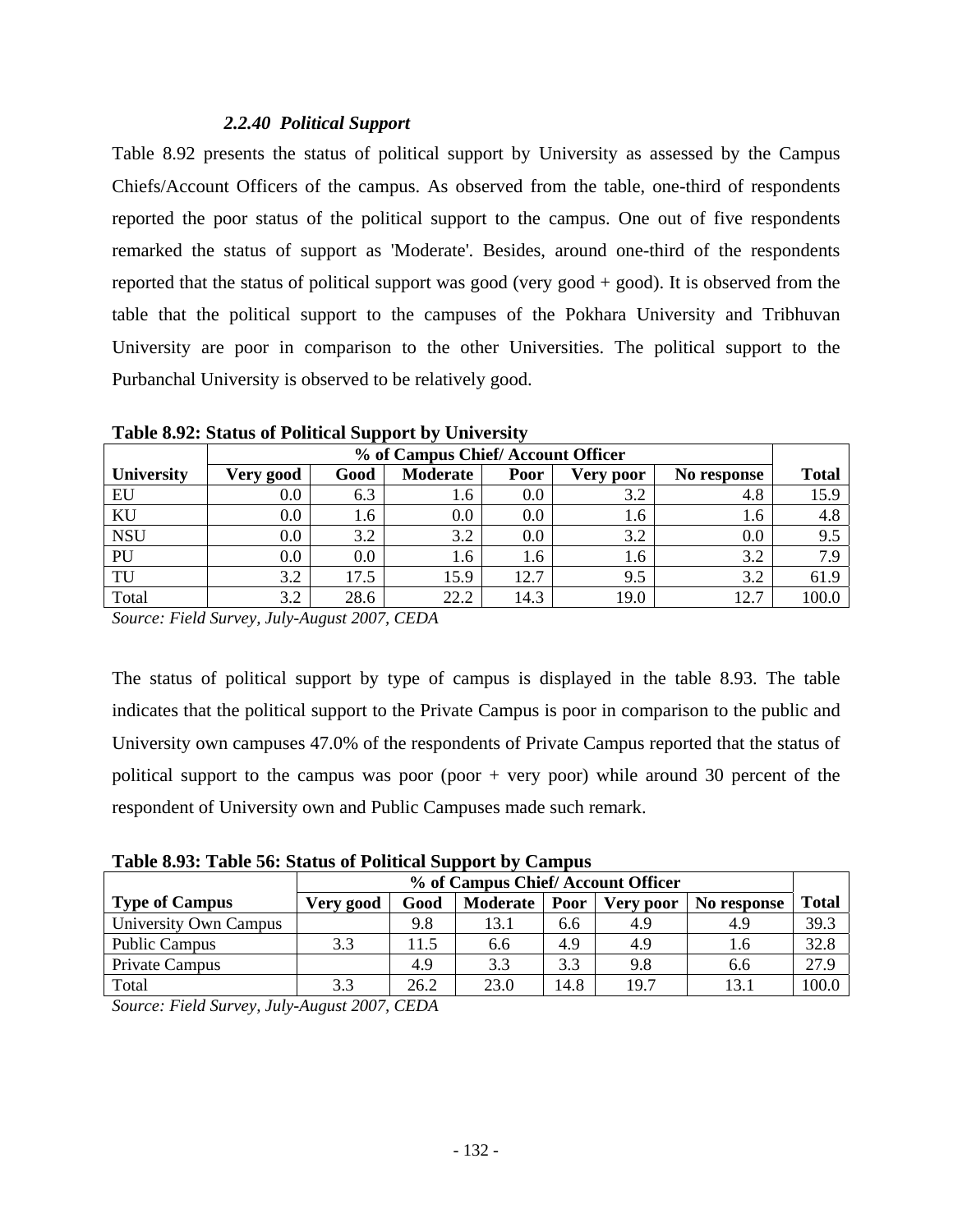# *8.5.Education Policy and Its Impacts*

#### *2.2.41 Education Policy*

The development in education of a country significantly depends on the education policy of the nation. A good and sustainable policy can assure the qualitative development of education in a nation. The table 8.94 displays the remark of the campus chiefs/account officer on the present higher education policy. 59.3% of the respondents remarked that the present higher education was not realistic and not far sighted. However, 26.0% of the respondents reported that the education policy should be modified according to the time. Likewise, 3.6% the respondents remarked that the public cooperation was lacking in the present education policy. Besides, 7.5% of the respondents responding in this context, took the present education policy as good.

|                       |                          | Lack of<br><b>Public</b><br><b>Private</b> | <b>Not</b><br>Realistic/<br><b>Not Far</b> | Lack of<br><b>Modification</b><br><b>According to</b> | Lack of<br><b>HEP</b> in<br>all |              |
|-----------------------|--------------------------|--------------------------------------------|--------------------------------------------|-------------------------------------------------------|---------------------------------|--------------|
| <b>Type of Campus</b> | Good                     | Cooperation                                | <b>Sighted</b>                             | <b>Time</b>                                           | <b>Sectors</b>                  | <b>Total</b> |
| University Own        |                          |                                            |                                            |                                                       |                                 |              |
| Campus                | 3.6                      | 3.6                                        | 22.2                                       | 3.6                                                   | -                               | 33.0         |
| <b>Public Campus</b>  | $\overline{\phantom{0}}$ |                                            | 22.2                                       | 11.1                                                  |                                 | 33.3         |
| Private Campus        | 3.6                      |                                            | 14.9                                       | 11.1                                                  | 3.6                             | 33.3         |
| Total                 | 7.5                      | 3.6                                        | 59.3                                       | 26.0                                                  | 3.6                             | 100.0        |

**Table 8.94: Remark on present higher education policy** 

*Source: Field Survey, July-August 2007, CEDA* 

## *2.2.42 Decentralization in Higher Education*

The decentralization in higher education may improve the quality of education. However, its impact on equity may not be ignored. The table 8.95 percents the opinion of the Campus Chiefs/Accounts Officers on the decentralization in higher education. The table indicates that overwhelming majority of the respondents is in favour of decentralization in higher education. 86.4% of the officials (Campus Chiefs/Account Officers) reported that the decentralization in higher education would improve the quality of education. Maximum of 91.8% of the respondents of Private Campus made such remark. Likewise, 80.1% of the officials of the University Own Campus favoured the decentralization in higher education. Only 13.6% of the officials are observed to be against the decentralized in higher educations. Relatively more of the respondents (27.9%) of the Public Campus are found to be against the decentralization. The opinion of the students in this context is also observed to be similar (Table 79a). 88% of the students are found to be in favour of decentralization in higher education.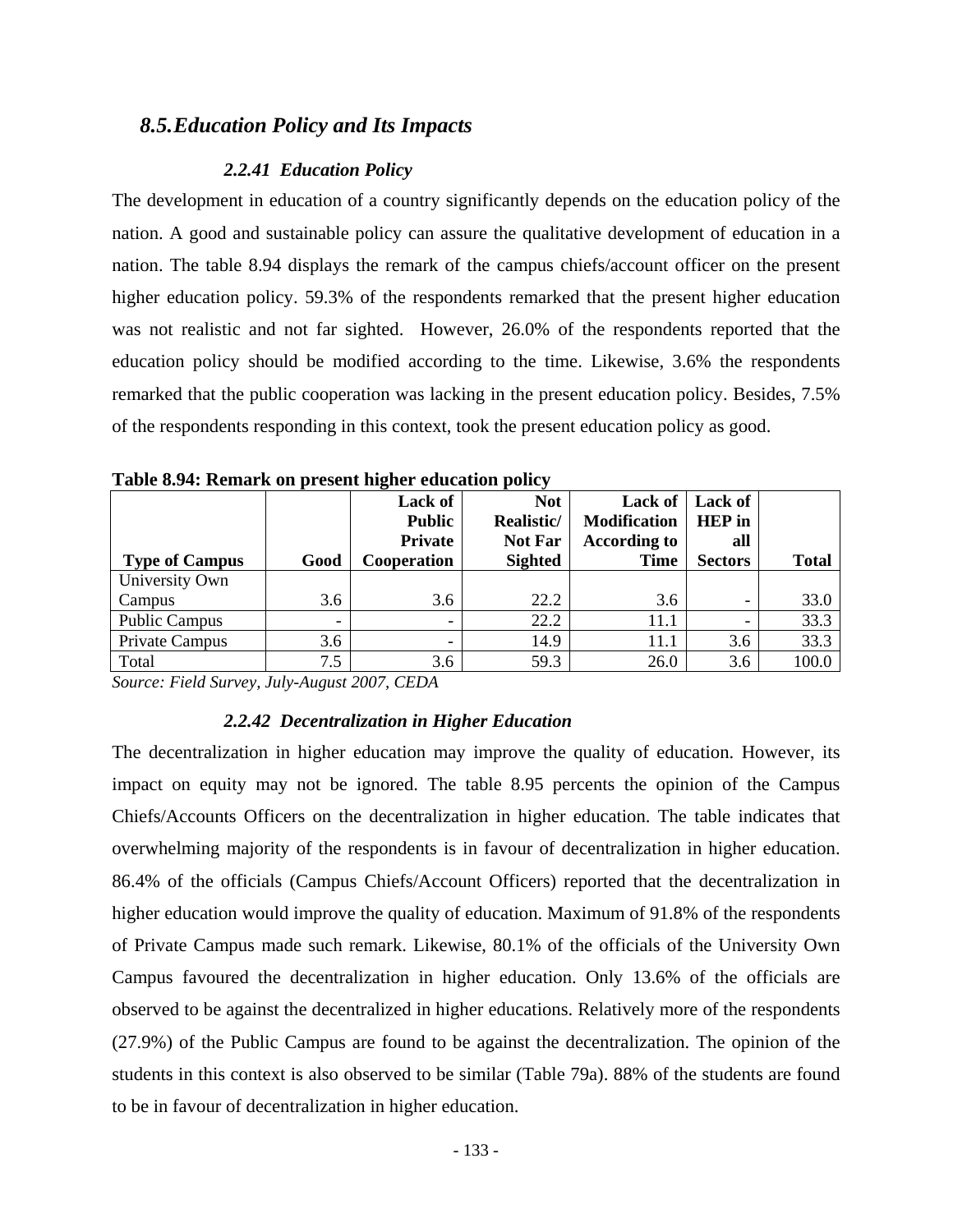|                       | % of Campus Chiefs/Account Officers |     |             |              |
|-----------------------|-------------------------------------|-----|-------------|--------------|
| <b>Type of Campus</b> | Yes                                 | No  | No response | <b>Total</b> |
| University Own Campus | 19.7                                | 4.9 | 14.8        | 39.3         |
| <b>Public Campus</b>  | 24.6                                | 3.3 |             | 32.8         |
| Private Campus        | 18.0                                | 1.6 |             | 27.9         |
| Total                 | 62.3                                | 9.8 | 27.9        | 100.0        |

**Table 8.95: Opinion on Decentralization in Higher Education** 

The table below presents the remark of the Campus Chiefs/Account Officer on the impact of decentralization in higher education on the equity concept by type of campus.

**Table 8.96: Remark on Impact of Decentralization in Higher Education on the Equity Concept** 

|                       | % of Campus Chiefs/Account Officers |                 |             |       |
|-----------------------|-------------------------------------|-----------------|-------------|-------|
| <b>Type of Campus</b> | positive                            | <b>Negative</b> | No response | Total |
| University Own Campus | 1.5                                 | 3.3             | 24.6        | 39.3  |
| <b>Public Campus</b>  | 9.8                                 | 6.6             | 16.4        | 32.8  |
| Private Campus        | 3.3                                 | 3.3             | 21.3        | 27.9  |
| Total                 | 24.6                                | l3.1            | 62.3        | 100.0 |

*Source: Field Survey, July-August 2007, CEDA* 

In is observed from the table that the two-thirds of the respondents responding to the question are indicating the positive impact of the decentralization in higher education on the equity concept. The highest of the respondents (77.7%) of the University Own Campus and the least of the respondents (56.0%) of the Private Campus made such remark. The respondents reporting negative impact on the equity concept due decentralization in highest education are found to be almost 50.0% of the respondents of Private Campus and least of 22.3% of the respondents of the University own campus. However, 62.3% of the total respondents are found to be silent in this issue.

# *2.2.43 Commercialization of Higher Education*

The table 8.97 percents the opinion of the Campus Chiefs/Account Officers on commercialization of higher education by type of campus. It is observed from the table that 36.1% of the respondents are in favour of the commercialization of higher education while around 40 percent of the respondents are against it. However, around one-fourth of the respondents did not respond in this regard. At the campus level, more of the respondents of Private Campus (47.0%) in comparison to the other types of campus are observed to be in favour of commercialization of higher education. However, only one out four respondents of the Public Campus favoured it. Moreover, 50% of the respondents of Public Campus are observed to be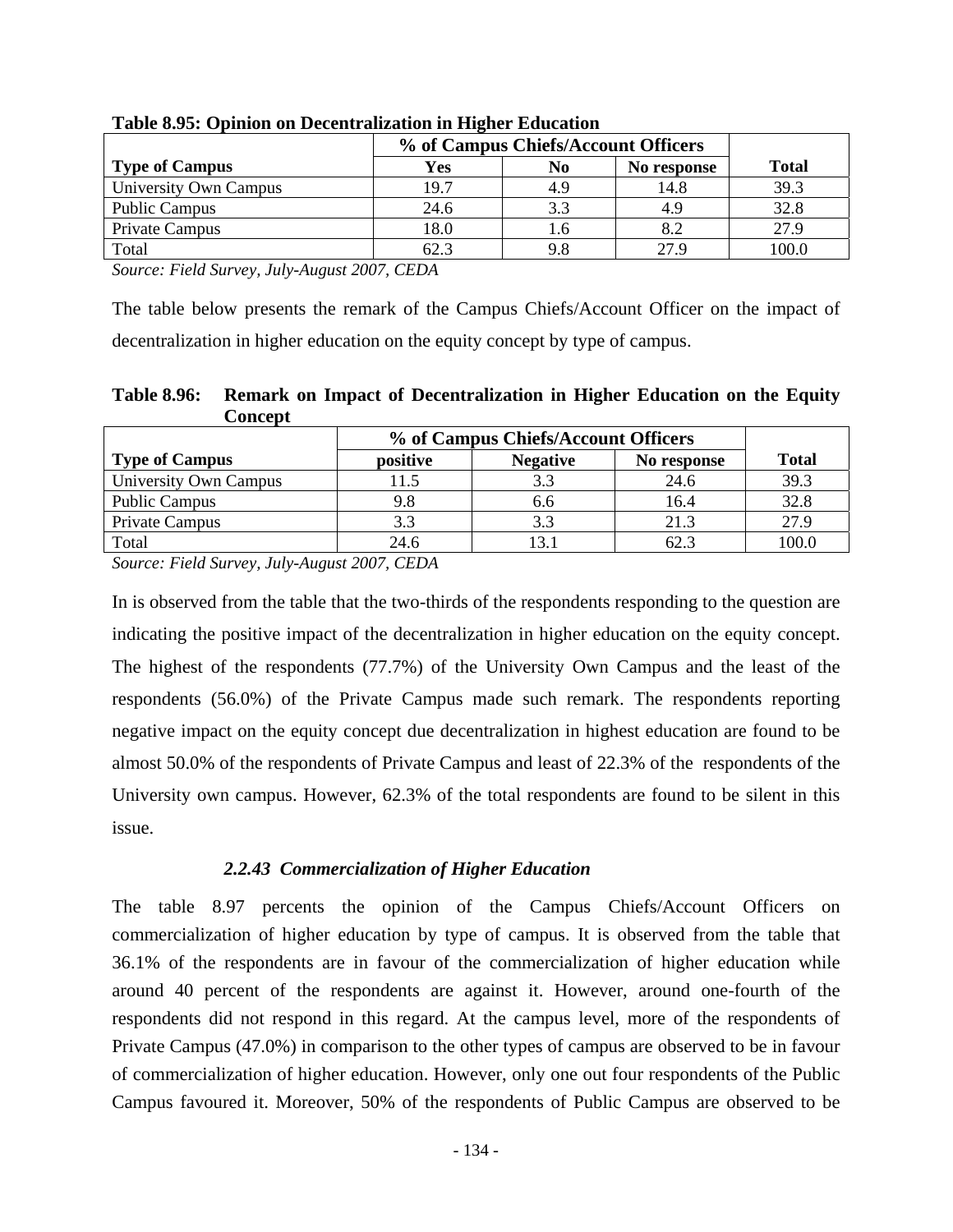against the commercialization of higher education. Similarly, the least of one-third of the respondents of University Own Campus are found to be against the commercialization.

|                       | % of Campus Chiefs/Account Officers |      |             |              |  |  |  |
|-----------------------|-------------------------------------|------|-------------|--------------|--|--|--|
| <b>Type of Campus</b> | Yes                                 | No.  | No response | <b>Total</b> |  |  |  |
| University Own Campus | 14.8                                | 13.1 |             | 39.3         |  |  |  |
| <b>Public Campus</b>  | 8.2                                 | 16.4 | 8.2         | 32.8         |  |  |  |
| Private Campus        | 13.1                                | 9.8  | 4.9         | 27.9         |  |  |  |
| Total                 | 36.1                                | 39.3 | 24.6        | 100.0        |  |  |  |

**Table 8.97: Opinion on Commercialization of Higher Education** 

*Source: Field Survey, July-August 2007, CEDA* 

Table 8.98 presents the major steps to be taken for the commercialization of the higher education by type of campus as suggested by the respondents favoued the commercialization of higher education. The maximum of the respondents (13.6% of the respondents for each) mainly suggested the three steps to be taken for commercialization of higher education. They are: privatization, practical oriented course and quality education. Other major suggestions are observed to be research oriented teaching, hand over to community, extra curricular activities, decentralized decision, fee increment and good coordination between government and institutions. At the campus level, 20.2% of the respondents of Private Campus suggested practical oriented course and 29.0% of the respondents of Public Campus suggested quality education.

|                                   | <b>University Own</b> | <b>Public</b>    | <b>Private</b>   |              |
|-----------------------------------|-----------------------|------------------|------------------|--------------|
| <b>Major Steps</b>                | <b>Campus</b>         | Campus           | <b>Campus</b>    | <b>Total</b> |
| Recruit expert manpower           | $\theta$              | $\Omega$         | 1.6              | 1.6          |
| Research oriented teaching        | 1.6                   | $\overline{0}$   | 1.6              | 3.3          |
| Privatization                     | 1.6                   | 1.6              | 3.3              | 6.6          |
| Hand over to community            | 1.6                   | $\overline{0}$   | 1.6              | 3.3          |
| Reservation policy for poor       | 1.6                   | $\overline{0}$   | $\Omega$         | 1.6          |
| Practical oriented course         | $\boldsymbol{0}$      | 1.6              | 4.9              | 6.6          |
| Increase no. of students          | $\overline{0}$        | $\overline{0}$   | 1.6              | 1.6          |
| Reduce university charge          | $\overline{0}$        | $\overline{0}$   | 1.6              | 1.6          |
| Quality edu                       | $\overline{0}$        | 3.3              | 3.3              | 6.6          |
| Extra curricular activities       | $\overline{0}$        | 3.3              | $\Omega$         | 3.3          |
| Decentralized decision            | 1.6                   | $\overline{0}$   | 1.6              | 3.3          |
| Increase fee structure            | 1.6                   | 1.6              | $\Omega$         | 3.3          |
| Increase facilities               | 1.6                   | $\boldsymbol{0}$ | $\boldsymbol{0}$ | 1.6          |
| Coordination bet gov. $&$         |                       |                  |                  |              |
| institution                       | 1.6                   | $\overline{0}$   | 1.6              | 3.3          |
| Commitment from political parties | $\theta$              | 0                | 1.6              | 1.6          |
| Total                             | 12.8                  | 11.4             | 24.3             |              |

**Table 8.98: Opinion on the major steps to be taken for the commercialization of education**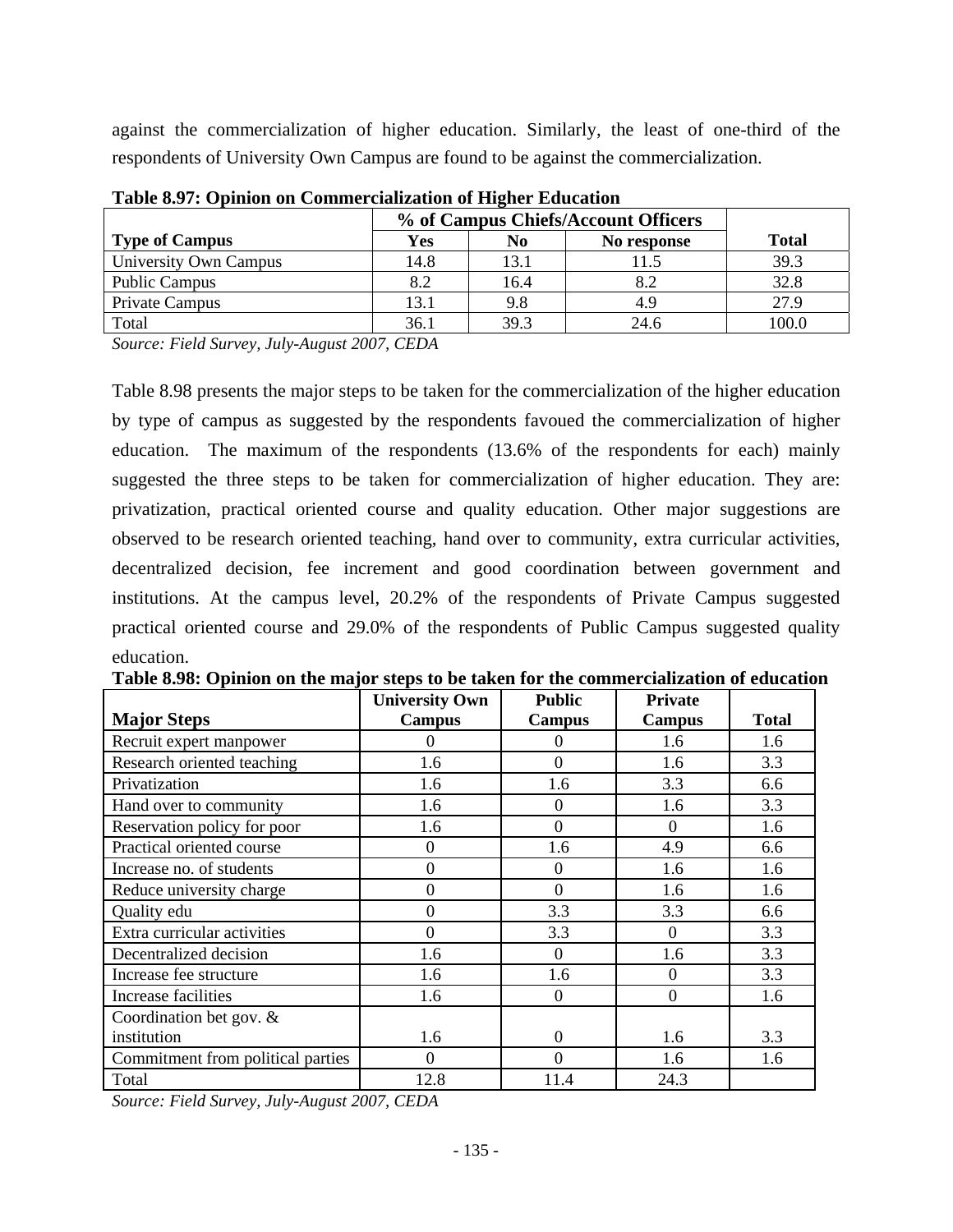The table 8.99 displays the types of modality suggested by the Campus Chiefs/Account Officers for commercializing the higher education. The respondents suggested mainly the three types of modality. They are: government funded, private funded, and public and private partnership funded. As observed from the table, more than one-third of the respondents (36.1%) suggested the public and private partnership funded modality. One out of the five respondents favoured the government funded modality and least of 3.3% of the respondents stressed on private funded modality. However, 39.4% of the respondents did not respond in this regard.

|                       |               |                | Public &<br><b>Private</b> |                 |              |
|-----------------------|---------------|----------------|----------------------------|-----------------|--------------|
|                       | Gov.          | <b>Private</b> | Partnership                | N <sub>0</sub>  |              |
|                       | <b>Funded</b> | <b>Funded</b>  | <b>Funded</b>              | <b>Response</b> | <b>Total</b> |
| University Own Campus | 13.1          | 1.6            | 8.2                        | 15.5            | 38.4         |
| <b>Public Campus</b>  | 6.6           |                | 13.1                       | 13.4            | 33.1         |
| Private Campus        | 1.6           | 1.6            | 14.8                       | 10.5            | 28.5         |
| Total                 | 21.3          | 3.3            | 36.1                       | 39.4            | 100.0        |

**Table 8.99: Suggested types of modalities** 

*Source: Field Survey, July-August 2007, CEDA* 

At the campus level, maximum of 50.2% of the respondents of Private Campus favoured the public and private partnership funded modality and least of 19.3% of the respondents of University Own Campus stressed on it. Similarly, 30.8% of the respondents of University Own Campus are observed to be attracted towards the government funded modality and least of 5.4% of the respondents of Private Campus argued on government funded modality. Likewise, 5.4% of the Private Campus respondents and 3.8% of the University Own Campus respondents stressed on private funded modality.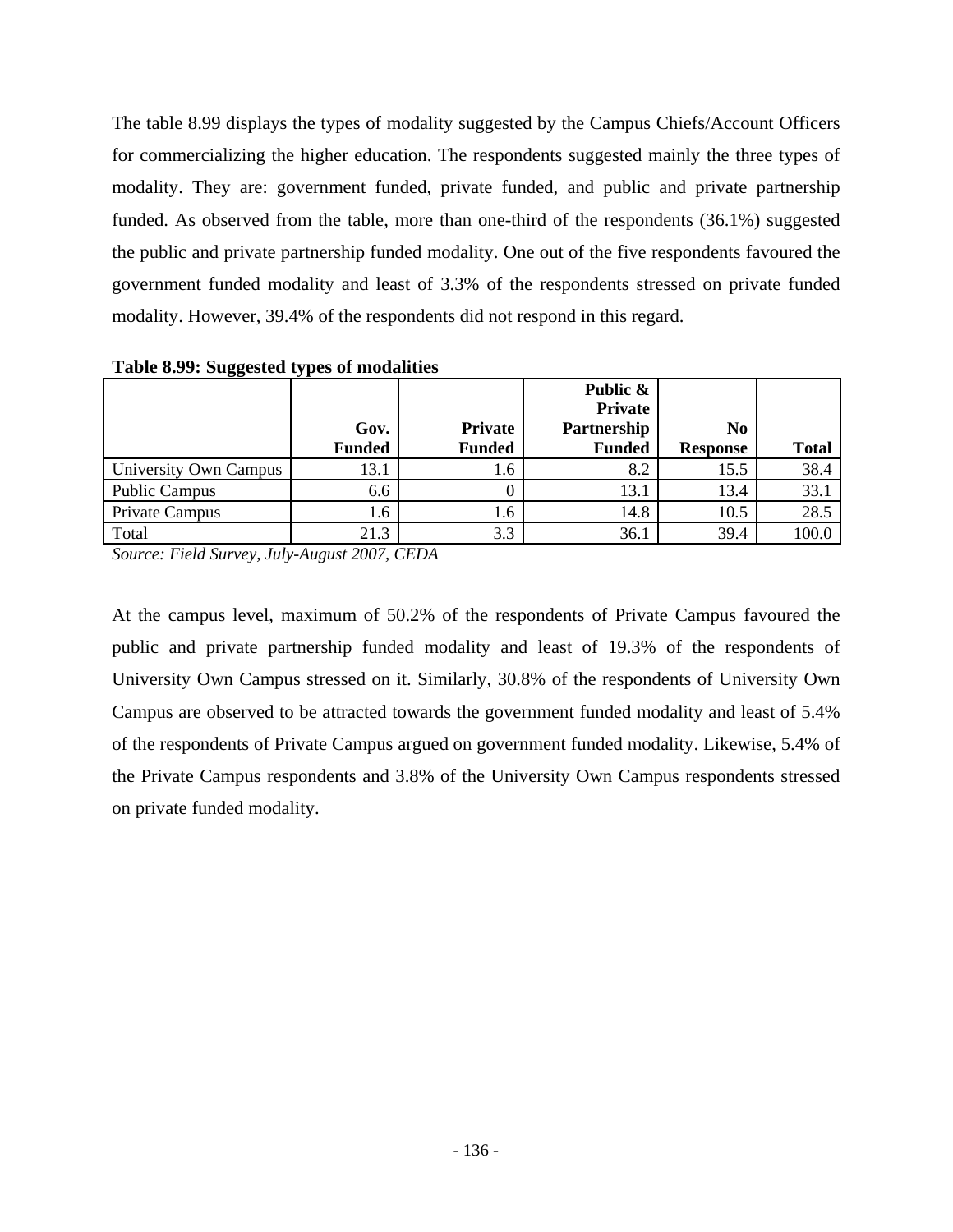# **9. Summary, Conclusion and Recommendations**

# *9.1. Summary*

# Experiences of developed countries

- UK has major Universities like Oxford and Cambridge, a large number of provincial universities (Red brick Universities), and several city colleges and polytechnics. The establishment of Open University (in 1971) is a major development facilitating access to higher education for all, who can not attend regular formal studies in universities. Universities in UK get grants from University Grants Committee; polytechnic and city colleges get grants from polytechnic and college funding council. Universities and colleges also get funds from Local Education Authorities, student fees, and gifts and donors.
- In USA three are mainly three types of institutions i) junior or community colleges, ii) vocational and technical institutions and iii) Colleges and Universities. Higher Education institutions developed in USA with support of land grants from the government. State Universities are funded by state governments. There are institutions supported by federal government. There are numerous Private Colleges and Universities funded by private bodies/donors and religious bodies. Fees in State Universities are much lower than in private institutions. Universities get funds from industry for various research works. Specialized institutions of technology set up in various states provide high standard education in technology.

# Experiences in South Asian Countries

• Higher education finance systems in India, Bangladesh, Sri Lanka and Pakistan as well as Nepal are briefly reviewed. All these countries have University Grants Commissions, which assess the needs of funding of various Universities and provide funding on an annual basis. Recently, there has been a repaid growth of Private University and institutions of higher education in these countries. These institutions also get some funds from the government through the UGC, but they rely more on student fees, which are generally high. In all these countries Open University has been established; the process of establishment of such an university is on in Nepal.

# **Nepal**

The growth in secondary education has led to growing demand for higher education. The country's education policy is to treat two years of education after SLC (School Leaving Certificate) as higher secondary education (which is presently being managed by Higher Secondary Education Board). The three years interim plan of the government (2007-2010) stated that Grade 12 will be regarded as the final grade of school education. The plan further states that an Open University will be established to increase access to higher education for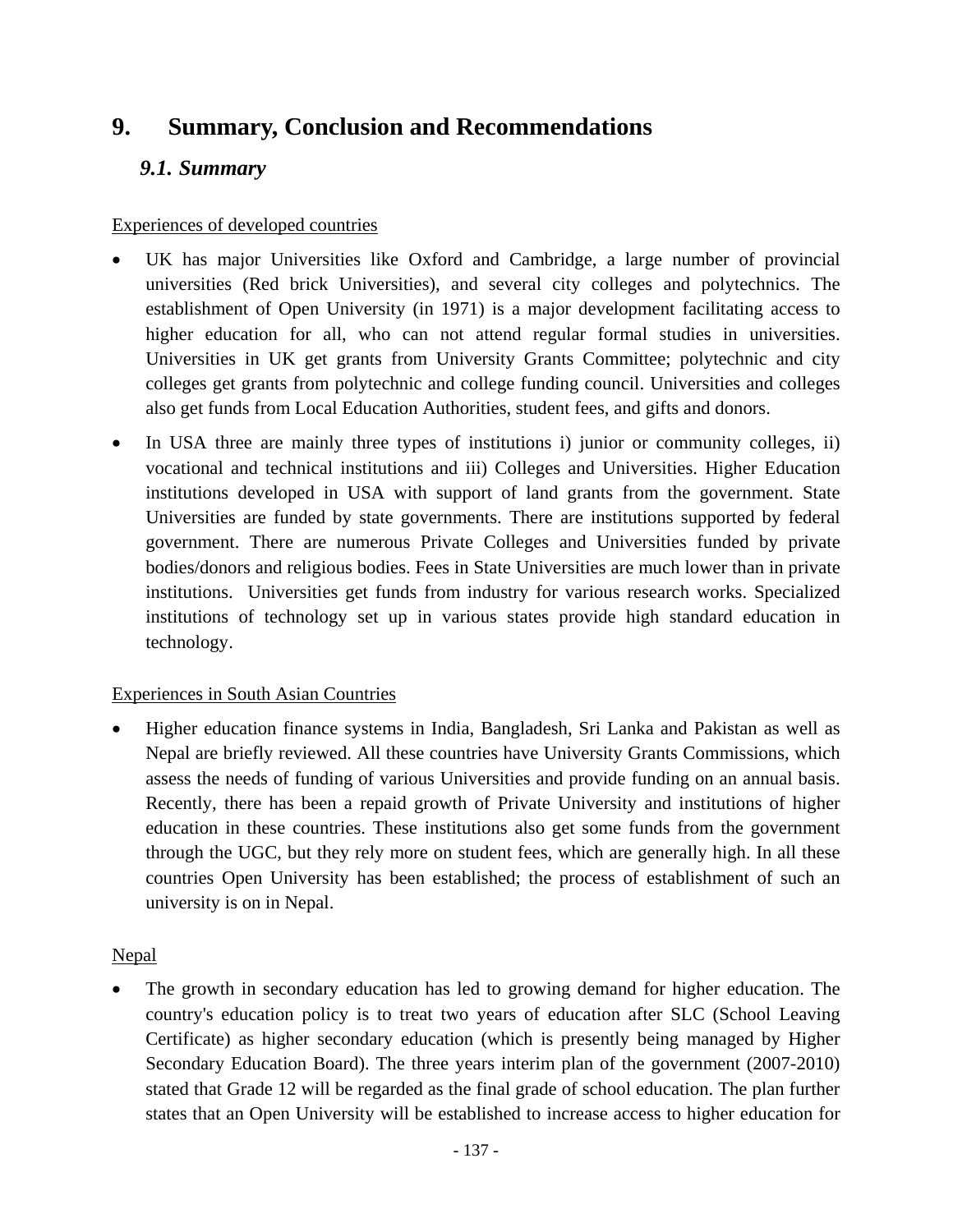all. The plan also recognizes the role of private sector in educational development. The plan also mentions the system of providing student loans on easy terms for students in higher education (mainly for disadvantaged groups, gender groups and students in disadvantaged areas).

# Current Trends

Some not citable trends are as follows:

- Predominance of Tribhvuan University in the higher education system
- Continuation of proficiency certificate level in TU campuses.
- Rapid growth of private colleges (despite high fees changed)
- Offering of a number of new courses in several colleges
- General expansion of technical and professional educational (Medicine and Engineering)
- High demand for higher education.
- A general decline in proportion of Education Budget devoted to Higher Education
- Low tuition and other fees in the constituent campuses of Tribhuvan Universities.

## Problems of Higher Education

Some problems are as follows:

- Higher failure rates in higher education
- High fee rates in private campuses, unaffordable for the general people.
- Low fee rates in general studies in TU constituent campuses.
- Political strike affecting teaching and learning in colleges.
- Low market absorption of the graduates, wide spread educated unemployment.
- Decline in state funding

## **Policy**

Generally, the government's policy is as follows:

- **Establishing Open Universities**
- Developing regional Universities
- Encouraging private sector to establish institutions of higher education
- Phasing out certificate level from the Universities
- Enabling UGC to evaluate performance of the university.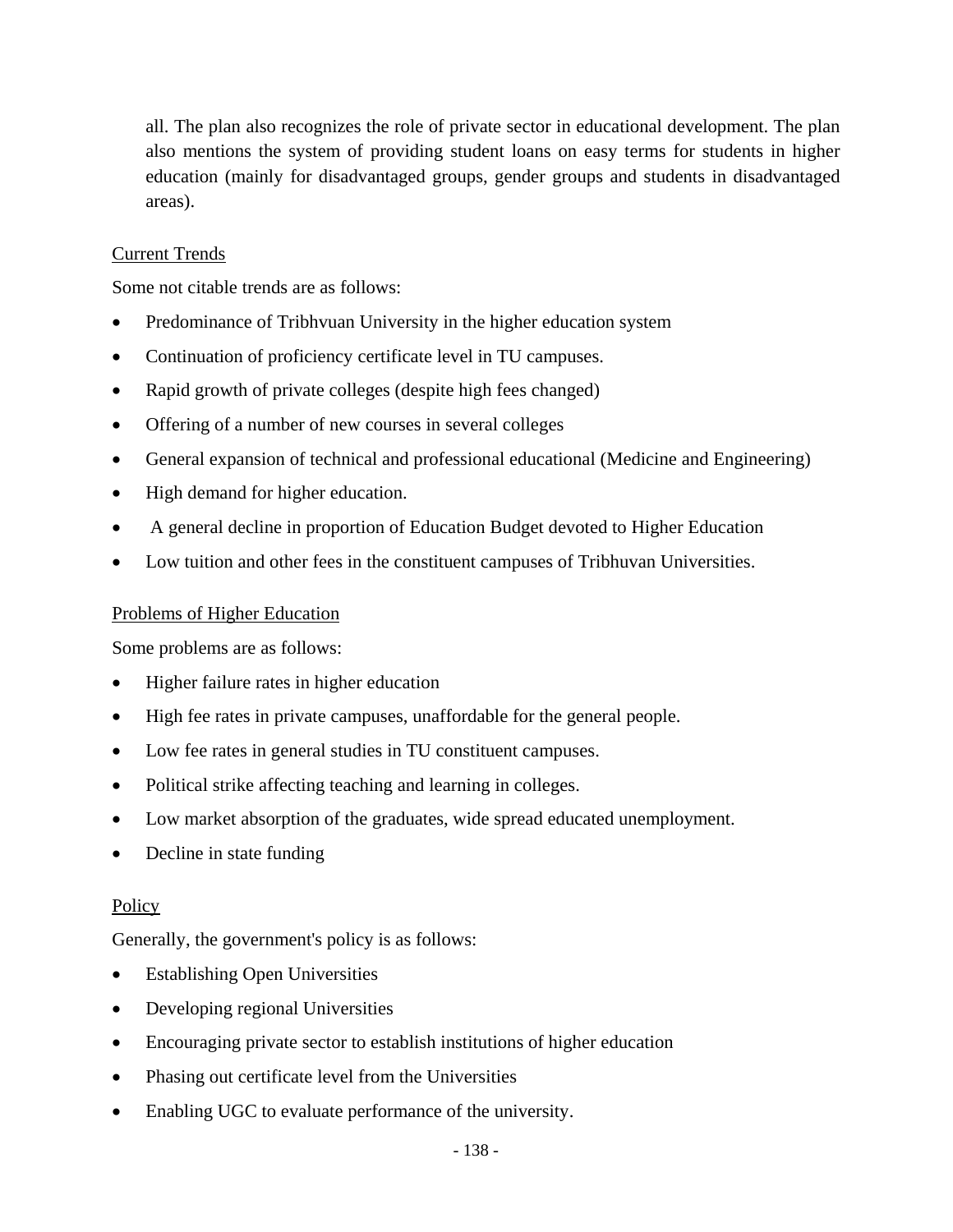• Introducing the policy of cost recovery especially in institutions of technical education.

#### Total Government Finance for the Education Sector

- Government education Budget as percentage of GDP has been increasing steadily from 3.3% in 2001/02 to 3.9% in 2005/06.
- Over the past five years 2001/02 to 2006/07, about 16% of government expenditures have been devoted to the financing of the Education Sector
- In 2005/06 the government expenditure on secondary level education is in increasing trend but, the proportion of allocation for higher education level has gone.
- Higher Education sector got 10.6% of education budget in 2006/07. The proportion was about 12% in 2001/02. At present, the priority of the government is on provision of education for all (Primary Education)
- In 2006/07 Budget, out of total allocation of Rs. 2437 millions, Rs. 2040 millions (about 84%) is from the government and Rs. 397 (about 1690) is from foreign aid.

#### Sources of Funds for the Education Sector

- The government resource has been the main source of funding for the education sector. Most of the budgeted allocation for the secondary education has been used for the payment of teacher/administrative staff's salary and some teaching materials and stationeries in government schools. Private schools are entirely financed through the students' fee and donation.
- Out of five universities operating in the country, TU and NSU are entirely financed by the government. The government support to TU is gradually declining since the government has adopted the policy of cost recovery in the operation of the university. However, around 95 percent of the total operating expenditure of the university is being borne by the government.
- The government's own resources met about 80% of budget allocation in the years  $2002/03$ and 2003/04. The proportion of foreign aid in total education financing is higher in case of Primary Education and TEVT. The percentage of foreign source of financing the higher education is only 16 percent, which is the least compared to other education levels.
- 88% of all UGC allocation was set aside for Tribhuvan University. Nepal Sanskrit University got about 6% of total UGC allocations. Kathmandu and Purbanchal Universities got slightly more than 1% of total allocation. Pokhara University got less than 1% of the allocations.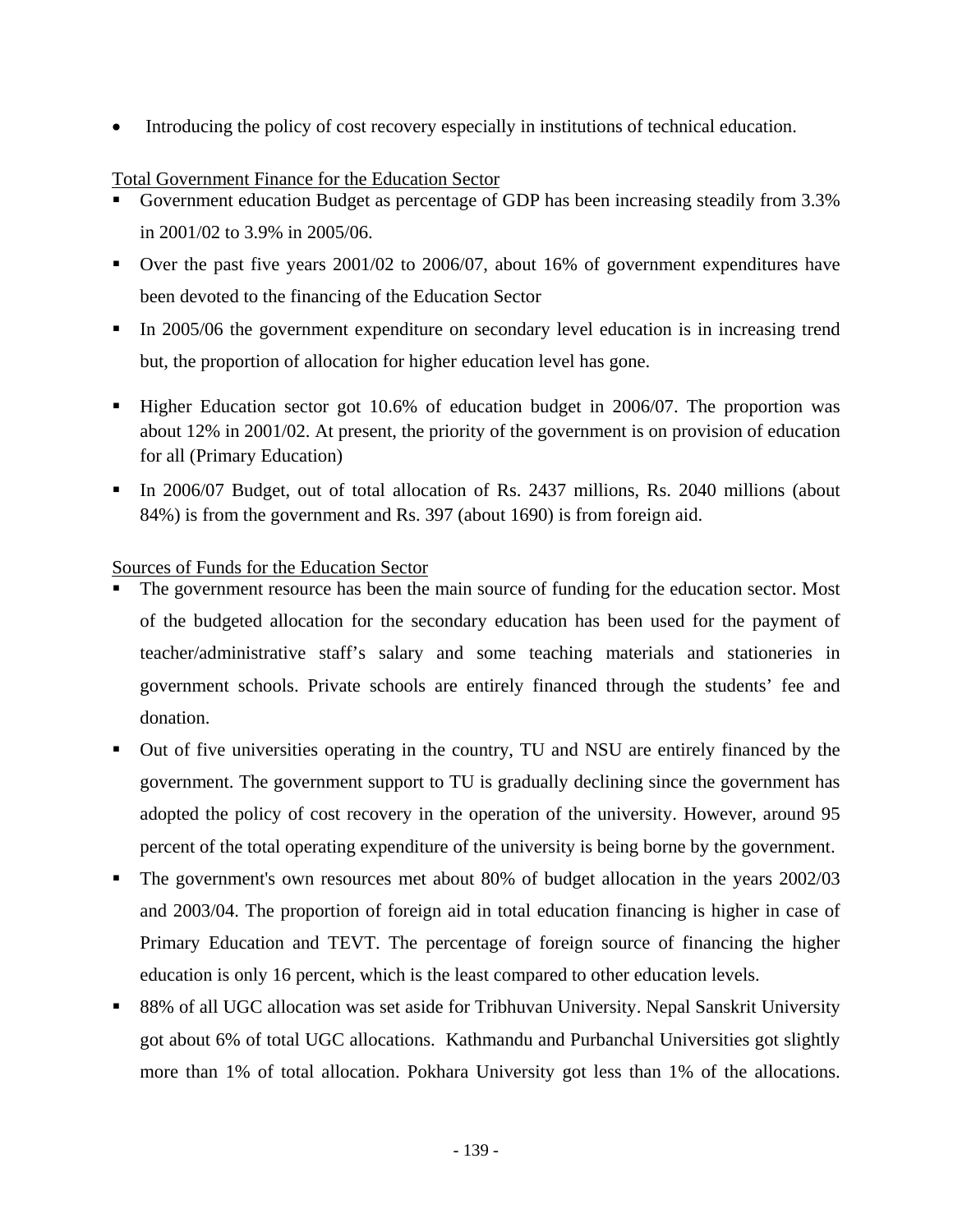These Universities had accumulated substantial financial resources from Affiliation Charges (on the affiliated campuses) and very high fee rates in their constituent campuses.

- The UGC regular grants for affiliated campuses are also increasing in both amount and percentage share since the number of affiliated campuses is increasing and it reached to 150 in 2003/04. No grant was provided to the privately operated campuses. The campus having more faculties and more levels gets more UGC regular grants.
- There is the provision of partial grants for physical facilities development of affiliated campuses of remote areas based on the matching fund and grants for library strengthening and equipment purchase to affiliated campuses throughout the country occasionally.
- The average UGC Grants per students in all universities in Nepal was Rs. 11,783 but it varies from Rs. 9,955 for KU and Rs. 10,624 for TU to 196,445 for ERU. It was the least for KU because it was established under the private sector. Both ERU and PU were established as regional universities. Since the TU was the first university and established as government funded university, the UGC grants given to TU is not justifiable.

#### Policy on Financing of Higher Education

- At present, the government meets major costs of the two state supported universities (Tribhuvan University and Nepal Sanskrit University), partial costs of the two regional universities, and also provides grants to Kathmandu University (in the private sector). There is an increasing emphasis in government policy statements on self sustenance and recovery of costs (through fees).
- Technical institutes especially, Medicine and Engineering are getting more foreign aids.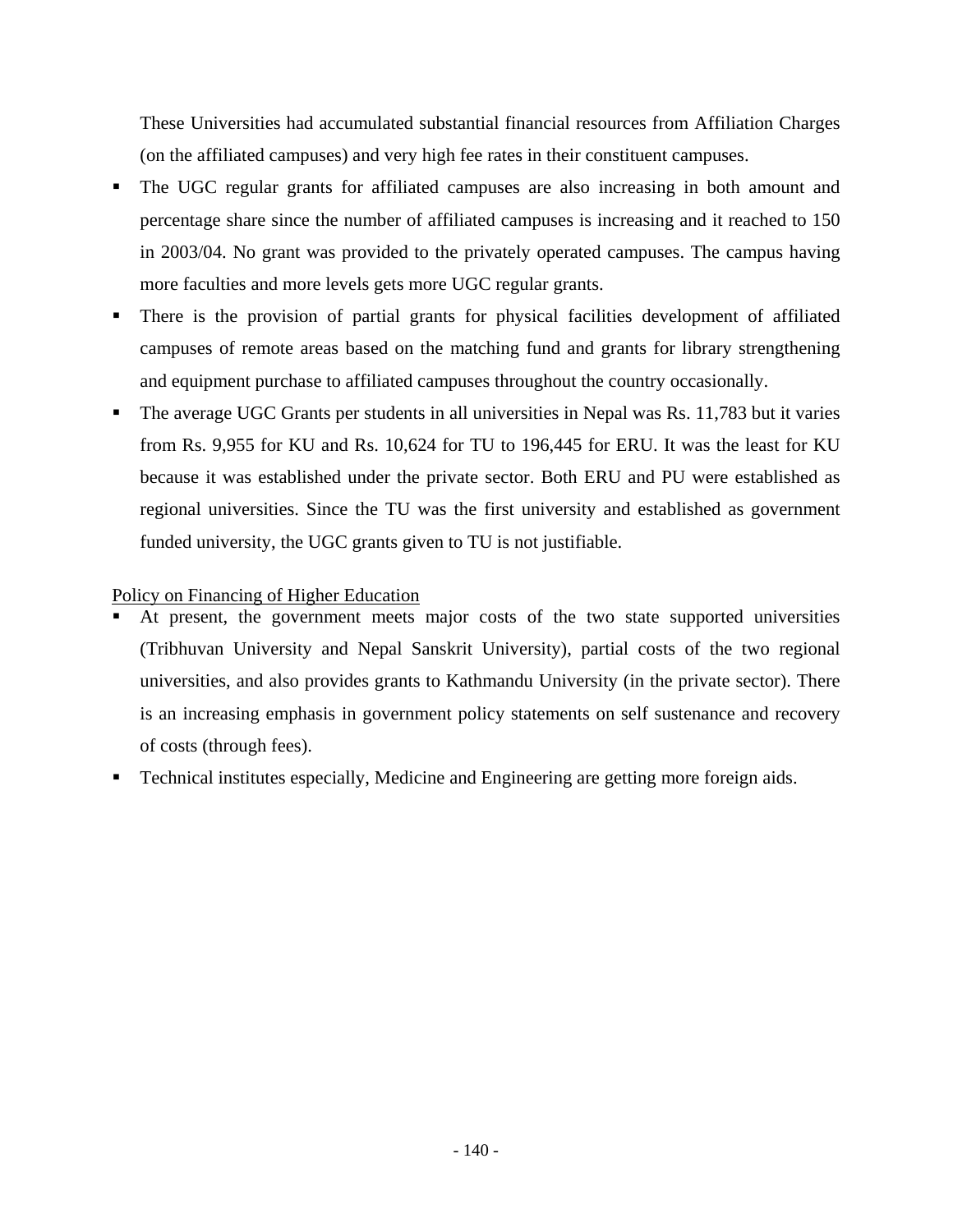#### Fee Structures for Tribhuvan University and other Universities

 As late as 1992, the T.U. charged uniform rates of tuition and other fees in all Institutes and facilities, irrespective of the type of course. This was evidently an unsustainable practice as Medicine and Engineering course cost much large amounts of money per student than the general studies (like Humanities and Management). The affiliated campuses charged higher fee rates than the constituent campuses. The private campuses affiliated to the two regional Universities charged far higher fee rates than the T.U. constituent campuses.

#### Financial Monitoring in Higher Education

 Large sums of financial resources are being used for higher education in the country by the government, by donor agencies, and the households. But, no study has been done on the system of financial management in higher education as yet.

#### Financial Analysis of Different Universities

Tribhuvan University

- The annual total expenditure of the TU was declining except in 2003/04 during the period from 1999/00 to 2004/05 and reached to Rs 1,986 million in 2004/05 from Rs 2,215.1 million in 1999/00. This is the result of liberalization policy adopted in the higher education.
- Under the decentralization policy, adopted since 2000/01, most of the technical campuses, four TU owned research centers and some management campuses and technical institutes were decentralized. They are given block grant from the university. Both academic and financial decentralizations have been done to these campuses / research centers. That's why; financial details of these campuses/ research centers are not found in the central offices of the university since 2000/01.
- The annual total expenditure of foreign grants/funds/assistance programmes/projects of the TU had been declining drastically during the period from1999/00 to 2004/05. This indicates the dependency on foreign fund for higher education development has been declined remarkably.
- A largest share of budget of TU goes to Central Office and second largest share to Institute of Humanities and Social Sciences, which cover highest number of TU owned Campuses. The least share goes to Institute of Law, which has few of number of TU owned campuses only. In technical side, the Institute of Medicine demands highest annual total expenditure.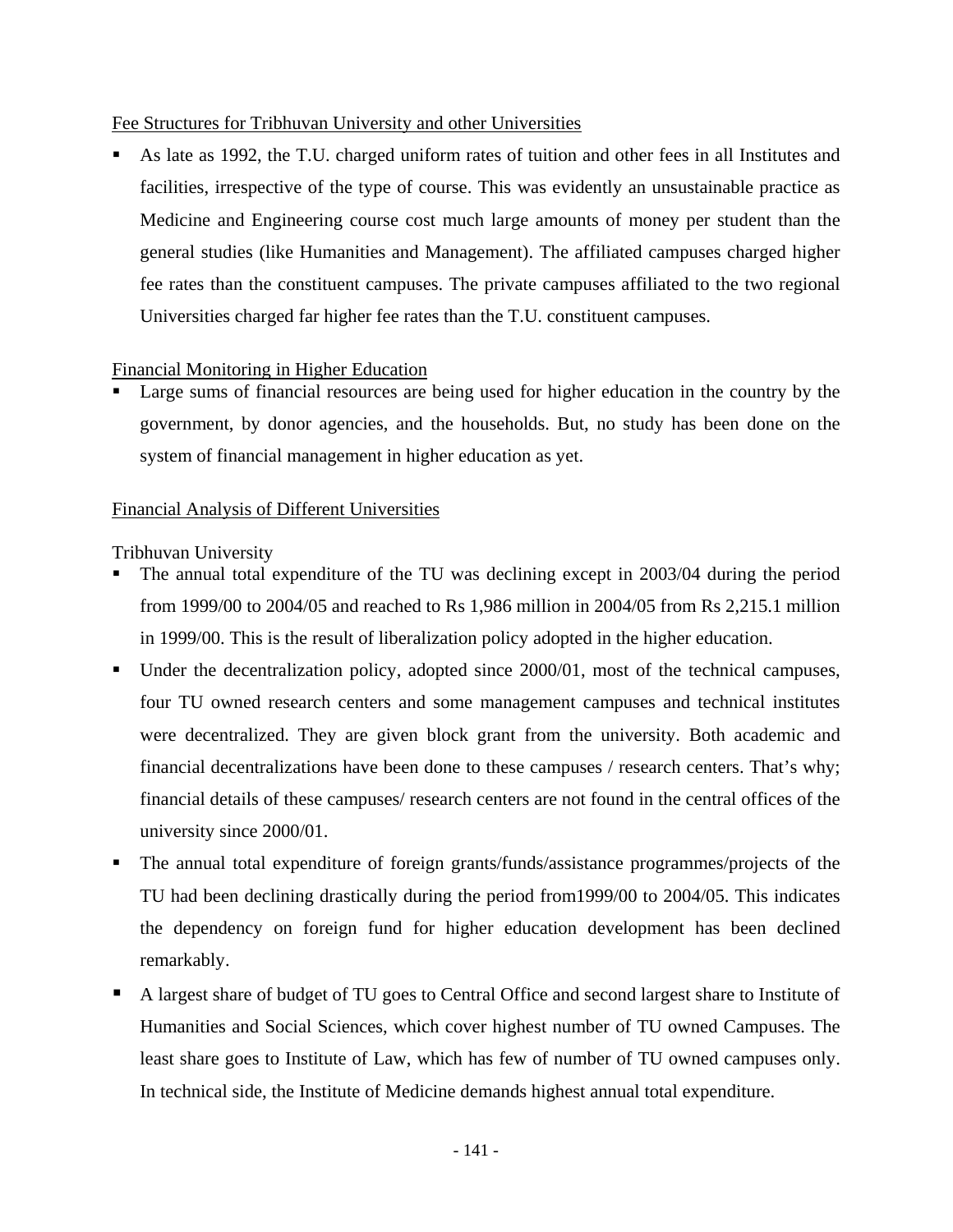- The percentage distribution of six yearly averages of expenditures between capital and operational are 16 percent and 84 percent respectively. Operational expenditure is more than five times of capital expenditure.
- Management is the highest income earning faculty. Its income covered nearly 19 percent of the total expenditure in 2004/05. Education and Humanities and Social Sciences were the second (10.1 percent) and third (9.5 percent) highest income contributing faculties. Forestry was the least (3.8 percent) income generating institute. Thus, their own income generating capacities of these institutes/faculties were very low.
- Before decentralization of technical institutes and research centres, capital expenditures of institutes/research centres except medicine were around 1 percent as of other institutes and faculties. The capital expenditure of medicine was around 5 percent. Medicine was the highest income generating institute, which earned 24.6 percent of the total expenditure. Research centres were the least income generating. The average income generated by these centres was only 1.6 percent. After decentralization, the average percentage of their own income to the total expenditure was 16.3 percent during the period. It was 18.8 percent only in 2000/01 and then it was stable to 16 percent. Even after decentralization, there was no significant change found in the income generation of these institutes /research centres.
- So far central departments of general faculties/Institutes under the Tribhuvan University are concerned; average annual expenditure coverage by income of central departments of science and technology was the highest, i.e., 20.5 percent, which had been lifted up by the highest average annual expenditure coverage by incomes of central departments of M. Tech.(97.1 percent) and Computer (72.3 percent). Similarly, the lowest coverage was 3.2 percent of central department of education. That of central department of management was the modest one (14.2 percent).

Nepal Sanskrit University

 On the expenditure side, capital expenses ranged from7 percent in 1995/96 to 15 percent 1999/00 of their respective total expenses. But in 2000/01 it was only 5 percent. On the income side, government grant is the main income of the university since its own income is nominal. The university had surplus income till 1997/98 and 1999/00 and onward the surplus income was vanished in the budget. The annual growth rate of government grant for the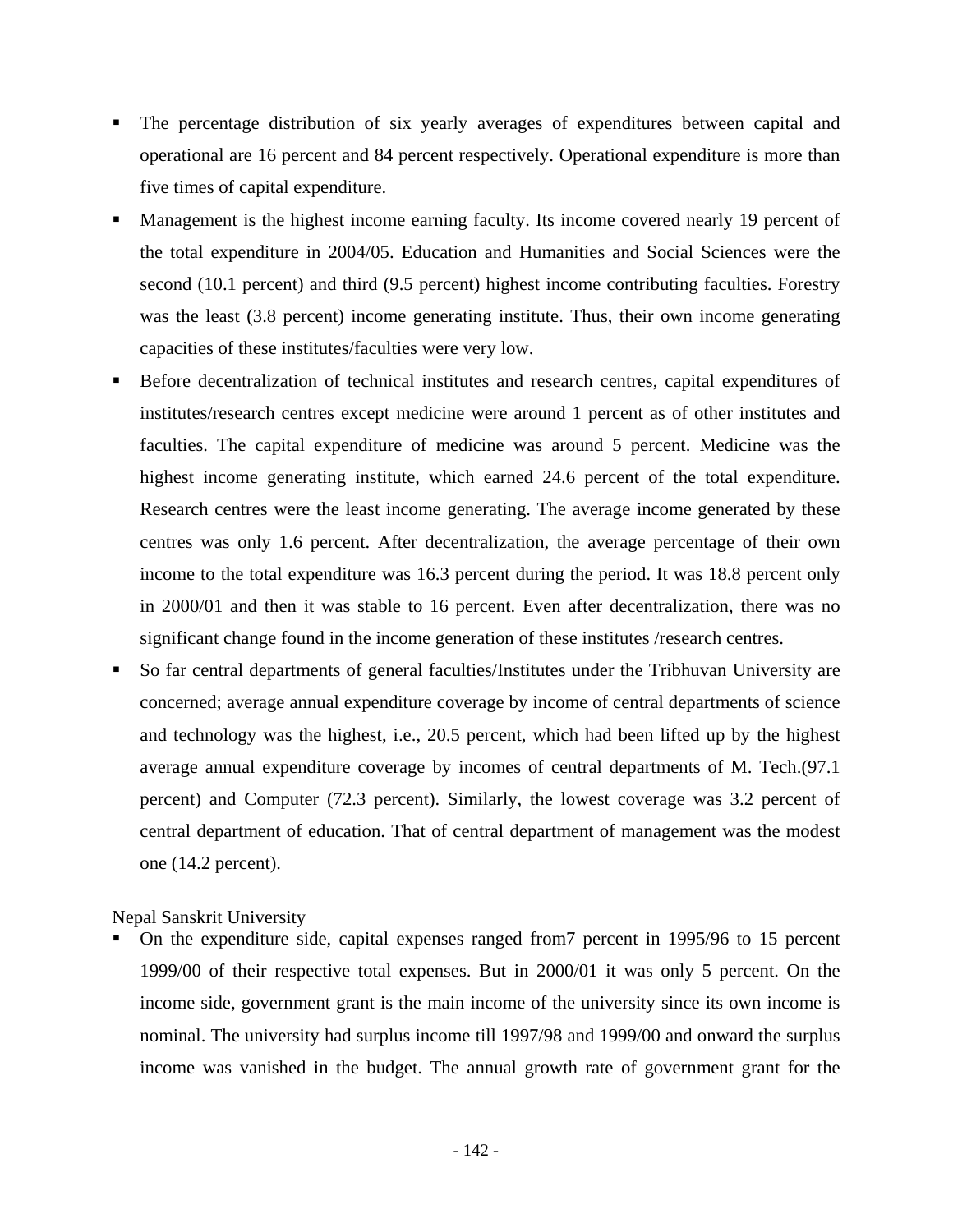university was sufficiently high. Thus, the university was almost entirely based on the government financing.

#### Eastern Regional University

 The size of the university is fast rising. At the initial period the government grant was given as per approved budget. Since 2000/01 the government grant has not being provided sufficient amount to meet the total expenses as before. The government grant covered only 94.5 percent in 2000/01 and it had reduced to 59.7 percent in 2005/06. The surplus in the year was Rs.1.03 million. The surplus was positive till 1999/2000 and onward the surplus had become negative. It was  $-5.5$  percent of the total expenses and it become 40.3 percent of the total expenses in 2005/06. The deficit has being met by either past surplus or increasing their internal revenue.

#### Western Regional (Pokhara) University

 Pokhara University was also heavily dependent on the government grant and donation, which covered 55.9 percent of the total income/total expenditure in 2003/04. This University has only 3 university owned campuses and rests 23 are the privately operated affiliated campuses in 2005/06. On the expenditure side, operating expenses including expenditure on employee's cost were declining and surplus was increasing remarkably from 37.5 of the total income in 2001/02 to 68.4 percent in 2003/04.

#### Cost Recovery Analysis

- It is the general hypothesis that the TU and NSU should have achieved at least operating cost recovery for their sustainability. But the average operating cost recovery in TU with regular academic activities during last six years was only 15 percent whereas, that of block granted Institutes/Research Centres and campuses of the TU was 17 percent. The decentralization policy has not shown desirable effects on the sustainability of campuses of TU.
- The operating cost recovery rate of Institute of management in 2004/05 was the highest i.e., 19 percent and that of the Institute of Forestry was the least i.e., 3.8 percent. The operating cost recovery rate of TU Central Campus was only 5.5 percent. In the technical education side, the Institute of Medicine had the highest operating cost recovery rate (26 percent) and that of Research Centres was the least (1.6 percent).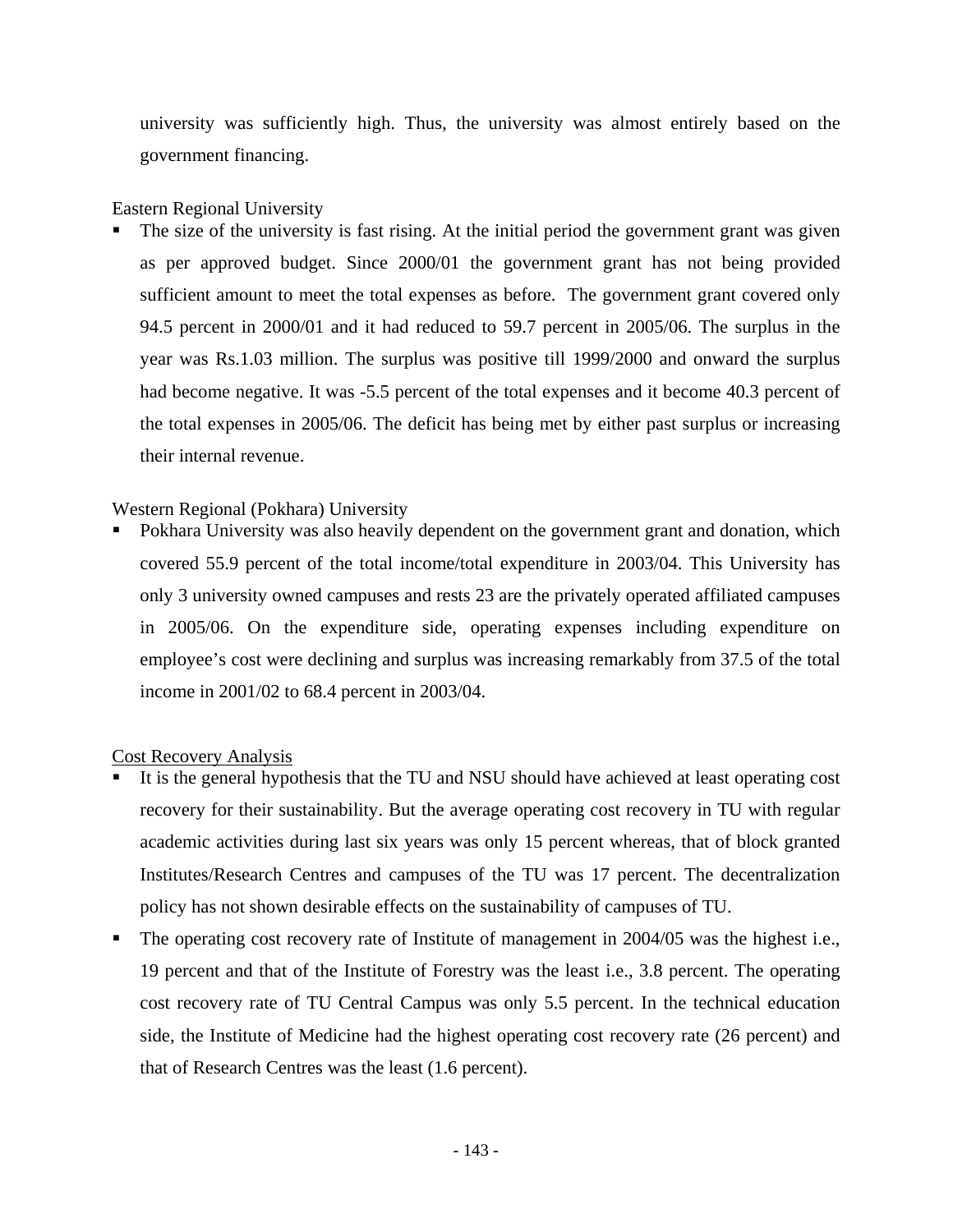- The management campuses had highest (18 percent) and science and technology campuses had the least (5 percent).
- So far the Post graduate programmes conducted in the TU Central Campuses are concerned, the operating cost recovery rate of Computer (176 percent) and M. Tech. (137 percent) were the highest and second highest respectively. The operating cost recovery rate of History and Public Administration were nearly zero. Thus, the achieving the desirable level of operating cost recovery is the major problem of the TU for the sustainability issue.
- Operating cost of the NSU at the central level was seems to be improving. It was 5.3 percent in 1995/96 and reached to 10.2 percent in 2001/01.
- The operating cost recovery was not the problem of Pokhara University and the full cost recovery rate was in between 40 to 48 percent. This indicates the Pokhara University is still in need of government support for its sustainability.

#### Annual Unit Cost Analysis

 The unit cost of producing a student in TU was Rs. 12,433 in 2000/01 and it reached to Rs. 15,553 in 2003/04. The Table shows that the unit cost per student in TU is increasing. If the annual unit costs by institutes/faculties at the price of 1999/00are analyzed, the institute of Medicine was the highest (Rs. 139,150) and the Faculty of Management at the price of 2004/05 was only the least (Rs. 2,051). The annual unit cost in NSU was Rs. 58,597 in 1999/00. Similarly, it was Rs. 473,583 in ERU, Rs. 124,484 in PU in 2003/04. No financial information was found from KU. That's why; the annual unit cost of KU could not be estimated. Based above information, The annual unit cost of TU was the least and the highest is of ERU.

#### Field Survey

#### Background Information

- Around 30 percent of the parents/guardians of the students are observed to be illiterate or simply literate and two-thirds of them have school education and above.
- More than one-thirds of the parents/guardians are farmers.
- Around one-fifth of the enrolled students are employed. More of the students of the Tribhuvan University and Public Campuses are found to be employed.

#### Quality Education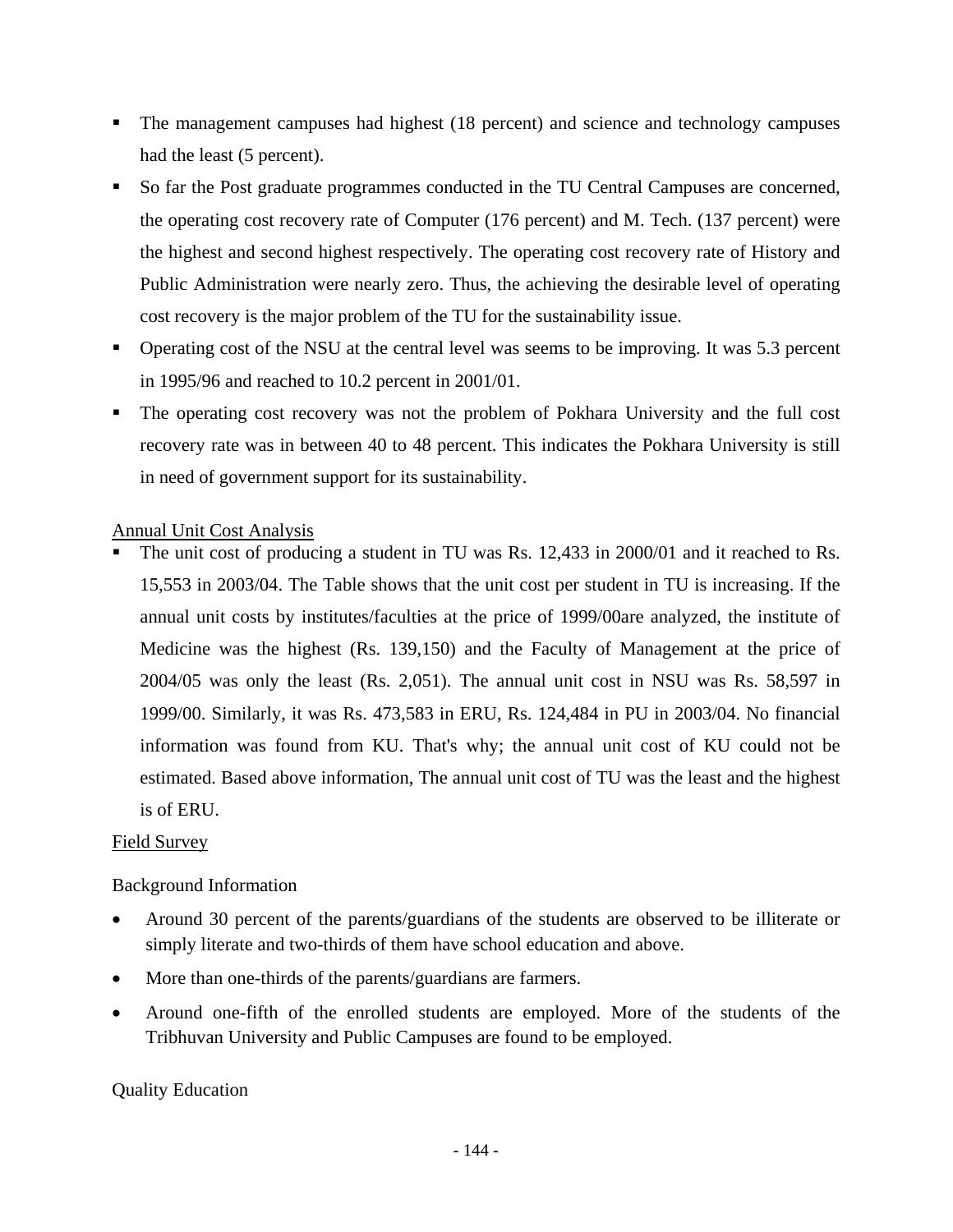- Fifty percent of the students are in favour of University Own Campus rather than Pubic Campus and Private Campus.
- More than forty percent (44.6%) of the students reported that quality of education of the campus was good.
- More than fifty percent of the students noted that the quality students were produced by the Tibhuvan University followed by Kathmandu University.
- Three out of the four students have expected the job within the country and one out of the five expected job abroad.
- The students have expected Rs. 24 thousand per month salary within the country and Rs. 137 thousand per month abroad.
- The students have stressed mainly two things for the improvement in the curriculum. They are: a) change/standardization and modification in curriculum are required, b) it should be research and practical oriented. Camps Chiefs/Account Officers noted the need of timely modification in curriculum.
- Majority of the students (60.2%) pointed out the need of adequate overhead projector and multimedia as the teaching materials.
- Majority of the students (64.3%) remarked that the class-room environment should be peaceful, non-political and motivational.
- Maximum of the students suggested the semester system of examination with short/objective questions and project works/assignments.
- The examination results of the campuses are observed to be good. More than fifty percent and around one-third of the respondents reported that the results were good and very good respectively.
- The pass percentage of the KU and PU are observed to be quite good. The past percentage of the KU and PU for the last five year is more than 90 percent and more than 85 percent respectively. The pass percentages of TU and NSU are observed to be comparatively poor.
- The pass percentage of the University own campus is observed to be good in comparison to the Public Campus and Private Campus.
- The physical facilities in the campuses are observed to be good. More than fifty percent of the respondents noted that the physical facility was good (good  $+$  very good).
- All campuses have library facilities and two-thirds of them have laboratory facilities.
- The status of the library facility in the campus is observed to be good. More than fifty percent of the respondents made such remark and more than one-third of them noted the moderate status of the library facility.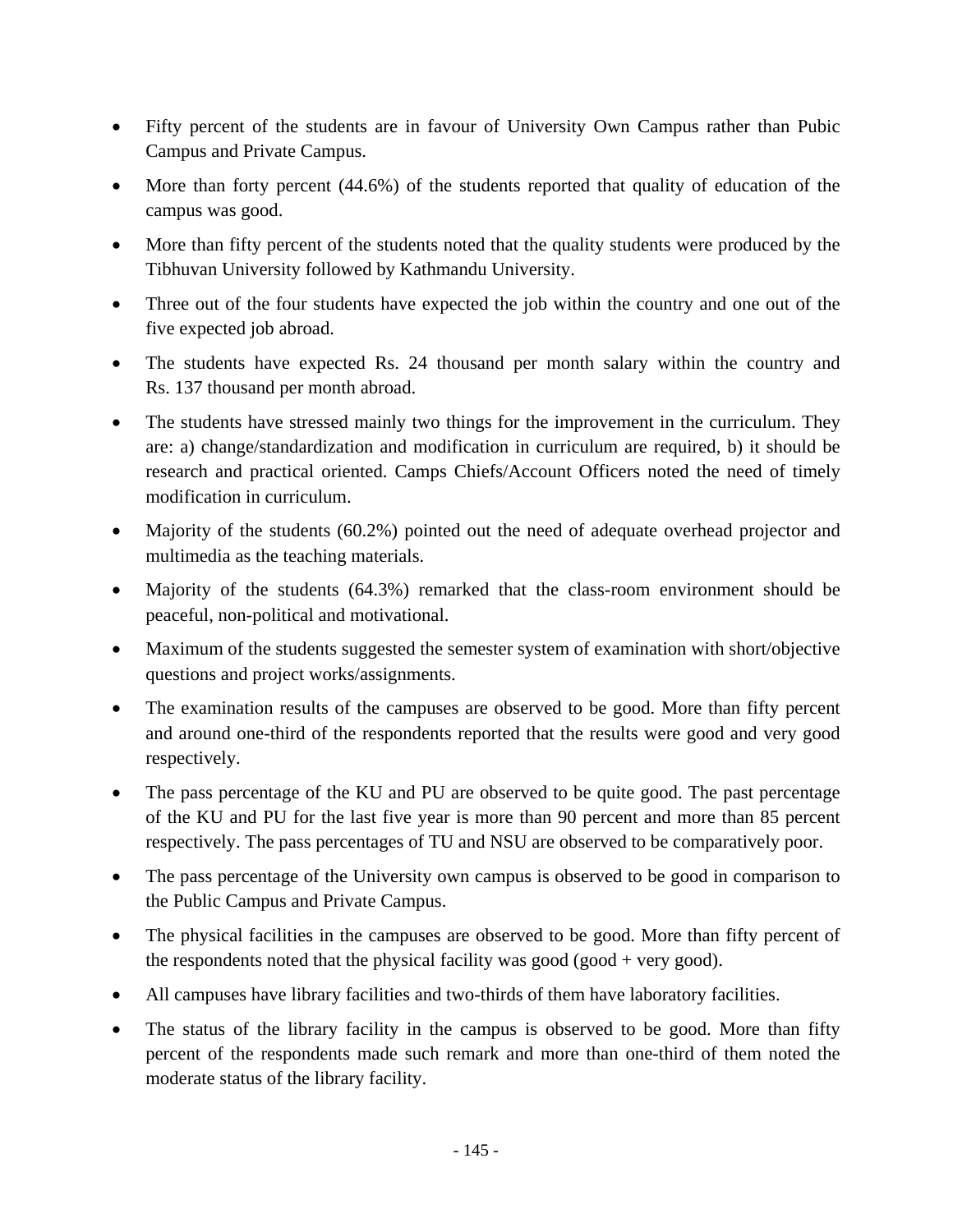- More than fifty of the respondents reported that the status of library facility was good and more than one-third of then noted the moderate status of laboratory facility.
- The laboratory facilities of the campuses of the Kathmandu University are observed to be very good in comparison to the campuses of other universities.

#### Financial Management

- One out of the two students remarked the present fee structure as 'Modrate' and more than 40 percent noted that the present fee was high (very high  $+$  high). But the Campus Chiefs/Account Officers' remark in this contest is different. More than one-third of them evaluated the fee as 'Low' and more than ten percent noted it as 'Very low'.
- More than 60 percent of the University/Campus has the installment payment system of fee and more than fifty present of students have preferred this system of payment.
- Majority of the students (91.3%) are in favour of the student loan.
- Majority of the Universities/Campuses are in the shortage of grants. More than eighty percent of the respondents reported the inadequacy of grants.
- Around one-third of the respondents suggested the increment in the grant from UGC/government for cost recovery and around 30 percent stressed in increment in the fee.
- One-fifth of the respondents did not feel problem with the central division in the financial matters and 60 percent of the respondents reported that it was not applicable to them.
- More than fifty percent of the respondents stressed on cooperation between the Campus and University for the better financial management and more than ten percent suggested the autonomy to the campus and equal treatment to all campuses.
- Lack of budget and lack of regularity in the payment of fee are observed to be the major problems in the financial management.
- More than 30 percent of the respondents suggested the reasonable size of the students as the measure for reducing the unit cost and little less than 30 percent stressed on increment in grants/donations.

Local Participants and Fund Mobilization

- Little less than one-third of the respondents (Campus Chiefs/Account Officers) reported that the community cooperation was good and the same proportion of them noted the poor community cooperation.
- Around one-third of the respondents noted the good status of political support and one-fifth of them reported that it was moderate.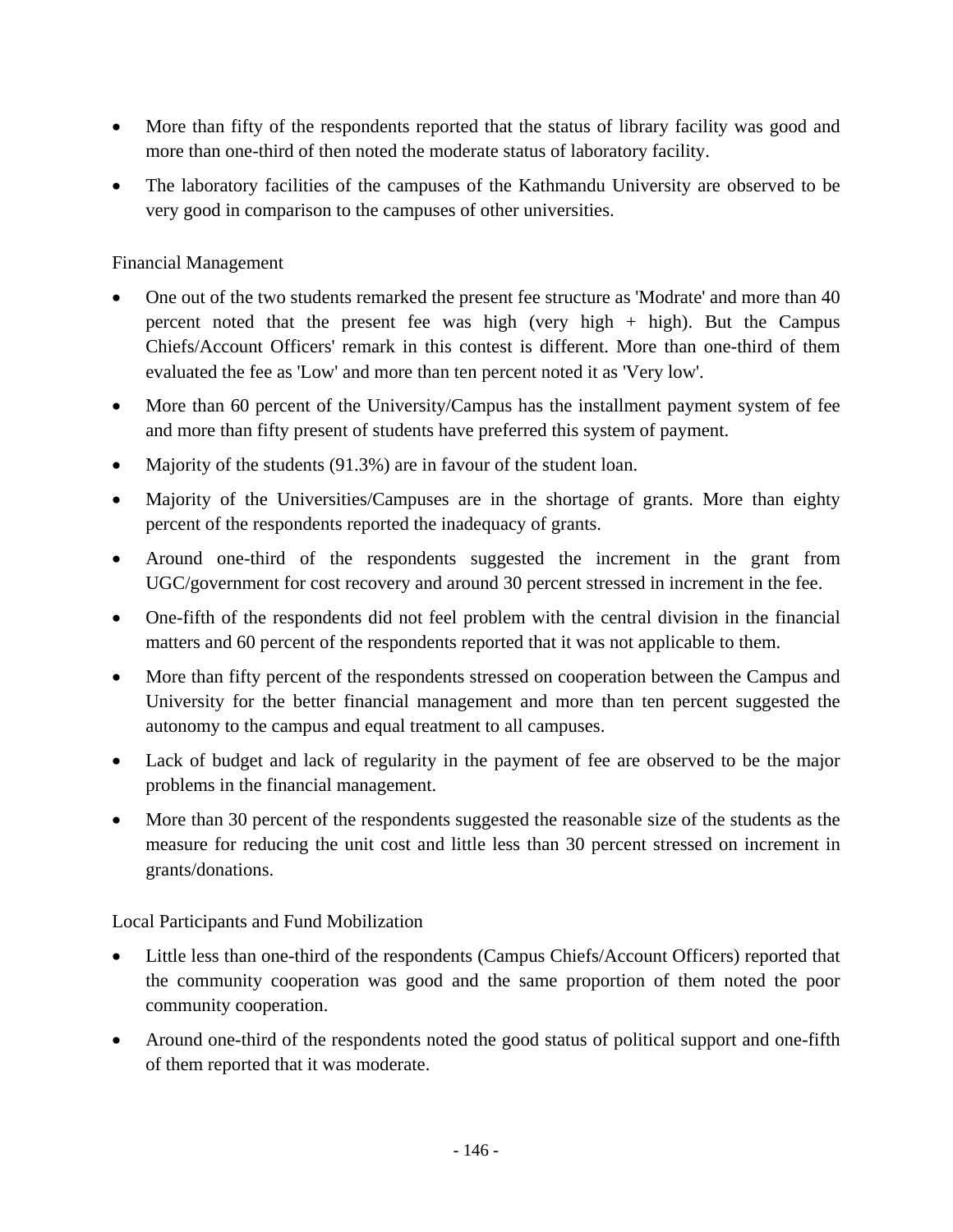- One-third of the respondents reported that the status of fund mobilization was moderate and more than ten percent  $(13.3%)$  noted the good (very good + good) status of the fund mobilization.
- Maximum of the campuses are observed to be utilizing the collected fund mainly in building construction.

Education Policy and Its Impact

- Around 60 percent of the respondents remarked that the present higher education was not realistic and not far sighted.
- More than one-third of the respondents are in favour of commercialization of higher education and around 40 percent are against it. More of the respondents of the Private Campuses in comparison to the other types of campus are observed to be in favour of commercialization. They suggested the privatization, practical oriented course and quality education as the steps to be taken for the commercialization of higher education.
- The respondents suggested mainly three types of modalities: government funded, private funded, and public and private partnership funded. More than one-third of the respondents favoured the public and private partnership funded modality and more than fifty percent of the respondents of Private Campuses favoured it.
- Majority (86.4%) of the respondents are in favour of the decentralization in higher education.
- Two-thirds of the respondents indicated the positive impact of decentralization in higher education on the equity concept.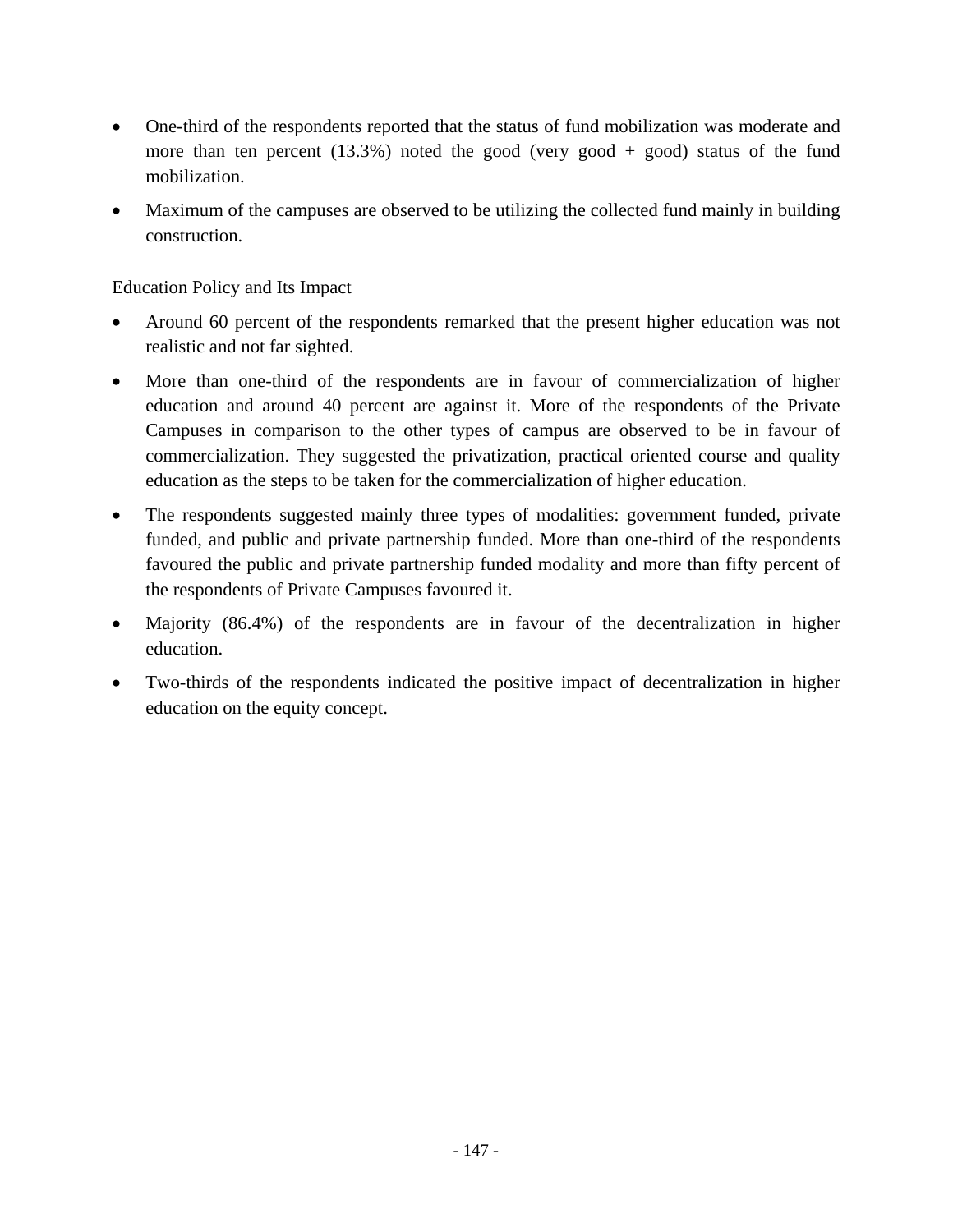#### *9.2. Conclusion*

Social demand for higher education in Nepal is increasing very fast. To meet this increasing rate of demand for higher education six universities and two specialized institutions at the university level have already been established. Four other universities including two additional regional universities are in the process of opening. They are Mid-western and Far-western Regional Universities, Agriculture and Forestry University and National Open University. The faster development of higher education needs a lot of funds. The state funded universities namely TU and NSU are acutely facing the problem of cost recovery. A negligible percentage of unit cost has been covered by the present fee structure, which is highly suppressed by the political intervention. The cost recovery position of other regional universities is not at the satisfactory level. In this situation, the government of least developed countries like Nepal alone cannot meet the financial needs for higher education at the cost of other sectors' development. To some extent, community resource mobilization can be done to collect the additional funds for higher education development. But this source of funds is also not sufficient to meet the financial gap. Ultimately, the private sector has gradually to take the responsibility of financing the higher education. But it is only possible if the higher education is commercialized. Education has now been treated as both social as well as economic goods. Basic education needs to be considered as social goods, which should be financed by the state and higher education has to be considered as economic goods, for which private sector has to be active enough to finance for it.

The study has also shown that both public and private financing are required. Volume of private financing for higher education should be increased with respect to the increasing level of education. The slogan "Education for All" should be followed for school education at least for primary education. Higher education should be developed following the slogan "Education for Development". For social inclusive higher education or to increase the access to the poor female, dalits, backward/deprived students to the higher education, these private colleges/Universities have to allot a certain percentage of seats for scholarships to these students and poor intelligent students in order to achieve the objective of social justice. The better and appropriate approach for increasing their access to higher education one university (Tribhuvan University) at least should be declared as a state university. In addition to them, scheme of student loan should be effectively implemented with reasonable interest rate and pay back period. Regional universities have to be concentrated to their respective regions. UGC needs to develop the appropriate,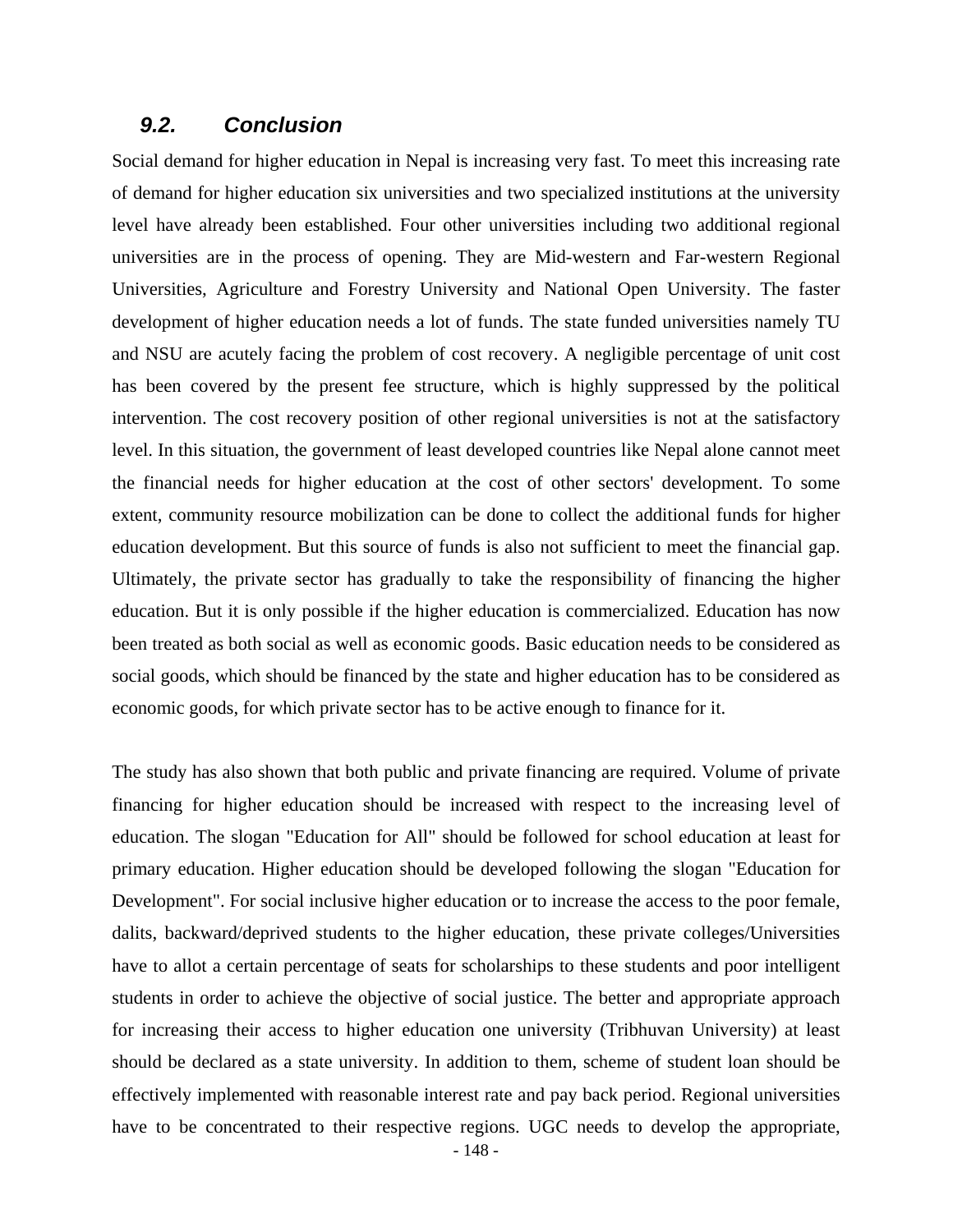realistic and scientific basis for distributing grants to universities with proper monitoring and evaluation of performance, output and financial conditions of universities.

## *9.3. Recommendations*

The national education policy has lead towards the commercialization of higher education by adopting the cost recovery principle in the higher education financial management since the government alone cannot meet the faster rising demand for higher education due to the limited available financial resources. The present day slogan is the social inclusion in higher education i.e., increasing access for women, dalits, indigenous and deprived people to the higher education. For this purpose, sufficient number of free ships / scholarship for them is required to make them easy access. Commercialization of higher education and increasing access for them to higher education are two extremes. That's why; the government cannot escape from financing the higher education. Commercialization of higher education can no doubt increase the private sector investment in education. However, both public and private sectors' investment on education are required. Considering the above needs the government has to adopt the multi-universities concept and an appropriate financing modality for higher education has been recommended. Based on the recommended financing modality the existing universities/institutes should be categorized as follows:

- a) State university
- b) Regional universities:
- c) Private university
- d) Sectoral universities:
- e) Specialized Institutes
- f) Religious universities
- g) Open University

The detailed financing modalities for these universities/institutes should be as follows:

|                             | Sources of financing                |          |              |            |  |
|-----------------------------|-------------------------------------|----------|--------------|------------|--|
| Types of                    | Private<br>Local fund<br>Government |          | <b>Users</b> |            |  |
| universities/institutes     |                                     |          | mobilization | (Students) |  |
| State university such as    | Central                             | Donation |              | Subsidized |  |
| <b>Tribhuvan University</b> | government                          |          |              | Fee        |  |
| Regional universities:      | Local                               | Donation | Mobilize     | Full Fee / |  |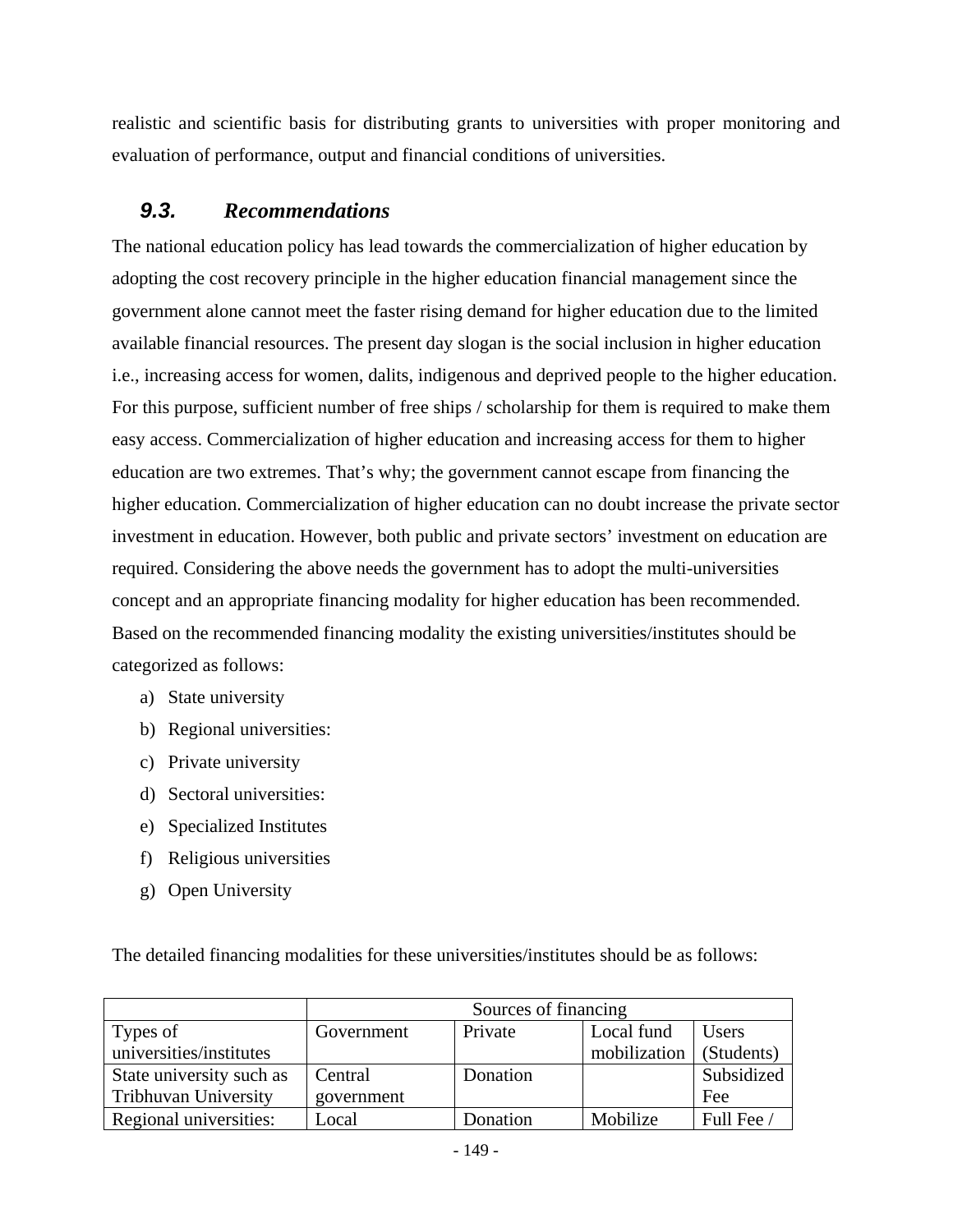| Two already established        | governments of           |              | local     | Subsidized      |
|--------------------------------|--------------------------|--------------|-----------|-----------------|
| and operated and               | the concerned            |              | resources | Fee             |
| planning to established        | region                   |              |           |                 |
| two other regional             |                          |              |           |                 |
| universities                   |                          |              |           |                 |
| Private university such        |                          | Investment / |           | <b>Full Fee</b> |
| as Kathmandu                   |                          | Donation     |           |                 |
| University                     |                          |              |           |                 |
| Sectoral universities:         | Concerned                | Donation     | Mobilize  | Full Fee /      |
| Planning to established        | <b>Sectoral Ministry</b> |              | local     | Subsidized      |
| one Agriculture and            |                          |              | resources | Fee             |
| Forestry University and        |                          |              |           |                 |
| one Science and                |                          |              |           |                 |
| <b>Technology University</b>   |                          |              |           |                 |
| <b>Specialized Institutes</b>  |                          | Donation     |           | Full Fee /      |
| such as BPKMS and              |                          |              |           | Subsidized      |
| <b>NAMS</b>                    |                          |              |           | Fee             |
| Religious universities         | Government and           | Donation     | Mobilize  | Subsidized      |
| such as: Lumbini               | Religious                |              | local     | Fee             |
| <b>Buddhist University and</b> | organizations            |              | resources |                 |
| Nepal Sanskrit                 |                          |              |           |                 |
| University                     |                          |              |           |                 |
| Open University:               |                          | Donation     |           | <b>Full Fee</b> |
| planning to establish          |                          |              |           |                 |
| very soon.                     |                          |              |           |                 |

The financing modality for campuses /colleges of these universities/institutes should be done as follows:

|                               | Sources of financing |              |              |                 |  |
|-------------------------------|----------------------|--------------|--------------|-----------------|--|
| Types of Campuses /           | Government           | Private      | Local fund   | <b>Users</b>    |  |
| Colleges                      |                      |              | mobilization | (Students)      |  |
| <b>University Constituent</b> | Concern              | Donation     |              | Full Fee /      |  |
| Campuses                      | University           |              |              | Subsidized      |  |
|                               |                      |              |              | Fee             |  |
| <b>Affiliated Public</b>      | Local                | Donation     | Mobilize     | Full Fee /      |  |
| Campuses                      | governments          |              | local        | Subsidized      |  |
|                               |                      |              | resources    | Fee             |  |
| <b>Affiliated Private</b>     |                      | Investment / |              | <b>Full Fee</b> |  |
| Campuses                      |                      | Donation     |              |                 |  |

The existing universities / institutes are proposed to be categorized based on the above classification to meet the objective of national education policy:

**Tribhuvan University: as a State university**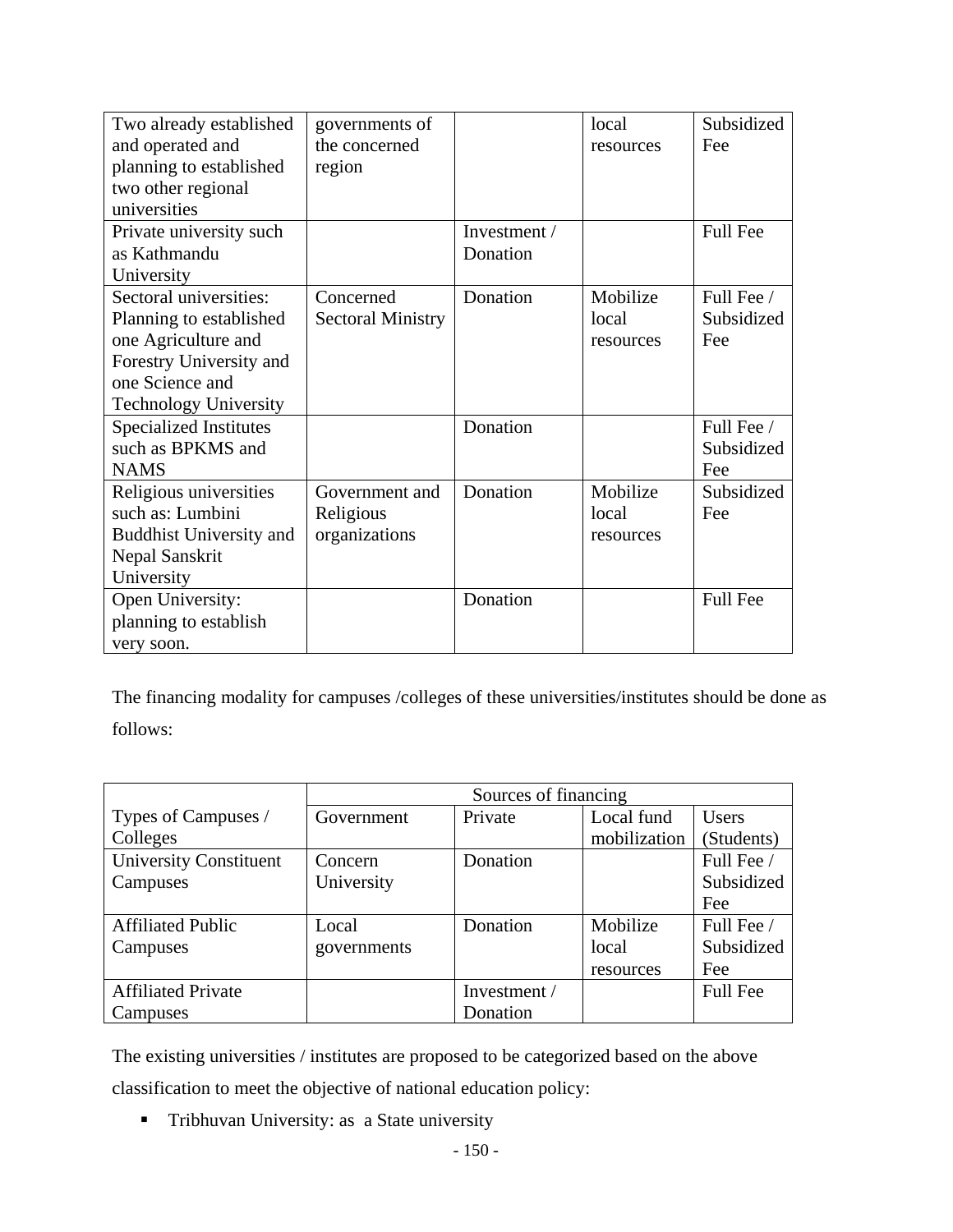- Two already established EU and PU and two planned to establish MWU and FWU: as regional universities:
- Kathmandu University: as a private university
- Sectoral universities: Planning to established one Agriculture and Forestry University and one Science and Technology University
- **BPKMS** and NAMS: as specialized institutes
- Lumbini Buddhist University and Nepal Sanskrit University: as religious universities
- Open University: planning to establish very soon.

In order to implement the above financing modality for higher education the following implementation strategies have to be adopted:

- Increase the government budget for higher education sufficiently to increase the access of socially excluded students to the higher education
- Fix the fee structure based on the unit cost
- Manage the financial aspects of universities/institutes/ campuses applying the principle of cost recovery
- Encourage donations and local resources mobilization for state university, regional university, religious university and sectoral universities
- Regional universities should be limited within their respective regions
- Allow to fix the fee structure for universities independently in order to meet the required level of cost recovery based on the nature of universities(public or private)
- Distribute the UGC/Government grants to the Universities in proportion to their student enrollment and topographical coverage areas.
- Review and revise the fees rates in T.U. and Constituent Campuses. Reduce the number of regular (Nominal fee paying) students proportion. Revise especially the fee rates in Medical and Engineering Colleges.
- Regulate the fees charged by the private institutions (particularly the Medical and Engineering Colleges)
- Closely monitor the scheme of providing student loans (under the World Bank supported Higher Education Project).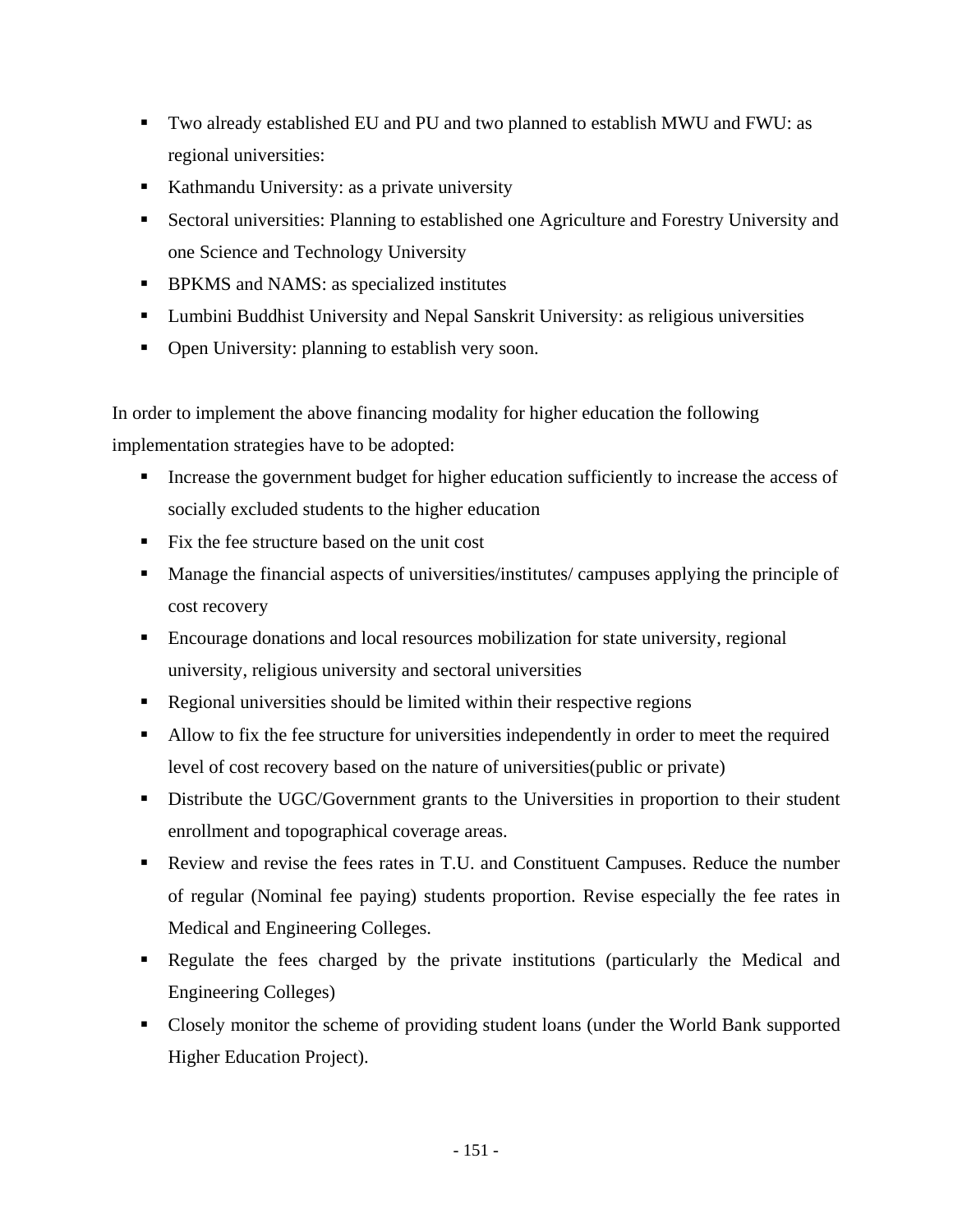Other suggestions are recommended as follows:

- Develop the monitoring mechanism to maintain the quality of education so that the University products can compete in the national and international market.
- **Monitor the teaching situation in all campuses (Physical facilities, teaching staff, pass** rates etc.)
- **Improve student attendance in colleges.**
- Make the Regional Universities more responsible for the growth and development of higher education in the respective regions
- Reduce the failure rates by improving quality of teaching, improving students and teacher attendance rates and introducing measures that require students to study regularly.
- Improve the management capacity (monitoring of campuses, budgeting of funds) of the UGC
- Encourage higher education institutions to have contacts with the Business /Industry/Government Institutions.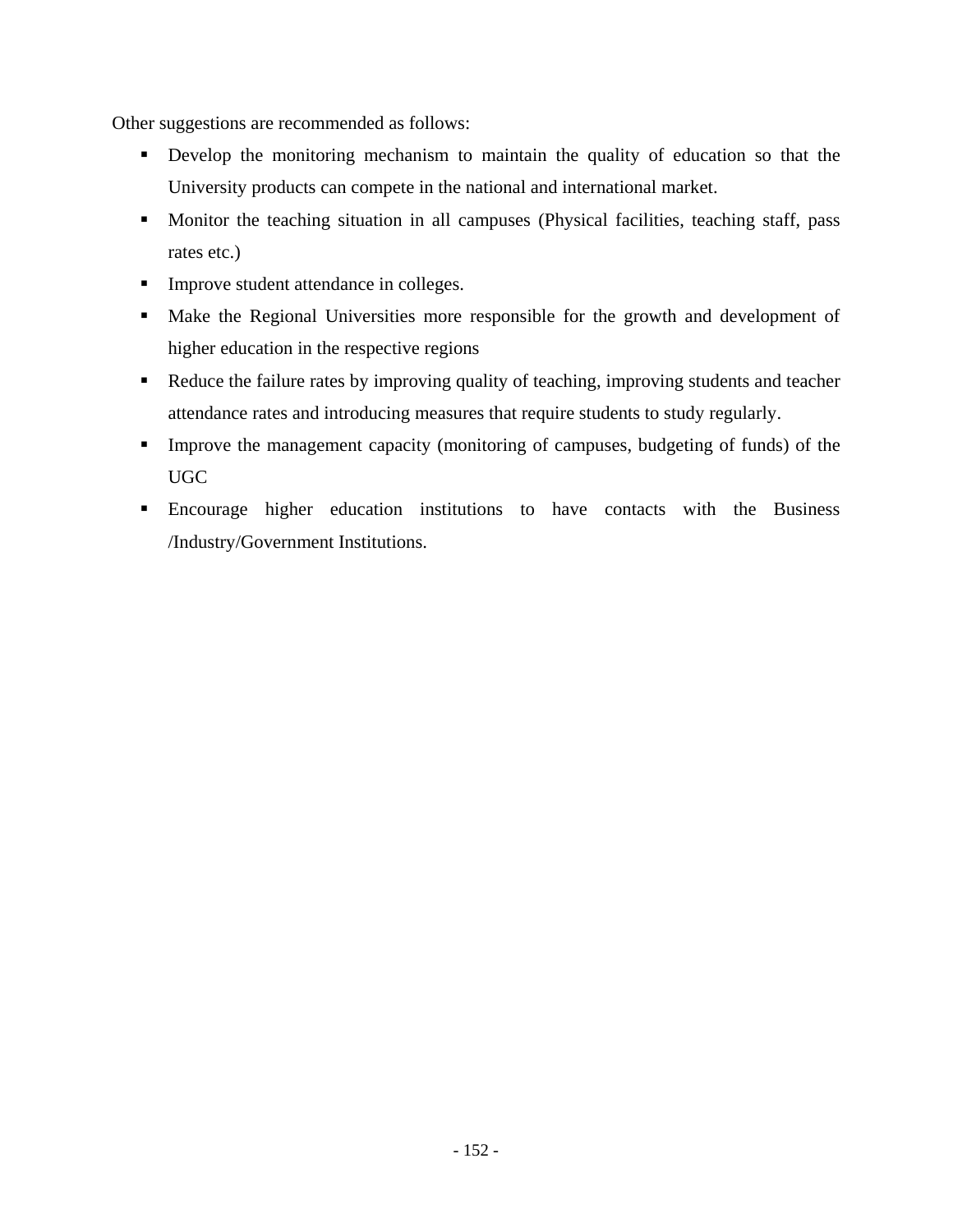# **Reference**

- 1. Aryal, M.P, (2005), Higher and Higher Secondary Education in Nepal,.Kathmandu, Nepal
- 2. CEDA (1994), Regionalization of Higher Education in Nepal. Kathmandu, Nepal
- 3. CEDA (1995), A study of internal efficiency in TU: Executive Summary, Assessment of Tertiary Education HMG/Tribhuvan University/UNDP/World Bank Project NEP/91011. Kathmandu, Nepal
- 4. CEDA (1995), A study on Current Tuition –Fee Waivers and Scholarships in Tribhuvan University: Executive Summary Assessment of Tertiary Education HMG/Tribhuvan University/UNDP/World Bank Project NEP/91011. Kathmandu, Nepal
- 5. CEDA (1995), A study on Financing of higher education in Nepal: executive summary Assessment of Tertiary Education HMG/Tribhuvan University/UNDP/World Bank Project NEP/91011. Kathmandu, Nepal
- 6. CEDA (1995), A study on regionalization of higher education in Nepal: executive summary Assessment of Tertiary Education HMG/Tribhuvan University/UNDP/World Bank Project NEP/91011. Kathmandu, Nepal
- 7. CEDA (1995), Decentralization of the management of higher education in Nepal Assessment of Tertiary Education. HMG/ Tribhuvan University/ UNDP/ World Bank Project NEP/91/011. Kathmandu, Nepal
- 8. CEDA (1995), Facilities Rationalization Study of Tribhuvan University: Executive Summary Assessment of Tertiary Education HMG/Tribhuvan University/UNDP/World Bank Project NEP/91011. Kathmandu, Nepal
- 9. CEDA (2003), A Study on Effectiveness of Investment in Higher Education Project. Kathmandu Nepal
- 10. CERID, (1998). Issues and Policies of Education in Nepal,.Kathmandu, Nepal.
- 11. CPRA (2003), Center for Policy Research and Analysis (CPRA), "Basic Social Services study Analysis of social Sector Development" Kathmandu, Nepal
- 12. Husen, T. and Postlewaithe, T.N. (Eds.), (1994). The International Encyclopedia of Education, 2nd Edition Pergamon, UK,.
- 13. KU, (1996), Kathmandu University Bulletin, Quality Education, Kavre, Nepal.
- 14. KU, (1997), Kathmandu University Bulletin, Quality Education, Kavre, Nepal.
- 15. KU, (2003), Kathmandu University, Quality Education for Leadership, Kavre, Nepal.
- 16. KU, (2004), Kathmandu University Bulletin, Quality Education, Kavre, Nepal.
- 17. KU, (2005), Kathmandu University, Quality Education for Leadership, Kavre, Nepal.
- 18. MoE, (2006), Ministry of Education and Cultural: A Glimpse. Kathmandu, Nepal
- 19. MoES, (2006). Nepal in Educational Figures, Ministry of Education and Sports, Kathmandu, Nepal.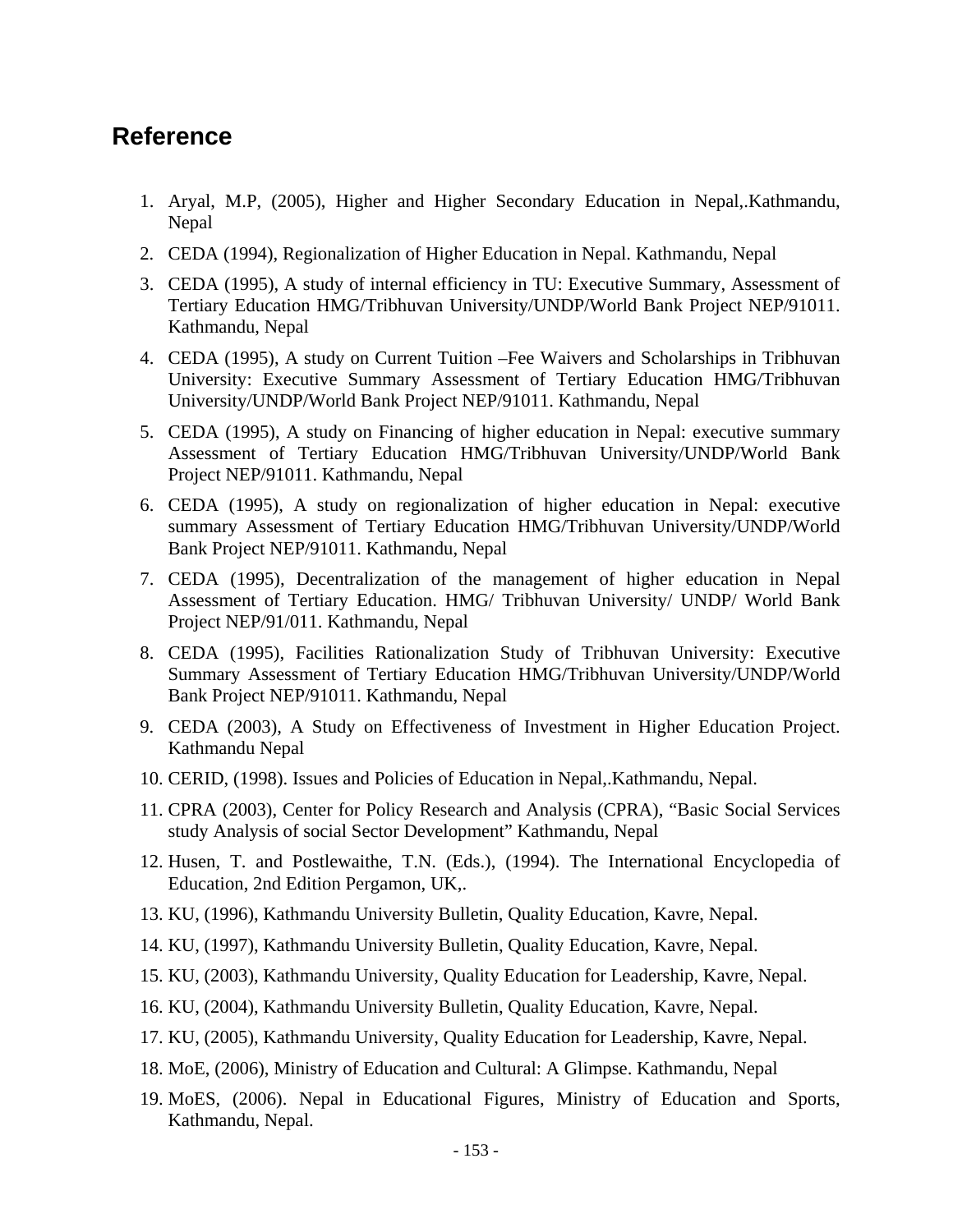- 20. MoF, (2005), Economic Survey 2003/04, Ministry of Finance, Kathmandu, Nepal.
- 21. MoF, (2006), Budget Speeches of F.Y. 2006/07. Ministry of Finance, Kathmandu, Nepal.
- 22. MoF, (2007), Budget Speeches of F.Y. 2007/08. Ministry of Finance, Kathmandu, Nepal.
- 23. NPC (2002), Tenth Plan (2002-2007). His Majesty's Government, National Planning Commission, Kathmandu, Nepal.
- 24. NPC, (2002). The Tenth Plan, National Planning Commission, Kathmandu, Nepal.
- 25. NPC, (2007). The Three Year Plan. National Planning Commission. Kathmandu, Nepal
- 26. NSU, (1995), Nepal Sanskrit University, Annual Report, (1995/96)Dang, Nepal).
- 27. NSU, (1996), Nepal Sanskrit University, Annual Report, (1996/97)Dang, Nepal).
- 28. NSU, (1997), Nepal Sanskrit University, Annual Report, (997/98) (Dang, Nepal).
- 29. NSU, (1999), Nepal Sanskrit University, Annual Report, (1999/2000) (Dang, Nepal).
- 30. NSU, (1999), Nepal Sanskrit University, Estimated Income and Expenditure, (1999/2000) (Dang, Nepal).
- 31. NSU, (2000), Nepal Sanskrit University, Annual Report, (2000/01) (Dang, Nepal).
- 32. NSU, (2001), Nepal Sanskrit University, Annual Report, (2001/02) (Dang, Nepal).
- 33. NSU, (2002), Nepal Sanskrit University, Annual Report, (2002/03) (Dang, Nepal).
- 34. NSU, (2003), Nepal Sanskrit University, Annual Report, (2003/04) (Dang, Nepal).
- 35. NSU, (2004), Nepal Sanskrit University, Annual Report, (2004/05) (Dang, Nepal).
- 36. NSU, (2004), Nepal Sanskrit University, Estimated Income and Expenditure, (2004/2005) (Dang, Nepal).
- 37. NSU, (2005), Nepal Sanskrit University, Estimated Income and Expenditure, (2005/06) (Dang, Nepal).
- 38. PU, (1999), Pokhara University, Progress Report of 1998/1999 and Programs and Budget (1999/2000) Dang, Nepal.
- 39. PU, (2000), Pokhara University, Progress Report of 1999/2000, Programs and Budget of 2000/01, Dang, Nepal.
- 40. PU, (2001), Pokhara University, Progress Report of 2000/2001, Programs and Budget of 2001/02, Dang, Nepal.
- 41. PU, (2002), Pokhara University, Progress Report of 2001/2002, Programs and Budget of 2002/03, Dang, Nepal.
- 42. PU, (2003), Pokhara University, Progress Report of 2002/2003, Programs and Budget of 2003/04, Dang, Nepal.
- 43. PU, (2004), Pokhara University, Progress Report of 2003/2004, Programs and Budget of 2004/05, Dang, Nepal.
- 44. PU, (2005), Pokhara University, Progress Report of 2004/2005, Programs and Budget of 2005/06
- 45. Sodhi, T.S., (1993). Text book of Comparative Education. Kathmandu, Nepal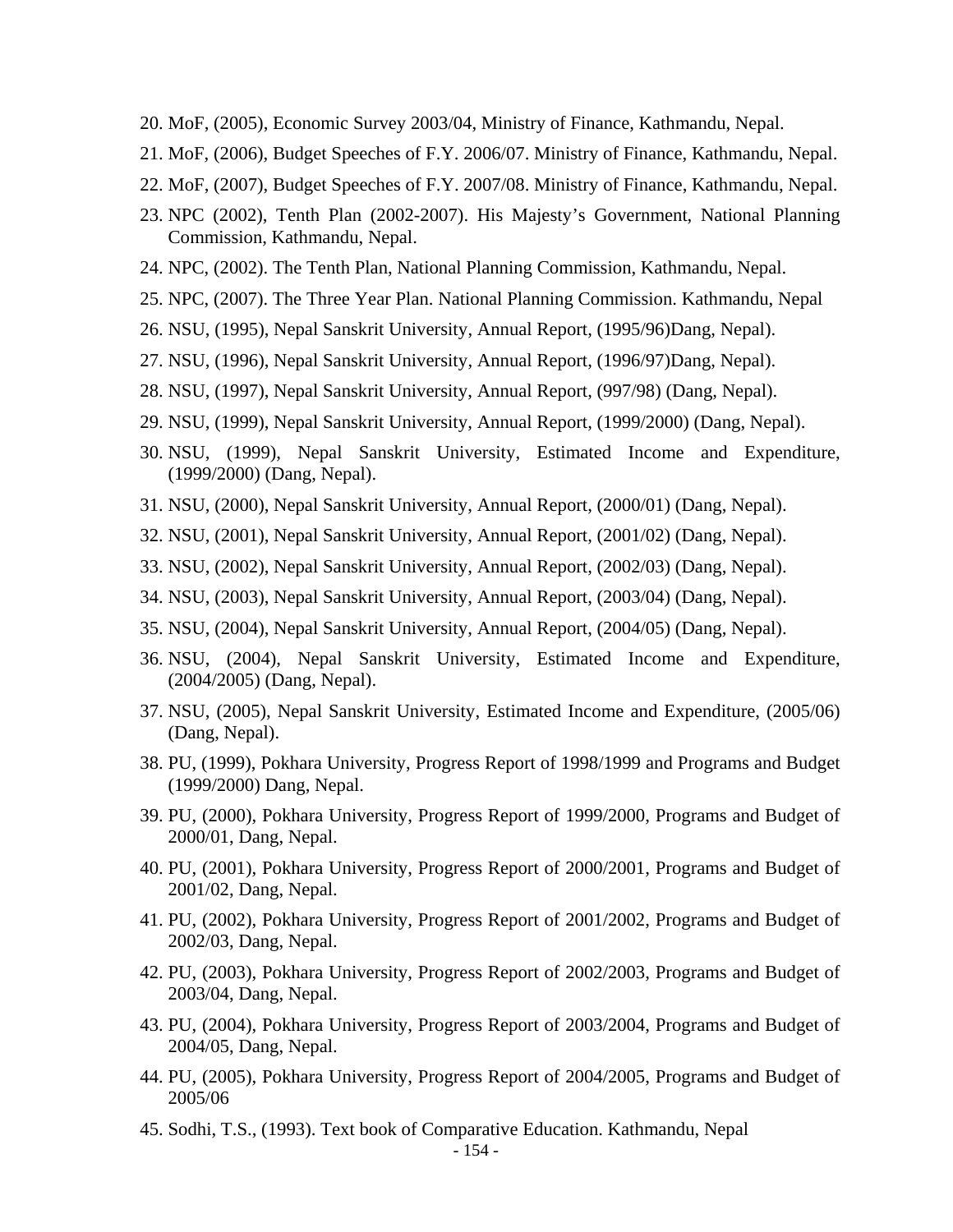- 46. TU, (1999), Tribhuvan University: Estimated Income and Expenditure of F.Y.-1999/2000
- 47. TU, (2000), Tribhuvan University: Estimated Income and Expenditure of F.Y.-2000/01
- 48. TU, (2001), Tribhuvan University: Estimated Income and Expenditure of F.Y.-2001/02
- 49. TU, (2002), Tribhuvan University Today 2002 Kathmandu, Nepal
- 50. TU, (2002), Tribhuvan University, Annual Report, 2001/02, Kathmandu, Nepal
- 51. TU, (2002), Tribhuvan University: Estimated Income and Expenditure of F.Y.-2002/03
- 52. TU, (2003), Tribhuvan University: 44<sup>th</sup> Anniversary Special Bulletin Kathmandu, Nepal
- 53. TU, (2003), Tribhuvan University: Estimated Income and Expenditure of F.Y.-2003/04
- 54. TU, (2004), Tribhuvan University, Annual Report, 2003/04, Kathmandu, Nepal.
- 55. TU, (2004), Tribhuvan University: 45<sup>th</sup> Anniversary Special Bulletin 2061 Kathmandu, Nepal
- 56. TU, (2005), Statistical Bulletin Research Division, Tribhuvan University Vol.3, No.1 Kathmandu, Nepal
- 57. TU, (2005), Tribhuvan University 46th Annual Report FY 2003/04 Planning Division, TU Kathmandu, Nepal
- 58. TU, (2005), Tribhuvan University, Today, Kathmandu, Nepal.
- 59. TU, (2006), Tribhuvan University: Estimated Income and Expenditure of F.Y.-2004/05
- 60. TU, (2006), Tribhuvan University: Estimated Income and Expenditure of F.Y.-2004/05
- 61. UGC, (1998), University Grants Commission, Annual Report, (1998/99) (Kathmandu, Nepal).
- 62. UGC, (1999), University Grants Commission, Annual Report, (1999/2000) (Kathmandu, Nepal).
- 63. UGC, (2000), University Grants Commission, Annual Report, (2000/01) (Kathmandu Nepal).
- 64. UGC, (2000), University Grants Commission, Annual Report, (2000/01) (Kathmandu Nepal).
- 65. UGC, (2001), University Grants Commission, Annual Report, (2001/02) (Kathmandu Nepal).
- 66. UGC, (2002), University Grants Commission, Annual Report, (2002/03) (Kathmandu Nepal).
- 67. UGC, (2003), University Grants Commission, Annual Report, (2003/04) (Kathmandu Nepal).
- 68. UGC, (2004), University Grants Commission, Annual Report, (2004/05) (Kathmandu Nepal).
- 69. UGC, (2005), University Grants Commission, Annual Report, (2005/06) (Kathmandu, Nepal),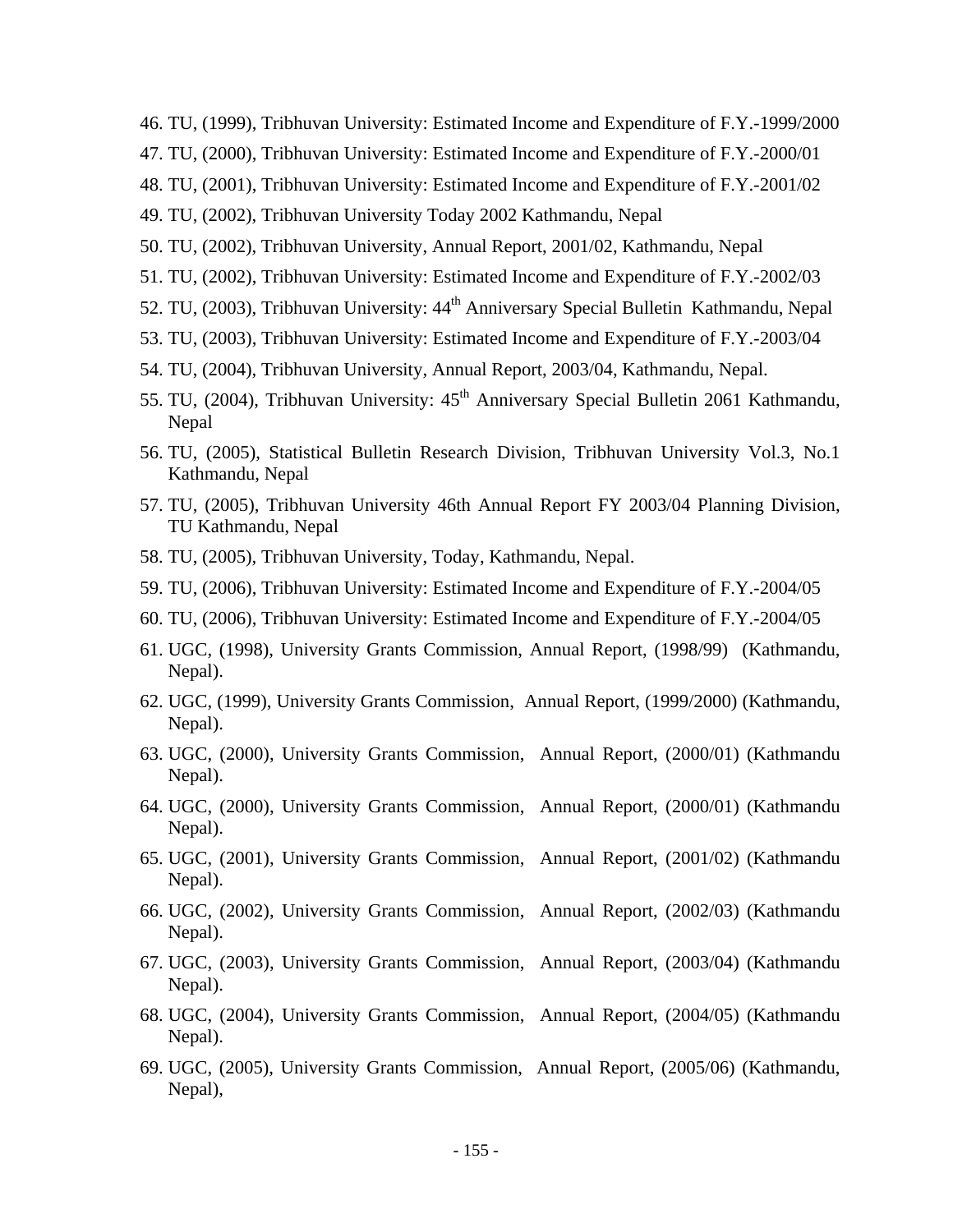70. World Bank, (2007). Project Appraisal Document on Proposed Grant for Second Higher Education Project, January.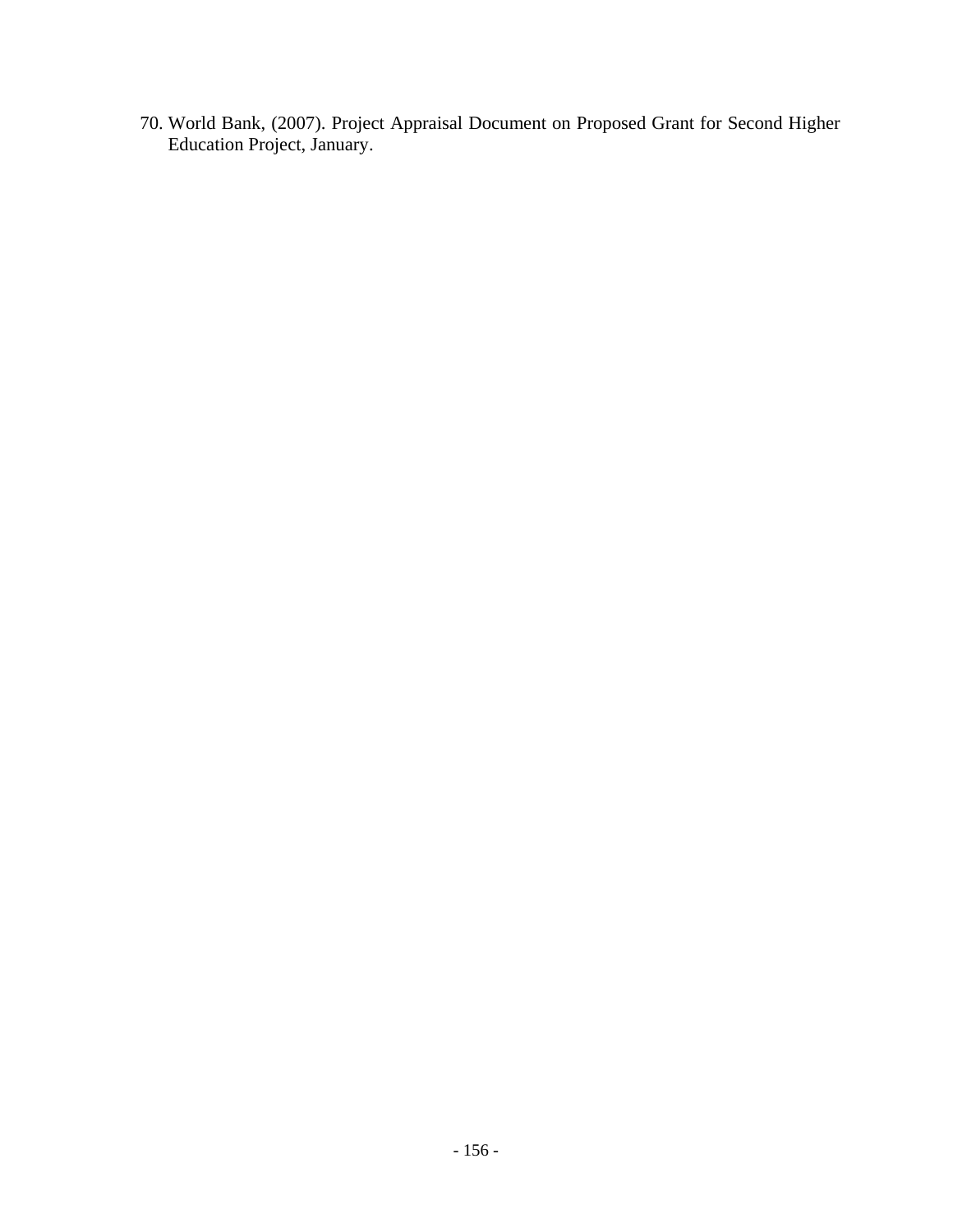## **Annex 1**

# **Study on Financing the Higher Education in Nepal Centre for Economic Development and Administration (CEDA) Questionnaire for the Student**

*2007* 

|     |                                                                | Serial No:                                                             |
|-----|----------------------------------------------------------------|------------------------------------------------------------------------|
|     |                                                                | Date of interview: 2064/4/ -----                                       |
|     |                                                                | Name of interviewer: ---------------                                   |
|     |                                                                |                                                                        |
| 1.0 | <b>General Information:</b>                                    |                                                                        |
| 1.1 | Name of the Institution/Campus:                                |                                                                        |
| 1.2 | <b>Address:</b>                                                | District ------------------ Municipality/VDC ------------------------- |
|     | Ward No ----- Tole/Village --------------------------------    |                                                                        |
| 1.3 | Type of Campus:                                                |                                                                        |
|     | a) University Own Campus<br>$\mathbf{1}$                       | b) Public Campus<br>$\overline{2}$                                     |
|     | c) Community/Trust Managed Campus<br>$\overline{3}$            | d) Private Campus<br>$\overline{4}$                                    |
|     | e) Others<br>$\overline{5}$                                    |                                                                        |
| 1.4 | <b>Campus Affiliation:</b>                                     |                                                                        |
|     |                                                                |                                                                        |
|     | b) Institute/ Faculty                                          | University                                                             |
|     |                                                                |                                                                        |
|     |                                                                | University                                                             |
| 1.5 |                                                                |                                                                        |
| 1.6 | a) Male<br>Sex:<br>b) Female<br>$\overline{2}$<br>$\mathbf{1}$ |                                                                        |
| 1.7 | 1.8 Caste:<br>Age:                                             |                                                                        |
| 1.9 | Religion:                                                      |                                                                        |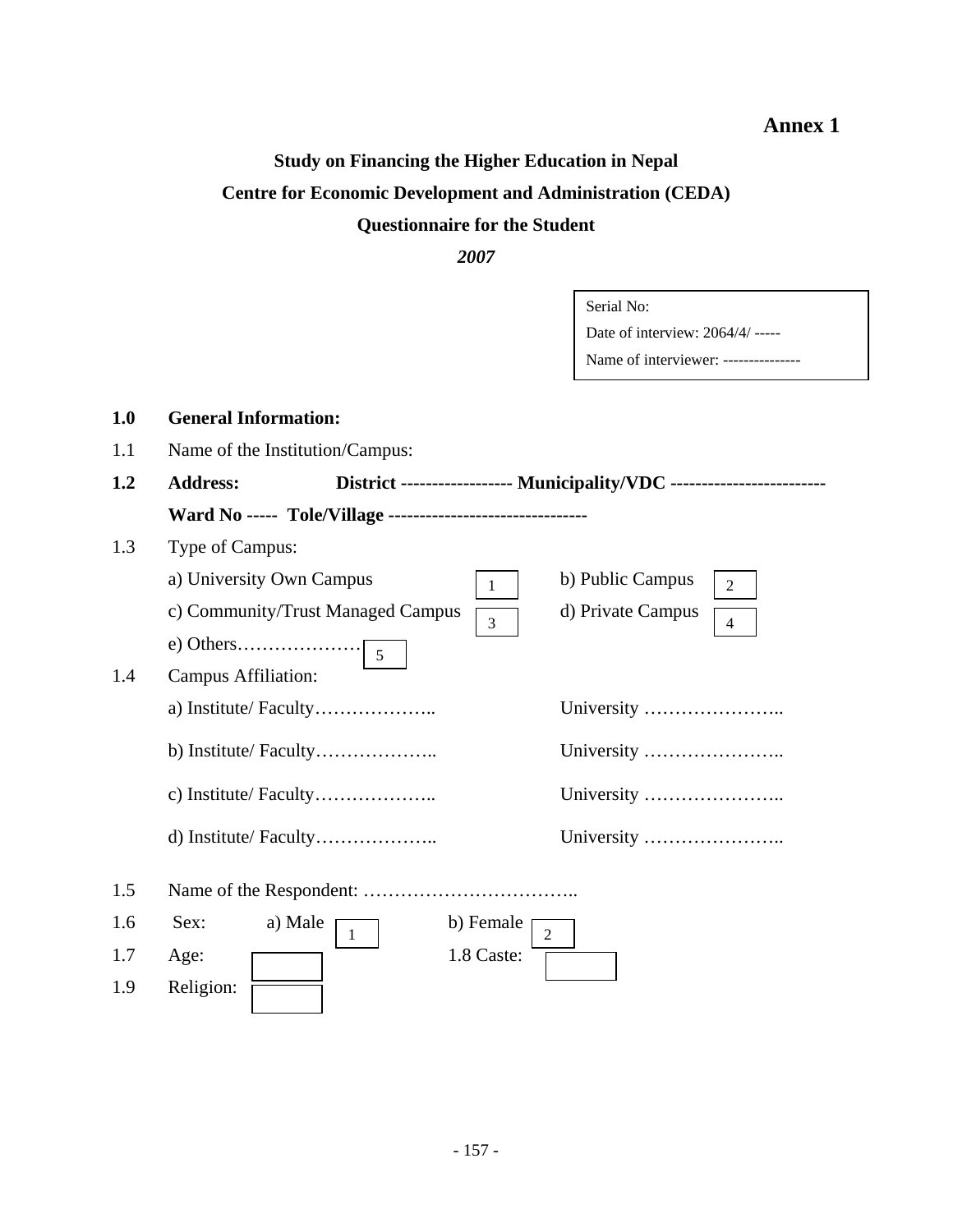| 1.10 |                                                                                           |                               |                                   |  |  |  |
|------|-------------------------------------------------------------------------------------------|-------------------------------|-----------------------------------|--|--|--|
|      |                                                                                           |                               |                                   |  |  |  |
| 1.11 | Employment status: a) Employed<br>$\mathbf{1}$                                            | b) Unemployed                 | $\overline{2}$                    |  |  |  |
| 1.12 | Socio-economic background of the parent/guardian:                                         |                               |                                   |  |  |  |
|      |                                                                                           |                               |                                   |  |  |  |
|      |                                                                                           |                               |                                   |  |  |  |
| 2.0  | <b>Specific Information</b>                                                               |                               |                                   |  |  |  |
|      | Financial Information:                                                                    |                               |                                   |  |  |  |
| 2.1  | How much does it cost to you to complete the level of course you are studying at present? |                               |                                   |  |  |  |
|      | Please specify below:                                                                     |                               |                                   |  |  |  |
|      | Particulars                                                                               | Cost 'Rs.'                    | <b>Cost for Full Course 'Rs.'</b> |  |  |  |
|      | Admission Fee (Semester/Annual)<br>a.                                                     |                               |                                   |  |  |  |
|      | Tuition<br>$\mathbf b$ .<br>Fee                                                           |                               |                                   |  |  |  |
|      | (Monthly/Bimonthly/Semester)                                                              |                               |                                   |  |  |  |
|      | Non-fee<br>Expenses<br>$C_{\bullet}$                                                      |                               |                                   |  |  |  |
|      | (Semester/Annual)                                                                         |                               |                                   |  |  |  |
|      | <b>Books and Stationery</b><br>d.                                                         |                               |                                   |  |  |  |
|      | Computer/Calculator<br>e.                                                                 |                               |                                   |  |  |  |
|      | Dress/Uniform<br>f.                                                                       |                               |                                   |  |  |  |
|      | Transportation<br>g.                                                                      |                               |                                   |  |  |  |
|      | Other (Specify)<br>h.                                                                     |                               |                                   |  |  |  |
| 2.2  | What is the mode of payment of the fee?                                                   |                               |                                   |  |  |  |
|      | a) Installment<br>b) Monthly                                                              | $\overline{2}$                |                                   |  |  |  |
| 2.3  | Which mode of payment is comfortable?                                                     |                               |                                   |  |  |  |
|      | a) Installment<br>b) Monthly                                                              | $\overline{2}$                |                                   |  |  |  |
| 2.4  | How do you evaluate the present fee structure of your campus?                             |                               |                                   |  |  |  |
|      | a) Very High<br>b) High<br>$\mathbf{1}$                                                   | c) Moderate<br>$\overline{2}$ | 3                                 |  |  |  |
|      |                                                                                           |                               |                                   |  |  |  |
|      | 4<br>e) Very Low<br>d) Low                                                                | $\mathfrak s$                 |                                   |  |  |  |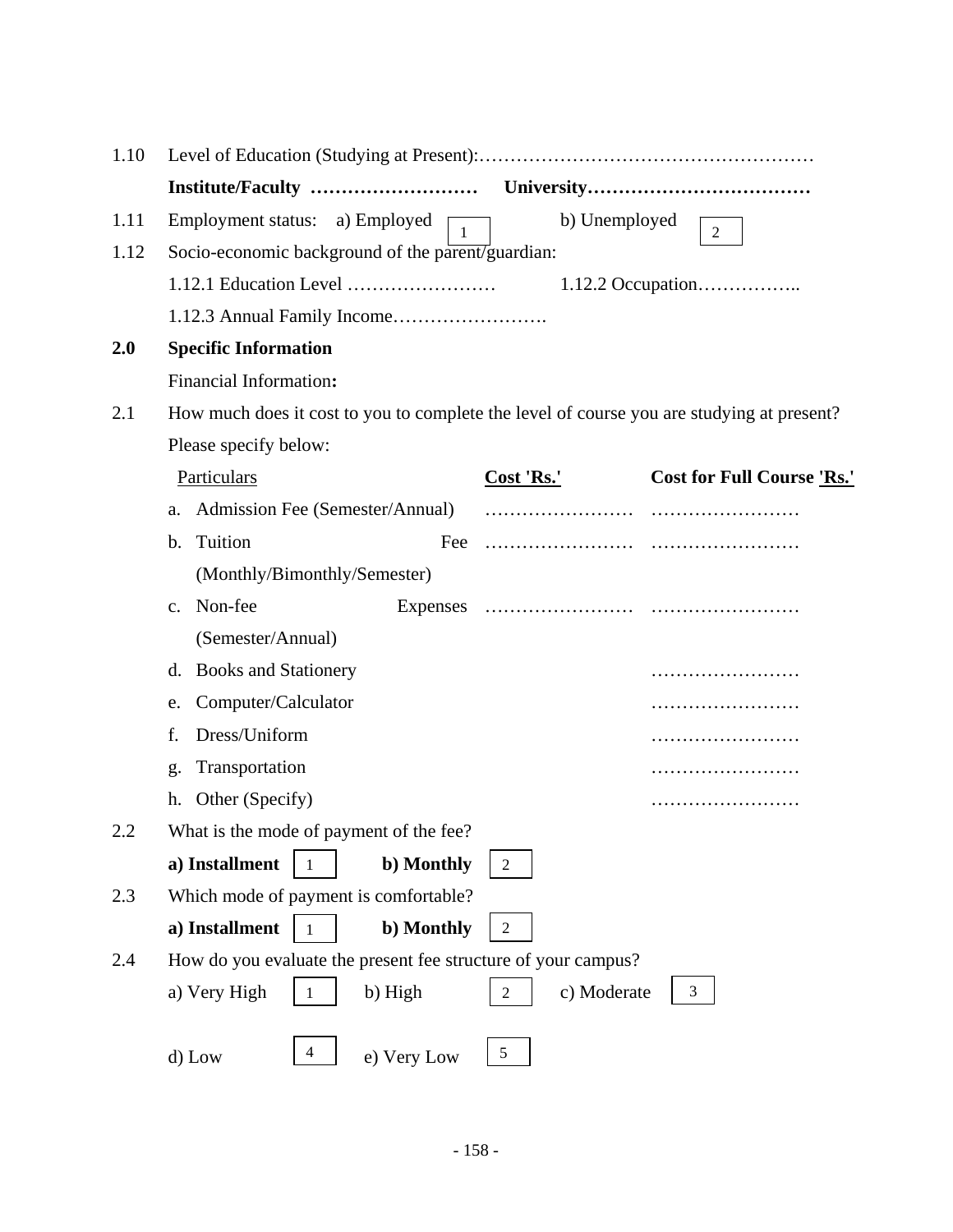2.5 In your opinion, what should be the fee for a level of course you are studying? Please suggest

| <b>Admission Fee</b> | Rs. |  |
|----------------------|-----|--|
| Tuition fee          | Rs. |  |
| Non-Fee Expenses Rs. |     |  |

- 2.6 How do you consider the concept of student loan? Please give your opinion ………………………………………………………………………………………………
- 2.7 If you consider the need of student loan, then what should be the interest rate and period of repayment?
	- a) Interest rate ……………………..
	- b) Period of repayment …………………..

#### Quality of Education

2.8 How do you rank the quality of education of the campus you are studying at present?

| a) Very good | b) Good      | c) Moderate | $\overline{\phantom{a}}$ |  |
|--------------|--------------|-------------|--------------------------|--|
| d) Poor      | e) Very poor |             |                          |  |

- 2.9 Please furnish the suggestions regarding the quality improvement in the following headings:
	- a. Curriculum……………………………………………………………………..
	- b. Examination System ………………………………………………………….
	- c. Teaching Material …………………………………………………………….
	- d. Class-room Environment………………………………………………………
	- e. Teaching Method………………………………………………………………..
	- f. Other (Specify) ………………………………………………………………….
- 2.10 Please suggest the measures to be taken to improve the quality of education of your campus/college?

……………………………………………………………………………………………… ………………………………………………………………………………………………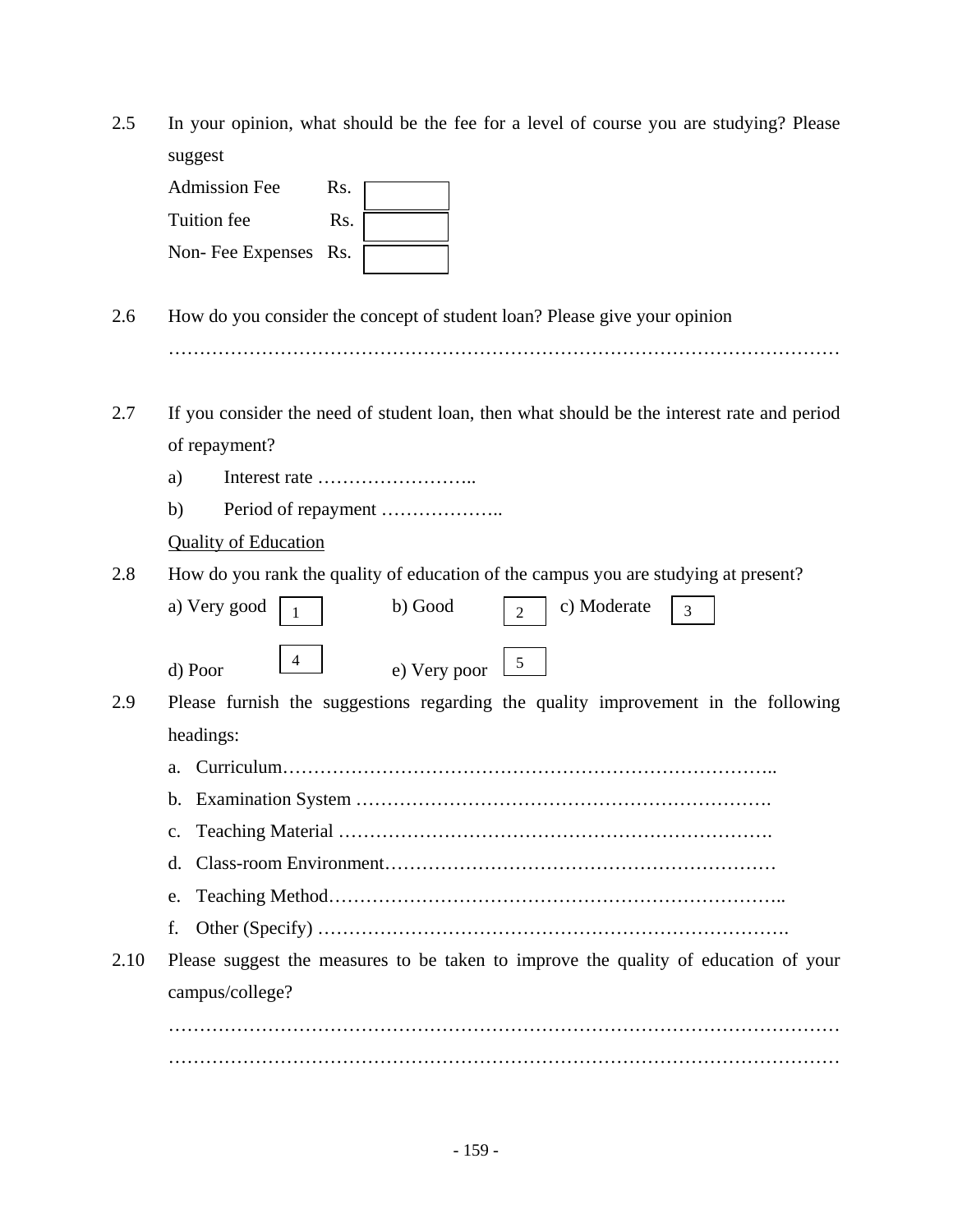| 2.11 | Which type of campus do you prefer to study?                                               |  |  |  |  |  |
|------|--------------------------------------------------------------------------------------------|--|--|--|--|--|
|      | a) University Own Campus<br>b) Public Campus<br>$\overline{2}$<br>1                        |  |  |  |  |  |
|      | c) Community/Trust Managed Campus<br>d) Private Campus<br>$\overline{3}$<br>$\overline{4}$ |  |  |  |  |  |
|      | 5                                                                                          |  |  |  |  |  |
| 2.12 | Please give reasons                                                                        |  |  |  |  |  |
|      |                                                                                            |  |  |  |  |  |
|      |                                                                                            |  |  |  |  |  |
| 2.13 | Which university do you think best in producing quality students?                          |  |  |  |  |  |
|      | a) T.U.<br>b) EU<br>$\overline{2}$<br>$\mathbf{1}$                                         |  |  |  |  |  |
|      | $c)$ PU<br>d) NSU<br>$\overline{3}$<br>$\overline{4}$                                      |  |  |  |  |  |
|      | e) KU<br>5                                                                                 |  |  |  |  |  |
| 2.14 | Please give reasons                                                                        |  |  |  |  |  |
|      |                                                                                            |  |  |  |  |  |
|      | <b>Education Policy</b>                                                                    |  |  |  |  |  |
| 2.15 | Would you please provide your opinion on the existing higher education policy of the       |  |  |  |  |  |
|      | government?                                                                                |  |  |  |  |  |
|      |                                                                                            |  |  |  |  |  |
| 2.16 | What is your opinion on decentralization of campus/college and university management?      |  |  |  |  |  |
|      | Is it a right step towards sustaining the campus/college/university and improving the      |  |  |  |  |  |
|      | quality of education? Please specify.                                                      |  |  |  |  |  |
|      |                                                                                            |  |  |  |  |  |
| 2.17 | Please indicate the weaknesses and lacking you feel in the existing education policy, if   |  |  |  |  |  |
|      | any?                                                                                       |  |  |  |  |  |
|      |                                                                                            |  |  |  |  |  |
|      | <b>Expected Employment</b>                                                                 |  |  |  |  |  |
| 2.18 | What is your expectation of job?                                                           |  |  |  |  |  |
|      | a) Within country<br>b) Abroad<br>$\overline{2}$<br>1                                      |  |  |  |  |  |
| 2.19 | What is your expected salary after completing the present education level within and       |  |  |  |  |  |
|      | outside the country?                                                                       |  |  |  |  |  |
|      | <b>Within Country</b><br>$Rs.\dots\dots$                                                   |  |  |  |  |  |
|      | $Rs.\dots\dots$<br>Abroad:                                                                 |  |  |  |  |  |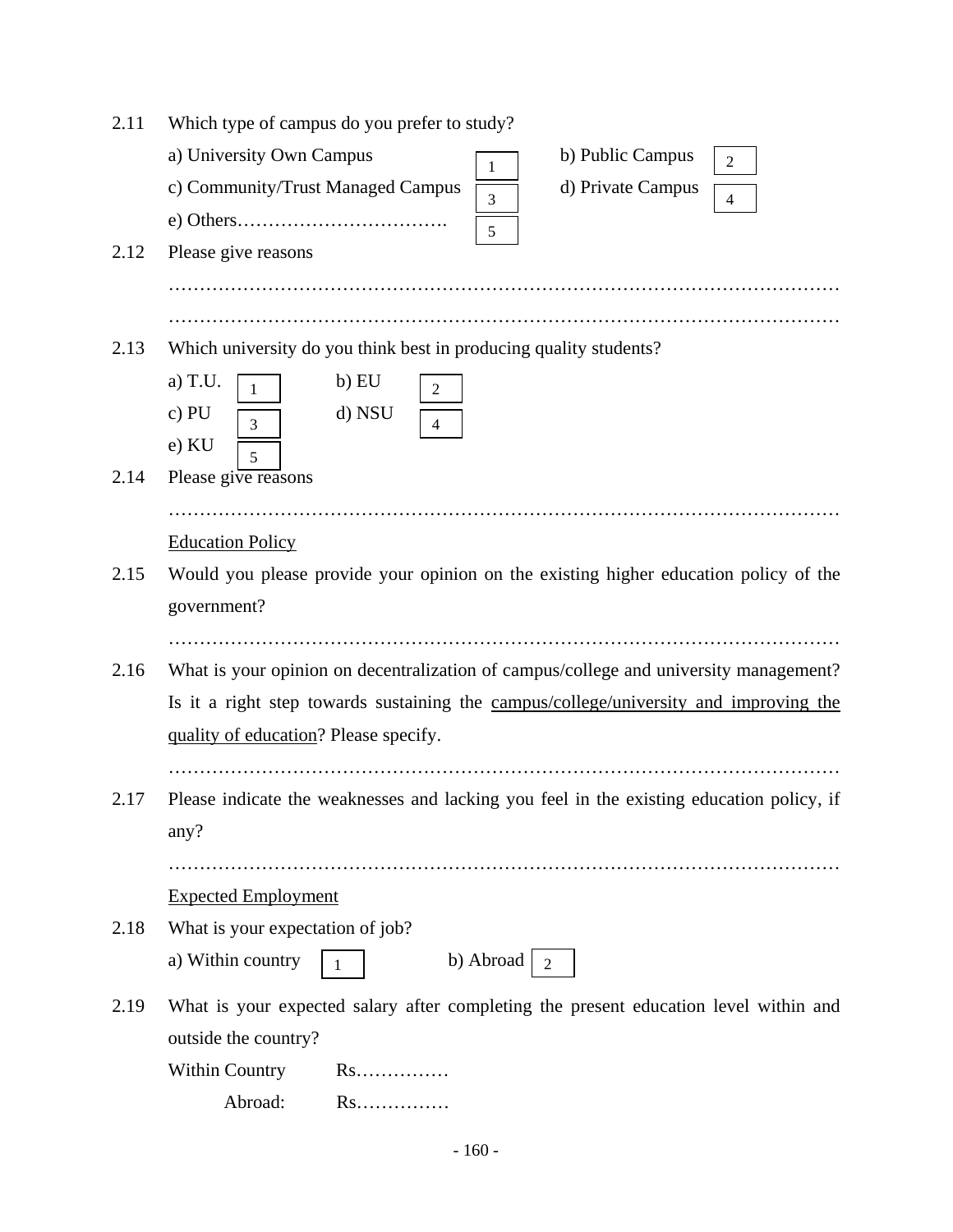**Annex II**

**Study on Financing the Higher Education in Nepal Centre for Economic Development and Administration (CEDA) Questionnaire for the Campus Chief and Account Officer** 

*2007* 

|      | 2007                                                          |                                                                 |
|------|---------------------------------------------------------------|-----------------------------------------------------------------|
|      |                                                               | Serial No:                                                      |
|      |                                                               | Date of interview: 2064/4/ -----                                |
|      |                                                               | Name of interviewer: ---------------                            |
|      | 1.0 General Information:                                      |                                                                 |
| 1.1  | Name of the Institution/Campus:                               |                                                                 |
|      | 1.2 Address:                                                  | District ------------------ Municipality/VDC ------------------ |
|      | Ward No ----- Tole/Village ---------------------------------- |                                                                 |
| 1.4  | Type of Campus:                                               |                                                                 |
|      | a) University Own Campus<br>$\mathbf{1}$                      | b) Public Campus<br>$\overline{2}$                              |
|      | c) Community/Trust Managed Campus<br>$\overline{3}$           | d) Private Campus<br>$\overline{4}$                             |
|      | 5                                                             |                                                                 |
| 1.5  | <b>Campus Affiliation:</b>                                    |                                                                 |
|      | a) Institute/ Faculty                                         | University                                                      |
|      |                                                               |                                                                 |
|      |                                                               | University                                                      |
|      |                                                               |                                                                 |
| 1.6  |                                                               |                                                                 |
| 1.7  | Sex:<br>a) Male<br>b) Female<br>$\mathbf{1}$                  | $\overline{2}$                                                  |
| 1.8  | 1.8 Caste:<br>Age:                                            |                                                                 |
| 1.9  | Religion:                                                     |                                                                 |
| 1.10 |                                                               |                                                                 |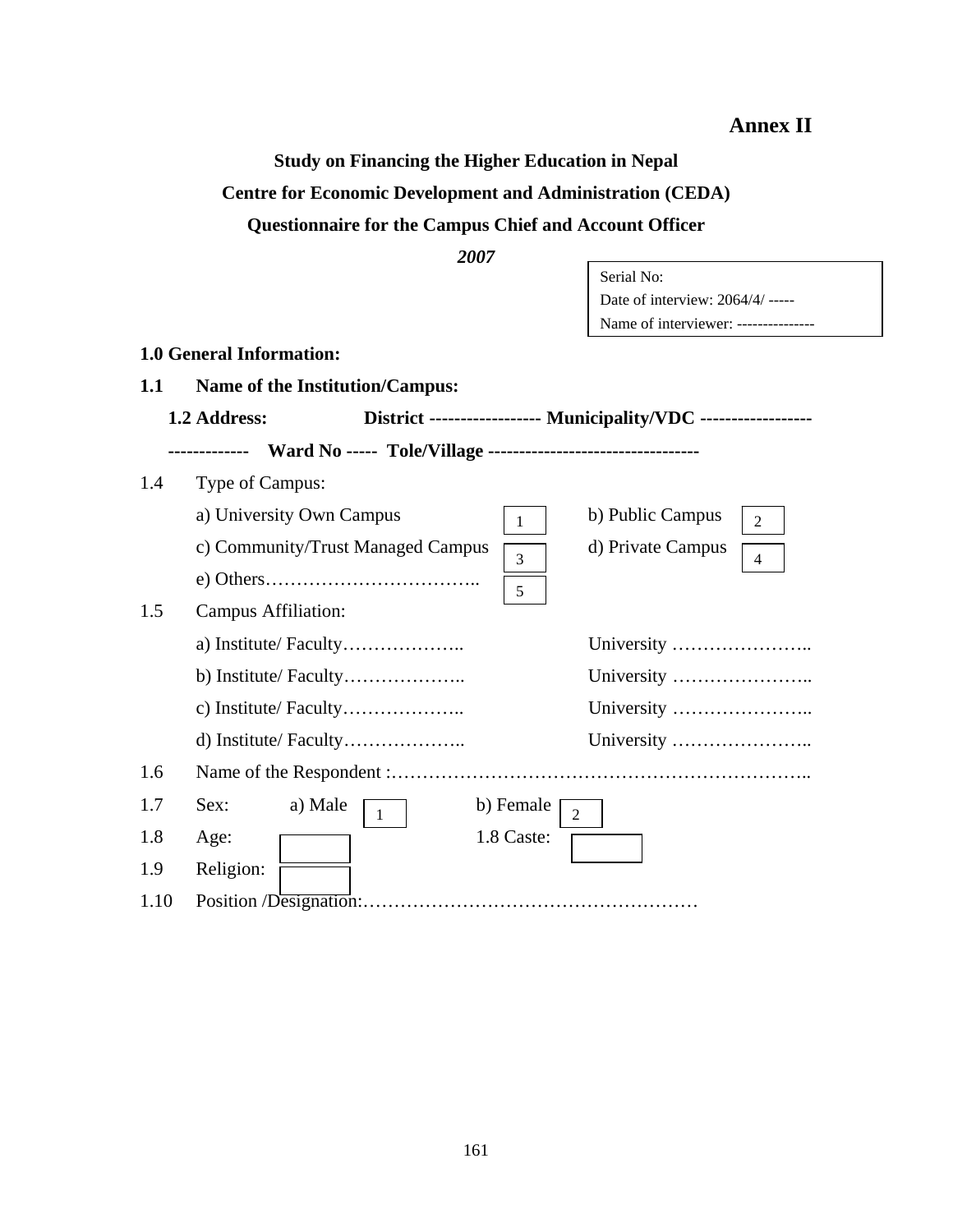## **2.0 Specific Information:**

#### Financial Information:

2.1 How much does it cost to complete a level of course in your campus? Please specify below:

## **a) Bachelor Level**

|              | Particulars                  |          | Cost 'Rs.' | <b>Cost for Full Course 'Rs.'</b> |
|--------------|------------------------------|----------|------------|-----------------------------------|
| $\mathbf{a}$ | Admission                    | Fee      |            |                                   |
|              | (Semester/Annual)            |          |            |                                   |
| b.           | Tuition                      | Fee:     | .          |                                   |
|              | (Monthly/Bimonthly/Semester) |          |            |                                   |
| $C_{\cdot}$  | Non-fee                      | Expenses |            |                                   |
|              | (Semester/Annual)            |          |            |                                   |
| d.           | <b>Books and Stationery</b>  |          |            |                                   |
| e.           | Computer/Calculator          |          |            |                                   |
| f            | Dress/Uniform                |          |            |                                   |
| g.           | Transportation               |          |            | .                                 |
| h.           | Other (Specify)              |          |            |                                   |

#### **b) Master Level**

|         | Particulars                  |     | Cost Rs. | <b>Cost for Full Course 'Rs.'</b> |
|---------|------------------------------|-----|----------|-----------------------------------|
| a.      | Admission                    | Fee |          |                                   |
|         | (Semester/Annual)            |     |          |                                   |
| $h_{-}$ | Tuition                      | Fee |          |                                   |
|         | (Monthly/Bimonthly/Semester) |     |          |                                   |
| $C_{-}$ | Non-fee                      |     |          |                                   |
|         | (Semester/Annual)            |     |          |                                   |
|         | d. Books and Stationery      |     |          | .                                 |
| e.      | Computer/Calculator          |     |          |                                   |
| f       | Dress/Uniform                |     |          |                                   |
| g.      | Transportation               |     |          |                                   |
| h.      | Other (Specify)              |     |          |                                   |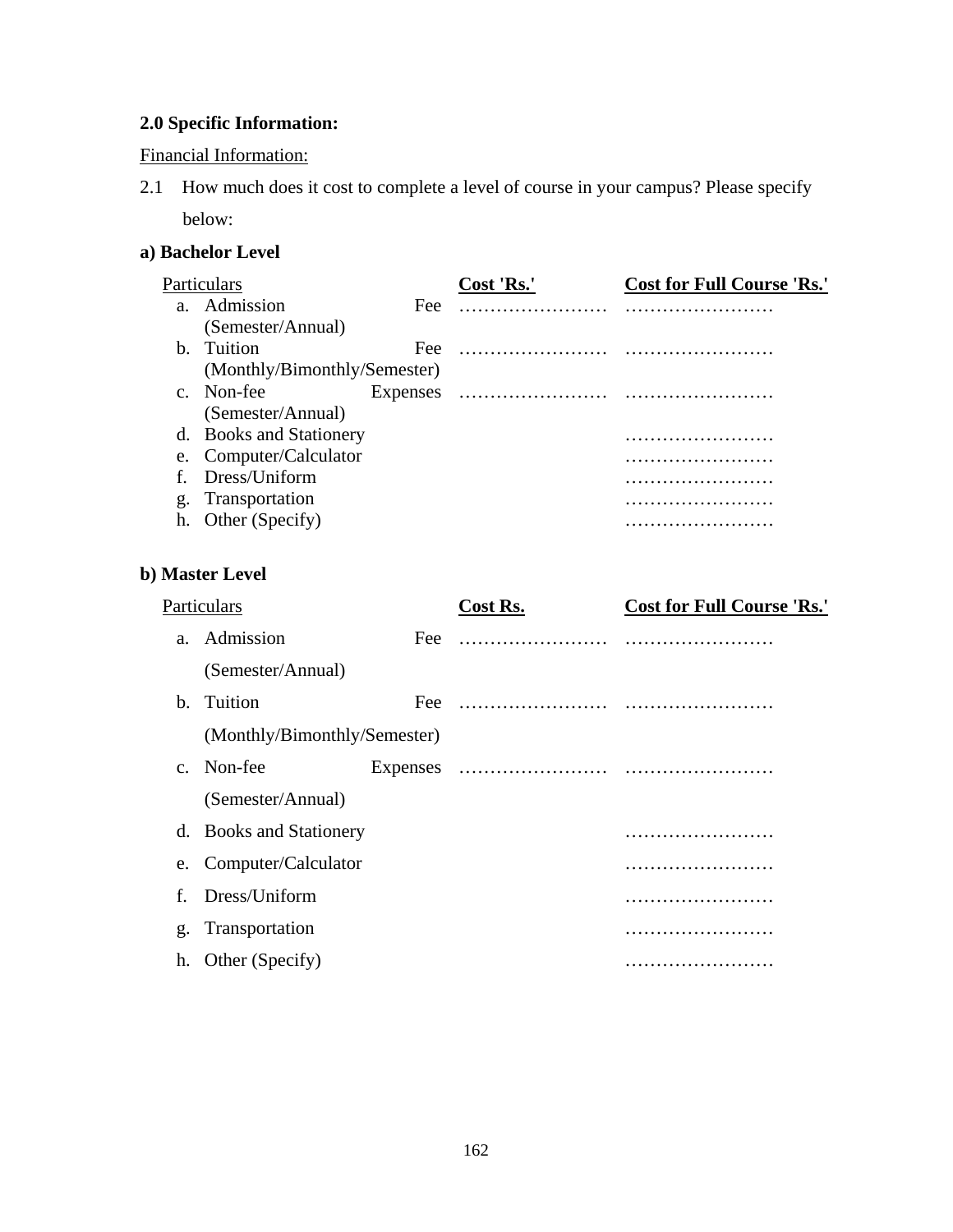## **c) Ph.D. Level**

|                | Particulars                                                                                                                                                                       |                                      | <b>Cost Rs.</b>                                    |     | <b>Cost for Full Course 'Rs.'</b> |     |
|----------------|-----------------------------------------------------------------------------------------------------------------------------------------------------------------------------------|--------------------------------------|----------------------------------------------------|-----|-----------------------------------|-----|
| a.             | Admission                                                                                                                                                                         | Fee                                  | .                                                  |     |                                   |     |
|                | (Semester/Annual)                                                                                                                                                                 |                                      |                                                    |     |                                   |     |
| $\mathbf{b}$ . | Tuition                                                                                                                                                                           | Fee                                  |                                                    |     |                                   |     |
|                | (Monthly/Bimonthly/Semester)                                                                                                                                                      |                                      |                                                    |     |                                   |     |
| $C_{\bullet}$  | Non-fee                                                                                                                                                                           |                                      |                                                    |     |                                   |     |
|                | (Semester/Annual)                                                                                                                                                                 |                                      |                                                    |     |                                   |     |
| d.             | <b>Books and Stationery</b>                                                                                                                                                       |                                      |                                                    |     |                                   |     |
| e.             | Computer/Calculator                                                                                                                                                               |                                      |                                                    |     |                                   |     |
| f.             | Dress/Uniform                                                                                                                                                                     |                                      |                                                    |     |                                   |     |
| g.             | Transportation                                                                                                                                                                    |                                      |                                                    |     |                                   |     |
| h.             | Other (Specify)                                                                                                                                                                   |                                      |                                                    |     | .                                 |     |
| 2.3            | $\mathbf{1}$<br>$\overline{4}$<br>d) Low<br>If you feel the present structure is not proper, Please specify appropriate fee<br>structure you consider best.<br><b>Level</b><br>of | e) Very Low<br><b>Fee Heading</b>    | $\overline{2}$<br>$\mathfrak{S}$<br><b>Present</b> | Fee | $\overline{3}$<br><b>Proposed</b> | Fee |
|                | <b>Education</b>                                                                                                                                                                  |                                      | <b>Structure (Rs.)</b>                             |     |                                   |     |
|                |                                                                                                                                                                                   |                                      |                                                    |     | <b>Structure (Rs)</b>             |     |
|                | a.                                                                                                                                                                                | Bachelor Admission<br><b>Tuition</b> |                                                    |     |                                   |     |
|                | Level                                                                                                                                                                             |                                      |                                                    |     |                                   |     |
|                | b. Master Level                                                                                                                                                                   | Non-fee expenses<br>Admission        |                                                    |     |                                   |     |
|                |                                                                                                                                                                                   | <b>Tuition</b>                       |                                                    |     |                                   |     |
|                |                                                                                                                                                                                   |                                      |                                                    |     |                                   |     |
|                |                                                                                                                                                                                   | <b>Non-fee expenses</b>              |                                                    |     |                                   |     |
|                | c. Ph.D. Level                                                                                                                                                                    | Admission                            |                                                    |     |                                   |     |
|                |                                                                                                                                                                                   | <b>Tuition</b>                       |                                                    |     |                                   |     |

**Non-fee expenses** ……………………….. …………………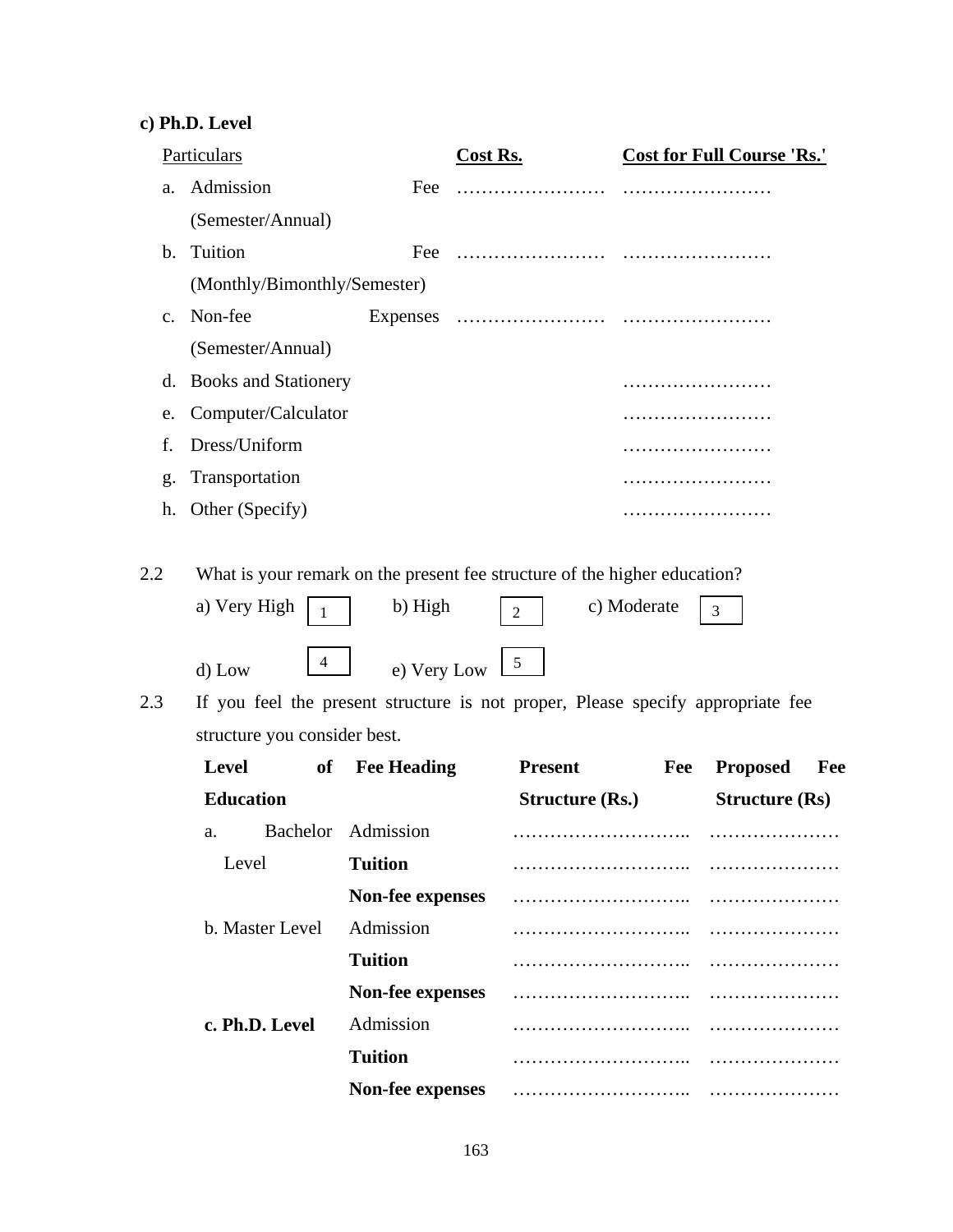| <b>Cost Recovery (Approximate %)</b>                       |                                                                   |                                                                                |  |
|------------------------------------------------------------|-------------------------------------------------------------------|--------------------------------------------------------------------------------|--|
| <b>Full Cost</b>                                           |                                                                   | <b>Operating Cost</b>                                                          |  |
|                                                            |                                                                   |                                                                                |  |
|                                                            |                                                                   |                                                                                |  |
|                                                            |                                                                   |                                                                                |  |
|                                                            |                                                                   |                                                                                |  |
|                                                            |                                                                   |                                                                                |  |
|                                                            |                                                                   |                                                                                |  |
|                                                            |                                                                   |                                                                                |  |
|                                                            |                                                                   | What measures do you suggest for the improvement in the status of cost         |  |
|                                                            |                                                                   |                                                                                |  |
|                                                            |                                                                   |                                                                                |  |
|                                                            |                                                                   |                                                                                |  |
|                                                            |                                                                   |                                                                                |  |
|                                                            |                                                                   | Please specify the major measures for reducing the unit cost (total cost per a |  |
|                                                            |                                                                   |                                                                                |  |
|                                                            |                                                                   |                                                                                |  |
|                                                            |                                                                   |                                                                                |  |
|                                                            |                                                                   |                                                                                |  |
| What type of local cooperation do you find? Please specify |                                                                   |                                                                                |  |
|                                                            |                                                                   |                                                                                |  |
| 1                                                          |                                                                   |                                                                                |  |
| 2                                                          |                                                                   |                                                                                |  |
|                                                            |                                                                   |                                                                                |  |
| 3                                                          |                                                                   |                                                                                |  |
| $\Delta$                                                   |                                                                   |                                                                                |  |
|                                                            | What is the status of local community cooperation to your campus? |                                                                                |  |
|                                                            |                                                                   | a) Very Good $\boxed{1}$ b) Good $\boxed{2}$ c) Moderate $\boxed{3}$           |  |
| 5                                                          |                                                                   |                                                                                |  |
|                                                            |                                                                   | Would you please suggest some measures to upgrade the community cooperation?   |  |
|                                                            |                                                                   |                                                                                |  |
|                                                            |                                                                   |                                                                                |  |
|                                                            |                                                                   |                                                                                |  |

2.4 What is the status of cost recovery in the higher education by faculty/institution?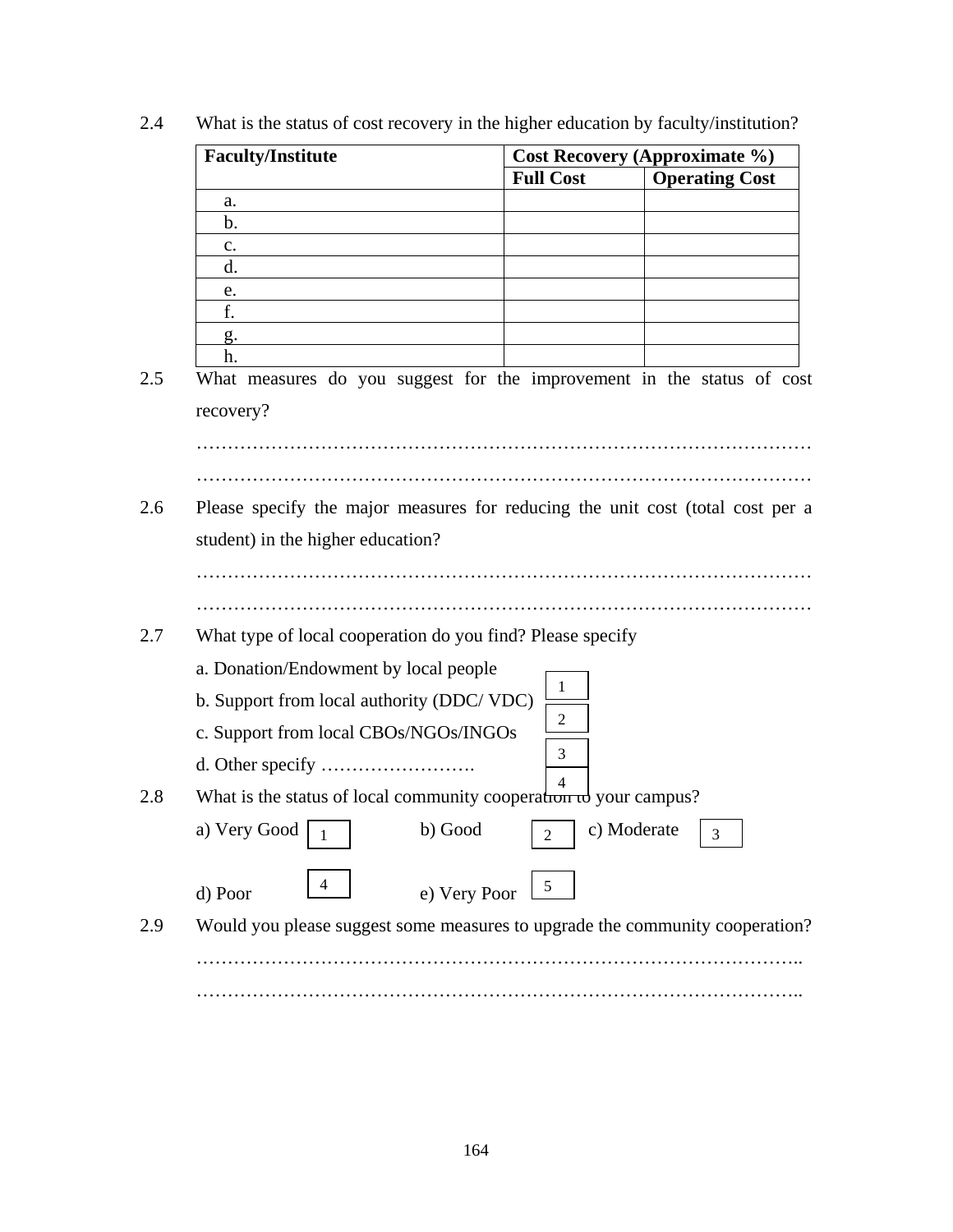| 2.10 | What is the status of political support to your campus?                                 |  |  |  |  |
|------|-----------------------------------------------------------------------------------------|--|--|--|--|
|      | a) Very Good<br>b) Good<br>c) Moderate<br>3<br>$\overline{2}$                           |  |  |  |  |
|      | 4<br>5<br>e) Very Poor<br>d) Poor                                                       |  |  |  |  |
| 2.11 | What is the status of local fund mobilization for your Institute/Campus?                |  |  |  |  |
|      | b) Good<br>c) Moderate<br>a) Very Good<br>3<br>$\overline{2}$                           |  |  |  |  |
|      | 4<br>5<br>e) Very Poor<br>d) Poor                                                       |  |  |  |  |
| 2.12 | Where do you utilize the local fund collected?                                          |  |  |  |  |
|      | Paying the salary of teaching/non-teaching staff<br>a)                                  |  |  |  |  |
|      | 1<br>Building construction<br>b)                                                        |  |  |  |  |
|      | 2<br>Office equipment<br>$\mathbf{c})$                                                  |  |  |  |  |
|      | 3<br>Furniture and fixtures<br>d)                                                       |  |  |  |  |
|      | 4<br>Upgrading the level<br>e)                                                          |  |  |  |  |
|      | 5<br>Increasing the number of faculties<br>f)                                           |  |  |  |  |
| 2.13 | 6<br>In your opinion, what are the steps to be taken for better m<br>ation of the local |  |  |  |  |
|      | fund?                                                                                   |  |  |  |  |
|      |                                                                                         |  |  |  |  |
|      |                                                                                         |  |  |  |  |
|      |                                                                                         |  |  |  |  |
| 2.14 | What is the status of UGC/University Grants to the campus?                              |  |  |  |  |
|      | b) Inadequate<br>a) Adequate<br>$\sqrt{2}$<br>1                                         |  |  |  |  |
| 2.15 | Please specify the grants obtained by the campus?                                       |  |  |  |  |
|      | b) Current year Rs.<br>a) Last year Rs.                                                 |  |  |  |  |
| 2.16 | How much do you expect to get grants for better operation of the campus in the          |  |  |  |  |
|      | future?                                                                                 |  |  |  |  |
|      | Rs                                                                                      |  |  |  |  |
| 2.17 | For what purpose, you are using the UGC/University Grants?                              |  |  |  |  |
|      |                                                                                         |  |  |  |  |
|      |                                                                                         |  |  |  |  |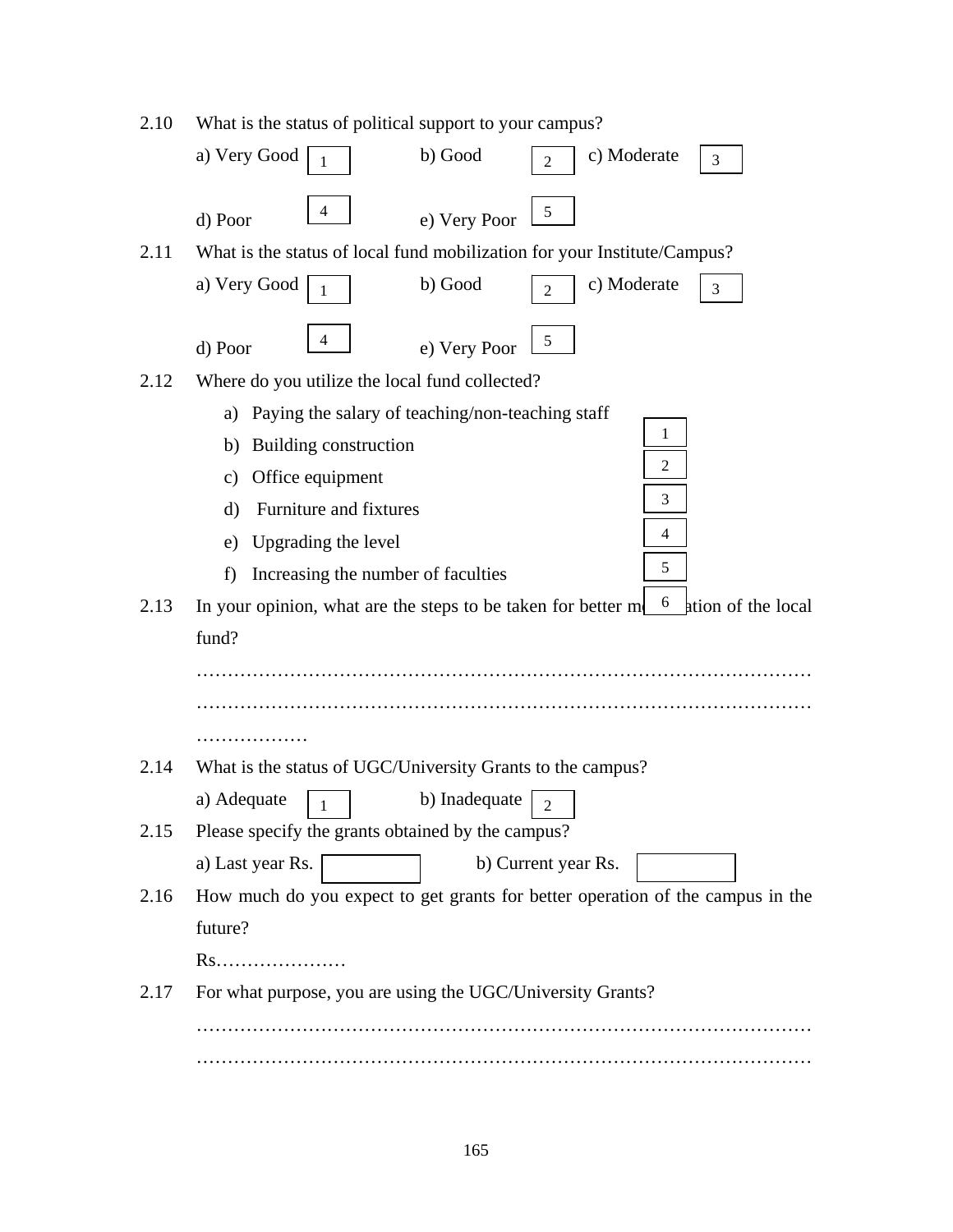Commercialization of Education

2.18 Do you think the higher education should be commercialized? If so, what types of modality (Govt. funded, private funded, public & private partnership) do you suggest? ……………………………………………………………………………………… ……………………………………………………………………………………… 2.19 In your opinion, what are the major steps to be taken for the commercialization of education? Please specify. ……………………………………………………………………………………… ……………………………………………………………………………………… 2.20 Do you find any problem in the financial management in the campus? If yes, please specify the problems and ways to solve them. **Problems** Ways of Solving …………..……………. …………..……………. …………..……………. …………..……………. …………..……………. …………..……………. …………..……………. …………..……………. 2.21 Do you face any problem with central financial division in the financial matter? If yes, please specify: ……………………………………………………………………………………… ……………………………………………………………………………………… 2.22 What should be done for the better financial management between the Campus and the University? ……………………………………………………………………………………… ……………………………………………………………………………………… ………………… 2.23 What is the status of availability of physical facilities in your Campus/Institute? a) Very Good  $\boxed{1}$  b) Good  $\boxed{2}$ d) Poor  $\boxed{4}$  e) Very Poor c) Moderate  $\begin{array}{|c|c|}$  3 4 5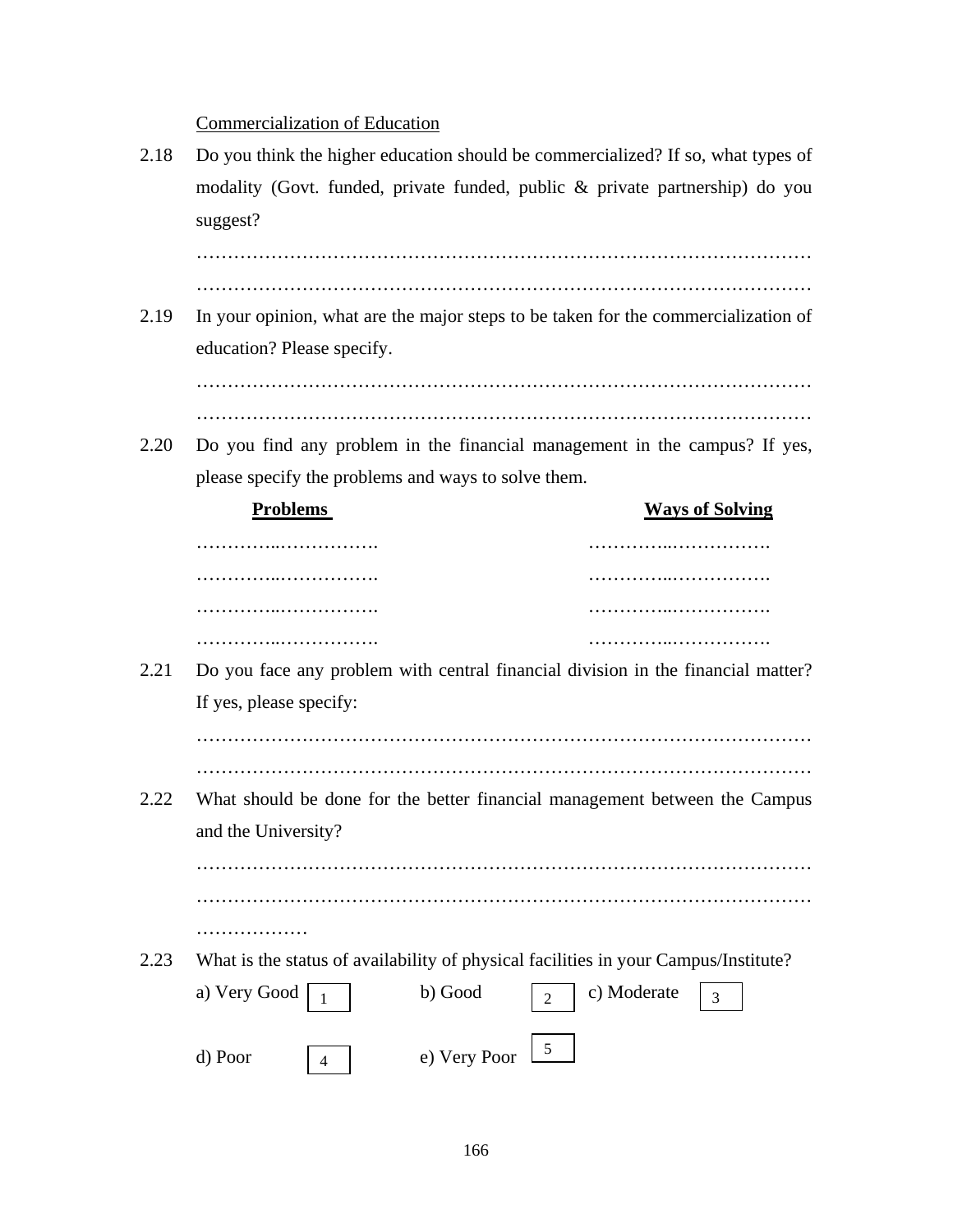2.24 Please mention the physical facilities, which are in urgent need? And how are you planning to meet the need?

|      | <b>Need</b>                                                                      |              | <b>Ways to meet</b> |             |                |  |  |
|------|----------------------------------------------------------------------------------|--------------|---------------------|-------------|----------------|--|--|
|      | a.                                                                               |              |                     |             |                |  |  |
|      | $b.$                                                                             |              |                     |             |                |  |  |
|      | C.                                                                               |              |                     |             |                |  |  |
|      | d.                                                                               |              |                     |             |                |  |  |
|      | $e.$                                                                             |              |                     |             |                |  |  |
|      | f.                                                                               |              |                     |             |                |  |  |
| 2.25 | Is your campus equipped with library and laboratory?<br>Library:                 | a) Yes<br>1  | b) No               | 2           |                |  |  |
|      | Laboratory:                                                                      | a) Yes<br>1  | $b$ ) No            | 2           |                |  |  |
| 2.26 | If your campus has library facility, what is it's status?                        |              |                     |             |                |  |  |
|      | a) Very Good<br>1                                                                | b) Good      | $\mathfrak{D}$      | c) Moderate | 3              |  |  |
|      | 4<br>d) Poor                                                                     | e) Very Poor | 5                   |             |                |  |  |
| 2.27 | Please specify the facilities of the library, which are to be urgently upgraded? |              |                     |             |                |  |  |
|      | a.                                                                               |              |                     |             |                |  |  |
|      | b.                                                                               |              |                     |             |                |  |  |
|      | $\mathbf{c}$ .                                                                   |              |                     |             |                |  |  |
|      | d.                                                                               |              |                     |             |                |  |  |
| e.   |                                                                                  |              |                     |             |                |  |  |
| 2.28 | If your campus has laboratory facility, what is the status of your laboratory?   |              |                     |             |                |  |  |
|      | a) Very Good<br>1                                                                | b) Good      | $\overline{2}$      | c) Moderate | $\mathfrak{Z}$ |  |  |
|      | 4<br>d) Poor                                                                     | e) Very Poor | 5                   |             |                |  |  |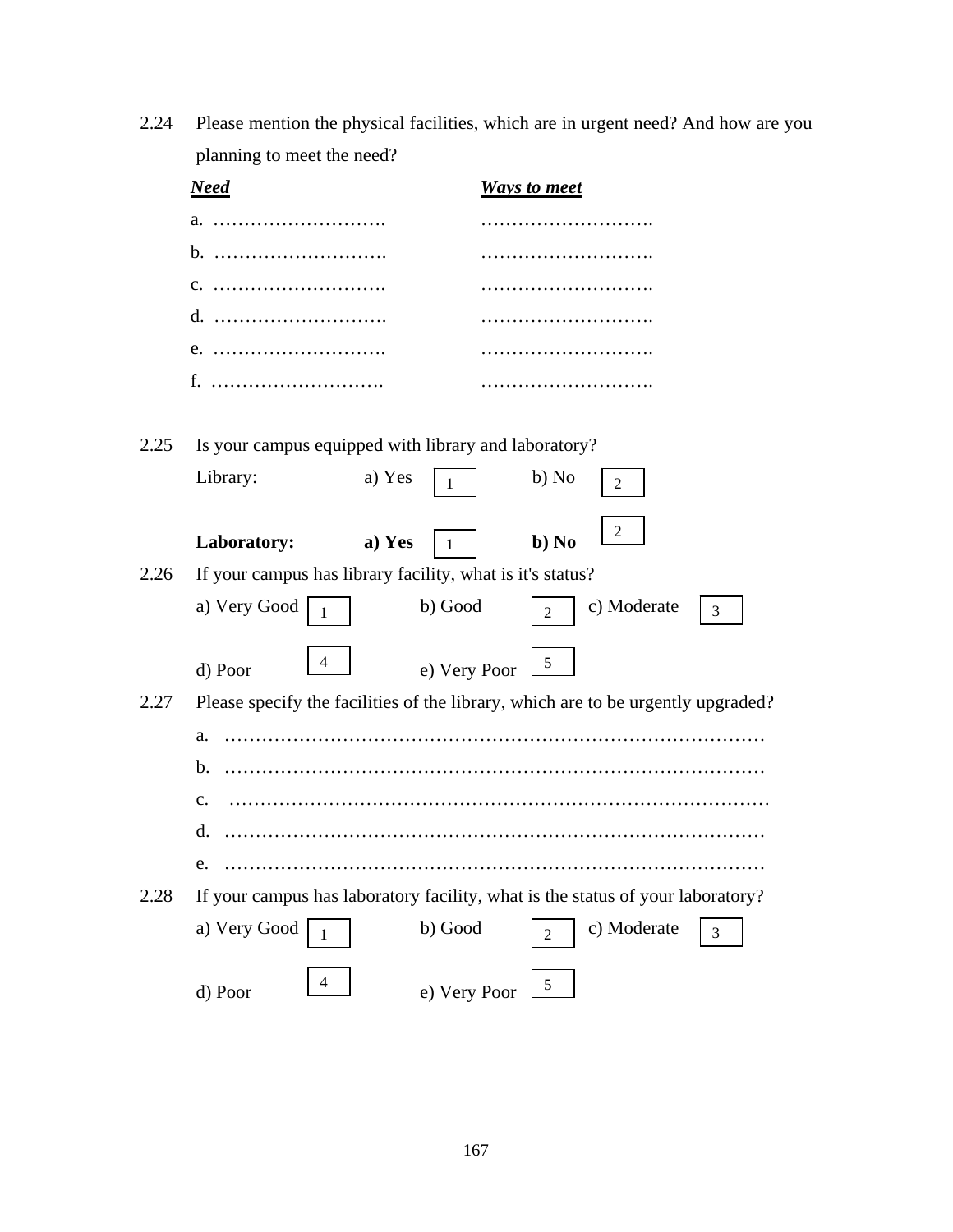| 2.29 | Please specify the facilities of the laboratory, which are to be urgently upgraded?            |
|------|------------------------------------------------------------------------------------------------|
|      | a.                                                                                             |
|      |                                                                                                |
|      | $\mathbf{c}$ .                                                                                 |
|      |                                                                                                |
|      | e.                                                                                             |
| 2.30 | What is your remark on the present higher education policy?                                    |
|      |                                                                                                |
|      |                                                                                                |
| 2.31 | What measures do you feel necessary for improving the quality of education?                    |
|      |                                                                                                |
|      |                                                                                                |
| 2.32 | Do you feel the decentralization in the higher education sector may help in                    |
|      | upgrading the quality of education? Please provide your remark.                                |
|      |                                                                                                |
|      |                                                                                                |
| 2.33 | What is the status of the examination results of your campus?                                  |
|      | b) Good<br>c) Moderate<br>a) Very Good<br>$\overline{2}$<br>$\mathbf{1}$<br>3                  |
|      | d) Poor<br>e) Very Poor                                                                        |
| 2.34 | Please mention $\frac{4}{3}$ w the average pass per $\frac{5}{3}$ e of your Campus by level of |
|      | last 6 years?                                                                                  |
|      | 2000/01<br>2003/04                                                                             |
|      | 2001/02<br>2004/05                                                                             |
|      | 2002/03<br>2005/06                                                                             |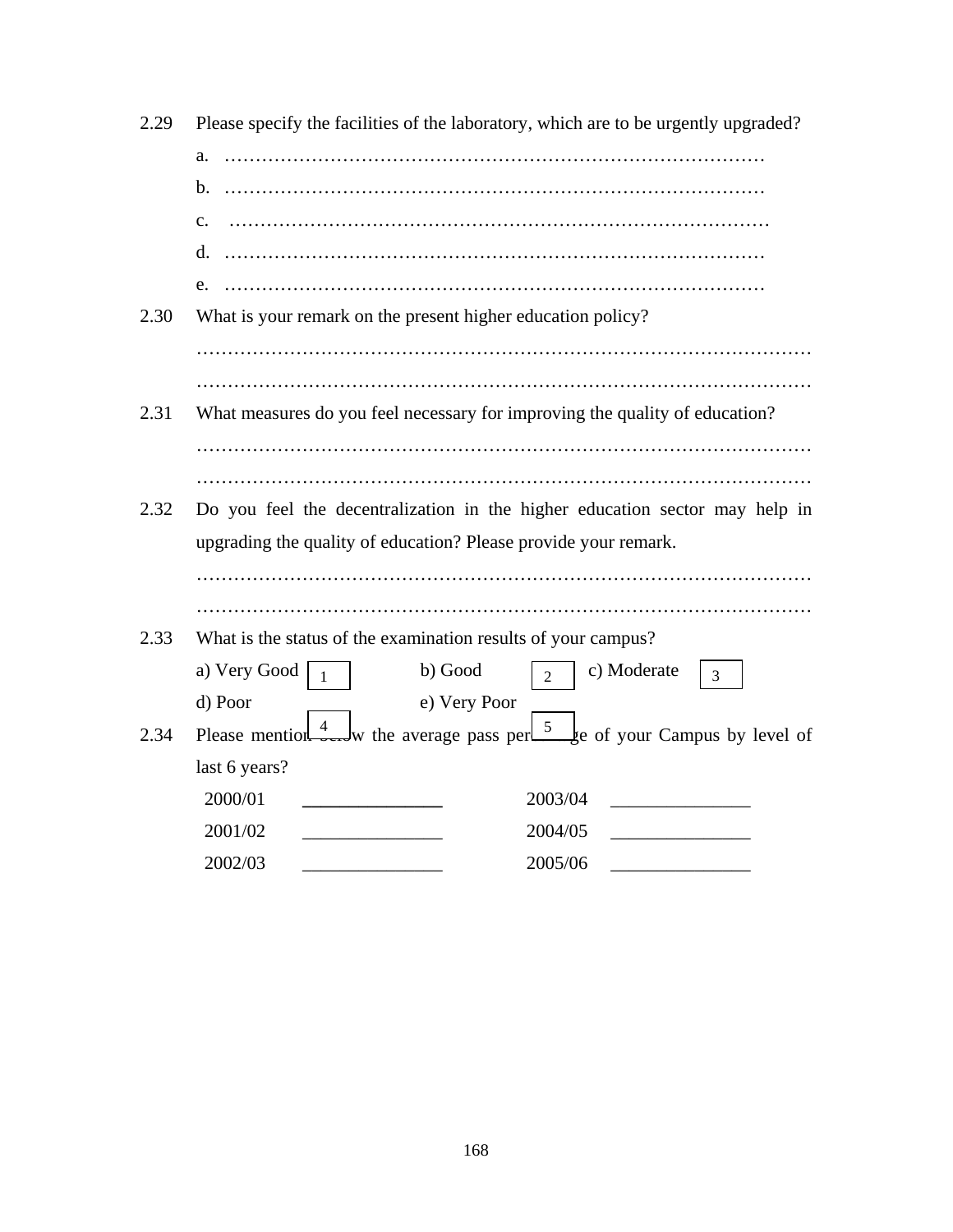2.35 Would you please give your remark on the following aspects of the higher education a) Curriculum ………………..…………………………………………………………… b) Teaching Material ………..…..………………………………………………………… c) Examination System …………………………………………………………………… d) Library ………………………………………………………………………………… e) Teaching Method ……………………………………………………………………… f) Laboratory ……………………………………………………………………………… g) Classroom Environment ….…………………………………………………………… 2.36 What will be the impact of decentralization in higher education on the sustainability of the TU/NSU campuses? Please specify. ……………………………………………………………………………………… ……………………………………………………………………………………… ……………………………………………………………………………………… 2.37 What will be the impact of decentralization in higher education on the equity concept? Please specify. ……………………………………………………………………………………… ……………………………………………………………………………………… ……………………………………………………………………………………… 2.38 Please furnish your suggestions, if any, for the sustainable ways of financing the higher education ……………………………………………………………………………………………… ………………………………………………………………………………………………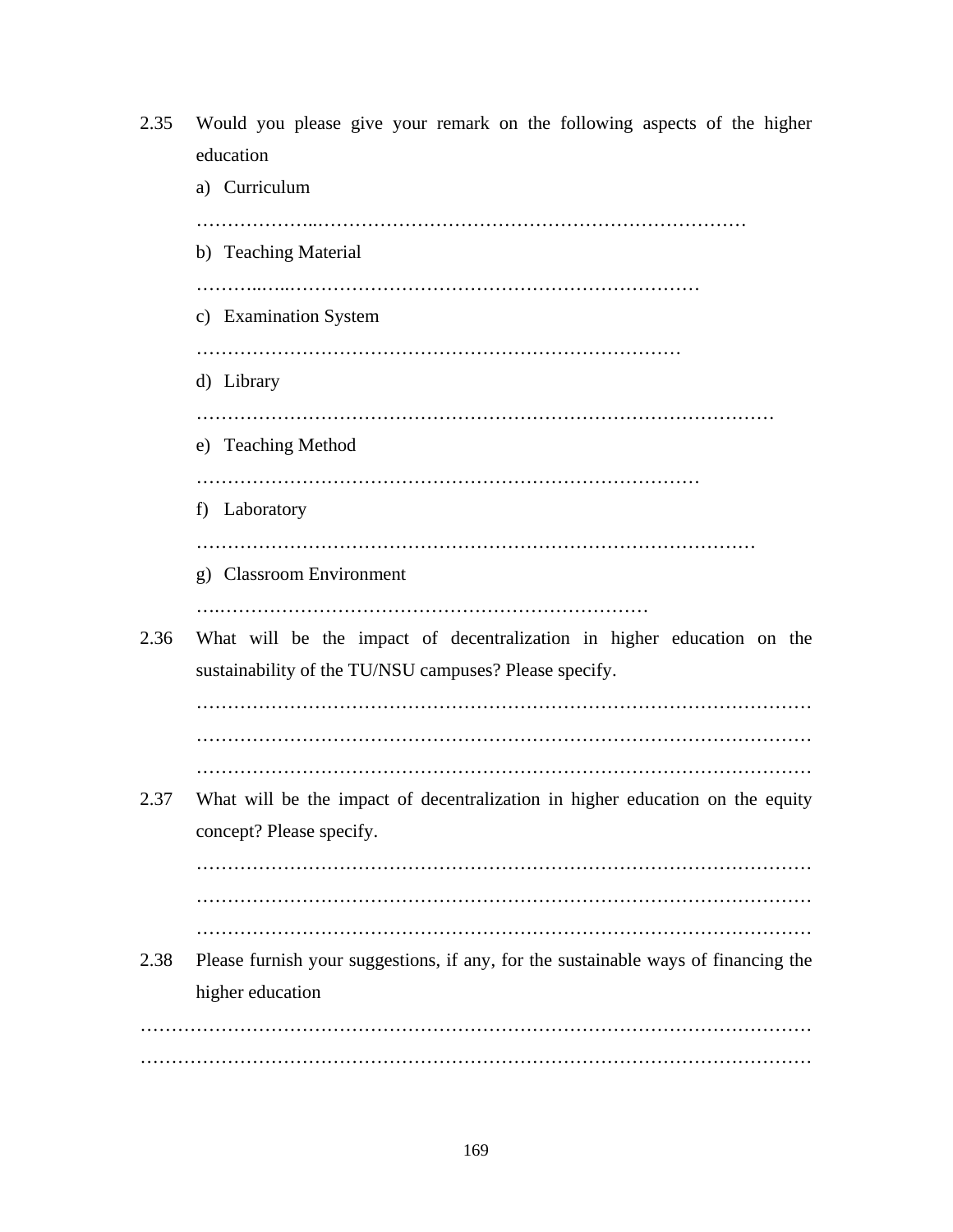## Annex III

Number of Sample University/Campuses by Regions

|  |  |  | (Group A: Mrs. Shakila Singh and her group member) |
|--|--|--|----------------------------------------------------|
|  |  |  |                                                    |

| Region           | Universities   | Name of Campuses                                              | <b>Types of Campuses</b> |                       |
|------------------|----------------|---------------------------------------------------------------|--------------------------|-----------------------|
|                  |                |                                                               | <b>OWN</b>               | Affiliated            |
|                  |                | Mahendra Morang Multipal<br>1.<br>Campus,<br>Biratnagar       | $\sqrt{}$                |                       |
|                  | TU             | Multiple<br>Adarsha<br>Janta<br>2.<br>Campuses,<br>Biratnagar |                          | $\sqrt{ }$            |
| <b>EDR</b>       |                | Janta Multiple Campus, Itahari<br>3.                          |                          | $\sqrt{}$             |
|                  |                | Damak Campus, Damak, Jhapa<br>$\overline{4}$ .                |                          | $\sqrt{}$             |
|                  |                |                                                               |                          |                       |
|                  | <b>B.P. M.</b> | B.P. Memorial Medical Academy, Dharan                         | $\sqrt{}$                |                       |
|                  |                |                                                               |                          |                       |
|                  | <b>EU</b>      | School of Engineering and Technology,<br>5.<br>Biratnagar     | $\sqrt{ }$               |                       |
|                  |                | Eastern University, Biratnagar                                | $\sqrt{}$                |                       |
|                  |                | Unique College, Damak, Jhapa<br>6.                            |                          | V                     |
|                  |                | Rampur Agriculture College<br>7.                              | $\sqrt{}$                |                       |
|                  |                | Namuna Machhendra Multiple, Lagankhel,<br>8.                  |                          | $\sqrt{}$             |
|                  |                | Lalitpur                                                      |                          |                       |
|                  |                | Kathmandu Berndhart College<br>9.                             |                          | V                     |
| <b>CDR</b>       |                | 10. Everest College, Thapathali                               |                          | $\overline{\sqrt{2}}$ |
|                  |                | 11. Pasupati Mitra College, Chabel                            |                          | $\sqrt{}$             |
|                  |                | 12. Harikhetan Campus, Parsa                                  |                          | $\sqrt{}$             |
|                  |                | 13. Bulkumari,<br>Multiple<br>Campus,                         |                          | V                     |
|                  |                | Narayanghat, Chitwan                                          |                          |                       |
|                  | <b>NSU</b>     | 14. Balmiki Sanskrit Campus                                   | $\sqrt{}$                |                       |
|                  |                | 15. Kathmandu University, Dhulikhel                           | $\sqrt{}$                |                       |
|                  | KU             | 16. Kathmandu College of<br>Management,                       |                          | V                     |
| Gwarko, Lalitpur |                |                                                               |                          |                       |